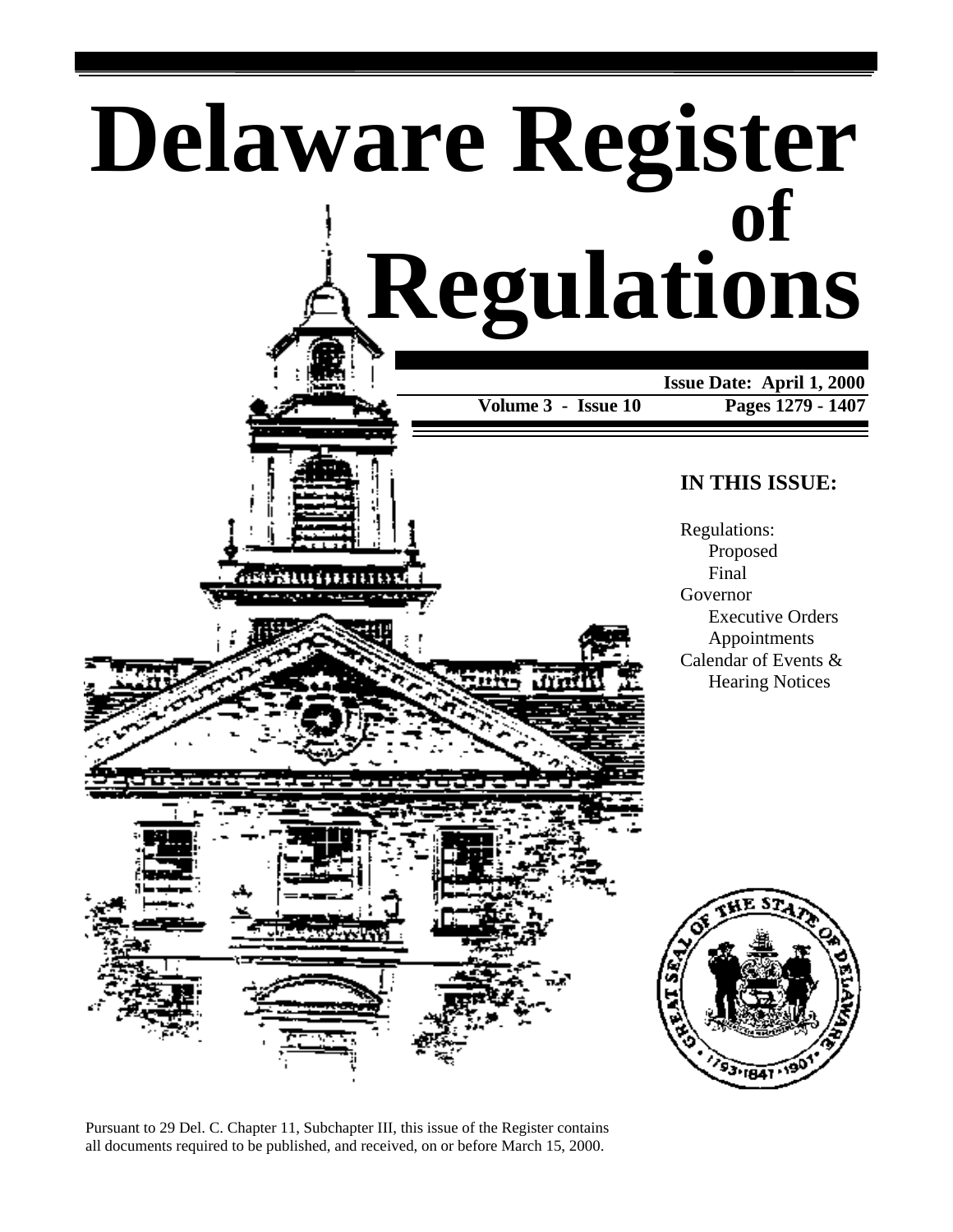### **INFORMATION ABOUT THE DELAWARE REGISTER OF REGULATIONS**

### **DELAWARE REGISTER OF REGULATIONS**

The Delaware Register of Regulations is an official State publication established by authority of 69 Del. Laws, c. 107 and is published on the first of each month throughout the year.

The Delaware Register will publish any regulations that are proposed to be adopted, amended or repealed and any emergency regulations promulgated.

The Register will also publish some or all of the following information:

- Governor's Executive Orders
- Governor's Appointments
- Attorney General's Opinions in full text
- Agency Hearing and Meeting Notices
- Other documents considered to be in the public interest.

### **CITATION TO THE DELAWARE REGISTER**

The Delaware Register of Regulations is cited by volume, issue, page number and date. An example would be:

3 **DE Reg.** 737 - 742 (12/1/99)

Refers to Volume 3, pages 737 - 742 of the Delaware Register issued on December 1, 1999.

### **SUBSCRIPTION INFORMATION**

The cost of a yearly subscription (12 issues) for the Delaware Register of Regulations is \$120.00. Single copies are available at a cost of \$12.00 per issue, including postage. For more information contact the Division of Research at 302-739-4114 or 1-800-282-8545 in Delaware.

### **CITIZEN PARTICIPATION IN THE REGULATORY PROCESS**

Delaware citizens and other interested parties may participate in the process by which administrative regulations are adopted, amended or repealed, and may initiate the process by which the validity and applicability of regulations is determined.

Under 29 **Del.C.** §10115 whenever an agency proposes to formulate, adopt, amend or repeal a regulation, it shall file notice and full text of such proposals, together with copies of the existing regulation being adopted, amended or repealed, with the Registrar for publication in the Register of Regulations pursuant to §1134 of this title. The notice shall describe the nature of the proceedings including a brief synopsis of the subject, substance, issues, possible terms of the agency action, a reference to the legal authority of the agency to act, and reference to any other regulations that may be impacted or affected by the proposal, and shall state the manner in which persons may present their views; if in writing, of the place to which and the final date by which such views may be submitted; or if at a public hearing, the date, time and place of the hearing. If a public hearing is to be held, such public hearing shall not be scheduled less than 20 days following publication of notice of the proposal in the Register of Regulations. If a public hearing will be held on the proposal, notice of the time, date, place and a summary of the nature of the proposal shall also be published in at least 2 Delaware newspapers of general circulation. The notice shall also be mailed to all persons who have made timely written requests of the agency for advance notice of its regulation-making proceedings.

The opportunity for public comment shall be held open for a minimum of 30 days after the proposal is published in the Register of Regulations. At the conclusion of all hearings and after receipt, within the time allowed, of all written materials, upon all the testimonial and written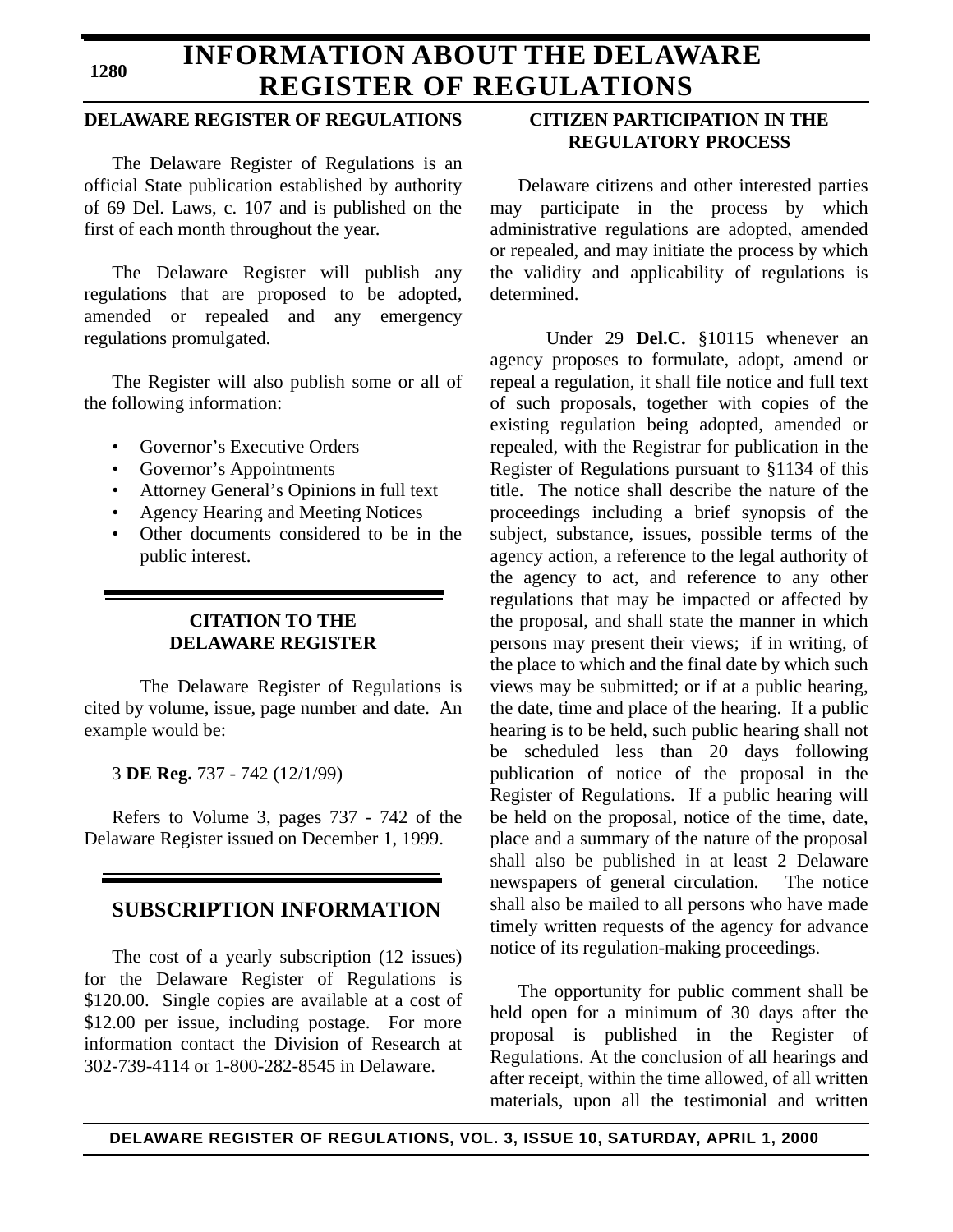# **INFORMATION ABOUT THE DELAWARE REGISTER OF REGULATIONS**

evidence and information submitted, together with summaries of the evidence and information by subordinates, the agency shall determine whether a regulation should be adopted, amended or repealed and shall issue its conclusion in an order which shall include: (1) A brief summary of the evidence and information submitted; (2) A brief summary of its findings of fact with respect to the evidence and information, except where a rule of procedure is being adopted or amended; (3) A decision to adopt, amend or repeal a regulation or to take no action and the decision shall be supported by its findings on the evidence and information received; (4) The exact text and citation of such regulation adopted, amended or repealed; (5) The effective date of the order; (6) Any other findings or conclusions required by the law under which the agency has authority to act; and (7) The signature of at least a quorum of the agency members.

The effective date of an order which adopts, amends or repeals a regulation shall be not less than 10 days from the date the order adopting, amending or repealing a regulation has been published in its final form in the Register of Regulations, unless such adoption, amendment or repeal qualifies as an emergency under §10119.

Any person aggrieved by and claiming the unlawfulness of any regulation may bring an action in the Court for declaratory relief.

No action of an agency with respect to the making or consideration of a proposed adoption, amendment or repeal of a regulation shall be subject to review until final agency action on the proposal has been taken.

When any regulation is the subject of an enforcement action in the Court, the lawfulness of such regulation may be reviewed by the Court as a defense in the action.

Except as provided in the preceding section,

no judicial review of a regulation is available unless a complaint therefor is filed in the Court within 30 days of the day the agency order with respect to the regulation was published in the Register of Regulations.

### **CLOSING DATES AND ISSUE DATES FOR THE DELAWARE REGISTER OF REGULATIONS**

| <b>ISSUE</b><br><b>DATE</b> | <b>CLOSING</b><br><b>DATE</b> | <b>CLOSING</b><br><b>TIME</b> |
|-----------------------------|-------------------------------|-------------------------------|
| $MAY$ 1                     | <b>APRIL 15</b>               | 4:30 P.M.                     |
| JUNE 1                      | <b>MAY 15</b>                 | $4:30$ P.M.                   |
| $JULY$ 1                    | JUNE 15                       | $4:30$ P.M.                   |
| <b>AUGUST 1</b>             | <b>JULY 15</b>                | 4:30 P.M.                     |
| SEPTEMBER 1 AUGUST 15       |                               | 4:30 P.M.                     |

### **DIVISION OF RESEARCH STAFF:**

**William S. Montgomery**, Director, Division of Research; **Walter G. Feindt**, Deputy Director; **Kathleen K. Amalfitano**, Secretary; **Jeffrey W. Hague**, Registrar of Regulations; **Maryanne McGonegal**, Research Analyst; **Ruth Ann Melson**, Legislative Librarian; **Deborah J. Messina,** Print Shop Supervisor; **Alex W. Mull,** Assistant Registrar; **Deborah A. Porter**, Administrative Secretary; **Virginia L. Potts**, Administrative Assistant; **Barbara Ryan,** Public Information Clerk; **Ted Segletes,** Paralegal; **Don Sellers,** Printer; **Thom Shiels**, Legislative Attorney; **Marguerite P. Smith**, Public Information Clerk; **Alice W. Stark**, Legislative Attorney; **Mary Jane Starkey**, Senior Secretary; **Marvin L. Stayton**, Printer; **Rochelle Yerkes**, Senior Secretary.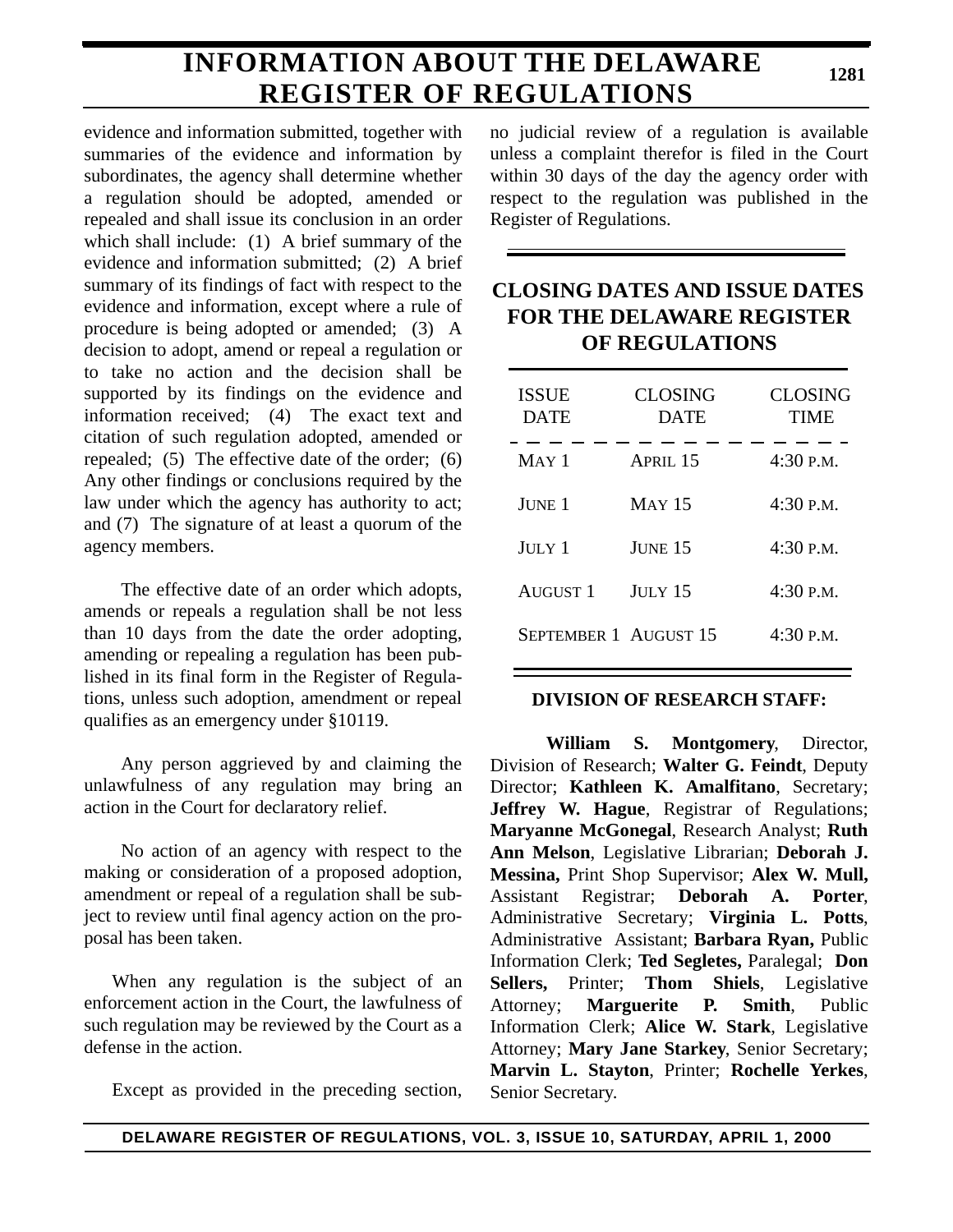## **TABLE OF CONTENTS**

<span id="page-3-0"></span>[Cumulative Tables................................................. ....... 1284](#page-5-0)

### **EMERGENCY**

### **[DEPARTMENT OF HEALTH AND](http://www.state.de.us/dhss/irm/dhss.htm) SOCIAL SERVICES DIVISION OF SOCIAL SERVICES**

#### **[DEPARTMENT OF NATURAL RESOURCES AND](http://www.dnrec.state.de.us/fw/fwwel.htm) ENVIRONMENTAL CONTROL DIVISION OF FISH AND WILDLIFE**

| Tidal Finfish Reg. 7, Striped Bass Possession Size |  |
|----------------------------------------------------|--|
|                                                    |  |

### **PROPOSED**

#### **DEPARTMENT OF ADMINISTRATIVE SERVICES DIVISION OF PROFESSIONAL REGULATION**

#### **[DEPARTMENT OF AGRICULTURE](http://www.state.de.us/deptagri/pest/pest.htm) PESTICIDE SECTION**

[Delaware Pesticide Rules and Regulations........... ....... 1322](#page-43-0)

### **[DEPARTMENT OF EDUCATION](http://www.doe.state.de.us/)**

| <b>Educational Programs for Students with Limited</b> |  |
|-------------------------------------------------------|--|
|                                                       |  |
| Certification for Speech Language Pathologist  1344   |  |

#### **[DEPARTMENT OF HEALTH AND](http://www.state.de.us/dhss/irm/dss/dsshome.htm) SOCIAL SERVICES DIVISION OF SOCIAL SERVICES**

[DSSM 4006.1, Excluded Income.......................... ....... 1346](#page-67-0)

| DSSM 11003.9.1, Countable Income 1346   |  |
|-----------------------------------------|--|
|                                         |  |
| <b>Delaware Prescription Assistance</b> |  |
|                                         |  |
|                                         |  |
|                                         |  |

#### **[DEPARTMENT OF JUSTICE](http://www.state.de.us/attgen/index.htm)**

|--|--|--|--|

### **[DEPARTMENT OF NATURAL RESOURCES AND](http://www.dnrec.state.de.us/aandw.htm) ENVIRONMENTAL CONTROL DIVISION OF AIR AND WASTE MANAGEMENT HAZARDOUS WASTE MANAGEMENT SECTION**

| <b>Regulations Governing Hazardous Waste</b> |  |
|----------------------------------------------|--|
|                                              |  |

### **[DEPARTMENT OF PUBLIC SAFETY](http://www.state.de.us/pubsafe/index.htm)**

| Board of Examiners of Private Investigators & Private |  |
|-------------------------------------------------------|--|
|                                                       |  |

### **FINAL**

**DEPARTMENT OF ADMINISTRATIVE SERVICES DIVISION OF PROFESSIONAL REGULATION**

#### **[DEPARTMENT OF EDUCATION](http://www.doe.state.de.us/)**

#### **[DEPARTMENT OF HEALTH AND](http://www.state.de.us/dhss/irm/dhss.htm) SOCIAL SERVICES DIVISION OF PUBLIC HEALTH**

[State of Delaware Food Code................................](#page-114-0) ...... 1393

**DELAWARE REGISTER OF REGULATIONS, VOL. 3, ISSUE 10, SATURDAY, APRIL 1, 2000**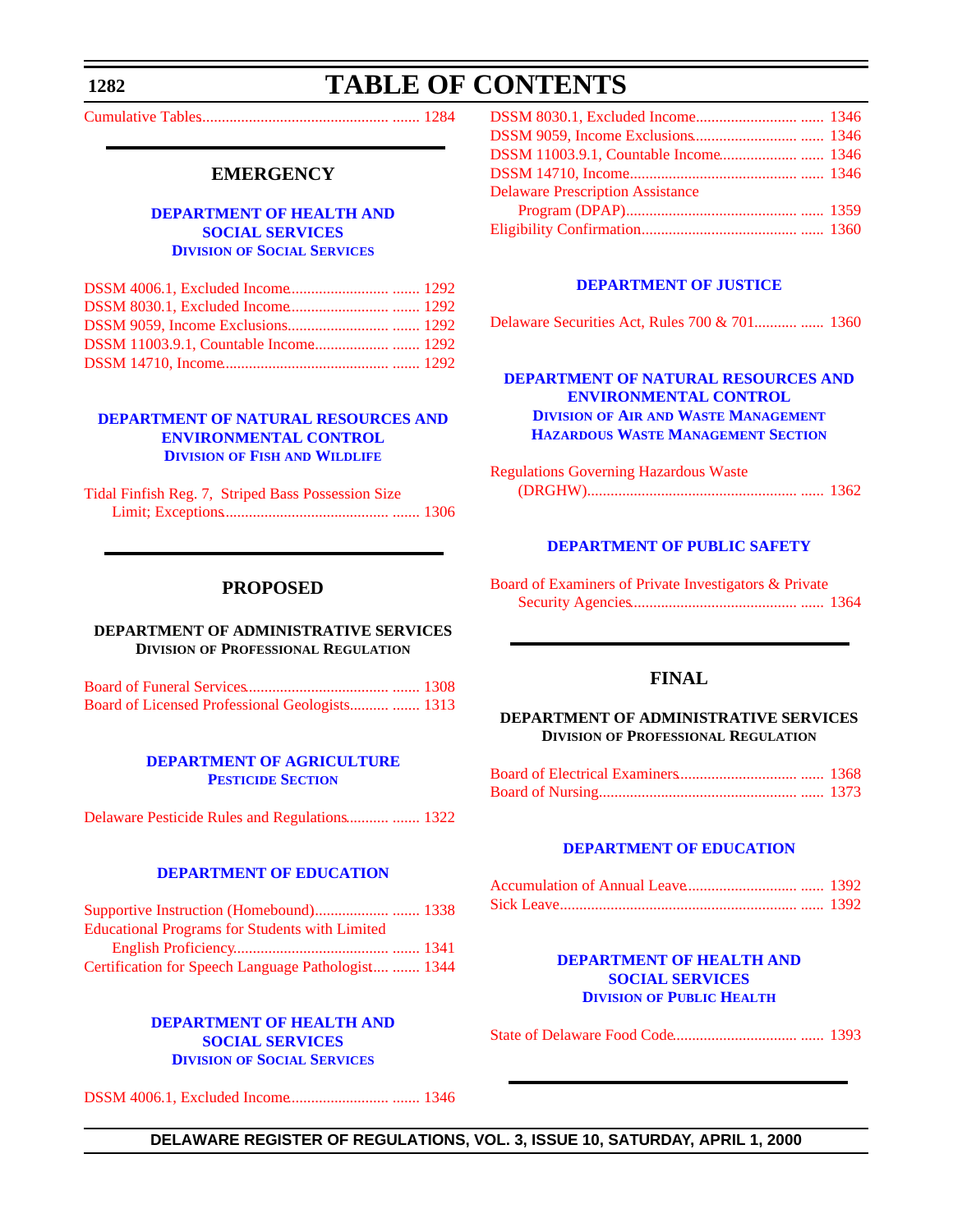# **TABLE OF CONTENTS**

### **[GOVERNOR](http://www.state.de.us/governor/index.htm)**

| Executive Order No. 77, Creating the Electronic   |  |
|---------------------------------------------------|--|
|                                                   |  |
| Executive Order No. 78, Establishing Temporary    |  |
| Goals for State Agencies in Awarding              |  |
| <b>PublicWorks Contracts &amp; Making Changed</b> |  |
| to the Membership of the Building $\&$            |  |
|                                                   |  |
|                                                   |  |
|                                                   |  |

### **CALENDAR OF EVENTS/HEARING NOTICES**

| Board of Funeral Services, Notice of Public         |      |
|-----------------------------------------------------|------|
|                                                     |      |
| Board of Licensed Professional Geologists,          |      |
|                                                     |      |
| Delaware Pesticide Rules and Regulations  1404      |      |
| State Board of Education, Notice of                 |      |
|                                                     |      |
| DHSS, Div. of Social Services, DSSM Sections        |      |
| 4006.1, 8030.1, 9059, 11003.9.1 & 14710,            |      |
|                                                     | 1405 |
| DHSS, Div. of Social Services, General Policy       |      |
| Manual, Notice of Public Comment Period  1405       |      |
| Dept. of Justice, Delaware Securities Act, Rules    |      |
| 700 & 701, Notice of Public Comment                 |      |
|                                                     |      |
| <b>DNREC, Regulations Governing Hazardous Waste</b> |      |
| (DRGHW), Notice of Public Hearing  1405             |      |
| <b>DNREC, Regulations Governing Solid Waste,</b>    |      |
|                                                     |      |
| Board of Examiners of Private Investigators &       |      |
| Private Security Agencies, Notice of                |      |
|                                                     |      |
|                                                     |      |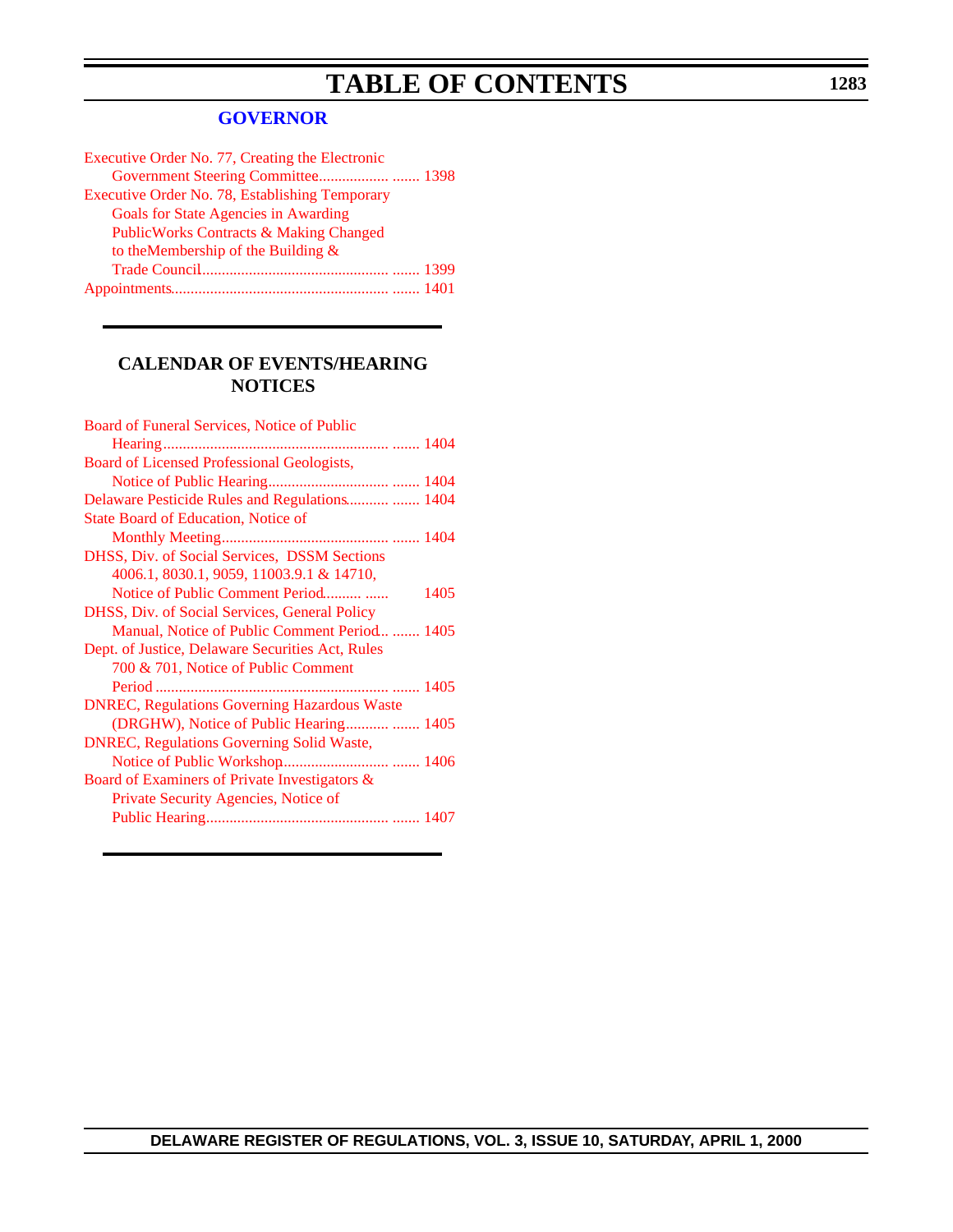## **[CUMULATIVE TABLES](#page-3-0)**

<span id="page-5-0"></span>The table printed below lists the regulations that have been proposed, adopted, amended or repealed in the preceding issues of the current volume of the Delaware Register of Regulations.

The regulations are listed alphabetically by the promulgating agency, followed by a citation to that issue of the Register in which the regulation was published. Proposed regulations are designated with (Prop.); Final regulations are designated with (Final); Emergency regulations are designated with (Emer.); and regulations that have been repealed are designated with (Rep.).

| Delaware State Fire Prevention Commission                                 |                |                |                    |
|---------------------------------------------------------------------------|----------------|----------------|--------------------|
|                                                                           |                |                | (Prop.)            |
|                                                                           | 3 DE Reg. 750  |                | (Final)            |
| Standard for the Marking, Identification and Accessibility of Fire Lanes, |                |                |                    |
|                                                                           |                |                | (Final)            |
|                                                                           |                |                | (Final)            |
|                                                                           |                |                |                    |
| Department of Administrative Services                                     |                |                |                    |
| Division of Professional Regulation                                       |                |                |                    |
|                                                                           |                |                | (Prop.)            |
|                                                                           | 3 DE Reg. 1121 |                | (Prop.)            |
|                                                                           |                |                | (Errata)           |
|                                                                           |                |                | (Prop.)            |
|                                                                           |                |                | (Prop.)            |
|                                                                           |                | 3 DE Reg. 1129 | (Prop.)            |
|                                                                           |                | 3 DE Reg. 1197 | (Final)            |
|                                                                           |                |                | (Final)            |
|                                                                           |                | 3 DE Reg. 1023 | (Prop.)            |
|                                                                           |                |                | (Prop.)            |
|                                                                           |                | 3 DE Reg. 1060 | (Final)            |
|                                                                           |                |                | (Prop.)            |
|                                                                           |                | 3 DE Reg. 1067 | (Final)<br>(Prop.) |
|                                                                           |                |                | (Prop.)            |
| <b>Board of Pharmacy</b>                                                  |                |                |                    |
| Regulations I - Pharmacist, Licensure Requirements, II Grounds for        |                |                |                    |
|                                                                           |                |                | (Prop.)            |
|                                                                           |                | 8              | (Prop.)            |
|                                                                           | 3 DE Reg.      | 43             | (Final)            |
|                                                                           |                | 8              | (Prop.)            |
|                                                                           |                | 8              | (Prop.)            |
| Voluntary Treatment Option for Chemically Dependent or                    |                |                |                    |
|                                                                           |                |                | 571 (Prop.)        |
|                                                                           |                |                |                    |
|                                                                           |                |                | 167 (Final)        |
|                                                                           |                |                |                    |
| Department of Agriculture                                                 |                |                |                    |
|                                                                           |                |                |                    |
|                                                                           |                |                |                    |
| Harness Racing Commission                                                 |                |                |                    |
|                                                                           |                |                | 432 (Final)        |
|                                                                           |                |                | 432 (Final)        |
|                                                                           |                |                | 885 (Prop.)        |
| Thoroughbred Racing Commission                                            |                |                |                    |
|                                                                           |                |                | 885 (Prop.)        |
|                                                                           |                |                | 360 (Prop.)        |
|                                                                           | 3 DE Reg.      |                | 754 (Final)        |
|                                                                           |                |                |                    |

### **DELAWARE REGISTER OF REGULATIONS, VOL. 3, ISSUE 10, SATURDAY, APRIL 1, 2000**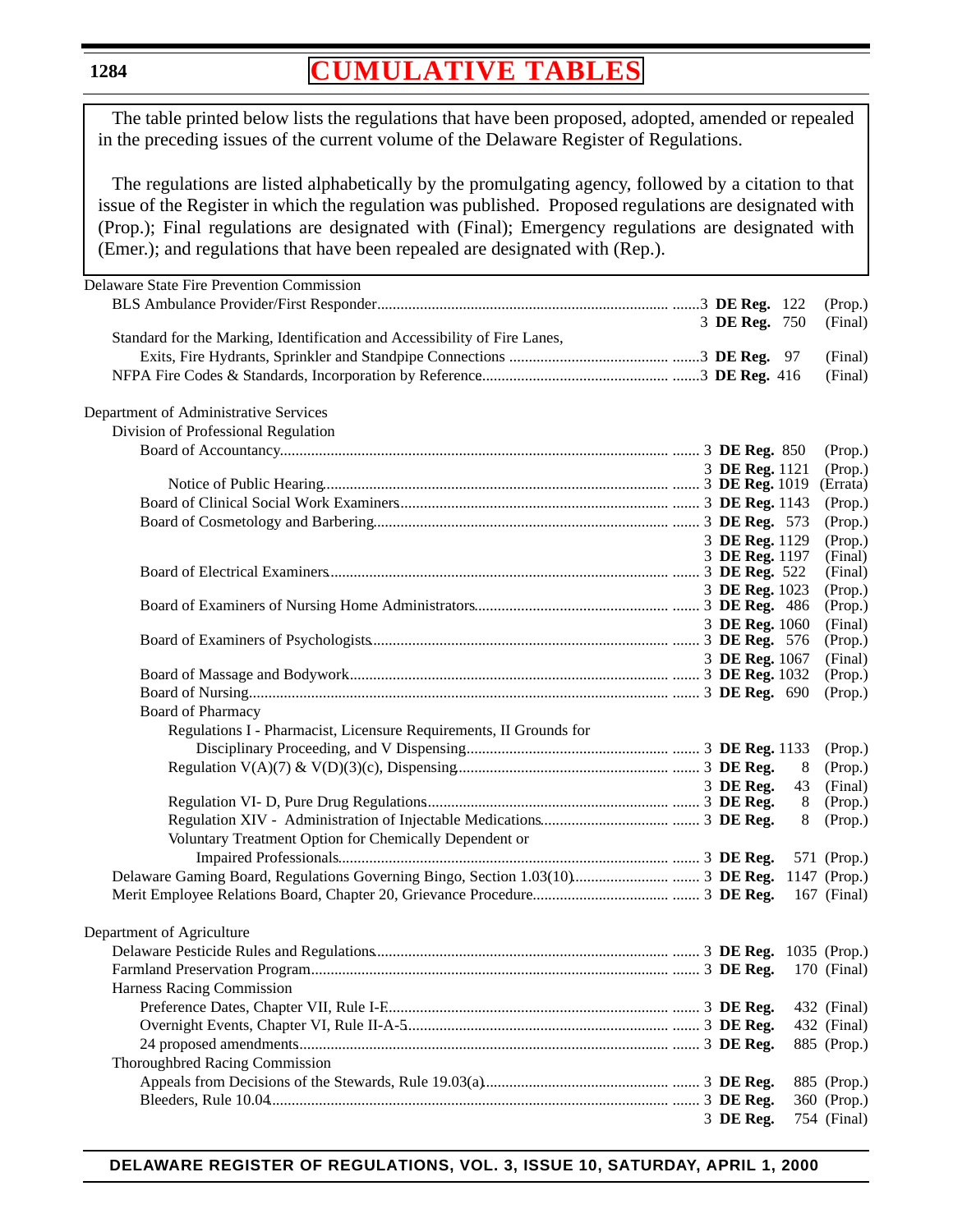|                                                                         |                              | 360 (Prop.) |
|-------------------------------------------------------------------------|------------------------------|-------------|
| Requests for Continuances must be Filed with the Administrator          | 3 DE Reg.                    | 754 (Final) |
|                                                                         |                              | 885 (Prop.) |
| Department of Education                                                 |                              |             |
|                                                                         |                              |             |
|                                                                         |                              |             |
|                                                                         |                              |             |
|                                                                         | 3 DE Reg. 1077 (Final)       |             |
|                                                                         |                              |             |
|                                                                         |                              |             |
|                                                                         | 3 DE Reg. 524 (Final)        |             |
|                                                                         |                              |             |
|                                                                         | 3 DE Reg. 1151 (Prop.)       |             |
|                                                                         |                              |             |
|                                                                         |                              |             |
|                                                                         |                              |             |
|                                                                         | 3 <b>DE Reg.</b> 633 (Final) |             |
| Delaware Licensure for Teachers Holding National Board for Professional |                              |             |
|                                                                         |                              |             |
|                                                                         |                              |             |
| Delayed Certification, Sub-Standard Certification, Provisional          |                              |             |
|                                                                         |                              |             |
|                                                                         | 3 DE Reg. 1076 (Final)       |             |
|                                                                         |                              |             |
|                                                                         |                              | 11 (Prop.)  |
|                                                                         | 3 DE Reg. 525 (Final)        |             |
|                                                                         |                              |             |
|                                                                         |                              |             |
|                                                                         |                              |             |
|                                                                         |                              |             |
|                                                                         | 3 DE Reg. 526 (Final)        |             |
| K-12 Comprehensive Health Education and Family Life                     |                              |             |
|                                                                         |                              |             |
|                                                                         | 3 DE Reg. 1073 (Final)       |             |
|                                                                         |                              |             |
|                                                                         |                              | 527 (Rep.)  |
|                                                                         |                              | 361 (Prop.) |
|                                                                         | 3 DE Reg.                    | 630 (Final) |
|                                                                         |                              | 492 (Prop.) |
|                                                                         | 3 DE Reg.                    | 755 (Final) |
|                                                                         |                              | 363 (Rep.)  |
|                                                                         | 3 DE Reg.                    | 633 (Final) |
| Payment of Teachers in Summer Programs in Vocational-Technical          |                              |             |
|                                                                         |                              | 363 (Rep.)  |
|                                                                         | 3 DE Reg.                    | 633 (Final) |
|                                                                         |                              | 709 (Prop.) |
| Pre-referral of Enrolled Students for Special Education and/or Related  |                              |             |
|                                                                         |                              | 903 (Prop.) |
|                                                                         |                              | 709 (Prop.) |
|                                                                         | 3 DE Reg. 1077 (Final)       | 100 (Final) |
|                                                                         |                              | 492 (Rep.)  |
|                                                                         | 3 DE Reg.                    | 758 (Final) |
|                                                                         |                              | 434 (Final) |
|                                                                         |                              |             |

**DELAWARE REGISTER OF REGULATIONS, VOL. 3, ISSUE 10, SATURDAY, APRIL 1, 2000**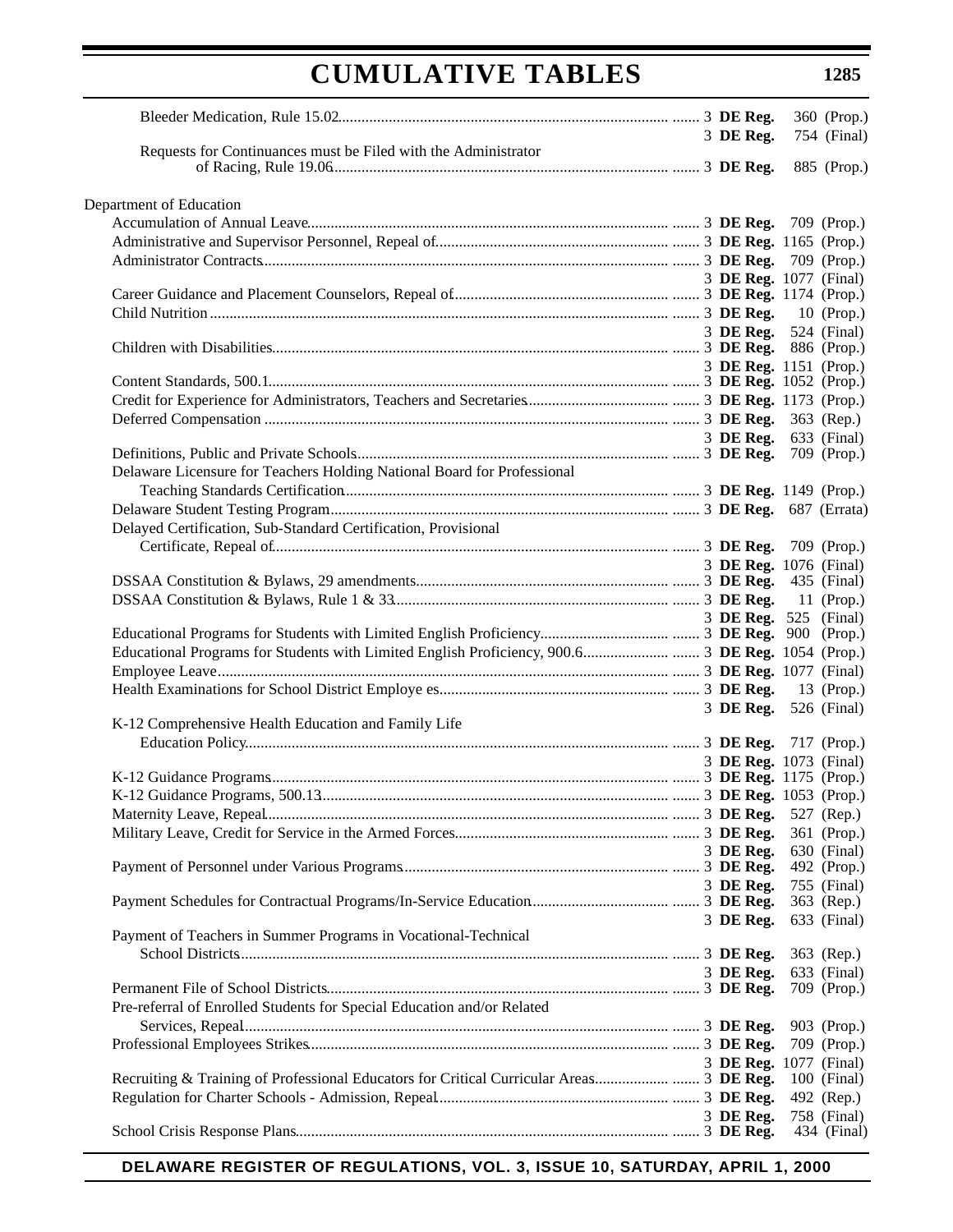# **CUMULATIVE TABLES**

|                                                                    |                                     |     | 440 (Final)                 |
|--------------------------------------------------------------------|-------------------------------------|-----|-----------------------------|
|                                                                    |                                     |     | 433 (Final)                 |
|                                                                    |                                     |     | 588 (Prop.)                 |
|                                                                    | 3 DE Reg.                           |     | 942 (Final)                 |
|                                                                    |                                     |     | 1150 (Prop.)                |
|                                                                    |                                     |     | 903 (Prop.)                 |
|                                                                    |                                     |     | 709 (Prop.)                 |
|                                                                    |                                     |     | 363 (Rep.)                  |
|                                                                    | 3 DE Reg.                           |     | 633 (Final)                 |
|                                                                    |                                     |     | 364 (Prop.)                 |
| Substitutes                                                        | 3 DE Reg.                           |     | 582 (Prop.)<br>1174 (Prop.) |
|                                                                    |                                     |     | 709 (Prop.)                 |
|                                                                    | 3 DE Reg.                           |     | 1077 (Final)                |
|                                                                    |                                     |     | 104 (Final)                 |
|                                                                    |                                     |     |                             |
| Department of Finance                                              |                                     |     |                             |
|                                                                    |                                     |     | 597 (Prop.)                 |
| Division of Revenue                                                |                                     |     |                             |
| <b>State Lottery Office</b>                                        |                                     |     |                             |
|                                                                    |                                     |     | 719 (Prop.)                 |
|                                                                    | 3 DE Reg. 1081 (Final)              |     |                             |
| Licensing Process for Technology Providers,                        |                                     |     |                             |
|                                                                    |                                     |     | 719 (Prop.)                 |
|                                                                    | 3 DE Reg.                           |     | 1082 (Final)                |
| Non-Discrimnation on the Basis of Disability in Delaware Lottery   |                                     |     |                             |
|                                                                    |                                     |     | 600 (Prop.)                 |
|                                                                    | 3 DE Reg.                           |     | 951 (Final)                 |
|                                                                    |                                     |     | 126 (Prop.)                 |
|                                                                    | 3 DE Reg.                           |     | 523 (Final)                 |
| Requirements for Video Lottery Agent to File Financial Reports,    |                                     |     |                             |
|                                                                    | 3 DE Reg.                           |     | 720 (Prop.)<br>1083 (Final) |
| Requirements for Video Lottery Agents to File Copies of all Video  |                                     |     |                             |
|                                                                    |                                     |     |                             |
|                                                                    | 3 DE Reg. 1083 (Final)              |     |                             |
|                                                                    |                                     |     | 720 (Prop.)                 |
|                                                                    | 3 DE Reg. 1082 (Final)              |     |                             |
|                                                                    |                                     |     | 905 (Prop.)                 |
|                                                                    |                                     |     |                             |
| Department of Health & Social Services                             |                                     |     |                             |
| Division of Public Health                                          |                                     |     |                             |
|                                                                    |                                     |     | 603 (Prop.)                 |
|                                                                    | 3 DE Reg.                           |     | 956 (Final)                 |
|                                                                    |                                     |     | 14 (Prop.)                  |
| Governing the Control of Communicable and other Disease Conditions | 3 DE Reg.<br>3 DE Reg. 1201 (Final) |     | 442 (Final)                 |
| Metabolic Disorders & Establishment of Case Review Committee,      |                                     |     |                             |
|                                                                    |                                     |     | 529 (Final)                 |
|                                                                    |                                     | 495 | (Prop.)                     |
| Office of Drinking Water                                           |                                     |     |                             |
|                                                                    |                                     |     | 197 (Final)                 |
| Division of Social Services                                        |                                     |     |                             |
|                                                                    |                                     |     | 916 (Prop.)                 |
|                                                                    | 3 DE Reg. 1218 (Final)              |     |                             |
|                                                                    |                                     |     |                             |
|                                                                    |                                     |     |                             |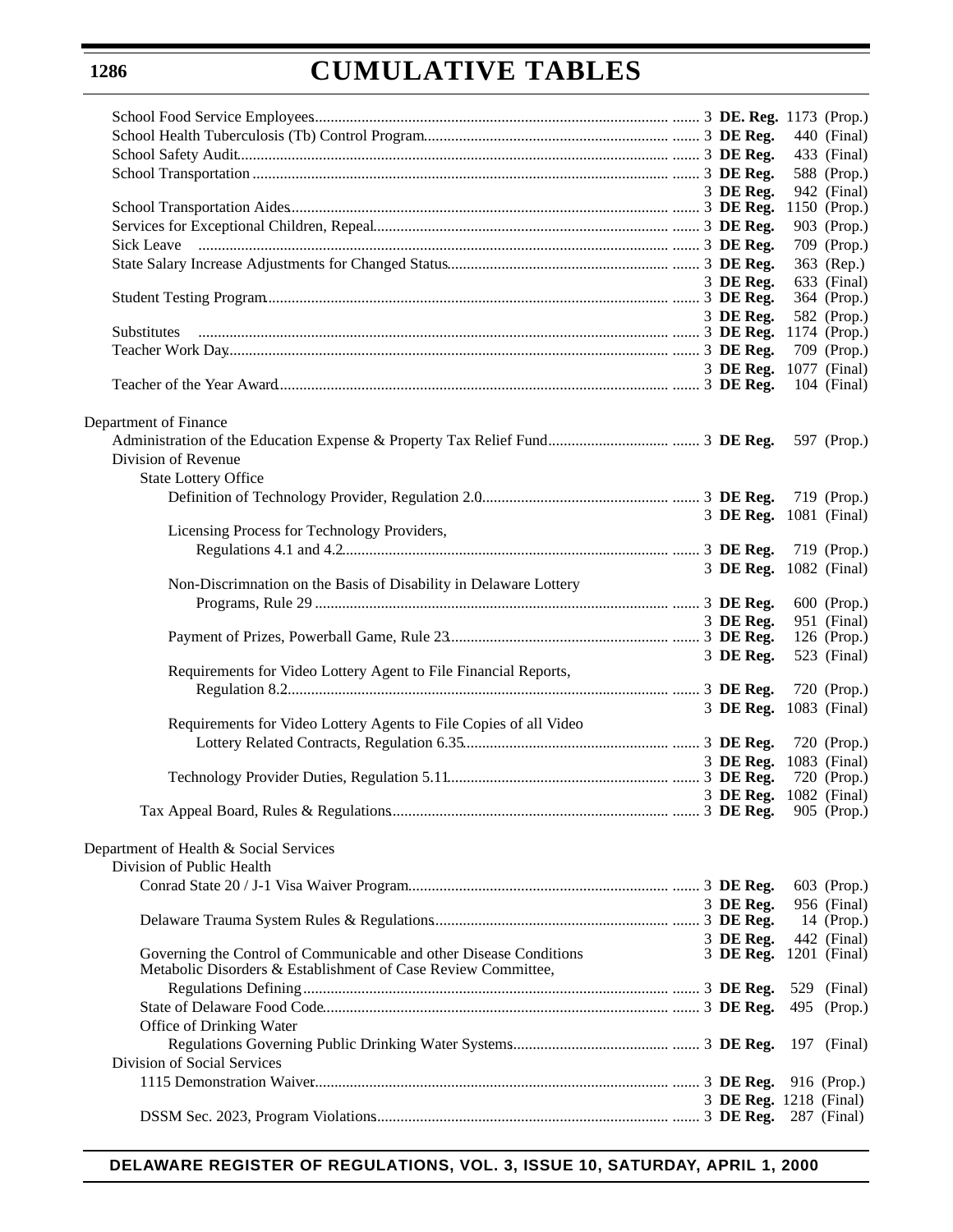|                                                                                                       |  |                        | 369 (Prop.)                           |
|-------------------------------------------------------------------------------------------------------|--|------------------------|---------------------------------------|
|                                                                                                       |  | 3 DE Reg.              | 759 (Final)                           |
|                                                                                                       |  |                        | 443 (Final)<br>443 (Prop.)            |
|                                                                                                       |  |                        | 371 (Prop.)                           |
|                                                                                                       |  |                        | 444 (Final)                           |
|                                                                                                       |  |                        | 287 (Final)                           |
|                                                                                                       |  |                        | 497 (Prop.)                           |
|                                                                                                       |  | 3 DE Reg.              | 762 (Final)                           |
|                                                                                                       |  |                        | 497 (Prop.)                           |
|                                                                                                       |  | 3 DE Reg.              | 762 (Final)                           |
|                                                                                                       |  | 3 DE Reg.              | 497 (Prop.)<br>762 (Final)            |
|                                                                                                       |  |                        | 497 (Prop.)                           |
|                                                                                                       |  | 3 DE Reg.              | 762 (Final)                           |
|                                                                                                       |  |                        | 42 (Prop.)                            |
|                                                                                                       |  | 3 DE Reg.<br>3 DE Reg. | 444 (Final)<br>497 (Prop.)            |
|                                                                                                       |  | 3 DE Reg.              | 762 (Final)                           |
|                                                                                                       |  |                        | 497 (Prop.)                           |
|                                                                                                       |  | $3$ DE Reg.            | 762 (Final)                           |
|                                                                                                       |  |                        | 497 (Prop.)                           |
|                                                                                                       |  | 3 DE Reg.              | 762 (Final)<br>616 (Prop.)            |
|                                                                                                       |  |                        | 3 DE Reg. 1084 (Final)                |
|                                                                                                       |  |                        |                                       |
|                                                                                                       |  |                        | 3 DE Reg. 1084 (Final)                |
|                                                                                                       |  |                        | 616 (Prop.)                           |
| DSSM Sec. 14433.2, Eligibility for State Funded Benefits (Nonqualified Aliens)  3 DE Reg. 634 (Final) |  |                        | 3 DE Reg. 1084 (Final)                |
|                                                                                                       |  |                        |                                       |
|                                                                                                       |  |                        | 3 DE Reg. 1085 (Final)                |
|                                                                                                       |  |                        |                                       |
|                                                                                                       |  |                        | 3 DE Reg. 1084 (Final)                |
|                                                                                                       |  |                        | 616 (Prop.)                           |
|                                                                                                       |  |                        | 3 DE Reg. 1084 (Final)                |
|                                                                                                       |  |                        | 3 DE Reg. 1085 (Final)                |
|                                                                                                       |  |                        |                                       |
|                                                                                                       |  |                        | 3 DE Reg. 1085 (Final)                |
| DSSM Sec. 18700.5, Cancellation of Coverage for Nonpayment of Premiums  3 DE Reg.                     |  |                        |                                       |
|                                                                                                       |  |                        | 617 (Prop.)<br>3 DE Reg. 1085 (Final) |
|                                                                                                       |  |                        | 617 (Prop.)                           |
|                                                                                                       |  |                        | 617 (Prop.)                           |
|                                                                                                       |  |                        |                                       |
|                                                                                                       |  |                        | 618 (Prop.)                           |
|                                                                                                       |  | 3 DE Reg.              | 958 (Final)                           |
|                                                                                                       |  |                        | 107 (Final)                           |
|                                                                                                       |  |                        | 107 (Final)<br>634 (Final)            |
|                                                                                                       |  |                        | 277 (Final)                           |
|                                                                                                       |  |                        |                                       |
| General Policy Manual, Delaware Prescription Assistance Program (DPAP)  3 DE Reg.                     |  |                        | 620 (Prop.)                           |
|                                                                                                       |  |                        | 3 DE Reg. 1021 (Errata)               |
|                                                                                                       |  |                        |                                       |
|                                                                                                       |  |                        | 497 (Prop.)                           |
|                                                                                                       |  | 3 DE Reg.              | 776 (Final)                           |
|                                                                                                       |  |                        |                                       |

### **DELAWARE REGISTER OF REGULATIONS, VOL. 3, ISSUE 10, SATURDAY, APRIL 1, 2000**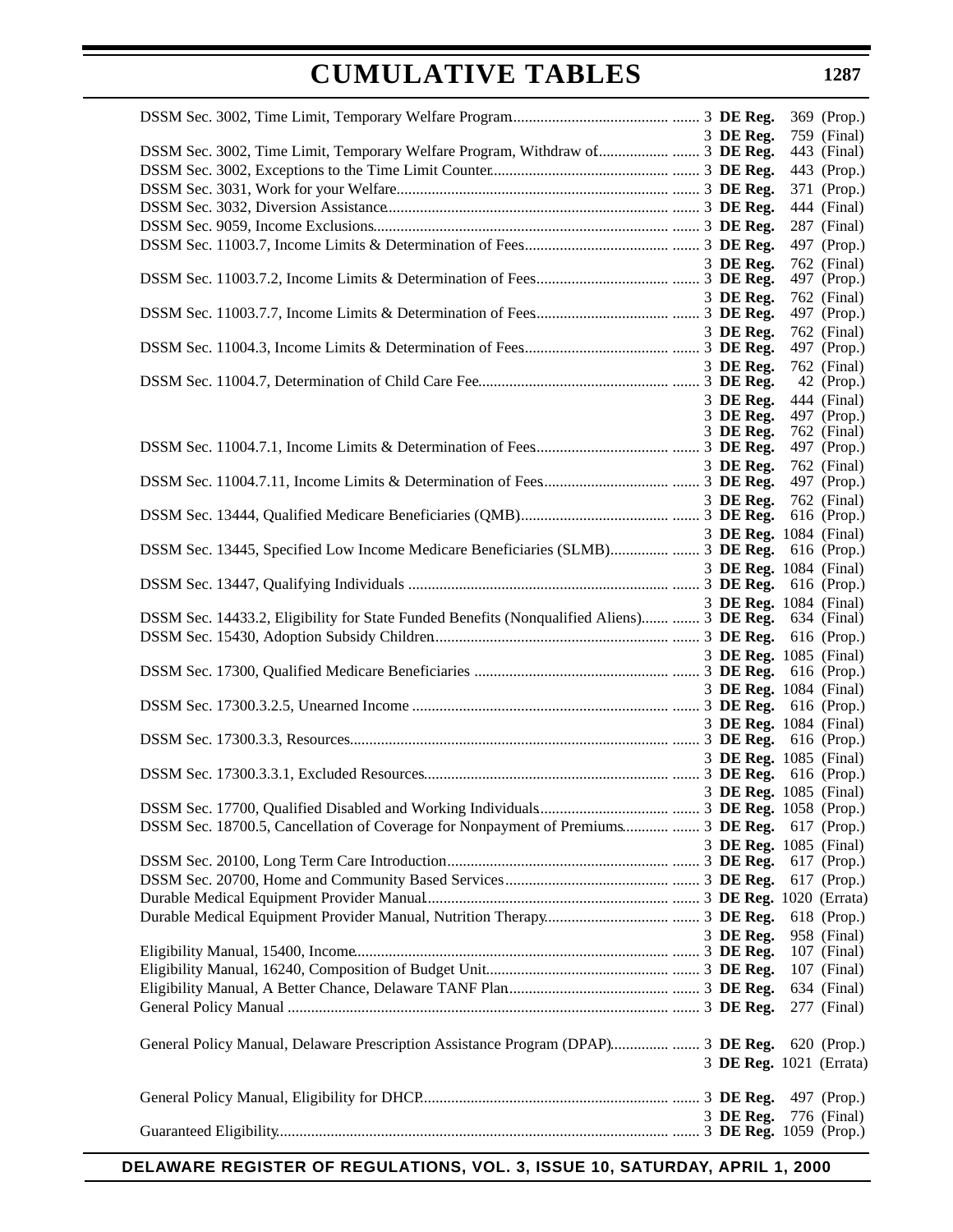# **CUMULATIVE TABLES**

|                                                                                                                                                                                                    | $3$ DE Reg. | 776 (Final)                                     |
|----------------------------------------------------------------------------------------------------------------------------------------------------------------------------------------------------|-------------|-------------------------------------------------|
|                                                                                                                                                                                                    |             | 127 (Prop.)                                     |
|                                                                                                                                                                                                    | 3 DE Reg.   | 531 (Final)                                     |
|                                                                                                                                                                                                    |             | 914 (Prop.)                                     |
|                                                                                                                                                                                                    |             | 3 DE Reg. 1218 (Final)<br>3 DE Reg. 620 (Prop.) |
| Pharmacy Provider Manual, Drug Rebate Programs                                                                                                                                                     |             | 3 DE Reg. 1022 (Errata)                         |
|                                                                                                                                                                                                    |             |                                                 |
|                                                                                                                                                                                                    | 3 DE Reg.   | 777 (Final)                                     |
|                                                                                                                                                                                                    |             | 277 (Final)                                     |
|                                                                                                                                                                                                    |             |                                                 |
|                                                                                                                                                                                                    |             | 3 DE Reg. 1022 (Errata)                         |
|                                                                                                                                                                                                    |             |                                                 |
| Department of Insurance                                                                                                                                                                            |             |                                                 |
| Regulation 56, Life & Health Submissions Regarding Acquired                                                                                                                                        |             |                                                 |
|                                                                                                                                                                                                    |             | 288 (Final)                                     |
|                                                                                                                                                                                                    |             | 636 (Final)                                     |
|                                                                                                                                                                                                    |             | 638 (Final)                                     |
|                                                                                                                                                                                                    |             |                                                 |
| Department of Labor                                                                                                                                                                                |             |                                                 |
| Division of Employment & Training                                                                                                                                                                  |             |                                                 |
|                                                                                                                                                                                                    |             | 42 (Prop.)                                      |
|                                                                                                                                                                                                    | $3$ DE Reg. | 641 (Final)                                     |
| Department of Natural Resources & Environmental Control<br>Division of Air & Waste Management<br>Air Quality Management Section<br>Delaware 1996 Periodic Ozone State Implementation Plan Emission |             |                                                 |
|                                                                                                                                                                                                    |             |                                                 |
|                                                                                                                                                                                                    |             | 3 DE Reg. 843 (Errata)                          |
|                                                                                                                                                                                                    |             | 3 DE Reg. 1220 (Final)                          |
| Delaware 1996 Milestone Demonstration for Kent and New Castle                                                                                                                                      |             |                                                 |
|                                                                                                                                                                                                    |             |                                                 |
| Delaware On-Road Mobile Source Emissions Budgets for the Delaware,                                                                                                                                 |             | 3 DE Reg. 1227 (Final)                          |
|                                                                                                                                                                                                    |             |                                                 |
|                                                                                                                                                                                                    |             |                                                 |
|                                                                                                                                                                                                    |             | 621 (Prop.)                                     |
|                                                                                                                                                                                                    | 3 DE Reg.   | 959 (Final)                                     |
|                                                                                                                                                                                                    |             | 376 (Prop.)                                     |
|                                                                                                                                                                                                    | 3 DE Reg.   | 779 (Final)                                     |
| Reg. No. 38, Emission Standards for Hazardous Air Pollutants for Source                                                                                                                            |             |                                                 |
|                                                                                                                                                                                                    |             | 51 (Prop.)                                      |
|                                                                                                                                                                                                    | 3 DE Reg.   | 445 (Final)                                     |
| Reg. No. 38, Emission Standards for Hazardous Air Pollutants for Source                                                                                                                            |             |                                                 |
|                                                                                                                                                                                                    |             | 59 (Prop.)                                      |
|                                                                                                                                                                                                    | 3 DE Reg.   | 445 (Final)                                     |
|                                                                                                                                                                                                    |             | 129 (Prop.)                                     |
|                                                                                                                                                                                                    |             | 532 (Final)                                     |
|                                                                                                                                                                                                    |             | 65 (Prop.)                                      |
|                                                                                                                                                                                                    |             | 3 DE Reg. 1236 (Final)                          |
| <b>Waste Management Section</b>                                                                                                                                                                    |             |                                                 |
|                                                                                                                                                                                                    |             | 534 (Final)                                     |
| Division of Fish & Wildlife                                                                                                                                                                        |             |                                                 |
|                                                                                                                                                                                                    |             | 748 (Prop.)                                     |

### **DELAWARE REGISTER OF REGULATIONS, VOL. 3, ISSUE 10, SATURDAY, APRIL 1, 2000**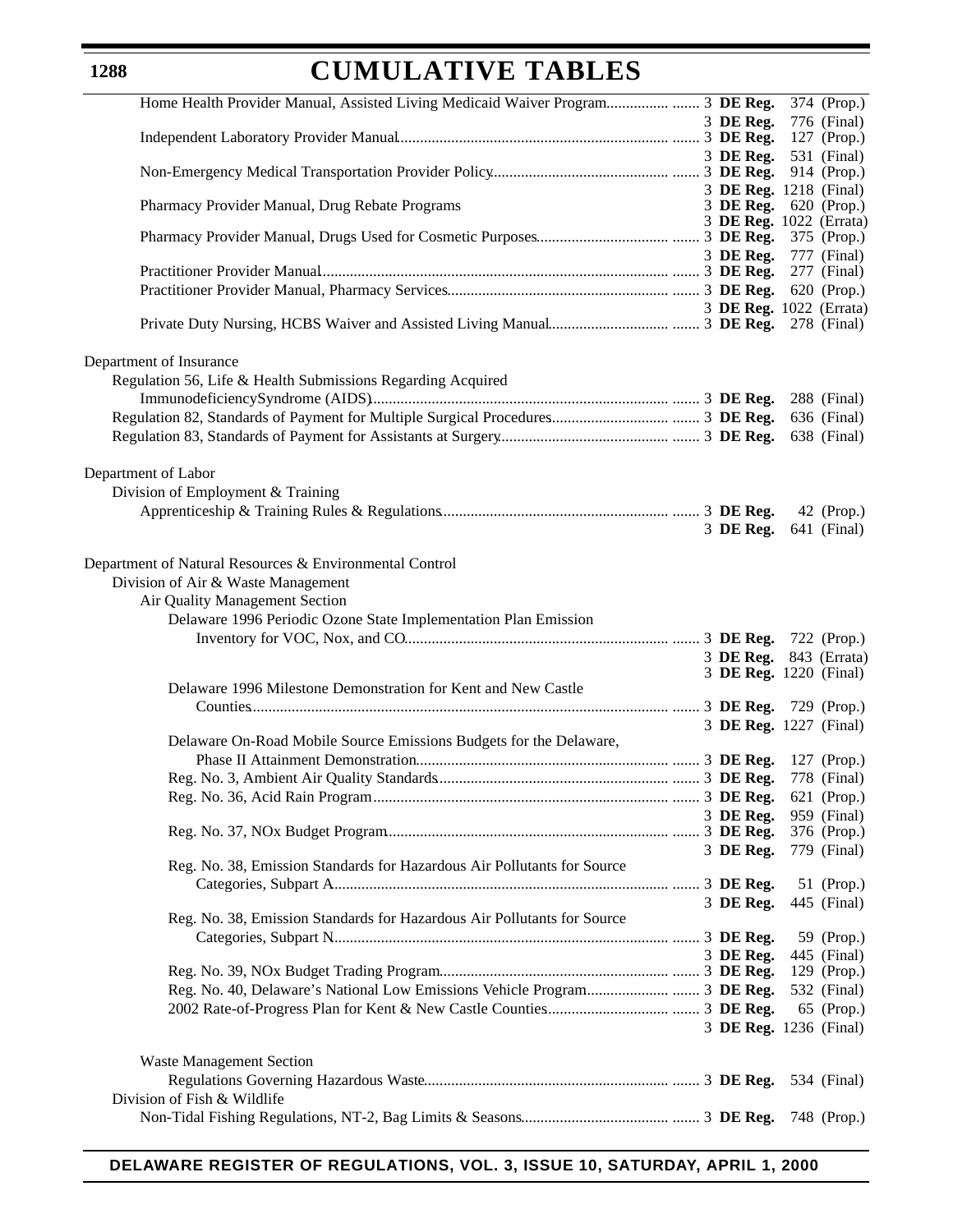| <b>Shellfish Regulations</b>                                                 |                        |             |
|------------------------------------------------------------------------------|------------------------|-------------|
|                                                                              |                        |             |
|                                                                              |                        |             |
|                                                                              | 3 DE Reg. 1093 (Final) |             |
| S-53, Number of Persons Accompanying a Person with a Valid Horseshoe         |                        |             |
|                                                                              |                        |             |
|                                                                              | 3 DE Reg. 1093 (Final) |             |
|                                                                              |                        |             |
|                                                                              | 3 DE Reg. 1093 (Final) |             |
|                                                                              |                        |             |
|                                                                              |                        |             |
|                                                                              |                        |             |
|                                                                              |                        |             |
|                                                                              |                        |             |
|                                                                              | 3 DE Reg. 1094 (Final) |             |
|                                                                              |                        |             |
|                                                                              | 3 DE Reg. 1094 (Final) |             |
| Tidal Finfish Reg. No. 4, Summer Flounder Size Limits; Possession Limits     |                        |             |
|                                                                              |                        |             |
|                                                                              | 3 DE Reg. 1088 (Final) |             |
| Tidal Finfish Reg. No. 6, Striped Bass Limits; Recreational Fishing          |                        |             |
|                                                                              |                        |             |
|                                                                              |                        |             |
|                                                                              |                        |             |
|                                                                              | 3 DE Reg. 1089 (Final) |             |
|                                                                              | 3 DE Reg. 1090 (Final) |             |
| Tidal Finfish Reg. No. 23, Black Sea Bass Size Limits; Trip Limits; Seasons; |                        |             |
|                                                                              |                        |             |
|                                                                              |                        |             |
|                                                                              | 3 DE Reg. 1090 (Final) |             |
|                                                                              |                        |             |
|                                                                              | 3 DE Reg. 1090 (Final) |             |
|                                                                              | 3 DE Reg. 1092 (Final) |             |
|                                                                              |                        | 289 (Final) |
|                                                                              |                        | 742 (Prop.) |
|                                                                              |                        | 742 (Prop.) |
|                                                                              |                        |             |
|                                                                              |                        | 745 (Prop.) |
|                                                                              |                        | 745 (Prop.) |
|                                                                              |                        | 746 (Prop.) |
|                                                                              |                        | 747 (Prop.) |
| Division of Water Resources                                                  |                        |             |
|                                                                              |                        | 445 (Final) |
|                                                                              |                        | 311 (Final) |
| Total Maximum Daily Load (TMDL) Regulation for zinc in the                   |                        |             |
|                                                                              |                        | 163 (Prop.) |
|                                                                              | 3 DE Reg.              | 806 (Final) |
| Total Maximum Daily Load (TMDL) Regulation for zinc in the                   |                        |             |
|                                                                              |                        | 164 (Prop.) |
|                                                                              | 3 DE Reg.              | 650 (Final) |
|                                                                              |                        |             |
| Department of Public Safety                                                  |                        |             |
| Division of Alcoholic Beverage Control                                       |                        |             |
|                                                                              |                        |             |
| Division of Motor Vehicles                                                   |                        |             |
| Policy Regulation Number 45 Concerning Driver Improvement                    |                        |             |
|                                                                              |                        |             |
|                                                                              |                        |             |
|                                                                              |                        |             |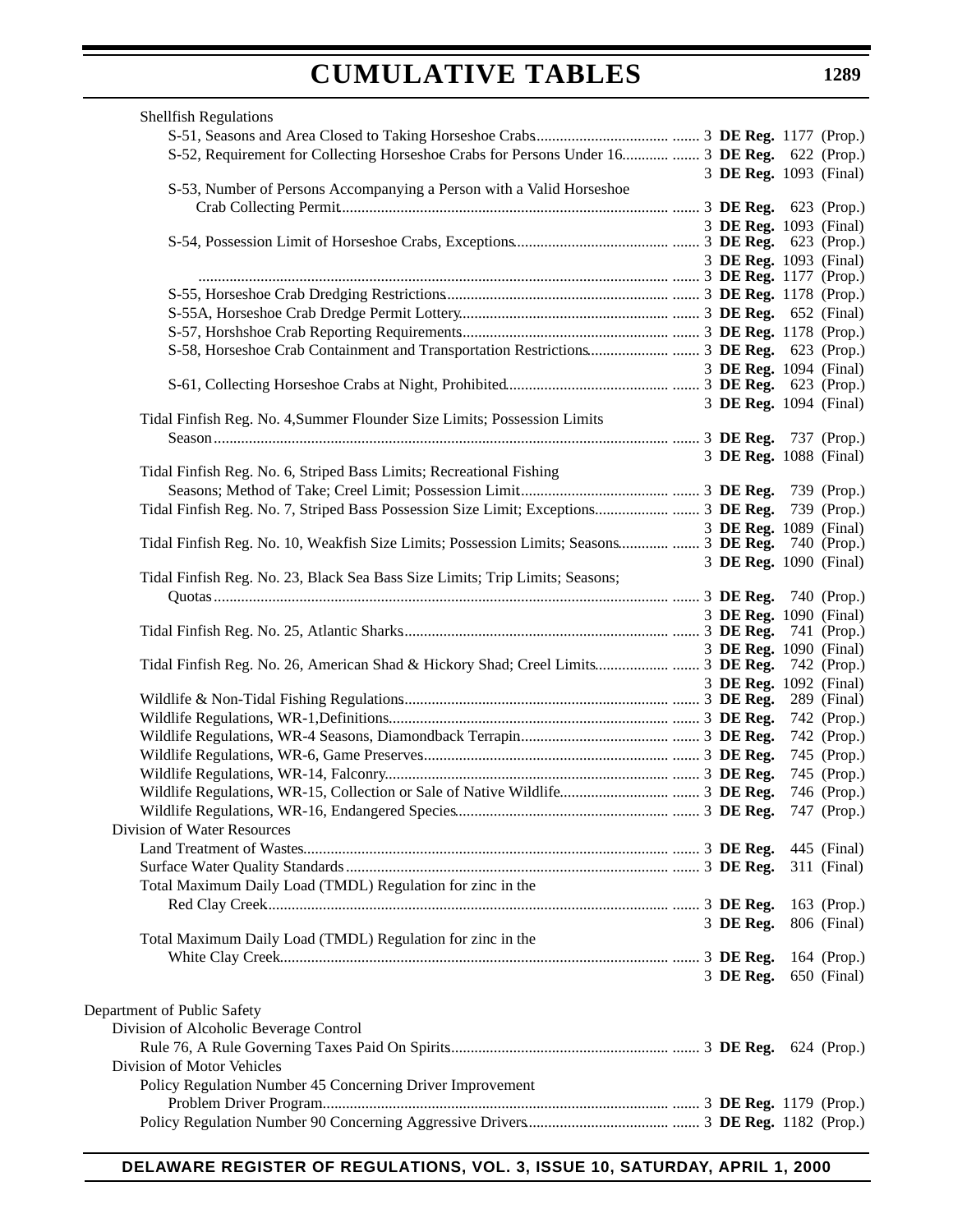| Delaware State Police, Board of Examiners of Private Investigators & Private        |                        |                            |
|-------------------------------------------------------------------------------------|------------------------|----------------------------|
| <b>Security Agents</b>                                                              |                        |                            |
| Firearm's Policy<br>Personnel Rosters & Job Assignments                             | 3 DE Reg.              | 960 (Final)                |
| Uniforms, Patches, Badges, Seals, Vehicular Markings                                | 3 DE Reg.<br>3 DE Reg. | 961 (Final)<br>961 (Final) |
| Use of Animals                                                                      | 3 DE Reg.              | 963 (Final)                |
| Department of State                                                                 |                        |                            |
| Office of the State Banking Commissioner                                            |                        |                            |
| Regulation No.: 5.1101etal.0002, Instructions for Preparation of                    |                        |                            |
|                                                                                     |                        |                            |
|                                                                                     | 3 DE Reg. 810 (Final)  |                            |
| Regulation No.: 5.1101etal.0005, Instructions for Preparation of                    |                        |                            |
| Franchise Tax for Federal Savings Banks not Headquartered in this                   |                        |                            |
|                                                                                     |                        |                            |
|                                                                                     | 3 DE Reg.              | 812 (Final)                |
| Regulation No.: 5.1101etal.0009, Instructions for Preparation of Franchise          |                        |                            |
|                                                                                     |                        | 517 (Prop.)                |
|                                                                                     | 3 DE Reg.              | 815 (Final)                |
| Regulation No.: 5.2112.0001, Mortgage Loan Brokers Operating Regulations  3 DE Reg. |                        | 403 (Prop.)                |
|                                                                                     | 3 DE Reg.              | 654 (Final)                |
| Regulation No.: 5.2111(a).0002, Mortgage Loan Brokers Minimum                       |                        |                            |
|                                                                                     |                        | 404 (Prop.)                |
|                                                                                     | 3 DE Reg.              | 655 (Final)                |
| Regulation No. 5.2115.0003, Mortgage Loan Broker Regulations Itemized               |                        |                            |
|                                                                                     |                        | 405 (Prop.)                |
| Regulation No.: 5.2113.0004, Mortgage Loan Brokers Minimum Disclosure               | 3 DE Reg.              | 656 (Final)                |
|                                                                                     |                        | 406 (Prop.)                |
|                                                                                     | 3 DE Reg.              | 657 (Final)                |
|                                                                                     |                        | 406 (Prop.)                |
|                                                                                     | 3 DE Reg.              | 657 (Final)                |
| Regulation No.: 5.2213.0002, Licensed Lenders Minimum Requirements for              |                        |                            |
|                                                                                     |                        | 407 (Prop.)                |
|                                                                                     | 3 DE Reg.              | 658 (Final)                |
| Regulation No. 5.2218/2231.0003, Licensed Lenders Regulations Itemized              |                        |                            |
|                                                                                     |                        | 408 (Prop.)                |
|                                                                                     | 3 DE Reg.              | 659 (Final)                |
|                                                                                     |                        | 411 (Prop.)                |
|                                                                                     | 3 DE Reg.              | 662 (Final)                |
| Regulation No.: 5.2318.0001, Report of Delaware Sale of Checks, Drafts &            |                        |                            |
|                                                                                     |                        | 411 (Prop.)                |
| Regulation No.: 5.2906(e)/122(b).0001, Motor Vehicle Sales Finance                  | 3 DE Reg.              | 662 (Final)                |
|                                                                                     |                        |                            |
|                                                                                     |                        | 412 (Prop.)                |
| Regulation No.: 5.2906(e).0002, Motor Vehicle Sales Finance Companies               | 3 DE Reg.              | 663 (Final)                |
|                                                                                     |                        | 413 (Prop.)                |
|                                                                                     | 3 DE Reg.              | 664 (Final)                |
|                                                                                     |                        |                            |
| Regulation No.: 5.2906(e).0003, Report of Delaware Loan Volume Motor                |                        |                            |
|                                                                                     |                        |                            |
|                                                                                     | 3 DE Reg. 665 (Final)  |                            |
| Regulation No.: 5.3404/3409.0001, Preneed Funeral Contracts Regulations             |                        |                            |
|                                                                                     |                        |                            |
|                                                                                     | 3 DE Reg. 666 (Final)  |                            |
|                                                                                     |                        |                            |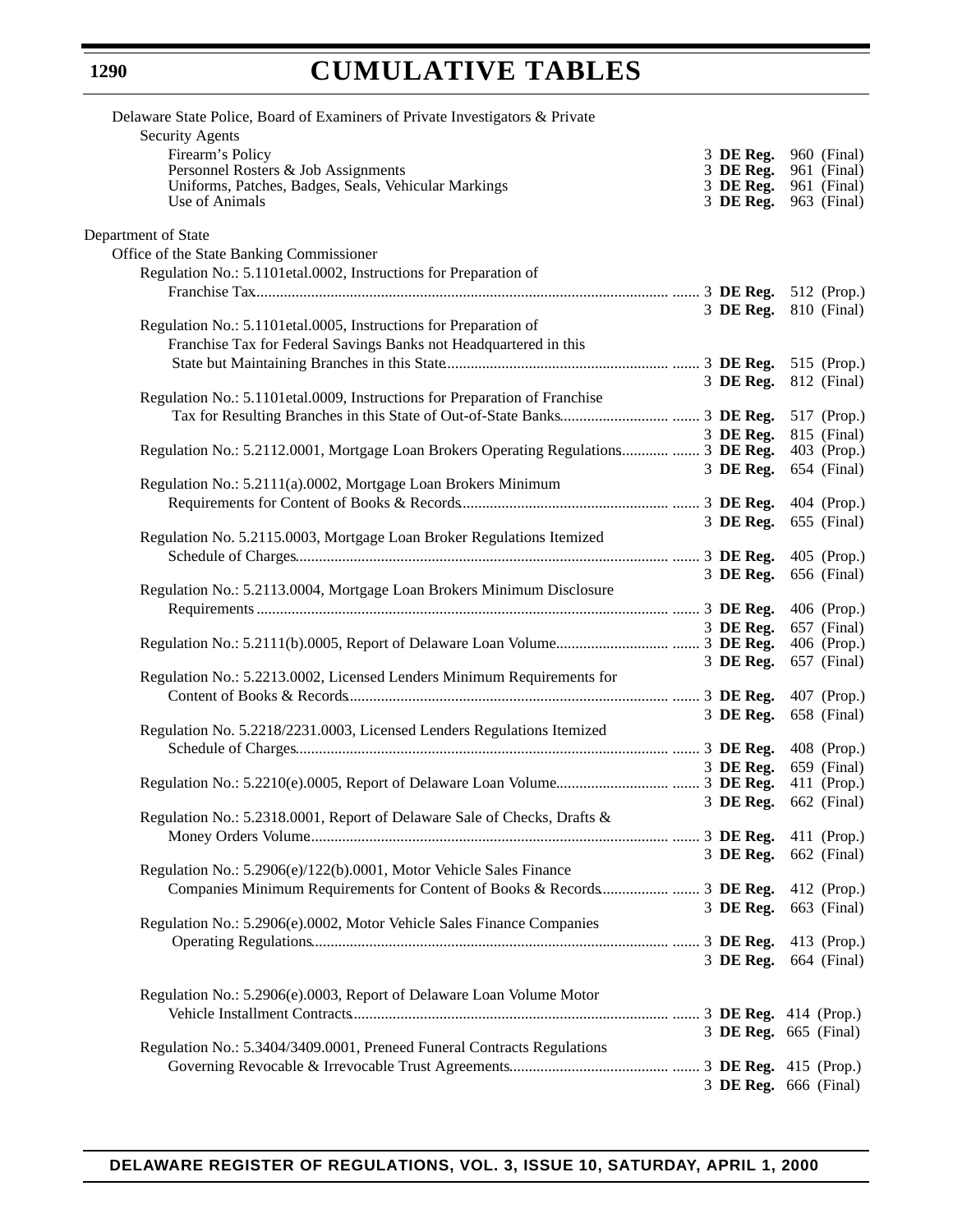| Department of Transportation                                                |                                |  |
|-----------------------------------------------------------------------------|--------------------------------|--|
|                                                                             |                                |  |
|                                                                             |                                |  |
|                                                                             |                                |  |
| Governor's Office                                                           |                                |  |
| Executive Order No. 61, Declaration of Drought Warning; Extending Voluntary |                                |  |
|                                                                             |                                |  |
| Executive Order No. 62, Proclamation of State of Emergency Due to Drought   |                                |  |
| Emergency; Issuing an Emergency Order Imposing Mandatory                    |                                |  |
|                                                                             |                                |  |
| Executive Order No. 63, Amendment to Executive Order No. 62 Regarding the   |                                |  |
|                                                                             |                                |  |
| Executive Order No. 64, Amendment to Executive Order No. 62, as Amended     |                                |  |
| by Executive Order No. 63, Regarding the State of Emergency due to Drought  |                                |  |
|                                                                             |                                |  |
| Executive Order No. 65, Amendment to Executive Order No. 62, as Amended by  |                                |  |
| Executive Order No. 63 and Executive Order No. 64; Regarding the State of   |                                |  |
|                                                                             |                                |  |
| Executive Order No. 66, Termination of State of Emergency Due to Drought;   |                                |  |
| Repeal of Mandatory Water Conservation Measures; Declaration of Drought     |                                |  |
| Warning; Extending Voluntary Water Conservation Measures; and Other         |                                |  |
|                                                                             |                                |  |
|                                                                             |                                |  |
| Executive Order No. 68, Termination of Drought Warning and Other            |                                |  |
|                                                                             |                                |  |
| Executive Order No. 69, Amendment to Executive Order No.27 as Amended       |                                |  |
| by Executive Order No. 56 Regarding the Creation of the Violence            |                                |  |
|                                                                             |                                |  |
| Executive Order No. 70, Amendment to Executive Order No. 27 Regarding the   |                                |  |
|                                                                             |                                |  |
| Executive Order No. 72, State Employees and the Right to Organization and   |                                |  |
|                                                                             |                                |  |
| Executive Order No. 73, Reallocation of State Private Activity Bond Volume  |                                |  |
| Cap for Calendar Year 1999 and Initial Suballocation of State Private       |                                |  |
|                                                                             |                                |  |
| Executive Order No. 74, Implementation of the Recommendations of the Water  |                                |  |
| Supply Task Force; Appointment of Temporary Water Coordinator;              |                                |  |
|                                                                             |                                |  |
|                                                                             |                                |  |
| Executive Order No. 76, Amendment to Exec. Order No. 36 Regarding State     |                                |  |
|                                                                             |                                |  |
|                                                                             |                                |  |
|                                                                             | 3 DE Reg. 341                  |  |
|                                                                             | 3 DE Reg. 457                  |  |
|                                                                             | 3 DE Reg. 552                  |  |
|                                                                             | 3 DE Reg. 669<br>3 DE Reg. 820 |  |
|                                                                             | 3 DE Reg. 966                  |  |
|                                                                             | 3 DE Reg. 1099                 |  |
|                                                                             | 3 DE Reg. 1270                 |  |
| <b>Public Service Commission</b>                                            |                                |  |
| Reg. Docket No. 4, Establishing the Minimum Filing Requirements for all     |                                |  |
| Regulated Companies Subject to the Jurisdiction of the Public               |                                |  |
| Reg. Docket No. 49, Creation of a Competitive Market for Retail Electric    |                                |  |
|                                                                             |                                |  |
|                                                                             |                                |  |

**DELAWARE REGISTER OF REGULATIONS, VOL. 3, ISSUE 10, SATURDAY, APRIL 1, 2000**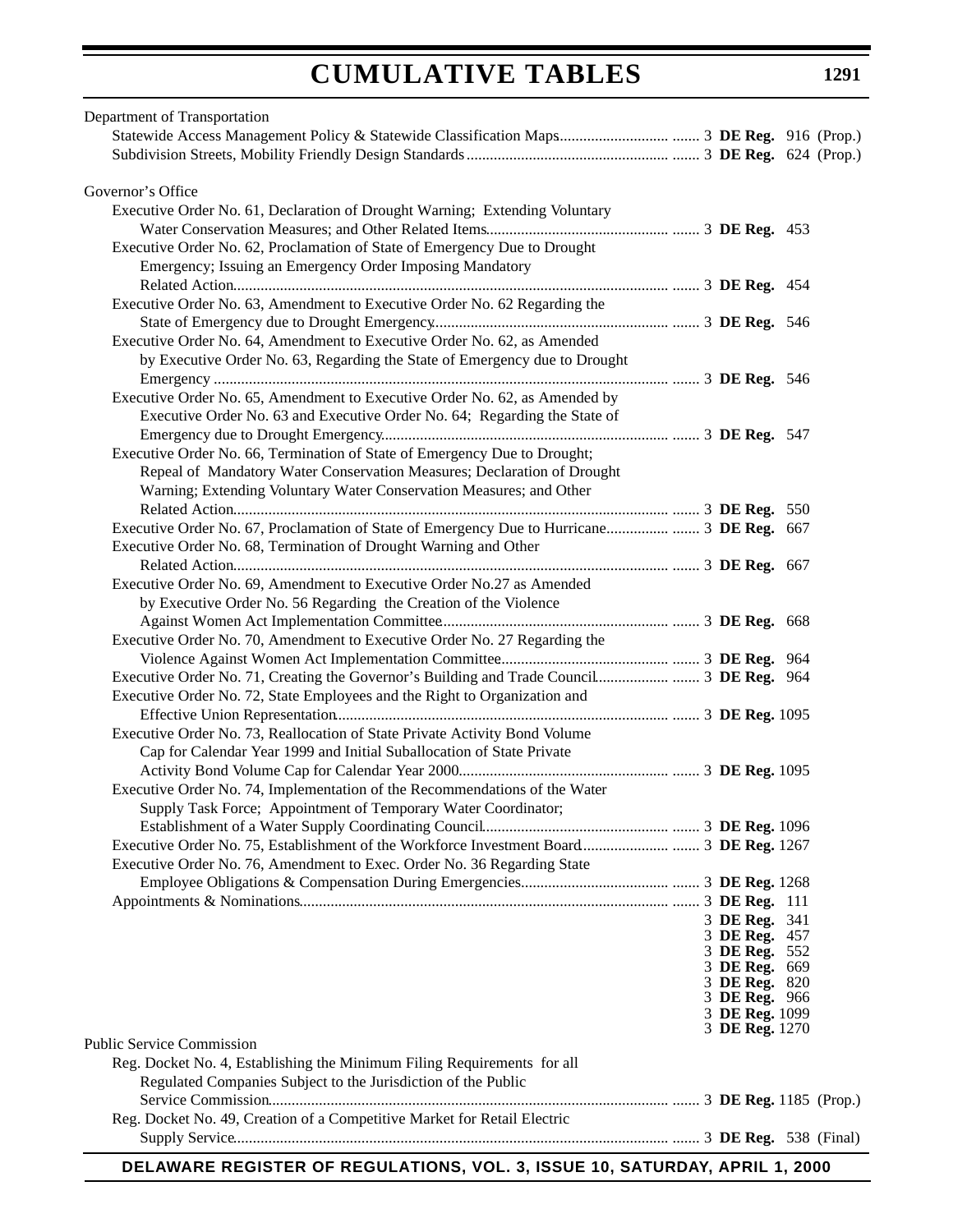# **EMERGENCY REGULATIONS**

### **Symbol Key**

<span id="page-13-0"></span>Roman type indicates the text existing prior to the emergency regulation being promulgated. Italic type indicates new text. Language which is striken through indicates text being deleted.

### **Emergency Regulations**

Under 29 Del.C. §10119, if an agency determines that an imminent peril to the public health, safety or welfare requires the adoption, amendment or repeal of a regulation with less than the notice required by 29 Del.C. §10115, then the following rules shall apply: (1) The agency may proceed to act without prior notice or hearing or upon any abbreviated notice and hearing that it finds practicable; (2) The order adopting, amending or repealing a regulation shall state in writing the reasons for the agency's determination that such emergency action is necessary; (3) the order effecting such action may be effective for a period of not longer than 120 days and may be renewed once for a period not exceeding 60 days; (4) When such an order is issued without any of the public procedures otherwise required or authorized by Chapter 101 of Title 29, the agency shall state as part of the order that it will receive, consider and respond to petitions by any interested person for the reconsideration or revision thereof; and (5) The agency shall submit a copy of the emergency order to the Registrar for publication in the next issue of the Register of Regulations.

### **[DEPARTMENT OF HEALTH AND](http://www.state.de.us/dhss/irm/dhss.htm) SOCIAL SERVICES DIVISION OF SOCIAL SERVICES**

Statutory Authority 31 Delaware Code, Section 512 (31 **Del.C.** 512)

|

IN THE MATTER OF:

### REVISION OF REGULATIONS [CONTAINED IN DSSM 4006.1, 8030.1,](#page-3-0) 9059, 11003.9.1, and 14710 |

### **NATURE OF THE PROCEEDINGS:**

Delaware Health and Social Services has determined that a threat to the public welfare exists if revision of regulations contained in DSSM Sections 4006.1, 8030.1, 9059, 11003.9.1, and 14710 are not implemented without prior notice or hearing. Failure to do so would jeopardize Delaware's intent to exclude the earnings of temporary census workers in all our assistance programs, which has been recommended by all the federal agencies involved, and to participate in a census demonstration project, which is encouraged by Food and Nutrition Service.

#### **NATURE OF PROPOSED REVISIONS:**

(revisions underlined):

### **FINDING OF FACT**

The Department finds that these changes should be made in the best interest of the general public of the State of Delaware. The Department will receive, consider, and respond to petitions by any interested person for the reconsideration or revision thereof.

THEREFORE, IT IS ORDERED, that the proposed

revision to the regulation be adopted on an emergency basis, without prior notice or hearing, and shall become effective immediately.

March 10, 2000

GREGG C. SYLVESTER, MD **SECRETARY** 

#### **DSSM 4006.1 Excluded Income**

The following kinds of income are disregarded in determining financial eligibility and grant amounts in ABC and GA:

- The value of USDA donated foods.
- The value of food stamps.
- Foster care payments made on behalf of foster children residing in the home.
- Payments made directly to a third party on behalf of a recipient.

EXAMPLE: A friend pays a recipient's electric bill. The payment is made directly to the electric company. This payment is not considered as income to the assistance unit.

- A one-time bonus payment of \$50.00 will be paid from A BETTER CHANCE funds to teens who graduate from high school by age 19. This bonus will be paid directly to the high school graduate. Disregard as income and resource the bonus payment, for ABC and Food Stamp purposes.
- A cash payment made to the ABC unit responsible for household bills by a non-unit member for his or her share of the common household expenses.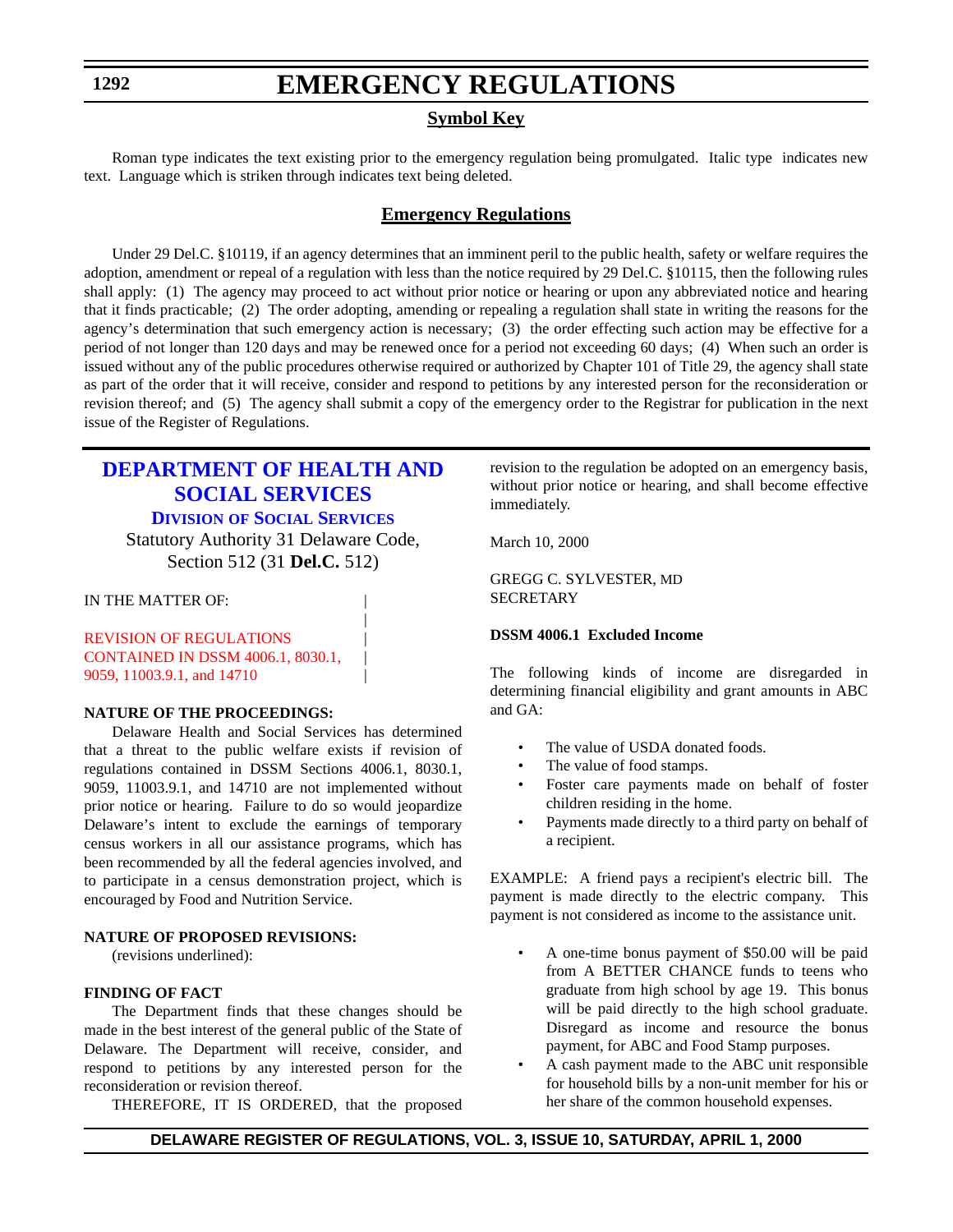• Any bona fide loan including loans for current living expenses. The following criteria must be met to ensure that the loan is bona fide:

1. Written agreement between the client and the individual or establishment engaged in the business of making loans to repay the money within a specified time.

2. If the loan is obtained from an individual or establishment not normally engaged in the business of making loans, obtain one of the following:

a. Borrower's acknowledgement of obligation to repay; or

b. Borrower's expressed intent to repay either by pledging real or personal property or anticipated income; or

c. A written statement detailing borrower's plans to repay the loan when future anticipated income is received.

- Money received in the form of a non-recurring lump sum payment is to be counted as a resource in the month received unless specifically excluded from consideration as a resource by other Federal law or regulations.
- Income received under the Uniform Relocation Assistance and Real Property Acquisition Policies Act of 1970.
- Incentive payments or reimbursement for trainingrelated expenses derived from participation in Institutional and Work Experience Training or special work projects under the Work Incentive Program (First Step).
- Benefits received under the nutrition program for the elderly or the Women, Infants, and Children Nutritional Program.
- All payments received under the VISTA program unless the value of the payment when adjusted to reflect the number of hours worked is equal to or greater than the minimum wage currently in effect under the Fair Labor Standards Act of 1938. In that case the income is treated as earned income and disregards applicable to the category of assistance are deducted from it.
- Payments distributed per capita to or held in trust for members of any Indian tribe under Public Law 92-254, P.L. 93-134, or P.L. 94-540.
- Federal major disaster and emergency assistance provided to individuals and families and comparable disaster assistance provided by State, local governments, and disaster assistance organizations under P.L. 100-707.

"Emergency" means any occasion or instance for which, in the determination of the President, Federal assistance is needed to supplement State and local efforts and capabilities to save lives and to protect property and public health and safety, or to lessen or avert the threat of a catastrophe in any part of the United States.

"Major Disaster" means any natural catastrophe...which in the determination of the President causes damage of sufficient severity and magnitude to warrant major disaster assistance to supplement the efforts of available resources of states, local governments, and disaster relief organizations in alleviating the damage, loss, hardship, or suffering caused thereby.

- Restitution made to United States' citizens and permanent resident aliens of Japanese ancestry who were interned during World War II pursuant to Title I. of P.L. 100-383.
- Restitution made by any Aleut who was relocated by authority of the United States from his or her home village on the Pribilof Islands or the Aleutian Islands during World War II pursuant to Title II of P.L. 100-383.
- Payments made from the Agent Orange Settlement Fund or any other fund established pursuant to the settlement in the In Re Agent Orange product liability litigation, M.D.L. No. 381 (E. D. N. Y.).
- Payments of supportive services or reimbursement of out-of pocket expenses made to individual volunteers serving as foster grandparents, senior health aides, or senior companions, and to persons serving in services corps of retired executives and active corps of executives, and any other program under Title II and III pursuant to Section 418 of P.L. 93-113.
- Tax exempt portions of payments made pursuant to the Alaska Native Claims Settlement Act, P.L. 92- 203.
- Payments of Experimental Housing Allowance Program made under annual contributions contracts entered into prior to January 1, 1975, under Section 23 of the U.S. Housing Act of 1937, as amended.
- Receipts distributed to members of certain Indian tribes which are referred to in Section 5 of P.L. 94- 114.
- Housing subsidies provided under Section 8 of the U.S. Housing Act.
- Benefits paid to eligible households under the Home Energy Assistance Act of 1980.
- Home energy assistance based on need, such as, but not limited to home energy assistance from the following agencies:

Kingswood Community Center Peoples' Settlement Association Catholic Social Services, Inc. Neighborhood House, Inc. Community Housing, Inc.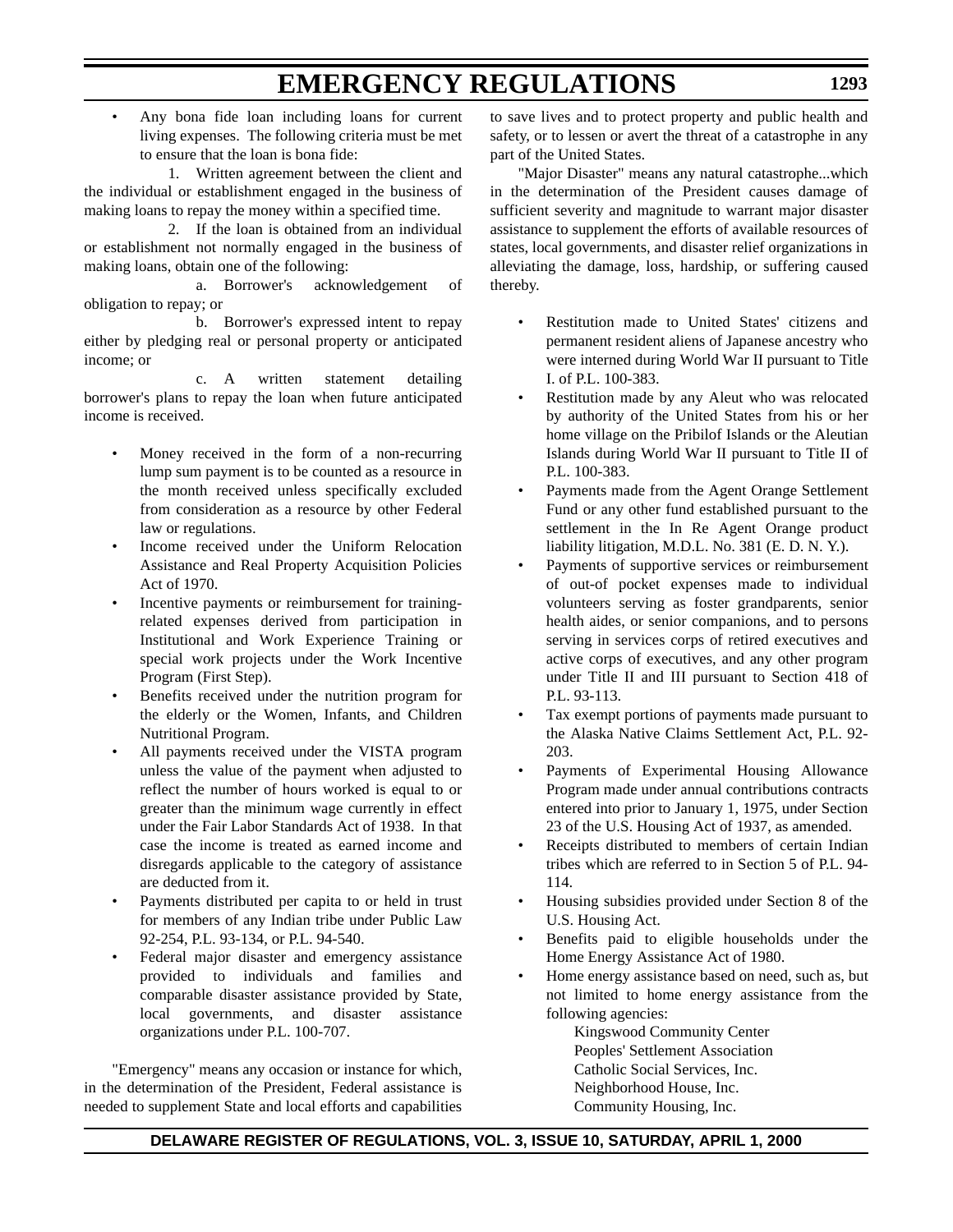Jewish Family Service of Delaware Salvation Army

Community Action (Sussex County)

- Assistance from other agencies and organizations provided that no duplication exists between such other agency and that provided by DSS. To assure that non-duplication exists, determine that the aid granted by another agency is for a different purpose. For example, vocational rehabilitation provides cash allowances (usually \$25 per week) to reimburse clients for costs such as transportation related to their participation in a training program.
- Earned income tax credits (EITC).
- Income received from the Census Bureau April 01,2000 through December 31, 2000.

### **DSSM 8030.1 Excluded Income**

The following kinds of income are disregarded in determining financial eligibility and grant amounts in RCA:

- The value of USDA donated foods.
- The value of food stamps.
- Foster care payments made on behalf of foster children residing in the home.
- Payments made directly to a third party on behalf of a recipient.

EXAMPLE: A friend pays a recipient's electric bill. The payment is made directly to the electric company. This payment is not considered as income to the assistance unit.

- Earnings received by children under the Summer Youth Program of the Job Training Partnership Act of 1982 for a period not to exceed six (6) months.
- A cash payment made to the RCA unit responsible for household bills by a non-unit member for his or her share of the common household expenses.
- Any bona fide loan including loans for current living expenses. The following criteria must be met to ensure that the loan is bona fide:

1. Written agreement between the client and the individual or establishment engaged in the business of making loans to repay the money within a specified time.

2. If the loan is obtained from an individual or establishment not normally engaged in the business of making loans, obtain one of the following:

a. Borrower's acknowledgement of obligation to repay; or

b. Borrower's expressed intent to repay either by pledging real or personal property or anticipated income; or

c. A written statement detailing borrower's plans to repay the loan when future anticipated income is received.

- Income received under the Uniform Relocation Assistance and Real Property Acquisition Policies Act of 1970.
- Incentive payments or reimbursement for trainingrelated expenses derived from participation in Institutional and Work Experience Training or special work projects under the Work Incentive Program (First Step).
- Benefits received under the nutrition program for the elderly or the Women, Infants, and Children Nutritional Program.
- All payments received under the VISTA program unless the value of the payment when adjusted to reflect the number of hours worked is equal to or greater than the minimum wage currently in effect under the Fair Labor Standards Act of 1938. In that case the income is treated as earned income and disregards applicable to the category of assistance are deducted from it.
- Payments distributed per capita to or held in trust for members of any Indian tribe under Public Law 92-254, P.L. 93-134, or P.L. 94-540.
- Federal major disaster and emergency assistance provided to individuals and families and comparable disaster assistance provided by State, local governments, and disaster assistance organizations under P.L. 100-707.

"Emergency" means any occasion or instance for which, in the determination of the President, Federal assistance is needed to supplement State and local efforts and capabilities to save lives and to protect property and public health and safety, or to lessen or avert the threat of a catastrophe in any part of the United States.

"Major Disaster" means any natural catastrophe...which in the determination of the President causes damage of sufficient severity and magnitude to warrant major disaster assistance to supplement the efforts of available resources of states, local governments, and disaster relief organizations in alleviating the damage, loss, hardship, or suffering caused thereby.

- Payments of supportive services or reimbursement of out-of pocket expenses made to individual volunteers serving as foster grandparents, senior health aides, or senior companions, and to persons serving in services corps of retired executives and active corps of executives, and any other program under Title II and III pursuant to Section 418 of P.L. 93-113.
- Housing subsidies provided under Section 8 of the U.S. Housing Act.
- Benefits paid to eligible households under the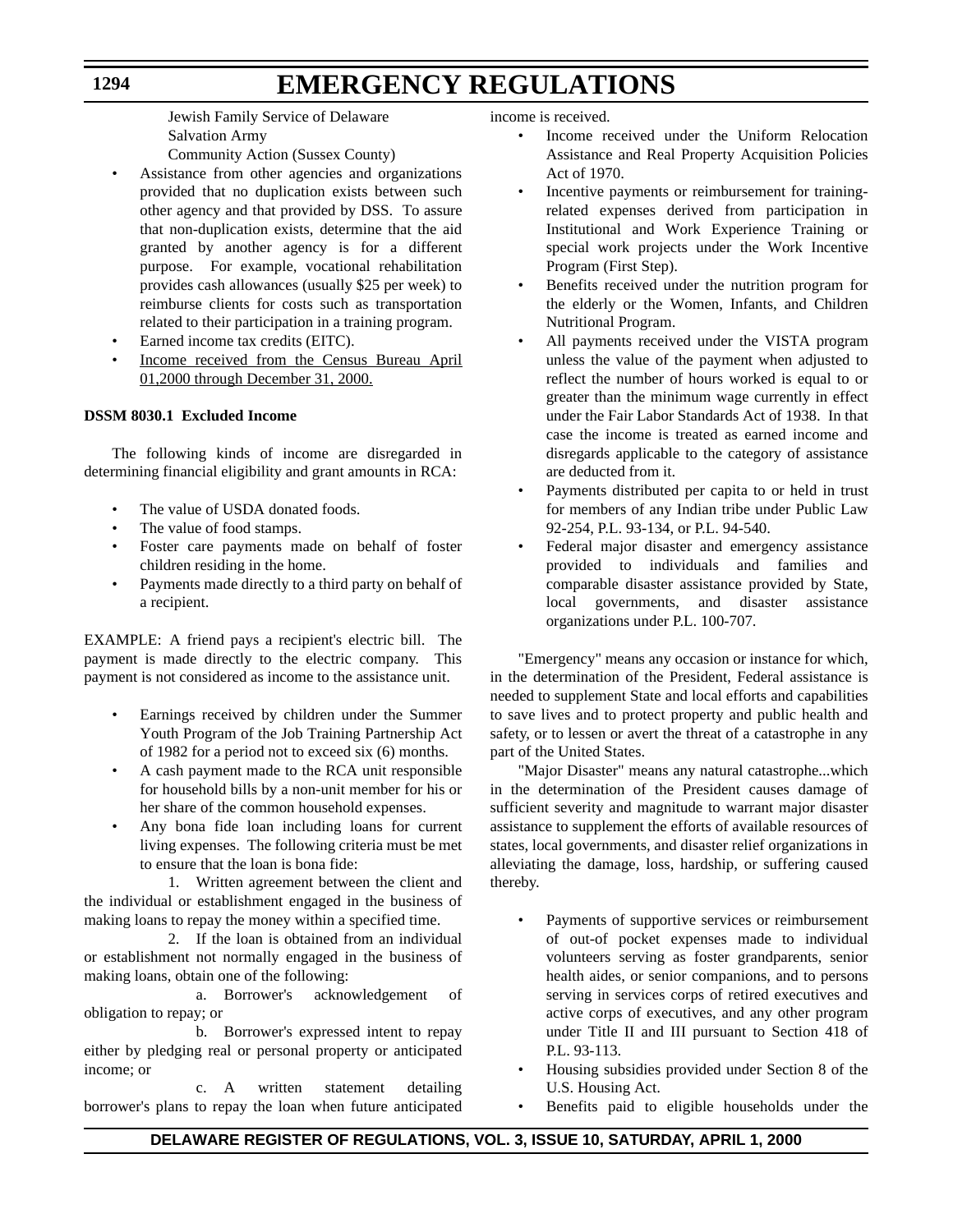Home Energy Assistance Act of 1980.

• Home energy assistance based on need, such as, but not limited to home energy assistance from the following agencies:

> Kingswood Community Center Peoples' Settlement Association Catholic Social Services, Inc. Neighborhood House, Inc. Community Housing, Inc. Jewish Family Service of Delaware Salvation Army

Community Action (Sussex County)

- Assistance from other agencies and organizations provided that no duplication exists between such other agency and that provided by DSS. To assure that non-duplication exists, determine that the aid granted by another agency is for a different purpose. For example, vocational rehabilitation provides cash allowances (usually \$25 per week) to reimburse clients for costs such as transportation related to their participation in a training program.
- Earned income tax credits (EITC).
- Income of an individual acting as a refugee's sponsor.
- Income received from the Census Bureau from April 1, 2000 through December 31, 2000.

#### **DSSM 9059 Income Exclusions**

 $[273.9(c)]$ 

Only the following items will be excluded from household income and no other income will be excluded:

 A. Any gain or benefit which is not in the form of money payable directly to the household.

This includes in-kind benefits and certain vendor payments. In-kind benefits are those for which no monetary payment is made on behalf of the household and includes meals, clothing, housing, or produce from a garden. A vendor payment is a money payment made on behalf of a household by a person or organization outside of the household directly to either the household's creditors or to a person or organization providing a service to the household.

Payments made to a third party on behalf of the household are included or excluded as income as follows:

1. Department of Housing and Urban Development (HUD) vendor payments. Rent or mortgage payments made to landlords or mortgages by HUD are excluded.

2. Educational assistance vendor payments. Educational assistance provided to a third party on behalf of the household for living expenses shall be treated the same as educational assistance directly to the household.

3. Vendor payments that are reimbursements. Reimbursements made in the form of vendor payments are excluded on the same basis as reimbursements paid directly to the household as described in DSSM 9059 E .

4. Other third party payments. Other third party payments shall be handled as follows: Moneys legally obligated and otherwise payable to the household which are diverted by the provider of the payment to a third party for a household expense shall be counted as income and not excluded. If the person or organization makes a payment to a third party on behalf of a household using funds that are not owed to the household, the payment shall be excluded from income. The following are examples of third party payments:

a) A friend or relative uses his or her own money to pay the household's rent directly to the landlord. This vendor payment shall be excluded.

b) A household member earns wages. However, the wages are garnished or diverted by the employer and paid to a third party for a household expense, such as rent. This vendor payment is counted as income. However, if the employer pays a household's rent directly to the landlord in addition to paying the household its regular wages, the rent payment shall be excluded from income. Similarly, if the employer provides housing to an employee in addition to wages, the value of the housing shall not be counted as income.

c) A household receives court-ordered monthly support payments in the amount of \$400. Later, \$200 is diverted by the provider and paid directly to a creditor for a household expense. The payment is counted as income.

Money deducted or diverted from a courtordered support or alimony payment to a third party for a household's expense shall be included as income because the payment is taken from money that is owed to the household. However, payments specified by a court order or other legally binding agreement to go directly to a third party rather than the household are excluded from income because they are not otherwise payable to the household.

Examples of court-ordered payments:

a) A court awards support payments in the amount of \$400 a month and in addition orders \$200 to be paid directly to a bank for repayment of a loan. The \$400 payment is counted as income and the \$200 payment is excluded from income.

b) A civil service retiree is entitled to a retirement payment of \$800 a month. However, \$400 is diverted to his ex-wife by court order for child support. This is similar to a wage garnishment. Since the retirement benefits are legally obligated and otherwise payable to the retiree's household, the \$800 is budgeted for food stamp purposes.

Support payments not required by a court order or other legally binding agreement (including payments in excess of the amount specified in a court order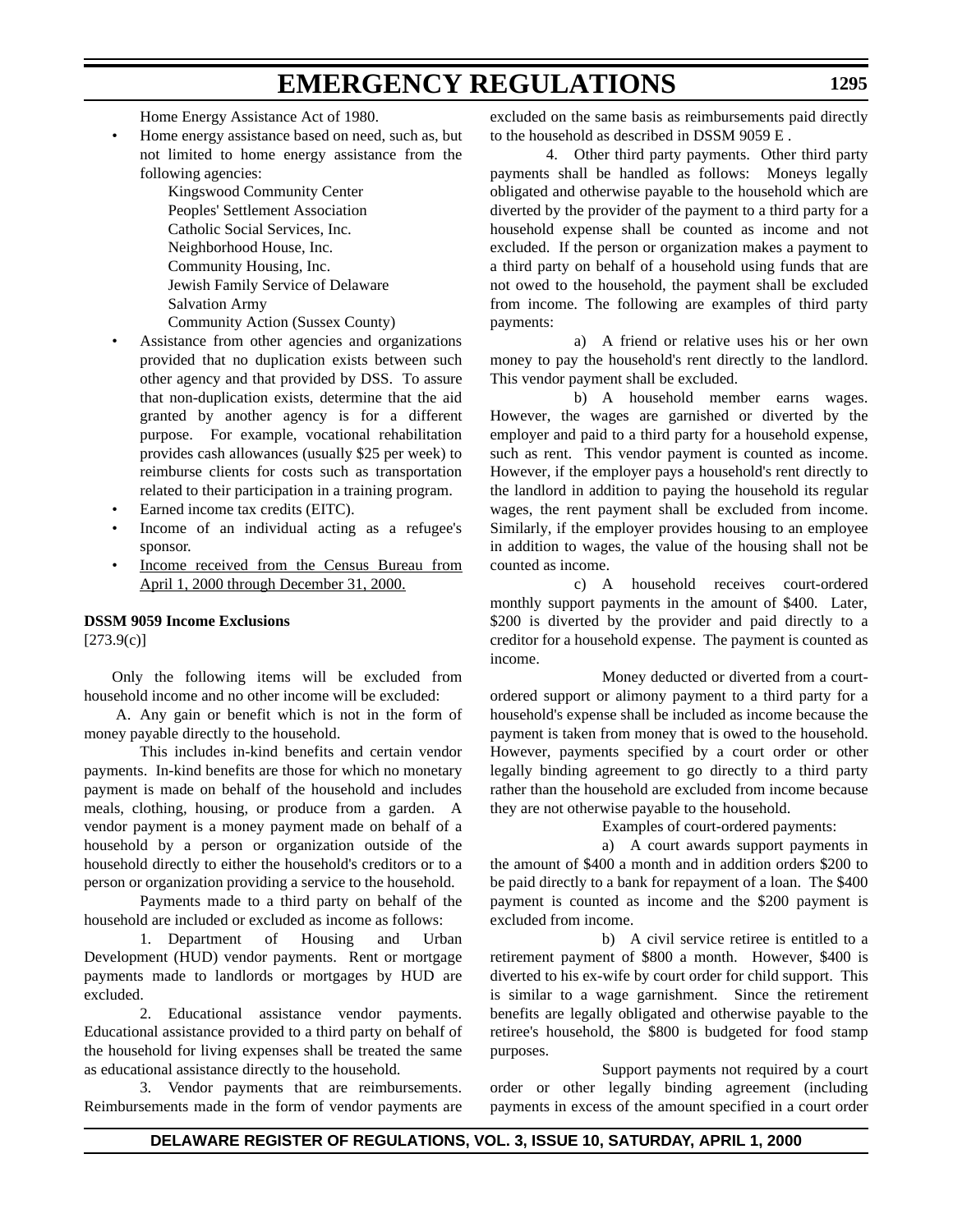## **EMERGENCY REGULATIONS**

or written agreement) which are paid to a third party on the household's behalf shall be excluded from income.

5. Payments made by the Division or by another government agency to a child care institution to provide day care for a household member are also excluded as vendor payments.

6. All or part of a public assistance grant which would normally be provided in a money payment but which is diverted to a protective payee will be considered income to the household.

7. Emergency Assistance payments will be excluded if they are made directly to a third party for a household expense. This rule applies even if the household has the option of receiving a direct cash payment.

8. Under some pay/benefit plans, an employee may choose to have the employer withhold from the employee's earnings money to pay certain expenses such as child care and medical expenses as a vendor payment to a third party when the expenses are incurred. The amount is counted as earned income when withheld because the money is legally obligated and otherwise payable to the employee at that time.

9. Some companies make credits available to employees to use to buy health insurance, annual leave, sick leave or life insurance. The employee cannot elect to receive a cash payment and loses the credits if not used. The amount shows up on the pay stub when used. These flexible benefits are not counted as income because they are not legally obligated and otherwise payable to the employee as earnings.

Some companies give employees "points" as incentive to arrive to work on time, work so many weeks without taking leave, etc. These points have a monetary value that appears on the pay stub and the points are subject to taxes. The employee can only redeem the points for commodities or goods from a catalog provided by the employer; they cannot convert the points to cash. These points are excluded from income because the funds are not otherwise payable to the household.

B. Any income in the certification period which is received too infrequently or irregularly to be reasonably anticipated, but not in excess of \$30 a quarter.

C. Educational assistance, including grants, scholarships, fellowships, work study, educational loans on which payment is deferred, veterans' educational benefits and the like.

To be excluded, the educational assistance listed above must be:

A. Awarded to a household member enrolled at a:

1. Recognized institution of post-secondary education,\*

- 2. School for the handicapped,
- 3. Vocational education program,

4. Vocational or technical school, or

5. Program that provides for obtaining a secondary school diploma or the equivalent;

Means any public or private educational institution which normally requires a high school diploma or equivalency certificate for enrollment or admits persons who are beyond the age of compulsory school attendance for that State. The institution must be authorized to provide an educational program beyond secondary education or provides a program of training to prepare students for gainful employment, including correspondence schools at that level.

B. Used for or identified (earmarked) by the institution, school, program, or other grantor for the following allowable expenses:

1. Tuition,

2. Mandatory school fees, including the rental or purchase of any equipment, material, and supplies related to the pursuit of the course of study involved,

- 3. Books,
- 4. Supplies,
- 5. Transportation,

6. Miscellaneous personal expenses, other than the normal living expenses of room and board, of the student incidental to attending a school, institution, or program,

7. Dependent care (amounts excluded cannot be excluded under the income dependent care deduction under DSSM 9060 ), and

8. Origination fees and insurance premiums on educational loans.

Exclusions based on use for the allowable expenses listed above must be incurred or anticipated for the period the educational income is intended to cover regardless of when the educational income is actually received. If a student uses other income sources to pay for allowable educational expenses in months before the educational income is received, the exclusions to cover the expenses shall be allowed when the educational income is received. When the amounts used for allowable expenses are more than amounts earmarked by the institution, school, program or other grantor, an exclusion shall be allowed for amounts used over the earmarked amounts. Exclusions based on use shall be subtracted from unearned educational income first when possible, and the remainder, if any, shall be excluded from earned educational income.

An individual's total educational income exclusions cannot exceed that individual's total educational income received.

D. All loans, including loans from private individuals as well as commercial institutions, other than educational loans on which repayment is deferred. Educational loans on which repayment is deferred shall be excluded according to DSSM 9059 C . A loan on which repayment must begin within 60 days after receipt of the loan shall not be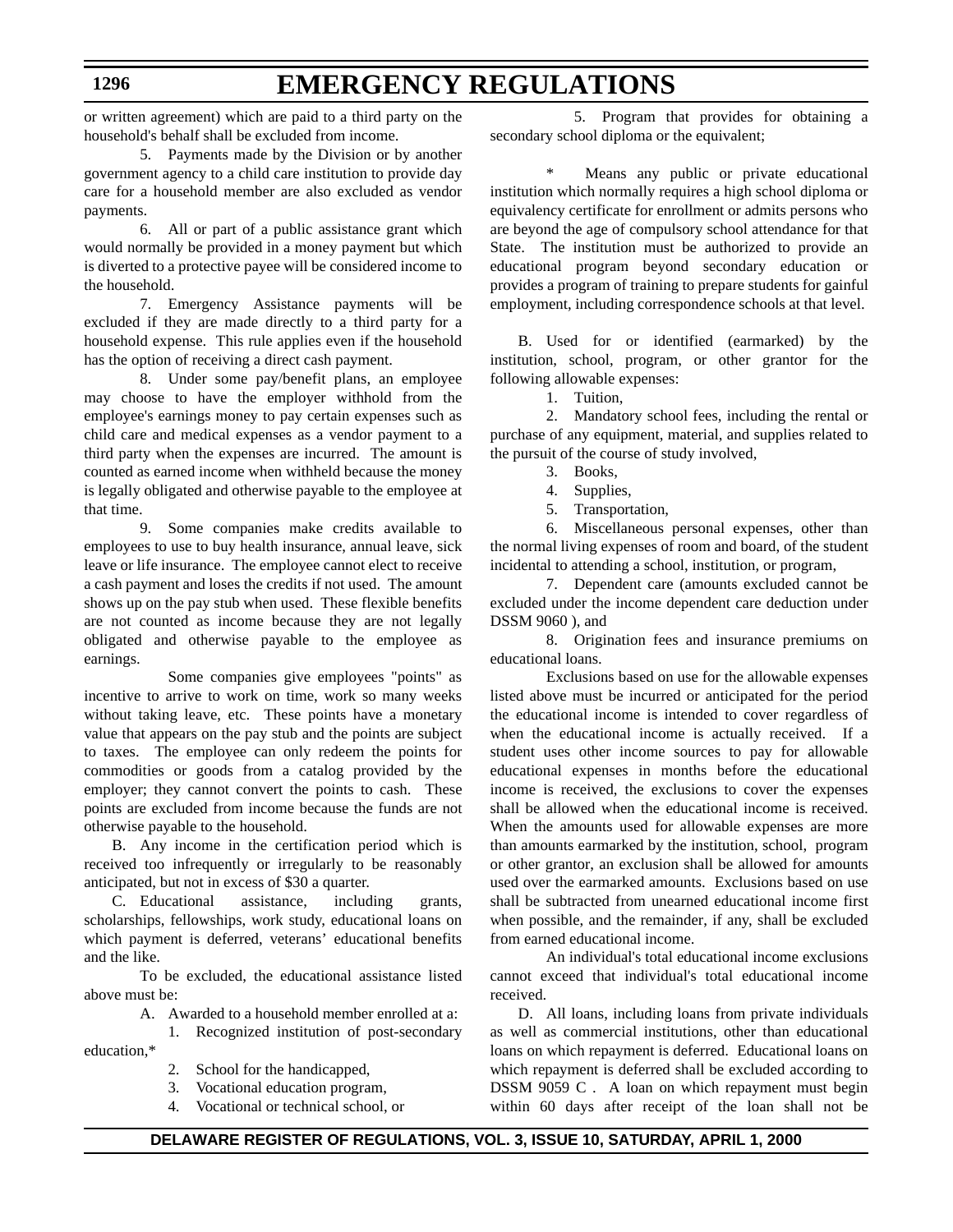considered a deferred repayment loan.

E. Reimbursements for past or future expenses, to the extent that they do not exceed actual expenses, and do not represent a gain or benefit to the household.

Reimbursements for normal household living expenses such as rent or mortgage, personal clothing, or food eaten at home are a gain or benefit and, therefore, are not excluded. To be excluded, these payments must be provided specifically for an identified expense, other than normal living expenses, and used for the purpose intended. When a reimbursement, including a flat allowance, covers multiple expenses, each expense does not have to be separately identified as long as none of the reimbursement covers normal living expenses. The amount by which a reimbursement exceeds the actual incurred expense will be counted as income. However, reimbursements will not be considered to exceed actual expenses, unless the provider or the household indicates that the amount is excessive.

Examples of excludable reimbursements which are not considered to be a gain or benefit to the household are:

- Reimbursements or flat allowances for job or training related expenses such as travel, per diem, uniforms, and transportation to and from the job or training site. Reimbursements which are provided over and above the basic wages for these expenses are excluded; however, these expenses, if not reimbursed, are not otherwise deductible. Reimbursements for the travel expenses incurred by migrant workers are also excluded, as are maintenance funds provided to VR clients for uniforms, supplies, etc.
- Reimbursement for out-of-pocket expenses of volunteers incurred in the course of their work.
- Medical or dependent care reimbursements.
- Reimbursements received by households to pay for a service provided under Title XX of the Social Security Act.

Do not consider the following as excludable reimbursements:

- No portion of benefits provided under Title IV-A of the Social Security Act, (ABC) to the extent such benefit is attributed to an adjustment for work related or child care expenses, will be considered excludable under this provision.
- No portion of any educational assistance that is provided for normal living expenses (room and board) shall be considered a reimbursement excludable under this section.

F. Monies received and used for the care and maintenance of a third-party beneficiary who is not a household member.

If the intended beneficiaries of a single payment are both household and non-household members, any identifiable portion of the payment intended and used for the care and maintenance of the non-household member will be excluded. If the non-household member's portion cannot be readily identified, the payment must be evenly prorated among intended beneficiaries and the exclusion applied to the non-household member's prorata share or the amount actually used for the non-household member's care and maintenance, whichever is less.

G. The earned income of a student under age 18 who attends elementary or secondary school or classes to obtain a GED at least half-time and lives with a natural, adoptive or step parent, is under the control of a household member other than a parent, or is certified in a separate food stamp household but lives with a natural, adoptive or step parent.

This exclusion continues to apply during temporary interruptions in school attendance due to semester or vacation breaks, provided the child's enrollment will resume following the break. If the child's earnings or amount of work performed cannot be differentiated from that of other household members, prorate the total earnings equally among the working members. The child's prorata share is excluded.

H. Money received in the form of a non-recurring lump sum payment.

These include, but are not limited to: income tax refunds, rebates or credits; retroactive lump sum Social Security, SSI, public assistance, railroad retirement benefits, or other payments; lump sum insurance settlement; or refunds of security deposits on rental property or utilities. These payments will be counted as resources in the month received unless specifically excluded from consideration as a resource by other federal laws.

Payments of large retroactive SSI benefit amounts are required to be made in installments for SSI recipients. These SSI retroactive lump sum installments are excluded from income.

Earned Income Tax Credit (EITC) payments, whether paid in advance or made as tax refunds, are considered to be non-recurring lump sum payments.

I. The cost of producing self-employment income (See DSSM 9074.4 ).

J. Any income that is specifically excluded by any other Federal law from consideration as income for the purpose of determining eligibility for the Food Stamp Program.

The following laws provide such an exclusion:

### PART A -- GENERAL

1. P. L. 79-396, Section 12(e) of the National School Lunch Act, as amended by Section 9(d) of P. L. 94-105, provides that,

The value of assistance to children under this Act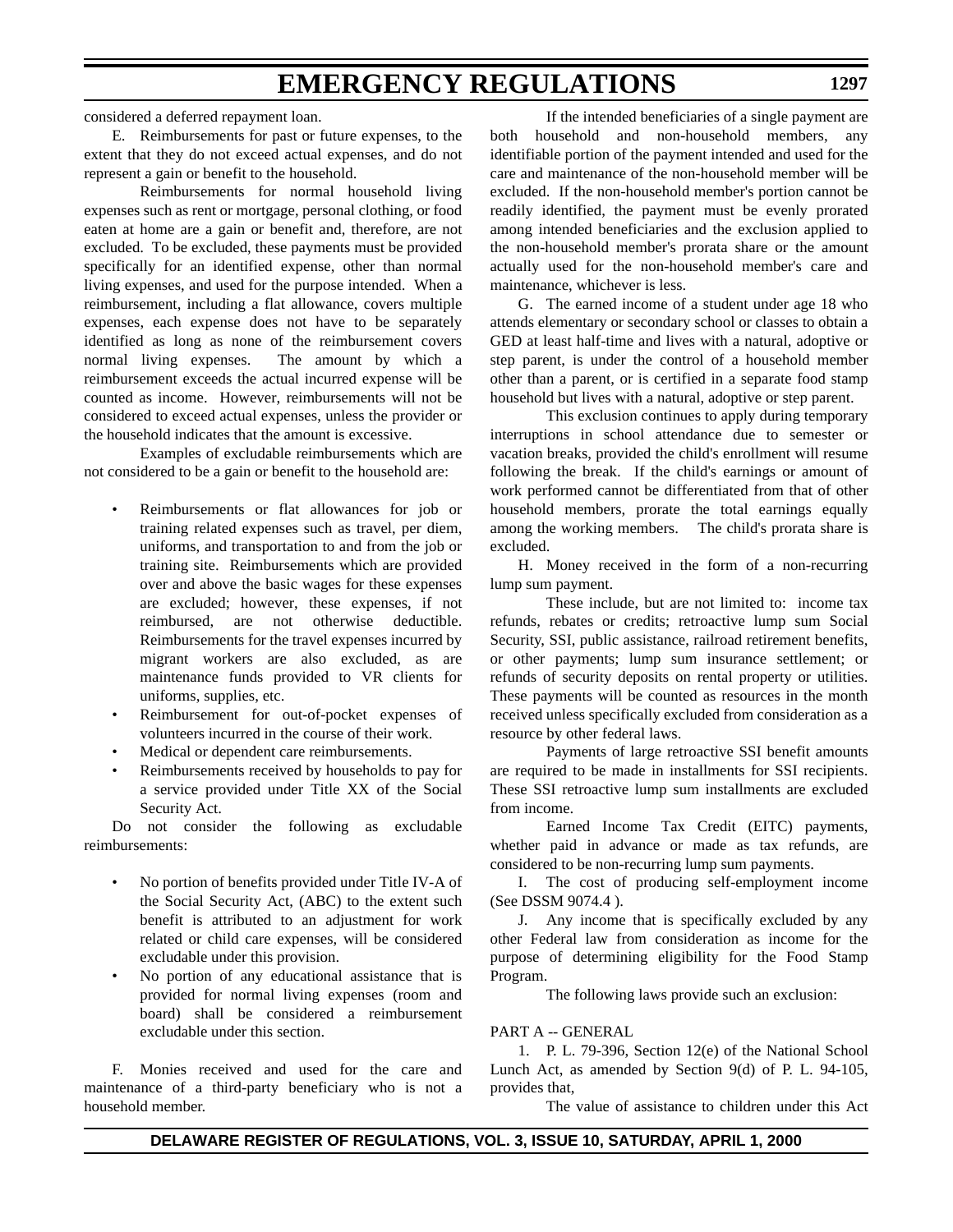shall not be considered to be income or resources for any purposes under any Federal or State laws, including laws relating to taxation and welfare and public assistance programs.

This law authorizes the School Lunch Program, the Summer Food Service Program for Children, the Commodity Distribution Program, and the Child and Adult Care Food Program. Note that the exclusion applies to assistance provided to children rather than that paid to providers.

2. P. L. 89-642, the Child Nutrition Act of 1966, Section 11(b), provides in part that,

The value of assistance to children under this Act shall not be considered to be income or resources for any purpose under any Federal or State laws including, but not limited to, laws relating to taxation, welfare, and public assistance programs.

This law authorizes the Special Milk Program, the School Breakfast Program, and the Special Supplemental Food Program for women, infants, and children (WIC).

3. P. L. 91-646, Section 216, the Uniform Relocation Assistance and Real Property Acquisition Policy Act of 1970. Reimbursements are excluded from income and resources.

4. P. L. 93-113, the Domestic Volunteer Services Act of 1973, Titles I and II, as amended.

Payments under Title I of that Act, including payments from such Title I programs as VISTA, University Year for Action, and Urban Crime Prevention Program, to volunteers shall be excluded for those individuals receiving food stamps or public assistance at the time they joined the Title I program, except that households which were receiving an income exclusion for a Vista or other Title I Subsistence allowance at the time of conversion to the Food Stamp Act of 1977 shall continue to receive an income exclusion for VISTA for the length of their volunteer contraction in effect at the time of conversion. Temporary interruptions in food stamp participation shall not alter the exclusion once an initial determination has been made. New applicants who were not receiving public assistance or food stamps at the time they joined VISTA shall have these volunteer payments included as earned income.

Payments to volunteers under Title II, including the Retired Senior Volunteer Program (RSVP), Foster Grandparents Program and Senior Companion Program, are excluded from income.

5. P. L. 93-288, Section 312(d), the Disaster Relief Act of 1974, as amended by P. L. 100-707, Section 105(i), the Disaster Relief and Emergency Assistance Amendments of 1988, 11/23/88. Payments precipitated by an emergency or major disaster as defined in this Act, as amended, are not counted as income or resources for food stamp purposes. This exclusion applies to Federal assistance provided to persons directly affected and to comparable disaster

assistance provided by States, local governments, and disaster assistance organizations.

A major disaster is any natural catastrophe such as a hurricane or drought, or, regardless of cause, any fire, flood, or explosion, which the President determines causes damage of sufficient severity and magnitude to warrant major disaster assistance to supplement the efforts and available resources of States, local governments, and disaster relief organizations in alleviating the damage, loss, hardship, or suffering caused thereby.

An emergency is any occasion or instance for which the President determines that Federal assistance is needed to supplant State and local efforts and capabilities to save lives and to protect property and public health and safety, or to lessen or avert the threat of a catastrophe.

Most, but not all, Federal Emergency Management Assistance (FEMA) funds are excluded. For example, some payments made to homeless people to pay for rent, mortgage, food, and utility assistance when there is no major disaster or emergency is not excluded under this provision.

6. P. L. 97-300, the Job Training Partnership Act (JTPA), 10/13/82. Section 142(b) provides that allowances, earnings and payments to individuals participating in programs under JTPA shall not be considered as income. Subsequently P. L. 99-198, the Food Security Act of 1985, 12/85, amended section 5(1) of the Food Stamp Act to require counting as income on-the-job training payments provided under section 204(5) of Title II of the JTPA except for dependents less than 19 years old. Section 702(b) of P.L. 102-367, the Job Training Reform Amendments of 1992, further amended the Food Stamp Act (by changing the reference) to exclude on-the-job training payments received under the Summer Youth Employment and training Program. This means that currently only on-the-job training payments to (1) youths, other than dependents under 19, in year-round programs and (2) adults can be counted. All other JTPA income is excluded.

7. P. L. 99-425, Section (e), the Low-Income Home Energy Assistance Act, 9/30/86. The amount of any home energy assistance payments or allowances provided directly to, or indirectly on behalf of, a household is excluded from income and resources. In determining any excess shelter expense deduction, the full amount of such payments or allowances shall be deemed to be expended by such household for heating or cooling expenses.

8. P. L. 99-498, the Higher Education Act Amendments of 1986, Section 479B, as amended by P. L. 100-50, June 3, 1987. Amounts made available for tuition and fees and, for students attending an institution at least half-time, books, supplies, transportation and miscellaneous personal expenses (other than room, board and dependent care) provided under Title IV of the Act and by the Bureau of Indian Affairs were excluded from income and resources.

P. L. 102-325, the Higher Education Amendments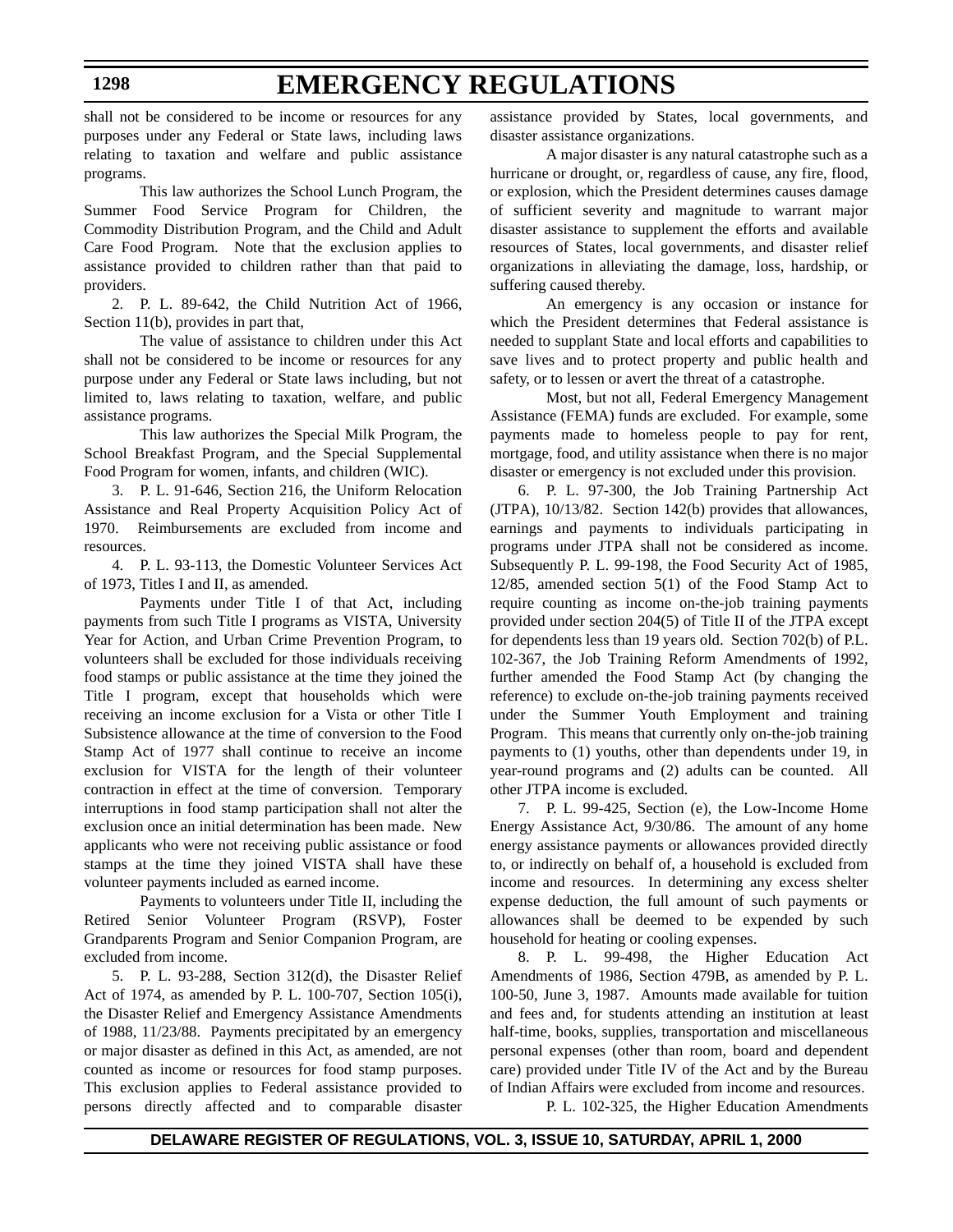of 1992, dated 7/23/92, contain two separate provisions that affect the treatment of payments made under the Higher Education Act. In regard to Title IV-- Student Assistance, Part F, Section 479B provides that:

Notwithstanding any other provision of law, student financial assistance received under this title, or under Bureau of Indian Affairs student assistance programs, shall not be taken into account in determining the need or eligibility of any person for benefits or assistance, or the amount of such benefits or assistance, under any Federal, State, or local program financed in whole or in part with Federal funds.

Student assistance authorized under Title IV includes the following: (State and local agencies select students for some of these programs. In addition, some State and local agencies have separate programs of their own with similar names.)

- Basic Educational Opportunity Grants (BEOG or Federal Pell Grants)
- Presidential Access Scholarships (PAS-Super Pell Grants)
- Federal Supplemental Educational Opportunity Grants (FSEOG)
- State Student Incentives Grants (SSIG)
- Federal Direct Student Loan Programs (FDSLP) (Formerly GSL and FFELP):
- Federal Direct Supplemental Loan Program (provides loans to students)
- Federal Direct PLUS Program (provides loans to parents)
- Federal Direct Stafford Loan Program
- Federal Direct Unsubsidized Stafford Loan Program, and
- Federal Consolidated Loan Program
- Federal Perkins Loan Program Direct loans to students in institutions of higher education (Perkins Loans, formerly NDSL)
- Federal Work Study Funds (Note: Not all Federal work study funds come under Title IV of the Higher Education Act.)
- TRIO Grants (Go to organizations or institutions for students from disadvantaged backgrounds):
- Upward Bound (Some stipends go to students)
- **Student Support Services**
- Robert E. McNair Post-Baccalaureate Achievement
- Robert C. Byrd Honors Scholarship Program
- College Assistance Migrant Program (CAMP) for students whose families are engaged in migrant and seasonal farm work
- High School Equivalency Program (HEP)
- National Early Intervention Scholarship and Partnership Program (NEISP).

There is only one BIA student assistance program per se. It is the Higher Education Grant Program, which is

sometimes called the Scholarship Grant Program. However, education or training assistance received under any BIA program must be excluded. There is an Adult Education Program that provides money to adults to get a GED, attend technical schools, and for job training. There is also an employment assistance program. In addition, education and training may be made available under separate programs like the Indian Child and Family Programs. Each tribe has a BIA agency that may be contacted for more information about education and training assistance.

Section 480(b) provides that:

The changes made in part F of title IV of the Act by the amendment made by this section shall apply with respect to determinations of need under such part F for award years beginning on or after July 1, 1993.

Title XIII, Indian Higher Education Programs, Part E--Tribal Development Student Assistance Revolving Loan Program (Tribal Development Student Assistance Act), Section 1343(c) provides in part that:

. . . for purposes of determining eligibility, loans provided under this program may not be considered in needs analysis under any other Federal law, and may not penalize students in determining eligibility for other funds.

The Part E exclusion was effective October 1, 1992.

P. L. 98-524, the Carl D. Perkins Vocational Education Act, Section 507, as amended by P. L. 101-392, 9/ 25/90, Sections 501 and 701 of the Carl D. Perkins Vocational and Applied Technology Education Act Amendments of 1990. Amounts made available for tuition and fees and, for students attending an institution at least half-time, books, supplies, transportation, dependent care, and miscellaneous personal expenses (other than room and board). This provision was effective July 1, 1991. The programs under this Act include the following:

- Indian Vocational Education Program
- Native Hawaiian Vocational Education Program
- State Vocational and Applied Technology Education Program which contains the:
- State Program and State Leadership Activities
- Program for Single Parents, Displaced Homemakers, and Single Pregnant Women
- Sex Equity Program
- Programs for Criminal Offenders
- Secondary School Vocational Education Program
- Postsecondary and Adult Vocational Education Program
- State Assistance for Vocational Education Support Programs by Community-Based Organizations
- Consumer and Homemaking Education Program
- Comprehensive Career Guidance and Counseling Program
- Business-Labor-Education Partnership for Training Program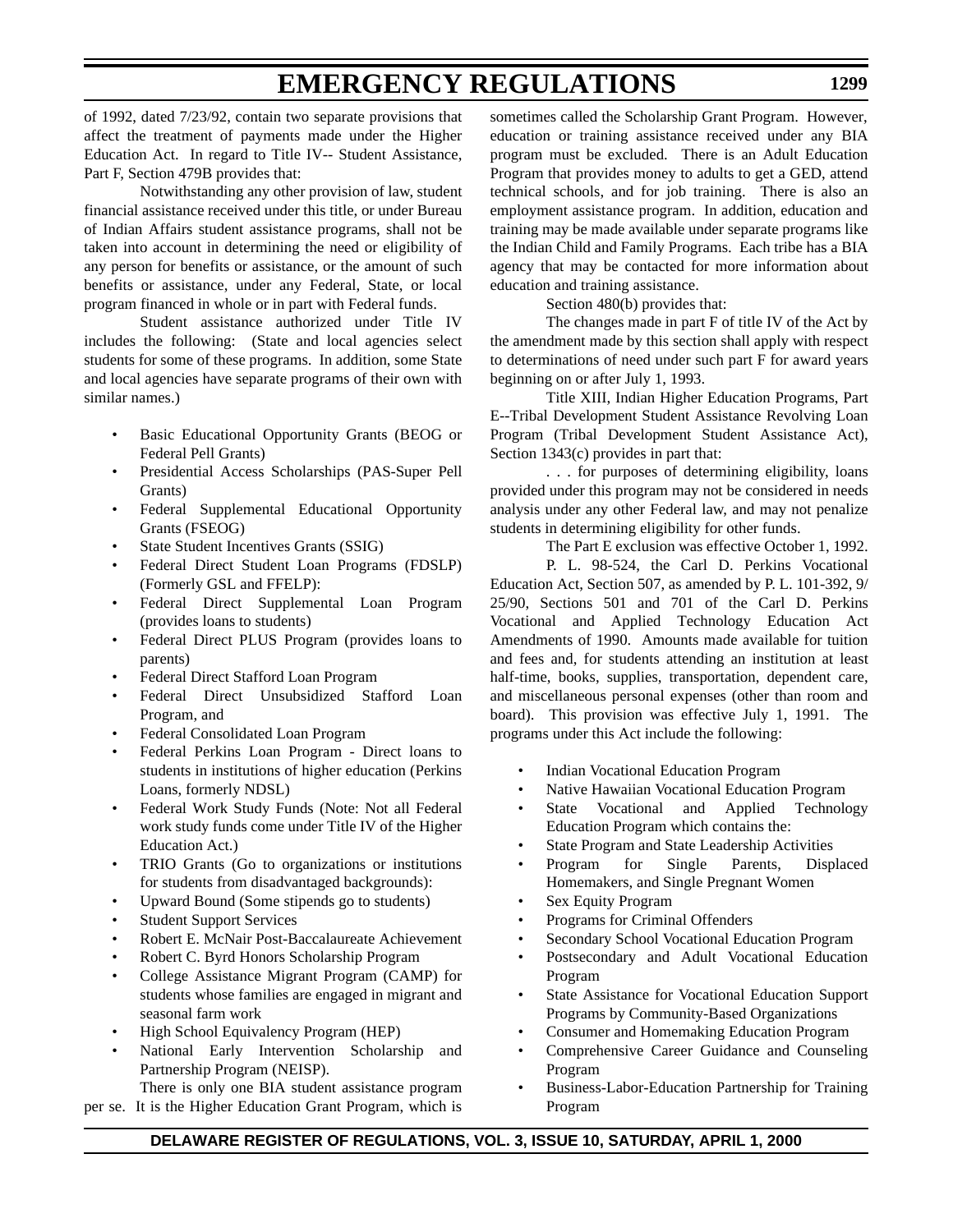- National Tech-Prep Education Program
- State-administered Tech-Prep Education Program
- Supplementary State Grants for Facilities and Equipment and Other Program Improvement Activities
- Community Education Employment Centers Program
- Vocational Education Lighthouse Schools Program
- Tribally Controlled Postsecondary Vocational Institutions Program
- Vocational Education Research Program
- National Network for Curriculum Coordination in Vocational and Technical Education
- National Center or Centers for Research in Vocational Education
- Materials Development in Telecommunications Program
- Demonstration Centers for the Training of Dislocated Workers Program
- Vocational Education Training and Study Grants Program
- Vocational Education Leadership Development Awards Program
- Vocational Educator Training Fellowships Program
- Internships for Gifted and Talented Vocational Education Students Program
- Business and Education Standards Program
- Blue Ribbon Vocational Education Program
- Educational Programs for Federal Correctional Institutions
- Vocational Education Dropout Prevention Program
- Model Programs of Regional Training for Skilled Trades
- Demonstration Projects for the Integration of Vocational and Academic Learning Program
- Cooperative Demonstration Programs
- Bilingual Vocational Training Program
- Bilingual Vocational Instructor Training Program
- Bilingual Materials, Methods, and Techniques Program

(Federal Perkins Loans authorized under Part E of Title IV of the Higher Education Act must be handled in accordance with other Title IV income.)

Section 5(d)(3) of the Food Stamp Act, as amended by P. L. 101-624, Food, Agriculture, Conservation and Trade Act of 1990, Title XVIII, Mickey Leland Memorial Domestic Hunger Relief Act, 11/28/90, and P. L. 102-237, Food, Agriculture, Conservation, and Trade Act Amendments of 1991, Section 903, provides that educational monies are excluded from income:

when they are awarded to a person enrolled at a recognized institution of post-secondary education,

at a school for the handicapped, in a vocational education program, or in a program that provides for completion of a secondary school diploma or obtaining the equivalent thereof,

- to the extent that they do not exceed the amount used for or made available as an allowance determined by such school, institution, program, or other grantor, for tuition, mandatory fees (including the rental or purchase of any equipment, materials, and supplies related to the pursuit of the course of study involved), books, supplies, transportation, and other miscellaneous personal expenses (other than living expenses), of the student incidental to attending such school, institution, or program, and
- to the extent loans include any origination fees and insurance premiums.)

9. P. L. 99-576, Veterans' Benefits Improvement and Healthcare Authorization Act of 1986, Section 303(a)(1), 8/ 7/86, which amended Section  $1411(b)$  and  $1412(c)$  of the Veterans' Educational Act of 1984 (GI Bill) provides that any amount by which the basic pay of an individual is reduced under this subsection shall revert to the Treasury and shall not, for purposes of any Federal law, be considered to have been received by or to be within the control of such individual. Title 38 of the USC, Chapter 30, Section 1411 refers to basic educational assistance entitlement for service on active duty and Section 1412 refers to basic educational assistance entitlement for service in the Selected Reserve. (Section 216 of P. L. 99-576 authorized stipends for participation in study of Vietnam-era veterans' psychological problems. These payments are not excluded by law.)

10. P. L. 100-175, Section 166, Older Americans Act, 11/29/87. Funds received by persons 55 and older under the Senior Community Service Employment Program under Title V of the Older Americans Act are excluded from income. Each State and eight organizations receive Title V funds. The organizations that receive some Title V funds are as follows:

> Green Thumb National Council on Aging National Council of Senior Citizens American Association of Retired Persons U.S. Forest Service National Association for Spanish Speaking Elderly National Urban League National Council on Black Aging

11. P. L. 100-242, Section 126(c)(5)(A), 11-6-87, The Housing and Community Development Act of 1987, excludes most increases in the earned income of a family residing in certain housing while participating in HUD demonstration projects authorized by section 126. Demonstration projects are authorized by this law for Charlotte, North Carolina, and 10 additional locations. The

### **DELAWARE REGISTER OF REGULATIONS, VOL. 3, ISSUE 10, SATURDAY, APRIL 1, 2000**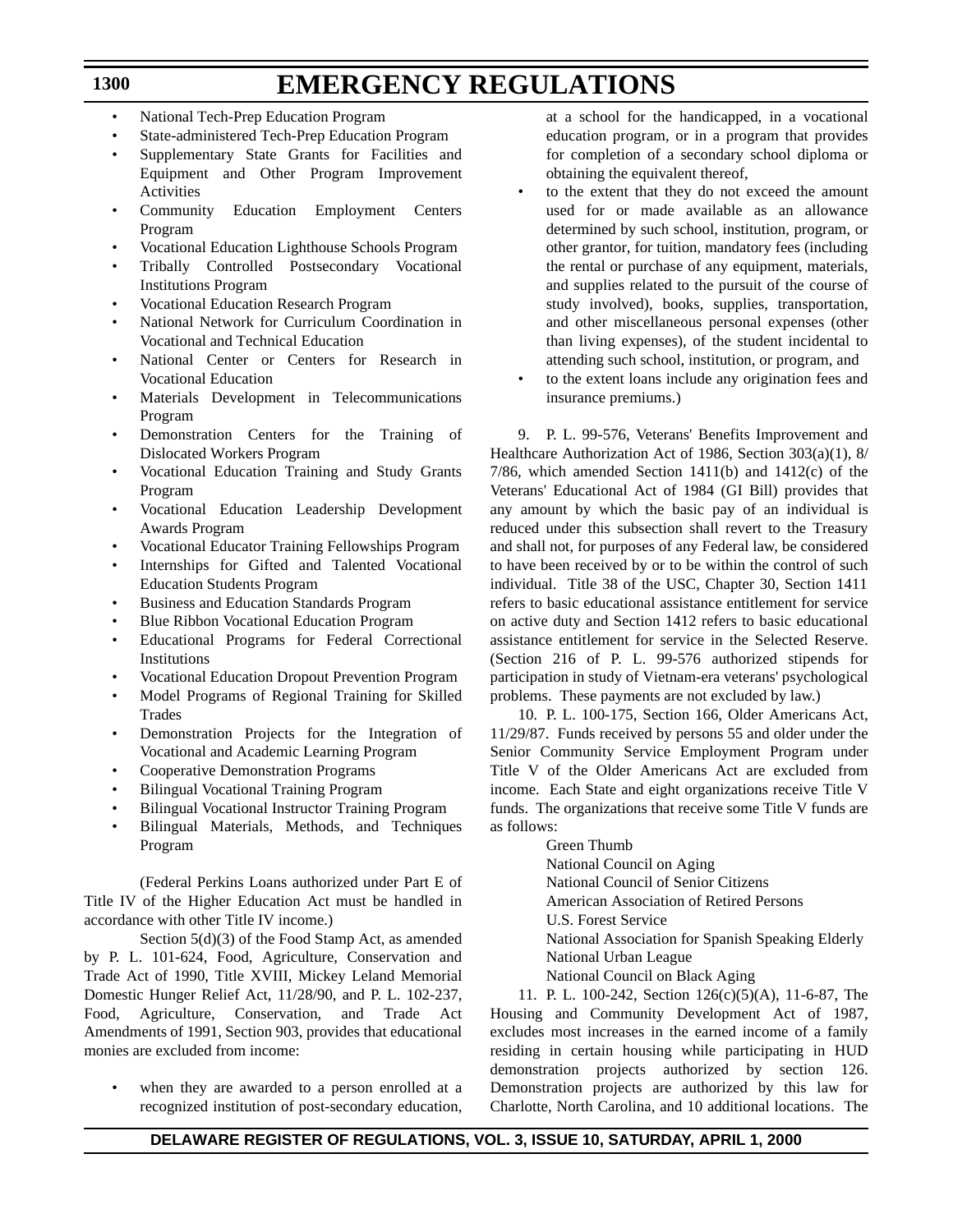affected regional offices will be contacted individually regarding these projects.

12. P. L. 100-383, section 105(f)(2), Wartime Relocation of Civilians, 8/10/88 (the Civil Liberties Act of 1988). Payments to U.S. citizens of Japanese ancestry and permanent resident Japanese aliens or their survivors and Aleut residents of the Pribilof Islands and the Aleutian Islands West of Unimak Island are excluded from income and resources.

13. P. L. 100-435, Section 501, 9/19/88, which amended Section 17(m)(7) of the Child Nutrition Act of 1966. Under WIC demonstration project, coupons that may be exchanged for food at farmers' markets are excluded from income and resources.

14. P. L. 101-201, Agent Orange Compensation Exclusion Act, 12/6/89. All payments from the Agent Orange Settlement fund or any other fund established pursuant to the settlement in the Agent Orange product liability litigation are excluded from income and resources retroactive to January 1, 1989. The disabled veteran will receive yearly payments. Survivors of deceased disabled veterans will receive a lump-sum payment. These payments were disbursed by the AETNA insurance company.

P. L. 101-239, 12/19/89, the Omnibus Budget Reconciliation Act of 1989, Section 10405, also excluded payments made from the Agent Orange settlement fund or any other fund established pursuant to the settlement in the In re Agent Orange product liability litigation, M.D.L. No. 381 (E.D.N.Y.) from income and resources in determining eligibility for the amount of benefits under the Food Stamp Program.

(Note: P. L. 102-4, Agent Orange Act of 1991, 2/6/ 91, authorized veterans' benefits to some veterans with service connected disabilities resulting from exposure to agent orange. Most of the eligible veterans received a lump sum payment for retroactive benefits due them, followed by regular monthly payments. The lump sum payment is excluded as income but the subsequent monthly payments are counted as unearned income. These payments from the Department of Veterans Affairs are issued by the U.S. Treasury. These VA payments are not excluded by law.)

15. P. L. 101-426, Section 6(h)(2), the Radiation Exposure Compensation Act, dated October 15, 1990, excludes payments made under this public law from food stamp income and resources.

16. P. L. 101-508, 11/5/90, the Omnibus Budget Reconciliation Act of 1990, Title XI Revenue Provisions, Section 11111, Modifications of Earned Income Tax Credit, subsection (b) provides that any Federal earned income tax credit shall not be treated as income and shall not be taken into account in determining resources for the month of its receipt and the following month. This provision was effective with taxable years beginning after December 31, 1990.

The September 1988 amendments to the Food Stamp Act require the exclusion from income of any payment made to the household under section 3507 of the Internal Revenue Code of 1986 (relating to advance payment of earned income credit). The August 1993 amendments to the Food Stamp Act require the exclusion from resources of any earned income tax credits received by any member of the household for a period of 12 months from receipt if such member was participating in the food stamp program at the time the credits were received and participated in such program continuously during the 12-month period.

17. P. L. 101-610, Section 177(d), 11/16/90, National and Community Service Act (NCSA) of 1990, provides that Section 142(b) of the JTPA applies to projects conducted under Title I of the NCSA as if such projects were conducted under the JTPA. See item 6 above for the JTPA income exclusion. Title I includes three Acts: (1) Serve-America: The Community Service, Schools and Service-Learning Act of 1990, (2) the American Conservation and Youth Service Corps Act of 1990, and (3) the National and Community Service Act. There are about 47 different NCSA programs, and they vary by State. Most of the payments are made as a weekly stipend or for educational assistance. The Higher Education Service-Learning program and the AmeriCorps umbrella program come under this Title. The National Civilian Community Corps (NCCC) is a federally managed AmeriCorps program. The Summer for Safety program is an AmeriCorps program under which participants earn a stipend and a \$1000 post-service educational award. The National and Community Service Trust Act of 1993, P.L. 103-82, 9/23/93, amended the National and Community Services Act of 1990 but it did not change the exclusion.

18. P.S. 101-625, section 22(i), Cranston-Gonzales National Affordable Housing Act, dated 11/28/90 (42 USCS  $1437t(i)$ ) provides that,

(i) Treatment of Income - No service provided to a public housing resident under this section [Family Investment Centers] may be treated as income for purposes of any other program or provision of State or Federal law.

This exclusion applies to services such as child care, employment training and counseling, literacy training, computer skills training, assistance in the attainment of certificates of high school equivalency and other services. It does not apply to wages or stipends.

This same public law, Section 522Ii)(4), excludes most increases in the earned income of a family residing in certain housing while participating in HUD demonstration projects authorized by this public law. Demonstration projects are authorized by this law for Chicago, Illinois, and 3 other locations. The affected regional offices will be contacted individually regarding these projects.

19. P. L. 102-550, Housing and Community Development Act of 1992, Section 456(e) provides that payments made under the Youthbuild Program are to be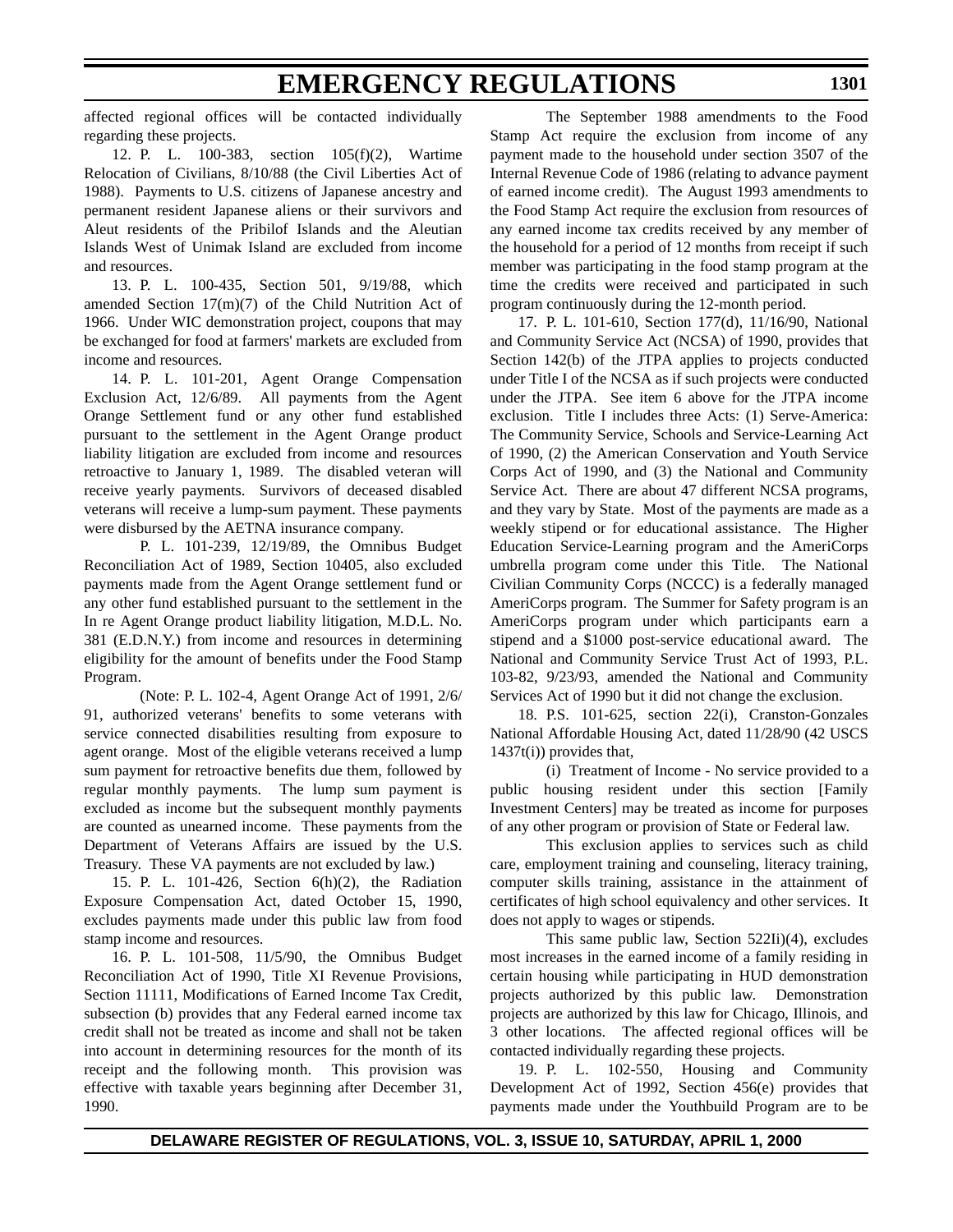treated like JTPA payments. Therefore they should be excluded from income in accordance with item 6 above.

20. P. L. 102-586, signed 11/4/92, Section 8, amended the Child Care and Development Block Grant Act Amendments of 1992 by adding a new Section 658S to exclude the value of any child care provided or arranged (or any amount received as payment for such care or reimbursement for costs incurred for such care) under this subchapter from income for purposes of any other Federal or Federally-assisted program that bases eligibility, or the amount of benefits, on need. (These payments are made under the Social Security Act, as amended.)

21. P. L. 103-286, dated 8/1/94, Section 1 (a) provides in part that:

Payments made to individuals because of their status as victims of Nazi persecution shall be disregarded in determining eligibility for and the amount of benefits or services to be provided under any Federal or federally assisted program which provides benefits or services based, in whole or in part, on need.

22. P. L. 103-322, section 230202, dated 9/13/94, amended Section 1403 of the Crime Act of 1984 (42 U.S.C. 10602) to provide in part that:

(e) Notwithstanding any other law, if the compensation paid by an eligible crime victim compensation program would cover costs that a Federal program, or a federally financed State or local program, would otherwise pay,

(1) such crime victim compensation program shall not pay that compensation; and

(2) the other program shall make its payments without regard to the existence of the crime victim compensation program.

Based on this language, payments received under this program must be excluded from income and resources for food stamp purposes.

23. P. L. 104-193, section 103(a), dated 8/22/96, amended Section 404(h) of Part A of Title IV of the Social Security Act to provide that for the purpose of determining eligibility to receive, or the amount of, any benefit authorized by the Food Stamp Act, funds (including interest accruing) in an individual development account under the TANF block grant program shall be disregarded with respect to any period during which such individual maintains or makes contributions into such an account.

24. P.L. 104-204, section 1804(d), dated 9/26/96 provides that:

Notwithstanding any other provision of law, the allowance paid to a child under this section shall not be considered income or resources in determining eligibility for or the amount of benefits under any Federal or federally assisted program.

A monthly allowance (from \$200 - \$1200) is paid to a child of a Vietnam veteran for any disability resulting from spina bifida suffered by such child.

#### Part B - AMERICAN INDIAN OR ALASKA NATIVE

Usually a law will authorize payments to members of a tribe or band, and the law will apply to the members enrolled in the tribe or band wherever they live. However, items 2, 3, and 4 are general laws, and they apply to all tribes. The individuals should have documentation showing the type of payment and where it originated.

1. P. L. 92-203, section 29, dated 1/2/76, the Alaska native Claims Settlement Act, and Section 15 of P. L. 100- 241, 2/3/88, the Alaska Native Claims Settlement Act Amendments of 1987 - All compensation (including cash, stock, partnership interest, land, interest in land, and other benefits) received under this Act are excluded from income and resources.

2. 25 USCA 640-d-22 (P.L. 93-531, section 22, dated 12/22/74) provides in part that the availability of financial assistance to any Navajo or Hopi Indian pursuant to 25 USCS § 460d-460d-31 may not be considered as income or resources or otherwise used as the basis for denying or reducing the financial assistance or other benefits to which such household or member would otherwise be entitled to under the Social Security Act or any other Federal or federally assisted program.

25 USCS 1407 Judgment Funds (as amended by P. L. 93-134 and P. L. 97-458) provides that:

None of the funds [appropriated in satisfaction of judgements of the Indian Claims and Commission or Claims Court in favor of any Indian tribe, band, etc.] which--

(1) are distributed per capita or held in trust pursuant to a plan approved under the provisions of this Act [25 USCS §§ 1401 et seq.], or

(2) on the date of enactment of this Act [enacted Jan. 12, 1983], are to be distributed per capita or are held in trust pursuant to a plan approved by Congress prior to the date of enactment of this Act [enacted Jan. 12, 1983], or

(3) were distributed pursuant to a plan approved by Congress after December 31, 1981 but prior to the date of enactment of this Act [enacted Jan. 12, 1983], and any purchases made with such funds, including all interest and investment income accrued thereon while such funds are so held in trust, shall be subject to Federal or State income taxes, nor shall such funds nor their availability be considered as income or resources nor otherwise utilized as the basis for denying or reducing the financial assistance or other benefits to which such household or member would otherwise be entitled under the Social Security Act [42 USCS § 301 et seq.] or, except for per capita shares in excess of \$2,000, any Federal or federally assisted program.

The \$2,000 amount applies to each payment made to each person. Initial purchases made with exempt payments distributed between January 1, 1982 and January 12, 1983, are excluded from resources to the extent that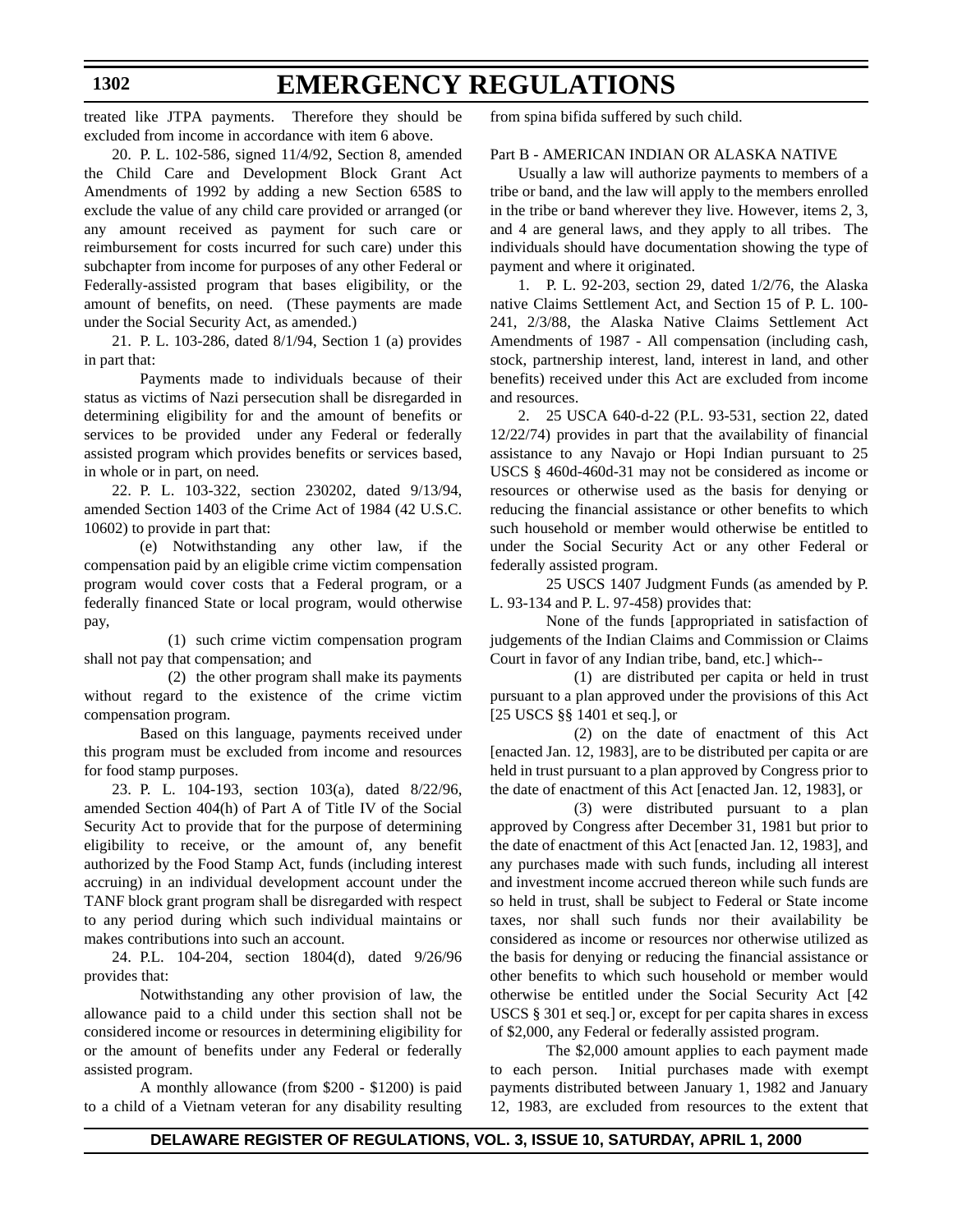excluded funds were used.

3. P. L. 98-64, 8/2/83, applied the exclusion in 25 USCS 1407 to per capita payments from funds which are held in trust by the Secretary of Interior (trust fund distributions) for an Indian tribe. (Per capita payments may be authorized for specific tribes under other public laws.)

4. 25 USCS 1408 (as amended by P. L. 93-134, P. L. 97-458, and P. L. 103-66, Section 13736, 10/7/93) provides that interests of individual Indians in trust or restricted lands shall not be considered a resource and up to \$2,000 per year of income received by individual Indians that is derived from such interests shall not be considered income in determining eligibility for assistance under the Social Security Act or any other Federal or federally assisted program. Interests include the Indian's right to or legal share of the trust or restricted land and any income accrued from the funds in trust or the restricted lands. The exclusion applies to each individual Indian than has an interest. The income exclusion applies for both eligibility and benefit level purposes for food stamp purposes. The income exclusion applies to calendar years.

5. P. L. 93-531, section 22 - Relocation assistance payments to members of the Navajo and Hopi Tribes are excluded from income and resources.

6. P. L. 94-114, section 6, 10/17/75 - Income derived from certain submarginal land held in trust for certain Indian tribes is excluded from income and resources. The tribes that may benefit are:

> Bad River Band of the Lake Superior Tribe of Chippewa Indians of Wisconsin Blackfeet Tribe Cherokee Nation of Oklahoma Cheyenne River Sioux Tribe Crow Creek Sioux Tribe Lower Brule Sioux Tribe Devils Lake Sioux Tribe Fort Belknap Indian Community Assiniboine and Sioux Tribes Lac Courte Oreilles Band of Lake Superior Chippewa Indians Keweenaw Bay Indian Community Minnesota Chippewa Tribe Navajo Tribe Oglala Sioux Tribe Rosebud Sioux Tribe Shoshone-Bannock Tribes Standing Rock Sioux Tribe

7. P. L. 94-189, Section 6, 12/31/75 - Funds distributed per capita to the Sac and Fox Indians or held in trust are excluded from income and resources. The funds are divided between members of the Sac and Fox Tribe of Oklahoma and the Sac and Fox Tribe of the Mississippi in Iowa. The judgments were awarded in Indian Claims Commission dockets numbered 219, 153, 135, 158, 231, 83, and 95.

8. P. L. 94-540 - Payments from the disposition of funds to the Grand River Band of Ottawa Indians are excluded from income and resources.

9. P. L. 95-433, section 2 - Indian Claims Commission payments made pursuant to this Public Law to the Confederated Tribes and Bands of the Yakima Indian Nation and the Apache Tribe of the Mescalero Reservation are excluded from income and resources.

10. 25 USCS 1931 Indian Child Welfare (P. L. 95-608, 11/8/78), subparagraph (a) provides for child and family service grant programs on or near reservations in the preparation and implementation of child welfare codes. Such programs may include, but are not limited to, family assistance, including homemaker and home counselors, day care, after school care, and employment, recreational activities, and respite care; home improvement; the employment of professional and other trained personnel to assist the tribal court in the disposition of domestic relations and child welfare matters; and education and training of Indians; including tribal court judges and staff, in skills relating to child and family assistance and service programs. Subparagraph (b) provides that assistance under 25 USCS 1901 et seq. shall not be a basis for the denial or reduction of any assistance otherwise authorized under any federally assisted programs. (Similar off-reservation programs are authorized by 25 USCS 1932. We have asked the Office of General Counsel if the exclusion applies to these programs.)

11. P. L. 96-420, section 9(c), 10/10/80, Maine Indian Claims Settlement Act of 1980 - Payments made to the Passamaquoddy Tribe, the Penobscot Nation, and the Houlton Band of Maliseet are excluded from income and resources.

12. P. L. 97-403 - Payments to the Turtle Mountain Band of Chippewas, Arizona are excluded from income and resources.

13. P. L. 97-408 - Payments to the Blackfeet, Grosventre, and Assiniboine tribes, Montana, and the Papago, Arizona, are excluded from income and resources.

14. P. L. 98-123, Section 3, 10/13/83 - Funds distributed under this Act to members of the Red Lake Band of Chippewa Indians are excluded from income and resources. Funds were awarded in docket number 15-72 of the United States Court of Claims.

15. P. L. 98-124, Section 5 - Per capita and interest payments made to members of the Assiniboine Tribe of the Fort Balknap Indian Community, Montana, and the Assiniboine Tribe of the Fort Peck Indian Reservation, Montana, under this Act are excluded from income and resources. Funds were awarded in docket 10-81L.

16. P. L. 98-500, Section 8, 10/17/84, Old Age Assistance Claims Settlement Act, provides that funds made to heirs of deceased Indians under this Act shall not be considered as income or resources nor otherwise used to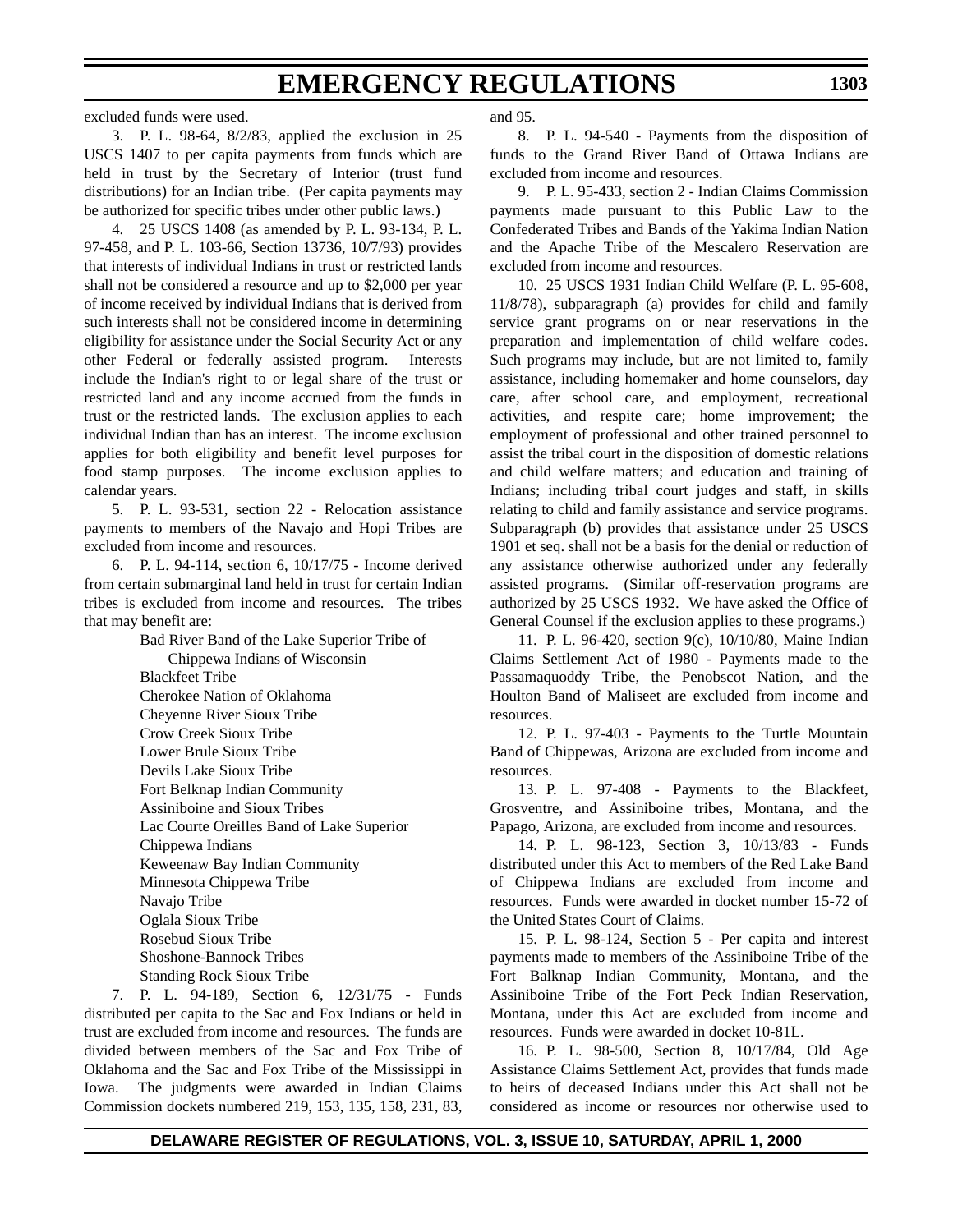reduce or deny food stamp benefits except for per capita shares in excess of \$2,000.

17. P. L. 99-146, Section 6(b), 11/11/85 - Funds distributed per capita or held in trust for members of the Chippewas of Lake Superior are excluded from income and resources. Judgements were awarded in Dockets Numbered 18-S, 18-U, 18-C, and 18-T.

Dockets 18-S and 18-U are divided among the following reservations.

Wisconsin:

Bad River Reservation Lac du Flambeau Reservation Lac Courte Oreilles Reservation Sokaogon Chippewa Community Red Cliff Reservation St. Croix Reservation Michigan: Keweenaw Bay Indian Community (L'Anse, Lac Vieux Desert, and Ontonagon Bands) Minnesota: Fond du Lac Reservation Grand Portage Reservation Nett Lake Reservation (including Vermillion Lake and Deer Creek)

White Earth Reservation

Under dockets 18-C and 18-T funds are given to the Lac Courte Oreilles Band of the Lake Superior Bands of Chippewa Indians of the Lac Courte Oreilles Reservation of Wisconsin, the Bad River Band of the Lake Superior Tribe of Chippewa Indians of the Bad River Reservation, the Sokaogon Chippewa Community of the Mole Lake Band of Chippewa Indians, and the St. Croix Chippewa Indians of Wisconsin.

18. P. L. 99-264, White Earth Reservation Land Settlement Act of 1985, 3/24/86, Section 16 excludes moneys paid under this Act from income and resources. This Act involves members of the White Earth Band of Chippewa Indians in Minnesota.

19. P. L. 99-346, Section 6(b)(2) - Payments to the Saginaw Chippewa Indian Tribe of Michigan are excluded from income and resources.

20. P. L. 99-377 - Section 4(b), 8/8/86, - Funds distributed per capita to the Chippewas of the Mississippi or held in trust under this Act are excluded from income and resources. The judgements were awarded in Docket Number 18-S. The funds are divided by reservation affiliation for the Mille Lac Reservation, Minnesota; White Earth Reservation, Minnesota; and Leech Lake Reservation, Minnesota.

21. P. L. 101-41, 6/21/89, the Puyallup Tribe of Indians Settlement Act of 1989, Section 10(b) provides that nothing in this Act shall affect the eligibility of the Tribe or any of its members for any Federal program. Section 10(c) provides that none of the funds, assets, or income from the trust fund established in Section 6(b) shall at any time be used as a basis for denying or reducing funds to the Tribe or its members under any Federal, State, or local program. (The Puyallup Tribe is located in the State of Washington.)

22. P. L. 101-277, 4/30/90, funds appropriated in satisfaction of judgements awarded to the Seminole Indians in dockets 73, 151, and 73-A of the Indian Claims Commission are excluded from income and resources except for per capita payments in excess of \$2,000. Payments were allocated to the Seminole Nation of Oklahoma, the Seminole Tribe of Florida, the Miccosukee Tribe of Indians of Florida, and the independent Seminole Indians of Florida.

23. P. L. 101-503, Section 8(b), Seneca Nation Settlement Act of 1990, dated November 3, 1990, provides that none of the payments, funds or distributions authorized, established, or directed from this Act, and none of the income derived therefrom, shall affect the eligibility of the Seneca Nation or its members for, or be used as a basis for denying or reducing funds under, any Federal program.

24. P.L. 103-436, 11/2/94, Confederated Tribes of the Colville Reservation Grand Coulee Dam Settlement Act, Section 7(b), provides that payments made pursuant to that Act are totally excluded from income and resources for food stamps purposes.

K. Payments or allowances made for the purpose of providing energy assistance under any Federal Law, (LIHEAP), including HUD and FMHA (Farmers Home Administration) reimbursements, are excluded as income.

Federal or State one-time assistance for weatherization or emergency repair or replacement of heating or cooling devices are also excluded as income.

L. Cash donations based on need received on or after February 1, 1988 from one or more private nonprofit charitable organizations, but not to exceed \$300 in a Federal fiscal year quarter.

M. Earned income tax credit payments received either as a lump sum or payments under section 3507 of the Internal Revenue Code of 1986 (relating to advance payment of earned income tax credits received as part of the paycheck or as a reduction in taxes that otherwise would have been paid at the end of the year).

N. Any payment made to an  $E \& T$  participant for costs that are reasonably necessary and directly related to participation in the E  $&$  T program. These costs include, but are not limited to, dependent care costs, transportation, other expenses related to work, training or education, such as uniforms, personal safety items or other necessary equipment, and books or training manuals. These costs shall not include the cost of meals away from home.

O. Governmental foster care payments received by households with foster care individuals who are considered to be boarders in accordance with DSSM 9013.3.

P. Income of an SSI recipient necessary for the fulfillment of a plan for achieving self-support (PASS). The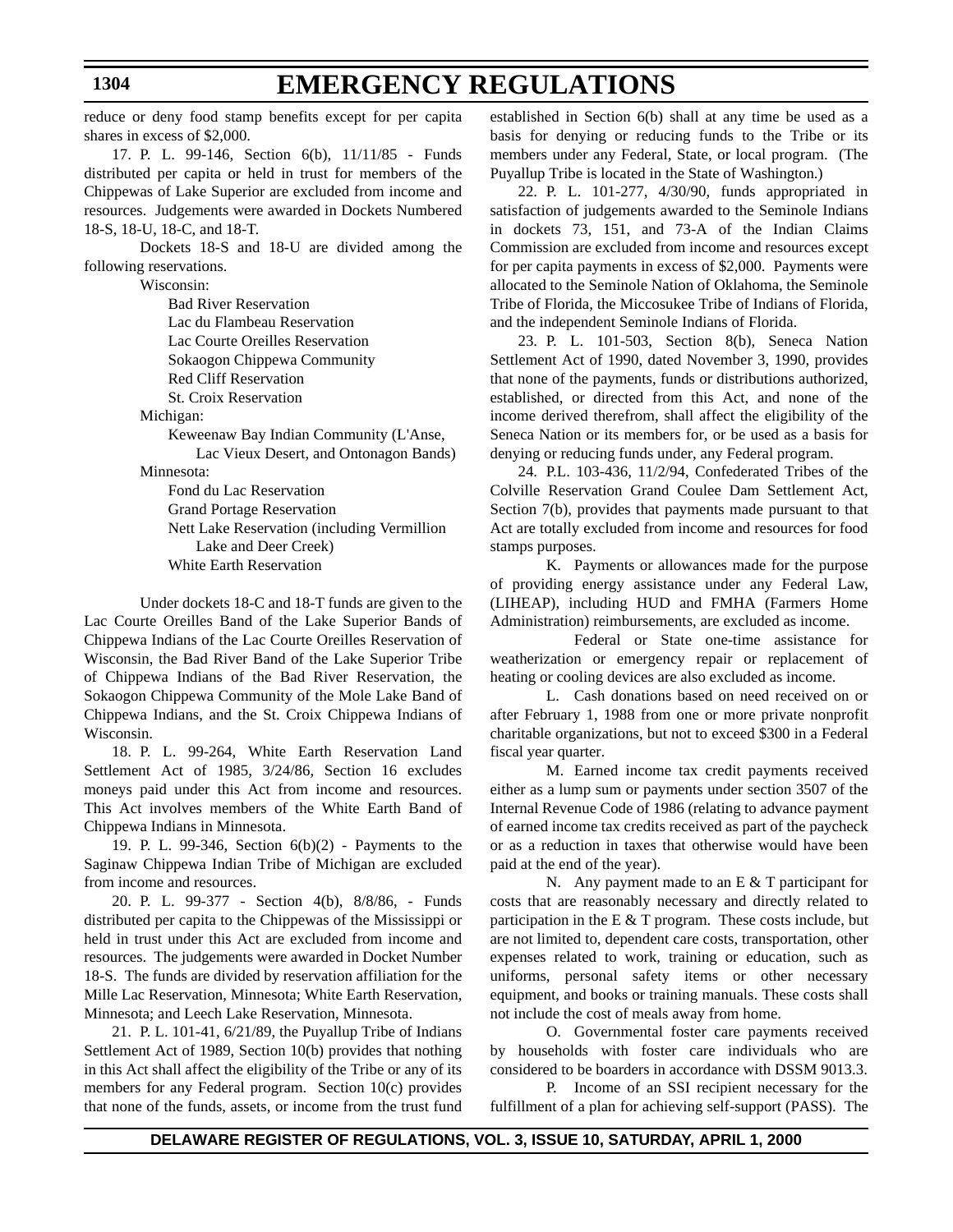income set aside for this special PASS account is excluded for income purposes.

Q. Marines living on base in adequate quarters are not entitled to receive a Basic Allowance for Quarters (BAQ) even though the amount is listed under entitlements and a deduction is shown for the same amount under deductions on the Leave and Earnings Statement (LES). For these cases the BAQ is disregarded under the entitlement and deduction sections when verified. Staff must advise applicants to get a letter from their commanding officer stating that the LES is incorrect, the applicant is not entitled to the BAQ and does not receive it.

R. In HUD's Family Self-Sufficiency (FSS) Program, participants sign a contract to achieve economic independence within five years. As the participant's employment income rises, a portion of the rent increases they would normally be charged would be waived. The amount waived will be credited to an escrow account to be given to the family at the end of the program.

The participating household must fulfill its employment obligation under the contract or HUD may terminate the FSS supportive services. The family will then forfeit any escrow account funds.

While the funds are in the FSS Escrow Account, they are totally unavailable to the household and excluded as a resource. When the household achieves economic independence and is given the escrow account, the money will be excluded as income as a nonrecurring lump-sum payment.

S. The earnings of temporary census workers from the Bureau of the Census is not counted as income for food stamp purposes effective April 1, 2000 through December 31, 2000.

### **DSSM 11003.9.1 Countable Income**

A. All sources of income, earned (such as wages) and unearned (such as child support, social security pensions, etc.) are countable income when determining a family's monthly gross income. Monthly income typically includes the following:

1. Money from wages or salary, such as total money earnings from work performed as an employee, including wages, salary, Armed Forces pay, commissions, tips, piece rate payments and cash bonuses earned before deductions are made for taxes, bonds, pensions, union dues, etc.

2. Gross income from farm or non-farm selfemployment is determined by subtracting business expenses such as supplies, equipment, etc. from gross proceeds. The individual's personal expenses (lunch, transportation, income tax, etc.) are not deducted as business expenses but are deducted by using the ABC standard allowance for work connected expenses. In the case of unusual situations (such as parent/caretaker just beginning business), refer to DSSM 9605 and 9701 through 9702.3.

3. Social Security pensions, public assistance payments, net rental income, unemployment compensation, workers compensation, pensions, annuities, alimony and child support.

B. Monies from the following sources are not counted:

1. per capita payments to or funds held in trust for any individual in satisfaction of a judgment of Indian Claims Commissions or Court of Claims;

2. payments made pursuant to the Alaska Native Claims Settlement Act to the extent such payments are exempt from taxation under ESM (a) of the Act;

3. money received from the sale of property such as stocks, bonds, a house or a car (unless the person was engaged in the business of selling such property, in which case the net proceeds are counted as income from selfemployment);

4. withdrawal of bank deposits;

5. money borrowed or given as gifts;

6. capital gains;

7. the value of USDA donated food and Food Stamp Act of 1964 as amended;

8. the value of supplemental food assistance under the Child Nutritional Act of 1966 and the special food service program for children under the National School Lunch Act, as amended;

9. any payment received under the Uniform Relocation Assistance and Real Property Acquisition Policies Act of 1970;

10. earnings of a child under the age of 14 years of age;

11. loans or grants such as scholarships obtained and used under conditions that preclude their use for current living costs;

12. any grant or loan to any undergraduate student for educational purposes made or insured under any program administered by the Commissioner of Education under the Higher Education Act;

13. home produce utilized for household consumption;

14. all of the earned income of a minor parent who is a full-time student or part-time student who is working but is not a full-time employee (such as high school students who are employed full-time during summer);

15. payments derived from participation in projects under the ABC (such as CWEP) program or other job training programs;

16. all Vista income; and

17. all income derived as a Census taker during the period between April 1, 2000 and December 31, 2000.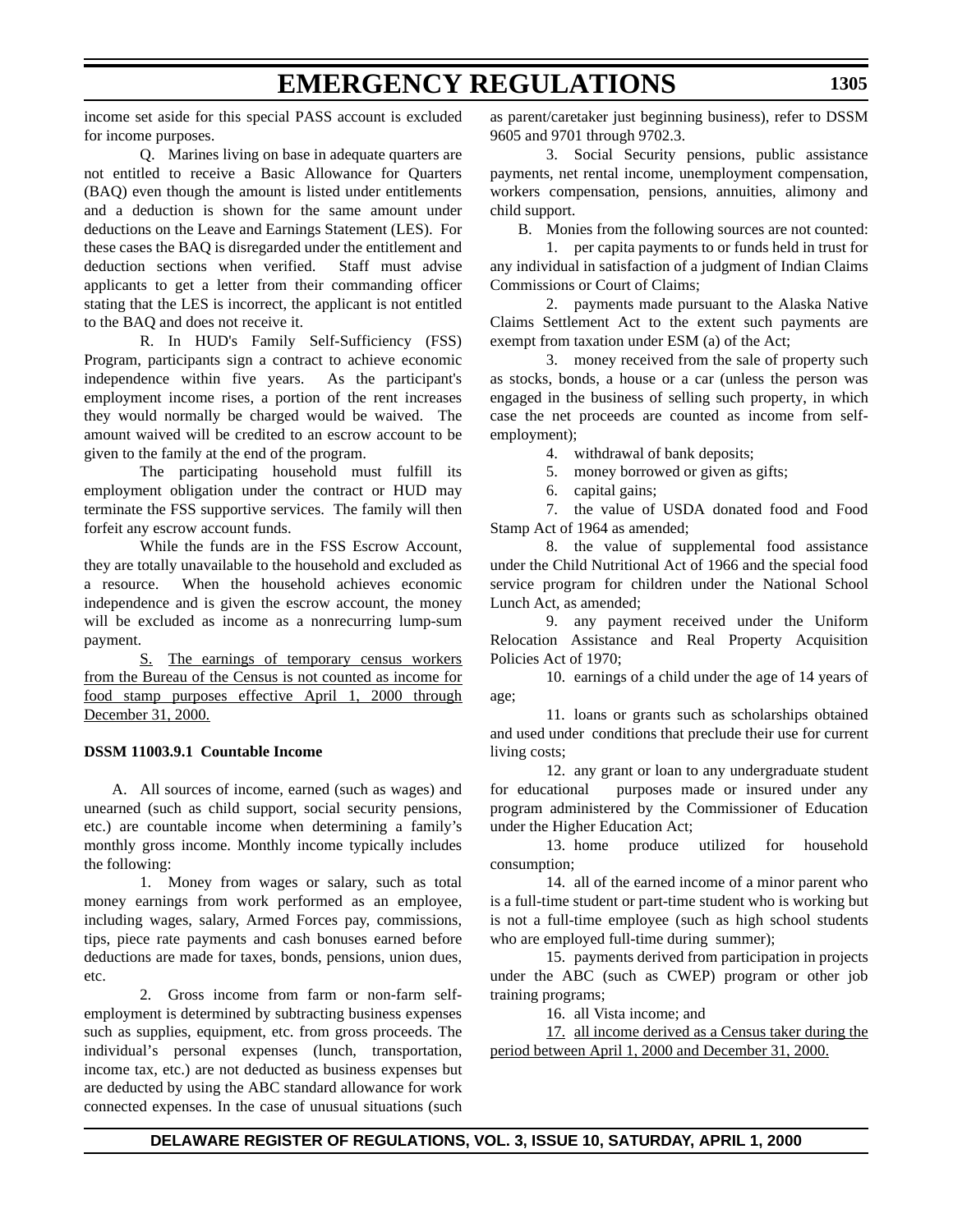#### <span id="page-27-0"></span>**1306**

#### **14710 Income**

Income is any payment from any source whether in money, goods or services; whether recurring or on a onetime basis. Gross income, net income, disregarded income, excluded income, earned and unearned income are defined in the policy of each specific program. Income eligibility limits vary from program to program.

For each Medicaid eligibility group and for the Delaware Healthy Children Program, all wages paid by the Census Bureau for temporary employment related to Census 2000 activities are excluded from April 1, 2000 through December 31, 2000.

### **DEPARTMENT OF NATURAL RESOURCES AND [ENVIRONMENTAL CONTROL](http://www.dnrec.state.de.us/fw/fwwel.htm) DIVISION OF FISH & WILDLIFE**

Statutory Authority: 7 Delaware Code, Section 903(e)(2)(a) (7 **Del.C.** 903 (e)(2)(a))

#### **[Order No. 2000-F-0017](#page-3-0)**

#### **ORDER**

#### **AUTHORITY**

Pursuant to 29 **Del.C.** §10119, The Department of Natural Resources and Environmental Control is adopting an amendment to Tidal Finfish Regulation No. 7 without prior notice or public hearing to establish new size limits for recreational fishermen on striped bass.

#### **REASONS FOR EMERGENCY ORDER**

The State of Delaware is required to reduce landings of striped bass that measure 28 inches or greater by 14% in 2000 according to the Fishery Management Plan for striped bass, as amended, approved by the Atlantic States Marine Fisheries Commission.

The Atlantic States Marine Fisheries Commission did not approve Delaware's plan to reduce landings of 28 inch and larger striped bass until February 7, 2000.

Delaware and New Jersey, sharing the Delaware Bay, agreed to adopt similar regulations to accommodate recreational fishermen.

The striped bass recreational fishing season will commence on or before April 1, 2000.

Delaying the implementation of recreational fishing restrictions will adversely affect the resource and the public welfare of Delaware fishermen by confusing them with different regulations than New Jersey fishermen for the same body of water .

#### **EFFECTIVE DATE OF ORDER**

This order shall take effect at 12:01 AM on April 1, 2000 and shall remain in effect for 120 days.

#### **PETITIONS FOR RECOMMENDATIONS**

The Department will receive, consider and respond to petitions by any interested person for reconsideration or revision of this order. Petitions should be presented to the Fisheries Section, Division of Fish and Wildlife, 89 Kings Highway, Dover, DE 19901.

#### **ORDER**

It is hereby ordered, the 21st day of March, 2000, that the above referenced amendment to Tidal Finfish Regulation No. 7, a copy of which is attached hereto, is adopted pursuant to 29 **Del.C.** §10119.

Nicholas A. DiPasquale, Secretary Department of Natural Resources and Environmental Control

### **TIDAL FINFISH REGULATION 7. STRIPED BASS POSSESSION SIZE LIMIT; EXCEPTIONS.**

a) Notwithstanding, the provisions of §929(b)(1), Chapter 9, Title 7, Delaware Code or unless otherwise authorized, it shall be unlawful for any recreational fisherman to take and reduce to possession any more than two (2) striped bass from the tidal waters of this State that measures less than twenty-eight (28) inches in total length in one day provided one measures no less than twenty-four (24) inches in total length or more than twenty-eight (28) inches in total length and one measures no less than twenty-eight (28) inches in total length.

b) Notwithstanding, the provisions of §929(b)(1), Chapter 9, Title 7, Delaware code or unless otherwise authorized, it shall be unlawful for any commercial food fisherman to take and reduce to possession any striped bass from the tidal waters of this State that measure less than twenty (20) inches in total length or more than 32 inches in total length.

c) Unless otherwise authorized, it shall be unlawful for any person to possess a striped bass that measures less than 28 24 inches, total length, unless said striped bass is in one or more of the following categories:

1) It has affixed, a valid strap tag issued by the Department to a commercial food fisherman; or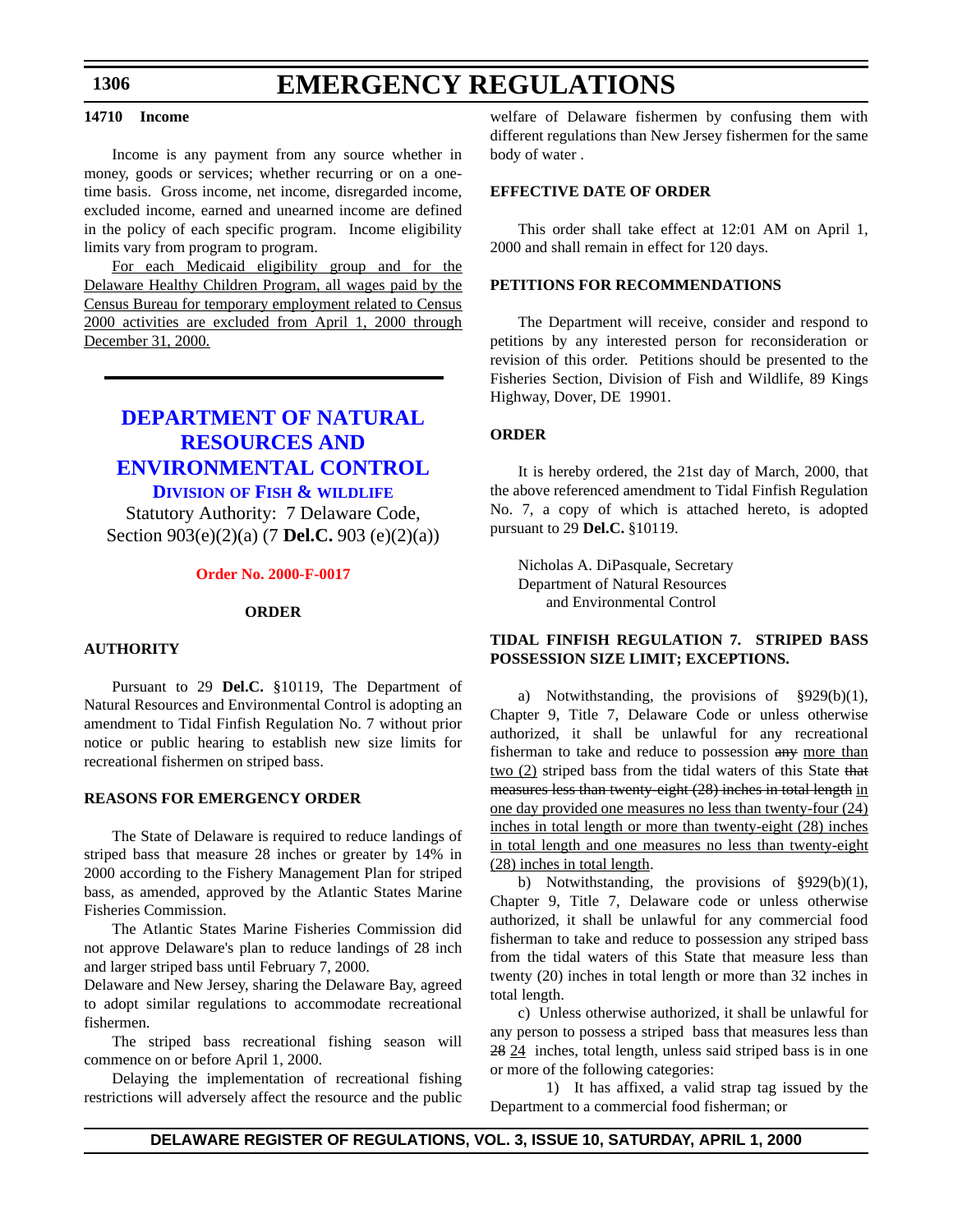2) It was legally landed in another state for commercial purposes and has affixed a valid tag issued by said state's marine fishery authority; or

3) It is packed or contained for shipment, either fresh or frozen, and accompanied by a bill-of-lading with a destination to a state other than Delaware; or

4) It was legally landed in another state for non commercial purposes by the person in possession of said striped bass and there is affixed to either the striped bass or the container in which the striped bass is contained a tag that depicts the name and address of the person landing said striped bass and the date, location, and state in which said striped bass was landed; or

5) It is the product of a legal aquaculture operation and the person in possession has a written bill of sale or receipt for said striped bass.

d) Unless otherwise authorized, it shall be unlawful for any commercial finfisherman to possess any striped bass for which the total length has been altered in any way prior to selling, trading or bartering said striped bass.

e) The words "land" and "landed" shall mean to put or cause to go on shore from a vessel.

f) It shall be unlawful for any person, except a commercial finfisherman authorized to fish during Delaware's commercial striped bass fishery, to land any striped bass that measures less than twenty eight (28) four (24) inches in total length.

g) It shall be unlawful for a commercial finfisherman authorized to fish during Delaware's commercial striped bass fishery to land any striped bass that measures less than twenty (20) inches in total length or more than 32 inches in total length.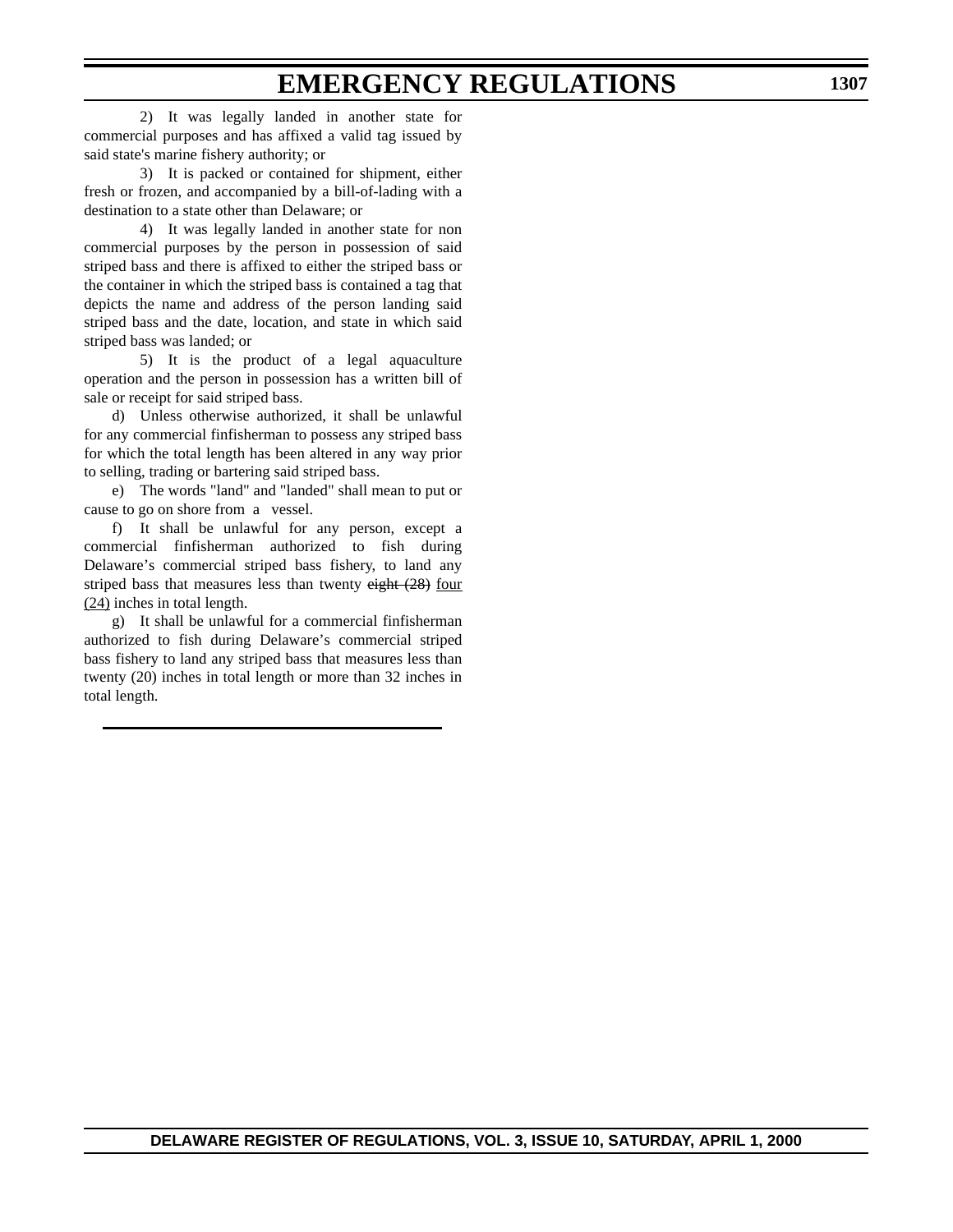# **PROPOSED REGULATIONS**

### **Symbol Key**

<span id="page-29-0"></span>Roman type indicates the text existing prior to the regulation being promulgated. Underlined text indicates new text. Language which is stricken through indicates text being deleted.

### **Proposed Regulations**

Under 29 **Del.C.** §10115 whenever an agency proposes to formulate, adopt, amend or repeal a regulation, it shall file notice and full text of such proposals, together with copies of the existing regulation being adopted, amended or repealed, with the Registrar for publication in the Register of Regulations pursuant to §1134 of this title. The notice shall describe the nature of the proceedings including a brief synopsis of the subject, substance, issues, possible terms of the agency action, a reference to the legal authority of the agency to act, and reference to any other regulations that may be impacted or affected by the proposal, and shall state the manner in which persons may present their views; if in writing, of the place to which and the final date by which such views may be submitted; or if at a public hearing, the date, time and place of the hearing. If a public hearing is to be held, such public hearing shall not be scheduled less than 20 days following publication of notice of the proposal in the Register of Regulations. If a public hearing will be held on the proposal, notice of the time, date, place and a summary of the nature of the proposal shall also be published in at least 2 Delaware newspapers of general circulation; The notice shall also be mailed to all persons who have made timely written requests of the agency for advance notice of its regulation-making proceedings.

### **DEPARTMENT OF ADMINISTRATIVE SERVICES DIVISION OF PROFESSIONAL REGULATION BOARD [OF FUNERAL SERVICES](#page-3-0)**

Statutory Authority: 24 Delaware Code, Section 3105(a) (24 **Del.C.** 3105(a))

The Delaware Board of Funeral Services will hold a public hearing prior to its regularly scheduled meeting on May 31, 2000 to hear public comment on proposed changes to its rules and regulations related to the qualifications for licensure including requirements for the equivalent of an Associate Degree in Mortuary Science, the state and national tests, and the internship in 24 Del. C. §3107(a). The public hearing will be held at 9:30 a.m. in conference room A on the second floor of the Cannon Building, 861 Silver Lake Blvd., Dover, DE 19904 Copies of the proposed regulations can be obtained from Susan Miccio, Division of Professional Regulation (302-739-4522 ext. 206), at the above address. Written comments may be submitted to the Board in care of Susan Miccio at the same address. The final date to submit written comments shall be at the scheduled public hearing.

- 1.0 Duties of the Officers
- 2.0 Licensure Requirements
- 3.0 Federal Trade Commission Regulations
- 4.0 Establishment Permits
- 5.0 Duplicate Certificate
- 6.0 Suspension- Revocation or Lapse of Funeral Director's License
- 7.0 Cash Advance
- 8.0 Code of Ethics
- 9.0 Continuing Education Regulations
- 10.0 Treatment Option for Chemically Dependent or Impaired Professionals

#### 1.0 Duties of the Officers

1.1 The President shall preside at all meetings, call meetings, sign certificates with other Board members or other forms that may be required by him or her by law.

1.2 In the absence of the President, the Secretary shall preside at the meetings and call meetings when the President is absent. However, the signatory duties of the President may not be transferred to the Secretary.

1.3 In accordance with 29 **Del.C.** §8807, the Division of Professional Regulation shall maintain and keep all records of licensed funeral directors in the State of Delaware issuing a number and date to each license.

1.4 The Division shall also cause to be collected all fees including license application fees, renewal fees or any other fee required to be paid in accordance with the provisions of 24 **Del.C.** Ch. 31, et.seq.

1.5 In accordance with the Freedom of Information Act, 29 **Del.C.** §10004(c), the Division of Professional Regulation shall publish an agenda of all meetings which shall include the time, dates and places of said meetings and an agenda. The Board shall also give public notice of the regular meetings and its intent to hold an executive session closed to the public at least seven days in advance. However, the agenda may be subject to change to include additional items not on the agenda including executive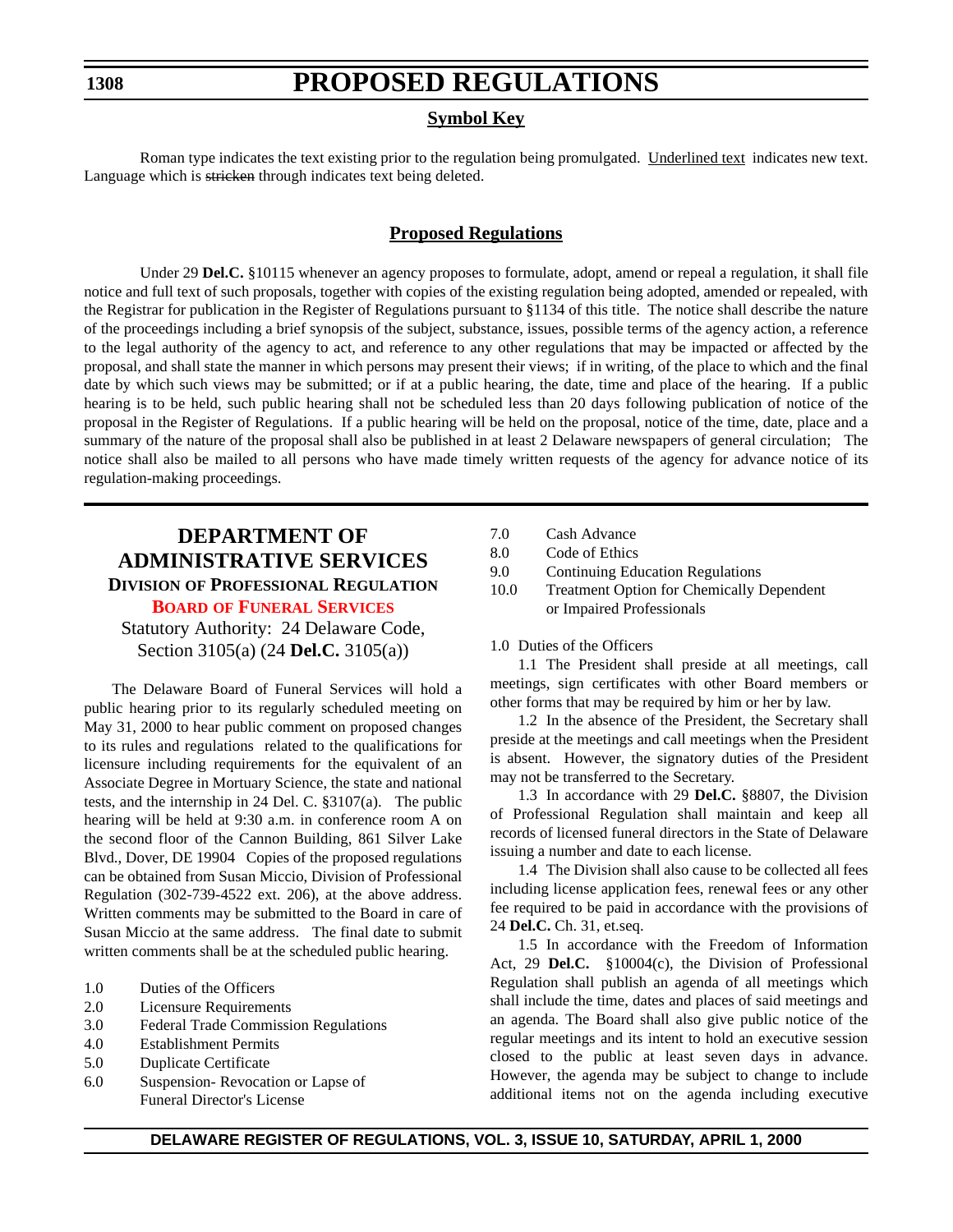sessions closed to the public which arise at the time of the Board's meeting.

1.6 The Division of Professional Regulation shall insure that accurate and detailed minutes of all business to come before the Board at all Board meetings be transcribed in accordance with 29 **Del.C.** §8807 and 24 **Del.C.** §3103(d).

#### 2.0 Licensure Requirements

2.1 Requirements for licensing of those applying for a Funeral Director's license in the State of Delaware. The qualifications of applicants for licensure as funeral director are contained in 24 **Del.C.** §3107(a)(1)-(9) and 24 **Del.C.** §3109.

2.2 A year of academic training shall consist of at least thirty (30) semester hours successfully completed by the applicant at an accredited college or university. Two years of academic training shall consist of at least sixty (60) semester hours successfully completed by the applicant at an accredited college or university. The applicant shall request that a copy of an official transcript be sent to the Board.

2.3 2.2 An applicant who has attended a school or college fully accredited by the American Board of Funeral Service Education "ABFSE" or its successor and who, after attending such ABFSE accredited school or college, has received an Associate degree or its equivalent in Funeral Services, mortuary science, wherein such "degree" required the successful completion of at least sixty (60) semester credit hours, shall be eligible for licensure as a funeral director in accordance with the educational requirements contained within 24 **Del.C.** §3107. The applicant shall request that a copy of an official transcript be sent to the Board.

2.3 The equivalent of an Associate Degree as that term is used in 24 **Del.C**. §3107 and herein is a certificate in mortuary science that required a minimum of thirty (30) semester credit hours. In addition to said certificate, sufficient semester credit hours earned from a regionally accredited institution of postsecondary education, so that the applicant has earned a total of at least sixty (60) semester credit hours, are required.

2.4 In order for an applicant to apply for an internship of one year's duration under the auspices of a licensed Delaware Funeral Services practitioner pursuant to 24 **Del.C.** 3107(a)(4), the applicant shall have certified that he or she has graduated from an accredited high school or its equivalent, and has received an Associate Degree in mortuary science, consisting of sisty (60) credit hours, from a school fully accredited by the ABFSE or its successor.

 $2.5$  2.4 The Division, upon request of an eligible applicant a registered intern or applicant seeking licensure via reciprocity, shall administer the State examination required by 24 **Del.C.** §3107(a)(3) based solely upon the laws and regulations of Delaware which may govern, impact on, and relate to the profession including preneed funeral service contracts, consumer protection law and regulations, and laws and regulations governing crematories and cemeteries. An applicant for full licensure, whether via initial or reciprocal licensure, prior to applying for the Division's test based upon the law and regulations of Delaware ("State" examination) shall first sit for and successfully complete the national examination required by 24 **Del.C.** 3105 (a)(3), the written examination prepared by a national professional organization recognized by the ABFSE by a passing score determined by the organization preparing the test recognized by the ABFSE. shall be deemed to have successfully passed the state examination with a minimum grade of 70%. The national examination required by 24 **Del.C.** §3107(a)(2) may be taken before or during the internship.

2.6 2.5 As required by 24 **Del.C.** §3107(a)(4), an applicant other than one seeking licensure via reciprocity shall satisfactorily complete an internship of one year's duration in a licensed Delaware funeral establishment under the auspices of a licensed Delaware funeral service practitioner. An applicant must successfully complete the required total of sixty (60) semester hours of academic training prior to beginning the internship. An application to sit for the State examination shall be accompanied by a notarized statement from the Funeral Service Practitioner under whom the applicant "intern" as defined by 24 **Del.C.** 3101(8) served his internship. The notarized statement shall attest that the applicant has concluded his/her internship and submitted to the Board satisfactory evidence of the completion of twenty-five (25) embalming reports and four (4) completed quarterly work reports. In order for an applicant to apply for an internship, the applicant shall have certified on a form approved by the Board that he or she has graduated from an accredited high school or its equivalent, and has received an Associate Degree or its equivalent in mortuary science, consisting of sixty (60) credit hours, from a school fully accredited by the ABFSE or its successor. Satisfactory completion of an internship requires a minimum of twenty-five (25) embalming reports and four (4) completed quarterly work reports evidenced by a notarized statement by the sponsor. An intern may be given one extension of his or her internship for an additional year.

2.7 The State examination shall consist of questions pertaining to the law and regulations of the State of Delaware and which may govern, impact on, and relate to the profession including preneed funeral services contracts, consumer protection law and regulations, and laws and regulations governing crematories and cemeteries. An applicant shall be deemed to have successfully passed the "state examination" with a minimum grade of 70%.

#### 3.0 Federal Trade Commission Regulations

A licensed funeral director in the State of Delaware shall comply with all Federal Trade Commission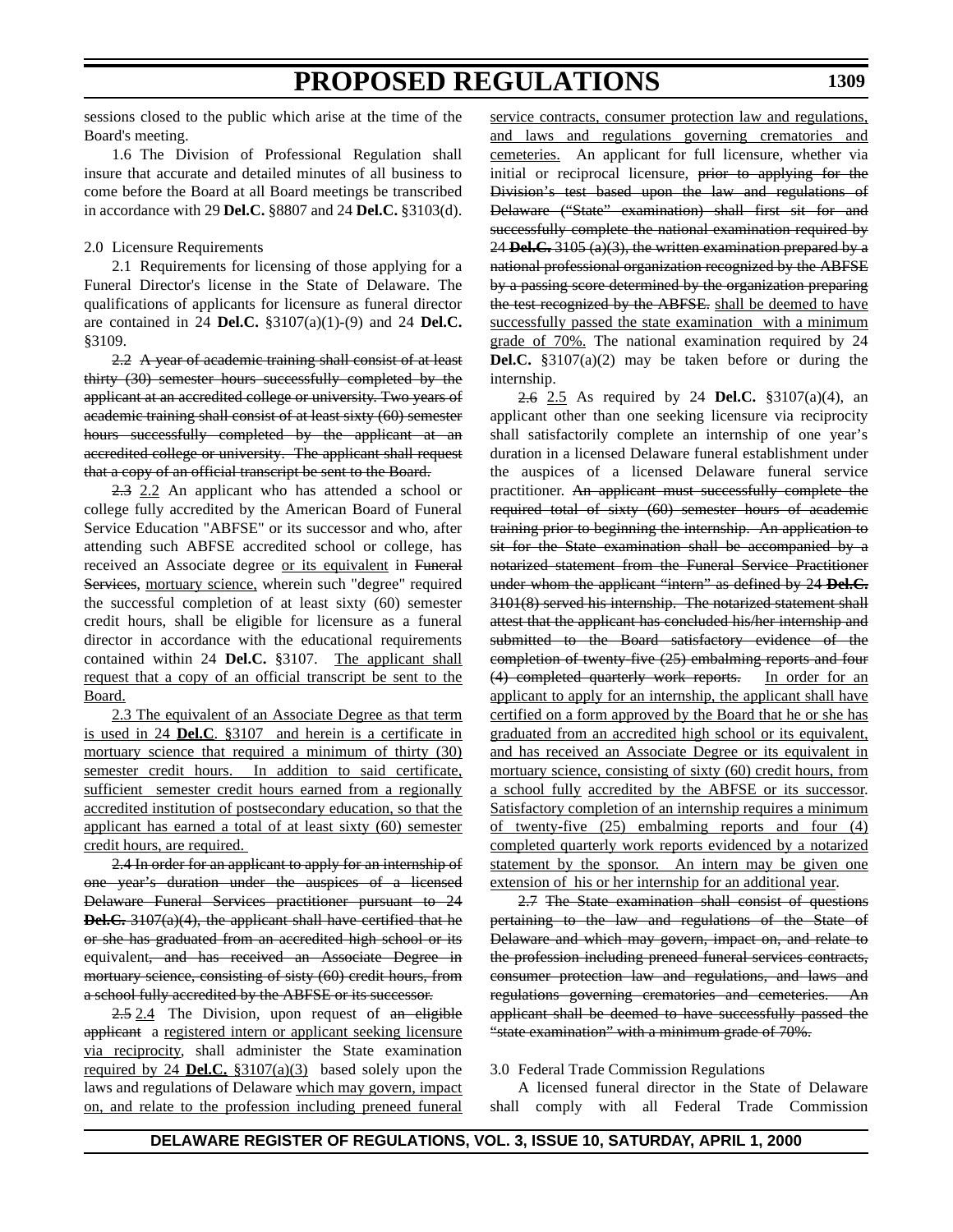# **PROPOSED REGULATIONS**

Regulations governing the pricing of funeral services and merchandise and the method of payment for funeral services as defined under 24 **Del.C.** §3101(7). Upon the issuance of a funeral director's license, a licensed funeral director represents that he/she is familiar with all Federal Trade Commission rules and regulations and shall abide by the same. A licensee may be subject to discipline pursuant to 24 **Del.C.** Ch.31, et seq. if these rules or regulations have been violated by the licensee.

#### 4.0 Establishment Permits

4.1 The requirements for the issuance, continuance, and proper maintenance of a funeral establishment permit are contained in 24 **Del.C.** §3117. In accordance with 24 **Del.C***.* §3117(a)(2), the funeral establishment shall be conducting funeral services from a building that is appropriate as defined in 24 **Del.C.** §3101(5). All establishments, both newly issued and those grandfathered by 24 **Del.C.** §3117 (a)(1), shall in said building have preparation rooms which shall be locked. Licensed funeral directors shall exercise full control over preparation rooms and supplies.

4.2 All funeral establishments provided a permit in accordance with the requirements of 24 **Del.C.** §3117 shall, in addition to conforming with all safety requirements of the State Department of Health and Social Services, provide the following:

4.2.1 A room for the preparation and embalming of human remains;

4.2.2 Said preparation room shall contain embalming equipment and supplies.

4.3 Funeral Establishment Permit: Circumstances for Termination and Continuation.

4.3.1 The statutory requirements for the issuance of a funeral establishment permit are contained in 24 **Del.C.** §3117.

4.3.2 To be exempt from the provisions of 24 **Del.C.** §3117(a)(2), the funeral establishment shall have been maintained, operated and conducted on a continuous basis prior to September 6, 1972 until the present date. Further, only the record owner of the funeral establishment shall be entitled to obtain said exemption. No assignment of the exemption rights contained in 24 **Del.C.** §3121 (a)(2) is permitted and no other licensed funeral director may apply for or be assigned said rights.

4.3.3 If a licensed funeral director relocates or otherwise moves a funeral establishment that has been granted an exemption pursuant to the provision of 24 **Del***.***C.** §3117(a)(2) from its original location, the exemption allowed under 24 **Del***.***C.** §3117(a)(2) shall immediately become null and void. For purposes of this section the term "move" or "relocate" is defined as to place such establishment outside the original building's location at its exact address of record unless the building where the funeral establishment permit is contained is renovated.

5.0 Duplicate Certificate

Any licensed funeral director may obtain a duplicate funeral director's certificate upon proof of satisfactory evidence to the Board that the original has been lost or destroyed and a payment of a fee as set by the Division of Professional Regulation.

6.0 Suspension- Revocation or Lapse of Funeral Director's License

During any period a licensed funeral director's license has lapsed, been revoked or suspended by the Board in accordance with 24 **Del.C.** §§3111 or 3114, no other licensed funeral director in the State of Delaware may register death certificates or secure burial permits for the licensee whose license has been revoked, suspended or has lapsed. Nor shall the licensee whose license has lapsed, been revoked or suspended by the Board, be able to register death certificates or secure burial permits. The Board may notify the Division of Public Health, the Department of Health and Social Services, the Medical Examiner's Office or other appropriate state or federal agency that said funeral director is prohibited from practicing funeral services as defined by 24 **Del.C.** Ch. 31.

#### 7.0 Cash Advance

7.1 A licensed funeral director in the State of Delaware is prohibited from billing or causing to be billed any item that is referred to as a "cash advance" item unless the net amount paid for such item is for funeral services in the same amount as is billed by the funeral director. A cash advance item is payment made by the funeral director for the consumer to a third party including but not limited to cemetery fees, crematory fees, death certificates and florists.

7.2 The effective date of these regulations is the 6th day of December, 1989 in accordance with 29 **Del.C.** §10118 (b).

7.3 The following rules are adopted by the board as a supplement to the Rules and Regulations governing the State Board of Funeral Services, previously adopted and promulgated on the 6th day of December, 1989 pursuant to 24 **Del.C.** §3105 (a)(1) and the Administrative Procedures Act, 29 **Del.C.** §10115.

#### 8.0 Code of Ethics

8.1 The following is adopted as the code of ethics for all funeral service licensees in the State of Delaware.

8.1.1 As funeral directors, we herewith fully acknowledge our individual and collective obligation to the public, especially to those we serve, our mutual responsibilities for the proper welfare of the funeral services profession.

8.1.2 To the public we pledge: vigilant support of public health laws; proper legal regulations for the members of our profession; devotion to high moral and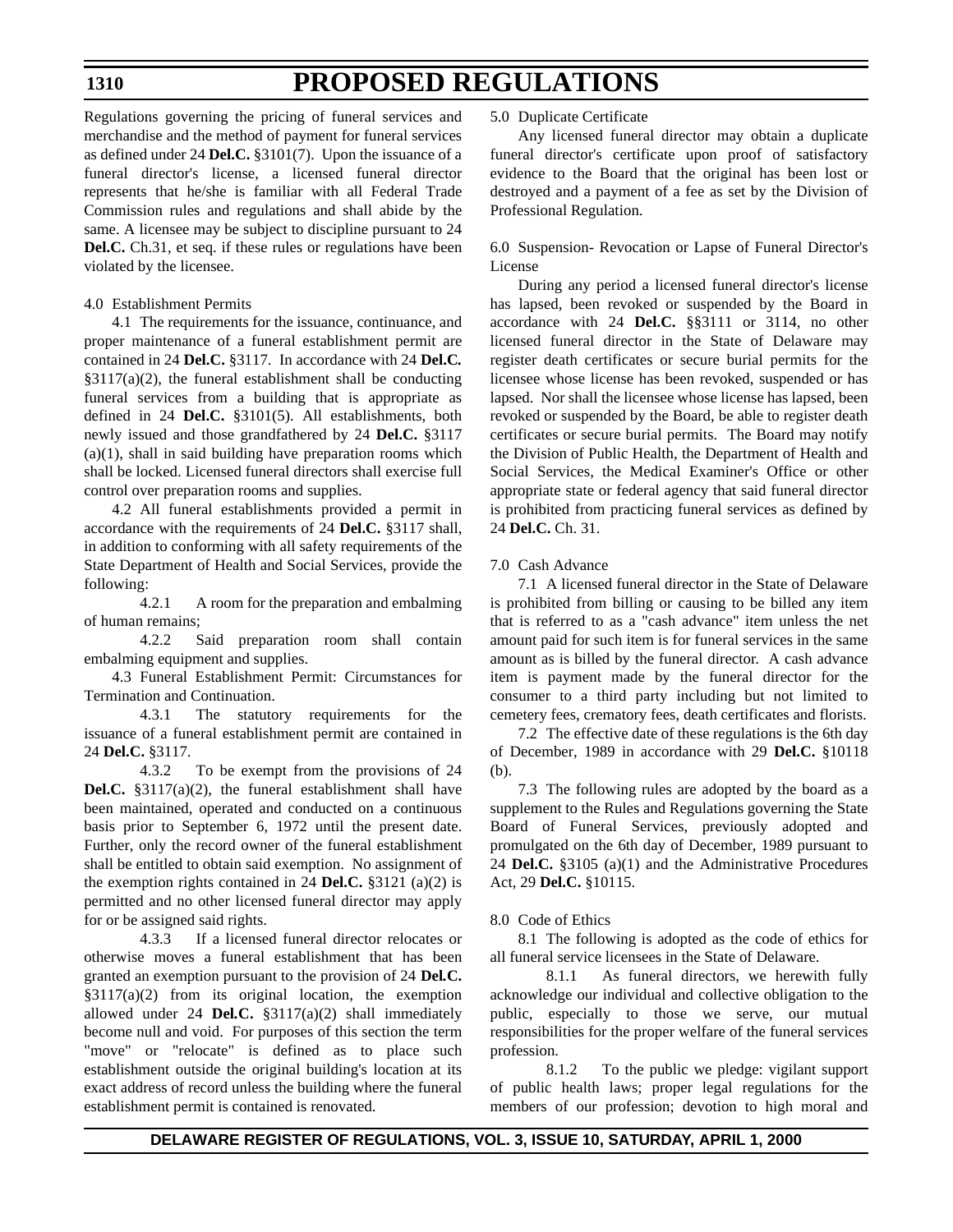service standards; conduct befitting good citizens, honesty in all offerings of service and merchandise to the public and all business transactions.

8.1.3 To those we serve we pledge: confidential business and professional relationships; cooperation with the customs, laws, religions and creeds; observance of all respect due to the deceased; high standards of confidence and dignity in conduct of all services; truthful representation of all services and merchandise.

8.1.4 To our profession we pledge: support of high educational standards and proper licensing law; encouragement of scientific research; adherence to sound business practices; adoption of improved technique; observance of all the rules of fair competition and maintenance of favorable personnel relations.

9.0 Continuing Education Regulations

9.1 Board Authority

9.1.1 This rule is promulgated under the authority of 24 **Del.C.** §3105 which grants the Board of Funeral Services (hereinafter "the Board") authority to provide for rules for continuing funeral services education as a prerequisite for license renewal.

9.2 Requirements

9.2.1 Every licensed funeral director in active practice shall complete at least 10 hours/credits of approved continuing education (hereinafter "CE") during the two year licensure period prior to the time of license renewal. Licensees who earn more than the required amount of CE credit hours during a given licensure period may carry over no more than 50% of the total CE credit hours required for the next licensure period.

9.2.2 When a Delaware licensee on inactive status files a written application to return to active practice with the Board, the licensee shall submit proof of having completed the required CE credit hours for the period just prior to the request to return to active practice.

9.2.3 Upon application for renewal of a license, a funeral director licensee shall submit to the Board proof of completing the required number of CE credit hours.

9.3. Waiver of the CE Requirement

9.3.1 The Board has the power to waive any part of the entire CE requirement for good cause if the licensee files a written request with the Board. For example, exemptions to the CE requirement may be granted due to health or military service. Application for exemption shall be made in writing to the Board by the applicant for renewal. The Board shall decide the merits of each individual case at a regularly scheduled meeting.

9.3.2 Newly licensed funeral directors, including those newly licensed by reciprocity, are exempt during the time from initial licensure until the commencement of the first full licensure period. 9.4. Continuing Education Program Approval

9.4.1 Each contact hour (at least fifty minutes) is equivalent to 1.0 CE credit hour. One college credit hour is equivalent to 5 CE credit hours.

9.4.2 Eligible program providers or sponsors include but are not limited to, educational institutions, govermnent agencies, professional or trade associations and foundations and private firms.

9.4.3 Sources of CE credits include but are not limited to the following:

• Programs sponsored by national funeral service organizations.

• Programs sponsored by state associations.

• Program provided by local associations.

• Programs provided by suppliers.

Independent study courses for which there is an assessment of knowledge.

• College courses.

9.4.4 The recommended areas include but are not limited to the following:

• Grief counseling

• Professional conduct, business ethics or legal aspects relating to practice in the profession.

Business management concepts relating to delivery of goods and services.

• Technical aspects of the profession.

Public relations.

• After care counseling.

9.4.5 Application for CE program approval shall include the following:

9.4.5.1 Date and location.

9.4.5.2 Description of program subject, material and content.

9.4.5.3 Program schedule to time segments in subject content areas for which approval of, and determination of credit is required.

9.4.5.4 Name of instructor(s), background, expertise.

9.4.5.5 Name and position of person making request for program approval.

9.4.6 Requests for CE program approval shall be submitted to the Board on the application provided by the Board. Application for approval may be made after the program; however, if the program is not approved, the applicant will be notified and no credit given.

9.4.7 Approval of CE credits and program formats by the Committee shall be valid for a period of two years from the date of approval. Changes in any aspect of the approved program shall render the approval invalid and the presenter will be responsible for making reapplication to the Committee.

9.4.8 Upon request, the Board shall mail a current list of all previously approved programs.

9.5. Continuing Education Committee

9.5.1 The Board of Funeral Services shall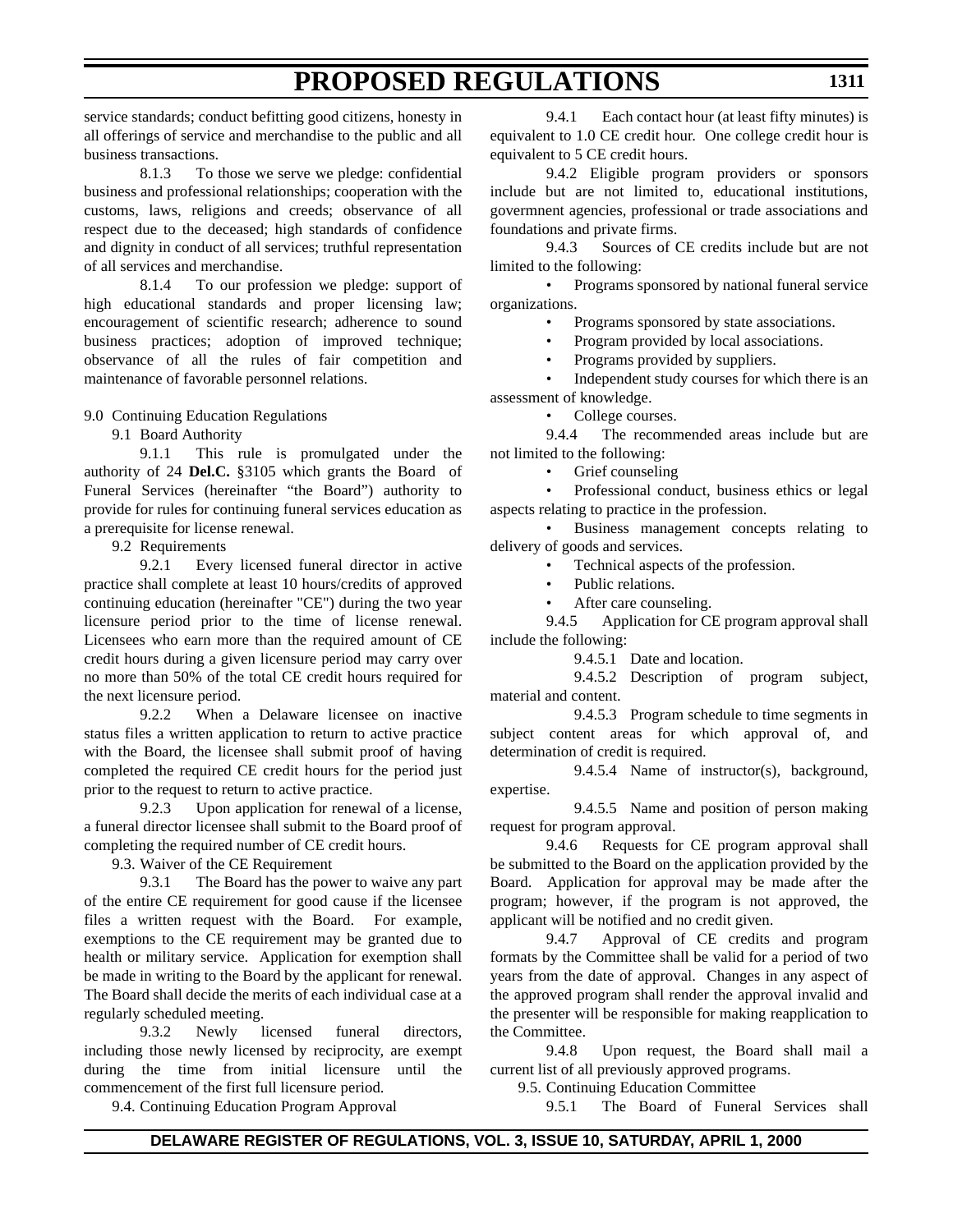appoint a committee known as the Continuing Education Committee. The Committee shall consist of the following who shall elect a chairperson:

9.5.1.1 One (1) Board member (nonlicensed).

9.5.1.2 One (1) non-Board member who shall be a licensed funeral director who is owner/operator of a funeral establishment.

9.5.1.3 One (1) non-Board member who shall be a licensed funeral director who does not own or operate a funeral establishment.

9.5.2 Membership on this Committee shall be on a rotating basis, with each member serving a three year term and may be eligible for reappointment. The Committee members shall continue to serve until a new member is appointed.

9.5.3 The Continuing Education Committee shall oversee matters pertaining to continuing education and make recommendations to the Board with regard to approval of submitted programs for CE by licensees and with regard to the Board's review of audited licensees. The Board shall have final approval on all matters.

9.6 Certification of Continuing Education Verification and Reporting

9.6.1 The program provider/sponsor has sole responsibility for the accurate monitoring of program attendance. Certificates of attendance shall be supplied by the program provider/sponsor and be distributed only at the completion of the program.

9.6.2 Verification of completion of an independent study program will be made with a student transcript.

9.6.3 The funeral director licensee shall maintain all original certificates of attendance for CE programs for the entire licensure period. Proof shall consist of completed CE form provided by the Board and shall be filed with the Board on or before thirty (30) days prior to the expiration date of the biennial renewal period.

9.6.4 Applications for renewal may be audited by the Board to determine whether or not the recommended requirements of continuing education have been met by the licensee.

9.6.5 If a licensee is found to be non-compliant in continuing education, the licensee's license shall lapse at the expiration of the present licensing period. The Board shall reinstate such license within twelve (12) months of such lapse upon presentation of satisfactory evidence of successful completion of continuing education requirements and upon payment of all fees due.

9.6.6 Programs approved for continuing education credit by another state funeral board other than Delaware shall be automatically approved for all Delaware licensees upon written application and verification of CE credits by the applicable state board.

10.0 Voluntary Treatment Option for Chemically Dependent or Impaired Professionals

10.1 If the report is received by the chairperson of the regulatory Board, that chairperson shall immediately notify the Director of Professional Regulation or his/her designate of the report. If the Director of Professional Regulation receives the report, he/she shall immediately notify the chairperson of the regulatory Board, or that chairperson's designate or designates.

10.2 The chairperson of the regulatory Board or that chairperson's designate or designates shall, within 7 days of receipt of the report, contact the individual in question and inform him/her in writing of the report, provide the individual written information describing the Voluntary Treatment Option, and give him/her the opportunity to enter the Voluntary Treatment Option.

10.3 In order for the individual to participate in the Voluntary Treatment Option, he/she shall agree to submit to a voluntary drug and alcohol screening and evaluation at a specified laboratory or health care facility. This initial evaluation and screen shall take place within 30 days following notification to the professional by the participating Board chairperson or that chairperson's designate(s).

10.4 A regulated professional with chemical dependency or impairment due to addiction to drugs or alcohol may enter into the Voluntary Treatment Option and continue to practice, subject to any limitations on practice the participating Board chairperson or that chairperson's designate or designates or the Director of the Division of Professional Regulation or his/her designate may, in consultation with the treating professional, deem necessary, only if such action will not endanger the public health, welfare or safety, and the regulated professional enters into an agreement with the Director of Professional Regulation or his/her designate and the chairperson of the participating Board or that chairperson's designate for a treatment plan and progresses satisfactorily in such treatment program and complies with all terms of that agreement. Treatment programs may be operated by professional Committees and Associations or other similar professional groups with the approval of the Director of Professional Regulation and the chairperson of the participating Board.

10.5 Failure to cooperate fully with the participating Board chairperson or that chairperson's designate or designates or the Director of the Division of Professional Regulation or his/her designate in regard to the Voluntary Treatment Option or to comply with their requests for evaluations and screens may disqualify the regulated professional from the provisions of the Voluntary Treatment Option, and the participating Board chairperson or that chairperson's designate or designates shall cause to be activated an immediate investigation and institution of disciplinary proceedings, if appropriate, as outlined in subsection (h) of this section.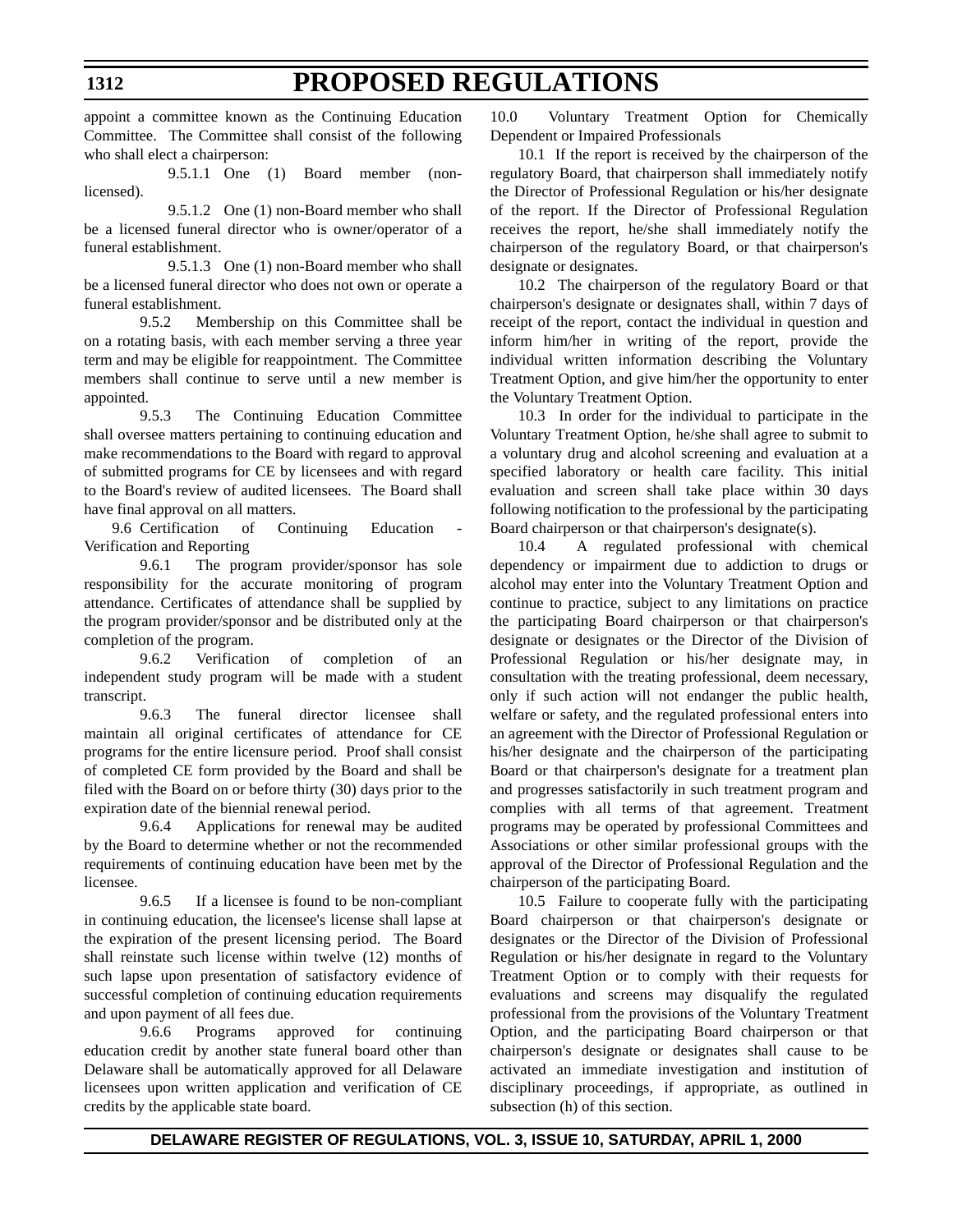<span id="page-34-0"></span>10.6 The Voluntary Treatment Option may require a regulated professional to enter into an agreement which includes, but is not limited to, the following provisions:

10.6.1 Entry of the regulated professional into a treatment program approved by the participating Board. Board approval shall not require that the regulated professional be identified to the Board. Treatment and evaluation functions must be performed by separate agencies to assure an unbiased assessment of the regulated professional's progress.

10.6.2 Consent to the treating professional of the approved treatment program to report on the progress of the regulated professional to the chairperson of the participating Board or to that chairperson's designate or designates or to the Director of the Division of Professional Regulation or his/her designate at such intervals as required by the chairperson of the participating Board or that chairperson's designate or designates or the Director of the Division of Professional Regulation or his/her designate, and such person making such report will not be liable when such reports are made in good faith and without malice.

10.6.3 Consent of the regulated professional, in accordance with applicable law, to the release of any treatment information from anyone within the approved treatment program.

10.6.4 Agreement by the regulated professional to be personally responsible for all costs and charges associated with the Voluntary Treatment Option and treatment program(s). In addition, the Division of Professional Regulation may assess a fee to be paid by the regulated professional to cover administrative costs associated with the Voluntary Treatment Option. The amount of the fee imposed under this subparagraph shall approximate and reasonably reflect the costs necessary to defray the expenses of the participating Board, as well as the proportional expenses incurred by the Division of Professional Regulation in its services on behalf of the Board in addition to the administrative costs associated with the Voluntary Treatment Option.

10.6.5 Agreement by the regulated professional that failure to satisfactorily progress in such treatment program shall be reported to the participating Board's chairperson or his/her designate or designates or to the Director of the Division of Professional Regulation or his/ her designate by the treating professional who shall be immune from any liability for such reporting made in good faith and without malice.

10.6.6 Compliance by the regulated professional with any terms or restrictions placed on professional practice as outlined in the agreement under the Voluntary Treatment Option.

10.7 The regulated professional's records of participation in the Voluntary Treatment Option will not reflect disciplinary action and shall not be considered public

records open to public inspection. However, the participating Board may consider such records in setting a disciplinary sanction in any future matter in which the regulated professional's chemical dependency or impairment is an issue.

10.8 The participating Board's chairperson, his/her designate or designates or the Director of the Division of Professional Regulation or his/her designate may, in consultation with the treating professional at any time during the Voluntary Treatment Option, restrict the practice of a chemically dependent or impaired professional if such action is deemed necessary to protect the public health, welfare or safety.

10.9 If practice is restricted, the regulated professional may apply for unrestricted licensure upon completion of the program.

10.10 Failure to enter into such agreement or to comply with the terms and make satisfactory progress in the treatment program shall disqualify the regulated professional from the provisions of the Voluntary Treatment Option, and the participating Board shall be notified and cause to be activated an immediate investigation and disciplinary proceedings as appropriate.

10.11 Any person who reports pursuant to this section in good faith and without malice shall be immune from any civil, criminal or disciplinary liability arising from such reports, and shall have his/her confidentiality protected if the matter is handled in a nondisciplinary matter.

10.12 Any regulated professional who complies with all of the terms and completes the Voluntary Treatment Option shall have his/her confidentiality protected unless otherwise specified in a participating Board's rules and regulations. In such an instance, the written agreement with the regulated professional shall include the potential for disclosure and specify those to whom such information may be disclosed.

### **DIVISION OF PROFESSIONAL REGULATION BOARD OF LICENSED [PROFESSIONAL GEOLOGISTS](#page-3-0)** Statutory Authority: 24 Delaware Code,

Section 3604 (24 **Del.C.** 3604)

**PLEASE TAKE NOTICE**, pursuant to 29 **Del.C.,** Chapter 101 and 24 **Del.C.** §3606(a)(1), the Delaware Board of Licensed Professional Geologists proposes to revise its rules and regulations. Please note that the following Rules and Regulations are a total rewriting and reordering of existing regulations, and will supersede and replace any previously adopted rules and regulations of the Board

A public hearing will be held on the proposed Rules and Regulations on Friday, May 5, 2000 at 10:00 a.m., in the Second Floor Conference Room B of the Cannon Building,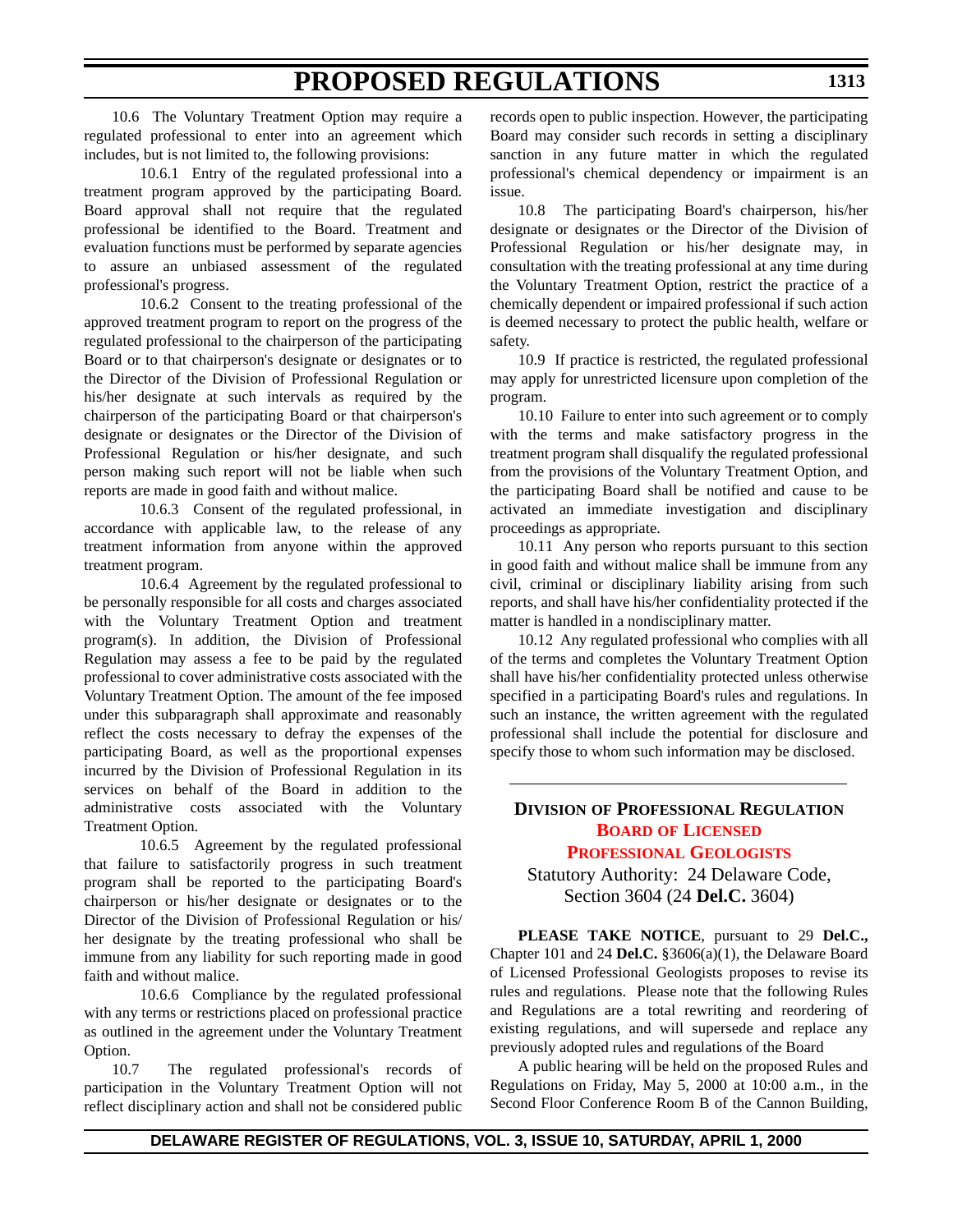861 Silver Lake Boulevard, Dover, Delaware, 19904. The Board will receive and consider input in writing from any person on the proposed Rules and Regulations. Any written comments should be submitted to the Board in care of Mary Paskey at the above address. The final date to submit written comments shall be at the above scheduled public hearing. Anyone wishing to obtain a copy of the proposed Rules and Regulations or to make comments at the public hearing should notify Mary Paskey at the above address or by calling (302) 739-4522, extension 207.

This notice will be published in two newspapers of general circulation not less than twenty (20) days prior to the date of the hearing.

#### 1.0 Definitions

"Geology" is the science which encompasses the study of the earth's crust; its history; its constituent minerals, liquids, gases and consolidated and unconsolidated rock materials; the natural processes that cause change within the earth; and the utilization of this knowledge.

"Practice of Geology" is the application of the principles, theories, laws and body of knowledge encompassed in the science of geology. Such application may take the form of, but is not limited to, consultation, research, investigation, evaluation, mapping, sampling, planning of geological projects, works and systems such as public or private utilities, dams, roads, buildings, processes, works or projects such as predicting, locating, evaluation, and exploitation of the occurrence of petroleum, natural gas, energy sources, coal, metallic and non-metallic minerals, water, rocks, and other natural resources. A person shall be construed to practice who by verbal claim, sign advertisement or in any other way represents himself to be a geologist, or holds himself out as able to perform or who does perform geologic services or work.

"Geologist" is a person qualified by education and experience to practice geology including specialists in its various subdisciplines.

"Registered Geologist" (or "Registrant") is a person who possesses all the qualifications specified under 24 Del.C. sec. 3605 for registration and who has been issued a certificate of registration by the Board.

"Responsible Charge" means the individual control and direction of the practice of geology by the use of initiative, skill and individual judgment.

"Board" is the Delaware Board of Registration of Geologists.

#### 2.0 Code of Ethics

2.1 General Provisions:

 $2.1.1$  A geologist shall be guided by the highest standards of ethics, honesty, integrity, fairness, personal honor, and professional conduct.

2.1.2 A geologist shall not knowingly permit the

publication or use of his work or name in association with any unsound or illegitimate venture.

2.1.3 A geologist shall not give a professional opinion or make a report without being as completely informed as might be reasonably expected considering the purpose for which the opinion or report is desired. All assumptions on which the results of the report or opinion are based shall be set forth in the report or opinion.

2.1.4 A geologist shall be as objective as possible in any opinion, report or other communication he makes which will be used to induce participation in a venture. He shall not make sensational, exaggerated, or unwarranted statements. He shall not misrepresent data, omit relevant data, or fail to mention the lack of data that might affect the results or conclusions of such opinion, report or communication.

2.1.5 A geologist shall not falsely or maliciously attempt to injure the reputation or business of another geologist.

2.1.6 A geologist shall freely give credit for work done by others. A geologist shall not knowingly accept credit rightfully due to others or otherwise indulge in plagiarism in oral and written communications.

2.1.7 A geologist having knowledge of the unethical or incompetent practice of another geologist shall avoid association with that geologist in professional work. If a geologist acquires tangible evidence of the unethical or incompetent practice of another geologist, he shall submit the evidence to the Board.

2.1.8 A geologist shall not use the provisions of 24 Del.C. ch. 36 or the Board's regulations to maliciously prosecute, harass or otherwise burden another geologist with unfounded or false charges.

2.1.9 A geologist shall endeavor to cooperate with others in the profession in encouraging the ethical dissemination of geological knowledge--especially when it is in the public interest.

2.1.10 A geologist shall not engage in conduct that involves fraud, dishonesty, deceit or misrepresentation either directly or through the actions of others.

2.1.11 A geologist shall not discriminate against any person on the basis of race, creed, sex or national origin.

2.1.12 A geologist shall not aid any person in the unauthorized practice of geology.

2.1.13 A geologist shall not practice geology in a jurisdiction where that practice would violate the standards applicable to geologists in the jurisdiction.

2.2 Provisions Concerning Monetary Matters:

2.2.1 A geologist having, or expecting to have, any interest in a project or property on which he performs work, must make full disclosure of the interest to all parties concerned with the project or property.

2.2.2 A geologist's fee shall be reasonable. The factors to be considered in determining the reasonableness of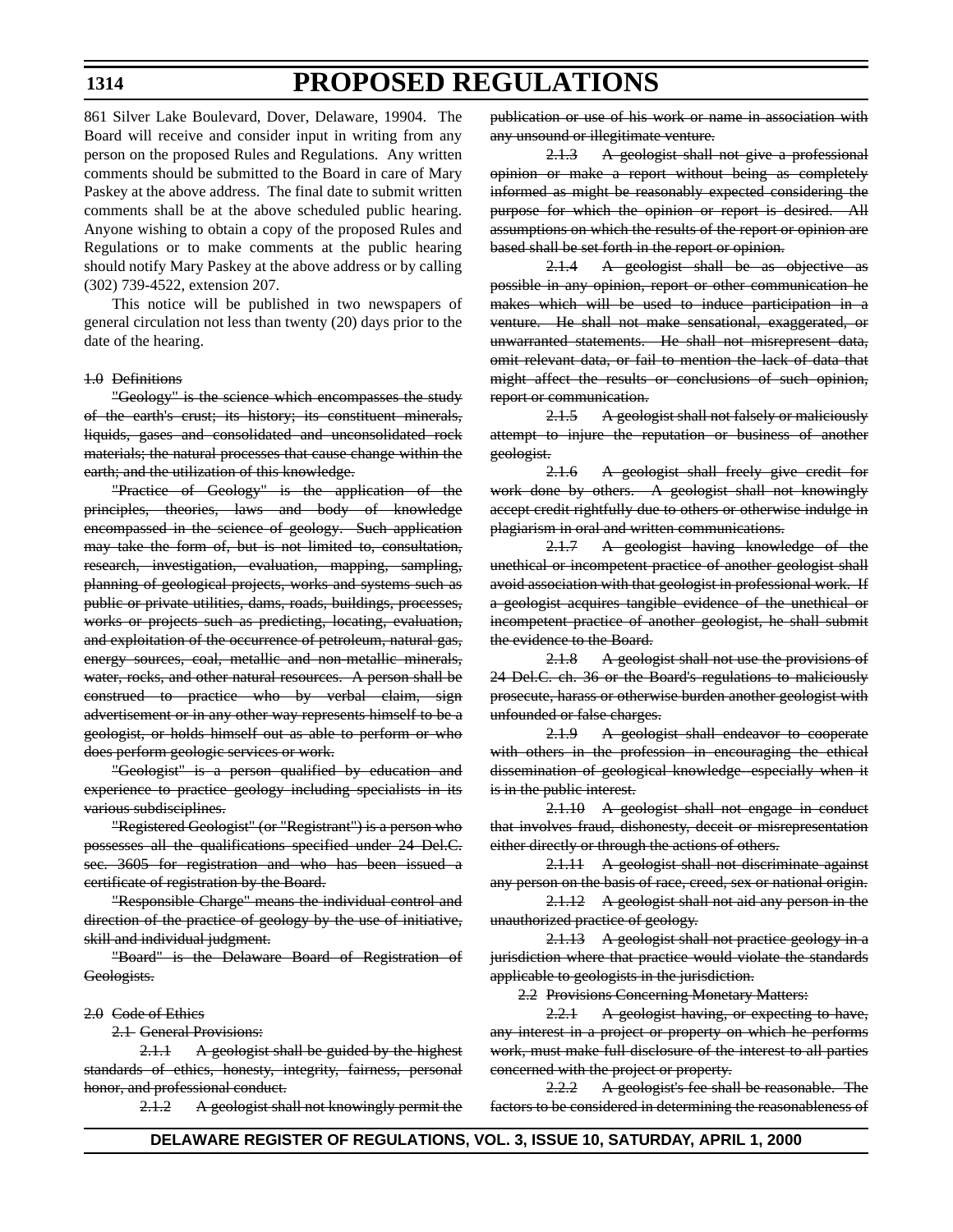a fee include the following:

2.2.2.1 the time and labor required, the novelty and difficulty of the work involved, and the skill requisite to perform the service properly;

2.2.2.2 the likelihood, if apparent to the client or employer, that the acceptance of the particular employment will preclude other employment of the geologist;

2.2.2.3 the fee customarily charged in the area for similar geological services;

2.2.2.4 the total value of the project and the results obtained;

2.2.2.5 the time limitations imposed by the client or by the circumstances;

2.2.2.6 the nature and length of the professional relationship with the client;

2.2.2.7 the experience, reputation, and ability of the geologist or geologists performing the service; and

2.2.2.8 whether the fee is fixed or contingent. 2.2.3 When the geologist has not regularly performed services for the client, the basis or rate of the fee shall be communicated to the client, preferably in writing, before or within a reasonable time after commencing services.

2.2.4 A fee may be contingent on the outcome of a project for which geological services are rendered, except for a project where a contingent fee is prohibited by law or professional ethics. A contingent fee agreement shall be in writing and shall state the method by which the fee is to be determined.

2.2.5 A division of fee between geologists or other professionals who are not associated may be made only if:

2.2.5.1 the division is in proportion to the services performed by each geologist or professional or, by written agreement with the client, each geologist or professional assumes joint responsibility for the services performed;

2.2.5.2 the client is advised of and does not object to the participation of all the geologists and/or other professionals involved; and

2.2.5.3 the total fee is reasonable.

2.2.6 A geologist shall not accept a concealed fee for referring an employer or client to a specialist or for recommending geological services other than his own. A geologist who engages or advises a client or employer to engage collateral services shall use his best judgment to insure the collateral services are used prudently and economically.

2.3 Provisions Concerning the Relationship with the Client:

2.3.1 A geologist shall not undertake, or offer to undertake, any type of work with which he is not familiar or competent by reason of a lack of training or experience unless he makes full disclosure of his lack of training or experience to the appropriate parties prior to undertaking the work.

2.3.2 A geologist shall protect to the fullest extent the employer's or client's interest so far as is consistent with the public welfare and professional obligations and ethics.

2.3.3 A geologist who finds that an obligation to an employer or client conflicts with professional obligations or ethics should have the objectionable conditions changed or terminate the services.

2.3.4 A geologist shall not use either directly or indirectly any proprietary information which is developed or acquired as a result of working for an employer or client in any way that conflicts with the employer's or client's interest and without the consent of the employer or client.

2.3.5 A geologist who has worked or performed a service for any employer or client shall not use the information peculiar to that employment and which is gained in such employment for his own personal profit unless he is given written permission to do so or until the employer, client, or their successor's interest in such information has changed in such a way that the information is valueless to him or of no further interest to him.

2.3.6 A geologist shall not divulge confidential information. This does not relieve a registered geologist from the duty to report conditions required by law or regulation.

2.3.7 A geologist retained by a client shall not accept, without the client's consent, an engagement by another if there is a possibility of a conflict between the interest of the two clients.

2.3.8 A geologist shall advise an employer or client to retain, and cooperate with, other experts and specialists whenever the employer's or client's interests are best served by such sex-vices.

2.3.9 A geologist shall not terminate services to an employer or client when it will cause immediate jeopardy to the employer's or client's interests. The geologist shall attempt to give due notice of termination. However, the geologist may terminate services under any of the following circumstances:

2.3.9.1 failure to receive compensation or good evidence indicating compensation will not be received for services performed;

2.3.9.2 when continued employment will result in a violation of 24 Del.C. ch. 36 or other illegality;

2.3.9.3 when continued employment will result in sickness or injury to the geologist or his dependents.

3.0

**DELAWARE REGISTER OF REGULATIONS, VOL. 3, ISSUE 10, SATURDAY, APRIL 1, 2000**

3.1 No registrant or applicant for registration shall violate the provisions of the Board's regulations adopted pursuant to 24 Del.C. sec. 3604(e).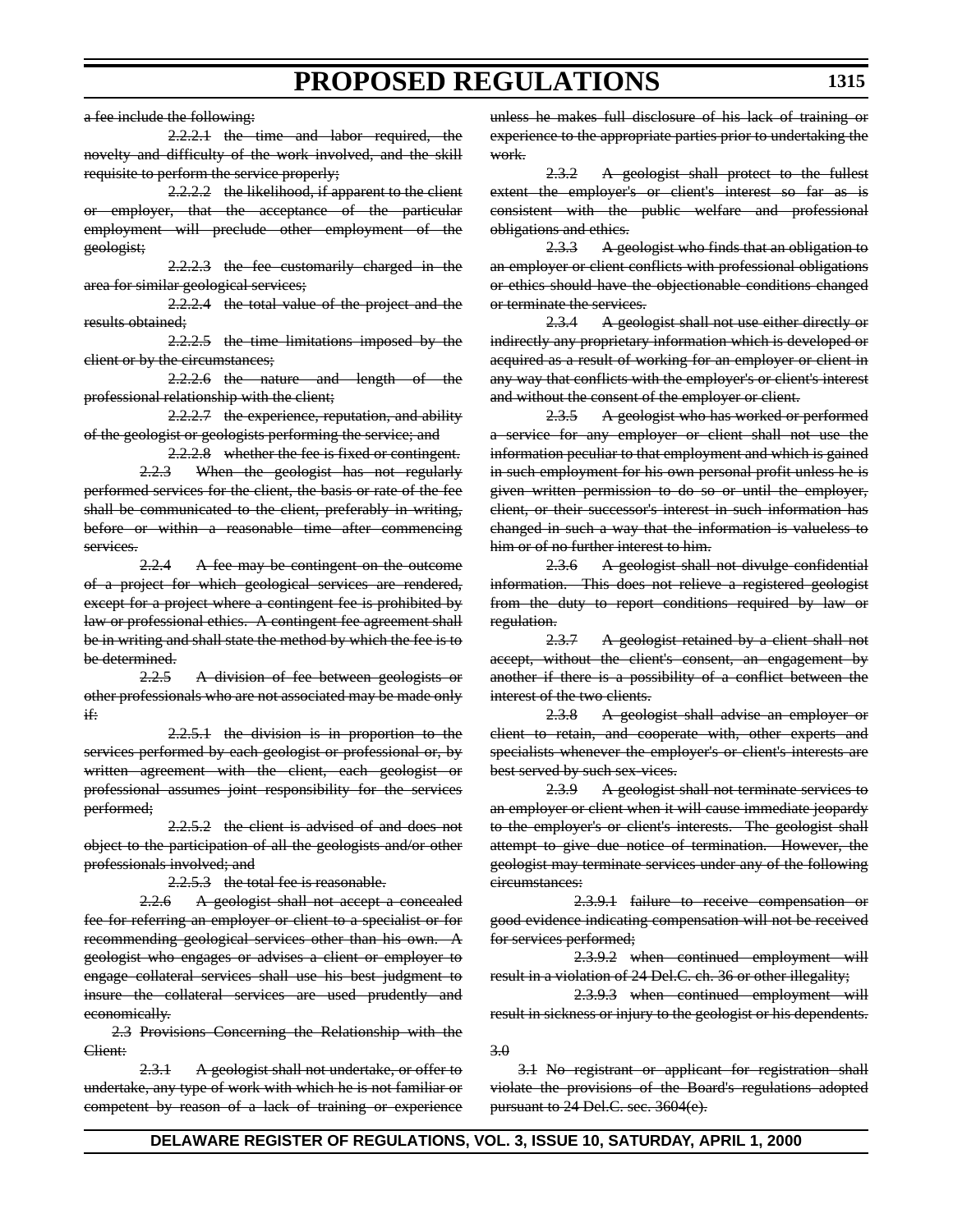3.2 The Board may revoke or suspend the certificate of any registrant who has violated any provision of the Board's regulations adopted pursuant to 24 Del.C. sec. 3604(e).

3.3 No registrant shall attempt or commit fraud, deceit or misrepresentation in the process of obtaining registration for an applicant.

3.4 The Board may suspend or revoke the certificate of any registrant who has committed fraud, deception or misrepresentation in applying for registration, or in assisting another in the process of obtaining registration, under the provisions of 24 Del.C. ch. 36.

3.5 Any applicant for registration who misrepresents any qualification or other pertinent information on an application for registration, or in any other manner misleads the Board to support an application for registration, shall not be permitted to apply for registration until a period of one year has passed from the discovery by the Board of the misrepresentation.

#### 4.0

4.1 The stamp and seal authorized by the Delaware State Board of Registration of Geologists shall be of the design shown here and shall not be less than one and onehalf  $(1-1/2)$  inches in diameter. It may be purchased by the registrant from any convenient source.

4.2 All reports, drawings, maps or documents involving the practice of geology that have been prepared, or reviewed and approved, by a registered geologist and that will become a matter of public record, or relied upon by any person, within this state for geological purposes, shall be impressed with the stamp or seal. The stamp or seal will indicate that the registrant has accepted responsibility for the work.

4.3 Any registrant who affixes, or allows to be affixed, his seal or name to a document or report is responsible for all work contained therein regardless of whether such work has been performed by the geologist or a subordinate.

4.4 No person shall stamp or seal any Plans, reports, specifications, plats, or other documents with the stamp or seal of a geologist, or in any manner use the title "geologist", unless such person is duly registered in compliance with 24 Del.C. ch. 36.

4.5 No person shall stamp or seal any plans, specifications, plats, reports, or other documents with the stamp or seal of a registered geologist or place his or her name thereon as a registered geologist if his registration has been suspended, revoke or has expired.

#### 5.0

5.1 Any person who claims exemption from the provisions of 24 Del.C. ch. 36 under section 3602(l), shall be entitled to such exemption so long as his remuneration from the practice of geology is solely related to the teaching function. If such remuneration is processed through his academic unit, it shall be considered prima facie evidence of

the fact that such work is related to his teaching. Any person claiming such exemption shall, in a conspicuous manner at the conclusion of any report or study bearing his name, include the statement:

I hereby claim exemption from the requirements of 24 Del.C. ch. 36 (Delaware Geologist Registration Act) and am not subject to the provisions of that Act and the standards and regulations adopted pursuant thereto.

Such disclaimer shall not be required on reports or studies submitted solely to refereed professional journals for publication.

6.0

6.1 In order to enable the Board to prepare and maintain a list of persons qualified to practice geology in this State, the Board shall issue a certificate of registration to any person whose application for registration has been approved by the Board under the provisions of 24 Del.C. ch. 36 on or after February 5, 1975.

6.2 Certificates of registration shall be valid for a period of two (2) years whereupon they shall become invalid unless renewed.

6.3 The Board will notify every person registered as a geologist in the State of the expiration date of his certificate. Such notice shall be mailed at least thirty (30) days prior to the expiration date. The failure of the Board to notify a registrant of his expiration date does not in any way relieve the registrant of the requirement to renew his certificate pursuant to the Board's regulations and 24 Del.C. ch. 36.

6.4 Renewal may be effected by:

6.4.1 filing with the Board, on a form prescribed and provided by the Board, an application for renewal;

6.4.2 providing such other information as may be required by the Board to ascertain the registrant's good standing; and

6.4.3 payment of such fees as may be authorized.

6.5 The failure of a registrant to renew his certificate of registration shall cause his registration with the Board to lapse. A geologist whose registration has lapsed may renew his certificate within one year after the expiration date upon payment of the renewal fee and a late fee which shall be 50% of the renewal fee. No geologist will be permitted to renew his certificate once the one year period has expired unless the former registrant re-applies under the same conditions which govern applicants for registration under 24 Del.C. ch. 36.

6.6 No geologist shall practice geology during the period of time his registration has lapsed.

7.0

7.1 In accordance with 24 Del.C. sec.  $3604(g)$ , a nonresident geologist who is not registered in Delaware may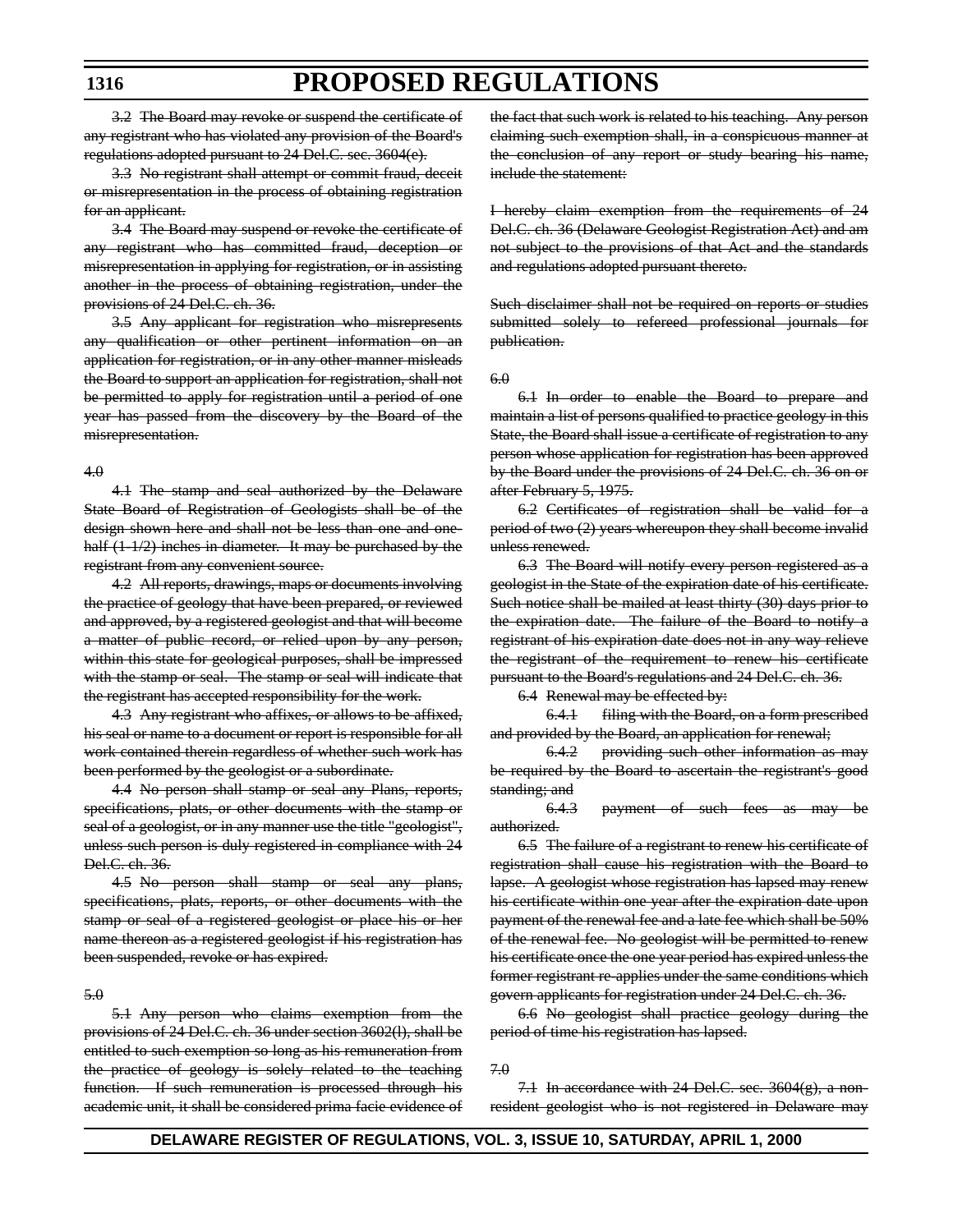practice in this State provided the following requirements have been met to the satisfaction of the Board:

7.1.1 The non-resident geologist must:

7.1.1.1 provide evidence from a state recognized by the Board indicating that he is registered and in good standing in that state;

7.1.1.2 have no place of business in Delaware and must not be a resident of the State of Delaware; and

7.1.1.3 not practice in the State of Delaware under the terms of this registration for more than thirty (30) days in any one (1) calendar year.

7.1.2 The non-resident geologist who is not registered in Delaware shall notify the Delaware State Board of Registration of Geologists in writing at the beginning and end of each term of practice in Delaware. For purposes of this Regulation, thirty (30) days shall be defined as thirty (30) consecutive calendar days. REV. 1/10/90

8.0 Procedures for Practice by Registrants of Other States

8.1 24 Del.C. 3604 (g) and Regulation No. 7 of the Delaware State Board of Registration of Geologists, allow one (1) application per year to practice in Delaware for up to 30 consecutive days in a calendar year by registrants of another State without being registered in Delaware provided the practitioner is not a resident, does not maintain a place of business in Delaware, and that the State issuing the registration has requirements similar to those of Delaware. Section 3604 (g) and Regulation No. 7 provide the basis for the Board's procedures.

8.2 A geologist wishing to practice in Delaware under the provisions of Section  $3604(g)$  and Regulation No. 7 shall submit a request to practice on a form provided by the Board. That form shall request identifying information, the type and location of the project involved, the starting date and projected completion date, and the State, title, and identifying number of the certificate or license tendered in support of the application. Evidence of registration or licensure in good standing shall accompany the application.

8.3 The application may be reviewed by the Administrative Assistant to the Delaware State Board of Registration of Geologists who, upon finding the criteria set forth in the Board's statute and regulation appear to be satisfied, shall issue a letter-form to the applicant informing the applicant that the Board grants the applicant permission and, that the conditions of the statute and regulation must be observed, and recording the start and latest allowable end dates (no extensions are permissible), and notifying the applicant of the requirement to report the date of completion of work performed.

8.4 Upon completion of the specified work in Delaware, the short-term practitioner shall be responsible for notifying the Delaware State Board of Registration of Geologists that the work permitted under the short-term recognition provisions has been completed.

8.5 The Delaware State Board of Registration of Geologists will keep a roster of those States having substantially similar requirements for registration and review it periodically. Any short-term permits issued shall be presented in a list for the Board at each Delaware State Board of Registration of Geologists meeting.

8.6 Failure to properly apply for short-term recognition, apparent falsification of any information provided the Board, and exceeding the time limits specified, in addition to questions raised by the public served, governmental agencies, or the standards set forth in the Delaware Geologist Registration Act shall be bases for filing a complaint by the Delaware State Board of Registration of Geologists with the Director of the Division of Professional Regulation and if the Delaware State Board of Registration of Geologists finds that the aforementioned conditions apply, the Board will file a complaint with the Director.

8.7 The form provided by the Board shall also include a certification by the registrant that he/she will consent to the appointment of the chairperson of the Board of Registration of Geologists as agent upon whom service may be made for all actions including disciplinary actions that may arise out of the practice of geology under this rule, and be bound by the Delaware law and the Board of Registration of Geologists' regulations and the Code of Ethics for the professional practice of geology for any activity pursuant to this rule.

- 1.0 Definitions
- 2.0 Code of Ethics
- 3.0 Stamp/Seal Requirements
- 4.0 Licensing Exemptions
- 5.0 Issuing & Renewal of License
- 6.0 Continuing Education
- 7.0 ASBOG Examination
- 8.0 Reciprocity

1.0 Definitions

"Board" shall mean the State Board of Geologists established in 24 Del. C., Ch. 36, **§**3603.

"Continuing Education Unit" shall mean one contact hour (60 minutes), subject to the Board's

## review**.**

"Five Years of Experience" shall mean:

Experience acquired in geological work as described in the 24 Del. C., Ch. 36, §3602 (5) and (6)

and after completion of academic requirements as stated in §3608(a)(1). The Board may discount experience obtained more than ten (10) years prior to the submission of an application. Part-time experience will be granted proportional to full-time credit. Three of the five years of experience must be in a position of responsible charge as defined in Rule 1(C).

Experience references must be provided by a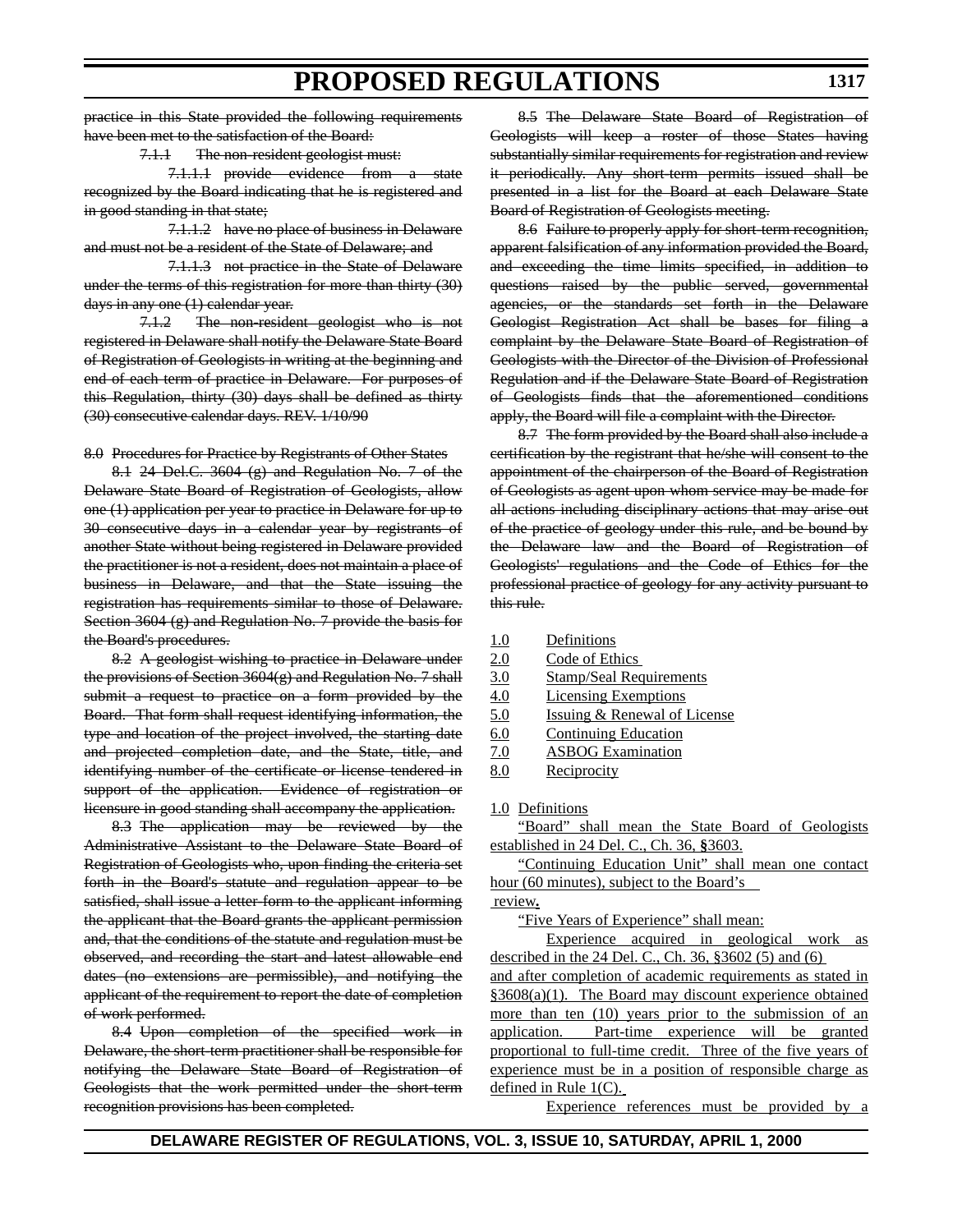person knowledgeable and having a background of geological work.

The Board will only consider years of experience documented by references.

"Geologist" shall mean a person who is qualified to practice professional geology including specialists in its various subdisciplines.

"Practice of Geology" shall mean any service or creative work, the adequate performance of which requires geologic education, training and experience in the application of the principles, theories, laws and body of knowledge encompassed in the science of geology. This may take the form of, but is not limited to, consultation, research, investigation, evaluation, mapping, sampling, planning of geologic projects and embracing such geological services or work in connection with any public or private utilities, structures, roads, buildings, processes, works or projects. A person shall be construed to practice geology, who by verbal claim, sign, advertisement or in any other way represents himself or herself to be a geologist, or who holds himself or herself out able to perform or who does perform geologic services or work.

"Responsible Charge" shall mean the individual control and direction, by the use of initiative, skill and individual judgment, of the practice of geology.

2.0 Code of Ethics

2.1 General Provisions:

 $2.1.1$  A geologist shall be guided by the highest standards of ethics, honesty, integrity, fairness, personal honor, and professional conduct.

2.1.2 A geologist shall not knowingly permit the publication or use of his/her work or name in association with any unsound or illegitimate venture.

2.1.3 A geologist shall not give a professional opinion or make a report without being as completely informed as might be reasonably expected considering the purpose for which the opinion or report is desired. All assumptions on which the results of the report or opinion are based shall be set forth in the report or opinion.

 $2.1.4$  A geologist shall be as objective as possible in any opinion, report or other communication he/ she makes which will be used to induce participation in a venture. He/she shall not make sensational, exaggerated, or unwarranted statements. He/she shall not misrepresent data, omit relevant data, or fail to mention the lack of data that might affect the results or conclusions of such opinion, report or communication.

2.1.5 A geologist shall not falsely or maliciously attempt to injure the reputation or business of another geologist.

2.1.6 A geologist shall freely give credit for work done by others. A geologist shall not knowingly accept credit rightfully due to others or otherwise indulge in

plagiarism in oral and written communications.

2.1.7 A geologist, having knowledge of the unethical or incompetent practice of another geologist, shall avoid association with that geologist in professional work. If a geologist acquires tangible evidence of the unethical or incompetent practice of another geologist, he/she shall submit the evidence to the Board.

2.1.8 A geologist shall not use the provisions of 24 Del. C., Ch. 36 or the Board's regulations to maliciously prosecute, harass or otherwise burden another geologist with unfounded or false charges.

2.1.9 A geologist shall endeavor to cooperate with others in the profession in encouraging the ethical dissemination of geological knowledge—especially when it is in the public interest.

2.1.10 A geologist shall not engage in conduct that involves fraud, dishonesty, deceit or misrepresentation either directly or through the action of others.

2.1.11 A geologist shall not discriminate against any person on the basis of race, creed, sex or national origin.

2.1.12 A geologist shall not aid any person in the unauthorized practice of geology.

2.1.13 A geologist shall not practice geology in a jurisdiction where that practice would violate

the standards applicable to geologists in the jurisdiction. 2.2 Provisions Concerning Monetary Matters

2.2.1 A geologist having, or expecting to have, any interest in a project or property on which

he/she performs work, must make full disclosure of the interest to all parties concerned with the project or property.

2.2.2 A geologist's fee shall be reasonable. The factors to be considered in determining the reasonableness of a fee include the following:

2.2.2.1 the time and labor required, the novelty and difficulty of the work involved, and the skill requisite to perform the service properly;

2.2.2.2 the likelihood, if apparent to the client or employer, that the acceptance of the particular employment will preclude other employment of the geologist;

2.2.2.3 the fee customarily charged in the area for similar geological services;

2.2.2.4 the total value of the project and the results obtained;

2.2.2.5 the time limitations imposed by the client or by the circumstances;

2.2.2.6 the nature and length of the professional relationship with the client;

2.2.2.7 the experience, reputation, and ability of the geologist or geologists performing the service; and

2.2.2.8 whether the fee is fixed or contingent.

2.2.3 When the geologist has not regularly performed services for the client, the basis or rate of the fee shall be communicated to the client, preferably in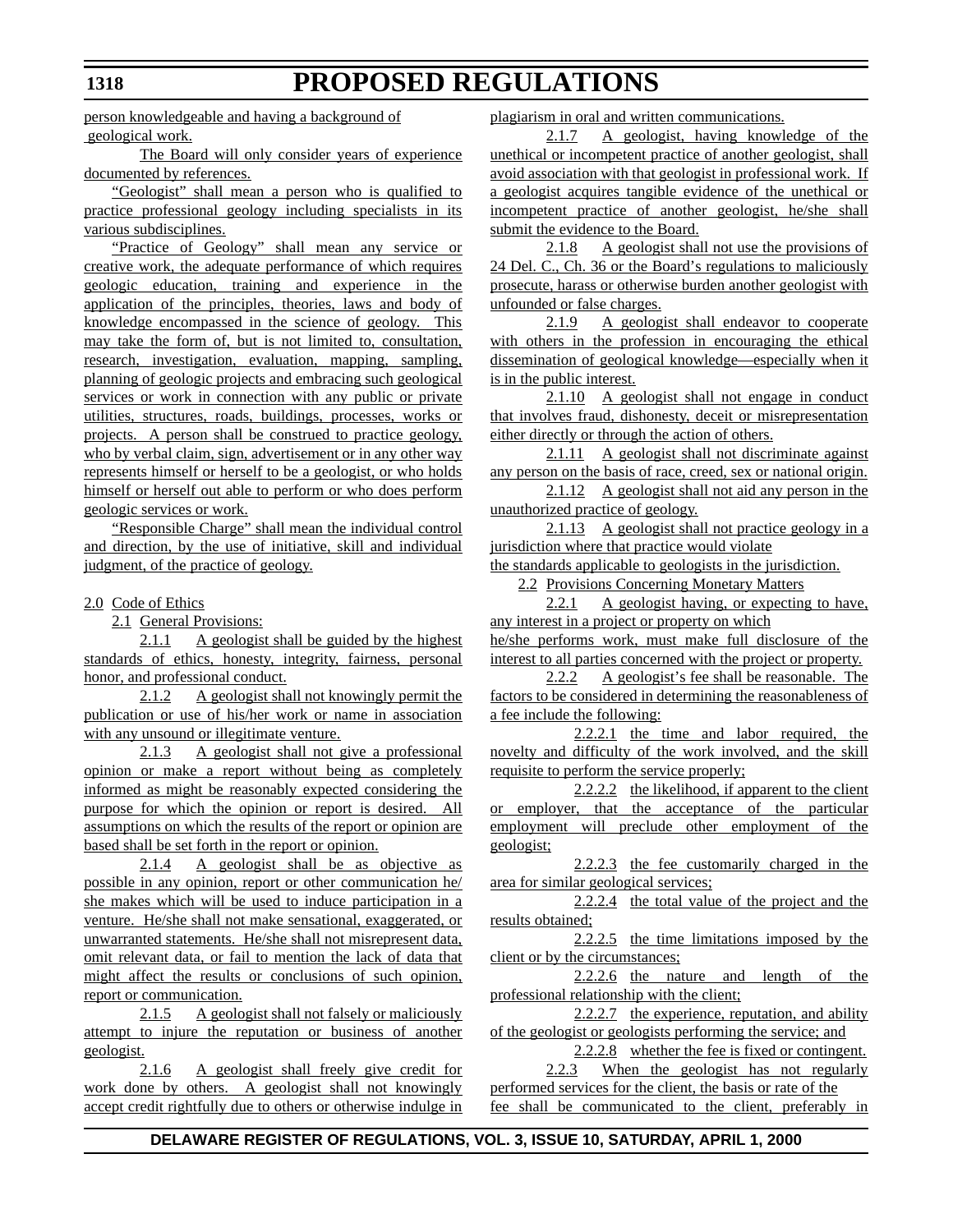writing, before or within a reasonable time after commencing services.

2.2.4 A fee may be contingent on the outcome of a project for which geological services are rendered, except for a project where a contingent fee is prohibited by law or professional ethics. A contingent fee agreement shall be in writing and shall state the method by which the fee is to be determined.

2.2.5 A division of fee between geologist and other professionals who are not associated may be made only if:

2.2.5.1 the division is in proportion to the services performed by each geologist or professional or, by written agreement with the client. Each geologist or professional assumes joint responsibility for the services performed;

2.2.5.2 the client is advised of and does not object to the participation of the geologist and/or other professionals involved; and

2.2.5.3 the total fee is reasonable.

2.2.6 A geologist shall not accept a concealed fee for referring an employer or client to a

 specialist or for recommending geological services other than his/her own. A geologist who engages or advises a client or employer to engage collateral services shall use his/ her best judgement to ensure the collateral services are used prudently and economically.

2.3 Provisions Concerning The Relationship With The Client

2.3.1 A geologist shall not undertake, or offer to undertake, any type of work with which he/she is not familiar or competent by reason of lack of training or experience unless he/she makes full disclosure of his/her lack of training or experience to the appropriate parties prior to undertaking the work.

2.3.2 A geologist shall protect to the fullest extent the employer or client's interest, so far, as is consistent with the public welfare and professional obligations and ethics.

2.3.3 A geologist who finds that an obligation to an employer or client conflicts with professional obligations or ethics should have the objectionable conditions changed or terminate the services.

2.3.4 A geologist shall not use either directly or indirectly any proprietary information which is developed or acquired as a result of working for an employer or client in any way that conflicts with the employer's or client's interest and without the consent of the employer or client.

2.3.5 A geologist who has worked or performed a service for any employer or client shall not use the information peculiar to that employment and which is gained in such employment for his/her own personal profit unless he/she is given written permission to do so or until the employer, client, or their successor's interest in such information has changed in such a way that the information is valueless to him/her or of no further interest to him/her.

2.3.6 A geologist shall not divulge confidential information. This does not relieve a licensed geologist from the duty to report conditions required by law or regulation.

2.3.7 A geologist retained by a client shall not accept, without the client's consent, an engagement by another if there is a possibility of a conflict between the interest of the two clients.

2.3.8 A geologist shall advise an employer or client to retain, and cooperate with, other experts and specialists whenever the employer's or client's interests are best served by such services.

2.3.9 A geologist shall not terminate services to an employer or client when it will cause immediate jeopardy to the employer's or client's interests. The geologist shall attempt to give due notice of termination; however, the geologist may terminate services under any of the following circumstances:

2.3.9.1 failure to receive compensation or good evidence indicating compensation will not be received for services performed;

2.3.9.2 when continued employment will result in a violation of 24 Del. C., Ch. 36 or other illegality;

2.3.9.3 when continued employment will result in sickness or injury to the geologist or his/her dependents.

2.3.10 A geologist shall not use or abuse drugs, narcotics, controlled substances, or illegal drugs without a prescription from a licensed physician. A geologist shall also not abuse alcoholic beverages such that it impairs his/ her ability to perform his/her work

3.0 Stamp/Seal Requirements

3.1 The stamp or seal authorized by the Delaware State Board of Geologists shall be of the design shown here and shall not be less than one and one-half  $(1 \frac{1}{2})$  inches in diameter. It may be purchased by the licensee from any convenient source.



**DELAWARE REGISTER OF REGULATIONS, VOL. 3, ISSUE 10, SATURDAY, APRIL 1, 2000**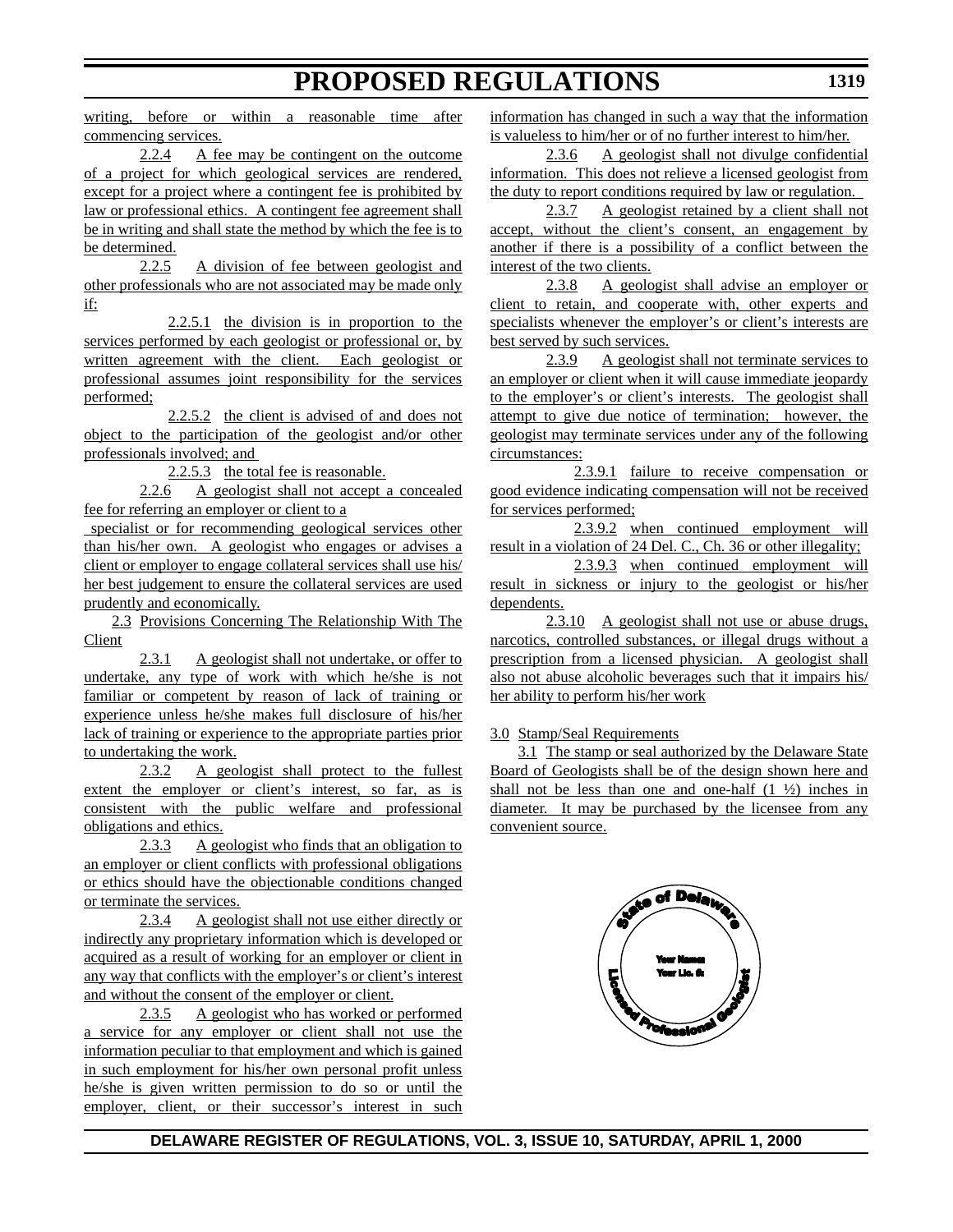#### **1320**

# **PROPOSED REGULATIONS**

3.2 All reports, drawings, maps, or similar technical submissions involving the practice of geology that have been prepared, or reviewed and approved, by a licensed geologist and that will become a matter of public record, or relied upon by any person, within this state for geological purposes, shall be impressed with the stamp or seal. The stamp or seal will indicate that the licensee has accepted responsibility for the work.

3.3 Any licensee who affixes, or allows to be affixed, his/her seal or name to a document or report is responsible for all work contained therein regardless of whether such work has been performed by the geologist or a subordinate.

3.4 No person shall stamp or seal any plans, reports, specifications, plats or similar technical submissions with the stamp or seal of a geologist or in any manner use the title "geologist," unless such person is

duly licensed in compliance with 24 Del. C., Ch. 36.

3.5 No person shall stamp or seal any plans, specifications, plats, reports, or a similar document with the stamp or seal of a licensed geologist if his/her license has been suspended, revoked or has expired.

3.6 Computer files of reports, drawings or similar technical work involving the practice of geology and that will become a matter of public record or relied upon by any person shall include the following statement:

| This submission is made in compliance with 24 |    |           |
|-----------------------------------------------|----|-----------|
| <u>Del. C., Ch. 36 by (name), P.G., DE</u>    |    |           |
| license number                                | on | this date |
|                                               |    |           |

### 4.0 Licensing Exemption

4.1 Any person who claims exemption from the provisions of 24 Del. C., Ch. 36 under §3617(a), shall be entitled to such exemption so long as his/her remuneration from the practice of geology is solely related to a teaching function. If such remuneration is processed through his/her academic unit, it shall be considered prima facie evidence of the fact that such work is related to his/her teaching. Any person claiming such exemption shall, in a conspicuous manner at the conclusion of any report or study bearing his/ her name, include the statement:

"I hearby claim exemption from the requirements of 24 Del. C., Ch. 36 (Delaware Professional Geologist Act) and am not subject to the provisions of that Act and the standards and regulations adopted pursuant thereto."

Such a disclaimer shall not be required on reports or studies submitted solely to refereed professional journals for publications.

Any other geologic work, including consulting, not directly related to educational activities, shall not be considered exempt.

5.0 Issuance and Renewal of License

5.1 Each license shall be renewed biennially. The failure of the Board to notify a licensee of his/her expiration date and subsequent renewals does not, in any way, relieve the licensee of the requirement to renew his/her certificate pursuant to the Board's regulations and 24 Del. C., Ch. 36.

5.2 Renewal may be effected by:

5.2.1 filing a renewal form prescribed by the Board and provided by the Division of Professional Regulation;

5.2.3 providing other information as may be required by the Board to ascertain the licensee's good standing;

5.2.4 submission of evidence of continuing education on a form prescribed by the Board and provided by the Division of Professional Regulation as described in regulation five;

5.2.5 payment of fees as determined by the Division of Professional Regulation.

5.3 Failure of a licensee to renew his/her license shall cause his/her license to expire. A geologist whose license has expired may renew his/her license within one year after the expiration date upon fulfilling items (B) (1-4) above, certifying that he/she has not practiced geology in Delaware while his/her license has expired, and paying the renewal fee and a late fee which shall be 50% of the renewal fee.

5.4 No geologist will be permitted to renew his/her license once the one-year period has expired.

5.5 The former licensee may re-apply under the same conditions that govern applicants for licensure under 24 Del. C., Ch. 36.

5.6 No geologist shall practice geology in the State of Delaware during the period of time that his/her Delaware license has expired.

### 6.0 Continuing Education

6.1 The Board will require continuing education as a condition of license renewal. Continuing education shall be waived for the first licensure renewal following the effective date of the Board's Rules and Regulations.

6.2 The continuing education period will be from August  $1^{\underline{\text{st}}}$  to July  $31^{\underline{\text{st}}}$  of each biennial licensing period.

6.3 Each licensed geologist shall complete, biennially, 24 units of continuing education as a condition of license renewal. The licensee is responsible for retaining all certificates and documentation of participation in approved continuing education programs. Upon request, such documentation shall be made available to the Board for random audit and verification purposes 60 days prior to renewal. A continuing education unit is equivalent to one contact hour (60 minutes), subject to the Board's review.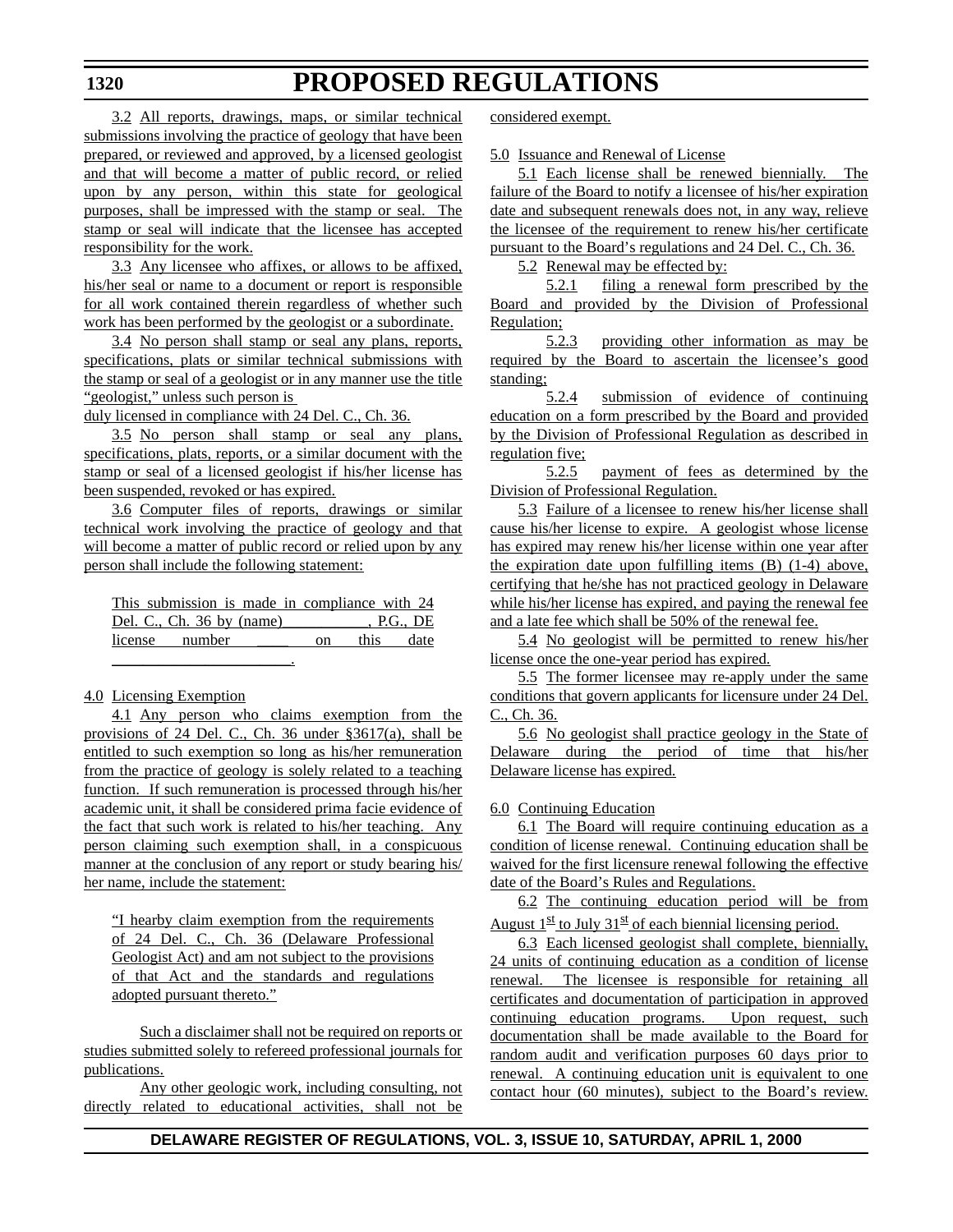**1321**

The preparing of original lectures, seminars, or workshops in geology or related subjects shall be granted one (1) contact hour for preparation for each contact hour of presentation. Credit for preparation shall be given for the first presentation only.

6.4 A candidate for renewal may be granted an extension of time in which to complete continuing education hours upon a showing of hardship. "Hardship" may include, but is not limited to, disability; illness; extended absence from the jurisdiction; or exceptional family responsibilities. Requests for hardship consideration must be submitted to the Board in writing prior to the end of the licensing period for which it is made.

6.5 Continuing education shall be prorated for new licensees in the following manner:

6.5.1 If at the time of renewal, a licensee has been licensed for less than one year, no continuing education is required; if he/she has been licensed for more than one year, but less than two years, twelve of the twenty-four hours will be required; if he/she has been licensed for two years or more the full twenty-four hours is required.

6.6 In his/her personal records, each licensee must keep proof of attendance for each activity listed on the CE log form. If the Board conducts an audit of a licensee's CE records, the Board will request the licensee's documentation of attendance to the CE event listed on the form. Failure to submit proof of attendance during an audit will result in loss of CE credit for that event.

6.7 Continuing education must be in a field related to Geology. Approval will be at the discretion of

the Board. CEUs earned in excess of the required credits for the two- (2) year period may not be carried over to the next biennial period.

6.8 Categories of Continuing Education & Maximum Credit Allowed:

 $6.8.1$  Courses – 24 CEUs

6.8.2 Professional Meetings & Activities/Field Trips – 12 CEUs

```
6.8.3 Peer Reviewed Publications – 12 CEUs
```
- 6.8.4 Presentations 12 CEUs
- 6.8.5 Research/Grants 12 CEUs
- 6.8.6 Specialty Certifications 12 CEUs
- 6.8.7 Home Study Courses 12 CEUs
- 6.8.8 Teaching 12 CEUs

6.8.9 Service on a Geological Professional Society, Geological Institution Board/Committee or Geological State Board – 6 CEUs

6.8.10 For any of the above activities, when it is possible to claim credit in more than one category, the licensee may claim credit for the same time period in only one category.

6.9 Automatic Approval for course work sponsored by the following Professional Societies:

6.9.1 American Association of Petroleum

| Geologists (AAPG)                                    |                                                           |  |  |  |  |
|------------------------------------------------------|-----------------------------------------------------------|--|--|--|--|
| 6.9.2                                                | American Association of Stratigraphic                     |  |  |  |  |
| Palynologists (AASP)                                 |                                                           |  |  |  |  |
| 6.9.3                                                | American Geological Institute (AGI)                       |  |  |  |  |
| 6.9.4                                                | American Geophysical Union (AGU)                          |  |  |  |  |
| 6.9.5                                                | American Institute of Hydrology (AIH)                     |  |  |  |  |
| 6.9.6                                                | American Institute of Professional                        |  |  |  |  |
| Geologists (AIPG)                                    |                                                           |  |  |  |  |
| 6.9.7                                                | <b>Association of American State Geologists</b>           |  |  |  |  |
| (AASG)                                               |                                                           |  |  |  |  |
| 6.9.8                                                | Association of Earth Science Editors                      |  |  |  |  |
| (AESE)                                               |                                                           |  |  |  |  |
| 6.9.9                                                | <b>Association of Engineering Geologists</b>              |  |  |  |  |
| (AEG)                                                |                                                           |  |  |  |  |
| <u>6.9.10</u>                                        | <b>Association of Ground Water Scientists &amp;</b>       |  |  |  |  |
| Engineers (AGWSE)                                    |                                                           |  |  |  |  |
| 6.9.11                                               | Association of Women Geoscientists                        |  |  |  |  |
| (AWG)                                                |                                                           |  |  |  |  |
| 6.9.12                                               | Clay Mineral Society (CMS)                                |  |  |  |  |
| 6.9.13                                               | Council for Undergraduate Research-                       |  |  |  |  |
| Geology Div. (CUR)                                   |                                                           |  |  |  |  |
| 6.9.14                                               | Geologic Society of America (GSA)                         |  |  |  |  |
| 6.9.15                                               | Geoscience Information Society (GIS)                      |  |  |  |  |
| 6.9.16                                               | International Association of                              |  |  |  |  |
|                                                      | Hydrogeologists/US National Committee (IAH)               |  |  |  |  |
| 6.9.17                                               | Mineralogical Society of America (MSA)                    |  |  |  |  |
| 6.9.18                                               | National Association of Black Geologists                  |  |  |  |  |
| and Geophysicists (NABGG)                            |                                                           |  |  |  |  |
| 6.9.19                                               | National Association of Geoscience                        |  |  |  |  |
| Teachers (NAGT)                                      |                                                           |  |  |  |  |
| 6.9.20                                               | National Association of State Boards of                   |  |  |  |  |
| Geology (ASBOG)                                      |                                                           |  |  |  |  |
| 6.9.21                                               | National Earth Science Teachers                           |  |  |  |  |
| Association (NESTA)                                  |                                                           |  |  |  |  |
| 6.9.22                                               | <b>National Speleological Society (NSS)</b>               |  |  |  |  |
| 6.9.23                                               | Paleontological Research Institution (PRI)                |  |  |  |  |
| 6.9.24                                               | Paleontological Society (PS)                              |  |  |  |  |
| 6.9.25                                               | Seismological Society of America (SSA)                    |  |  |  |  |
| 6.9.26                                               | Society of Economic Geologists (SEG)                      |  |  |  |  |
| 6.9.27                                               | Society of Exploration Geophysicists                      |  |  |  |  |
| (SEG)                                                |                                                           |  |  |  |  |
|                                                      |                                                           |  |  |  |  |
| 6.9.28                                               | Society of Independent Professional Earth                 |  |  |  |  |
| Scientists (SIPES)                                   |                                                           |  |  |  |  |
| 6.9.29                                               | Society for Mining, Metallurgy, and                       |  |  |  |  |
| Exploration, Inc. (SME)                              |                                                           |  |  |  |  |
| 6.9.30                                               | Society for Organic Petrology (TSOP)                      |  |  |  |  |
| 6.9.31                                               | Society for Sedimentary Geology (SEPM)                    |  |  |  |  |
| 6.9.32                                               | Society of Vertebrate Paleontology (SVP)                  |  |  |  |  |
| 6.9.33                                               | Soil Science Society of America (SSSA)                    |  |  |  |  |
| 6.9.34                                               | Other professional or educational                         |  |  |  |  |
| organizations as approved periodically by the Board. |                                                           |  |  |  |  |
| Courses not pre-approved by the Board may be<br>6.10 |                                                           |  |  |  |  |
|                                                      | submitted for review and approval throughout the biennial |  |  |  |  |

**DELAWARE REGISTER OF REGULATIONS, VOL. 3, ISSUE 10, SATURDAY, APRIL 1, 2000**

licensing period.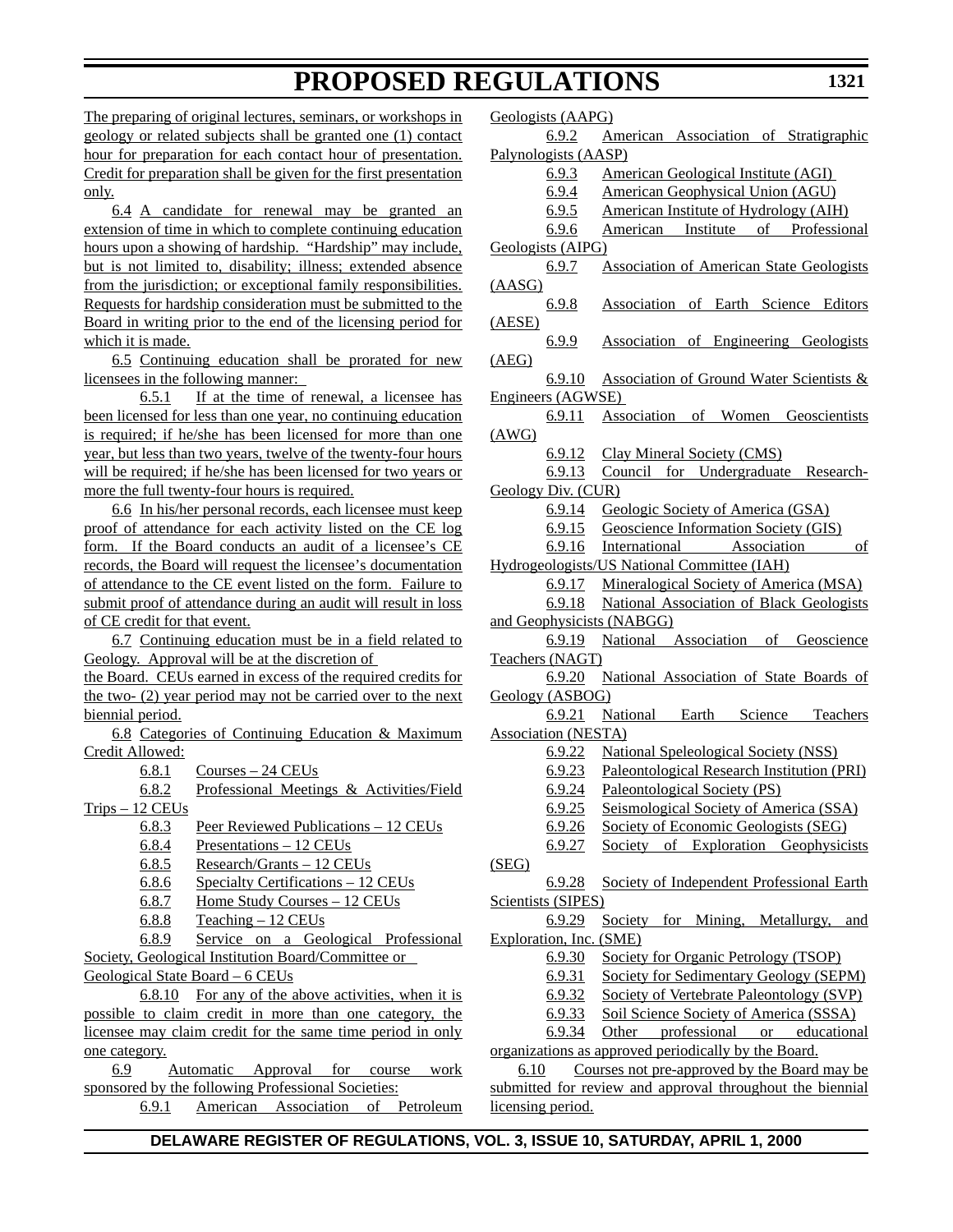### 7.0 ASBOG Examination

7.1 An applicant for examination and qualification for a license as a Geologist shall make application in writing, on forms provided by the Board, and shall furnish evidence satisfactory to the Board that he/she has met the preexamination requirements as provided for 24 Del. C., Ch. 36, §3608.

7.2 An applicant for licensure must have satisfactorily passed each part of the ASBOG examination with a scaled score of not less than 70%.

7.3 An applicant's approval to sit for the ASBOG exam shall be valid for a period not to exceed two years.

#### 8.0 Reciprocity

8.1 Applicants applying for licensure by reciprocity must submit the state law and rules and regulations from at least one state in which they have been licensed. The Board will review these documents for substantial similarity to Delaware's state law and rules and regulations.

8.2 Applicants, who were originally licensed in another jurisdiction after June 17, 1998, will be required to have a passing score (70%) on each part of the ASBOG examination.

## **[DEPARTMENT OF AGRICULTUTE](http://www.state.de.us/deptagri/pest/pest.htm) [PESTICIDES SECTION](#page-3-0)**

Statutory Authority, 3 Delaware Code, Section 1237 (3 **Del.C.** 1237)

The Delaware Department of Agriculture, Pesticides Section, is proposing to amend the **Delaware Pesticide Rules and Regulations**, ("**Rule**") Revised, February 10, 1999, and origianlly proposed in the February 2000 issue of the **Delaware Register of Regulations** beginning at page 1037. The amendments are being proposed under legal authority of 3 **Del.C.** Chapter 12, §1237. Persons may present their views in writing to H. Grier Stayton, Pesticides Administrator, Delaware Dept. of Agriculture, 2320 S. duPont Hwy., Dover, DE 19901. A Public Hearing is also scheduled to receive verbal or written comments and will be held on April 25, 2000, at 7 p.m., at the Delaware Department of Agriculture Building, 2320 S. DuPont Hwy., Dover, DE.

The proposed revisions of Sections 4, **Registration,** and Section 5, **Licensing** are the consequence of changes to 3 **Del.C.** Chapter 12, **Pesticide Law**, made during the 140<sup>th</sup> General Assembly session. Amendments to Section 4 **Registration** will provide for a biennial pesticide product registration period and a fee increase. Amendments to Section 5, **Licensing**, will require a pesticide business license applicant or holder of the license to employ a certified applicator with a minimum of two years practical experience pursuant to  $$1207(c)(1)$  of the Law. Section 5 amendments also provide for the option of a one or two year license period.

The proposed revision of Section 22, **Restrictions on the Use of Pesticides for the Control of Subterranean Termites**, will clarify disclosure requirements and prescribe a disclosure form for applicators of termiticides.

Copies of the proposed **Rules** may be obtained by calling the Department's Pesticides Section at 1-800-282- 8685. The comment period for the proposed **Rules** will remain opend until May 1, 2000.

#### **SECTION 1 GENERAL**

#### 1.01 Scope

These regulations establish general operating rules and procedures for the enforcement of the Delaware Pesticide Law, including but not limited to the certification of users of restricted and general use pesticides.

#### 1.02 Authority

These regulations are issued under the authority of TITLE 3 PART II CHAPTER 12 of the Annotated Code of Delaware.

### 1.03 Effective Date

These regulations were amended on February 10, 1999, in accordance with Title 29, Chapter 101, Annotated Code of Delaware

#### 1.04 Filing Date

These regulations were filed in the Office of the Secretary of State on February 10, 1999.

#### **SECTION 2 DECLARATION OF POLICY**

3 **Del.C.** Part II, Chapter 12, Section 1237, places the enforcement of the Delaware Pesticide Law with the Department of Agriculture and empowers the Department to establish regulations.

By virtue of the authority vested in me as Secretary of Agriculture by 3 **Del.C.** Part II, Chapter 12, I, John F. Tarburton, Secretary of Agriculture, do hereby promulgate the following rules and regulations governing the sale, use and application of pesticides in Delaware.

#### **SECTION 3 DEFINITIONS**

The following words and terms, when used in these regulations, shall have the following meanings, unless the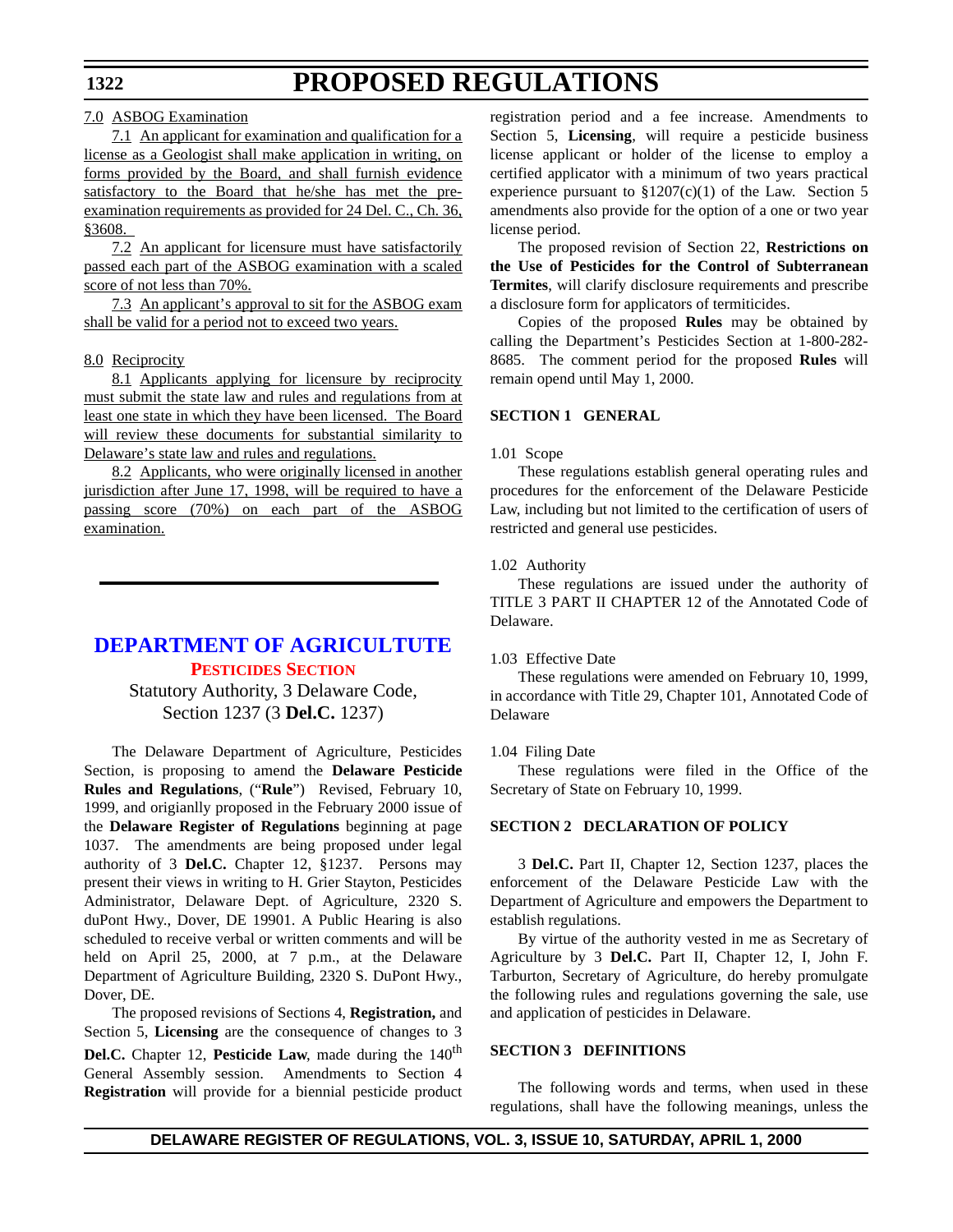context clearly indicates otherwise. All terms defined by the Delaware Pesticides Law (3 **Del.C.**, Part II, Chapter 12) are hereby incorporated by reference in this regulation.

"Accident" means an unexpected, undesirable event resulting in the presence of a pesticide that adversely affects man or the environment.

"Brand" means any word, name, symbol, device, or any combination thereof, which serves to distinguish a pesticide product manufactured, distributed, sold, or offered for sale by one person from that manufactured, distributed, sold, or offered for sale by any other person.

"Certification" means the recognition by the Department that a person has met the qualification standards established under Section 8 or Section 9 of these regulations and has been issued a written certificate from the Department authorizing them to use pesticides for the specified type(s) of pest control.

"Competent" means properly qualified to perform functions associated with pesticide application, the degree of capability required being directly related to the nature of the activity and associated responsibility.

"Fumigant" means a gaseous or readily volatilizable chemical (such as hydrogen cyanide or methyl bromide) used as a pesticide.

"Fumigation" means the application of a fumigant to one or more rooms in a structure, or to the entire structure, or to a localized space within a structure or outside a structure, such as a box car, aircraft, truck, ship or any object sealed or covered. Excluded is the use of a fumigant in or on the soil.

"Grade" means a formulation of a pesticide, except that the addition of pigments solely for coloration shall not constitute a change in formulation such as to constitute a new grade requiring registration.

"Handle pesticides" means to mix, load, apply, or dispose of pesticides.

"Hazardous waste" means a solid waste, or combination of solid wastes, which because of its quantity, concentration, physical, chemical, or infectious characteristics may cause or significantly contribute to an increase in mortality or an increase in serious irreversible, or incapacitating, irreversible illness or poses a substantial present or potential hazard to human health or the environment when improperly treated, stored, transported or disposed of, or otherwise managed. Without limitation, included within this definition are those hazardous wastes listed in Section 261.31, 261.32 and 261.33 of the State of Delaware Hazardous Waste Regulations and those solid wastes which otherwise exhibit the characteristics of a hazardous waste as defined in Part 261 of the State of Delaware Hazardous Waste Regulations.

"LAW" means the Delaware Pesticide Law, 3 **Del.C.**, Part II, Chapter 12.

"Regulated pest" means a specific organism considered by the state or by a Federal Agency to be a pest requiring regulatory restrictions, regulations or control procedures in order to protect man or the environment.

"Service vehicle" means any vehicle used by a licensee to transport pesticides for the purpose of their application.

#### **SECTION 4 REGISTRATION**

#### 4.01 PRODUCT REGISTRATION

(a) Every pesticide which is distributed within the State or delivered for transportation or transported in intrastate commerce or between points within this State through any point outside this State shall be registered with the Secretary subject to the provisions of this law. Such registration shall be renewed annually prior to July 1; provided, that R registration is not required if a pesticide is shipped from one plant or warehouse to another plant or warehouse operated by the same person and used solely at such plant or warehouse as a constituent part to make of a pesticide which is registered under the provision of an experimental use permit issued by the U.S. Environmental Protection Agency.

(b) The An applicant for registration for a pesticide which is federally registered shall file a statement with the Secretary which shall include:

(1) The name and address of the applicant and the name and address of the person whose name will appear on the label, if other than the applicant's.

(2) The name of the pesticide.

(3) Other necessary information required for completion of the Department's application for registration form.

(4) A complete copy of the labeling accompanying the pesticide and a statement of all claims to be made for it, including the directions for use.

(5) The use classification as provided in the "Federal Insecticide, Fungicide and Rodenticide Act", as amended.

(6) The EPA product registration number.

(c) The applicant desiring to register a pesticide shall pay an annual registration fee of twenty five dollars (\$25.00) a biennial registration fee of seventy dollars (\$70.00) to the Delaware Department of Agriculture for each brand or grade of pesticide to be registered for such applicant. All such registrations shall expire on June 30 of any one year continue in effect until June 30 of the year in which they expire. Applications received between January 1 and June 30 shall be registered for the upcoming two year period. Applications received between July 1 and December 31 will be registered for a two year period beginning July 1 of the year in which the application was received.

(d) Any registration approved by the Secretary and in effect on June 30, for which a renewal application has been made and the proper fee paid, shall continue in full force and effect until suspended, or otherwise denied in accordance with the provisions of Section 1205 of this law the LAW.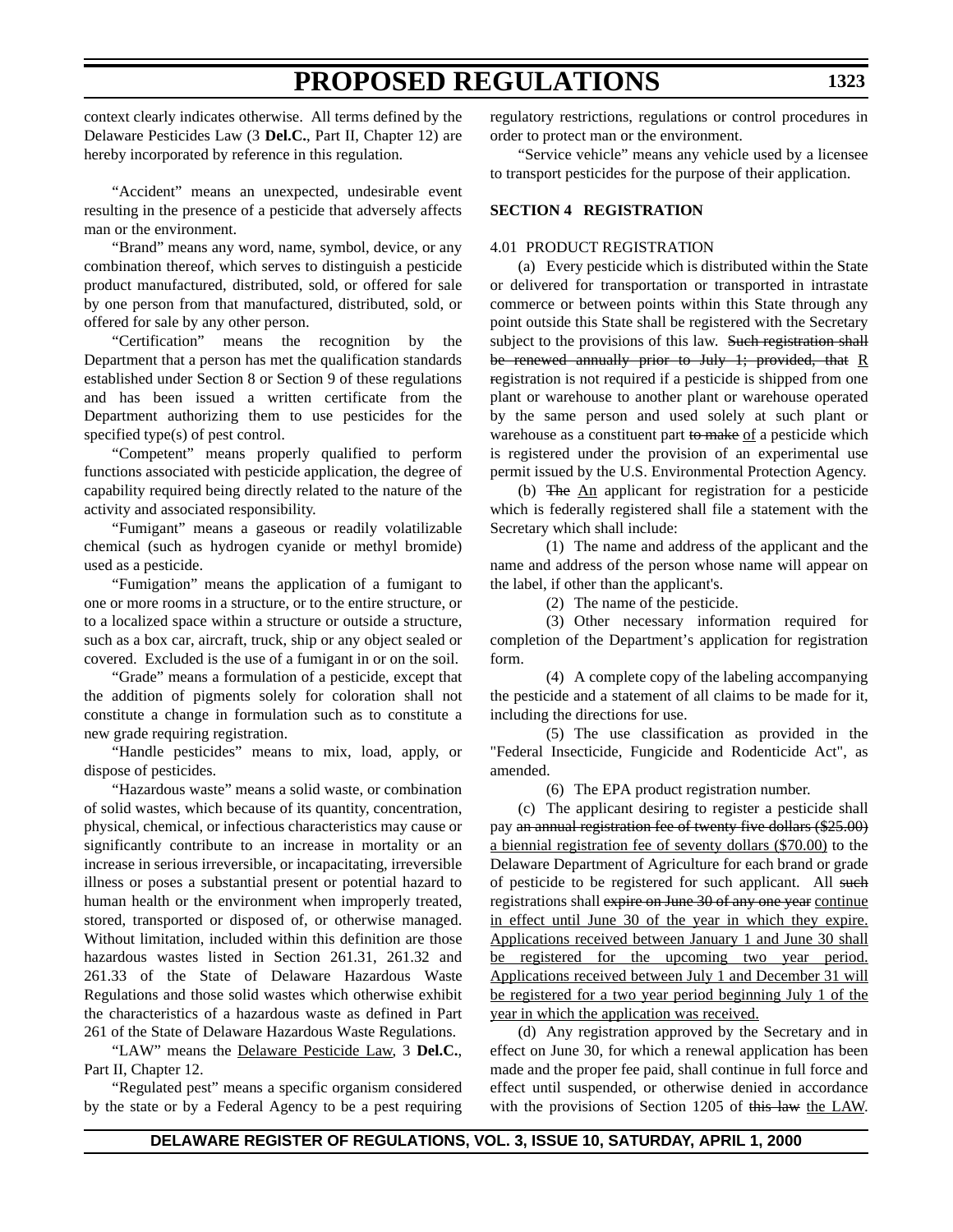Forms for registration shall be mailed to registrants at least forty-five days prior to the due date.

(e) If it appears to the Secretary that the composition of the pesticide is such as to warrant the proposed claims for it and if the pesticide and its labeling and other material required to be submitted comply with the requirements of this law these regulations, he shall register the pesticide.

(f) Pesticide products that are discontinued by a registrant shall be registered for a period of two years. Said two year limit covers the year in which the item is declared to be discontinued by the registrant and an additional year to permit time to dispose of shelf stock. Should the registrant provide the Department with written notification that shelf stocks of the product are depleted, the products shall be exempt from the two year continued registration period.

#### 4.02 EMPLOYEE REGISTRATION

(a) Every licensee shall register with the Department all employees who handle pesticides. Registration shall be made when making an application for a license or within 30 days after employment. The fee for registering each employee shall be \$25.00. However, the fee shall be waived for any employee registration if that employee is certified under the LAW.

(b) Each licensee shall be responsible for insuring that all employees handling pesticides (other than a certified applicator) have successfully completed a training program approved by the Department. Such training shall be completed within 30 days of employment and before the employee is registered with the Department.

1. The Department will not approve any training program that does not include the following subjects:

(i) Pesticide Law and Regulations;

(ii) Label comprehension;

(iii) Safety and emergency procedures;

(iv) Proper pesticide handling, storage and disposal;

(v) Pest identification and control procedures;

(vi) Pesticide application techniques;

(vii)Environmental and health concerns; and

(viii)Integrated pest management principles

2. Upon request by the Department, each licensee shall provide written verification that an employee has completed an approved training program.

(c) The name and address of each such employee shall be provided to the Department by the licensee. The Department shall issue a registration card to those registered. This registration card shall bear the name and license number of the employee and shall become null and void upon termination of employment with the licensee. This card is to be carried by the employee during working hours and is to be displayed upon request.

(d) Written notification of employment termination of this registered employee with the licensee shall be made to the Department within 30 days subsequent to termination.

(e) The Department, after due notice, and opportunity for a hearing may deny, suspend or revoke an employee registration, if the Department finds the registered employee has committed any violations of the LAW.

(f) The Department, after due notice and opportunity for a hearing, may deny an application for employee registration, if the applicant has committed any violations under the LAW.

#### **SECTION 5 LICENSING**

5.01 All business licensee applicants shall pay an annual fee of \$50.00.

Applicants for a business license shall complete a signed and notarized application form prescribed by the Department.

5.02 All pest control business license numbers shall appear on all service vehicles used by persons holding a commercial pesticide applicators license excluding: 7.01 (a) Agriculture Plant Pest Control; 7.01 (b)Agriculture Animal Pest Control; 7.02 Forest Pest Control; 7.04 Seed Treatment; 7.05 Aquatic Pest Control; 7.08 Public Health Pest Control; 7.09 Regulatory Pest Control; 7.10 Demonstration and Research Pest Control. The license number shall be in bold readable numbers not less than 2 inches or more than 6 inches high. The full name of the business licensee shall be displayed on the vehicle.

 All business license applicants shall pay an annual fee of \$50.00, or a biennial fee of \$100.00.

5.03 No license shall be issued to any person, nor shall it remain valid, unless such person is certified or has a certified applicator in his employ at all times.

5.04 For applicants or holders of a license in categories 7.01(a), 7.02, or 7.07(a-c), at least one person designated as a certified applicator under the license shall meet the experience requirement of §1207(c)(1) of the LAW.

5.05 All pest control business license numbers shall appear on all service vehicles used by persons holding a commercial pesticide applicators license excluding with the exception of categories: 7.01(a) Agriculture Plant Pest Control; 7.01(b) Agriculture Animal Pest Control; 7.02 Forest Pest Control; 7.04 Seed Treatment; 7.05 Aquatic Pest Control; 7.08 Public Health Pest Control; 7.09 Regulatory Pest Control; 7.10 Demonstration and Research Pest Control. The license number shall be in bold readable numbers not less than 2 inches or more than 6 inches high. The full name of the business licensee shall be displayed on the vehicle.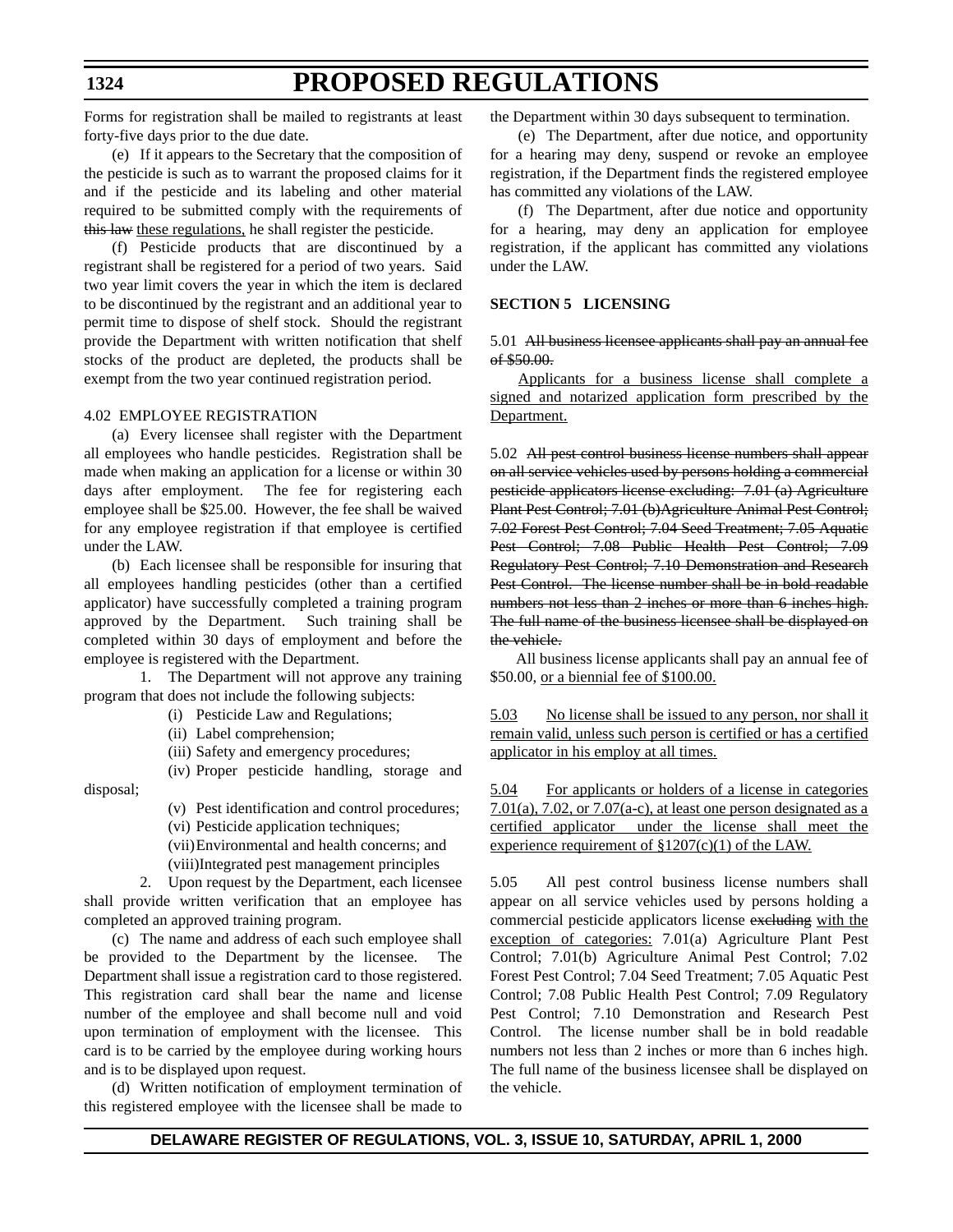### **SECTION 6 RESTRICTED USE PESTICIDES CLASSIFICATION**

6.01 Restricted use pesticides shall be classified in the State of Delaware to conform to the current listing of pesticides classified by the EPA as Federally registered use products.

### **SECTION 7 CATEGORIZATION OF COMMERCIAL APPLICATORS**

Categories and subcategories of applicators (other than private applicators) who use or supervise the use of pesticides are identified below.

#### 7.01 AGRICULTURAL PEST CONTROL **CATEGORY**

(a) AGRICULTURAL PLANT - This subcategory includes commercial applicators using or supervising the use of pesticides in the production of agricultural crops, including without limiting the following: feed grains, soybeans, forage, vegetables, small fruits and tree fruits; as well as on grasslands and non-crop agricultural lands.

(b) AGRICULTURAL ANIMAL - This subcategory includes commercial applicators using or supervising the use of pesticides on swine, sheep, horses, goats, poultry and livestock, and to places on or in which animals are confined. Doctors of Veterinary Medicine engaged in the business of applying pesticides for hire, or publicly holding themselves out as pesticide applicators or engaged in large scale use are included in this category.

(c) FUMIGATION OF SOIL AND AGRICULTURAL PRODUCTS - This subcategory includes commercial applicators using or supervising the use of pesticides for soil fumigation in the production of an agricultural commodity and/or for fumigation of agricultural products in storage or transit.

#### 7.02 FOREST PEST CONTROL CATEGORY

This category includes commercial applicators using or supervising the use of pesticides in forests, forest nurseries, and forest seed producing areas.

#### 7.03 ORNAMENTAL AND TURF PEST CONTROL **CATEGORY**

This category includes commercial applicators using or supervising the use of pesticides to control pests in the maintenance and production of ornamental trees, shrubs, flowers and turf.

### 7.04 SEED TREATMENT CATEGORY

This category includes commercial applicators using or supervising use of pesticides on seeds.

## 7.05 AQUATIC PEST CONTROL CATEGORY

(a) AQUATIC WEED - This subcategory includes commercial applicators using or supervising the use of any pesticide purposefully applied to standing or running water, excluding applicators engaged in public health related activities.

(b) ANTIFOULING PAINT - This subcategory includes commercial applicators using or supervising the use of any anti-fouling paints for the protection of boat hulls. This subcategory also includes applicators using or supervising the use of anti-fouling paints on containers which they sell, lease, or use for the purpose of harvesting shellfish.

(c) MOSQUITO CONTROL - This subcategory includes applicators using or supervising the use of pesticides for the management and control of mosquitoes.

#### 7.06 RIGHT-OF-WAY PEST CONTROL CATEGORY

This category includes commercial applicators using or supervising the use of pesticides in the maintenance of roads, electric power lines, pipelines, railway rights-of-way or similar areas.

## 7.07 INDUSTRIAL, INSTITUTIONAL, STRUCTURAL AND HEALTH RELATED PEST CONTROL **CATEGORY**

This category includes commercial applicators using or supervising the use of pesticides in, on, or around food handling establishments, including warehouses and grain elevators, and any other structures and adjacent areas, public or private; human dwellings, institutions, such as schools and hospitals, industrial establishments; and for the protection of stored, processed or manufactured products. This category contains the following subcategories:

(a) GENERAL PEST CONTROL - This subcategory includes commercial applicators who use or supervise the use of pesticides to control household pests, including pests that infest structures, stored products, and residential food preparation areas, and pests that infest or contaminate food and any stage of processing in food processing facilities. This includes treatment of food processing areas and control of vertebrate structural invaders. This category does not include control of wood-destroying pests, or the use of fumigants.

(b) WOOD DESTROYING PEST CONTROL - This subcategory includes commercial applicators using or supervising the use of pesticides, other than fumigants, in or around structures for the prevention, suppression, or control of wood destroying organisms.

(c) FUMIGATION PEST CONTROL (nonagricultural) - This subcategory includes commercial applicators using or supervising the use of fumigant pesticides to control pests in structures other than soils and agricultural products/commodities.

## **DELAWARE REGISTER OF REGULATIONS, VOL. 3, ISSUE 10, SATURDAY, APRIL 1, 2000**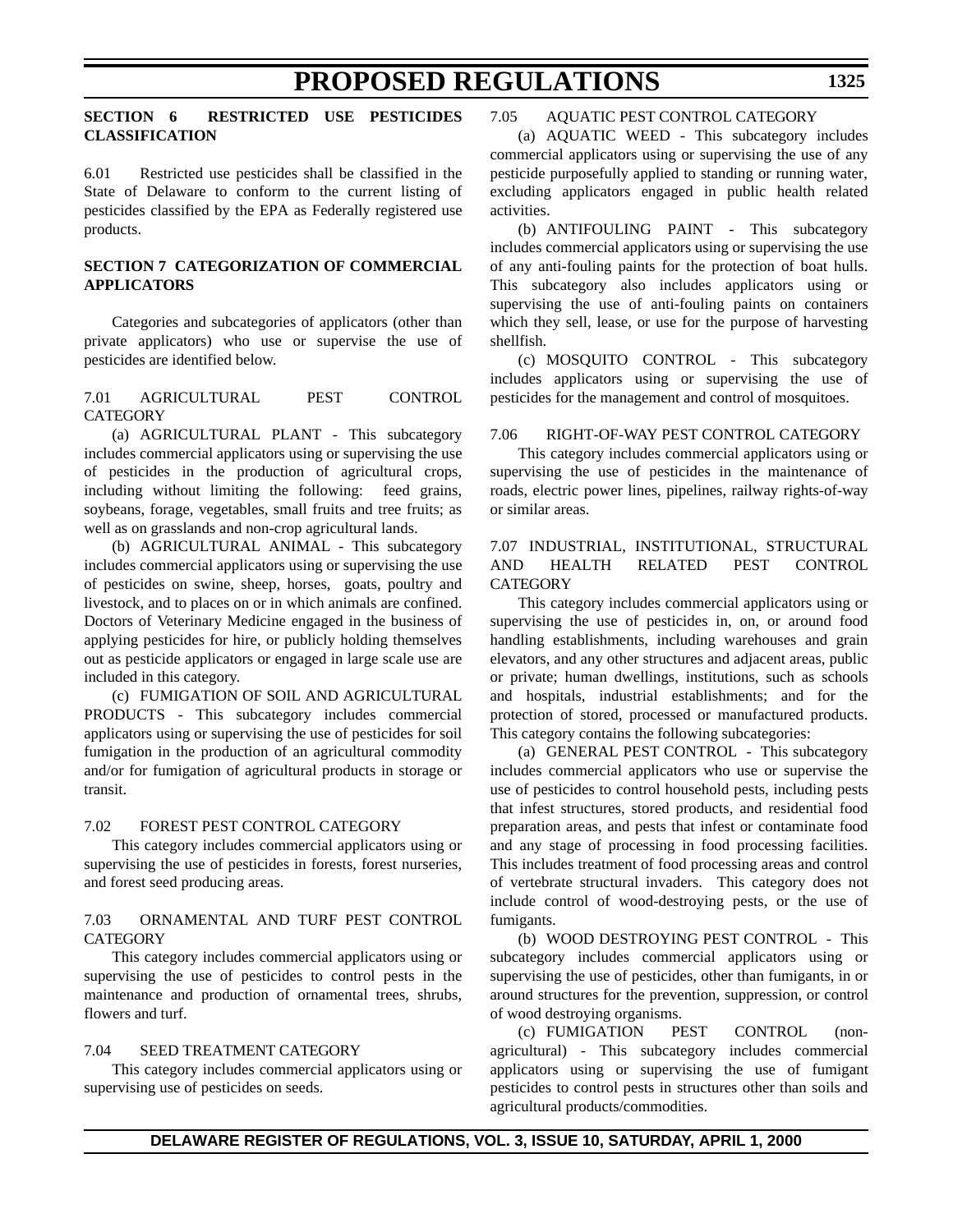(d) WOOD PRESERVATIVES - This subcategory includes commercial applicators using or supervising the use of pesticides for the preservation of wood or wood products. This would include, but not be limited to, the pressure treatments, non-pressure treatments, or brush-on applications with wood preservatives. Commercial applicators certified in another category of pest control and who use or supervise the use of wood preservatives on an incidental basis may apply these products under their current certification. Private applicators using wood preservative products for purposes related to agricultural production may also apply wood preservatives under their current certification.

(e) INSTITUTIONAL AND MAINTENANCE PEST CONTROL - Except as otherwise provided in these regulations, this subcategory includes any individual using pesticides on a property they own, or are employed or otherwise engaged to maintain, including but not limited to janitors, general maintenance personnel, sanitation personnel, and grounds maintenance personnel. This subcategory does not include private applicators as defined in Section 9 below, individuals who use anti-microbial pesticides, or individuals who use pesticides which are not classified as "restricted use pesticides" in or around their dwelling.

(f) COOLING TOWER PEST CONTROL - This subcategory includes commercial applicators using or supervising the use of pesticides to control microbial and other pests in cooling towers or related areas.

(g) MISCELLANEOUS PEST CONTROL - This subcategory includes commercial applicators using or supervising the use of pesticides in a category not previously covered in these regulations.

#### 7.08 PUBLIC HEALTH PEST CONTROL **CATEGORY**

This category includes, but is not limited to, State, Federal and other governmental employees who use or supervise the use of pesticides in public health programs for the management and control of pests having medical or public health importance.

## 7.09 REGULATORY PEST CONTROL CATEGORY

This category includes State, Federal and other governmental employees who use or supervise the use of restricted use pesticides in the control of regulated pests.

## 7.10 DEMONSTRATION AND RESEARCH PEST CONTROL CATEGORY

This category includes:

(a) Individuals who demonstrate to the public the proper use and technique of application of a restricted use pesticide or supervises such demonstrations, and/or

(b) Persons conducting field research with pesticides, and in doing so, use or supervise the use of restricted use pesticides. Included in the first group are such persons as extension specialists and county agents, commercial representatives demonstrating pesticide products, and those individuals demonstrating methods used in public programs. The second group includes State, Federal, commercial and other persons conducting field research when utilizing pesticides.

## **SECTION 8 STANDARDS FOR CERTIFICATION OF COMMERCIAL APPLICATORS**

#### 8.01 DETERMINATION OF COMPETENCY

(a) Competence in the use and handling of pesticides shall be determined on the basis of written examinations, and, as appropriate, performance testing, based upon standards set forth below and which are approved by the Secretary. Such examination and testing shall include the general standards applicable to all categories and the additional standards specifically identified for each category or subcategory (if any) in which an applicator is to be certified. All examinations shall be administered as closed book examinations.

(b) Applicants for examination shall register at least one (1) week before the scheduled examination date.

(c) Exams shall be scheduled quarterly during the calendar year and shall be given at such times and places as the Secretary may direct.

(d) Correctly answering 70% or more of the questions shall be considered to be satisfactory evidence of competence.

(e) Failure to answer at least 70% of the questions correctly shall be grounds for denial of certification. Applicant may apply for one (1) reexamination scheduled at least thirty (30) days after their initial examination. No person shall be permitted to be examined in the same category or subcategory more than twice in any twelve (12) month period.

### 8.02 GENERAL STANDARDS FOR ALL CATEGORIES OF CERTIFIED COMMERCIAL APPLICATORS

All commercial applicators shall demonstrate practical knowledge of the principles and practices of pest control and safe use of pesticides. Testing shall be based on examples of problems and situations appropriate to the particular category or subcategory of the applicator's certification and the following areas of competency:

(a) LABEL & LABELING COMPREHENSION

(1) The general format and terminology of pesticide labels and labeling;

(2) The understanding of instructions, warnings, terms, symbols, and other information commonly appearing on pesticide labels;

(3) Classification of the product, general or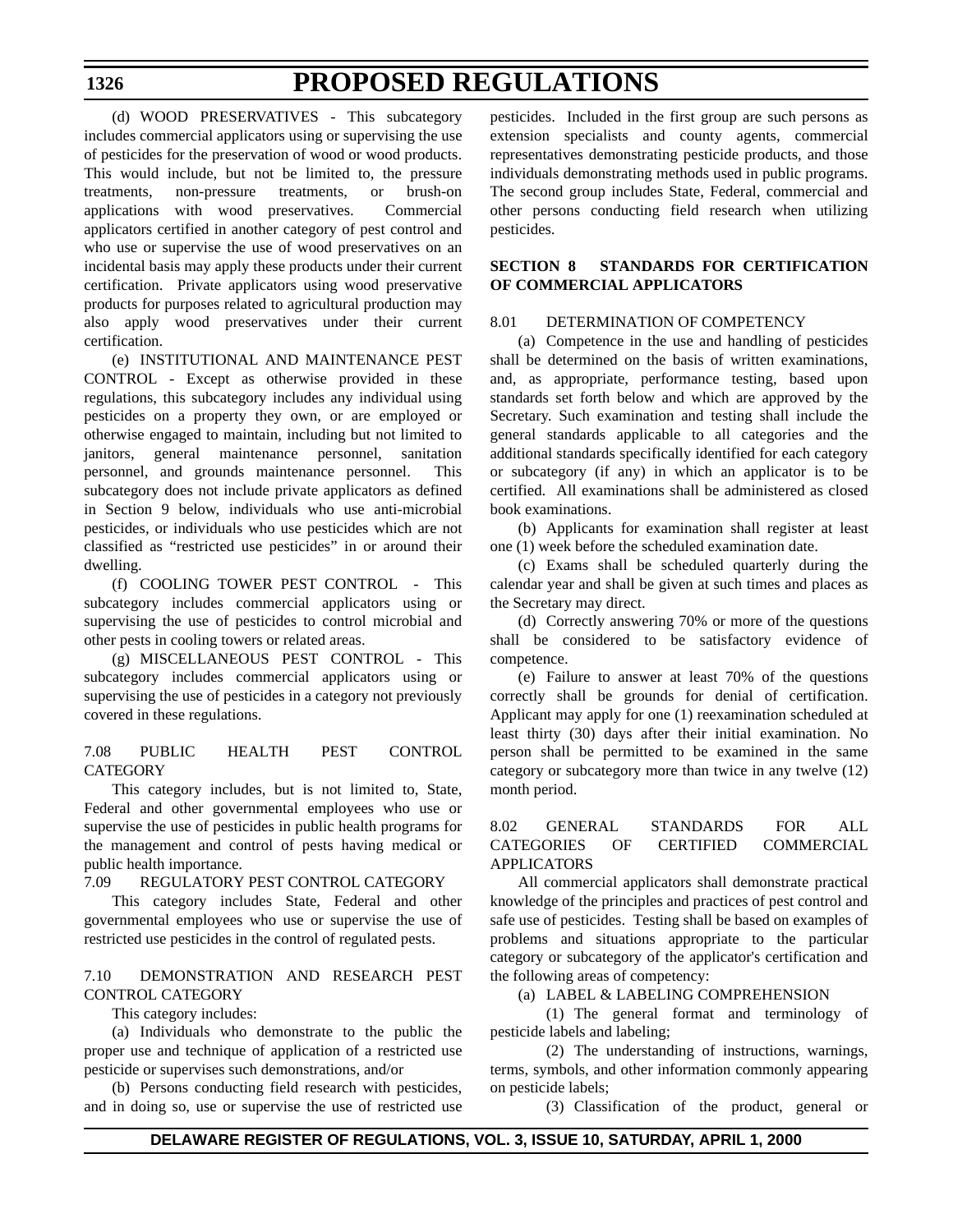restricted; and the necessity for use consistent with the label. (b) SAFETY

(1) Pesticides toxicity and hazard to man and common exposure routes;

(2) Common types and causes of pesticides accidents;

(3) Precautions necessary to guard against injury to applicators and other individuals in or near treated area;

(4) Need for and use of protective clothing and equipment;

(5) Symptoms of pesticide poisoning;

(6) First aid and other procedures to be followed in case of a pesticide accident; and

(7) Proper identification, storage, transport, handling, mixing procedures and disposal methods for pesticides and used pesticide containers, including precautions to be taken to prevent children from having access to pesticides and pesticide containers.

(c) ENVIRONMENT

The potential environmental consequences of the use and misuse of pesticides as may be influenced by such factors as:

(1) Weather and other climatic conditions;

(2) Types of terrain, soil or other substrate;

(3) Presence of fish, wildlife and other non-target organisms; and

(4) Drainage patterns.

(d) PESTS

Factors such as:

(1) Common features of pest organism and characteristics of damage needed for pest recognition;

(2) Recognition of relevant pests; and

(3) Pest development and biology as it may be relevant to problem identification and control.

(e) PESTICIDES

Factors such as:

(1) Types of pesticides;

(2) Types of formulations;

(3) Compatibility, synergism, persistence and animal and plant toxicity of the formulations;

(4) Hazards and residues associated with use;

(5) Factors which influence effectiveness or lead to such problems as resistance to pesticides; and,

(6) Dilution procedures.

(f) EQUIPMENT

Factors including:

(1) Types of equipment and advantages and limitations of each type; and

(2) Uses, maintenance and calibration.

(g) APPLICATION TECHNIQUES

Factors including:

(1) Methods or procedures used to apply various formulations of pesticides, solutions, and gases, together with a knowledge of which technique of application to use in

a given situation;

(2) Relationship of discharge and placement of pesticides to proper use, unnecessary use, and misuse; and

(3) Prevention of drift and pesticide loss into the environment.

(h) LAWS AND REGULATIONS Factors including: Applicable State and Federal laws and regulations.

8.03 SPECIFIC STANDARDS FOR COMPETENCY FOR EACH CATEGORY OF COMMERCIAL APPLICATORS

Some of the factors referenced in this section are of particular importance because of the different types of activities carried out by the applicators in each category. For example, practical knowledge of drift problems should be required of agricultural applicators but not seed treatment applicators. The latter, however, should be particularly knowledgeable of the hazards of the misuse of treated seed and the necessary precautionary techniques. Commercial applicators in each category shall be particularly qualified with respect to the practical knowledge standards elaborated below.

(a) AGRICULTURAL PEST CONTROL **CATEGORY** 

(1) AGRICULTURAL PLANT PEST CONTROL **SUBCATEGORY** 

Applicators must demonstrate practical knowledge of crops grown and the specific pests of those crops on which they may be using restricted use pesticides. The importance of such competency is amplified by the extensive areas involved, the quantities of pesticides needed, and the ultimate use of many commodities as food and feed. Practical knowledge is required concerning soil and water problems, pre-harvest intervals, re-entry intervals, phytotoxicity, and potential for environmental contamination, non-target injury and community problems resulting from the use of restricted use pesticides in agricultural areas.

(2) AGRICULTURAL ANIMAL PEST CONTROL SUBCATEGORY

Applicators applying pesticides directly to animals must demonstrate practical knowledge of such animals and their associated pests. A practical knowledge is also required concerning specific pesticide toxicity and residue potential, since host animals will frequently be used for food. Further, the applicator must know the relative hazards associated with such factors as formulation, application techniques, age of animals, stress and extent of treatment.

(3) FUMIGATION OF SOIL AND AGRICULTURAL PRODUCTS SUBCATEGORY

Applicators must demonstrate knowledge of application techniques appropriate to soil fumigation and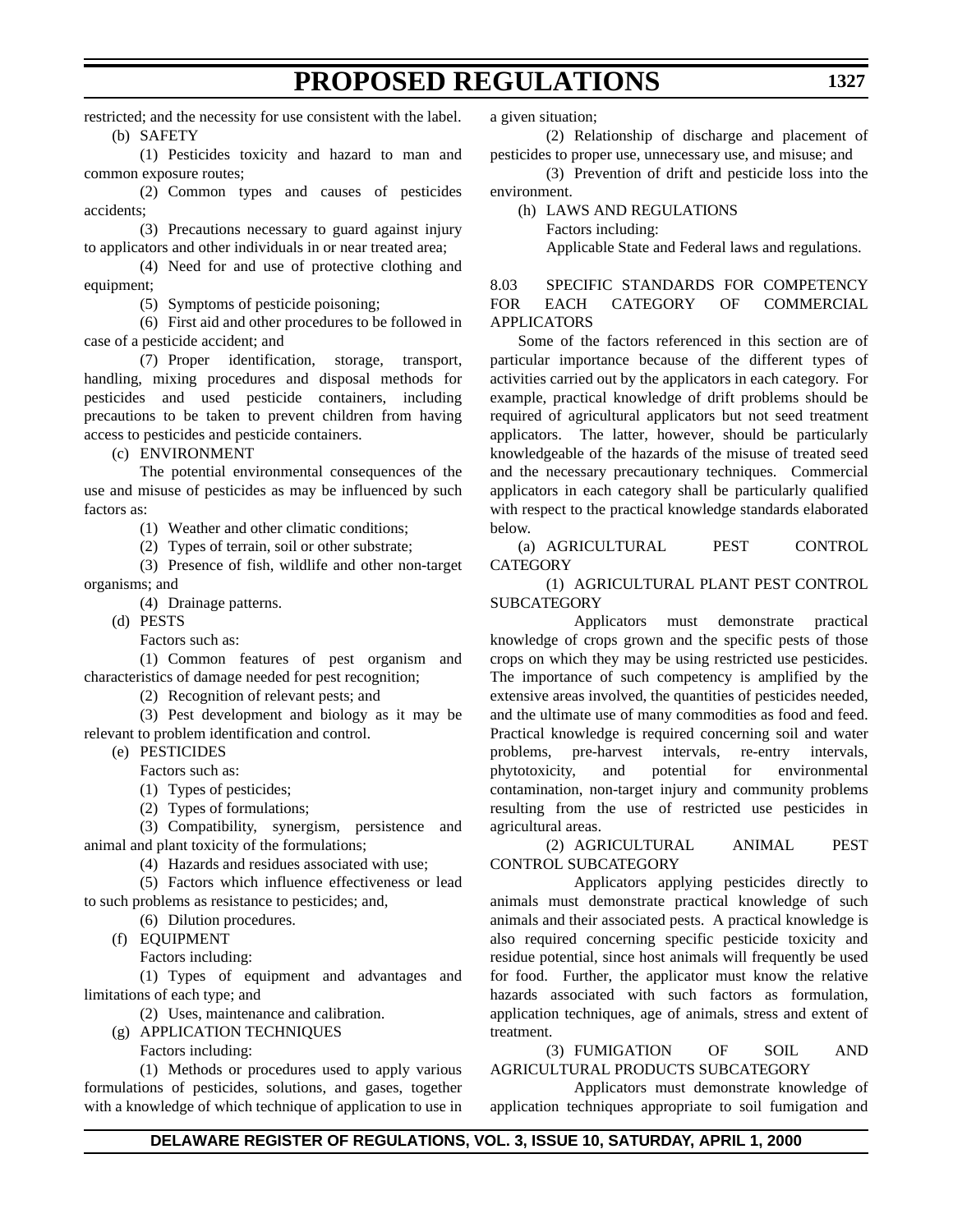**1328**

## **PROPOSED REGULATIONS**

agricultural product fumigation. This includes the use of personal protective clothing and equipment, and general safety procedures such as posting, reentry, aeration, and accident procedures.

### (b) FOREST PEST CONTROL CATEGORY

Applicators shall demonstrate practical knowledge of types of forests, forest nurseries, and forest seed production in Delaware and the pests involved. They should possess practical knowledge of the cyclic occurrence of certain pests and specific population dynamics as a basis for programming pesticide applications. A practical knowledge is required of the relative biotic agents and their vulnerability to the pesticides to be applied. Because forest stands may be large and frequently include natural aquatic habitats and harbor wildlife, the consequences of pesticide use may be difficult to assess. The applicator must, therefore, demonstrate practical knowledge of control methods which will minimize the possibility of secondary problems such as unintended effects on wildlife. Proper use of specialized equipment must be demonstrated, especially as it may relate to meteorological factors and adjacent land use.

#### (c) ORNAMENTAL AND TURF PEST CONTROL **CATEGORY**

Applicators shall demonstrate knowledge of pesticide problems associated with the production and maintenance of ornamental trees, shrubs, plantings, and turf, including cognizance of phytotoxicity due to a wide variety of plant material, drift, and persistence beyond the intended period of pest control. Because of the frequent proximity of human habitations to application activities, applicators in this category must demonstrate practical knowledge of application methods which will minimize or prevent hazards to humans, pets, and other domestic animals.

### (d) SEED TREATMENT CATEGORY

Applicators shall demonstrate practical knowledge of types of seeds that require chemical protection against pests and factors such as seed coloration, carriers, and surface active agents which influence pesticide binding and may affect germination. They must demonstrate practical knowledge of hazards associated with handling, sorting and mixing, and misuse of treated seed such as introduction of treated seed into food and feed channels, as well as proper disposal of unused treated seeds.

### (e) AQUATIC PEST CONTROL CATEGORY

(1) AQUATIC WEED - Applicators shall demonstrate practical knowledge of the secondary effects which can be caused by improper application rates, incorrect formulations, and faulty application of pesticides used in this subcategory. Further, they must have practical knowledge concerning potential pesticide effects on plants, fish, birds, beneficial insects and other organisms which may be present in aquatic environments. These applicators shall also demonstrate practical knowledge of the principles of limited area application.

(2) ANTIFOULING PAINT - Applicators in this subcategory shall demonstrate practical knowledge of the labeling instructions, safety precautions and environmental concerns associated with the use of marine anti-fouling paints. They shall demonstrate practical knowledge of the term "acceptable release rate" as it applies to organotin paints; knowledge of the types of paints approved for specific hull types; knowledge of the types of anti-fouling paints approved for use on equipment or containers used for the harvesting of shellfish; knowledge of potential environmental consequences from the use/misuse or improper disposal of pesticides; safety precautions necessary to avoid exposure of workers to anti-fouling paints; proper storage, handling, and disposal methods of paint chips and dusts suspected of containing organotin compounds; marine pests and relevant life cycles which are controlled through the application of anti-fouling paints; methods, procedures, and equipment used in applying organotin and anti-fouling paints; applicable State and Federal laws and regulations; and recordkeeping requirements under the Delaware Pesticide Law.

(3) Mosquito Control - Applicators shall demonstrate a practical knowledge of the principles associated with the management of mosquitoes, including all of the following: their life cycle; types of formulations appropriate for their management; methods of application; possible effects on water quality; and, the potential health effects on humans in the target area.

### (f) RIGHT-OF-WAY PEST CONTROL CATEGORY

Applicators shall demonstrate a practical knowledge of a wide variety of environments, since right-ofways can traverse many different terrains, including waterways. They shall demonstrate practical knowledge of problems on runoff, drift, and excessive foliage destruction and ability to recognize target organisms. They shall also demonstrate practical knowledge of the nature of herbicides and the need for containment of these pesticides within the right-of-way area, and the impact of their application activities in the adjacent areas and communities.

### (g) INDUSTRIAL, INSTITUTIONAL, STRUCTURAL AND HEALTH RELATED PEST CONTROL **CATEGORY**

Applicators in this category must demonstrate a practical knowledge of a wide variety of pests including their life cycles, types of formulation appropriate for their control, and methods of application that avoid contamination of food, contamination of habitat, and the exposure of people and pets. Since human exposure, including babies, children, pregnant women, and elderly people, is frequently a potential problem, applicators must demonstrate practical knowledge of the specific factors which may lead to a hazardous condition including continuous exposure. Because health related pest control may involve outdoor applications, applicators must also demonstrate practical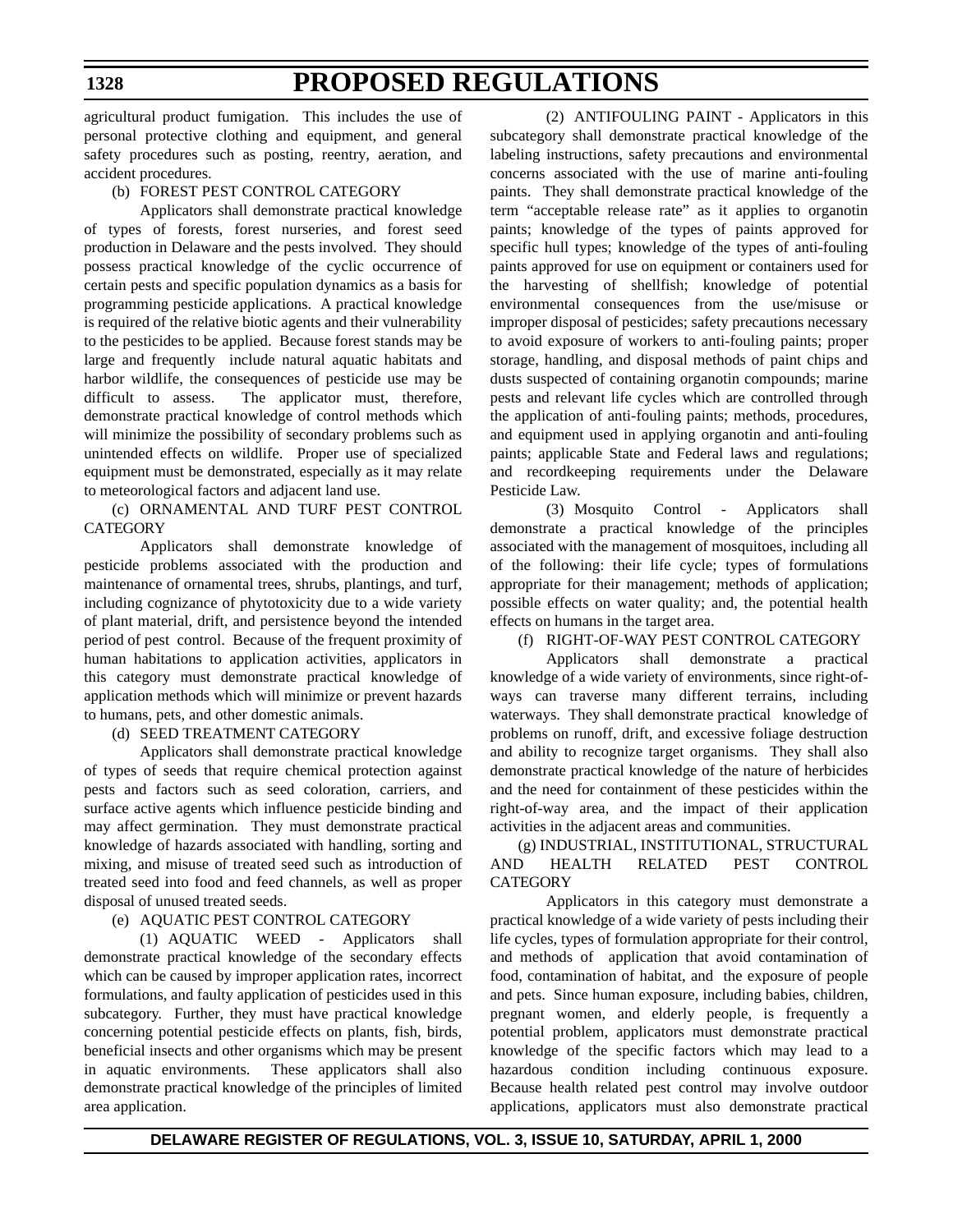knowledge of environmental conditions particularly related to this activity.

(1) GENERAL PEST CONTROL **SUBCATEGORY** 

Applicators must demonstrate knowledge of household pests including but not limited to: pests that invade or infest structures, stored products, and residential food preparation areas; pests that infest or contaminate foods and foodstuffs at any stage of processing in the food manufacturing and processing areas of operation including but not limited to: flour mills, bakeries, bottling plants, dairies, canneries, meat packing plants, supermarkets, convenience stores, rest homes, hospitals, ships, vehicles, restaurants, cafeterias, and snack bars; conditions conducive to infestations and selection of appropriate control procedures, other than fumigation for each situation; and hazards associated with pesticides in food manufacturing and processing.

## (2) WOOD DESTROYING PEST CONTROL **SUBCATEGORY**

Applicators must demonstrate knowledge of organisms that destroy structures made of wood including but not limited to beetles, termites and fungi, and conditions conducive to infestation; selection, calibration, and use of appropriate control procedures and their related equipment including: rodding and trenching, topical application of pesticides and local injection of specially labeled liquid or pressurized aerosol pesticides into infested wood; hazards involved in the handling and use of these pesticides.

(3) FUMIGATION (NON-AGRICULTURAL) **SUBCATEGORY** 

Applicators must demonstrate a practical knowledge of the conditions requiring the application of fumigants, and the selection of the most appropriate fumigation methods to use; equipment used in fumigation including but not limited to application, monitoring, testing, calculating, and personal protective devices; release, distribution, and maintenance of the correct fumigant concentrations for the product being used and the structure being fumigated under differing conditions; and hazards involved in the use of fumigants.

## (4) WOOD PRESERVATIVE SUBCATEGORY

Applicators must demonstrate a practical knowledge of the pests involved with wood products, including their life cycles, wood degradation, the pesticides available for controlling such problems, and methods of application including pressure, non-pressure and brush-on treatments. Since there is concern regarding the potential for environmental contamination as well as acute and chronic health problems from applicator exposure when using certain woodtreating pesticides, specific emphasis will be placed upon demonstrating a practical knowledge of the product use, precautions which are required and found on the labels and labeling of these pesticides and include

protective clothing and equipment, sanitation procedures, disposal procedures and environmental precautions. Since treated wood products present potential environmental problems and acute and chronic exposure problems to the users and the general public, whether or not they come into direct contact with the treated wood, applicators must demonstrate a practical knowledge of the consumer information covering use, site, and handling precautions which are found in the Consumer Information Sheets of products registered for pressure treatment and in the labeling for products registered for sap and stain control, ground line treatment of utility poles, and home and farm use (including railroad tie repair).

### (5) INSTITUTIONAL AND MAINTENANCE **SUBCATEGORY**

Applicators in this subcategory must demonstrate a practical knowledge of a wide variety of pests for the purpose of providing structural pest control or lawn pest control in and around schools, hospitals, nursing homes, child day-care centers, and apartment buildings. Since children and elderly people have a potentially higher sensitivity to pesticides, applicators in this subcategory should be particularly knowledgeable in avoiding applications which may lead to a hazardous condition, including continuous exposure.

## (6) COOLING TOWER SUBCATEGORY

Applicators shall demonstrate a practical knowledge of the labeling instructions, safety precautions and environmental concerns associated with the use of pesticides to treat the waters of cooling towers. They must demonstrate an understanding of the following: the effects of tower operation upon cooling water composition; the importance and potential harm of discharge of exhaust water into environment waters, the steps that can be taken to minimize water-caused problems, the importance of diligence and control in the execution of cooling water treatment programs.

### (7) MISCELLANEOUS SUBCATEGORY

Applicator must demonstrate knowledge appropriate to their specific field of pest control.

(h) PUBLIC HEALTH PEST CONTROL **CATEGORY** 

Applicators shall demonstrate practical knowledge of vector-disease transmission as it relates to and influences application programs. A wide variety of pests are involved, and it is essential that they be known and recognized, and appropriate life cycles and habitats be understood as a basis for control strategy. These applicators shall have practical knowledge of a great variety of environments ranging from streams to those conditions found in buildings. They should also have practical knowledge of the importance and employment of such non-chemical control methods as sanitation, waste disposal, and drainage.

(i) REGULATORY PEST CONTROL CATEGORY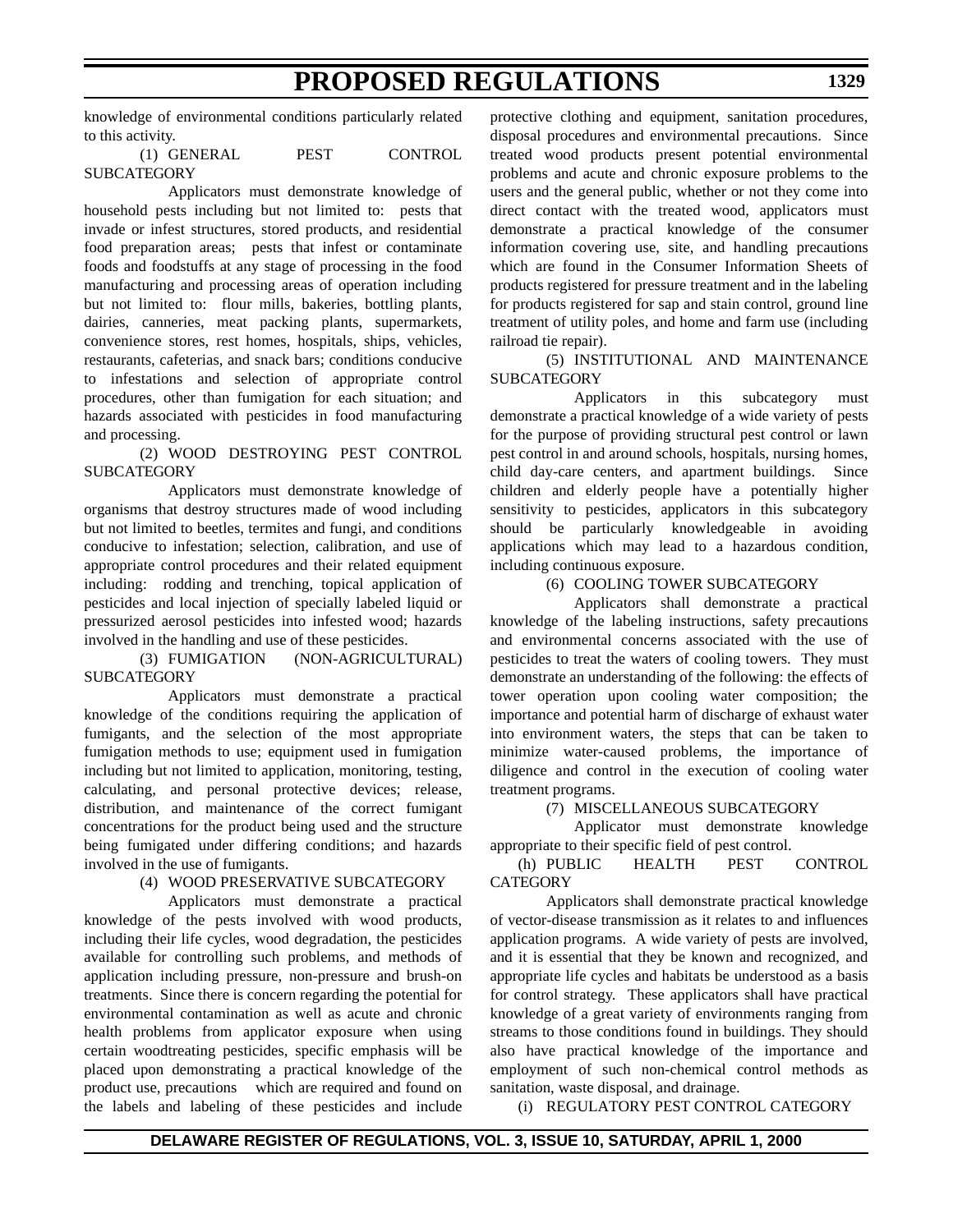### **1330**

## **PROPOSED REGULATIONS**

Applicators shall demonstrate practical knowledge of regulated pests, applicable laws relating to quarantine and other regulation of pests, and the potential impact on the environment of restricted use of pesticides used in suppression and eradication programs.

They shall demonstrate knowledge of factors influencing introduction, spread, and population dynamics of relevant pests. Their knowledge shall extend beyond that required by their immediate duties, since their services are frequently required in other areas where emergency measures are invoked to control regulated pests and where individual judgments must be made in new situations.

(j) DEMONSTRATION AND RESEARCH PEST CONTROL CATEGORY

Persons demonstrating the safe and effective use of pesticides to other applicators and the public will be expected to meet comprehensive standards reflecting a broad spectrum of pesticides uses. Many different pest problem situations will be encountered in the course of activities associated with demonstration, and practical knowledge of problems, pests, and population levels occurring in each demonstration situation is required. Further, they should demonstrate an understanding of pesticide - organism interactions and the importance of integrating pesticide use with other control methods. In general, it would be expected that applicators doing demonstration pest control work possess a practical knowledge of all of the standards detailed in section 8.02 above. In addition, they shall meet the specific standards required for categories (1) through (7) of this section as may be applicable to their particular activity.

Persons conducting field research or method improvement work with restricted use pesticides should be expected to know the general standards detailed in 8.02 above. In addition, they shall be expected to know the specific standards required for paragraph 8.03 (l) through (9) of this section, applicable to their particular activity, or alternatively, to meet the more inclusive requirements listed under "Demonstration".

## 8.04 CERTIFICATION FEES AND RENEWAL

(a) CERTIFICATION FEES

(1) Commercial applicators shall pay an annual certification fee of \$20.00. All certifications shall continue in full force until December 31st of each year whereupon they shall become invalid unless renewed, except that a certification for which a renewal application has been submitted to the Department by November 30th, shall remain in full force and effect until such time as the Department gives notice to the applicant of renewal or denial. Applications for renewal shall be mailed to all certified applicators by the Department before October 1st of each year.

(2) Federal, State or Local government employees who are certified under this law are exempt from this fee. This exemption shall remain valid only when applying or supervising the application of pesticides for such governmental agencies.

(b) CERTIFICATION RENEWAL

(1) Commercial Applicators

(i) Commercial applicators shall be required to be reexamined through a written test prior to their annual certification renewal.

(ii) The reexamination requirement may be satisfied without taking a test, if the commercial applicator provides the Department with evidence that he has completed a specified minimum number of hours attending approved education courses, seminars or programs during the three calendar years preceding certification renewal. The specified number of hours for each category are listed in paragraph  $8.04$  (b)(1)(iv) below. This exemption from reexamination does not apply to a person holding a lapsed certificate, as described in paragraph 8.04 (b)(3) below.

(iii) A commercial applicator shall be exempt from the reexamination requirement for the first two certification renewals following his original certification in Delaware.

(iv) The number of hours of training required to fulfill paragraph  $8.04$  (b)(1)(ii) are specified as follows:

| <b>Category of Pest Control</b>       | <b>Hours</b>   |
|---------------------------------------|----------------|
| Agricultural Plant (1A)               | 8              |
| Agricultural Animal (1B)              | 4              |
| Fumigation of Soils and               |                |
| Agricultural Commodities (1C)         | $\overline{4}$ |
| Forest $(02)$                         | 4              |
| Ornamental & Turf (03)                | 8              |
| Seed Treatment (04)                   | 2              |
| Aquatic (5A)                          | 4              |
| Antifouling Paint (5B)                | $\overline{c}$ |
| Mosquito (5C)                         | $\overline{4}$ |
| Right-of-Way (06)                     | $\overline{4}$ |
| Industrial, Institutional, Structural |                |
| & Health Related (07)                 |                |
| General Pest Control (7A)             | 18             |
| Wood Destroying Pest Control (7B) 18  |                |
| <b>Fumigation Pest Control</b>        |                |
| (non-agricultural) (7C)               | 4              |
| Wood Preservatives (7D)               | 4              |
| Institutional and Maintenance (7E)    | 18             |
| Cooling Towers (7F)                   | 4              |
| Miscellaneous (7G)                    | 4              |
| Public Health (08)                    | 4              |
| Regulatory (09)                       | 4              |
| Demonstration & Research (10)         | 8              |
| D <sub>ri</sub> to to Aniliootone     |                |

(2) Private Applicators

(i) A private applicator's certification shall continue in full force until December 31st of the third year following his original certification.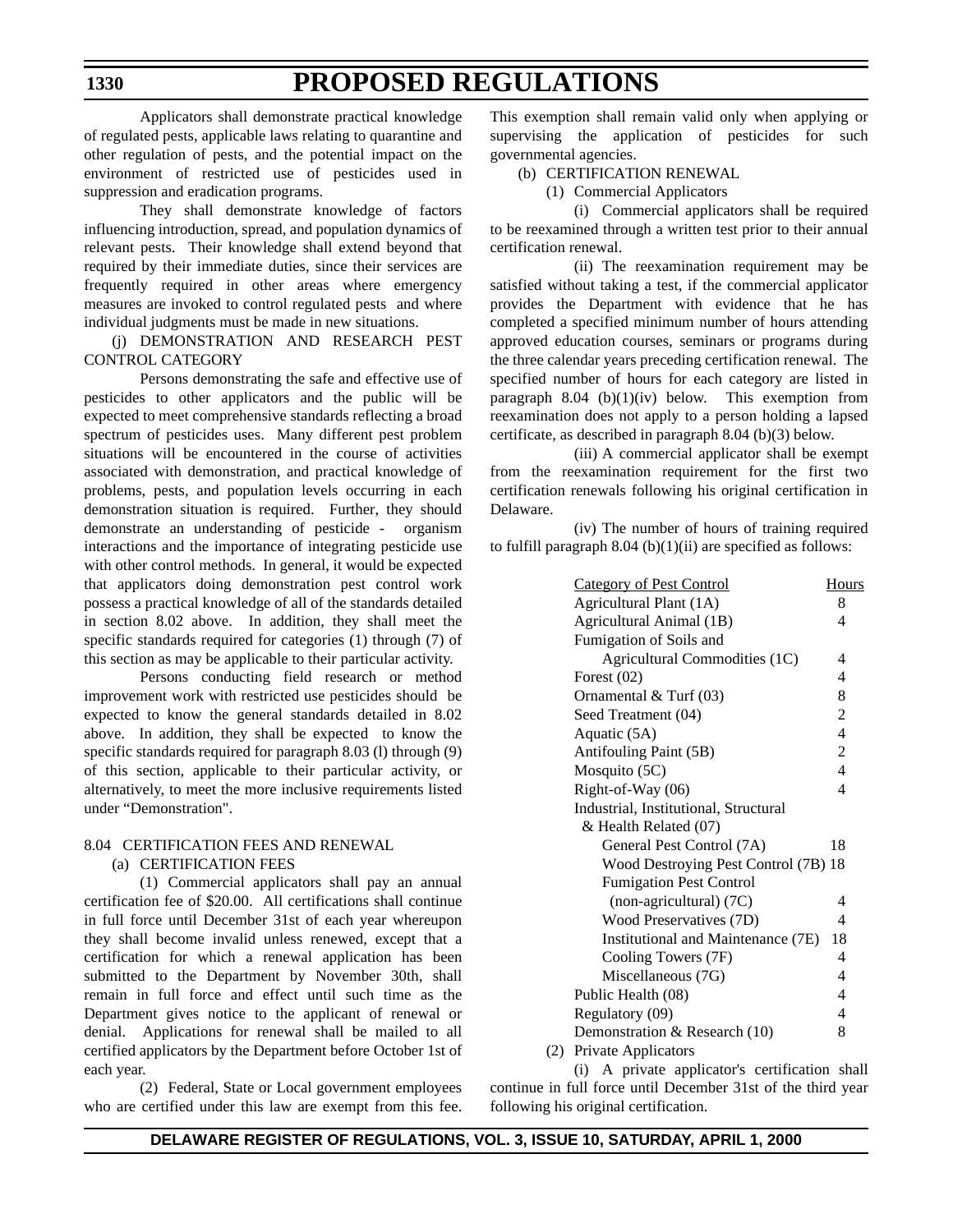(ii) A private applicator shall be required to be reexamined prior to certification renewal.

(iii) The reexamination requirement may be satisfied without taking a test, if the applicator provides the Department with evidence that he has attended a minimum of three (3) hours of approved education courses, seminars or programs during the three (3) calendar years preceding certification renewal.

(3) Expiration

(i) A certificate shall have a ninety (90) day grace period after the date of expiration. When the grace period expires, the certificate shall be considered to have lapsed.

(ii) A person holding a lapsed certificate must be examined as described by paragraph 8.01, in order to receive a new certificate.

(iii) An applicator is not imparted the right to purchase, use or supervise the use of a restricted use pesticide during the ninety (90) day grace period following the expiration date on his certificate.

#### 8.05 EXEMPTIONS

The above standards do not apply to the following persons for the purposes of these regulations:

(a) Persons conducting laboratory type research involving restricted use pesticides; and

(b) Doctors of Medicine, Doctors of Osteopathy, and Doctors of Veterinary Medicine applying pesticides as drugs or medication during the course of their normal practice.

(c) Owners and employees of any child day-care center which is operated within a private home.

## **SECTION 9 STANDARDS FOR CERTIFICATION OF PRIVATE APPLICATORS**

9.01 As a minimum requirement for certification, a private applicator must show that he possesses a practical knowledge of the pest problem and pest control practices associated with his agricultural operations and his related legal responsibility. This practical knowledge includes ability to:

(a) Recognize common pests to be controlled and damage caused by them.

(b) Read and understand the label and labeling information - including the common name of pesticides he applies; pest(s) to be controlled, timing and methods of application; safety precautions; any pre-harvest or re-entry restrictions; and specific disposal procedures.

(c) Apply pesticides in accordance with label instructions and warnings, including the ability to prepare the proper concentration of pesticide to be used under particular circumstances taking into account such factors as area to be covered, speed at which application equipment will be driven, and the quantity dispersed in a given period

of operation.

(d) Recognize local environmental situations that must be considered during application to avoid contamination.

(e) Recognize poisoning symptoms and procedures to follow in case of a pesticide accident.

9.02 Such competence of each private applicator shall be verified through the administration of a private applicator certification system here described which ensures that the private applicator is competent, based upon the standards set forth above, to use the restricted use pesticides under limitations of applicable State and Federal laws and regulations. One or more of the following options will be employed to certify private applicators:

#### (a) GENERAL CERTIFICATION

This option certifies the private applicator as competent to apply any restricted use pesticide which he would normally expect to use in his particular agricultural operations. Competency determination shall reflect all aspects of the private applicator standards and shall be broad enough to test the private applicator's ability to apply general principles to specific problems associated with the restricted use pesticides required for the production and protection of his crops.

#### (b) PESTICIDE CLASS CERTIFICATION

This option certifies the private applicator as competent to apply any restricted use pesticide products and all different formulations of a pesticide used for the same purpose, use, or application. Examples include, but are not limited to, preemergence herbicides for vegetable crops, foliar insecticides on corn, rodenticides in fruit orchards, nematicides in fields prior to planting, ground application of fungicides on vegetables, seed treatments for plant diseases, and livestock dips for insect control.

Competency determination shall reflect the full range of the private applicator standards, but with special emphasis placed on the particular characteristics of the pesticide class, as well as the nature of the application or use.

## (c) COMMODITY/CROP/SITE CERTIFICATION

This option certifies the private applicator as competent to apply any restricted use pesticide needed for specific crops or sites which the applicator would be expected to deal with in his agricultural operations. This would include any pesticide products (different pesticide classes, active ingredients, and formulations) used on a specific line or class designation. Examples include: single crop such as corn, apples, or wheat; single site class such as poultry houses or dairy barns; single livestock line, such as beef cattle, swine, or turkeys; crop classes such as forage crops or small fruits, site class such as barns or greenhouses; and livestock class such as poultry.

Competency determination shall reflect the full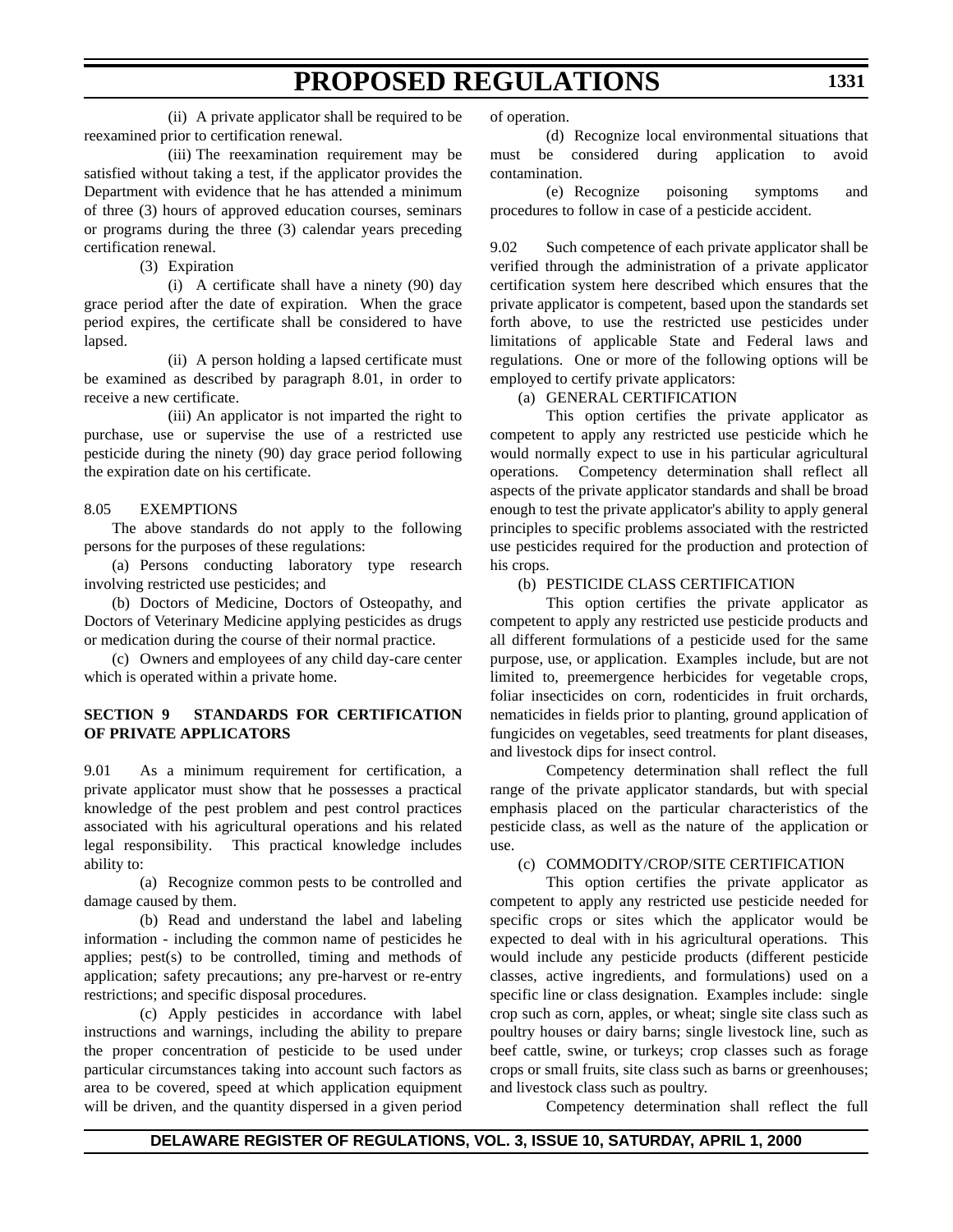range of the private applicator standards, with emphasis placed on the particular characteristics of the specific crop or site, or crop/site class concerned and the pests involved.

A private applicator may wish to be certified for a specific crop or site (such as corn or beef cattle) or for a crop or site class (such as forage crops, livestock, small grain crops).

### (d) SINGLE PRODUCT CERTIFICATION

This option certifies as competent the private applicator for one or more uses of a single product or related products with the same active ingredient and with a similar formulation and uses. Competency determination shall reflect all appropriate uses of these products for the agricultural area where he will be expected to make pesticide application.

(e) SINGLE PRODUCTS/SINGLE USE AUTHORIZATION (EMERGENCY PROGRAM)

This option would authorize the private applicator to make single use application(s) of a restricted use product (or other products of the same formulation). This option will be used only as an emergency provision to accommodate situations such as an unexpected pest problem that requires immediate certification of a previously uncertified private applicator or one whose particular type of certification would not cover the product needed to deal with the problem.

### 9.03 DETERMINATION OF COMPETENCY FOR PRIVATE APPLICATORS

(a) Competence in the use and handling of pesticides by private applicators shall be determined by written examinations with questions based upon study materials made available by the Department. Correctly answering 70% or more of the questions shall be considered to be satisfactory evidence of competence.

(b) Failure to answer at least 70% of the questions correctly shall be grounds for denial of certification. The applicant may apply for reexamination, which shall be scheduled by the Department at least 30 days after the applicant's initial examination.

(c) Upon showing of hardship, an applicant for private applicator certification may appeal to the Secretary for an exception to paragraphs 9.03 (a) and (b). At his discretion, the Secretary may provide for an alternative means of examination, to include but not be limited to oral examination. Oral examinations shall cover the same material included in the written examination.

### **SECTION 10 STANDARDS FOR SUPERVISION OF NON-CERTIFIED APPLICATORS BY CERTIFIED PRIVATE AND COMMERCIAL APPLICATORS**

10.01 Certified applicators whose activities indicate a supervisory role must demonstrate a practical knowledge of

federal and state supervisory requirements, including labeling, regarding the application of restricted use pesticides by non-certified applicators.

10.02 The availability of the certified applicator must be directly related to the hazard of the situation, the complexity of the application or the ability to readily communicate with the non-certified applicator. In many situations, where the certified applicator is not required to be physically present, "direct supervision" shall include verifiable instructions to the competent person, as follows:

(a) Detailed guidance for applying the pesticide properly, and

(b) Provisions for contacting the certified applicator in the event he is needed. In other situations, and as required by the label, the actual physical presence of a certified applicator may be required when application is made by a non-certified applicator.

## **SECTION 11 FEDERAL AGENCY PESTICIDE APPLICATORS**

11.01 When an employee of any agency of the United States Government has been qualified in any category as competent to apply restricted use pesticides under the Government Agency Plan (GAP) or under other plans judged by the Secretary to be at least equal to the Delaware Plan, such employee will be certified by the Secretary in the same category without the need for a written examination nor for the payment of any fee.

11.02 Federal employees qualified under an acceptable Federal Plan to apply restricted use pesticides and who intend to apply restricted use pesticides in Delaware as a part of their agency work shall present their qualifying documents to the Secretary and, if acceptable, these documents will be endorsed or a state document will be issued which will permit the federal employee to use restricted use pesticides in Delaware.

11.03 If, in an emergency situation, federal employees are brought into Delaware to control or eradicate pests and when these employees have been properly qualified to use restricted use pesticides under the plan of another state or under an acceptable federal government agency plan, such employee shall be considered to be certified in Delaware and he or his agency must, within 10 days, present qualifying credentials to the Secretary. At this time state credentials will be issued if the employee is to remain in Delaware as an applicator of restricted use pesticides.

11.04 The provisions of this section do not apply to nonfederal employees contracted to perform pesticide application for the federal government. In an emergency,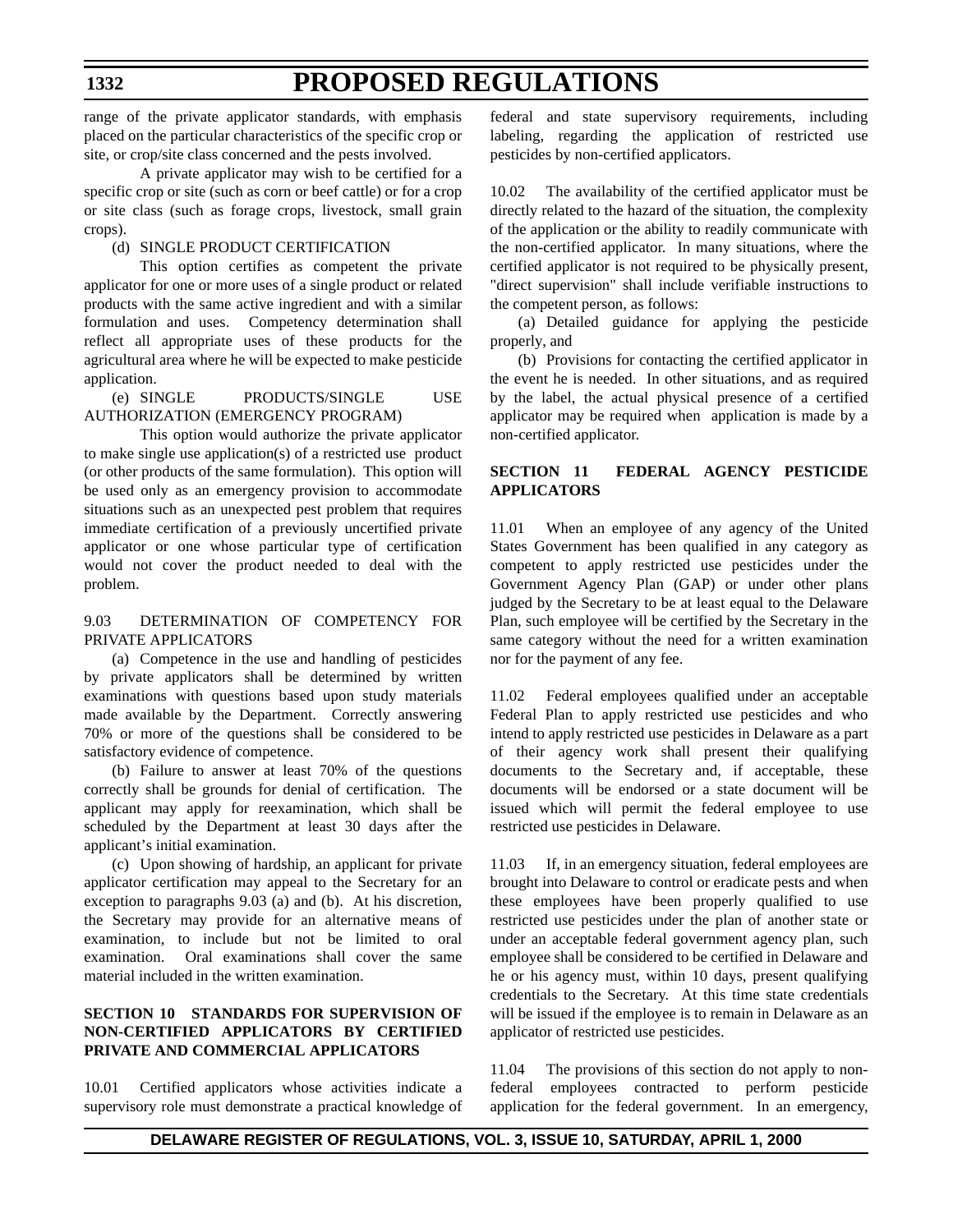however, and with the concurrence of the Secretary, a noncertified person may apply pesticides under the direct supervision of a properly certified federal applicator. Within 10 days such person working within the state boundaries must apply for Delaware certification in the normal manner.

### **SECTION 12 RECIPROCITY**

12.01 When a commercial applicator is certified under the state plan of another state and desires to operate as a commercial applicator in Delaware he shall make application to the Secretary and shall include, along with the proper fee and other details required by the LAW, a true copy of his credentials certifying him as an applicator of restricted use pesticides in another state. The Secretary then may, if he approves the credentials, issue a Delaware certification to the applicator in the appropriate classification and/or category(ies) for which he is certified in another state without a written examination. The original certification must be made in the state where the commercial applicator resides or where he has his principle place of business.

#### **SECTION 13 REVOCATION**

13.01 The Department, after due notice and opportunity for a hearing, may deny, suspend, revoke or modify any application for or provision of any certification, including reciprocal certification, under the LAW if the Department finds that the Certified Applicator or the applicant for Certification has committed any act or acts declared by the Law or these regulations to be unlawful.

#### **SECTION 14 RECORDS**

#### 14.01 COMMERCIAL APPLICATORS

Commercial applicators shall, for a period of two years from the date of application, keep records detailing the application of any pesticides to include:

(a) The brand name of the pesticide used. In the case of a Restricted Use Pesticide or a pesticide which is used under the provisions of 40 **Code of Federal Regulations**, Part 170, Worker Protection Standards, the EPA Registration Number shall also be recorded at or before the time of application.

(b) When applicable, the dilution rate of the pesticide and the amount of diluted material applied per unit (i.e. gallons/acre, lbs./acre, etc.)

(c) The date and specific area treated.

(d) The pest against which the pesticide was used.

(e) The applicator's name, and when applicable, the name of the certified applicator responsible for his supervision.

(f) When label directions advise precaution in regard to drift, on-site weather conditions to include:

- (i) Wind velocity and direction
- (ii) Temperature
- (iii) Relative humidity

(g) In addition to the above record keeping requirements, the applicator shall have available at the site of application, a copy of the label of the pesticide being used. Upon request, the applicator shall provide any interested person at or adjacent to the application site, with any information contained on the pesticide label.

#### 14.02 RESTRICTED USE PESTICIDES DEALERS

Restricted use pesticide dealers shall keep and maintain for a period of two years, records on the sale or other disposition of restricted use pesticides to include the following:

(a) The name and address of the residence or principal place of business of the certified applicator to whom the pesticide is made available for use.

(b) The certification identification number of the purchaser or receiver of the pesticide on the document.

(c) The product name and E.P.A. registration number on the label of the pesticide.

(d) The quantity of the pesticide made available for use in the transaction.

(e) Date of the sale or transaction.

### **SECTION 15 FINANCIAL SECURITY REQUIRED OF LICENSEE**

15.01 The Secretary shall not issue a license until the applicant has filed evidence of financial security with the Secretary. Such evidence shall consist of a general liability insurance policy with completed operation coverage or certification thereof from an insurance company, person, or risk retention group formed under the Federal Risk Act of 1986, authorized to do business in Delaware.

- (a) AGRICULTURE
	- (1) PLANT PEST CONTROL

An applicant for certification in this category shall file evidence of financial security in the minimum amount of Three Hundred Thousand Dollars (\$300,000) for bodily injury or death for each occurrence and One Hundred Thousand Dollars (\$100,000) for property damage resulting from the use or misuse of pesticides.

(2) AGRICULTURE ANIMAL PEST CONTROL

An applicant for certification in this category shall file evidence of financial security in the minimum amount of Three Hundred Thousand Dollars (\$300,000) for bodily injury or death for each occurrence and One Hundred Thousand Dollars (\$100,000) for property damage resulting from the use or misuse of pesticides.

(b) FOREST PEST CONTROL

An applicant for certification in this category shall file evidence of financial security in the minimum amount of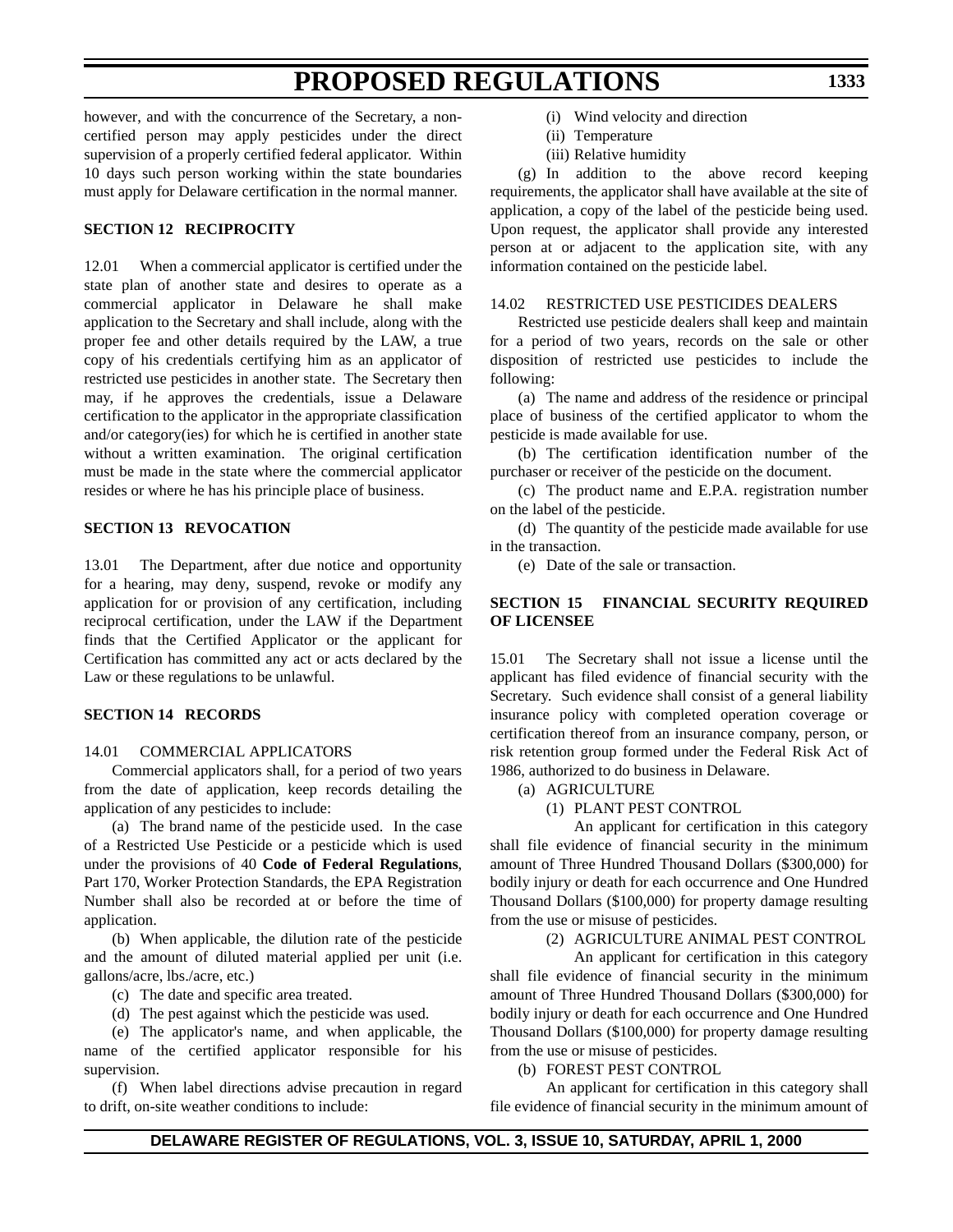Three Hundred Thousand Dollars (\$300,000) for bodily injury or death for each occurrence and One Hundred Thousand Dollars (\$100,000) for property damage resulting from the use or misuse of pesticides.

(c) ORNAMENTAL AND TURF PEST CONTROL

An applicant for certification in this category shall file evidence of financial security in the minimum amount of Three Hundred Thousand Dollars (\$300,000) for bodily injury or death for each occurrence and One Hundred Thousand Dollars (\$100,000) for property damage resulting from the use or misuse of pesticides.

(d) SEED TREATMENT

An applicant for certification in this category shall file evidence of financial security in the minimum amount of Three Hundred Thousand Dollars (\$300,000) for bodily injury or death for each occurrence and One Hundred Thousand Dollars (\$100,000) for property damage resulting from the use or misuse of pesticides.

(e) AQUATIC PEST CONTROL

An applicant for certification in this category shall file evidence of financial security in the minimum amount of Three Hundred Thousand Dollars (\$300,000) for bodily injury or death for each occurrence and One Hundred Thousand Dollars (\$100,000) for property damage resulting from the use or misuse of pesticides.

(f) RIGHT-OF-WAY PEST CONTROL

An applicant for certification in this category shall file evidence of financial security in the minimum amount of Three Hundred Thousand Dollars (\$300,000) for bodily injury or death for each occurrence and One Hundred Thousand Dollars (\$100,000) for property damage resulting from the use or misuse of pesticides.

(g) INDUSTRIAL, INSTITUTIONAL, STRUCTURAL AND HEALTH RELATED PEST **CONTROL** 

An applicant for certification in this category shall file evidence of financial security in the minimum amount of Three Hundred Thousand Dollars (\$300,000) for bodily injury or death for each occurrence and One Hundred Thousand Dollars (\$100,000) for property damage resulting from the use or misuse of pesticides.

#### 15.02 AERIAL APPLICATORS

Aerial applicators applying for a license in any of the above categories or subcategories shall show evidence of financial security in the minimum of One Hundred Thousand Dollars (\$100,000) for each individual damage and Three Hundred Thousand Dollars (\$300,000) for bodily injury or death for each occurrence and One Hundred Thousand Dollars (\$100,000) for property damage resulting from the use or misuse of pesticides.

15.03 Nothing to these regulations shall be construed in any way to relieve any person from liability for any damage to the person or lands of another caused by the use of pesticides even though such use conforms to the rules and regulations of the Secretary.

## **SECTION 16 STORING AND DISPOSAL OF PESTICIDES AND PESTICIDE CONTAINERS**

#### 16.01 PROHIBITED ACTS

No person shall dispose of or store (or receive for disposal or storage) any pesticide, pesticide container or pesticide container residue:

(a) In a manner inconsistent with its label or labeling;

(b) So as to cause or allow the open dumping of pesticides or pesticide containers;

(c) So as to cause or allow open burning of pesticide or pesticide containers, except; the open burning by the user of small quantities of combustible containers (but not to exceed 50 lbs.) containing pesticides other than those containing organic mercury, chlorates, lead, cadmium, or arsenic compounds, is acceptable when allowed by state or local regulations and when due regard is given to wind direction in relation to the protection of crops, animals and people from the pesticide vapors created through burning;

(d) So as to cause or allow dumping of pesticides in any stream, river, pond, sewer or lake, except in conformance with permits issued by the Delaware Department of Agriculture or other state agency having jurisdiction regarding water pollution;

(e) So as to violate any applicable state or federal pollution control standard.

### 16.02 PESTICIDE AND PESTICIDE CONTAINER DISPOSAL

Pesticide containers shall, upon completion of use, be triple rinsed immediately by the applicator or someone under his direct supervision or cleaned by another method or procedure equivalent in residue removal effectiveness.

(a) The standard triple rinse procedure is as follows:

(1) The emptied container shall be drained for at least thirty (30) seconds after steady flow of pesticide formulation has ceased and after individual drops are evident. Any pesticide formulation drained shall be added to the spray tank mix and shall be applied in accordance with label instructions.

(2) A solvent, usually water, specified by the manufacturer and capable of removing the pesticide residue shall be added to the drained container in an amount equal to ten percent (10%) of its capacity. The container then shall be shaken, agitated, or rolled vigorously in such fashion as to dislodge residues from the top, bottom and sides. The liquid residues (rinsate) shall be added as make-up to the spray tank mix, and the container shall be allowed to drain for at least thirty (30) seconds after steady flow has ceased and after individual drops are evident.

(3) The above procedure shall be performed two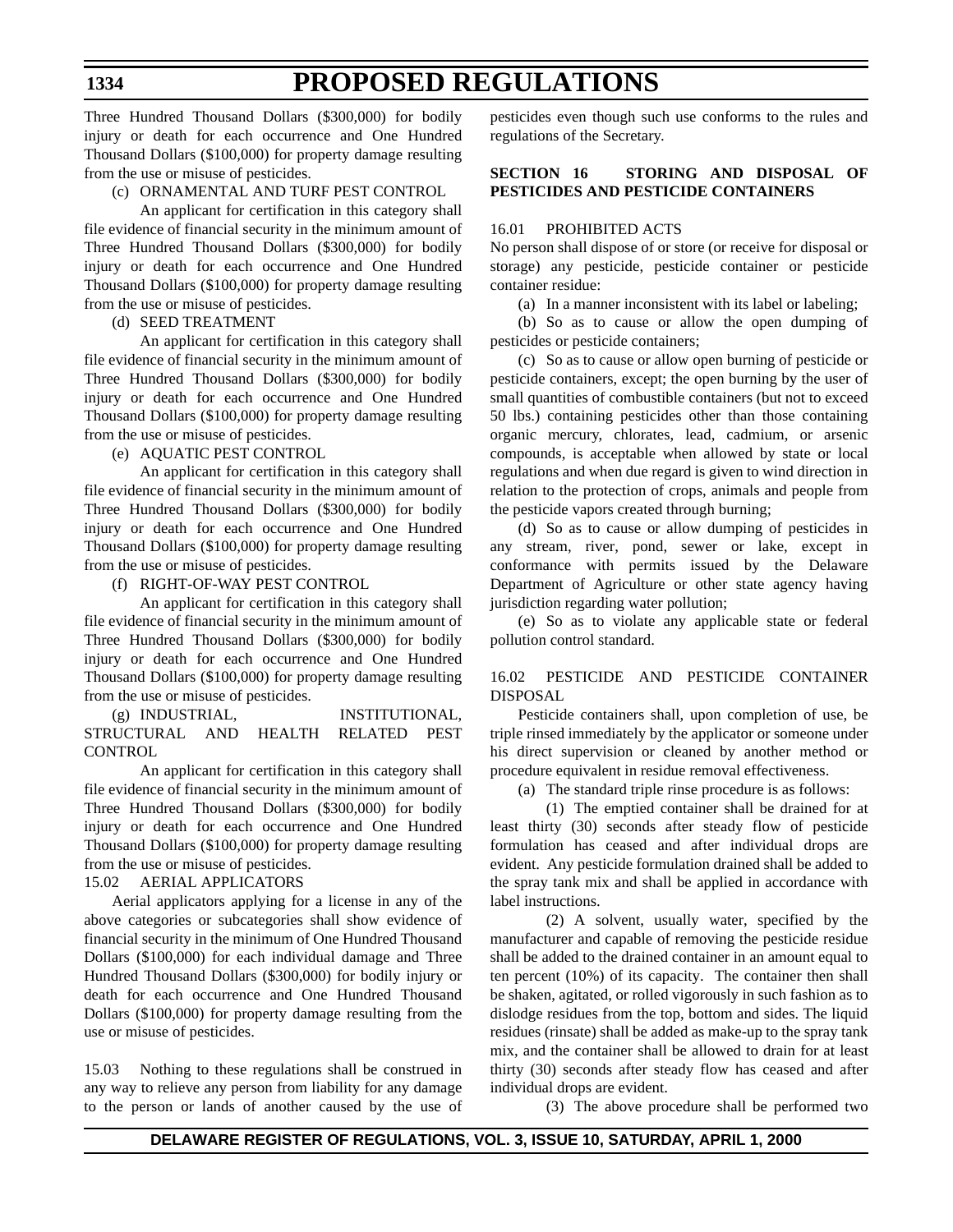more times, each time allowing the container to drain at least thirty (30) seconds and adding all rinsate to the spray tank mix to be applied in accordance with label instructions.

(b) In cases where undiluted formulations are used and rinsate cannot be added to the spray tank, the residue must be disposed of in accordance with applicable Department of Natural Resources and Environmental Control (DNREC) regulations.

(c) Methods of rinsing or cleaning containers, other than the standard triple rinsing procedure described above, may be used provided they are shown to remove equivalent amounts of pesticide residues which can be disposed of in an environmentally safe manner.

(d) In the case of containers with removable inner liners that prevent contact between the pesticide and the container, removal of the liner shall be considered the equivalent of triple rinsing. The removed liners must be disposed of in a sanitary landfill or by incineration if allowed by State and local authorities. Liners removed from pesticide containers containing pesticides listed as hazardous waste are also considered hazardous waste unless the liners are triple rinsed with an applicable solvent or other method approved as equivalent, prior to their removal from the container. These liners must be handled and disposed of in accordance with applicable DNREC regulations.

(e) Following the rinsing, cleaning or liner removal procedure, plastic or metal containers not destined for return to manufacturers or shipment to reconditioners shall be punctured prior to disposal to insure they are empty and to prevent re-use. Glass containers are exempt from this puncture requirement. Plastic containers may be burned if allowed by State and local authorities.

(f) Pesticide containers labeled for commercial or farm use, which have been triple rinsed and handled in accordance with 16.02 (a) through 16.02 (e), shall be disposed of at a Solid Waste Facility.

(g) Unused or unwanted farm or commercial use pesticides which qualify as hazardous waste shall be disposed of in accordance with 7 DEL C., Chapter 63 and the Delaware Regulations Governing Hazardous Waste.

(h) Pesticides and/or pesticide containers which are not subject to these regulations are as follows:

(1) Paper, cardboard and fiberboard containers. Storage, handling and disposal must, however, be in accordance with label directions and any applicable DNREC regulations and/or local ordinances. This waiver applies only if all the pesticide contents have been removed from the container using practical methods.

(2) Aerosol containers and compressed gas cylinders, provided that aerosol containers are disposed of according to the product labeling and the empty compressed gas cylinders are returned for re-use.

(3) Pesticide containers labeled as returnable, and which are returned to the manufacturer for refill.

(4) Pesticides and pesticide containers which are intended solely for home and garden use, provided they are securely wrapped in several layers of paper and disposed of singly during routine municipal solid waste disposal.

#### 16.03 PESTICIDE STORAGE

(a) Pesticides shall be stored in such a manner so as to prevent the contamination of food, feed and/or water.

(b) Pesticides shall be stored out of the reach of children and so as not to present a public nuisance.

(c) Until such time as the Secretary shall, along with the Pesticide Advisory Committee and any other person as the Secretary may consult, promulgate more specific rules and regulations covering the storage of pesticides and pesticide containers not provided in 16.01 and 16.03 of this Section, the recommended procedures for the storage of pesticides and containers detailed in Regulations promulgated by the Administrator, United States Environmental Protection Agency shall be the recommended procedures for Delaware. The Secretary shall make copies of these procedures available to any person needing guidance for proper storage of pesticides or pesticide containers.

### **SECTION 17 PESTICIDE ADVISORY COMMITTEE**

### 17.01 EXPENSES OF MEMBERS NOT FROM GOVERNMENT DEPARTMENTS

Pesticide Advisory Committee members not from governmental departments shall submit expense accounts to the Secretary. Reimbursements made to members not from governmental departments shall be made for the actual cost of lodging and meals (out of state) and for transportation according to the regulations applicable to Department employees.

## **SECTION 18 APPLICATION AND EQUIPMENT**

18.01 No person shall apply, dispense or use any pesticide in or through any equipment or application apparatus unless such equipment or application apparatus is in sound mechanical condition and capable of satisfactory operation. All pesticide application equipment shall be properly equipped to dispense the proper amount of material; all pesticide mixing, storage, or holding tanks, whether on application equipment or not, shall not leak pesticide; all spray distribution systems shall not leak pesticides and any pumps which such systems may have shall not leak pesticides and any pumps which such systems may have shall be capable of operating at sufficient pressure to assure a uniform and adequate rate of discharge; and all pesticide application equipment shall be equipped with whatever cutoff valves and discharge orifices may be necessary to enable the operator to pass over non-target areas without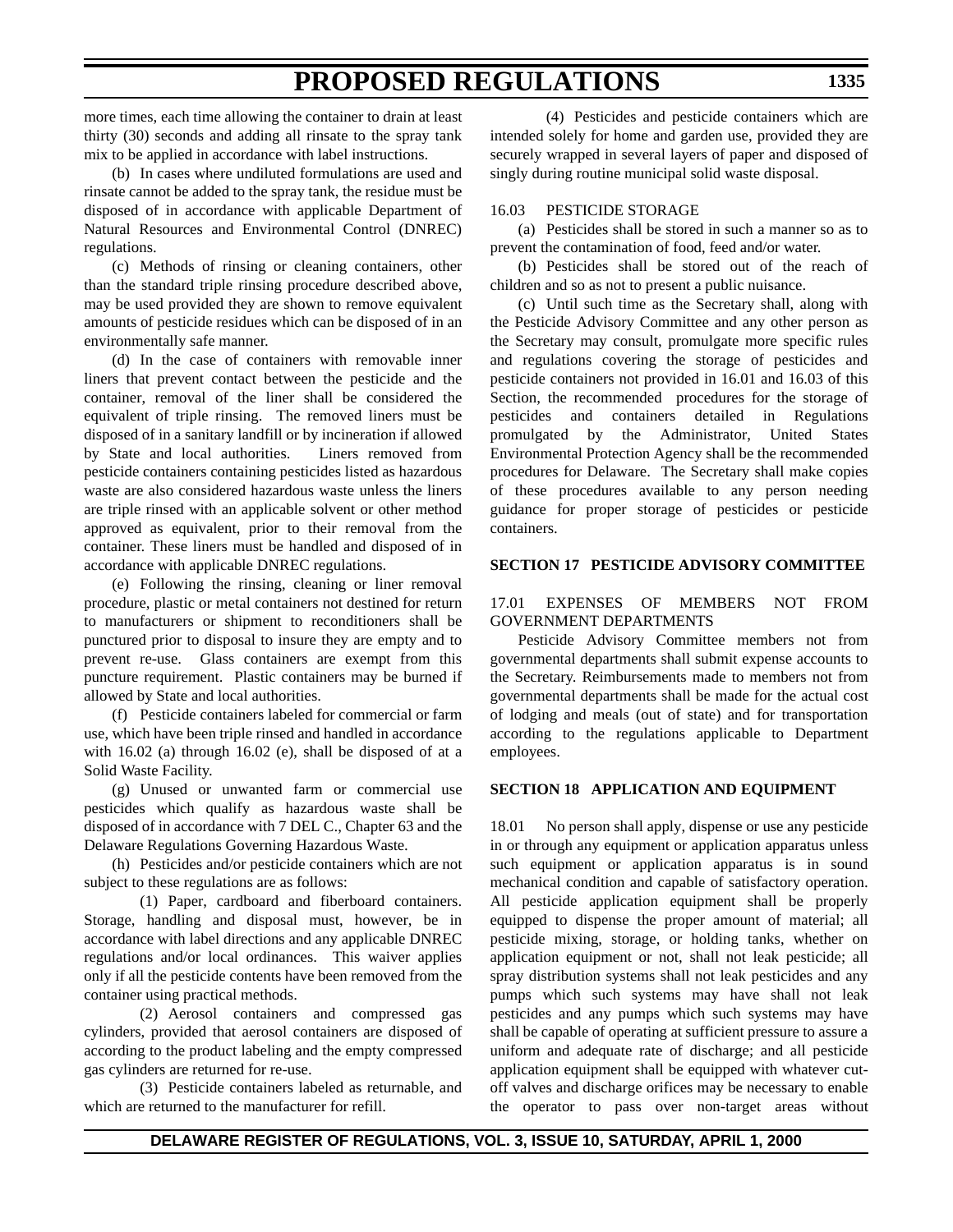## **1336**

# **PROPOSED REGULATIONS**

contaminating them.

18.02 All hoses, pumps or other equipment used to fill pesticide handling, storage or application equipment shall be fitted with an effective valve or device to prevent backflow of pesticides or pesticide use-dilutions into water supply systems, streams, lakes, other sources of water or other materials. Provided, however, such backflow devices or valves are not required for separate water storage tanks used to fill agricultural pesticide application equipment by gravity systems when the fill spout, tube or pipe is not allowed to contact or fall below the water level of the application equipment being filled and no other possible means of establishing a backsiphon or backflow exists.

## **SECTION 19 ANTIFOULING PAINT RESTRICTIONS**

19.01 For the purposes of this section, the following definitions shall apply:

(a) The term "acceptable release rate" means a measured release rate not to exceed 4.0 micrograms per square centimeter per day and as further defined in the Organotin Anti-fouling Paint Control Act of 1988, (Pub. L. - 100-333).

(b) The term "antifouling paint" means a coating, paint, or treatment that is applied to a vessel or any fishing gear used to catch shellfish or finfish to control fresh water or marine fouling organisms.

(c) The term "vessel" means every description of watercraft, other than a seaplane, used or capable of being used as a means of transportation on the water, whether selfpropelled or otherwise, and includes barges and tugs.

(d) The term "commercial boat yard" means any facility which engages for hire in the construction, storage, maintenance, repair, or refurbishing of vessels or any licensed independent marine maintenance contractor who engages in such activities.

(e) The term "organotin" means any compound of tin used as a biocide in an anti-fouling paint.

(f) The term "retail" means the transfer of title to tangible personal property other than for resale, after manufacturing or processing.

19.02 Except as otherwise provided in this Section, no person shall distribute, possess, sell, or offer for sale, apply or offer for use or application any marine anti-fouling paint containing organotin.

19.03 No person may sell or deliver to, or purchase or receive from, another person at retail any substance containing organotin for the purpose of adding such substances to paint to create an anti-fouling paint.

19.04 A person may distribute or sell a marine antifouling paint containing organotin with an acceptable release rate to the owner or agent of a commercial boat yard. The owner or agent of a commercial boat yard may possess and apply or purchase for application an anti-fouling paint containing organotin with an acceptable release rate, however, such paint may be applied only within a commercial boat yard and only to vessels which exceed twenty-five meters (82.02 feet) in length or which have aluminum hulls.

19.05 A person may distribute, sell, or apply a marine anti-fouling paint containing organotin having an acceptable release rate, if the paint is distributed or sold in a spray can in a quantity of sixteen ounces avoirdupois or less and is commonly referred to as outboard or lower unit paint.

## **SECTION 20 RESTRICTED USE PESTICIDE DEALER PERMITS**

20.01 For the purposes of these regulations the following definitions shall apply:

(a) The term "restricted use pesticide dealer" means any person who makes available for use any restricted use pesticide, or who offers to make available for use any such pesticide. The term excludes any person who sells or distributes pesticides only as an integral part of his pesticide application service when such pesticides are dispensed only through equipment used during a pesticide application.

(b) The term "make available for use" means to distribute, sell, ship, deliver for shipment, or receive, and (having so received) deliver, for use by any person. However, the term excludes transactions solely between persons who are pesticide producers, registrants, wholesalers, or retail dealers, acting only in those capacities.

(c) The term "dealership" means any site owned or operated by a restricted use pesticide dealer where any restricted use pesticide is made available for use, or where the dealer offers to make available for use any such pesticide.

20.02 Effective December 31, 1990, no person shall make available for use any restricted use pesticide unless that person has a valid Dealer Permit issued by the Department.

20.03 A separate Dealer Permit shall be required for each dealership owned or operated by the restricted use pesticide dealer.

20.04 Issuance of a Dealer Permit:

(a) Application for a Dealer Permit shall be made in writing to the Department on a designated form obtained from the Department.

(b) The Department shall issue a Dealer Permit to an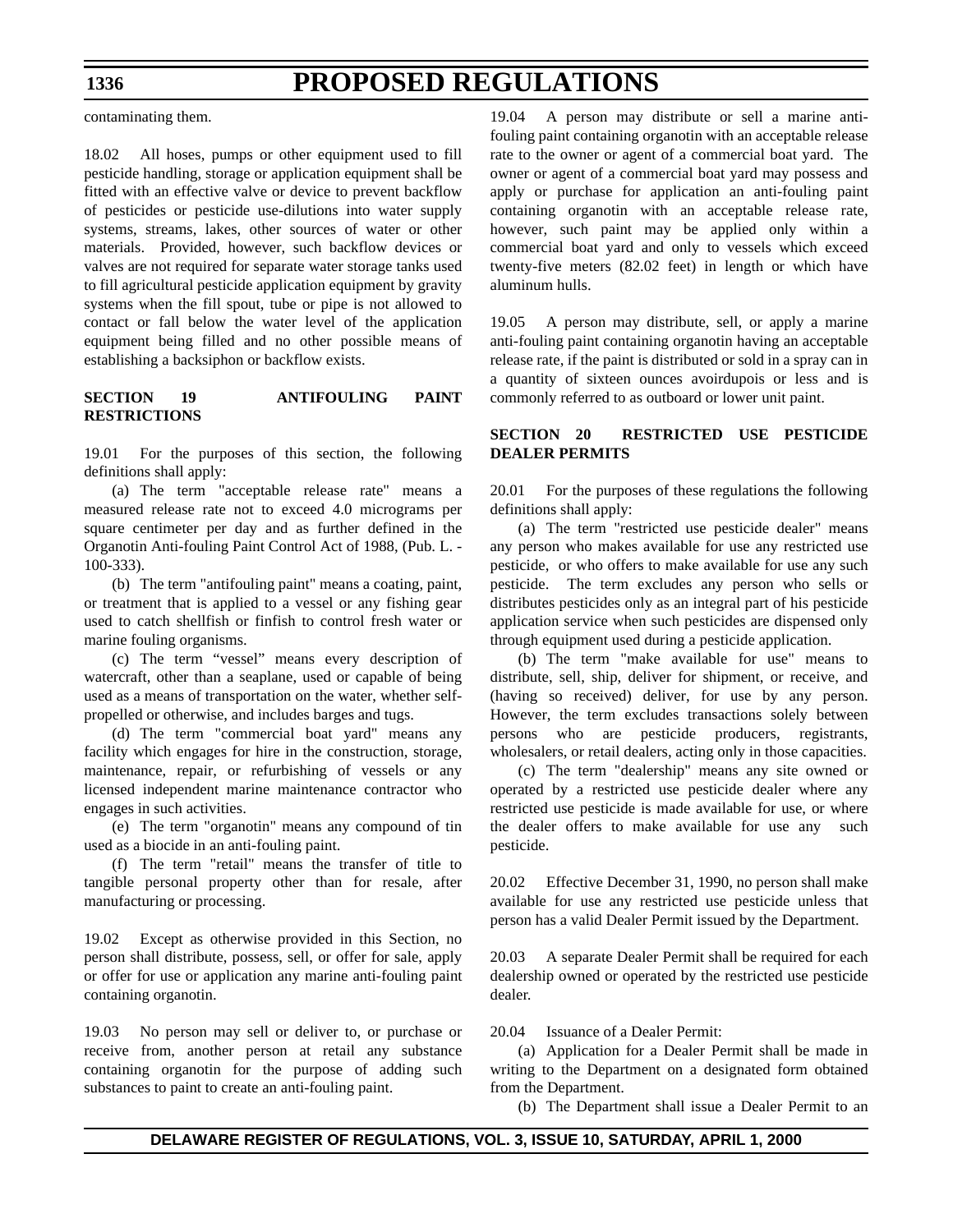applicant upon payment of a fee of \$25.00 for a calendar year or any part of a calendar year.

(c) All permits shall remain in full force and effect until December 31st of each year whereupon they shall become invalid unless renewed, except that a permit for which a renewal application has been submitted to the Department by November 30th shall remain in full force and effect until such time as the Department gives written notice to the permit holder of renewal or denial.

20.05 A restricted use pesticide dealer is responsible for the acts of his employees in the solicitation and sale of all pesticides and all claims and recommendations for the use of pesticides.

20.06 A dealer permit is not transferable.

20.07 The Department, in addition to any penalties authorized by the LAW, may deny, suspend, or revoke the application or permit of a restricted use pesticide dealer if he has failed to comply with any provisions of the LAW or any rules and regulations promulgated thereunder.

## **SECTION 21 INSTITUTIONAL AND MAINTENANCE PESTICIDE USE RESTRICTIONS**

21.01 For the purposes of these regulations, the following definitions shall apply:

(a) The term "general use pesticide" shall include all pesticides as defined by 3 **Del.C.**, **DELAWARE PESTICIDE LAW**, §1202 (27), with the following exceptions:

(1) Any Restricted Use Pesticides, as defined by 3 **Del.C.** §1202 (30);

(2) Any State Restricted Use Pesticide, as defined by 3 **Del.C.**, §1202 (31);

(3) Any anti-microbial pesticide used for controlling bacteria, viruses, or other microorganisms.

(b) The term "school" shall mean a completed structure utilized as a public or private school, grades kindergarten through post graduate.

(c) The term "apartment building" shall mean a building that contains four or more dwelling units that are rented primarily for nontransient, permanent dwelling purposes, with rental paid by intervals of one week or longer.

(d) The term "nursing home" shall have the same meaning assigned by 16 **Del.C.**, Chapter 11, §1101.

(e) The term "hospital" shall have the same meaning assigned by 16 **Del.C.**, Chapter 10, §1001 (1).

(f) The term "child day-care center" shall mean a facility, other than a school as defined elsewhere herein, which provides care, education, protection, supervision and guidance on a regular basis for children. Services are provided for part of the 24 hour day, unattended by parent or

guardian, and for compensation. Provided, nevertheless, that "child day-care center" shall not include any such facility which is operated within a private home.

(g) The term "private home" shall mean a non-public residence such as a house, duplex, townhouse, apartment, or mobile home where the provider of child day-care services lives and has control over the furnishings and use of space. An individual unit in public housing and university housing complexes is considered a private home.

(h) The term "Institutional and Maintenance applicator" means any person who:

(1) Owns, operates or maintains a school, apartment building, nursing home, hospital or child day-care center, or is an employee of a school, apartment building, nursing home, hospital, or child day-care center; and who

(2) Applies general use pesticides inside the school, apartment building, nursing home, hospital, or child day-care center.

21.02 A general use pesticide applicator must be certified pursuant to Section 8 of these regulations, unless, such person possesses a valid certification in subcategory 7.07 (e), Institutional and Maintenance Pest Control.

21.03 A person certified as a general maintenance applicator may not engage in the business of pest control outside the scope of the employment for which they have been certified, unless the person becomes certified as otherwise provided by the LAW.

21.04 An owner or manager of a building that is a school, apartment building, nursing home, hospital, or child daycare center may obtain general maintenance pest control services for the building from a person only by:

(a) Contracting with a business licensed pursuant to 3 **Del.C.**, Chapter 12, §1206;

(b) Having the services performed by a general maintenance applicator with a valid certification in Section 7.07(a) or 7.07(e) of these regulations.

21.05 Records of "general use pesticide" applications made in a school, apartment building, nursing home, hospital, or child day-care center shall be kept in accordance with Section 14.01.

## **SECTION 22 RESTRICTIONS ON THE USE OF PESTICIDES FOR THE CONTROL OF SUBTERRANEAN TERMITES**

22.01 This section applies to commercial pesticide applications for the control of subterranean termites. It is directed primarily towards soil treatment and does not include other treatments applied as dusts, aerosols or fumigants,  $\underline{n}$  Nor does it address application technology such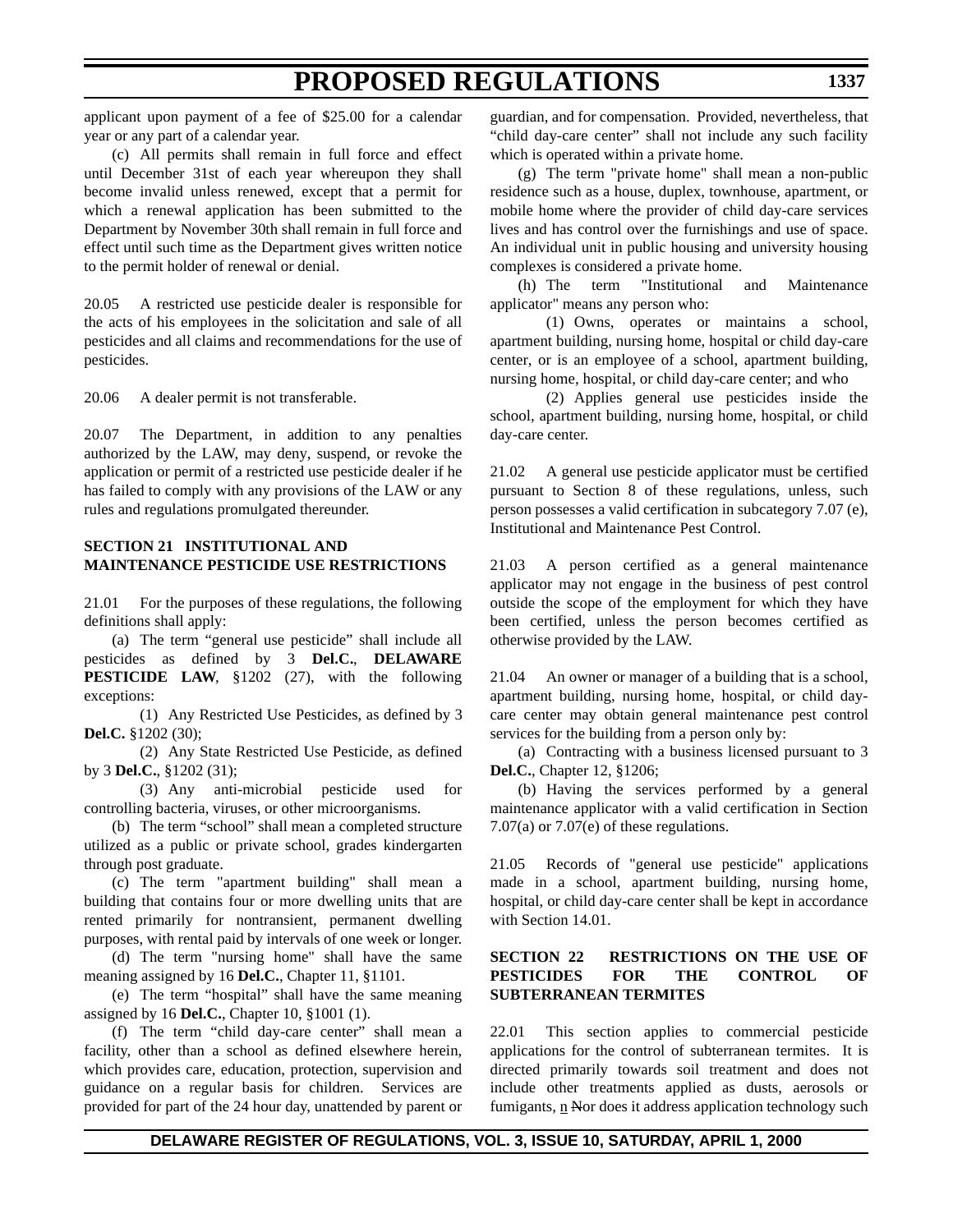as biological control agents or baits.

22.02 For the purpose of this section, the following definition shall apply:

(a) "Termiticide" shall mean a pesticide registered pursuant to the LAW and which is intended for preventing, destroying, repelling or mitigating termites.

(b) "Continuous chemical barrier" shall mean the application of a termiticide such that the resultant soil residue meets or exceeds the soil residue requirements currently recommended by the Association of Structural Pest Control Regulatory Officials (ASPCRO) and as those requirements may be amended in the future. Soil residue sampling shall be conducted in conformity with the current ASPCRO soil sampling protocol and as it may be amended in the future.

22.03 Termiticides shall be used to establish a continuous chemical barrier in all applicable areas prescribed by the label. However, where the termiticide is applied such that a continuous barrier is not achieved, or where the termiticide is not applied to all applicable areas prescribed by the termiticide label, the conditions outlined in both (a) and (b) below must be satisfied:

(a) One or more of the following situations is present:

(1) Specific environmental conditions are such that application of the termiticide at the full labeled concentration and volume may result in adverse environmental impact. Examples may include the presence of a well, a footing drain that empties into a water body, a high water table, etc.;

(2) Structural barriers or soil conditions or types exist that prohibit application of the labeled volume or limit access to applicable soil treatment areas;

(3) Construction elements are present that would or could encourage a reduced volume, e.g., poured walls vs. hollow block walls;

Specific customer request, or at the recommendation of the certified applicator.

(b) Within fourteen (14) days following the termiticide application, the following information shall be is furnished in writing to the customer or to the appropriate person customer's agent:

(1) A full disclosure explaining the difference between full and partial applications. The disclosure shall include the termite control strategies being utilized and the reasons for those alternatives;

(2) The pesticide used, including brand name and EPA registration number;

(3) The actual volume of the termiticide applied;

(4) Specific information of sufficient detail to distinguish where treatment actually occurred, including a diagram of the structure identifying treated areas, well locations known well heads, and sites of visible termite activity;

(5) A clear, concise statement indicating whether the application has any guarantee or warranty, and the terms of the guarantee or warranty, e.g., retreatment (full or partial), damage repair and retreatment, or no warranty.

This information shall be furnished to the customer or customer's agent on a form approved by the Department. The applicator shall for a period of two years from the date of application, keep and maintain all completed copies of disclosure documents. Such records shall be made available to authorized employees of the Department upon request.

22.04 Any application of termiticides, pursuant to this section, must be conducted with a commercial applicator at the site of application. This commercial applicator must be certified in category 7.07(b), Wood Destroying Pest Control.

22.05 The disclosure information and written notification specified in paragraph 22.03(b) are not required of termiticide treatments to utility poles, fence posts or tree stumps.

22.06 Any pre-construction termiticide application shall be applied in accordance with the termiticide product labeling and the U.S. Environmental Protection Agency, Pesticide Regulations (PR) Notice 96-7. For preconstruction treatments, PR Notice 96-7 supercedes this Section, and no pre-construction treatment shall be applied at a lower dosage and/or concentration than specified on the label, for applications prior to installation of the finished grade.

## **[DEPARTMENT OF EDUCATION](http://www.doe.state.de.us/)**

Statutory Authority: 14 Delaware Code, Section 122(d) (14 Del.C. 122(d))

**\* PLEASE NOTE: THE FOLLOWING PROPOSED REGULATORY CHANGES WILL BE CONSIDERED AT THE MONTHLY MEETING OF THE STATE BOARD OF EDUCATION ON THURSDAY, APRIL 21, 2000 AT 2:00 P.M.**

## **EDUCATIONAL IMPACT ANALYSIS PURSUANT TO 14 DEL. C., SECTION 122(d)**

#### **[SUPPORTIVE INSTRUCTION \(HOMEBOUND\)](#page-3-0)**

A. TYPE OF REGULATORY ACTION REQUESTED Amendment to Existing Regulation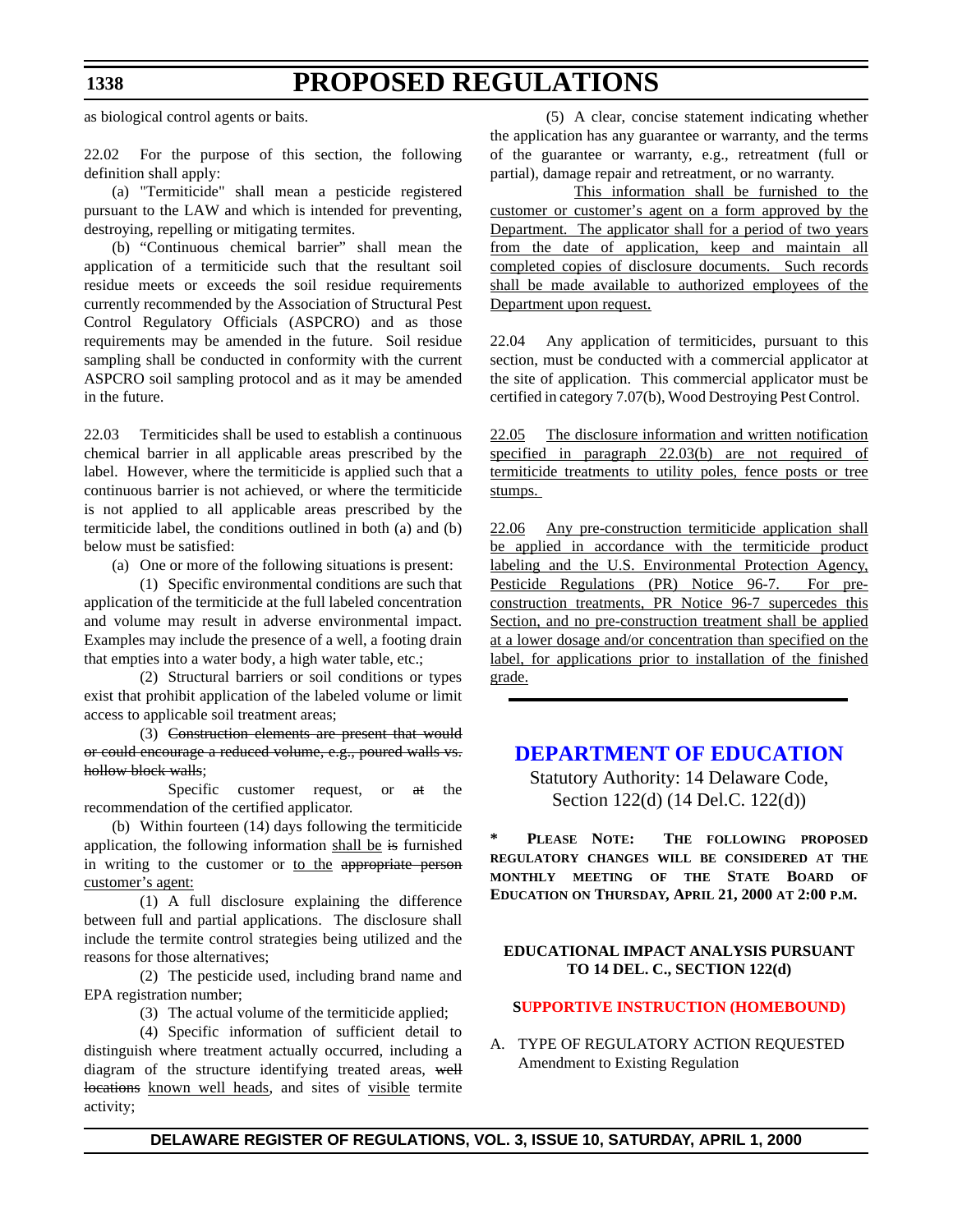## B. SYNOPSIS OF SUBJECT MATTER OF REGULATION

The Acting Secretary of Education seeks the consent of the State Board of Education to amend the regulation Supportive Instruction (Homebound) pages A-11 to A-13 in the *Handbook for K-12 Education*. The regulation has been amended to update the language and to clarify when services can begin for pregnant students who qualify. Items (3) through  $(7)$  have been removed because  $(3)$ ,  $(4)$  and  $(5)$  are local district decisions and (6) and (7) are in the *Del. C.*

1. Will the amended regulation help improve student achievement as measured against state achievement standards?

The amended regulation will provide additional academic support to homebound students.

2. Will the amended regulation help ensure that all students receive an equitable education?

The amended regulation addresses supportive instructional services, which could be interpreted as a type of equity issue.

3. Will the amended regulation help to ensure that all students' health and safety are adequately protected?

The amended regulation addresses supportive instruction, not health and safety issues.

4. Will the amended regulation help to ensure that all students' legal rights are respected?

The amended regulation addresses supportive instruction, not student's rights.

5. Will the amended regulation preserve the necessary authority and flexibility of decision makers at the local board and school level?

The amended regulation will preserve the necessary authority and flexibility of decision makers at the local board and school level.

6. Will the amended regulation place unnecessary reporting or administrative requirements or mandates upon decision makers at the local board and school levels?

The amended regulation will not place unnecessary reporting or administrative requirements or mandates upon decision makers at the local board and school levels.

7. Will decision making authority and accountability for addressing the subject to be regulated be placed in the same entity?

Decision making authority and accountability for addressing the subject to be regulated will remain in the same entity.

8. Will the amended regulation be consistent with and not an impediment to the implementation of other state educational policies, in particular to state educational policies addressing achievement in the core academic subjects of mathematics, science, language arts and social studies?

The amended regulation will be consistent with and not an impediment to the implementation of other state educational policies, in particular to state educational policies addressing achievement in the core academic subjects of mathematics, science, language arts and social studies.

9. Is there a less burdensome method for addressing the purpose of the amended regulation?

The regulation is needed to insure that these services are available and amending the regulation is needed for clarity and focus.

10. What is the cost to the state and to the local school boards of compliance with the amended regulation?

There is no additional cost to the state or to the local school boards for compliance with this amended regulation.

#### I. E. 2. SUPPORTIVE INSTRUCTION (HOMEBOUND)

#### a. Definition

Supportive instruction is an alternative educational program provided at home, hospital or related site. For nonhandicapped students hospitalized or at home for a sudden illness or accident considered to be of a temporary nature, procedures for eligibility shall be limited to medical certification that the student cannot attend school. For handicapped students, services shall be provided according to the Administrative Manual: Programs for Exceptional Children, and shall be processed under the district's special education authority.

b. Eligibility

To be eligible for supportive instruction as a non-handicapped student, the student shall be enrolled in the local school district and:

(l) if absence is due to a medical condition, be certified by a physician's statement where absence will be for two weeks or longer; or

(2) if absence is necessary due to severe adjustment problems, be certified by a staff conference, including a psychologist or psychiatrist; or

(3) if for transitional in-school program, be certified by staff conference.

c. Pregnancy complicated by illness or other abnormal conditions as certified by a physician may be considered a valid reason for supportive instruction; however, a normal pregnancy is considered a condition for which other State supported instructional programs administered by local districts should be adequate.

d. Implementation

Supportive instruction for non-handicapped students will begin as soon as administratively feasible and may continue upon return to school only in those exceptional cases where it is determined that the student needs a transitional program to guarantee a successful return to the school program. Such unusual cases shall be referred to the Department of Public Instruction, for approval.

(1) The following weekly schedule of hours of instruction will be supported by State funds to the extent that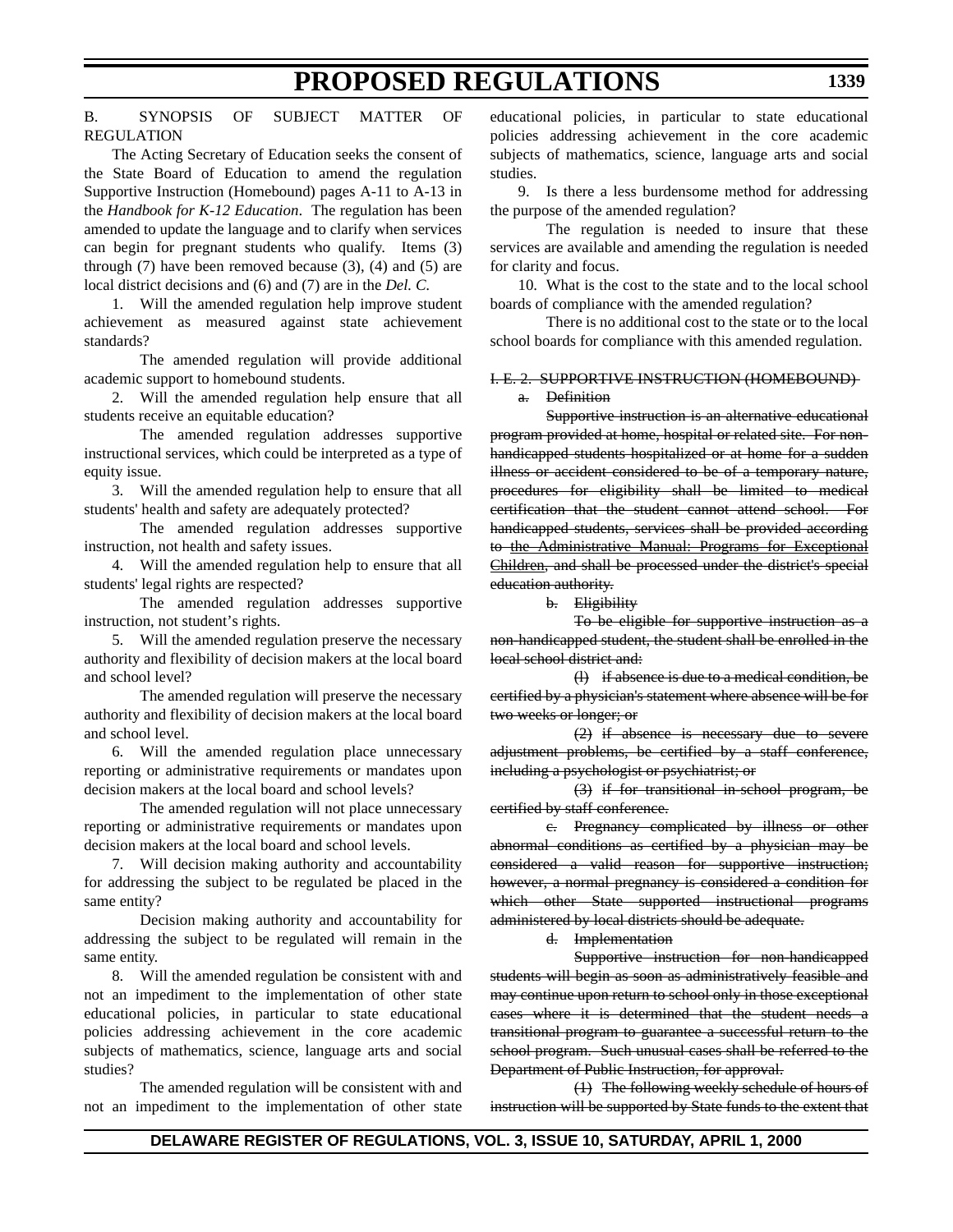appropriations allow:

|                  | <del>Out of School</del> |                                    |  |
|------------------|--------------------------|------------------------------------|--|
|                  |                          | Grades K-5 Minimum 3 hoursMaximum  |  |
| $h$ $\alpha$ ura |                          |                                    |  |
|                  |                          | Grades 6-8 Minimum 5 hours Maximum |  |
| <b>hours</b>     |                          |                                    |  |
|                  |                          | Grades 9-12 Minimum 5 hoursMaximum |  |
| $h$ $\Omega$     |                          |                                    |  |
|                  |                          |                                    |  |
|                  | In $\mathsf{C}$ choo     |                                    |  |

Grades K-12 No minimum Maximum 3

hours

(2) State funded instruction shall not exceed three visits per week. Summer instruction is permitted for a student who, as determined by the student's teachers and principal, needs the instruction to complete course work or to maintain a level of instruction in order to continue in a school program the following September.

(3) A home-to-school telephone instructional system may be provided when economically feasible and educationally advisable as determined by the local district administration. Negotiations for installation, removal, and costs shall be between the telephone company and the local school district. (Payable from allocations for homebound instruction.) When a home-to-school telephone instructional system is provided, the coordinating teacher at the elementary level, or, in the case of departmentalized instruction, the teacher of each basic subject area may be authorized to visit the home for one hour per week to give assistance.

(4) The student's curriculum shall be followed to the maximum extent possible.

(5) When a student is in a departmentalized program, more than one teacher may be assigned.

(6) Teachers providing home, hospital, and/or supportive instruction for a student shall be paid no less than the minimum hourly rate as set by the Department of Public Instruction.

(7) A specific amount is allocated to each district for operation of this program, but nothing in these regulations shall be construed to prevent a local school district from providing additional hours of instruction, or paying a higher hourly rate for teachers' services so long as the extension of services is supported by local or Division III funds. Summer instruction may be provided with State funds, subject to the availability of funds and approval by the Department of Public Instruction. Funds for teacher travel in the provision of home, hospital, or supportive instruction are to be provided by the local school district subject to reimbursement annually upon request to the Department of Public Instruction.

### **SUPPORTIVE INSTRUCTION (HOMEBOUND)**

1.0 Definition: Supportive instruction is an alternative educational program provided at home, in a hospital or at a related site for students hospitalized or at home for a sudden illness or accident considered to be of a temporary nature.

1.1 Procedures for eligibility shall be limited to medical certification that the student cannot attend school.

1.2 For students with disabilities, services shall be provided according to the *Administrative Manual: Programs for Special Education Services*, and shall be processed under the district's special education authority.

2.0 Eligibility: To be eligible for supportive instruction as a non-handicapped student, the student shall be enrolled in the local school district and shall be:

2.1 Certified by a physician's statement if the absence is due to a medical condition and will be for two weeks or longer.

2.2 Certified through a staff conference that includes a psychologist or psychiatrist if the absence is due to severe adjustment problems.

2.3 Certified through a staff conference if the absence is for transitional in-school programs.

2.4 Pregnancy complicated by illness or other abnormal conditions as certified by a physician may be considered a valid reason for supportive instruction; however, a normal pregnancy is considered a condition for which other State supported instructional programs administered by local districts should be adequate.

2.4.1 Students who remain in the school and have a physician's note on file may be eligible for homebound during the required post partum period.

2.4.1.1 Homebound instruction may begin as soon as the physician's statement is received.

3.0 Implementation: Supportive instruction for students will begin as soon as administratively feasible and may continue upon return to school only in those exceptional cases where it is determined that the student needs a transitional program to guarantee a successful return to the school program.

3.1 The following weekly schedule of hours of instruction will be supported by state funds to the extent the appropriations allow.

3.1.1 Out of School: Grades K-5 minimum 3 hours, maximum 5, Grades 6-8 minimum 5 hours, maximum 7, Grades 9-12 minimum 5 hours, maximum 10.

3.1.2 In School: Grades K-12 maximum 3 hours.

3.2 Summer instruction is permitted for a student who, as determined by the student's teachers and principal, needs the instruction to complete course work or to maintain a level of instruction in order to continue in a school program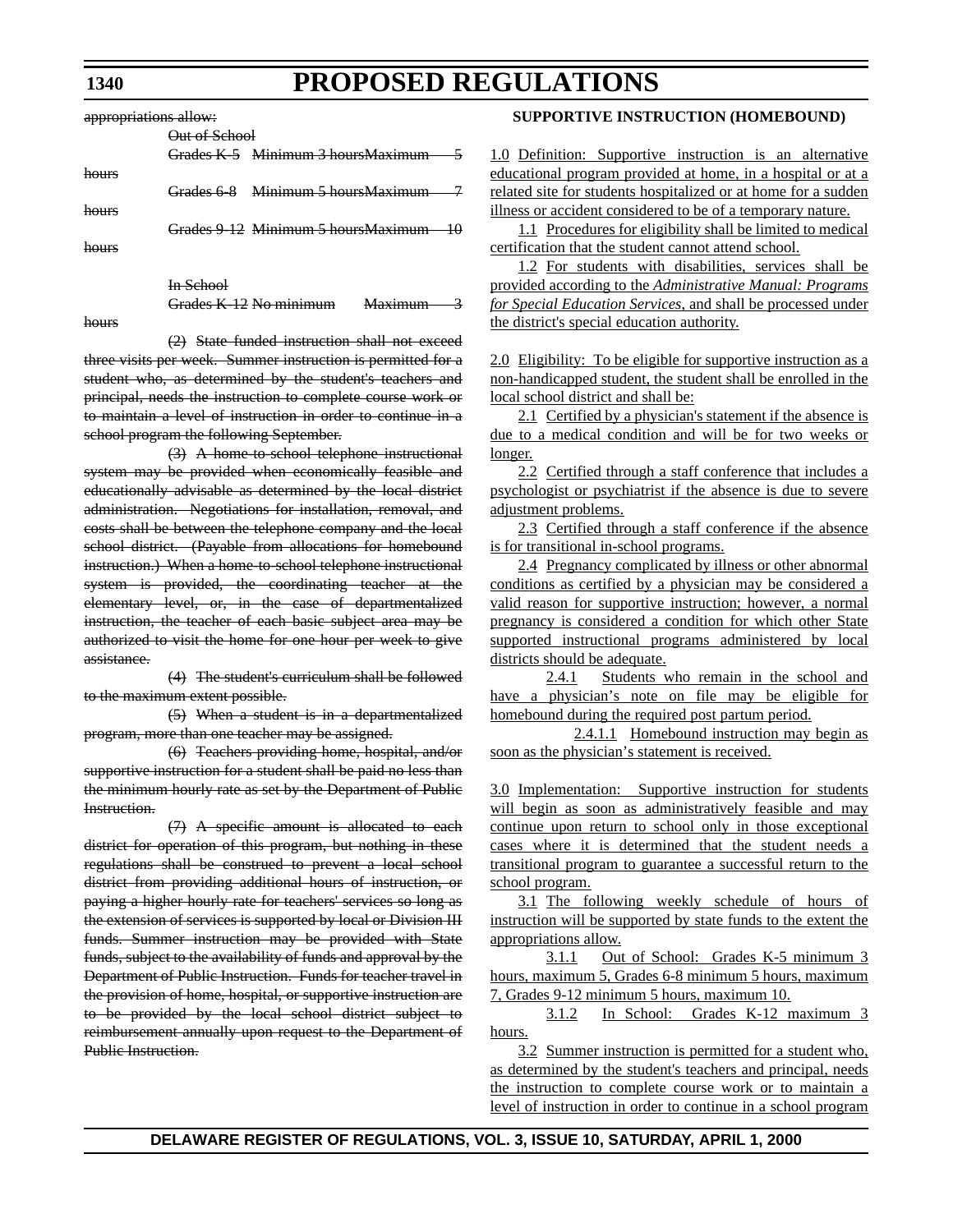the following September.

### **EDUCATIONAL IMPACT ANALYSIS PURSUANT TO 14 DEL.C., SECTION 122(d)**

#### **[EDUCATIONAL PROGRAMS FOR STUDENTS](#page-3-0) WITH LIMITED ENGLISH PROFICIENCY**

## A. TYPE OF REGULATORY ACTION REQUESTED Amendment to Existing Regulation

### B. SYNOPSIS OF SUBJECT MATTER OF REGULATION

The Acting Secretary of Education seeks the consent of the State Board of Education to amend the regulations Educational Programs for Students with Limited English Proficiency, Pages A-16 – A-18 in the *Handbook for K-12 Education*. The amended regulations are substantially changed and provide specific directions to local school districts as to the services that they must provide to students with limited English proficiency. The regulations define a student with limited English proficiency, provide an identification procedure, define a program for these students and set forth a reclassification procedure. The regulations also provide directions for monitoring student progress, program evaluation, reports for DOE and communication with language minority parents or guardians. Finally the regulations state that language minority students are to be a part of the Delaware Student Testing Program (DSTP).

### C. IMPACT CRITERIA

1. Will the amended regulations help improve student achievement as measured against state achievement standards?

The amended regulations are designed to assist limited English proficient students in improving their English skills and improving their achievement in all content areas.

2. Will the amended regulations help ensure that all students receive an equitable education?

The amended regulations are designed to provide limited English proficient students with an equal opportunity to an education.

3. Will the amended regulations help to ensure that all students' health and safety are adequately protected?

The amended regulations address educational opportunity, not health and safety issues.

4. Will the amended regulations help to ensure that limited English proficient students' legal rights are respected?

The amended regulations will insure that legal rights of students with limited English proficiency are protected.

5. Will the amended regulations preserve the necessary authority and flexibility of decision makers at the local board and school level?

The amended regulations set the parameters around required services for limited English proficient students and still preserve the necessary authority and flexibility at the local board and school level.

6. Will the amended regulations place unnecessary reporting or administrative requirements or mandates upon decision makers at the local board and school levels?

The amended regulations do not require additional reporting but may require additional administrative decisions at the local board and school levels pertaining to instruction for students with limited English proficiency.

7. Will decision making authority and accountability for addressing the subject to be regulated be placed in the same entity?

The decision making authority and accountability for addressing the subject to be regulated will remain in the same entity?

8. Will the amended regulations be consistent with and not an impediment to the implementation of other state educational policies, in particular to state educational policies addressing achievement in the core academic subjects of mathematics, science, language arts and social studies?

The amended regulations will be consistent with and not an impediment to the implementation of other state educational policies, in particular to state educational policies addressing achievement in the core academic subjects of mathematics, science, language arts and social studies?

9. Is there a less burdensome method for addressing the purpose of the regulations?

The Office of Civil Rights requires that the Department of Education make such regulations.

10. What is the cost to the state and to the local school boards of compliance with the regulations?

There is an additional cost to local school boards for compliance with the regulations and funds are made available through the Academic Excellence Units and Extra Time for Students grants. The statewide English language proficiency assessment will be purchased by the Department of Education.

#### I. F. 3. LIMITED ENGLISH PROFICIENCY PROGRAMS (BILINGUAL EDUCATION)

a. The State Board of Education believes in the following program goals for students of limited English proficiency (LEP):

(1) the ensurance of equal educational opportunity to every eligible student of limited English proficiency;

(2) the enabling of limited English proficient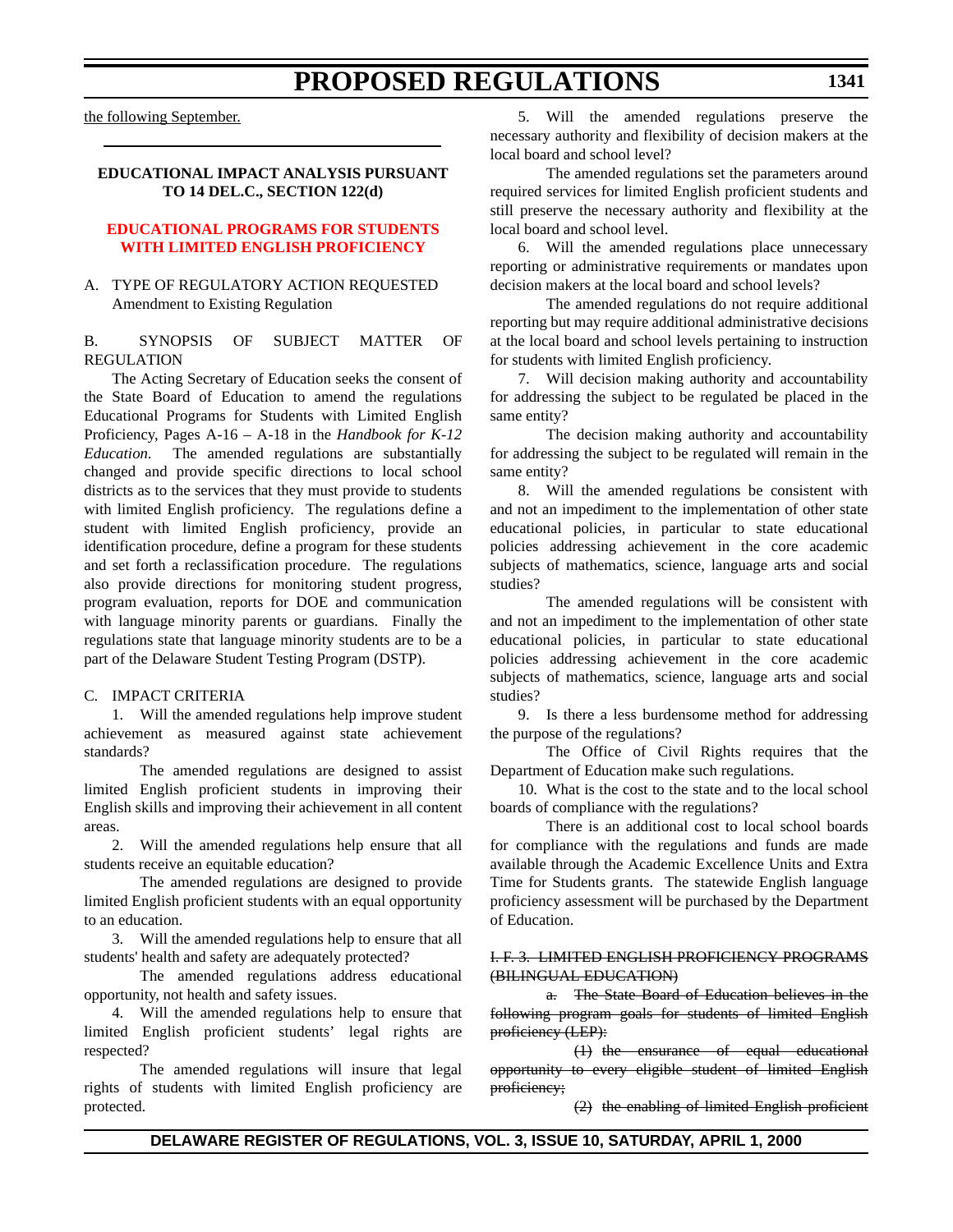students to continue to develop academically while achieving competence in the English language in order to facilitate their successful integration into regular classrooms and to allow them to meet grade promotion and graduation standards.

#### b. Eligibility

Eligibility for instructional programs designed for limited English proficient students should be based on the following criteria:

(1) A student who by reason of foreign birth or ancestry speaks a language other than English, or who has been identified by a valid English language assessment instrument as a pupil of limited English proficiency, is eligible to receive a program of bilingual education or English as a Second Language.

(2) The parents or legal guardians of limited English proficient children identified for enrollment in such programs should be informed of the reasons for their child's selection, the native language used in the program, and the alternative educational programs in the local district.

(3) Parental involvement in their children's instructional program should be encouraged, including the option of deciding whether or not to enroll their children in such programs.

c. Instructional Programs

(1) Instructional programs for pupils of limited English proficiency should not exceed three years, which period may be extended by the State Superintendent with respect to individual pupils, upon application by the appropriate school authorities.

(2) Where appropriate and practicable, transitional bilingual education programs may be provided to meet the needs of qualified pupils in order to facilitate their future integration into the regular school curriculum. Where feasible, the bilingual education program may be provided on a cooperative, multi-school, multi-district or regional basis.

(3) Limited English Proficiency students bring to their schools and communities languages and cultural heritages that enrich the curriculum and school setting. Therefore, it is important to provide all children with opportunities for gaining an understanding of their own culture as well as the cultures of others.

(4) Bilingual programs should be designed to:

(a) provide content instruction for children of limited English proficiency using the child's native language and English;

(b) provide native language instruction; and

(c) provide English as a Second Language (ESL) instruction.

(5) The State Board of Education recognizes ESL-only programs as currently the best solution in answering the needs of school districts with small numbers of children from nations with uncommon languages or with small numbers of children speaking the same non-English language. ESL instruction should include the four language skills areas: listening/comprehension, speaking, reading, and writing and assist in the learning of content areas through structured monolingual instruction in English.

(6) Instruction in content area subjects (mathematics, science, and social studies) should be equivalent in scope to the curriculum required by the Department of Public Instruction and the local school district. Pupils taught in their native language are expected to progress in the content areas taught at the same rate as their English-speaking peers are expected to progress when taught in English.

(State Board Approved February 1987)

## Educational Programs for Students with Limited English Proficiency

1.0 General. Each district shall identify upon enrollment every student with limited English proficiency, and each district shall make available to every student who has been determined to be eligible for limited English proficiency services a program of instruction until such time as the student becomes fully proficient in English in accordance with 5.0 below.

2.0 Student with Limited English Proficiency Defined. For the purpose of this section, a student with limited English proficiency is one who, by reason of foreign birth or ancestry, speaks a language other than English, and either comprehends, speaks, reads or writes little or no English, or who has been identified as a pupil of limited English proficiency by a valid English language proficiency assessment approved by the Department of Education for use statewide.

3.0 Determination of Eligibility for Limited English Proficiency Programs. Each school district shall implement a system for the timely and reliable identification of students with limited English proficiency and determination of such students' eligibility for limited English proficiency programs. This system shall include a home language survey and an assessment of English language proficiency.

3.1 A home language survey shall be administered as part of the registration process for all registering students and shall elicit from the student's parent or guardian the student's first acquired language and the language(s) spoken in the student's home.

3.2 Any student for whom a language other than English is reported on the home language survey as the student's first acquired language or as a language used in the student's home shall be administered an English language proficiency assessment. Such assessment shall be conducted

### **DELAWARE REGISTER OF REGULATIONS, VOL. 3, ISSUE 10, SATURDAY, APRIL 1, 2000**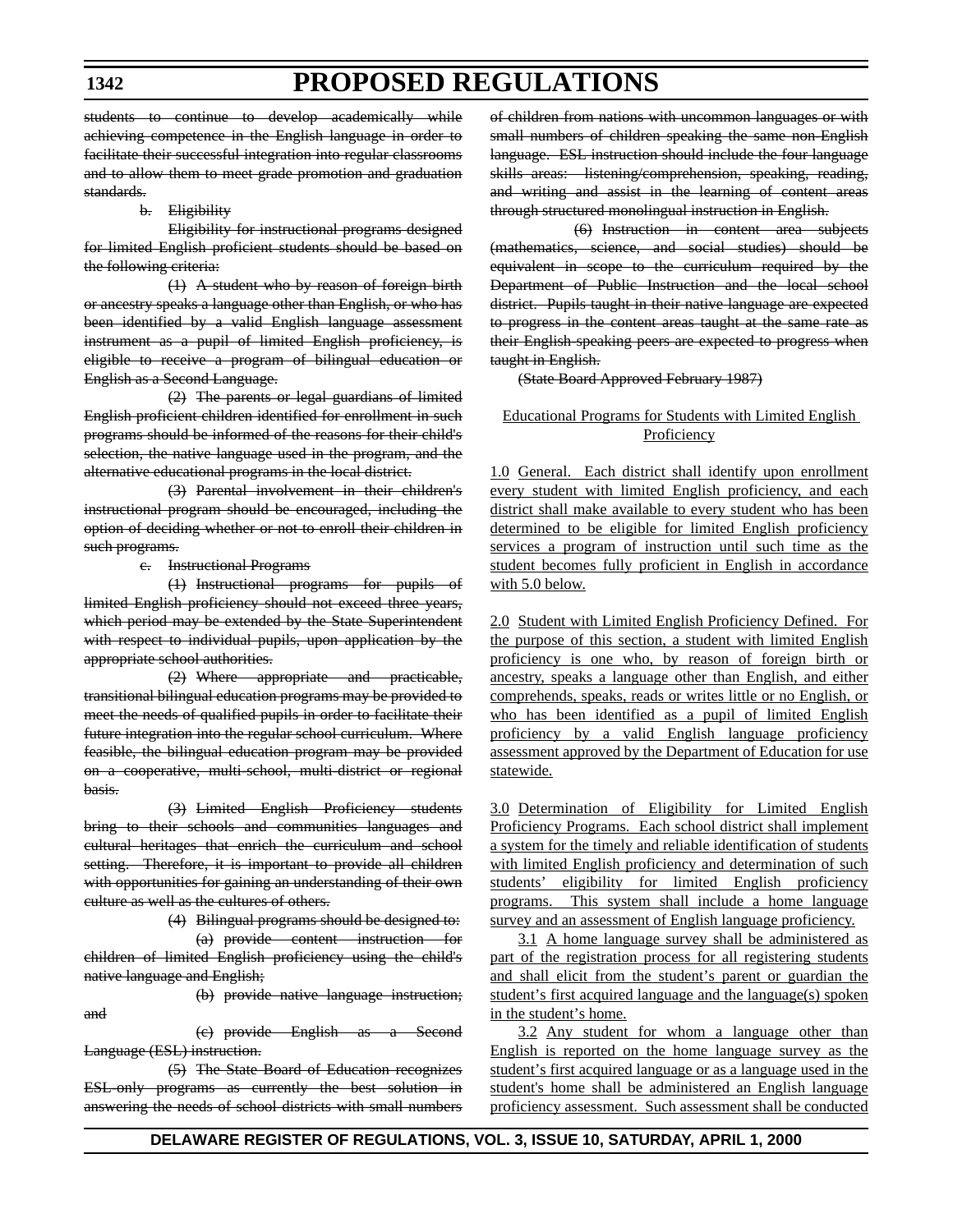in conformance with the following standards:

3.2.1 the assessment shall be based on a standardized instrument, validated for this purpose and approved by the Department of Education for use statewide;

3.2.2 the assessment shall measure English proficiency in reading, writing, speaking and oral comprehension, except that reading and writing proficiency will generally not be assessed for students below grade 2;

3.2.3 the assessment shall be conducted by qualified personnel trained in the administration of the assessment instrument;

3.2.4 the assessment shall be conducted as soon as practicable, but not later than 25 school days after enrollment.

3.3 Any student who achieves a score on the English language proficiency assessment that is lower than the eligibility cut-off score in reading, writing, or oral English established by the Department of Education shall be entitled to a program of instruction for students with limited English proficiency. Reading and writing proficiency will not be considered for students below grade 2.

3.4 For each student enrolled in the 2000-2001 school year, each district shall conduct a home language survey, to the extent practicable, of every enrolled student as in 3.1 and, as applicable pursuant to 3.2, an English language proficiency assessment in accordance with 3.2.1 through 3.2.3. Beginning with the 2000-2001 school year, each district shall conduct such a home language survey, and as appropriate, an English language proficiency assessment of every new student at the time of enrollment in a school.

4.0 Specially Designed Program. Each enrolled student who is eligible for services pursuant to 3.3 above, shall be provided with a program of instruction for students with limited English proficiency.

4.1 A program of instruction for students with limited English proficiency shall include: formal instruction in English language development; and instruction in academic subjects which is designed to provide students with limited English proficiency with access to the District's curriculum in a manner comparable to that provided to other students.

4.2 In selecting program(s), each district may choose from a variety of programs that are research-based and best practice in the education of limited English proficient students. Beginning with the 2001-2002 school year, programs of instruction for students with limited English proficiency are to be approved by the Department of Education. Such programs include bilingual programs as well as programs that are delivered exclusively in English.

4.2.1 Bilingual programs shall be designed to include:

4.2.1.1 standards-based instruction for students with limited English proficiency, using the student's native language and English;

4.2.1.2 instruction in reading and writing in the student's native language; and

4.2.1.3 English as a second language instruction.

4.2.2 Programs delivered exclusively in English shall be designed to include:

4.2.2.1 standards-based instruction for students with limited English proficiency, using English in a manner that takes into account the student's level of English proficiency;

4.2.2.2 instruction which builds on the language skills and academic subject knowledge the student has acquired in his or her native language; and

4.2.2.3 English as a second language instruction.

4.2.3 Programs shall be implemented consistent with the goals of prompt acquisition of full English proficiency and progress in academic subject areas that is at a rate comparable to that of students who are not students with limited English proficiency.

4.2.4 Programs shall include instruction in academic subjects which is equivalent in scope to the instruction that is provided to students who are not limited in English proficiency.

4.2.5 Instruction shall be delivered by teachers who meet Department of Education certification requirements and who are trained in the delivery of instruction to students with limited English proficiency.

4.2.6 Where a bilingual program is offered, the parent or guardian of an eligible student may opt for the eligible student to be served in a program for students with limited English proficiency carried out exclusively in English.

5.0 Reclassification Procedures. At least once each school year, each eligible student shall be considered for reclassification as a fully English proficient student who no longer needs a program for students with limited English proficiency.

5.1 Reclassification shall include an assessment of English proficiency in accordance with the standards in 3.2.1 -3.2.4 above.

5.2 Any student who achieves a score on the English language proficiency assessment which is lower than the eligibility cut-off score in reading, writing, or oral English established by the Department of Education shall be regarded as a student with limited English proficiency and shall continue to be eligible for a program of instruction for students with limited English proficiency. Reading and writing proficiency will not be considered for students below grade 2.

5.3 Any student who achieves a score on the English language proficiency assessment at or above the eligibility cut-off score in reading, writing, and oral English established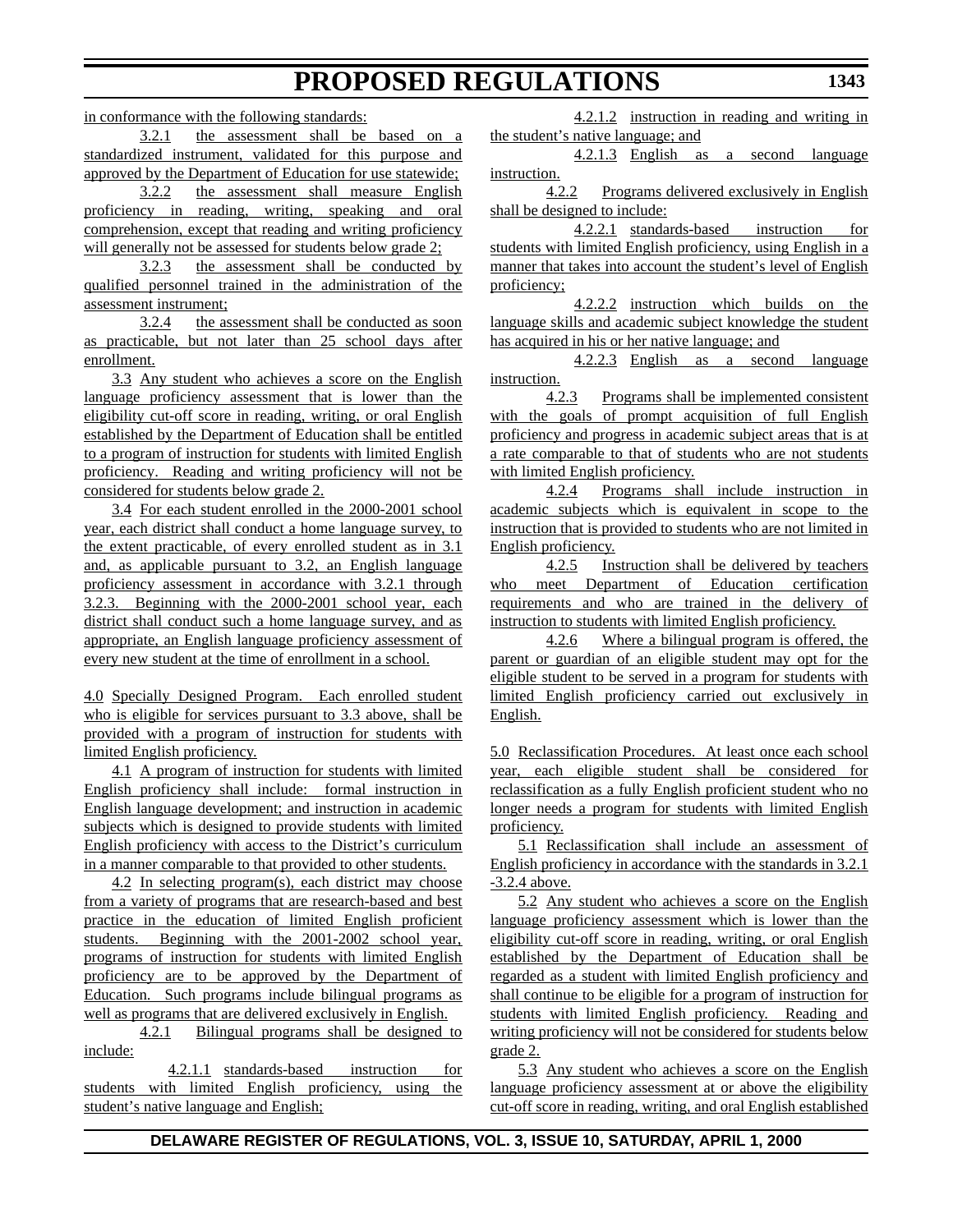## **1344**

## **PROPOSED REGULATIONS**

by the Department of Education shall be reclassified as fully English proficient and considered ineligible for a program of instruction for students with limited English proficiency. Reading and writing proficiency will not be considered for students below grade 2.

5.4 Before removing any student from a program for students with limited English proficiency, the district shall assess the student's level of performance in academic subject areas. Any reclassified student found to have incurred academic deficits while in the program for students with limited English proficiency shall be provided with supplemental instructional services in the relevant subject areas.

6.0 Monitoring Performance of Ineligible and Reclassified Students. For at least two school years following the determination of ineligibility or reclassification, a district shall monitor the academic performance of each student who has been: assessed pursuant to 3.2 above and found ineligible for a program; or reclassified as fully English proficient pursuant to 5.3 above. Students who experience academic performance problems during this period shall, based on further assessment, be considered for entry/reentry into a program of instruction for students with limited English proficiency and shall be provided with supplemental instructional services as necessary and appropriate.

7.0 Program Evaluation. Each district shall prepare an annual evaluation of its program(s) for students with limited English proficiency. Such evaluation shall be available for review upon request and shall be submitted to the Department of Education beginning with the 2001-2002 school year. At a minimum, this program evaluation shall:

7.1 consider the validity of the assessment processes carried out pursuant to 3.2 and 3.3, and 5.1, 5.2, 5.3, and 5.4 above, in terms of predicting student success in the regular instructional program;

7.2 consider the effectiveness of each program of instruction for students with limited English proficiency in achieving the goals and standards in 4.2. above; and

7.3 describe any modifications that have been proposed or implemented, based on the evaluation data.

8.0 Student Information Reports. Each district shall provide the Department of Education annually with the language background, the current English proficiency level of each LEP student enrolled in the district, and the type of program in which the LEP student receives services, and related information. Such reporting shall take place in a manner prescribed by the Department of Education. A district shall provide such other information as the Department of Education may request, in order to assure adherence to this regulation.

9.0 Communications with Language Minority Parents/ Guardians. Each district shall ensure that communications with parents/guardians, including notices of eligibility for a program for students with limited English proficiency, notices about the student's educational performance and progress in such programs, and school information that is made available to other parents/guardians, are provided to each language minority parent/guardian in a language the parent/guardian can understand to the extent practicable.

10.0 Accountability. Students with limited English proficiency and students reclassified as fully English proficient shall be included in the Delaware Student Testing Program (DSTP). Alternative assessment measures may be used as provided in Department of Education guidelines, including the *Guidelines for the Inclusion of Students with Disabilities and Students with Limited English Proficiency*, as the same may, from time to time, be amended hereafter.

10.1 Differential analysis of the results of the DSTP and any alternative assessment measures shall be conducted on the performance of students with limited English proficiency and students reclassified as fully English proficient. Such data shall be made available with other accountability data for each district and the state as a whole.

10.2 The Department of Education and each district shall ensure that consequences and benefits under Delaware's system of statewide accountability are dispensed in a manner that is equitable to students with limited English proficiency and students reclassified as fully English proficient, based on assessments which accurately measure the student's performance in the area being assessed and are reflective of the curriculum which was delivered to the student.

## **EDUCATIONAL IMPACT ANALYSIS PURSUANT TO 14 DEL. C., SECTION 122(d)**

## **[CERTIFICATION FOR SPEECH LANGUAGE](#page-3-0) PATHOLOGIST**

## A. TYPE OF REGULATORY ACTION REQUESTED Amendment to Existing Regulation

### B. SYNOPSIS OF SUBJECT MATTER OF REGULATION

The Acting Secretary seeks the consent of the State Board of Education to amend the regulation Certification for Speech Language Pathologist, page 23, Section 5 of Specific Requirements in the *Manual for Certification of Professional Public School Personnel*. The amendment would remove the requirement of nine (9) credit hours of course work presently required. The content of this course work is covered in the content of the Master's Degree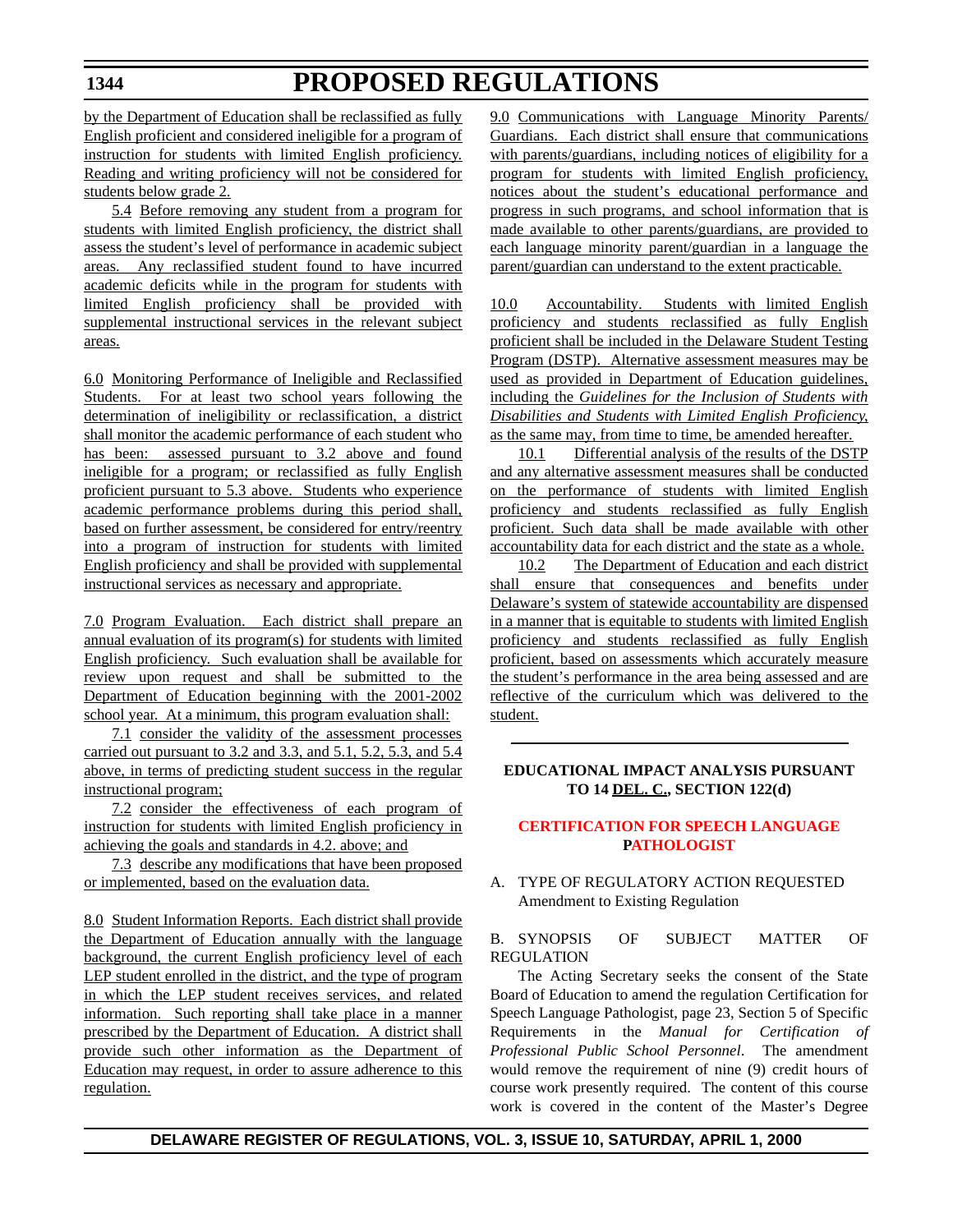program that a Speech Language Pathologist is required to complete in order to obtain a state license. The nine hours have been an impediment for districts in the hiring process and the state license requirements already assure that the person has the required knowledge.

#### C. IMPACT CRITERIA

1. Will the amended regulation help improve student achievement as measured against state achievement standards?

The amended regulation addresses certification requirements, not student achievement.

2. Will the amended regulation help ensure that all students receive an equitable education?

The amended regulation addresses certification requirements, not equity issues.

3. Will the amended regulation help to ensure that all students' health and safety are adequately protected?

The amended regulation addresses certification requirements, not health and safety issues.

4. Will the amended regulation help to ensure that all students' legal rights are respected?

The amended regulation addresses certification requirements, not student's legal rights.

5. Will the amended regulation preserve the necessary authority and flexibility of decision makers at the local board and school level?

The amended regulation will preserve the necessary authority and flexibility of decision makers at the local board and school level.

6. Will the amended regulation place unnecessary reporting or administrative requirements or mandates upon decision makers at the local board and school levels?

The amended regulation will not place unnecessary reporting or administrative requirements or mandates upon decision makers at the local board and school levels.

7. Will decision making authority and accountability for addressing the subject to be regulated be placed in the same entity?

The decision making authority and accountability for addressing the subject to be regulated will remain in the same entity.

8. Will the amended regulation be consistent with and not an impediment to the implementation of other state educational policies, in particular to state educational policies addressing achievement in the core academic subjects of mathematics, science, language arts and social studies?

The amended regulation will be consistent with and not an impediment to the implementation of other state educational policies, in particular to state educational policies addressing achievement in the core academic subjects of mathematics, science, language arts and social studies.

9. Is there a less burdensome method for addressing the purpose of the regulation?

There is no less burdensome method for addressing the purpose of the regulation?

10. What is the cost to the state and to the local school boards of compliance with the regulation?

There is no additional cost to the state or to the local school boards for compliance with this amended regulation.

#### DELAWARE STATE DEPARTMENT OF PUBLIC INSTRUCTION CERTIFICATION OF PROFESSIONAL PUBLIC SCHOOL PERSONNEL

### SPEECH LANGUAGE PATHOLOGIST

I. Requirements for the Standard Certificate

A. Licensed Speech/Hearing Pathologist in the State of Delaware; and

B. Completion of a Master's degree program in the area of speech and hearing pathology; and

C. Nine semester hours covering the following areas:

- 1. Introduction/Survey of Exceptional Children
- 2. Assessment/Prescription/IEP Development
- 3. Applied Behavior Analysis

II. Requirements for the Limited Standard Certificate

Issued for a period of three years at the request of a Delaware public school district to a person who meets the requirements listed below and who is employed as a Speech Language Pathologist, to allow for the completion of the requirements for the Standard certificate under Section I. Above.

A. Requirements as listed in I. A. and B.

CERTIFICATES ISSUED FOR THIS POSITION

Standard See above Limited Standard See above Temporary None

Speech Language Pathologist

1.0 Requirements for the Standard Certificate

1.1 Licensed Speech/Hearing Pathologist in the State of Delaware; and

1.2 Completion of a Master's degree program in the area of speech and hearing pathology.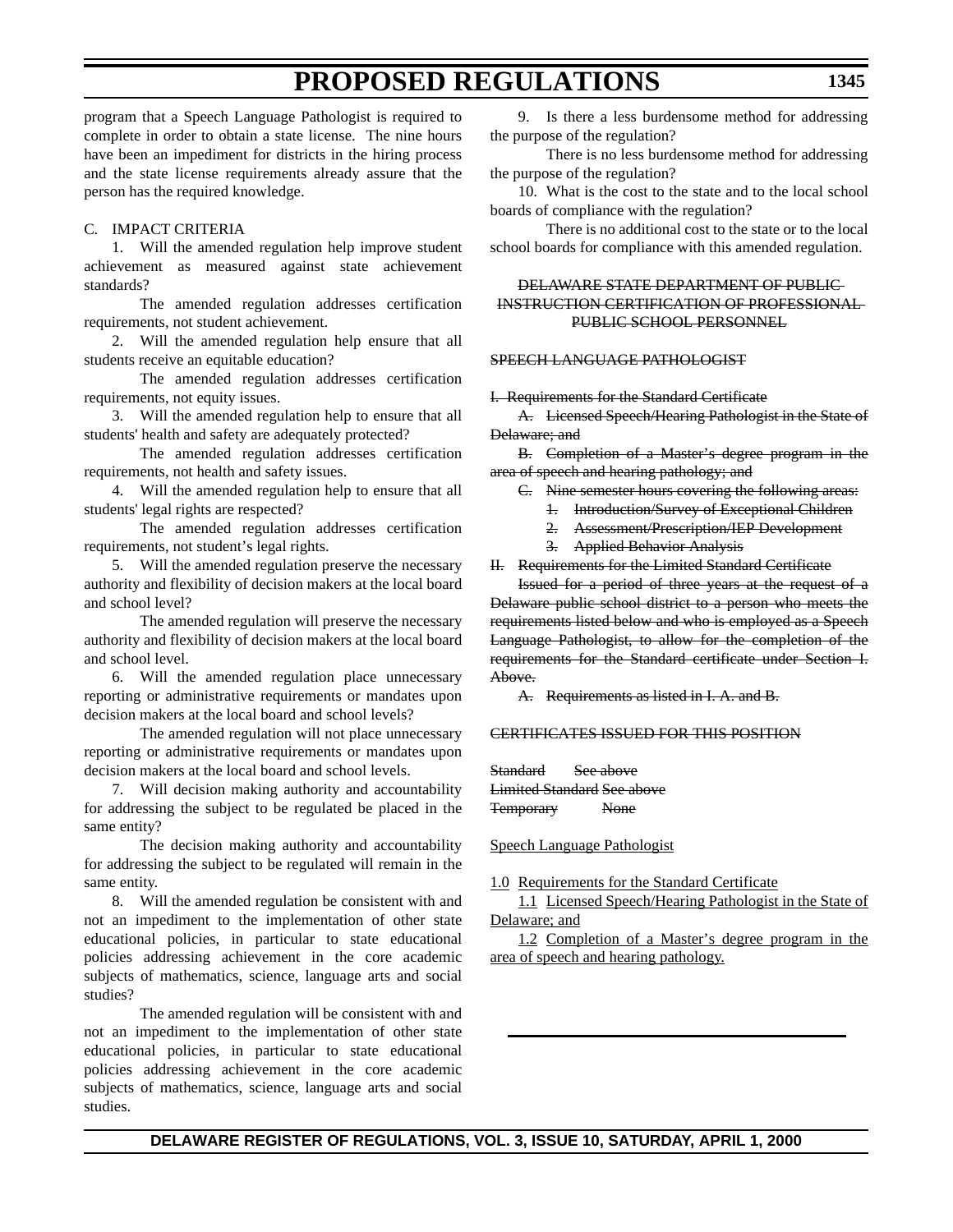## **[DEPARTMENT OF HEALTH AND](http://www.state.de.us/dhss/irm/dhss.htm) SOCIAL SERVICES DIVISION OF SOCIAL SERVICES**

Statutory Authority 31 Delaware Code, Section 512 (31 **Del.C.** 512)

|

IN THE MATTER OF:

REVISION OF REGULATIONS [CONTAINED IN DSSM 4006.1, 8030.1,](#page-3-0) 9059, 11003.9.1, and 14710 |

## **PUBLIC NOTICE**

Delaware Health and Social Services is proposing changes to regulations contained in the Division of Social Services Manual Sections 4006.1, 8030.1, 9059, 11003.9.1, and 14710. These changes are initiated pursuant to 29 Delaware Code Section 10114 and its authority as prescribed by 31 Delaware Code Section 512. These changes are initiated pursuant to 29 Delaware Code Section 10114 and its authority as prescribed by 31 Delaware Code Section 512.

Written materials and suggestions by interested persons for related to this proposal must be forwarded by April 30, 2000, to the Director, Division of Social Services, P. O. Box 906, New Castle, DE 19720.

## **SUMMARY OF REGULATIONS:**

Excludes the earnings of temporary census workers during the period of April 1, 2000 through December 31, 2000 ofr DABC (TANF), General Assistance, Refugee Assistance, Food Stamps, Child Care and Medicaid.

### **NATURE OF PROPOSED REVISIONS:**

(revisions underlined):

## **DSSM 4006.1 Excluded Income**

The following kinds of income are disregarded in determining financial eligibility and grant amounts in ABC and GA:

- The value of USDA donated foods.
- The value of food stamps.
- Foster care payments made on behalf of foster children residing in the home.
- Payments made directly to a third party on behalf of a recipient.

EXAMPLE: A friend pays a recipient's electric bill. The payment is made directly to the electric company. This payment is not considered as income to the assistance unit.

- A one-time bonus payment of \$50.00 will be paid from A BETTER CHANCE funds to teens who graduate from high school by age 19. This bonus will be paid directly to the high school graduate. Disregard as income and resource the bonus payment, for ABC and Food Stamp purposes.
- A cash payment made to the ABC unit responsible for household bills by a non-unit member for his or her share of the common household expenses.
- Any bona fide loan including loans for current living expenses. The following criteria must be met to ensure that the loan is bona fide:

1. Written agreement between the client and the individual or establishment engaged in the business of making loans to repay the money within a specified time.

2. If the loan is obtained from an individual or establishment not normally engaged in the business of making loans, obtain one of the following:

a. Borrower's acknowledgement of obligation to repay; or

b. Borrower's expressed intent to repay either by pledging real or personal property or anticipated income; or

c. A written statement detailing borrower's plans to repay the loan when future anticipated income is received.

- Money received in the form of a non-recurring lump sum payment is to be counted as a resource in the month received unless specifically excluded from consideration as a resource by other Federal law or regulations.
- Income received under the Uniform Relocation Assistance and Real Property Acquisition Policies Act of 1970.
- Incentive payments or reimbursement for trainingrelated expenses derived from participation in Institutional and Work Experience Training or special work projects under the Work Incentive Program (First Step).
- Benefits received under the nutrition program for the elderly or the Women, Infants, and Children Nutritional Program.
- All payments received under the VISTA program unless the value of the payment when adjusted to reflect the number of hours worked is equal to or greater than the minimum wage currently in effect under the Fair Labor Standards Act of 1938. In that case the income is treated as earned income and disregards applicable to the category of assistance are deducted from it.
- Payments distributed per capita to or held in trust for members of any Indian tribe under Public Law 92-254, P.L. 93-134, or P.L. 94-540.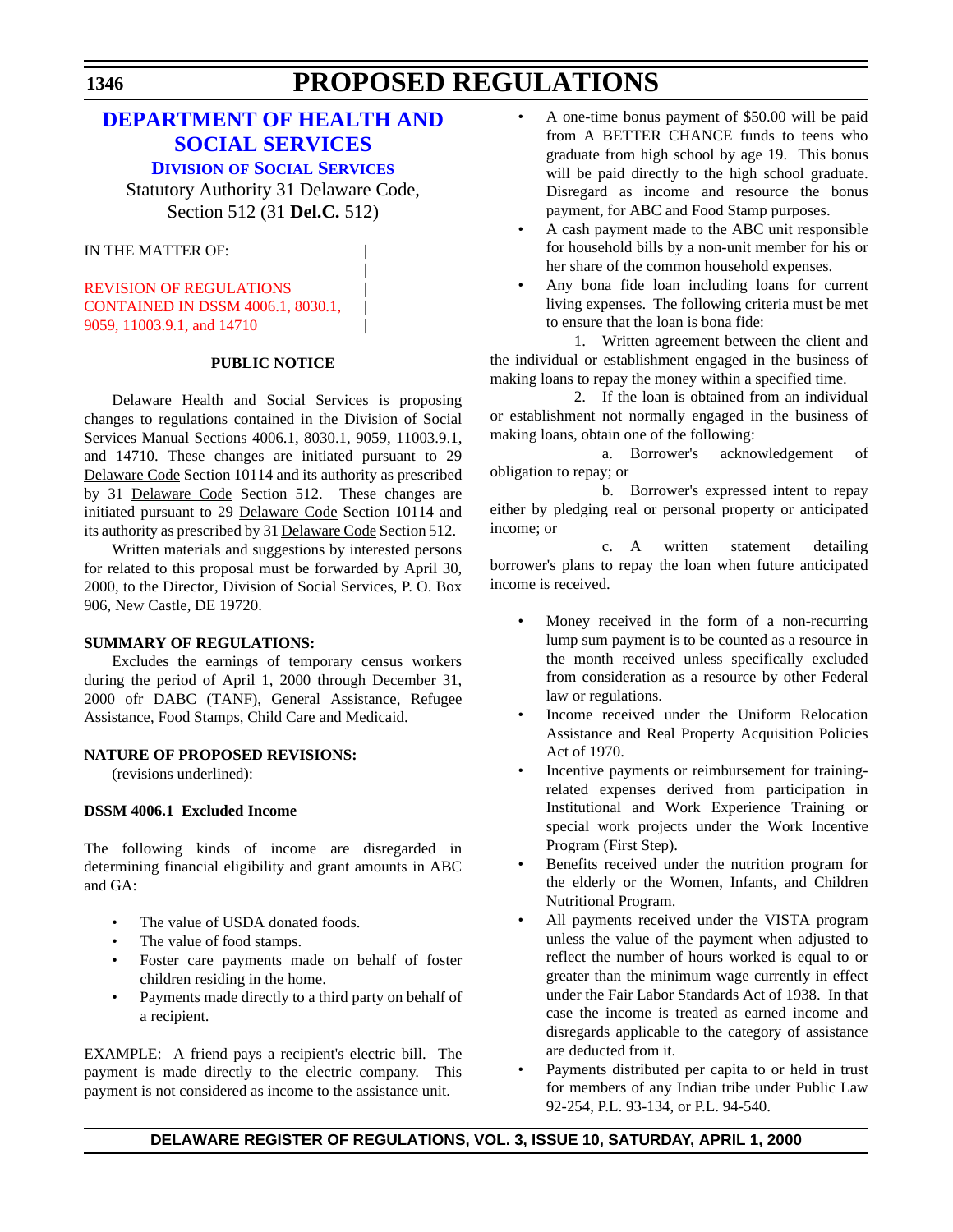• Federal major disaster and emergency assistance provided to individuals and families and comparable disaster assistance provided by State, local governments, and disaster assistance organizations under P.L. 100-707.

"Emergency" means any occasion or instance for which, in the determination of the President, Federal assistance is needed to supplement State and local efforts and capabilities to save lives and to protect property and public health and safety, or to lessen or avert the threat of a catastrophe in any part of the United States.

"Major Disaster" means any natural catastrophe...which in the determination of the President causes damage of sufficient severity and magnitude to warrant major disaster assistance to supplement the efforts of available resources of states, local governments, and disaster relief organizations in alleviating the damage, loss, hardship, or suffering caused thereby.

- Restitution made to United States' citizens and permanent resident aliens of Japanese ancestry who were interned during World War II pursuant to Title I. of P.L. 100-383.
- Restitution made by any Aleut who was relocated by authority of the United States from his or her home village on the Pribilof Islands or the Aleutian Islands during World War II pursuant to Title II of P.L. 100-383.
- Payments made from the Agent Orange Settlement Fund or any other fund established pursuant to the settlement in the In Re Agent Orange product liability litigation, M.D.L. No. 381 (E. D. N. Y.).
- Payments of supportive services or reimbursement of out-of pocket expenses made to individual volunteers serving as foster grandparents, senior health aides, or senior companions, and to persons serving in services corps of retired executives and active corps of executives, and any other program under Title II and III pursuant to Section 418 of P.L. 93-113.
- Tax exempt portions of payments made pursuant to the Alaska Native Claims Settlement Act, P.L. 92- 203.
- Payments of Experimental Housing Allowance Program made under annual contributions contracts entered into prior to January 1, 1975, under Section 23 of the U.S. Housing Act of 1937, as amended.
- Receipts distributed to members of certain Indian tribes which are referred to in Section 5 of P.L. 94- 114.
- Housing subsidies provided under Section 8 of the U.S. Housing Act.
- Benefits paid to eligible households under the

Home Energy Assistance Act of 1980.

• Home energy assistance based on need, such as, but not limited to home energy assistance from the following agencies:

> Kingswood Community Center Peoples' Settlement Association Catholic Social Services, Inc. Neighborhood House, Inc. Community Housing, Inc. Jewish Family Service of Delaware Salvation Army

- Community Action (Sussex County)
- Assistance from other agencies and organizations provided that no duplication exists between such other agency and that provided by DSS. To assure that non-duplication exists, determine that the aid granted by another agency is for a different purpose. For example, vocational rehabilitation provides cash allowances (usually \$25 per week) to reimburse clients for costs such as transportation related to their participation in a training program.
- Earned income tax credits (EITC).
- Income received from the Census Bureau April 01,2000 through December 31, 2000.

### **DSSM 8030.1 Excluded Income**

The following kinds of income are disregarded in determining financial eligibility and grant amounts in RCA:

- The value of USDA donated foods.
- The value of food stamps.
- Foster care payments made on behalf of foster children residing in the home.
- Payments made directly to a third party on behalf of a recipient.

EXAMPLE: A friend pays a recipient's electric bill. The payment is made directly to the electric company. This payment is not considered as income to the assistance unit.

- Earnings received by children under the Summer Youth Program of the Job Training Partnership Act of 1982 for a period not to exceed six (6) months.
- A cash payment made to the RCA unit responsible for household bills by a non-unit member for his or her share of the common household expenses.
- Any bona fide loan including loans for current living expenses. The following criteria must be met to ensure that the loan is bona fide:

1. Written agreement between the client and the individual or establishment engaged in the business of making loans to repay the money within a specified time.

2. If the loan is obtained from an individual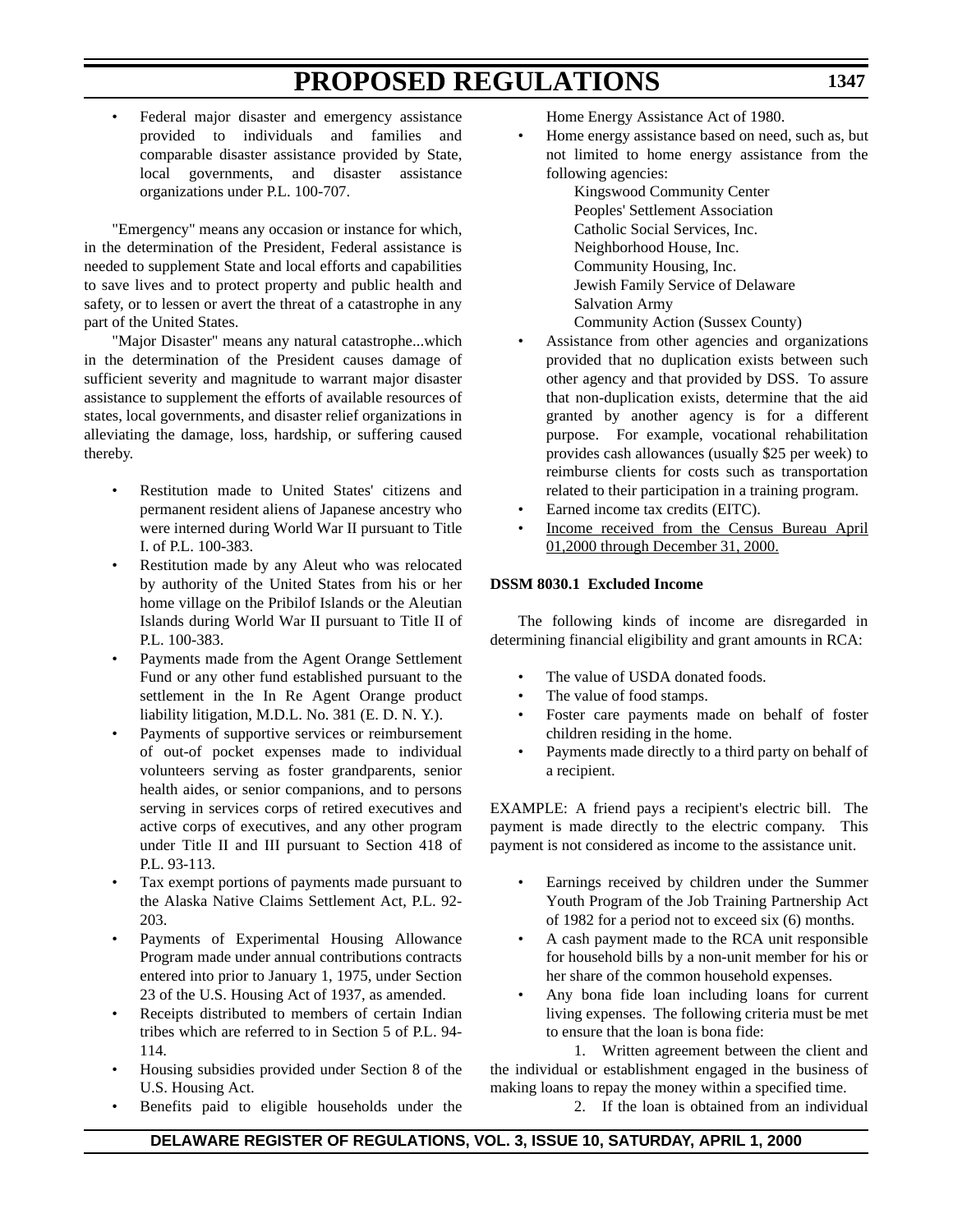or establishment not normally engaged in the business of making loans, obtain one of the following:

a. Borrower's acknowledgement of obligation to repay; or

b. Borrower's expressed intent to repay either by pledging real or personal property or anticipated income; or

c. A written statement detailing borrower's plans to repay the loan when future anticipated income is received.

- Income received under the Uniform Relocation Assistance and Real Property Acquisition Policies Act of 1970.
- Incentive payments or reimbursement for trainingrelated expenses derived from participation in Institutional and Work Experience Training or special work projects under the Work Incentive Program (First Step).
- Benefits received under the nutrition program for the elderly or the Women, Infants, and Children Nutritional Program.
- All payments received under the VISTA program unless the value of the payment when adjusted to reflect the number of hours worked is equal to or greater than the minimum wage currently in effect under the Fair Labor Standards Act of 1938. In that case the income is treated as earned income and disregards applicable to the category of assistance are deducted from it.
- Payments distributed per capita to or held in trust for members of any Indian tribe under Public Law 92-254, P.L. 93-134, or P.L. 94-540.
- Federal major disaster and emergency assistance provided to individuals and families and comparable disaster assistance provided by State, local governments, and disaster assistance organizations under P.L. 100-707.

"Emergency" means any occasion or instance for which, in the determination of the President, Federal assistance is needed to supplement State and local efforts and capabilities to save lives and to protect property and public health and safety, or to lessen or avert the threat of a catastrophe in any part of the United States.

"Major Disaster" means any natural catastrophe...which in the determination of the President causes damage of sufficient severity and magnitude to warrant major disaster assistance to supplement the efforts of available resources of states, local governments, and disaster relief organizations in alleviating the damage, loss, hardship, or suffering caused thereby.

Payments of supportive services or reimbursement of out-of pocket expenses made to individual

volunteers serving as foster grandparents, senior health aides, or senior companions, and to persons serving in services corps of retired executives and active corps of executives, and any other program under Title II and III pursuant to Section 418 of P.L. 93-113.

- Housing subsidies provided under Section 8 of the U.S. Housing Act.
- Benefits paid to eligible households under the Home Energy Assistance Act of 1980.
- Home energy assistance based on need, such as, but not limited to home energy assistance from the following agencies:

Kingswood Community Center Peoples' Settlement Association Catholic Social Services, Inc. Neighborhood House, Inc. Community Housing, Inc. Jewish Family Service of Delaware Salvation Army

Community Action (Sussex County)

- Assistance from other agencies and organizations provided that no duplication exists between such other agency and that provided by DSS. To assure that non-duplication exists, determine that the aid granted by another agency is for a different purpose. For example, vocational rehabilitation provides cash allowances (usually \$25 per week) to reimburse clients for costs such as transportation related to their participation in a training program.
- Earned income tax credits (EITC).
- Income of an individual acting as a refugee's sponsor.
- Income received from the Census Bureau from April 1, 2000 through December 31, 2000.

### **DSSM 9059 Income Exclusions**

 $[273.9(c)]$ 

Only the following items will be excluded from household income and no other income will be excluded:

 A. Any gain or benefit which is not in the form of money payable directly to the household.

This includes in-kind benefits and certain vendor payments. In-kind benefits are those for which no monetary payment is made on behalf of the household and includes meals, clothing, housing, or produce from a garden. A vendor payment is a money payment made on behalf of a household by a person or organization outside of the household directly to either the household's creditors or to a person or organization providing a service to the household.

Payments made to a third party on behalf of the household are included or excluded as income as follows:

1. Department of Housing and Urban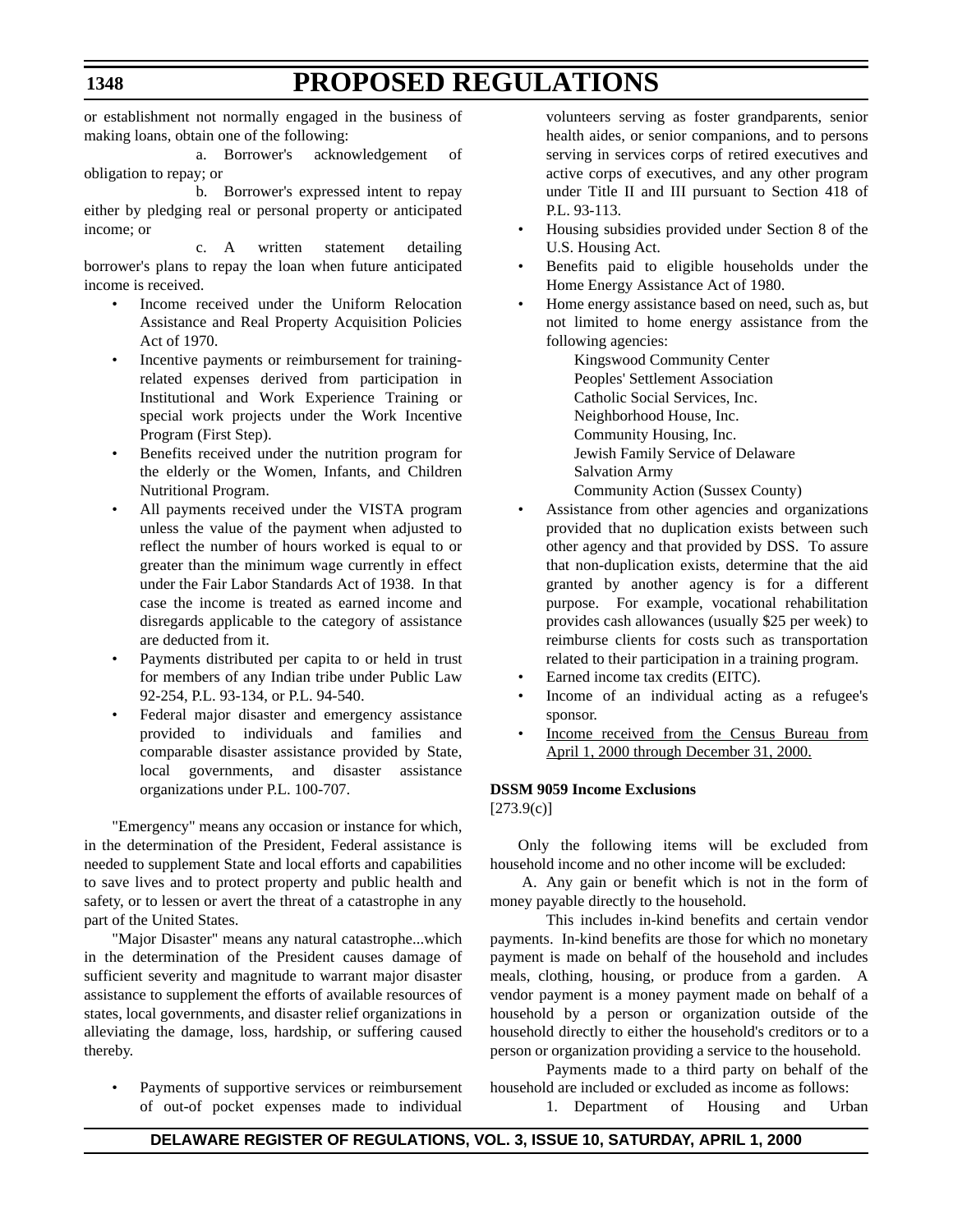Development (HUD) vendor payments. Rent or mortgage payments made to landlords or mortgages by HUD are excluded.

2. Educational assistance vendor payments. Educational assistance provided to a third party on behalf of the household for living expenses shall be treated the same as educational assistance directly to the household.

3. Vendor payments that are reimbursements. Reimbursements made in the form of vendor payments are excluded on the same basis as reimbursements paid directly to the household as described in DSSM 9059 E .

4. Other third party payments. Other third party payments shall be handled as follows: Moneys legally obligated and otherwise payable to the household which are diverted by the provider of the payment to a third party for a household expense shall be counted as income and not excluded. If the person or organization makes a payment to a third party on behalf of a household using funds that are not owed to the household, the payment shall be excluded from income. The following are examples of third party payments:

a) A friend or relative uses his or her own money to pay the household's rent directly to the landlord. This vendor payment shall be excluded.

b) A household member earns wages. However, the wages are garnished or diverted by the employer and paid to a third party for a household expense, such as rent. This vendor payment is counted as income. However, if the employer pays a household's rent directly to the landlord in addition to paying the household its regular wages, the rent payment shall be excluded from income. Similarly, if the employer provides housing to an employee in addition to wages, the value of the housing shall not be counted as income.

c) A household receives court-ordered monthly support payments in the amount of \$400. Later, \$200 is diverted by the provider and paid directly to a creditor for a household expense. The payment is counted as income.

Money deducted or diverted from a courtordered support or alimony payment to a third party for a household's expense shall be included as income because the payment is taken from money that is owed to the household. However, payments specified by a court order or other legally binding agreement to go directly to a third party rather than the household are excluded from income because they are not otherwise payable to the household.

Examples of court-ordered payments:

a) A court awards support payments in the amount of \$400 a month and in addition orders \$200 to be paid directly to a bank for repayment of a loan. The \$400 payment is counted as income and the \$200 payment is excluded from income.

b) A civil service retiree is entitled to a

retirement payment of \$800 a month. However, \$400 is diverted to his ex-wife by court order for child support. This is similar to a wage garnishment. Since the retirement benefits are legally obligated and otherwise payable to the retiree's household, the \$800 is budgeted for food stamp purposes.

Support payments not required by a court order or other legally binding agreement (including payments in excess of the amount specified in a court order or written agreement) which are paid to a third party on the household's behalf shall be excluded from income.

5. Payments made by the Division or by another government agency to a child care institution to provide day care for a household member are also excluded as vendor payments.

6. All or part of a public assistance grant which would normally be provided in a money payment but which is diverted to a protective payee will be considered income to the household.

7. Emergency Assistance payments will be excluded if they are made directly to a third party for a household expense. This rule applies even if the household has the option of receiving a direct cash payment.

8. Under some pay/benefit plans, an employee may choose to have the employer withhold from the employee's earnings money to pay certain expenses such as child care and medical expenses as a vendor payment to a third party when the expenses are incurred. The amount is counted as earned income when withheld because the money is legally obligated and otherwise payable to the employee at that time.

9. Some companies make credits available to employees to use to buy health insurance, annual leave, sick leave or life insurance. The employee cannot elect to receive a cash payment and loses the credits if not used. The amount shows up on the pay stub when used. These flexible benefits are not counted as income because they are not legally obligated and otherwise payable to the employee as earnings.

Some companies give employees "points" as incentive to arrive to work on time, work so many weeks without taking leave, etc. These points have a monetary value that appears on the pay stub and the points are subject to taxes. The employee can only redeem the points for commodities or goods from a catalog provided by the employer; they cannot convert the points to cash. These points are excluded from income because the funds are not otherwise payable to the household.

B. Any income in the certification period which is received too infrequently or irregularly to be reasonably anticipated, but not in excess of \$30 a quarter.

C. Educational assistance, including grants, scholarships, fellowships, work study, educational loans on which payment is deferred, veterans' educational benefits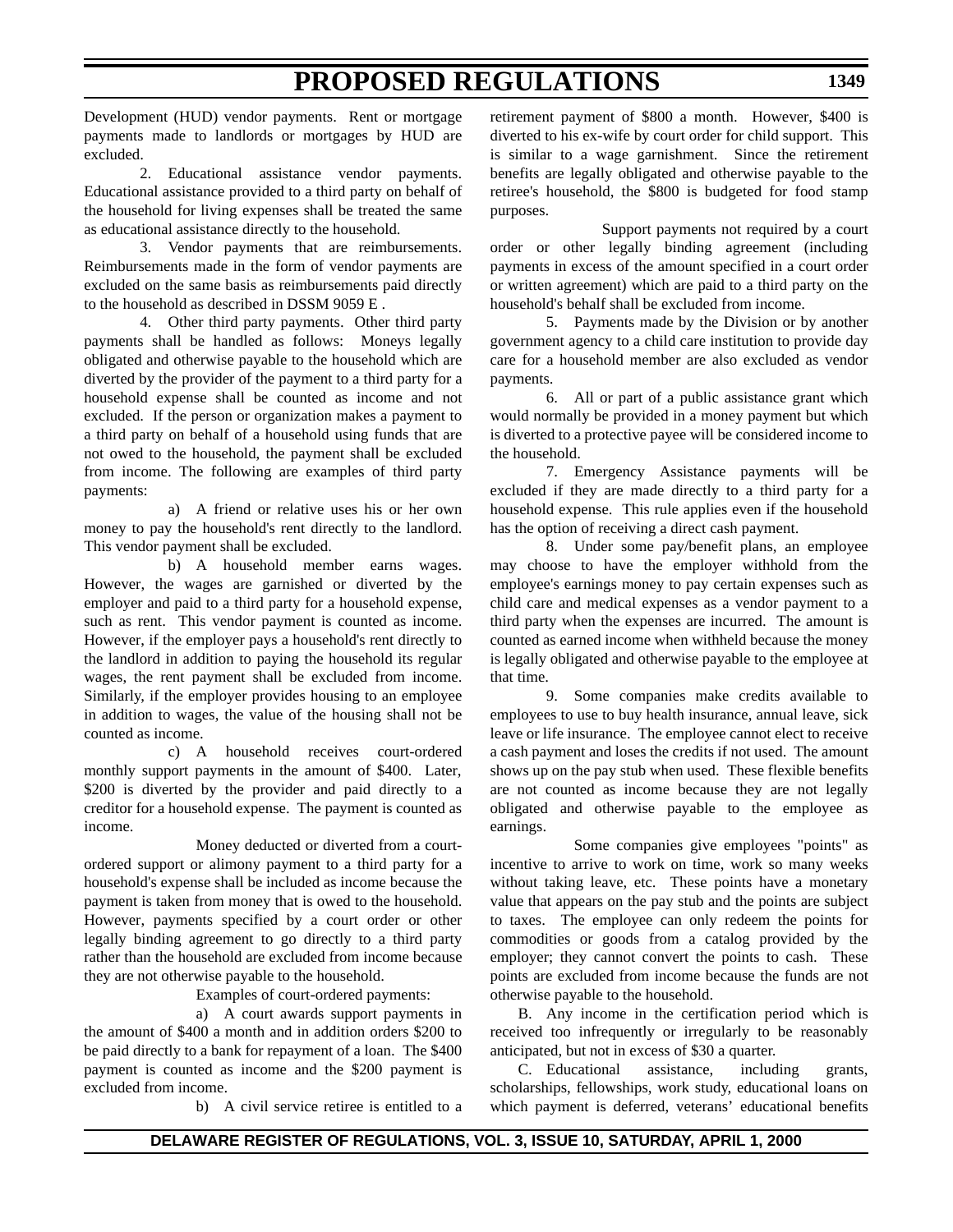and the like.

To be excluded, the educational assistance listed above must be:

A. Awarded to a household member enrolled at a:

1. Recognized institution of post-secondary education,\*

2. School for the handicapped,

3. Vocational education program,

4. Vocational or technical school, or

5. Program that provides for obtaining a secondary school diploma or the equivalent;

\* Means any public or private educational institution which normally requires a high school diploma or equivalency certificate for enrollment or admits persons who are beyond the age of compulsory school attendance for that State. The institution must be authorized to provide an educational program beyond secondary education or provides a program of training to prepare students for gainful employment, including correspondence schools at that level.

B. Used for or identified (earmarked) by the institution, school, program, or other grantor for the following allowable expenses:

1. Tuition,

2. Mandatory school fees, including the rental or purchase of any equipment, material, and supplies related to the pursuit of the course of study involved,

- 3. Books,
- 4. Supplies,
- 5. Transportation,

6. Miscellaneous personal expenses, other than the normal living expenses of room and board, of the student incidental to attending a school, institution, or program,

7. Dependent care (amounts excluded cannot be excluded under the income dependent care deduction under DSSM 9060 ), and

8. Origination fees and insurance premiums on educational loans.

Exclusions based on use for the allowable expenses listed above must be incurred or anticipated for the period the educational income is intended to cover regardless of when the educational income is actually received. If a student uses other income sources to pay for allowable educational expenses in months before the educational income is received, the exclusions to cover the expenses shall be allowed when the educational income is received. When the amounts used for allowable expenses are more than amounts earmarked by the institution, school, program or other grantor, an exclusion shall be allowed for amounts used over the earmarked amounts. Exclusions based on use shall be subtracted from unearned educational income first when possible, and the remainder, if any, shall be excluded from earned educational income.

An individual's total educational income exclusions cannot exceed that individual's total educational income received.

D. All loans, including loans from private individuals as well as commercial institutions, other than educational loans on which repayment is deferred. Educational loans on which repayment is deferred shall be excluded according to DSSM 9059 C . A loan on which repayment must begin within 60 days after receipt of the loan shall not be considered a deferred repayment loan.

E. Reimbursements for past or future expenses, to the extent that they do not exceed actual expenses, and do not represent a gain or benefit to the household.

Reimbursements for normal household living expenses such as rent or mortgage, personal clothing, or food eaten at home are a gain or benefit and, therefore, are not excluded. To be excluded, these payments must be provided specifically for an identified expense, other than normal living expenses, and used for the purpose intended. When a reimbursement, including a flat allowance, covers multiple expenses, each expense does not have to be separately identified as long as none of the reimbursement covers normal living expenses. The amount by which a reimbursement exceeds the actual incurred expense will be counted as income. However, reimbursements will not be considered to exceed actual expenses, unless the provider or the household indicates that the amount is excessive.

Examples of excludable reimbursements which are not considered to be a gain or benefit to the household are:

- Reimbursements or flat allowances for job or training related expenses such as travel, per diem, uniforms, and transportation to and from the job or training site. Reimbursements which are provided over and above the basic wages for these expenses are excluded; however, these expenses, if not reimbursed, are not otherwise deductible. Reimbursements for the travel expenses incurred by migrant workers are also excluded, as are maintenance funds provided to VR clients for uniforms, supplies, etc.
- Reimbursement for out-of-pocket expenses of volunteers incurred in the course of their work.
- Medical or dependent care reimbursements.
- Reimbursements received by households to pay for a service provided under Title XX of the Social Security Act.

Do not consider the following as excludable reimbursements:

• No portion of benefits provided under Title IV-A of the Social Security Act, (ABC) to the extent such benefit is attributed to an adjustment for work related or child care expenses, will be considered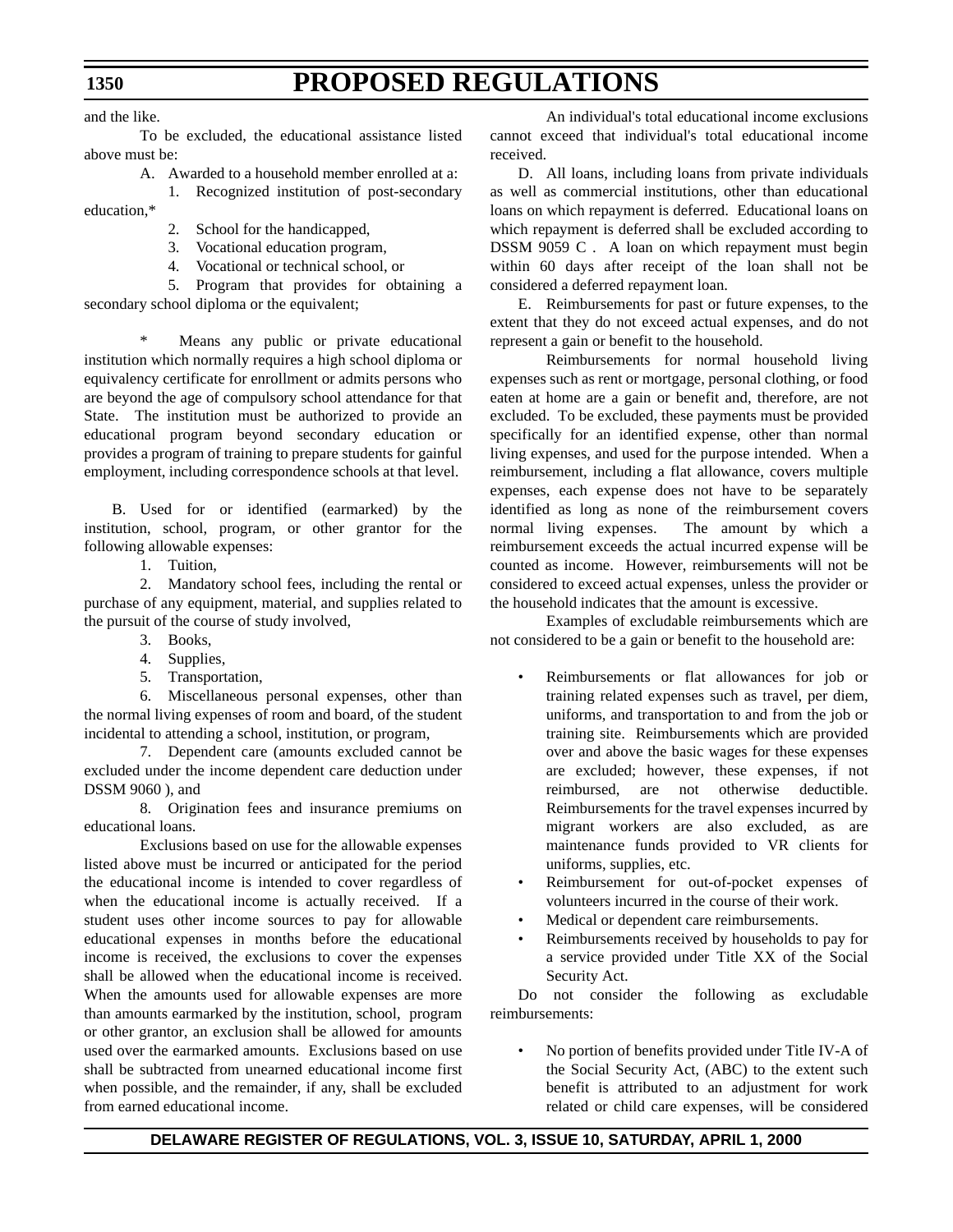excludable under this provision.

• No portion of any educational assistance that is provided for normal living expenses (room and board) shall be considered a reimbursement excludable under this section.

F. Monies received and used for the care and maintenance of a third-party beneficiary who is not a household member.

If the intended beneficiaries of a single payment are both household and non-household members, any identifiable portion of the payment intended and used for the care and maintenance of the non-household member will be excluded. If the non-household member's portion cannot be readily identified, the payment must be evenly prorated among intended beneficiaries and the exclusion applied to the non-household member's prorata share or the amount actually used for the non-household member's care and maintenance, whichever is less.

G. The earned income of a student under age 18 who attends elementary or secondary school or classes to obtain a GED at least half-time and lives with a natural, adoptive or step parent, is under the control of a household member other than a parent, or is certified in a separate food stamp household but lives with a natural, adoptive or step parent.

This exclusion continues to apply during temporary interruptions in school attendance due to semester or vacation breaks, provided the child's enrollment will resume following the break. If the child's earnings or amount of work performed cannot be differentiated from that of other household members, prorate the total earnings equally among the working members. The child's prorata share is excluded.

H. Money received in the form of a non-recurring lump sum payment.

These include, but are not limited to: income tax refunds, rebates or credits; retroactive lump sum Social Security, SSI, public assistance, railroad retirement benefits, or other payments; lump sum insurance settlement; or refunds of security deposits on rental property or utilities. These payments will be counted as resources in the month received unless specifically excluded from consideration as a resource by other federal laws.

Payments of large retroactive SSI benefit amounts are required to be made in installments for SSI recipients. These SSI retroactive lump sum installments are excluded from income.

Earned Income Tax Credit (EITC) payments, whether paid in advance or made as tax refunds, are considered to be non-recurring lump sum payments.

I. The cost of producing self-employment income (See DSSM 9074.4 ).

J. Any income that is specifically excluded by any other Federal law from consideration as income for the purpose of determining eligibility for the Food Stamp Program.

The following laws provide such an exclusion:

### PART A -- GENERAL

1. P. L. 79-396, Section 12(e) of the National School Lunch Act, as amended by Section 9(d) of P. L. 94-105, provides that,

The value of assistance to children under this Act shall not be considered to be income or resources for any purposes under any Federal or State laws, including laws relating to taxation and welfare and public assistance programs.

This law authorizes the School Lunch Program, the Summer Food Service Program for Children, the Commodity Distribution Program, and the Child and Adult Care Food Program. Note that the exclusion applies to assistance provided to children rather than that paid to providers.

2. P. L. 89-642, the Child Nutrition Act of 1966, Section 11(b), provides in part that,

The value of assistance to children under this Act shall not be considered to be income or resources for any purpose under any Federal or State laws including, but not limited to, laws relating to taxation, welfare, and public assistance programs.

This law authorizes the Special Milk Program, the School Breakfast Program, and the Special Supplemental Food Program for women, infants, and children (WIC).

3. P. L. 91-646, Section 216, the Uniform Relocation Assistance and Real Property Acquisition Policy Act of 1970. Reimbursements are excluded from income and resources.

4. P. L. 93-113, the Domestic Volunteer Services Act of 1973, Titles I and II, as amended.

Payments under Title I of that Act, including payments from such Title I programs as VISTA, University Year for Action, and Urban Crime Prevention Program, to volunteers shall be excluded for those individuals receiving food stamps or public assistance at the time they joined the Title I program, except that households which were receiving an income exclusion for a Vista or other Title I Subsistence allowance at the time of conversion to the Food Stamp Act of 1977 shall continue to receive an income exclusion for VISTA for the length of their volunteer contraction in effect at the time of conversion. Temporary interruptions in food stamp participation shall not alter the exclusion once an initial determination has been made. New applicants who were not receiving public assistance or food stamps at the time they joined VISTA shall have these volunteer payments included as earned income.

Payments to volunteers under Title II, including the Retired Senior Volunteer Program (RSVP), Foster Grandparents Program and Senior Companion Program, are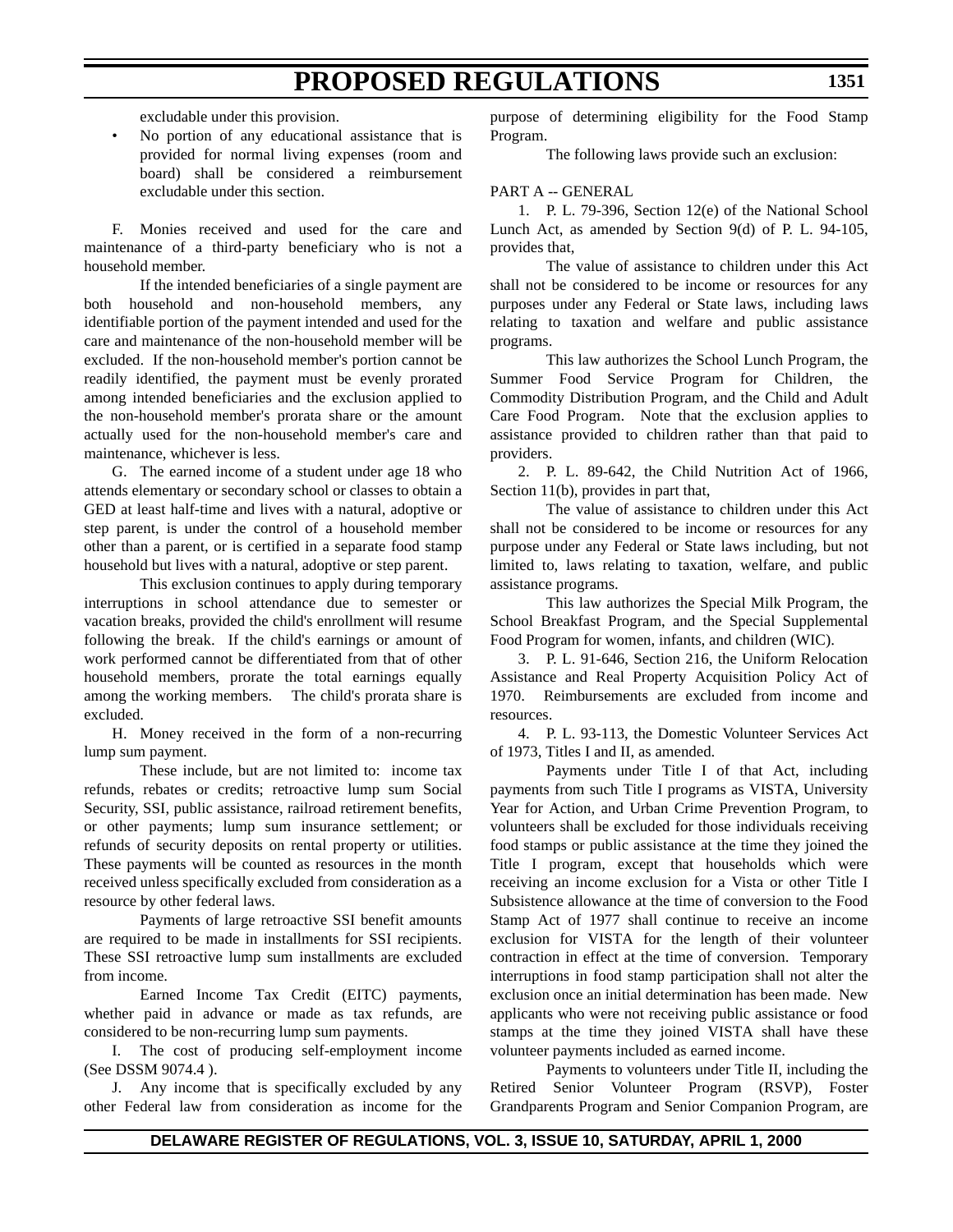excluded from income.

5. P. L. 93-288, Section 312(d), the Disaster Relief Act of 1974, as amended by P. L. 100-707, Section 105(i), the Disaster Relief and Emergency Assistance Amendments of 1988, 11/23/88. Payments precipitated by an emergency or major disaster as defined in this Act, as amended, are not counted as income or resources for food stamp purposes. This exclusion applies to Federal assistance provided to persons directly affected and to comparable disaster assistance provided by States, local governments, and disaster assistance organizations.

A major disaster is any natural catastrophe such as a hurricane or drought, or, regardless of cause, any fire, flood, or explosion, which the President determines causes damage of sufficient severity and magnitude to warrant major disaster assistance to supplement the efforts and available resources of States, local governments, and disaster relief organizations in alleviating the damage, loss, hardship, or suffering caused thereby.

An emergency is any occasion or instance for which the President determines that Federal assistance is needed to supplant State and local efforts and capabilities to save lives and to protect property and public health and safety, or to lessen or avert the threat of a catastrophe.

Most, but not all, Federal Emergency Management Assistance (FEMA) funds are excluded. For example, some payments made to homeless people to pay for rent, mortgage, food, and utility assistance when there is no major disaster or emergency is not excluded under this provision.

6. P. L. 97-300, the Job Training Partnership Act (JTPA), 10/13/82. Section 142(b) provides that allowances, earnings and payments to individuals participating in programs under JTPA shall not be considered as income. Subsequently P. L. 99-198, the Food Security Act of 1985, 12/85, amended section 5(1) of the Food Stamp Act to require counting as income on-the-job training payments provided under section 204(5) of Title II of the JTPA except for dependents less than 19 years old. Section 702(b) of P.L. 102-367, the Job Training Reform Amendments of 1992, further amended the Food Stamp Act (by changing the reference) to exclude on-the-job training payments received under the Summer Youth Employment and training Program. This means that currently only on-the-job training payments to (1) youths, other than dependents under 19, in year-round programs and (2) adults can be counted. All other JTPA income is excluded.

7. P. L. 99-425, Section (e), the Low-Income Home Energy Assistance Act, 9/30/86. The amount of any home energy assistance payments or allowances provided directly to, or indirectly on behalf of, a household is excluded from income and resources. In determining any excess shelter expense deduction, the full amount of such payments or allowances shall be deemed to be expended by such household for heating or cooling expenses.

8. P. L. 99-498, the Higher Education Act Amendments of 1986, Section 479B, as amended by P. L. 100-50, June 3, 1987. Amounts made available for tuition and fees and, for students attending an institution at least half-time, books, supplies, transportation and miscellaneous personal expenses (other than room, board and dependent care) provided under Title IV of the Act and by the Bureau of Indian Affairs were excluded from income and resources.

P. L. 102-325, the Higher Education Amendments of 1992, dated 7/23/92, contain two separate provisions that affect the treatment of payments made under the Higher Education Act. In regard to Title IV-- Student Assistance, Part F, Section 479B provides that:

Notwithstanding any other provision of law, student financial assistance received under this title, or under Bureau of Indian Affairs student assistance programs, shall not be taken into account in determining the need or eligibility of any person for benefits or assistance, or the amount of such benefits or assistance, under any Federal, State, or local program financed in whole or in part with Federal funds.

Student assistance authorized under Title IV includes the following: (State and local agencies select students for some of these programs. In addition, some State and local agencies have separate programs of their own with similar names.)

- Basic Educational Opportunity Grants (BEOG or Federal Pell Grants)
- Presidential Access Scholarships (PAS-Super Pell Grants)
- Federal Supplemental Educational Opportunity Grants (FSEOG)
- State Student Incentives Grants (SSIG)
- Federal Direct Student Loan Programs (FDSLP) (Formerly GSL and FFELP):
- Federal Direct Supplemental Loan Program (provides loans to students)
- Federal Direct PLUS Program (provides loans to parents)
- Federal Direct Stafford Loan Program
- Federal Direct Unsubsidized Stafford Loan Program, and
- Federal Consolidated Loan Program
- Federal Perkins Loan Program Direct loans to students in institutions of higher education (Perkins Loans, formerly NDSL)
- Federal Work Study Funds (Note: Not all Federal work study funds come under Title IV of the Higher Education Act.)
- TRIO Grants (Go to organizations or institutions for students from disadvantaged backgrounds):
- Upward Bound (Some stipends go to students)
- **Student Support Services**
- Robert E. McNair Post-Baccalaureate Achievement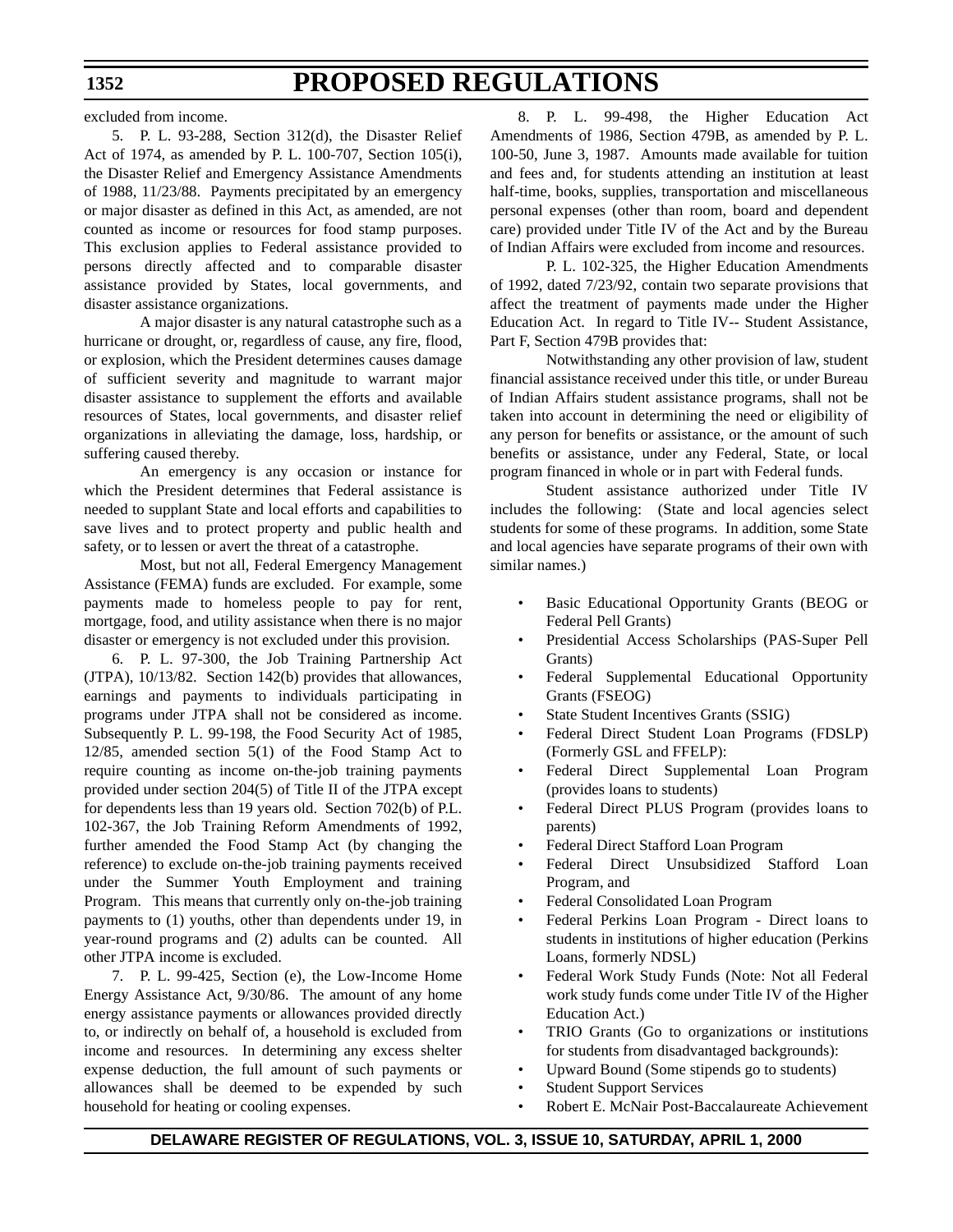- Robert C. Byrd Honors Scholarship Program
- College Assistance Migrant Program (CAMP) for students whose families are engaged in migrant and seasonal farm work
- High School Equivalency Program (HEP)
- National Early Intervention Scholarship and Partnership Program (NEISP).

There is only one BIA student assistance program per se. It is the Higher Education Grant Program, which is sometimes called the Scholarship Grant Program. However, education or training assistance received under any BIA program must be excluded. There is an Adult Education Program that provides money to adults to get a GED, attend technical schools, and for job training. There is also an employment assistance program. In addition, education and training may be made available under separate programs like the Indian Child and Family Programs. Each tribe has a BIA agency that may be contacted for more information about education and training assistance.

Section 480(b) provides that:

The changes made in part F of title IV of the Act by the amendment made by this section shall apply with respect to determinations of need under such part F for award years beginning on or after July 1, 1993.

Title XIII, Indian Higher Education Programs, Part E--Tribal Development Student Assistance Revolving Loan Program (Tribal Development Student Assistance Act), Section 1343(c) provides in part that:

. . . for purposes of determining eligibility, loans provided under this program may not be considered in needs analysis under any other Federal law, and may not penalize students in determining eligibility for other funds.

The Part E exclusion was effective October 1, 1992.

P. L. 98-524, the Carl D. Perkins Vocational Education Act, Section 507, as amended by P. L. 101-392, 9/ 25/90, Sections 501 and 701 of the Carl D. Perkins Vocational and Applied Technology Education Act Amendments of 1990. Amounts made available for tuition and fees and, for students attending an institution at least half-time, books, supplies, transportation, dependent care, and miscellaneous personal expenses (other than room and board). This provision was effective July 1, 1991. The programs under this Act include the following:

- Indian Vocational Education Program
- Native Hawaiian Vocational Education Program
- State Vocational and Applied Technology Education Program which contains the:
- State Program and State Leadership Activities
- Program for Single Parents, Displaced Homemakers, and Single Pregnant Women
- Sex Equity Program
- Programs for Criminal Offenders
- Secondary School Vocational Education Program
- Postsecondary and Adult Vocational Education Program
- State Assistance for Vocational Education Support Programs by Community-Based Organizations
- Consumer and Homemaking Education Program
- Comprehensive Career Guidance and Counseling Program
- Business-Labor-Education Partnership for Training Program
- National Tech-Prep Education Program
- State-administered Tech-Prep Education Program
- Supplementary State Grants for Facilities and Equipment and Other Program Improvement Activities
- Community Education Employment Centers Program
- Vocational Education Lighthouse Schools Program
- Tribally Controlled Postsecondary Vocational Institutions Program
- Vocational Education Research Program
- National Network for Curriculum Coordination in Vocational and Technical Education
- National Center or Centers for Research in Vocational Education
- Materials Development in Telecommunications Program
- Demonstration Centers for the Training of Dislocated Workers Program
- Vocational Education Training and Study Grants Program
- Vocational Education Leadership Development Awards Program
- Vocational Educator Training Fellowships Program
- Internships for Gifted and Talented Vocational Education Students Program
- Business and Education Standards Program
- Blue Ribbon Vocational Education Program
- Educational Programs for Federal Correctional Institutions
- Vocational Education Dropout Prevention Program
- Model Programs of Regional Training for Skilled Trades
- Demonstration Projects for the Integration of Vocational and Academic Learning Program
- Cooperative Demonstration Programs
- Bilingual Vocational Training Program
- Bilingual Vocational Instructor Training Program
- Bilingual Materials, Methods, and Techniques Program

(Federal Perkins Loans authorized under Part E of Title IV of the Higher Education Act must be handled in accordance with other Title IV income.)

# **DELAWARE REGISTER OF REGULATIONS, VOL. 3, ISSUE 10, SATURDAY, APRIL 1, 2000**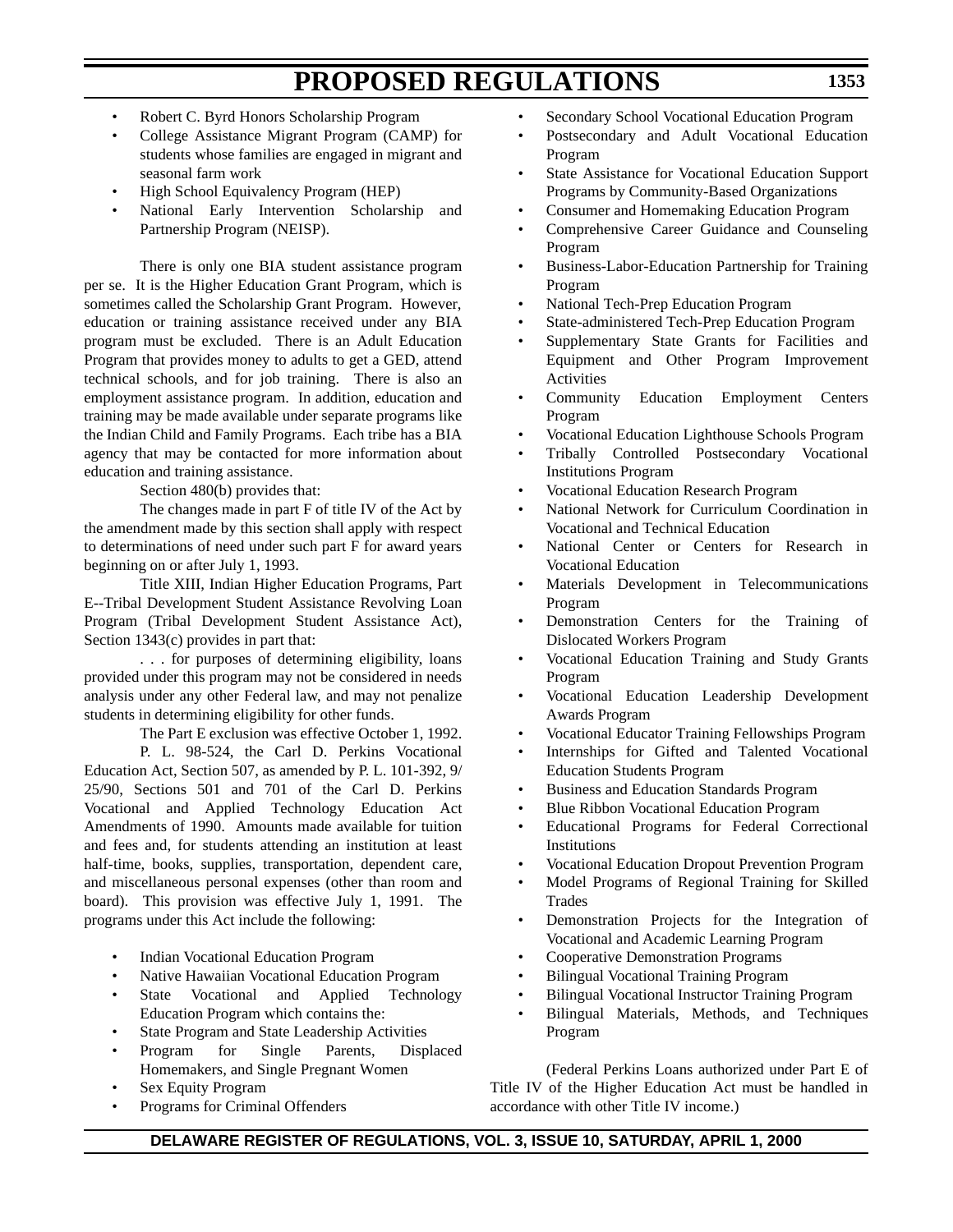Section 5(d)(3) of the Food Stamp Act, as amended by P. L. 101-624, Food, Agriculture, Conservation and Trade Act of 1990, Title XVIII, Mickey Leland Memorial Domestic Hunger Relief Act, 11/28/90, and P. L. 102-237, Food, Agriculture, Conservation, and Trade Act Amendments of 1991, Section 903, provides that educational monies are excluded from income:

- when they are awarded to a person enrolled at a recognized institution of post-secondary education, at a school for the handicapped, in a vocational education program, or in a program that provides for completion of a secondary school diploma or obtaining the equivalent thereof,
- to the extent that they do not exceed the amount used for or made available as an allowance determined by such school, institution, program, or other grantor, for tuition, mandatory fees (including the rental or purchase of any equipment, materials, and supplies related to the pursuit of the course of study involved), books, supplies, transportation, and other miscellaneous personal expenses (other than living expenses), of the student incidental to attending such school, institution, or program, and
- to the extent loans include any origination fees and insurance premiums.)

9. P. L. 99-576, Veterans' Benefits Improvement and Healthcare Authorization Act of 1986, Section 303(a)(1), 8/ 7/86, which amended Section  $1411(b)$  and  $1412(c)$  of the Veterans' Educational Act of 1984 (GI Bill) provides that any amount by which the basic pay of an individual is reduced under this subsection shall revert to the Treasury and shall not, for purposes of any Federal law, be considered to have been received by or to be within the control of such individual. Title 38 of the USC, Chapter 30, Section 1411 refers to basic educational assistance entitlement for service on active duty and Section 1412 refers to basic educational assistance entitlement for service in the Selected Reserve. (Section 216 of P. L. 99-576 authorized stipends for participation in study of Vietnam-era veterans' psychological problems. These payments are not excluded by law.)

10. P. L. 100-175, Section 166, Older Americans Act, 11/29/87. Funds received by persons 55 and older under the Senior Community Service Employment Program under Title V of the Older Americans Act are excluded from income. Each State and eight organizations receive Title V funds. The organizations that receive some Title V funds are as follows:

> Green Thumb National Council on Aging National Council of Senior Citizens American Association of Retired Persons U.S. Forest Service

National Association for Spanish Speaking Elderly National Urban League

National Council on Black Aging

11. P. L. 100-242, Section 126(c)(5)(A), 11-6-87, The Housing and Community Development Act of 1987, excludes most increases in the earned income of a family residing in certain housing while participating in HUD demonstration projects authorized by section 126. Demonstration projects are authorized by this law for Charlotte, North Carolina, and 10 additional locations. The affected regional offices will be contacted individually regarding these projects.

12. P. L. 100-383, section 105(f)(2), Wartime Relocation of Civilians, 8/10/88 (the Civil Liberties Act of 1988). Payments to U.S. citizens of Japanese ancestry and permanent resident Japanese aliens or their survivors and Aleut residents of the Pribilof Islands and the Aleutian Islands West of Unimak Island are excluded from income and resources.

13. P. L. 100-435, Section 501, 9/19/88, which amended Section 17(m)(7) of the Child Nutrition Act of 1966. Under WIC demonstration project, coupons that may be exchanged for food at farmers' markets are excluded from income and resources.

14. P. L. 101-201, Agent Orange Compensation Exclusion Act, 12/6/89. All payments from the Agent Orange Settlement fund or any other fund established pursuant to the settlement in the Agent Orange product liability litigation are excluded from income and resources retroactive to January 1, 1989. The disabled veteran will receive yearly payments. Survivors of deceased disabled veterans will receive a lump-sum payment. These payments were disbursed by the AETNA insurance company.

P. L. 101-239, 12/19/89, the Omnibus Budget Reconciliation Act of 1989, Section 10405, also excluded payments made from the Agent Orange settlement fund or any other fund established pursuant to the settlement in the In re Agent Orange product liability litigation, M.D.L. No. 381 (E.D.N.Y.) from income and resources in determining eligibility for the amount of benefits under the Food Stamp Program.

(Note: P. L. 102-4, Agent Orange Act of 1991, 2/6/ 91, authorized veterans' benefits to some veterans with service connected disabilities resulting from exposure to agent orange. Most of the eligible veterans received a lump sum payment for retroactive benefits due them, followed by regular monthly payments. The lump sum payment is excluded as income but the subsequent monthly payments are counted as unearned income. These payments from the Department of Veterans Affairs are issued by the U.S. Treasury. These VA payments are not excluded by law.)

15. P. L. 101-426, Section 6(h)(2), the Radiation Exposure Compensation Act, dated October 15, 1990, excludes payments made under this public law from food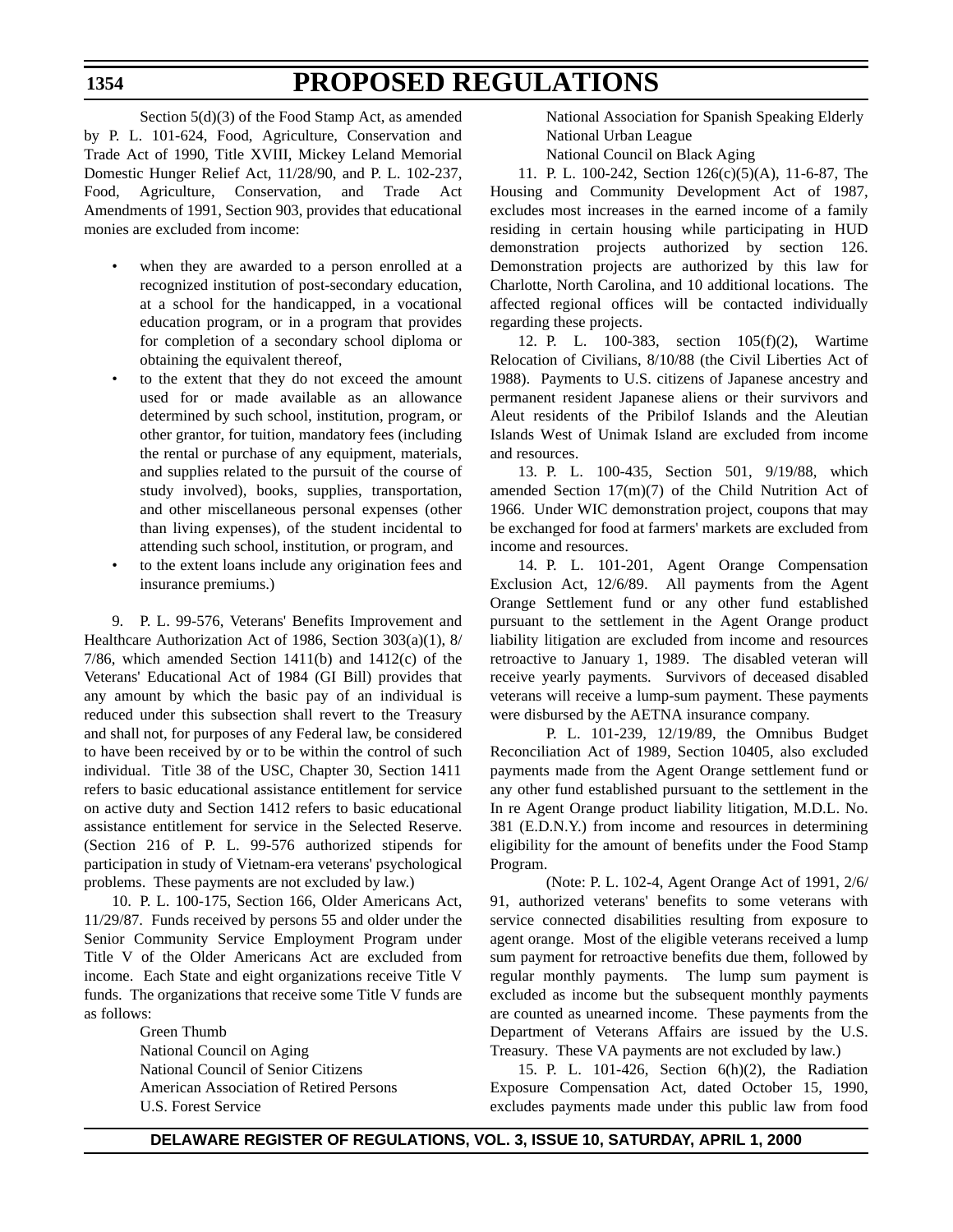stamp income and resources.

16. P. L. 101-508, 11/5/90, the Omnibus Budget Reconciliation Act of 1990, Title XI Revenue Provisions, Section 11111, Modifications of Earned Income Tax Credit, subsection (b) provides that any Federal earned income tax credit shall not be treated as income and shall not be taken into account in determining resources for the month of its receipt and the following month. This provision was effective with taxable years beginning after December 31, 1990.

The September 1988 amendments to the Food Stamp Act require the exclusion from income of any payment made to the household under section 3507 of the Internal Revenue Code of 1986 (relating to advance payment of earned income credit). The August 1993 amendments to the Food Stamp Act require the exclusion from resources of any earned income tax credits received by any member of the household for a period of 12 months from receipt if such member was participating in the food stamp program at the time the credits were received and participated in such program continuously during the 12-month period.

17. P. L. 101-610, Section 177(d), 11/16/90, National and Community Service Act (NCSA) of 1990, provides that Section 142(b) of the JTPA applies to projects conducted under Title I of the NCSA as if such projects were conducted under the JTPA. See item 6 above for the JTPA income exclusion. Title I includes three Acts: (1) Serve-America: The Community Service, Schools and Service-Learning Act of 1990, (2) the American Conservation and Youth Service Corps Act of 1990, and (3) the National and Community Service Act. There are about 47 different NCSA programs, and they vary by State. Most of the payments are made as a weekly stipend or for educational assistance. The Higher Education Service-Learning program and the AmeriCorps umbrella program come under this Title. The National Civilian Community Corps (NCCC) is a federally managed AmeriCorps program. The Summer for Safety program is an AmeriCorps program under which participants earn a stipend and a \$1000 post-service educational award. The National and Community Service Trust Act of 1993, P.L. 103-82, 9/23/93, amended the National and Community Services Act of 1990 but it did not change the exclusion.

18. P.S. 101-625, section 22(i), Cranston-Gonzales National Affordable Housing Act, dated 11/28/90 (42 USCS 1437t(i)) provides that,

(i) Treatment of Income - No service provided to a public housing resident under this section [Family Investment Centers] may be treated as income for purposes of any other program or provision of State or Federal law.

This exclusion applies to services such as child care, employment training and counseling, literacy training, computer skills training, assistance in the attainment of certificates of high school equivalency and other services. It does not apply to wages or stipends.

This same public law, Section 522Ii)(4), excludes most increases in the earned income of a family residing in certain housing while participating in HUD demonstration projects authorized by this public law. Demonstration projects are authorized by this law for Chicago, Illinois, and 3 other locations. The affected regional offices will be contacted individually regarding these projects.

19. P. L. 102-550, Housing and Community Development Act of 1992, Section 456(e) provides that payments made under the Youthbuild Program are to be treated like JTPA payments. Therefore they should be excluded from income in accordance with item 6 above.

20. P. L. 102-586, signed 11/4/92, Section 8, amended the Child Care and Development Block Grant Act Amendments of 1992 by adding a new Section 658S to exclude the value of any child care provided or arranged (or any amount received as payment for such care or reimbursement for costs incurred for such care) under this subchapter from income for purposes of any other Federal or Federally-assisted program that bases eligibility, or the amount of benefits, on need. (These payments are made under the Social Security Act, as amended.)

21. P. L. 103-286, dated 8/1/94, Section 1 (a) provides in part that:

Payments made to individuals because of their status as victims of Nazi persecution shall be disregarded in determining eligibility for and the amount of benefits or services to be provided under any Federal or federally assisted program which provides benefits or services based, in whole or in part, on need.

22. P. L. 103-322, section 230202, dated 9/13/94, amended Section 1403 of the Crime Act of 1984 (42 U.S.C. 10602) to provide in part that:

(e) Notwithstanding any other law, if the compensation paid by an eligible crime victim compensation program would cover costs that a Federal program, or a federally financed State or local program, would otherwise pay,

(1) such crime victim compensation program shall not pay that compensation; and

(2) the other program shall make its payments without regard to the existence of the crime victim compensation program.

Based on this language, payments received under this program must be excluded from income and resources for food stamp purposes.

23. P. L. 104-193, section 103(a), dated 8/22/96, amended Section 404(h) of Part A of Title IV of the Social Security Act to provide that for the purpose of determining eligibility to receive, or the amount of, any benefit authorized by the Food Stamp Act, funds (including interest accruing) in an individual development account under the TANF block grant program shall be disregarded with respect to any period during which such individual maintains or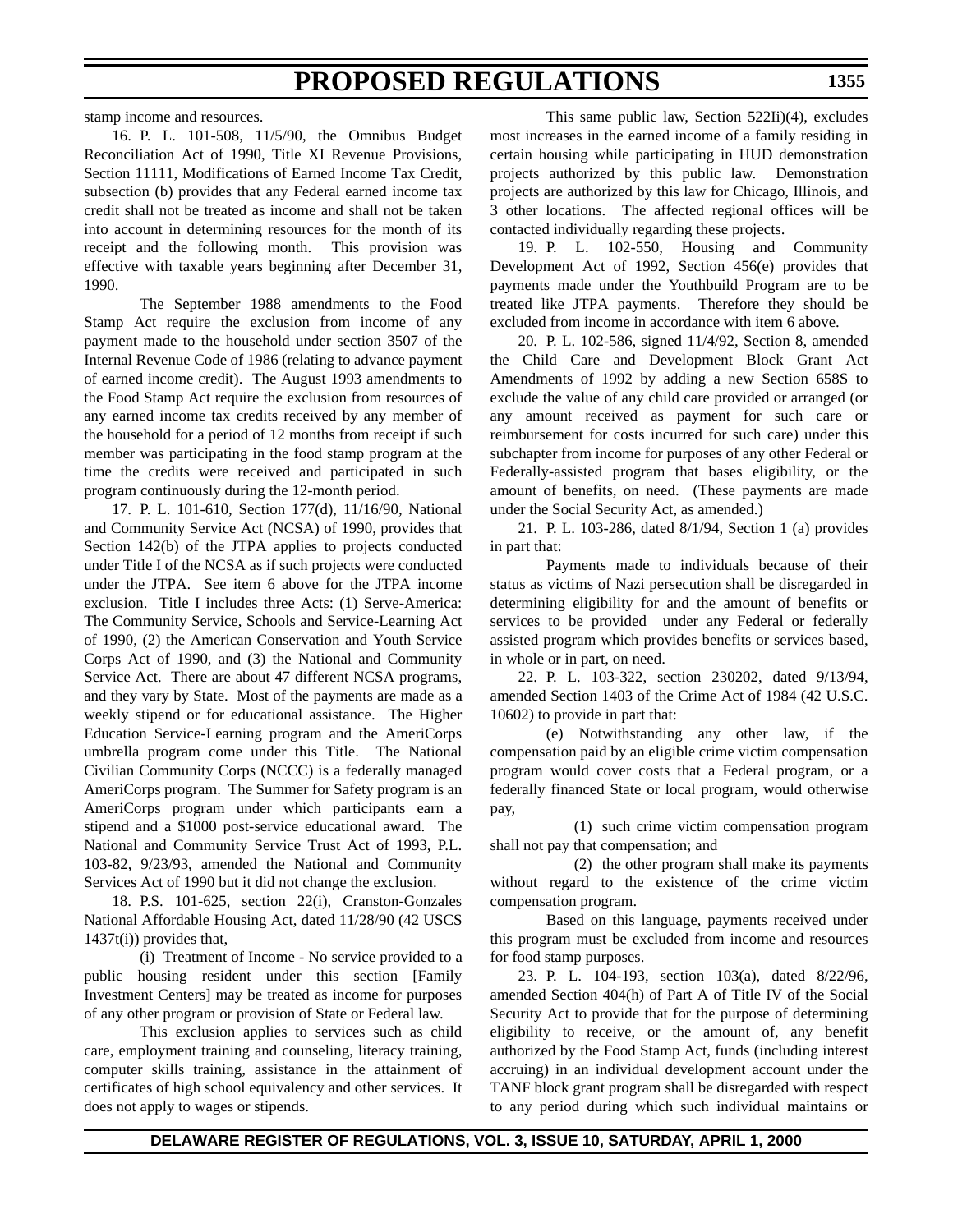makes contributions into such an account.

24. P.L. 104-204, section 1804(d), dated 9/26/96 provides that:

Notwithstanding any other provision of law, the allowance paid to a child under this section shall not be considered income or resources in determining eligibility for or the amount of benefits under any Federal or federally assisted program.

A monthly allowance (from \$200 - \$1200) is paid to a child of a Vietnam veteran for any disability resulting from spina bifida suffered by such child.

#### Part B - AMERICAN INDIAN OR ALASKA NATIVE

Usually a law will authorize payments to members of a tribe or band, and the law will apply to the members enrolled in the tribe or band wherever they live. However, items 2, 3, and 4 are general laws, and they apply to all tribes. The individuals should have documentation showing the type of payment and where it originated.

1. P. L. 92-203, section 29, dated 1/2/76, the Alaska native Claims Settlement Act, and Section 15 of P. L. 100- 241, 2/3/88, the Alaska Native Claims Settlement Act Amendments of 1987 - All compensation (including cash, stock, partnership interest, land, interest in land, and other benefits) received under this Act are excluded from income and resources.

2. 25 USCA 640-d-22 (P.L. 93-531, section 22, dated 12/22/74) provides in part that the availability of financial assistance to any Navajo or Hopi Indian pursuant to 25 USCS § 460d-460d-31 may not be considered as income or resources or otherwise used as the basis for denying or reducing the financial assistance or other benefits to which such household or member would otherwise be entitled to under the Social Security Act or any other Federal or federally assisted program.

25 USCS 1407 Judgment Funds (as amended by P. L. 93-134 and P. L. 97-458) provides that:

None of the funds [appropriated in satisfaction of judgements of the Indian Claims and Commission or Claims Court in favor of any Indian tribe, band, etc.] which--

(1) are distributed per capita or held in trust pursuant to a plan approved under the provisions of this Act [25 USCS §§ 1401 et seq.], or

(2) on the date of enactment of this Act [enacted Jan. 12, 1983], are to be distributed per capita or are held in trust pursuant to a plan approved by Congress prior to the date of enactment of this Act [enacted Jan. 12, 1983], or

(3) were distributed pursuant to a plan approved by Congress after December 31, 1981 but prior to the date of enactment of this Act [enacted Jan. 12, 1983], and any purchases made with such funds, including all interest and investment income accrued thereon while such funds are so held in trust, shall be subject to Federal or State income taxes, nor shall such funds nor their availability be considered as income or resources nor otherwise utilized as the basis for denying or reducing the financial assistance or other benefits to which such household or member would otherwise be entitled under the Social Security Act [42 USCS § 301 et seq.] or, except for per capita shares in excess of \$2,000, any Federal or federally assisted program.

The \$2,000 amount applies to each payment made to each person. Initial purchases made with exempt payments distributed between January 1, 1982 and January 12, 1983, are excluded from resources to the extent that excluded funds were used.

3. P. L. 98-64, 8/2/83, applied the exclusion in 25 USCS 1407 to per capita payments from funds which are held in trust by the Secretary of Interior (trust fund distributions) for an Indian tribe. (Per capita payments may be authorized for specific tribes under other public laws.)

4. 25 USCS 1408 (as amended by P. L. 93-134, P. L. 97-458, and P. L. 103-66, Section 13736, 10/7/93) provides that interests of individual Indians in trust or restricted lands shall not be considered a resource and up to \$2,000 per year of income received by individual Indians that is derived from such interests shall not be considered income in determining eligibility for assistance under the Social Security Act or any other Federal or federally assisted program. Interests include the Indian's right to or legal share of the trust or restricted land and any income accrued from the funds in trust or the restricted lands. The exclusion applies to each individual Indian than has an interest. The income exclusion applies for both eligibility and benefit level purposes for food stamp purposes. The income exclusion applies to calendar years.

5. P. L. 93-531, section 22 - Relocation assistance payments to members of the Navajo and Hopi Tribes are excluded from income and resources.

6. P. L. 94-114, section 6, 10/17/75 - Income derived from certain submarginal land held in trust for certain Indian tribes is excluded from income and resources. The tribes that may benefit are:

> Bad River Band of the Lake Superior Tribe of Chippewa Indians of Wisconsin Blackfeet Tribe Cherokee Nation of Oklahoma Cheyenne River Sioux Tribe Crow Creek Sioux Tribe Lower Brule Sioux Tribe Devils Lake Sioux Tribe Fort Belknap Indian Community Assiniboine and Sioux Tribes Lac Courte Oreilles Band of Lake Superior Chippewa Indians Keweenaw Bay Indian Community Minnesota Chippewa Tribe Navajo Tribe Oglala Sioux Tribe

# **DELAWARE REGISTER OF REGULATIONS, VOL. 3, ISSUE 10, SATURDAY, APRIL 1, 2000**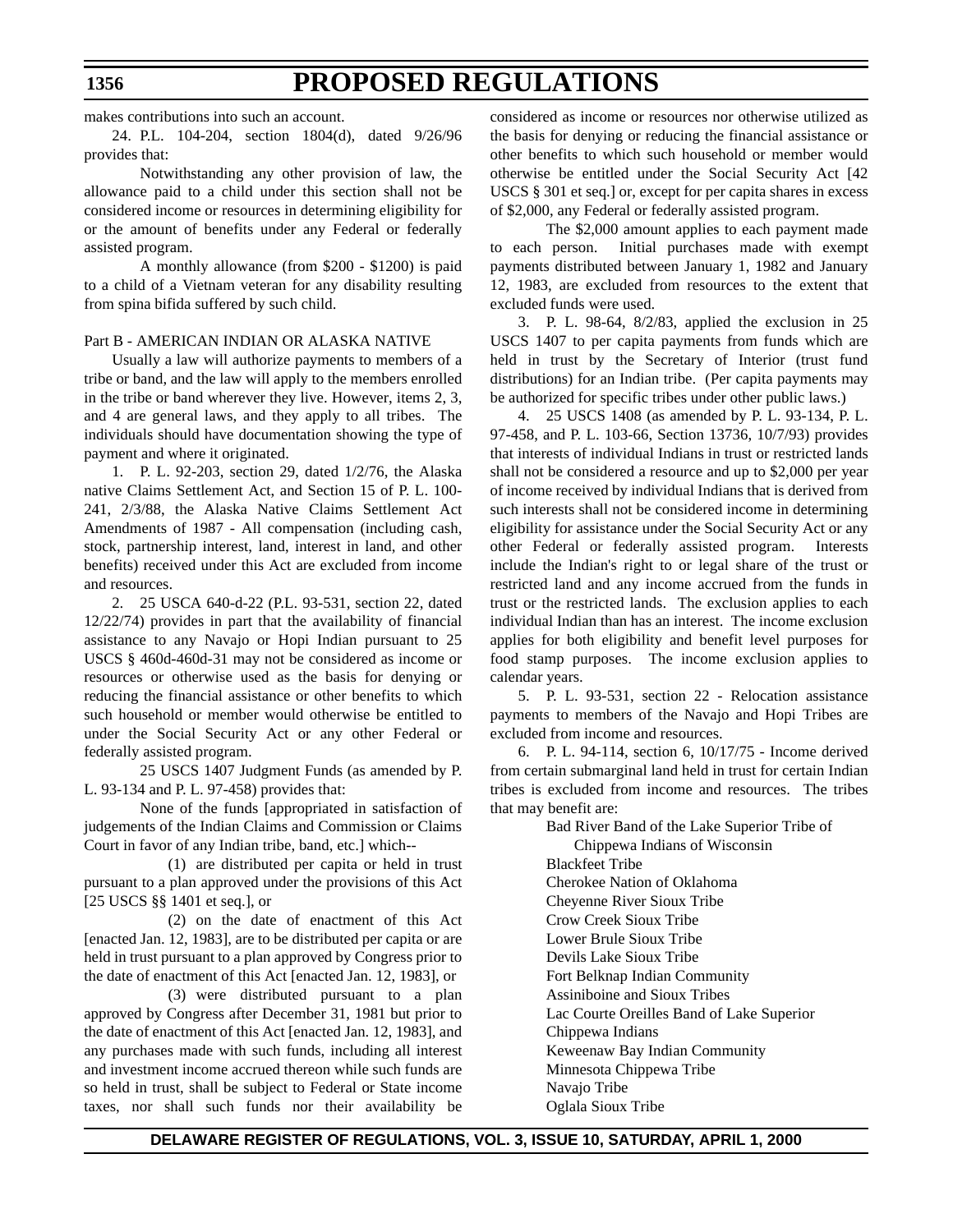Rosebud Sioux Tribe Shoshone-Bannock Tribes Standing Rock Sioux Tribe

7. P. L. 94-189, Section 6, 12/31/75 - Funds distributed per capita to the Sac and Fox Indians or held in trust are excluded from income and resources. The funds are divided between members of the Sac and Fox Tribe of Oklahoma and the Sac and Fox Tribe of the Mississippi in Iowa. The judgments were awarded in Indian Claims Commission dockets numbered 219, 153, 135, 158, 231, 83, and 95.

8. P. L. 94-540 - Payments from the disposition of funds to the Grand River Band of Ottawa Indians are excluded from income and resources.

9. P. L. 95-433, section 2 - Indian Claims Commission payments made pursuant to this Public Law to the Confederated Tribes and Bands of the Yakima Indian Nation and the Apache Tribe of the Mescalero Reservation are excluded from income and resources.

10. 25 USCS 1931 Indian Child Welfare (P. L. 95-608, 11/8/78), subparagraph (a) provides for child and family service grant programs on or near reservations in the preparation and implementation of child welfare codes. Such programs may include, but are not limited to, family assistance, including homemaker and home counselors, day care, after school care, and employment, recreational activities, and respite care; home improvement; the employment of professional and other trained personnel to assist the tribal court in the disposition of domestic relations and child welfare matters; and education and training of Indians; including tribal court judges and staff, in skills relating to child and family assistance and service programs. Subparagraph (b) provides that assistance under 25 USCS 1901 et seq. shall not be a basis for the denial or reduction of any assistance otherwise authorized under any federally assisted programs. (Similar off-reservation programs are authorized by 25 USCS 1932. We have asked the Office of General Counsel if the exclusion applies to these programs.)

11. P. L. 96-420, section 9(c), 10/10/80, Maine Indian Claims Settlement Act of 1980 - Payments made to the Passamaquoddy Tribe, the Penobscot Nation, and the Houlton Band of Maliseet are excluded from income and resources.

12. P. L. 97-403 - Payments to the Turtle Mountain Band of Chippewas, Arizona are excluded from income and resources.

13. P. L. 97-408 - Payments to the Blackfeet, Grosventre, and Assiniboine tribes, Montana, and the Papago, Arizona, are excluded from income and resources.

14. P. L. 98-123, Section 3, 10/13/83 - Funds distributed under this Act to members of the Red Lake Band of Chippewa Indians are excluded from income and resources. Funds were awarded in docket number 15-72 of the United States Court of Claims.

15. P. L. 98-124, Section 5 - Per capita and interest payments made to members of the Assiniboine Tribe of the Fort Balknap Indian Community, Montana, and the Assiniboine Tribe of the Fort Peck Indian Reservation, Montana, under this Act are excluded from income and resources. Funds were awarded in docket 10-81L.

16. P. L. 98-500, Section 8, 10/17/84, Old Age Assistance Claims Settlement Act, provides that funds made to heirs of deceased Indians under this Act shall not be considered as income or resources nor otherwise used to reduce or deny food stamp benefits except for per capita shares in excess of \$2,000.

17. P. L. 99-146, Section 6(b), 11/11/85 - Funds distributed per capita or held in trust for members of the Chippewas of Lake Superior are excluded from income and resources. Judgements were awarded in Dockets Numbered 18-S, 18-U, 18-C, and 18-T.

Dockets 18-S and 18-U are divided among the following reservations.

Wisconsin:

Bad River Reservation Lac du Flambeau Reservation Lac Courte Oreilles Reservation Sokaogon Chippewa Community Red Cliff Reservation St. Croix Reservation Michigan: Keweenaw Bay Indian Community (L'Anse, Lac Vieux Desert, and Ontonagon Bands) Minnesota: Fond du Lac Reservation Grand Portage Reservation Nett Lake Reservation (including Vermillion Lake and Deer Creek) White Earth Reservation

Under dockets 18-C and 18-T funds are given to the Lac Courte Oreilles Band of the Lake Superior Bands of Chippewa Indians of the Lac Courte Oreilles Reservation of Wisconsin, the Bad River Band of the Lake Superior Tribe of Chippewa Indians of the Bad River Reservation, the Sokaogon Chippewa Community of the Mole Lake Band of Chippewa Indians, and the St. Croix Chippewa Indians of Wisconsin.

18. P. L. 99-264, White Earth Reservation Land Settlement Act of 1985, 3/24/86, Section 16 excludes moneys paid under this Act from income and resources. This Act involves members of the White Earth Band of Chippewa Indians in Minnesota.

19. P. L. 99-346, Section 6(b)(2) - Payments to the Saginaw Chippewa Indian Tribe of Michigan are excluded from income and resources.

20. P. L. 99-377 - Section 4(b), 8/8/86, - Funds distributed per capita to the Chippewas of the Mississippi or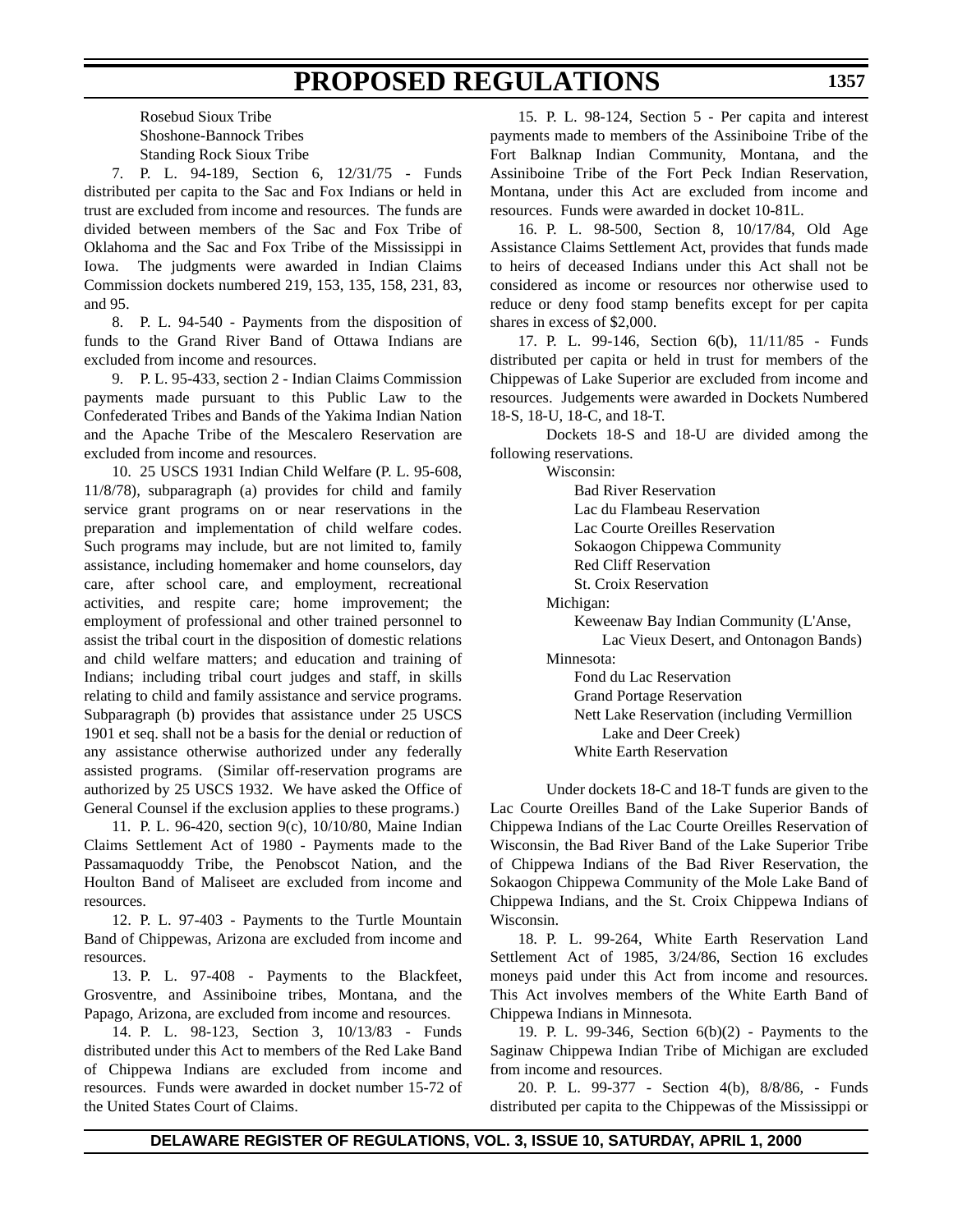held in trust under this Act are excluded from income and resources. The judgements were awarded in Docket Number 18-S. The funds are divided by reservation affiliation for the Mille Lac Reservation, Minnesota; White Earth Reservation, Minnesota; and Leech Lake Reservation, Minnesota.

21. P. L. 101-41, 6/21/89, the Puyallup Tribe of Indians Settlement Act of 1989, Section 10(b) provides that nothing in this Act shall affect the eligibility of the Tribe or any of its members for any Federal program. Section 10(c) provides that none of the funds, assets, or income from the trust fund established in Section 6(b) shall at any time be used as a basis for denying or reducing funds to the Tribe or its members under any Federal, State, or local program. (The Puyallup Tribe is located in the State of Washington.)

22. P. L. 101-277, 4/30/90, funds appropriated in satisfaction of judgements awarded to the Seminole Indians in dockets 73, 151, and 73-A of the Indian Claims Commission are excluded from income and resources except for per capita payments in excess of \$2,000. Payments were allocated to the Seminole Nation of Oklahoma, the Seminole Tribe of Florida, the Miccosukee Tribe of Indians of Florida, and the independent Seminole Indians of Florida.

23. P. L. 101-503, Section 8(b), Seneca Nation Settlement Act of 1990, dated November 3, 1990, provides that none of the payments, funds or distributions authorized, established, or directed from this Act, and none of the income derived therefrom, shall affect the eligibility of the Seneca Nation or its members for, or be used as a basis for denying or reducing funds under, any Federal program.

24. P.L. 103-436, 11/2/94, Confederated Tribes of the Colville Reservation Grand Coulee Dam Settlement Act, Section 7(b), provides that payments made pursuant to that Act are totally excluded from income and resources for food stamps purposes.

K. Payments or allowances made for the purpose of providing energy assistance under any Federal Law, (LIHEAP), including HUD and FMHA (Farmers Home Administration) reimbursements, are excluded as income.

Federal or State one-time assistance for weatherization or emergency repair or replacement of heating or cooling devices are also excluded as income.

L. Cash donations based on need received on or after February 1, 1988 from one or more private nonprofit charitable organizations, but not to exceed \$300 in a Federal fiscal year quarter.

M. Earned income tax credit payments received either as a lump sum or payments under section 3507 of the Internal Revenue Code of 1986 (relating to advance payment of earned income tax credits received as part of the paycheck or as a reduction in taxes that otherwise would have been paid at the end of the year).

N. Any payment made to an E & T participant for costs that are reasonably necessary and directly related to participation in the E  $&$  T program. These costs include, but are not limited to, dependent care costs, transportation, other expenses related to work, training or education, such as uniforms, personal safety items or other necessary equipment, and books or training manuals. These costs shall not include the cost of meals away from home.

O. Governmental foster care payments received by households with foster care individuals who are considered to be boarders in accordance with DSSM 9013.3.

P. Income of an SSI recipient necessary for the fulfillment of a plan for achieving self-support (PASS). The income set aside for this special PASS account is excluded for income purposes.

Q. Marines living on base in adequate quarters are not entitled to receive a Basic Allowance for Quarters (BAQ) even though the amount is listed under entitlements and a deduction is shown for the same amount under deductions on the Leave and Earnings Statement (LES). For these cases the BAQ is disregarded under the entitlement and deduction sections when verified. Staff must advise applicants to get a letter from their commanding officer stating that the LES is incorrect, the applicant is not entitled to the BAQ and does not receive it.

R. In HUD's Family Self-Sufficiency (FSS) Program, participants sign a contract to achieve economic independence within five years. As the participant's employment income rises, a portion of the rent increases they would normally be charged would be waived. The amount waived will be credited to an escrow account to be given to the family at the end of the program.

The participating household must fulfill its employment obligation under the contract or HUD may terminate the FSS supportive services. The family will then forfeit any escrow account funds.

While the funds are in the FSS Escrow Account, they are totally unavailable to the household and excluded as a resource. When the household achieves economic independence and is given the escrow account, the money will be excluded as income as a nonrecurring lump-sum payment.

S. The earnings of temporary census workers from the Bureau of the Census is not counted as income for food stamp purposes effective April 1, 2000 through December 31, 2000.

## **DSSM 11003.9.1 Countable Income**

A. All sources of income, earned (such as wages) and unearned (such as child support, social security pensions, etc.) are countable income when determining a family's monthly gross income. Monthly income typically includes the following:

1. Money from wages or salary, such as total money earnings from work performed as an employee, including wages, salary, Armed Forces pay, commissions,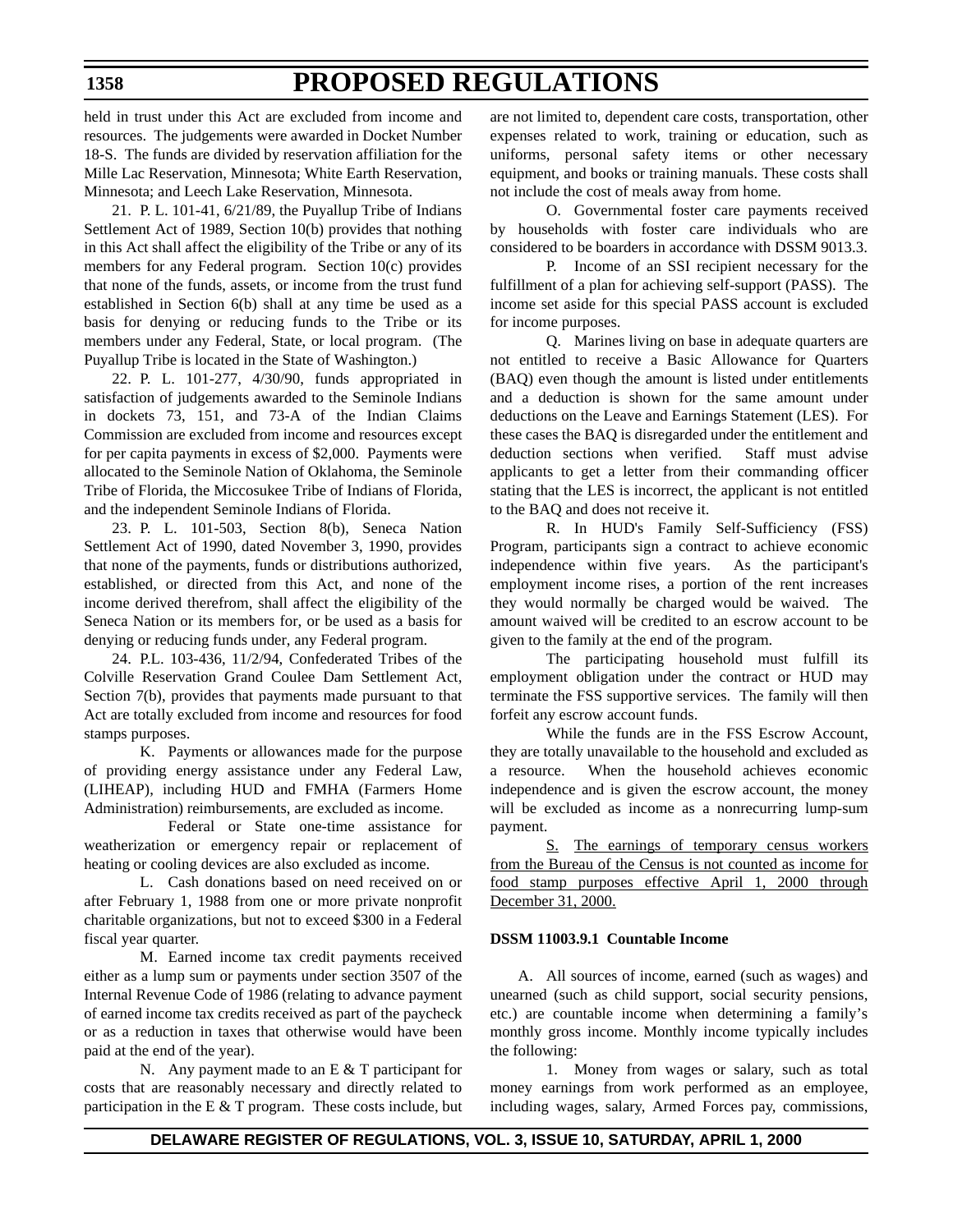tips, piece rate payments and cash bonuses earned before deductions are made for taxes, bonds, pensions, union dues, etc.

2. Gross income from farm or non-farm selfemployment is determined by subtracting business expenses such as supplies, equipment, etc. from gross proceeds. The individual's personal expenses (lunch, transportation, income tax, etc.) are not deducted as business expenses but are deducted by using the ABC standard allowance for work connected expenses. In the case of unusual situations (such as parent/caretaker just beginning business), refer to DSSM 9605 and 9701 through 9702.3.

3. Social Security pensions, public assistance payments, net rental income, unemployment compensation, workers compensation, pensions, annuities, alimony and child support.

B. Monies from the following sources are not counted:

1. per capita payments to or funds held in trust for any individual in satisfaction of a judgment of Indian Claims Commissions or Court of Claims;

2. payments made pursuant to the Alaska Native Claims Settlement Act to the extent such payments are exempt from taxation under ESM (a) of the Act;

3. money received from the sale of property such as stocks, bonds, a house or a car (unless the person was engaged in the business of selling such property, in which case the net proceeds are counted as income from selfemployment);

4. withdrawal of bank deposits;

5. money borrowed or given as gifts;

6. capital gains;

7. the value of USDA donated food and Food Stamp Act of 1964 as amended;

8. the value of supplemental food assistance under the Child Nutritional Act of 1966 and the special food service program for children under the National School Lunch Act, as amended;

9. any payment received under the Uniform Relocation Assistance and Real Property Acquisition Policies Act of 1970;

10. earnings of a child under the age of 14 years of age;

11. loans or grants such as scholarships obtained and used under conditions that preclude their use for current living costs;

12. any grant or loan to any undergraduate student for educational purposes made or insured under any program administered by the Commissioner of Education under the Higher Education Act;

13. home produce utilized for household consumption;

14. all of the earned income of a minor parent who is a full-time student or part-time student who is working but is not a full-time employee (such as high school students

who are employed full-time during summer);

15. payments derived from participation in projects under the ABC (such as CWEP) program or other job training programs;

16. all Vista income; and

17. all income derived as a Census taker during the period between April 1, 2000 and December 31, 2000.

#### **14710 Income**

Income is any payment from any source whether in money, goods or services; whether recurring or on a onetime basis. Gross income, net income, disregarded income, excluded income, earned and unearned income are defined in the policy of each specific program. Income eligibility limits vary from program to program.

For each Medicaid eligibility group and for the Delaware Healthy Children Program, all wages paid by the Census Bureau for temporary employment related to Census 2000 activities are excluded from April 1, 2000 through December 31, 2000.

## **DIVISION [OF SOCIAL SERVICES](http://www.state.de.us/dhss/irm/dhss.htm)**

Statutory Authority: 31 Delaware Code, Section 505 (31 **Del.C.** 505)

### **PUBLIC NOTICE [Medicaid / Medical Assistance Program](#page-3-0)**

In compliance with the State's Administrative Procedures Act (APA - Title 29, Chapter 101 of the Delaware Code) and with 42CFR §447.205, and under the authority of Title 31 of the Delaware Code, Chapter 5, Section 505, the Delaware Department of Health and Social Services (DHSS) / Division of Social Services / Medicaid Program is amending its General Policy Provider Manual.

Any person who wishes to make written suggestions, compilations of data, testimony, briefs or other written materials concerning the proposed new regulations must submit same to the Director, Medical Assistance Programs, Division of Social Services, P.O. Box 906, New Castle, DE 19720 by April 30, 2000.

### **Delaware Prescription Assistance Program (DPAP)**

The Delaware Prescription Assistance Program (DPAP) provides payment assistance for prescription drugs to Delaware's low-income senior and disabled citizens who are ineligible for, or do not have, prescription drug benefits or coverage through federal, state, or private sources. The program is administered by the fiscal agent under contract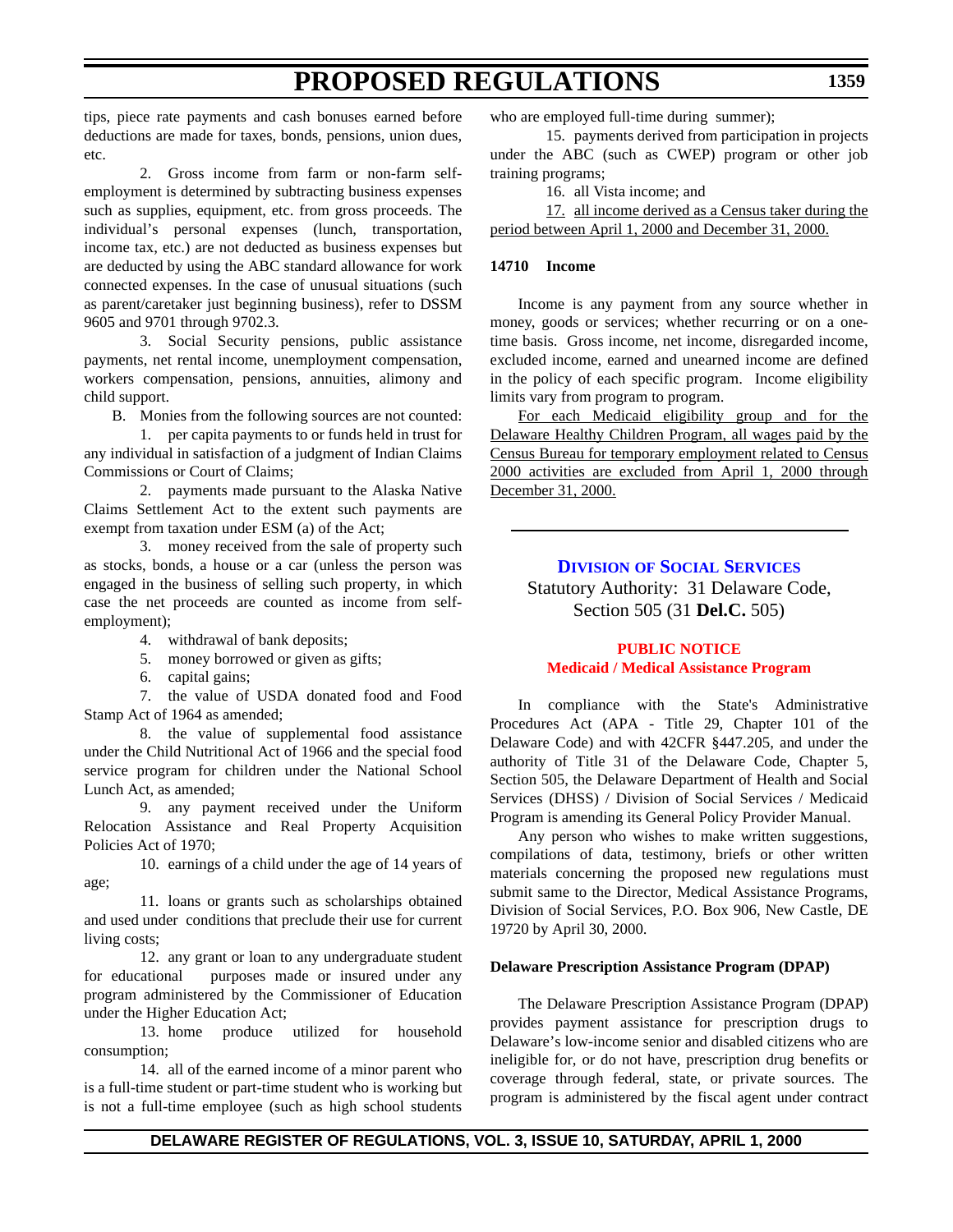**1360**

with the State.

To be eligible for this program a person must:

- Be a U.S. citizen or a lawfully admitted alien;
- Have income that is less than 200% of the Federal Poverty Level (FPL) or have prescription drug expenses that exceed 40% of his or her annual income;
- Be a resident of the State of Delaware;
- Be ineligible for Medicaid prescription benefits;
- Be ineligible for Nemours Health Clinic Pharmaceutical benefit;
- Be ineligible for and/or not receiving a prescription drug benefit through a Medicare supplemental policy or any other third party payer prescription benefit; and
- Be an individual aged 65 or over or be an individual between the ages 19 and 64 who is otherwise eligible for receiving disability (Social Security Disability Insurance) benefits under Title II of the Social Security Act.

Prescription drugs covered under the program are restricted to medically necessary products manufactured by pharmaceutical companies that agree to provide manufacturer rebates. Policy and guidelines will follow the existing DMAP limitations. Services covered are include generic and brand name FDA-approved and other legal prescription drugs, as well as cost effective over-the-counter drugs prescribed by a physician practitioner. Necessary diabetic supplies not covered by Medicare will also be covered. Medications that are covered by Medicare are not covered by this program.

Payment assistance shall not exceed \$2,500 per State fiscal year to assist each eligible person in the purchase of prescription drugs. There will be a co-payment of \$5 or 25% of the cost of the prescription whichever is greater. The pharmacy will collect the co-payment before the prescription is dispensed. Copayments may be waived in case of good cause. Clients may request that their copayments be waived if they have experienced a catastrophic situation resulting in unexpected, extraordinary expenses related to loss or significant damage to shelter or the well being of themselves or their immediate family. The request must be in writing and explain the circumstances that led to the request. Verification will be required in the form of collateral contacts such as repair bills, police or insurance reports, etc. The DPAP team will notify the client if good cause is granted. Copayments will be waived for the remainder of the fiscal year.

## **[Eligibility Confirmation](#page-3-0)**

It is the provider's responsibility to verify a recipient's

current eligibility each time a service is provided. The provider should request that the recipient show a current Medical Assistance card, establishing identity and dates of eligibility.

Pharmacy providers should refer to the Billing Instructions/POS Transactions section of the Pharmacy Manual, which outlines recipient eligibility confirmation via the authorization number for POS/DUR.

Assistance regarding eligibility information, restricted/ hospice/managed care/Qualified Medicare Beneficiary coverage's, and third party liability information may be obtained by the provider by accessing the CONFIRM Automated Voice Response system. Refer to the CONFIRM Automated Voice Response section of this manual for more detail.

Note:Eligibility information regarding the Delaware Healthy Children Program cannot be obtained by accessing the CONFIRM system.

# **[DEPARTMENT OF JUSTICE](http://www.state.de.us/attgen/index.htm) [DELAWARE SECURITIES ACT](#page-3-0)**

Statutory Authority: 6 Delaware Code, Sections 7313, 7314 and 7325 (6 **Del.C.** 7313, 7314 & 7325)

The Delaware Securities Division of the Attorney General's Office hereby gives notice that it intends to amend Rules 700 and 701 to accomplish the following:

1. Establish minimum competency requirements for new investment advisors and investment adiviser representatives to protect Delaware investors.

2. Efficiently regulate the growing number of investment advisors and investment adivser representatives.

3. Streamline the mechanics of licensing by adopting the uniform qualification exams used by sister states, thereby avoiding duplicative or burdensome licensing processes.

The legal authority for this action is found in section 7325 of the Delaware Securities Act as well as sections 7313 and 7314 of the Act. Any person may submit his or her written comments on the proposed action by sending them to:

> Securities Commissioner Department of Justice Carvel State Office Building, 5th Floor 820 N. French Street Wilmington, DE 19801

All comments must be received no later than 30 days after the date of publication of this notice. Final action will be taken upon expiration of that period.

James B. Ropp, Securities Commissioner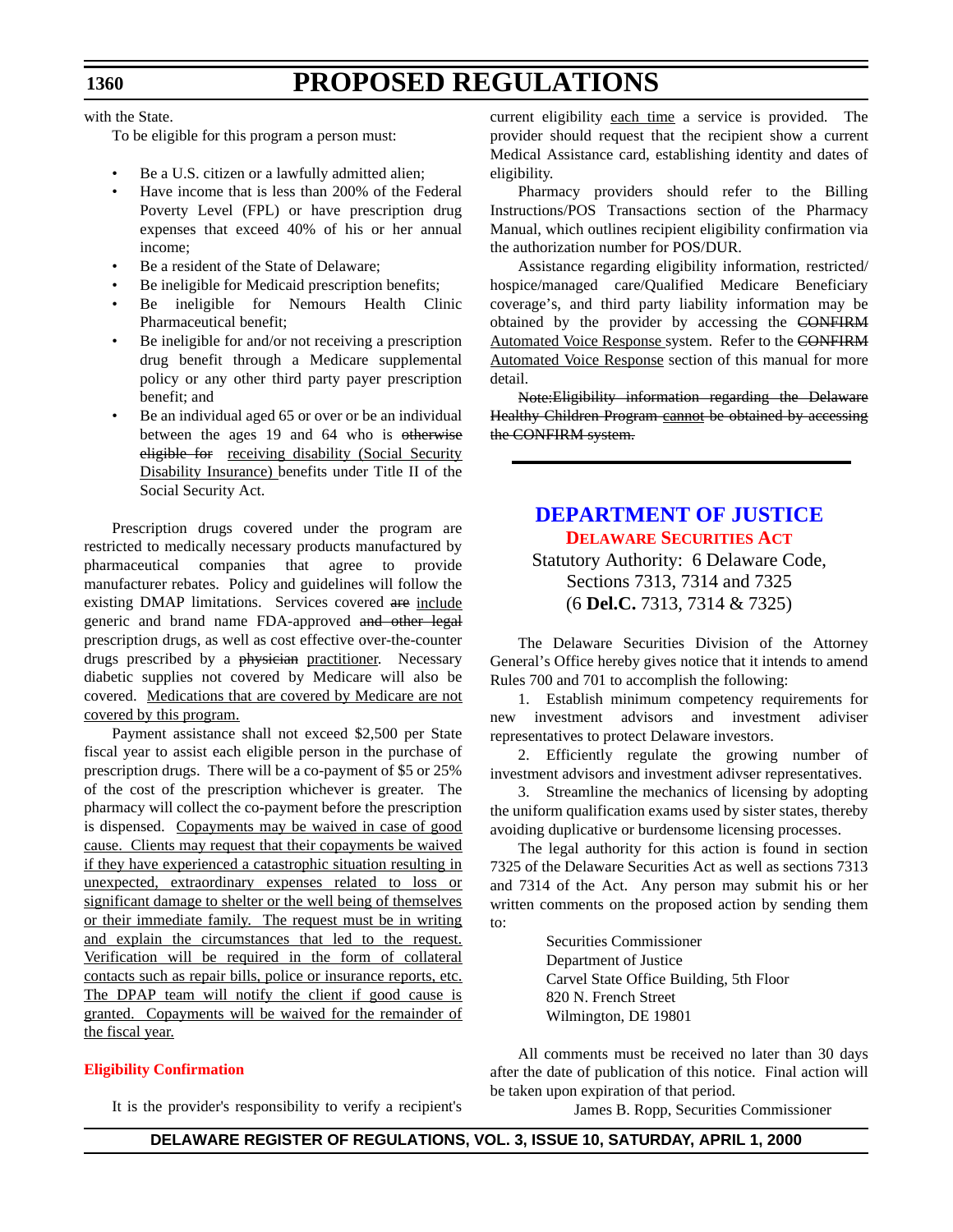### **Part G. Investment Advisers and Investment Adviser Representatives**

#### **§700 Registration of Investment Advisors**

(a) A person applying for a license as an investment adviser in Delaware shall make application for such license on Form ADV (Uniform Application for Investment Adviser Registration under the Investment Advisers Act of 1940). Amendments to such application shall also be made on Form ADV.

(b) The applicant shall file the following items with the Commissioner: (i) the application on Form ADV; (ii) the fee required by Section 7314 of the Act; (iii) a balance sheet prepared in accordance with Schedule G of Form ADV; (iv) a list of all investment adviser representatives employed by the investment adviser; (v) such other information as the Commissioner may reasonably require proof of compliance with Rule 710 by filing an Investment Adviser Affidavit available at http://www.state.de.us/securities or by contacting the Division of Securities; and (vi) such other information as the Commissioner may reasonably require.

(c) Registration expires at the end of the calendar year. Any investment adviser may renew its registration by filing with the Commissioner an updated Form ADV, together with the fee required by Section 7314 of the Act and a list of all investment adviser representatives employed by the investment adviser.

(d) Every investment adviser must have at least one investment adviser representative registered with the Commissioner to obtain or to maintain its license as an investment adviser.

#### **§701 Registration of Investment Adviser Representatives**

(a) A person applying for a license as an investment adviser representative in Delaware shall make application for such license on Form U-4 (Uniform Application for Securities Industry Registration or Transfer). Amendments to such application shall also be made on Form U-4.

(b) The applicant shall file the following items with the Commissioner: (i) the application on Form U-4; (ii) the fee required by Section 7314 of the Act; (iii) a certification that the applicant has successfully completed the Uniform Investment Adviser Law Examination (Series 65 or 66) administered by the NASD proof of compliance with Rule 710 by filing an Investment Adviser Representative Affidavit available at http://www.state.de.us/securities or by contacting the Division of Securities; and (iv) such other information as the Commissioner may reasonably require. The Commissioner may waive the exam requirements upon good cause shown.

(c) Good cause for waiver of the exam requirement of

subsection (b)(iii) of this Rule shall include holding a credential designated by the Commissioner by rule or order, so long as the individual is in good standing with the organization that issued the credential. Such credentials shall include the designation Certified Financial Planner awarded by the Certified Financial Planner Board of Standards.

(d) (c) Registration expires at the end of the calendar year. Any investment adviser representative may renew his or her registration by filing with the Commissioner a letter of intent to renew and the fee required by Section 7314 of the Act.

#### **§ 710 Examination Requirements**

(a) Examination Requirements. An individual applying to be registered as an investment adviser or investment adviser representative under the Act shall provide the Commissioner with proof of obtaining a passing score on one of the following examinations:

(1) The Uniform Investment Adviser Law Examination (Series 65 examination); or

(2) The General Securities Representative Examination (Series 7 examination) and the Uniform Combined State Law Examination (Series 66 examination).

(b) Grandfathering.

(1) Any individual who is registered as an investment adviser or investment adviser representative in any jurisdiction in the United States on the effective date of this Rule shall not be required to satisfy the examination requirements for continued registration, except that the Commissioner may require additional examinations for any individual found to have violated any state or federal securities law.

(2) An individual who has not been registered in any jurisdiction for a period of two (2) years shall be required to comply with the examinations requirements for this Rule.

(c) Waivers. The examination shall not apply to an individual who currently holds one of the following professional designations:

(1) Certified Financial Planner (CFP) awarded by the International Board of Standards and Practices for Certified Financial Planners, Inc.;

(2) Chartered Financial Consultant (ChFC) awarded by the American College, Bryn Mawr, Pennsylvania;

(3) Personal Financial Specialist (PFS) awarded by the American Institute of Certified Public Accountants;

(4) Charted Financial Analyst (CFA) awarded by the Institute of Chartered Financial Analysts;

(5) Chartered Investment Counselor (CIC) awarded by the Investment Counsel Association of America, Inc.; or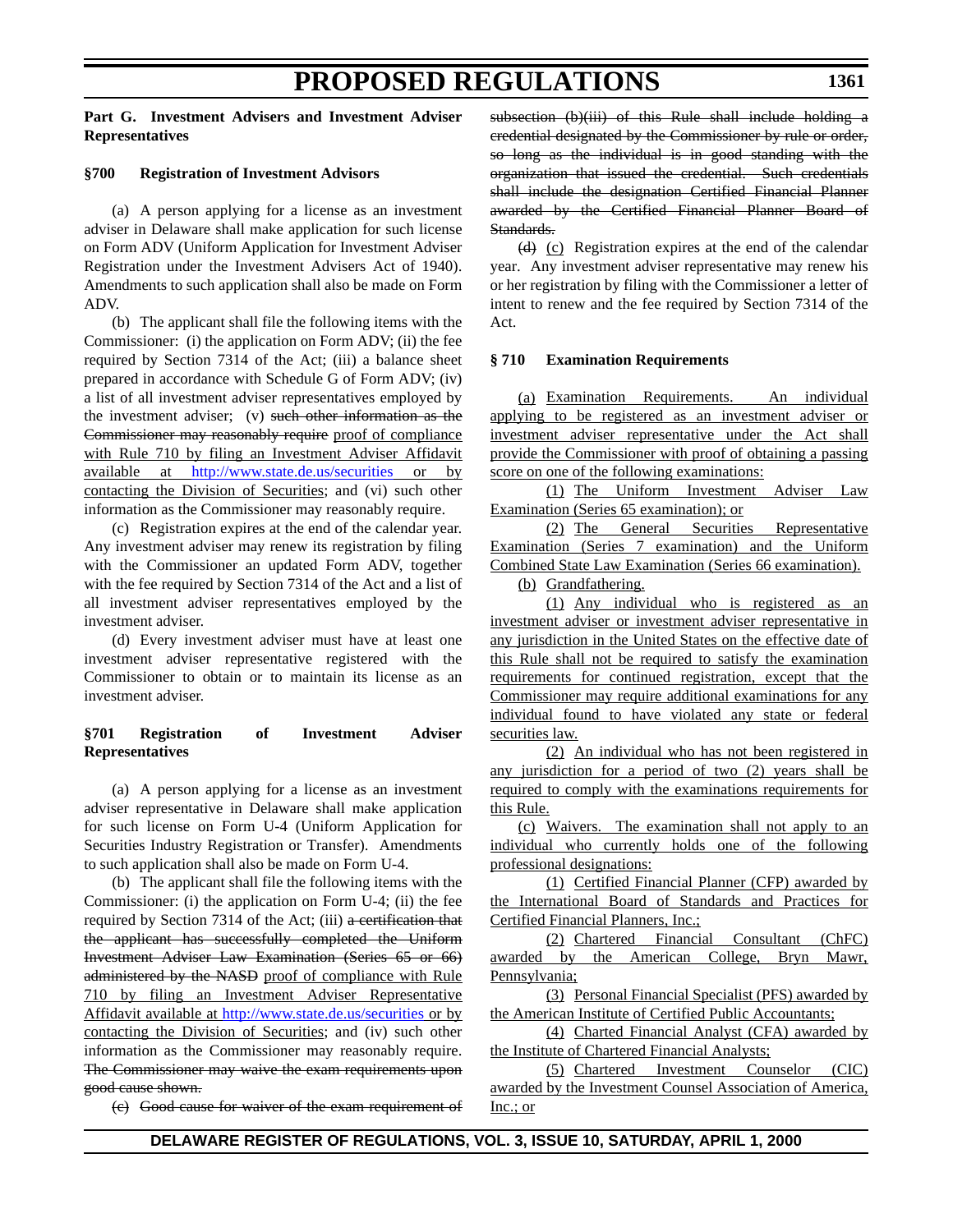(6) Such other professional designation as the Commissioner may by rule or order recognize.

(d) The Commissioner reserves the power to waive the exam requirements upon good cause shown.

# **DEPARTMENT OF NATURAL RESOURCES AND [ENVIRONMENTAL CONTROL](http://www.dnrec.state.de.us/aandw.htm)**

# **DIVISION OF AIR AND WASTE MANAGEMENT [HAZARDOUS WASTE MANAGEMENT SECTION](#page-3-0)**

Statutory Authority: 7 Delaware Code, Chapters 60 and 63 (7 **Del.C.** Ch. 60, 63)

### **1. TITLE OF THE REGULATIONS:**

*Delaware Regulations Governing Hazardous Waste* (DRGHW).

### **2. BRIEF SYNOPSIS OF THE SUBJECT, SUBSTANCE AND ISSUES:**

The State of Delaware is authorized by the U. S. Environmental Protection Agency to administer its own hazardous waste management program. To maintain this authorization, the State must remain equivalent to and no less stringent than the federal program. To accomplish this, the State regularly amends the DRGHW by adopting regulations previously promulgated by EPA.

### **3. POSSIBLE TERMS OF THE AGENCY ACTION:** NONE

## **4. STATUTORY BASIS OR LEGAL AUTHORITY TO ACT:**

Amendments to DRGHW are proposed and amended in accordance with the provisions found at 7 Delaware Code, Chapters 60 & 63.

#### **5. OTHER REGULATIONS THAT MAY BE AFFECTED BY THE PROPOSAL:** NONE

## **6. NOTICE OF PUBLIC COMMENT:**

The public hearing on the proposed amendments to DRGHW will be held on Tuesday May 9, 2000 beginning at 7:00 p.m. in the Richardson and Robbins Auditorium, 89 Kings Highway, Dover, DE. In addition, those affected by the proposed amendments are invited to attend one of two workshops conducted on April 25th and May 4th, 2000.

#### **7. PREPARED BY:**

Donald Short, Hazardous Waste Management (302) 739-3689

### **2000 AMENDMENTS TO DELAWARE REGULATIONS GOVERNING HAZARDOUS WASTE**

#### **SUMMARY**

This summary presents a brief description of the 2000 amendments to *Delaware Regulations Governing Hazardous Waste* (DRGHW), and a list of those sections generally affected by the amendments. This summary is being provided solely for the convenience of the reader.

These changes incorporate certain Federal RCRA amendments into Delaware's hazardous waste management program. The State is required to adopt these amendments in order to maintain its RCRA program delegation and remain current with the Federal hazardous waste program.

The State is also making miscellaneous changes to the existing regulations for the purpose of correcting errors and to add consistency or clarification to the existing regulations. Some amendments are being made to the existing regulations in order to improve or enhance the performance of the hazardous waste management program.

The regulatory amendments in this package are listed below and organized by the promulgating **Federal Register** notice. For additional information please contact the Hazardous Waste Management Branch at (302) 739-3689.

# **1. Title: Hazardous Remediation Waste Requirements (HWIR-Media)**

Federal Register Reference:63 **FR** 65874-65947 Federal Promulgation Date:November 30, 1998

**Summary**: This rule streamlines permitting for treatment, storage and disposal of remediation wastes managed at cleanup sites. The new requirements: 1) make permits faster and easier to obtain, 2) provide that obtaining these permits will not subject the owner/operator to facility-wide corrective action at remediation-only facilities, and 3) allow the use of Remediation Action Plans (RAPs) as an alternative to traditional RCRA hazardous waste permits. This rule also finalizes regulations regarding use of staging piles during cleanup and providing an exclusion for dredged materials managed under appropriate Clean Water Act or Marine Protection Research and Sanctuaries Act permits.

Sections or portions of DRGHW affected by these changes include:

260.10, 261.4(g), 264.1(j), 264.73(b), 264.101(d), 264.552(a), 264.553(a), 264.554, 265.1(b), 268.2(c),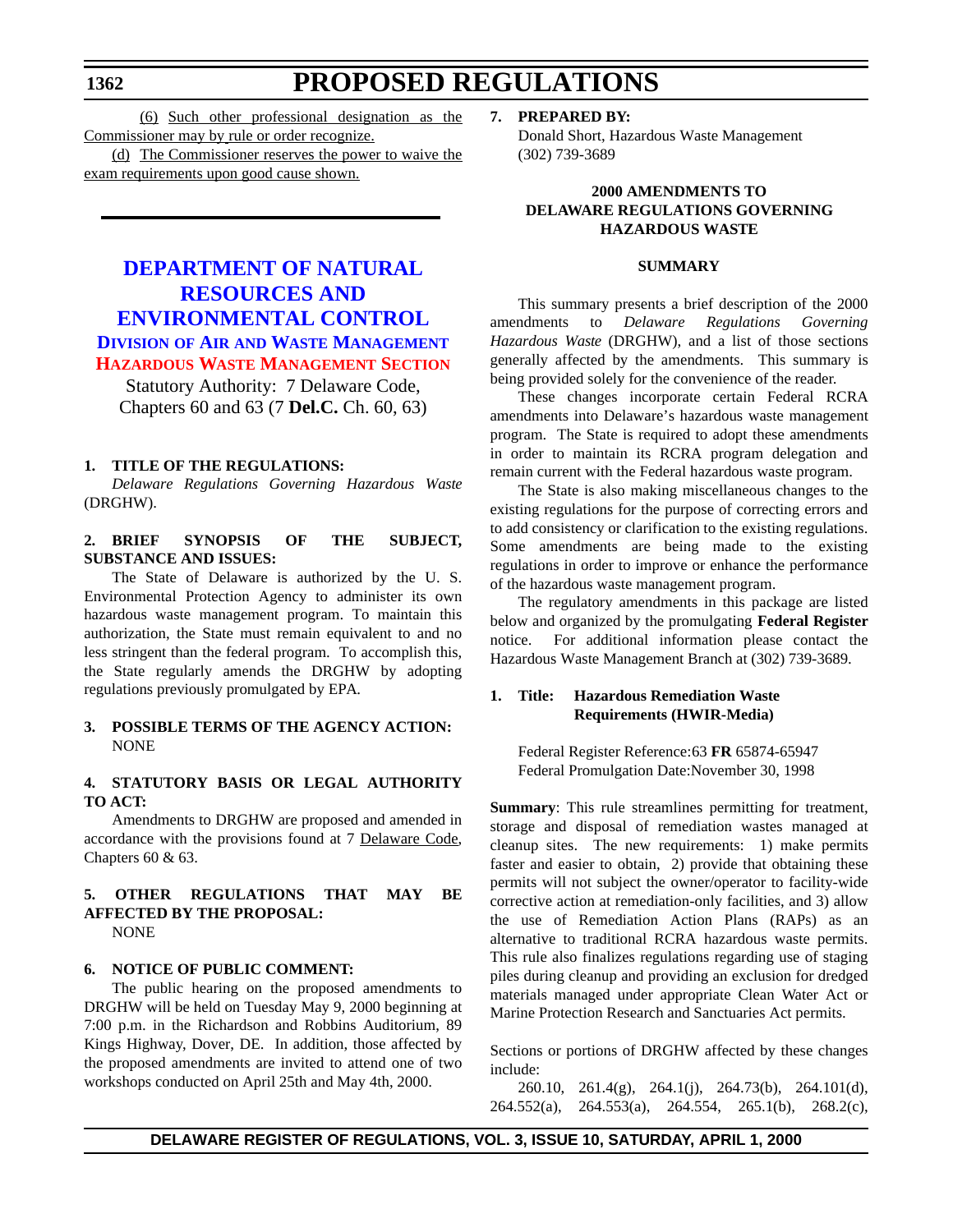268.50(g), 122.2, 122.11(d), 122.42 Appendix I, 122.70, 122.73(a), 122 Subpart H.

# **2. Title: Universal Waste Rule (Hazardous Waste Management System; Modification of the Hazardous Waste Recycling Regulatory Program)**

Federal Register Reference:63 **FR** 71225-71230 Federal Promulgation Date:December 24, 1998

**Summary**: This rule corrects EPA errors that appeared in the May 11, 1995 **Federal Register**, Universal Waste Rule (60 FR 25492). No new regulatory requirements are created with this rule; instead it, (1) makes three corrections to regulations governing the management of spent lead-acid batteries that are reclaimed, (2) corrects the definition of a small quantity universal waste handler, and (3) clarifies the export requirements which apply to destination facilities, when the facilities act as universal waste handlers.

Sections or portions of DRGHW affected by these changes include: 266.80(a) and (b), 273.6.

### **3. Title: Petroleum Refining Process Wastes Leachate Exemption**

Federal Register Reference:64 **FR** 6806 Federal Promulgation Date:February 11, 1999

**Summary**: From the definition of hazardous waste, this rule temporarily defers landfill leachate and landfill gas condensate derived from previously disposed wastes that now meet the listing descriptions of one or more of the recently added petroleum refinery wastes (K169, K170, K171, and K172). This exemption applies to landfill leachate and gas condensate subject to regulation under the Clean Water Act. The exempted leachate may not ordinarily be managed in surface impoundments or otherwise placed on the land after February 13, 2001, except for the purpose of providing storage under temporary or emergency conditions.

Sections or portions of DRGHW affected by these changes include: 261.4(b)(15).

## **4. Title: Land Disposal Restrictions Phase IV Technical Corrections and Clarification to Treatment Standards**

Federal Register Reference:64 **FR** 25408-25417 Federal Promulgation Date:May 11, 1999

**Summary**: This rule clarifies and/or makes technical

corrections to the following five final rules that were promulgated by EPA and adopted by DNREC in 1998 and 1999:

(1) Regulations promulgating Land Disposal Restrictions (LDR) treatment standards for wood preserving wastes, as well as reducing the paperwork burden for complying with LDRs;

(2) Regulations promulgating LDR treatment standards for metal-bearing wastes, as well as amending the LDR treatment standards for soil contaminated with hazardous waste, and amending the definition of which secondary materials from mineral processing are considered to be wastes subject to the LDRs;

(3) An administrative stay of the metal-bearing waste treatment standards as they apply to zinc micronutrient fertilizers;

(4) An emergency revision of the LDR treatment standards for hazardous wastes from the production of carbamate wastes; and,

(5) Revised treatment standards for spent aluminum potliners from primary aluminum production.

Sections or portions of DRGHW affected by these changes include:

261.2(c) and (e), 261.4(a), 262.34(d), 268.2(h), 268.7(a) and (b), 268.9(d), 268.40(i) and (j), 268.40/Table, 268.48(a), 268.49(c).

## **5. Title: Test Procedures for the Analysis of Oil and Grease and Non-Polar Material**

Federal Register Reference:64 **FR** 26315-26327 Federal Promulgation Date:May 14, 1999

**Summary**: This rule approves use of EPA Method 1664, Revision A: N-Hexane Extractable Material (HEM; Oil and Grease) and Silica Gel Treated N-Hexane Extractable Material (SGT-HEM; Non-polar Material) by Extraction and Gravimetry (hereafter Method 1664) for use in EPA's Clean Water Act (CWA) programs, and incorporates Method 1664 by reference for use in EPA's Resource Conservation and Recovery Act (RCRA) programs. The rule also deletes Method 9070 and adds revised Method 9071B as Update IIIA to the Third Edition of the EPA-approved test methods manual SW-846. EPA has taken these actions as a part of the Agency's effort to reduce dependency on use of chlorofluorocarbons (CFCs) to protect Earth's ozone layer and to meet the CFC phaseout agreed to in the Montreal Protocol and required by the Clean Air Act Amendments of 1990.

Sections or portions of DRGHW affected by these changes include:

260.11(a)(11), 260.11(a)(16).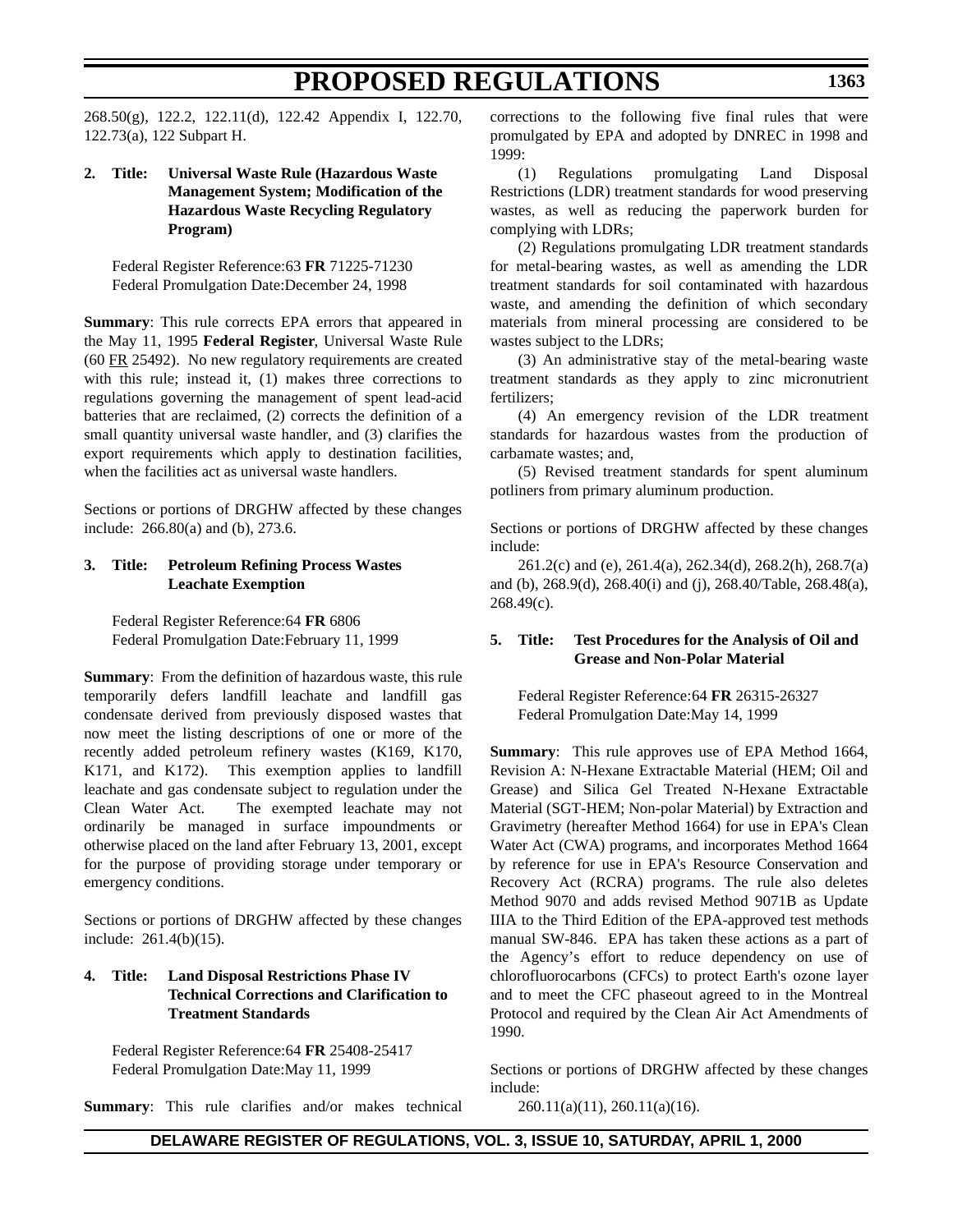# **6. Title: Universal Waste Rule: Specific Provisions for Hazardous Waste Lamps**

Federal Register Reference:64 **FR** 36466-36490 Federal Promulgation Date:July 6, 1999

**Summary**: With this rule, DNREC adds spent hazardous waste lamps to the list of universal wastes. Handlers of universal wastes are subject to less stringent standards for storing, transporting, and collecting these wastes. The streamlined universal waste management requirements under Part 273 should lead to better management of spent lamps and will facilitate compliance with hazardous waste requirements.

Sections or portions of DRGHW affected by these changes include:

260.10, 261.9(b)-(d), 264.1(g)(11), 265.1(c)(14), 268.1(f)(2)-(4), 122.1(c)(2)(viii), 273.1(a), 273.2(a)&(b), 273.3(a), 273.4(a), 273.5(a)-(c), 273.6, 273.7, 273.8(a)&(b), 273.9, 273.10, 273.13(d), 273.14(e), 273.30, 273.32(b)(4)&(5), 273.33(d), 273.34(e), 273.50, 273.60(a), 273.81(a).

**7. Miscellaneous Changes:** Miscellaneous changes will be made to the *Delaware Regulations Governing Hazardous Waste* to correct errors and inconsistencies in the regulations. In some cases, changes will be made to enhance the performance of the State's hazardous waste management program.

Sections or portions of DRGHW affected by these changes include but are not limited to:

Part 260, a Statement of Authority is being added indicating that enforcement may also occur under 7 **Del.C.,** Chapter 60 authority. Other changes being proposed affect §§261.3(c) & (d), 264.1(g)(2), 264.13, 265.13, 268 Appendix VIII, and  $273.32(a)(1)$ .

# **[DEPARTMENT OF PUBLIC SAFETY](http://www.state.de.us/pubsafe/index.htm) BOARD OF EXAMINERS OF PRIVATE [INVESTIGAORS & PRIVATE SECURITY AGENCIES](#page-3-0)** Statutory Authority: 24 Delaware Code, Section 1304(b)(3) (24 **Del.C.** 1304(b)(3))

Notice is hereby given that the Board of Examiners of Private Investigators and Private Security Agencies, in accordance with Del. Code Title 24 Chapter 13 proposes to amend Adopted Rule 11/04/1994-7 – Employment Notification. This amendment will clarify the employer's responsibility of the action of their employees to the Detective Licensing Section. If you wish to view the complete Rule, contact Ms. Peggy Anderson at (302) 739- 5991. Any persons wishing to present views may submit them in writing, by April 30, 2000, to Delaware State Police, Detective Licensing, P.O. Box 430, Dover, DE 19903; The Board will hold its quarterly meeting Thursday, April 13, 2000, 10:00am, at the Delaware State Police Headquarters Conference Room, 1441 North DuPont Highway in Dover, Delaware.

## **11/04/1994 -1 Firearm's Policy**

No person licensed under 24 **Del.C.** 1315 & 1317 shall carry a firearm unless that person has first passed an approved firearms course given by a Board approved certified firearms instructor, which shall include a minimum 40 hour course of instruction. Individuals licensed to carry a firearm must shoot a minimum of three (3) qualifying shoots per year, scheduled on at least two (2) separate days, with a recommended 90 days between scheduled shoots. Of these three, there will be one (1) mandatory "low light" shoot. Simulation is permitted and it may be combined with a daylight shoot.

See 3 DE Reg 960 (1/1/00)

- A. Firearms approved type of weapons
	- 1 9mm
	- 1 .357
	- 1 .38
	- 1 .40

See 3 DE Reg 960 (1/1/00)

B. All weapons must be either a revolver or semiautomatic and must be double-action or double-action only and must be maintained to factory specifications.

C. Under no circumstances will anyone be allowed to carry any type of shotgun or rifle or any type of weapon that is not described herein.

D. All individuals must qualify with the same type of weapon that he/she will carry.

E. All ammunition will be factory fresh (no re-loads).

F. The minimum passing score is 75%. All licenses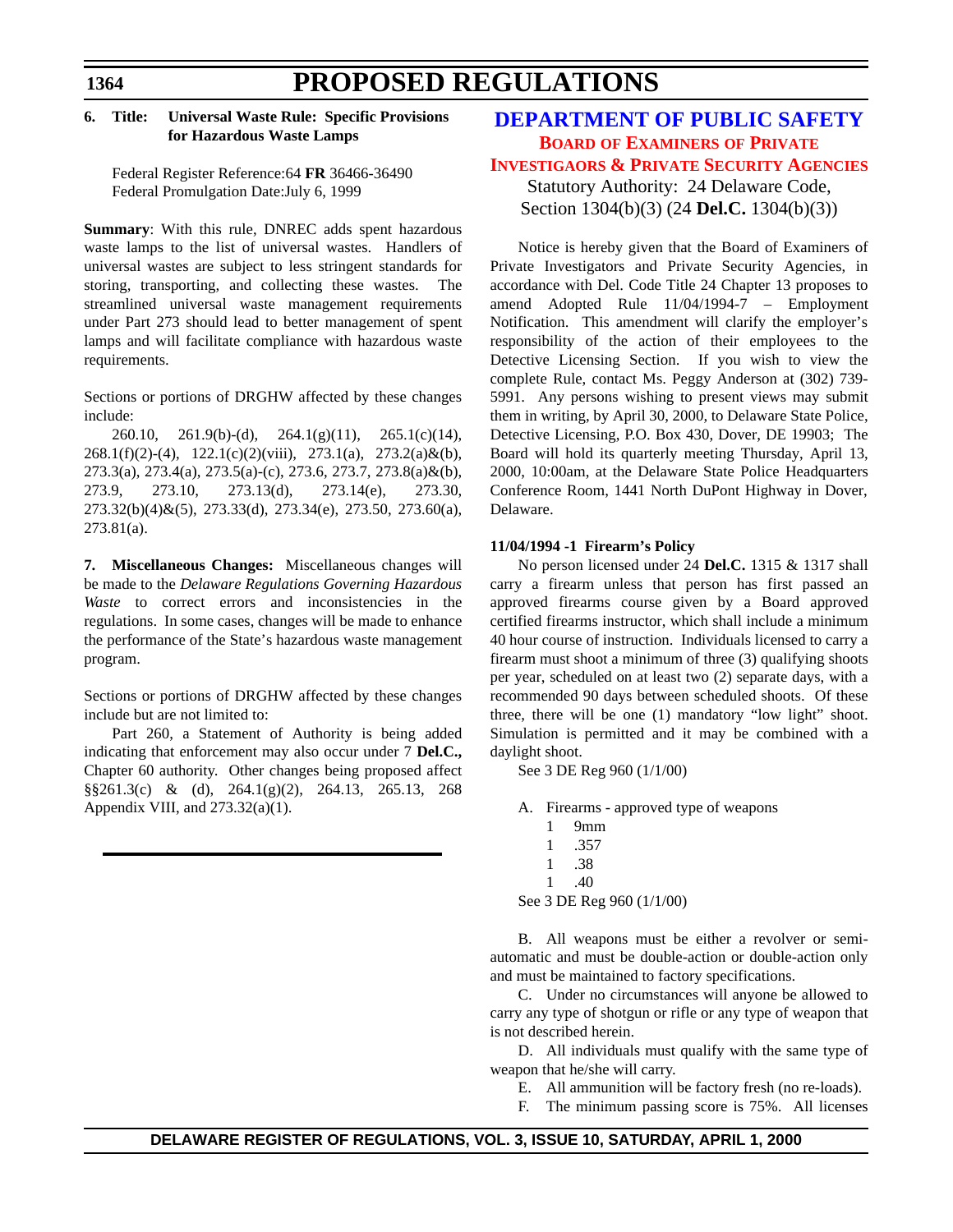are valid for a period of one (1) year. See 3 DE Reg 960 (1/1/00)

### **11/04/1994 - 2 Nightstick, Pr24, Mace, Peppergas and Handcuffs**

To carry the above weapons/items a security guard must have completed a training program on each and every weapon/item carried, taught by a certified instructor representing the manufacturer of the weapon/item. Proof of these certifications must be provided to the Director of the Board of Examiners. Under no circumstances would a person be permitted to carry any other type weapon/item, unless first approved by the Director of the Board of Examiners.

#### **11/04/1994 - 3 Personnel Rosters and Job Assignments**

Anyone licensed under 24 **Del.C.** Ch. 13 shall submit an alphabetical personnel roster and a job site list to the director of the Detective Licensing Section by the tenth of every month. Alphabetical personnel rosters shall include the full name, DOB, race, sec, expiration date, and position code of each individual in your employ. For example:

| Mark A. Smith                | 01/25/60W M 01/25/99 SG |   |                   |  |
|------------------------------|-------------------------|---|-------------------|--|
| Helen E. White               | 03/17/71B               |   | $F = 03/17/00$ FA |  |
| John F. Henry                | 05/23/43 B              |   | $M$ 05/23/00 PI   |  |
| James D. Williams            | 12/03/40W               | M | 06/30/99 MG       |  |
| Frank G. Mongomery 07/24/55B |                         |   | M 06/30/99 LH     |  |
| Anne L. Murray               | 10/20/40W               |   | F 06/30/99 CO     |  |
|                              |                         |   |                   |  |
| <b>Security Guard</b><br>SG  |                         |   |                   |  |

| FA                        | Firearm's            |  |
|---------------------------|----------------------|--|
| PI                        | Private Investigator |  |
| MG                        | Delaware Manager     |  |
| LH.                       | License Holder       |  |
| CO                        | Corporate Officer    |  |
| See 3 DE Reg 960 (1/1/00) |                      |  |

Job site lists shall include the name, address, location, and hours of coverage. For example:

The DuPont Industry Barley Mill Road 2200 - 0600 Hours, Monday, Wednesday, and Friday See 3 DE Reg 960 (1/1/00)

#### **11/04/1994 - 4 Record Book; Right of Inspection**

All persons licensed under 24 **Del.C.** Ch.13 shall keep and maintain at their place of business, at all times, a book that shall contain the names and positions of all employees along with the location that each employee is assigned to work. This book shall contain all current personnel information and at all times shall be current and up-to-date to include the list of weapons/items each employee is qualified to carry, the certification dates, scores and the serial number of the weapon/item, if applicable.

See 3 DE Reg 960 (1/1/00)

# **11/04/1994 - 5 Uniforms, Patches, Badges, Seals, Vehicular Markings**

#### **Amended 04/17/97 Amended 04/23/98**

No person licensed under 24 **Del.C.** Ch. 13 shall wear or display any uniform, patch, or badge unless first approved by the Board of Examiners. The use of "patrol" and/or "officer" on any type of uniform, patch, badge, seal, vehicular marking or any type of advertisement shall first be proceeded by the word "security". Under no circumstances shall a uniform, patch, badge, seal, vehicular marking, letterhead, business card or any type of advertisement contain the seal or crest of the State of Delaware, any state of the United States, the seal or crest of any county or local sub division, or any facsimile of the aforementioned seals or crests.

A. Advertisement and other forms of publications:

No letterhead, business card, advertisement, or other form of publication including but not limited to uniforms, patches, badges, seals, vehicular markings and similar items may be used or displayed unless first approved by the Board of Examiners. No such items will be approved by the Board if the item will mislead the public by confusing the licensee and/or his/her employees with official law enforcement agencies and/or personnel.

All uniforms displaying a patch must contain an approved patch that is not generic in nature. The patch must have the name of the agency printed on it.

Auxiliary lights on vehicles, used for patrol, shall be amber and/or clear only. Use of sirens is prohibited.

See 3 DE Reg 960 (1/1/00)

#### **11/04/1994 - 6 Qualified Manager**

A qualified manager cannot be employed by more than one company at the same time. For example; a person cannot serve as a qualified manager for two separate private security agencies and/or private investigative agencies.

#### **11/04/1994 - 7 Employment Notification**

It shall be the responsibility of each person licensed as a security guard under 24 **Del.C.** Ch. 13 to notify the Director of the Board of Examiners, in writing within 24 hours, if such person is terminated or leaves one agency for employment with another or works for more than one security guard agency. Under no circumstances will a security guard be permitted to be employed by more than two agencies at a time. It is also the responsibility for each licensed security guard to advise his/her employer(s) of whom he/she is employed with (i.e. If a security guard is employed with two security guard agencies, both employers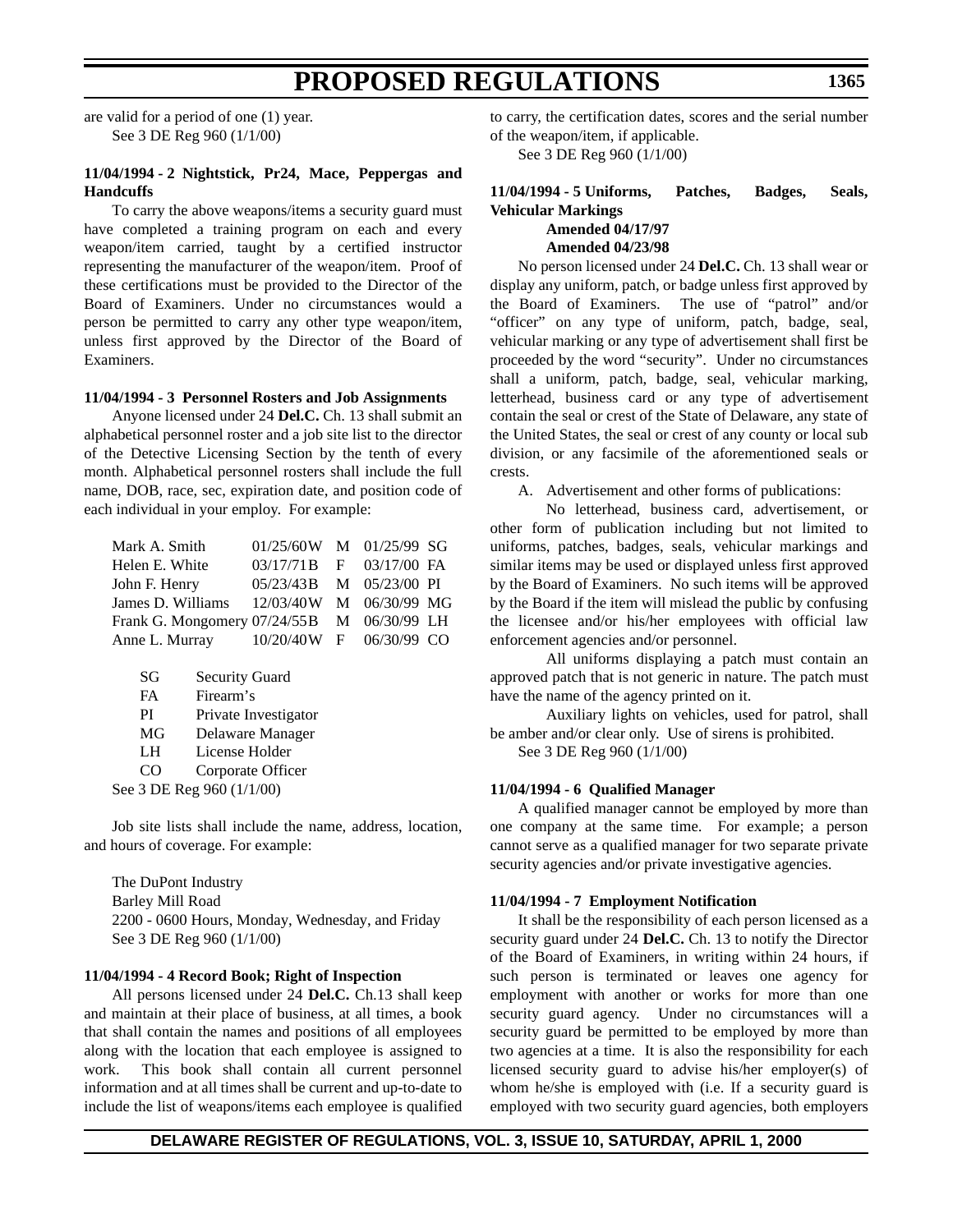must be made aware of this fact as well as the Director of the Board of Examiners.)

A. Employers Responsibility

A license holder of a private security agency shall notify the Director within 24 hours, if an employee is terminated and/or ceases employment.

1. A licensed provte security agency, after investigation, shall notify the Detective Licensing Office, in writing, of any terminated employees. This information is to be included in the next monthly roster report following the termination.

2. A licensed private security agency shall report to the Detective Licensing Office, in writing, the following:

a. The name of any employee arrested;

b. The name of any employee admitted to any mental hospital ward, mental institution or sanitarium; or

c. The name of any employee disabled from carrying, owning, or possessing a gun by action of federal or state statute and/or court order, including bond orders and protection from abuse orders.

### **11/04/1994 - 8 Criminal Offenses**

In addition to those qualifications set forth in 24 **Del.C.** §1314, no person required to be licensed under this chapter shall be issued a license, if that person has been convicted of Assault III or Offensive Touching misdemeanor within the last three (3) years.

### **11/04/1994 - 9 Private Investigators**

A. A Private Investigator must not be a member or employee of any Law Enforcement Organization, as defined by the Council on Police Training.

B. At the time of processing, a Private Investigator must provide proof of employment by a licensed Private Investigative Agency with the Private Investigator application signed by the employer. The identification card will bear the employer's name. Upon termination of employment, the identification card is no longer valid. If seeking employment with another licensed agency, the Private Investigator must be re-licensed with the new employer and a new identification card will be issued as in the previous procedure.

C A licensed Private Investigator may only be employed by one licensed private investigative agency at a time.

#### **11/04/1994 - 10 Licensing Fees**

A. Class A License - Private Investigative Agency In-State License Holder

\$5,000 Bond

Individual - No Employees - Not Corporation \$230 for 2 years to expire June 30th of odd

years

years \$5,000 Bond Security Agency In-State License Holder Individual - No Employees - Not Corporation \$345 for 2 years to expire June 30th of odd years \$10,000 Bond

\$1,000,000 Liability Insurance per

occurrence

### **DELAWARE REGISTER OF REGULATIONS, VOL. 3, ISSUE 10, SATURDAY, APRIL 1, 2000**

\$1,000,000 Liability Insurance per occurrence Corporation - Has Employees \$345 for 2 years to expire June 30th of odd years \$10,000 Bond \$1,000,000 Liability Insurance per occurrence License Holder \$345 for 2 years to expire June 30th of odd years Out-of-State Individual and Corporation \$10,000 Bond \$1,000,000 Liability Insurance per occurrence Office Manager \$230 for 2 years to expire June 30th of odd years \$5,000 Bond B. Class B License - Private Security Agency In-State License Holder Individual - No Employees - Not Corporation \$230 for 2 years to expire June 30th of odd years \$5,000 Bond \$1,000,000 Liability Insurance per occurrence Corporation - Has Employees \$345 for 2 years to expire June 30th of odd years \$10,000 Bond \$1,000,000 Liability Insurance per occurrence \$10,000 Bond \$1,000,000 Liability Insurance per occurrence Office Manager \$230 for 2 years to expire June 30th of odd years Individual and Corporation Out-of-State License Holder \$345 for 2 years to expire June 30th of odd C. Class C License - Private Investigative & Private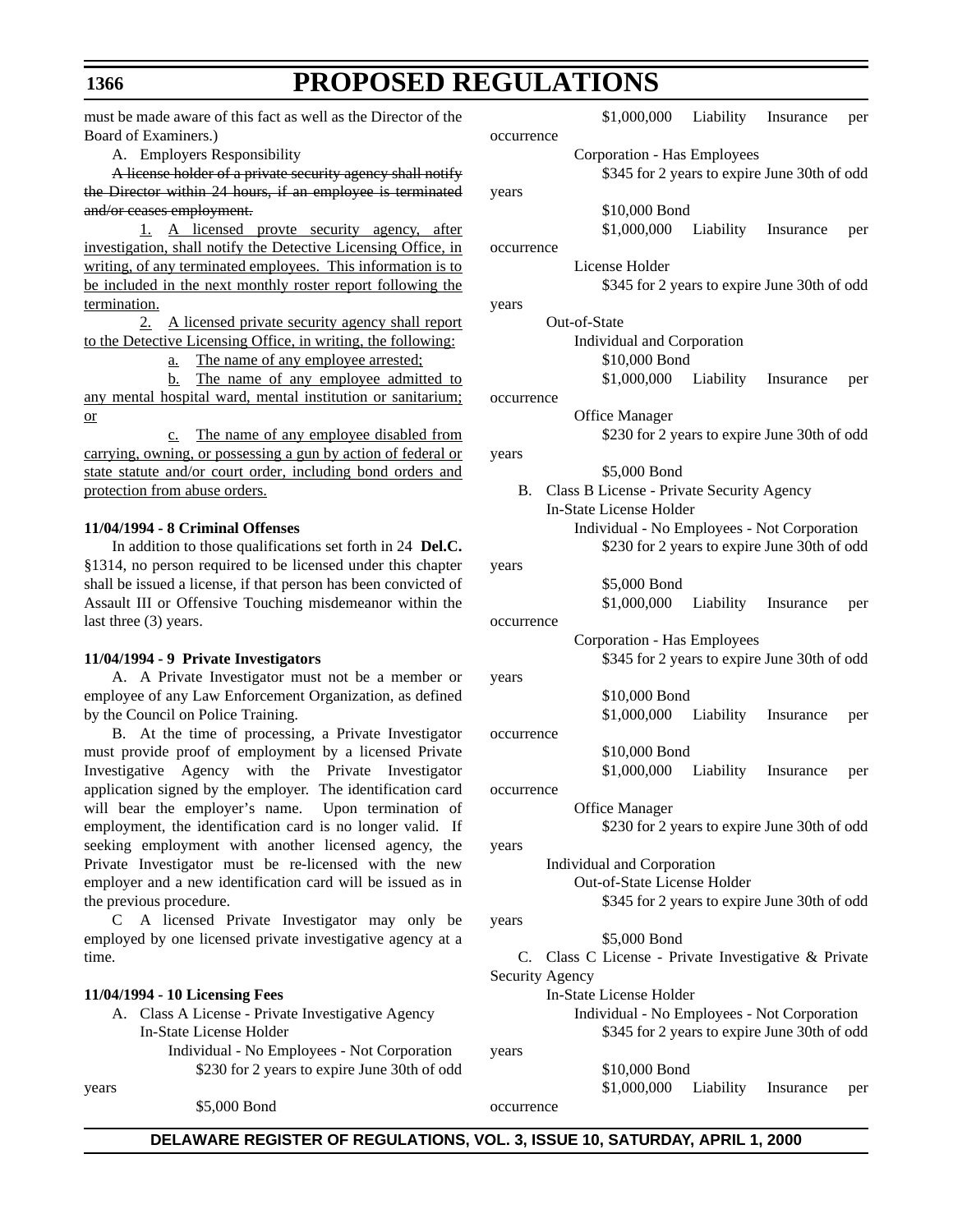|            | Corporation - Has Employees<br>\$520 for 2 years to expire June 30th of odd |
|------------|-----------------------------------------------------------------------------|
| years      |                                                                             |
|            | \$15,000 Bond                                                               |
|            | \$1,000,000 Liability Insurance<br>per                                      |
| occurrence |                                                                             |
|            | Out-of-State                                                                |
|            | Individual and Corporation License Holder                                   |
|            | \$520 for 2 years to expire June 30th of odd                                |
| years      |                                                                             |
|            | \$15,000 Bond                                                               |
|            | \$1,000,000<br>Liability Insurance<br>per                                   |
| occurrence |                                                                             |
|            | <b>Office Manager</b>                                                       |
|            | \$345 for 2 years to expire June 30th of odd                                |
| years      |                                                                             |
|            | \$10,000 Bond                                                               |
|            | D. Class D License - Armored Car Agency License                             |
|            | License Holder                                                              |
|            | Corporation - Has Employees                                                 |
|            | \$345 for 2 years to expire June 30th of odd                                |
| years      |                                                                             |
|            | <b>Banking Commissioner License</b>                                         |
|            | 5 Del.C. 3203                                                               |
|            | 04/23/98 - 11 Use Of Animals                                                |
|            | The use of animals is prohibited in the performance of                      |
|            | private security activities.                                                |

See 3 DE Reg 960 (1/1/00)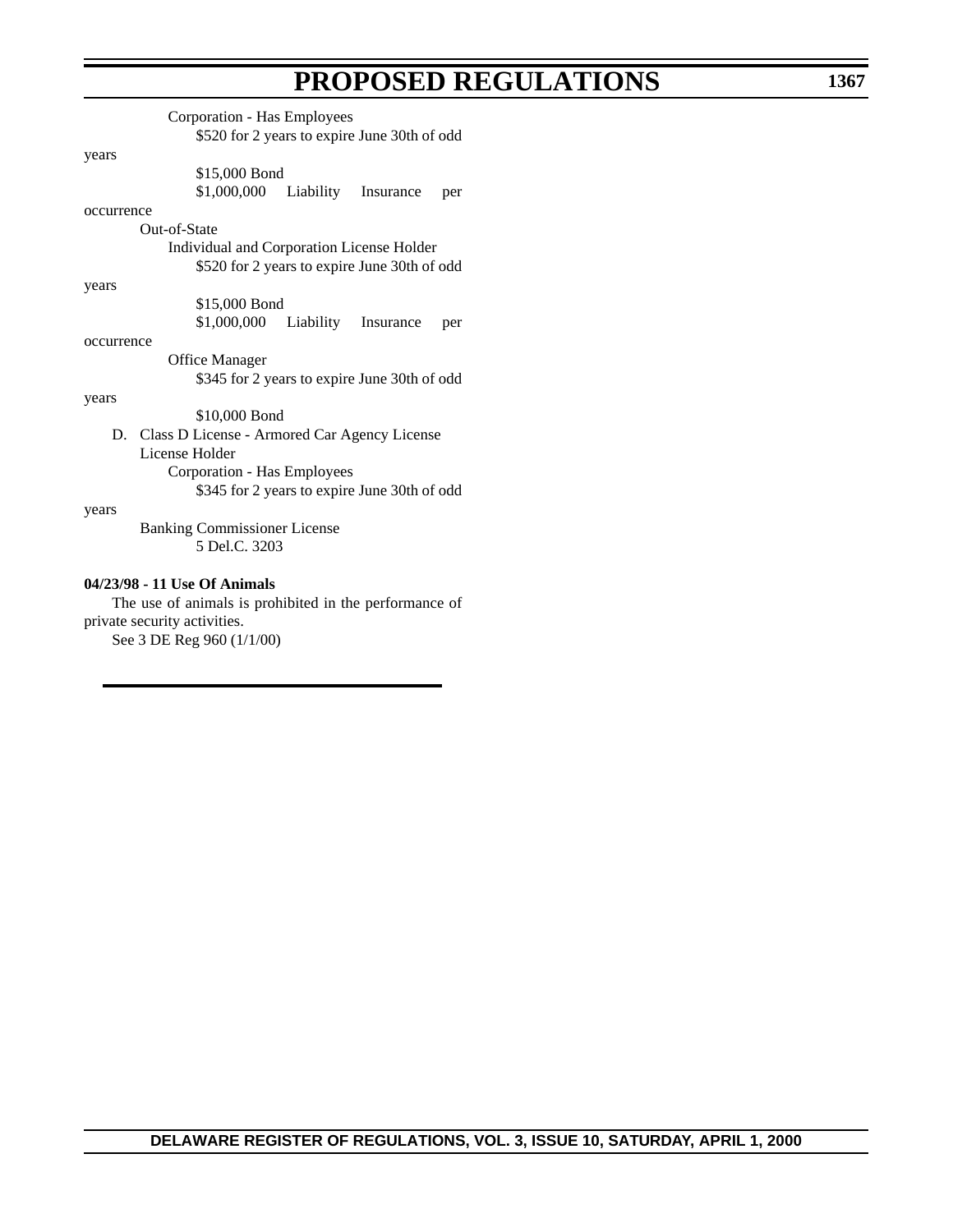### **1368**

# **FINAL REGULATIONS**

### **Symbol Key**

Roman type indicates the text existing prior to the regulation being promulgated. Underlined text indicates new text added at the time of the proposed action. Language which is stricken through indicates text being deleted. **[Bracketed Bold language]** indicates text added at the time the final order was issued. **[Bracketed stricken through]** indicates language deleted at the time the final order was issued.

# **Final Regulations**

The opportunity for public comment shall be held open for a minimum of 30 days after the proposal is published in the Register of Regulations. At the conclusion of all hearings and after receipt within the time allowed of all written materials, upon all the testimonial and written evidence and information submitted, together with summaries of the evidence and information by subordinates, the agency shall determine whether a regulation should be adopted, amended or repealed and shall issue its conclusion in an order which shall include: (1) A brief summary of the evidence and information submitted; (2) A brief summary of its findings of fact with respect to the evidence and information, except where a rule of procedure is being adopted or amended; (3) A decision to adopt, amend or repeal a regulation or to take no action and the decision shall be supported by its findings on the evidence and information received; (4) The exact text and citation of such regulation adopted, amended or repealed; (5) The effective date of the order; (6) Any other findings or conclusions required by the law under which the agency has authority to act; and (7) The signature of at least a quorum of the agency members.

The effective date of an order which adopts, amends or repeals a regulation shall be not less than 10 days from the date the order adopting, amending or repealing a regulation has been published in its final form in the Register of Regulations, unless such adoption, amendment or repeal qualifies as an emergency under §10119.

# **DEPARTMENT OF ADMINISTRATIVE SERVICES DIVISION OF PROFESSIONAL REGULATION BOARD [OF ELECTRICAL EXAMINERS](#page-3-0)**

Statutory Authority: 24 Delaware Code, Section 1406(a)(1)(24 Del. C. §1406(a)(1))

In Re:

| Order

Rules and Regulations |

#### **Summary of the Evidence and Information Submitted**

1. The Board received a letter from Robert H. Keis, retired chief electrical inspector, dated February 29, 2000 that is made part of the record in its entirety. He suggested changes to proposed Rule 1.2 and asked for clarification of the CE requirements. Mr. Keis raised a concern about Rule 10.1.3 as it applies to concealed wiring in plants. He thought the term "d-mark" needed further explanation in Rule 10.1.6. Finally, he suggested that all electrical work should be inspected and a permit should be required for any electrical work by a homeowner.

2. Mr. Keis made further verbal comments at the public hearing. He suggested that the proof required for Continuing Education (CE) must be clarified and suggested license numbers be included on certificates of completion to distinguish between licensees with similar names.

3. Robert Smith offered verbal comments to the Board. He suggested sentence reordering for clarification and typographical corrections. He agreed that the CE requirements needed clarification Mr. Smith pointed out the problems with the statutory language requiring inspection five days following application when the work was not yet complete.

#### **Findings of Fact**

1. It is necessary to promulgate rules and regulations as authorized and required by Chapter 14 of Title 24 of the Delaware Code that was amended effective July 20,1999.

2. There probably needs to be some clarification of the proof of CE requirement but it can be deferred since it is not an imminent problem.

3. The words "or on" in the definition of electrical services clarify the meaning of the term "structure" as it is used in 24 Del. C. Section 1402.

4. Adding the term "point of service" and using the word "demarcation" improve Rule 10.1.7

5. With the changes indicated, the rules explain sections of the statute as needed to accomplish its purpose.

6. The changes made after hearing and discussion are non-substantive.

#### **Text and Citation**

The exact text and citation of each rule as it appeared in the Delaware Register of Regulations, Vol. 3, Issue 8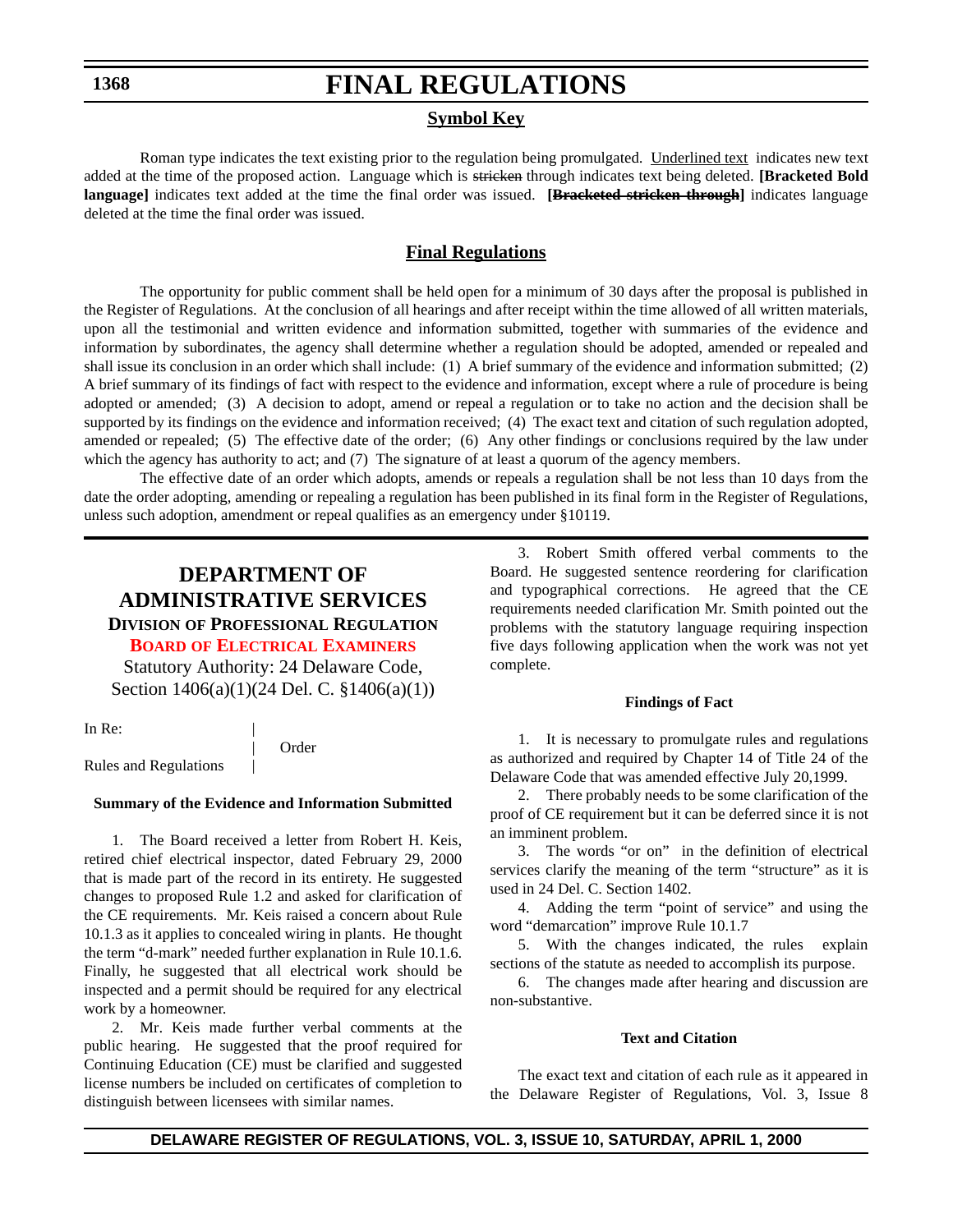(February 1, 2000) is attached hereto with the changes noted.

#### **Decision**

Pursuant to the Authority in 24 Del. C. §1406(a)(1) and after due notice as required under the Administrative Procedures Act, the Board of Electrical Examiners by the undersigned members hereby promulgates and adopts the Rules and Regulations to be effective ten days following publication in the Delaware Register of Regulation.

SO ORDERED THIS 7<sup>th</sup> day of March 2000.

Board of Electrical Examiners Anthony Szczuka, President C. Kenneth Draper David Whitt Charles Davis Steven Dignan Bruce A. Goldsborough Pravin Dattani Donald King

#### **Delaware Board Of Electrical Examiners Rules And Regulations**

1.0 License required.

1.1 No person shall perform electrical services or represent themselves as qualified to perform electrical services without first having been duly licensed unless specifically excepted by statute. 24 **Del.C.** §§1407, 1419

1.2 To perform "electrical services" or "electrical work" means to plan, estimate, layout, perform, or supervise the installation, erection, or repair of any electrical conductor, molding, duct, raceway, conduit, machinery, apparatus, device, or fixture for the purpose of lighting, heating, or **[on]** power in any structure or for elevators, swimming pools, hot tubs, electric signs, air conditioning, heating, refrigeration, oil burners, and overhead and underground primary distribution systems.

1.3 A license is not required for servicing equipment in the fields of heating, air conditioning, refrigeration or appliances.

#### 2.0 Applications.

2.1 Applications may be obtained in person during regular business hours or by mail from the Division of Professional Regulation, Cannon Building, Ste. 203, 861 Silver Lake Boulevard, Dover, DE 19904-2467 Applications must be made in the name of the individual, not a company. The Board shall approve the application form to insure that it contains all of the information necessary to satisfy the statutory requirements for licensure.

2.2 Applications which are incomplete shall be retained for one year to allow an applicant the opportunity to supplement the application. After one year, incomplete applications are destroyed.Thereafter, an applicant must resubmit a current application with the appropriate fee.

2.3 Applications approved for testing will be valid for two years. If the test isn't taken, the application is destroyed. Thereafter, an applicant must resubmit a current application with the appropriate fee.

#### 3.0 Qualifications.

3.1 Persons demonstrating the education and experience qualifications set forth in 24 **Del. C.** §1408 may be licensed as a master electrician, limited electrician, master electrician special, or limited electrician special.

3.2 An applicant shall submit proof of qualifications verified by his or her affidavit on a form approved by the Board. Proof of experience requires either an employer's affidavit, a tax form w-2, or tax Schedule C. The required experience and training must be completed prior to taking the licensure test

#### 4.0 Examinations.

4.1 As a condition of licensure, applicants shall obtain a grade of 75% on the Division-approved test. Only the National Electrical Code Book can be used during the test as a reference. Applicants should submit a completed application with all necessary credentials for Board approval at least 45 days before the test is given. As long as the credentials have been approved, a license may issue from the Division of Professional Regulation upon proof of obtaining a passing score on the test, proof of insurance, and payment of the fee as provided herein. A member of the State Board of Electrical Examiners will attend the examination. All scores will be presented to the Board at the first meeting after the examination results are available. The roster of persons qualified for licensure will appear in the minutes.

4.2 Applicants who fail two consecutive times with a grade of less than 50% each time must wait one year before retesting.

#### 5.0 Fees

5.1 Fee information can be obtained from the Division of Professional Regulation, Cannon Building Ste. 203, 861 Silver Lake Boulevard, Dover, DE 19904 -2467.

#### 6.0 License and Insurance.

6.1 The license will be issued by the Division of Professional Regulation to a qualified applicant upon receipt of the required fee and proof of insurance.

6.2 Each licensee shall maintain general liability insurance of at least \$300,000.00. Proof of said insurance shall be submitted at the time of license issuance and each renewal.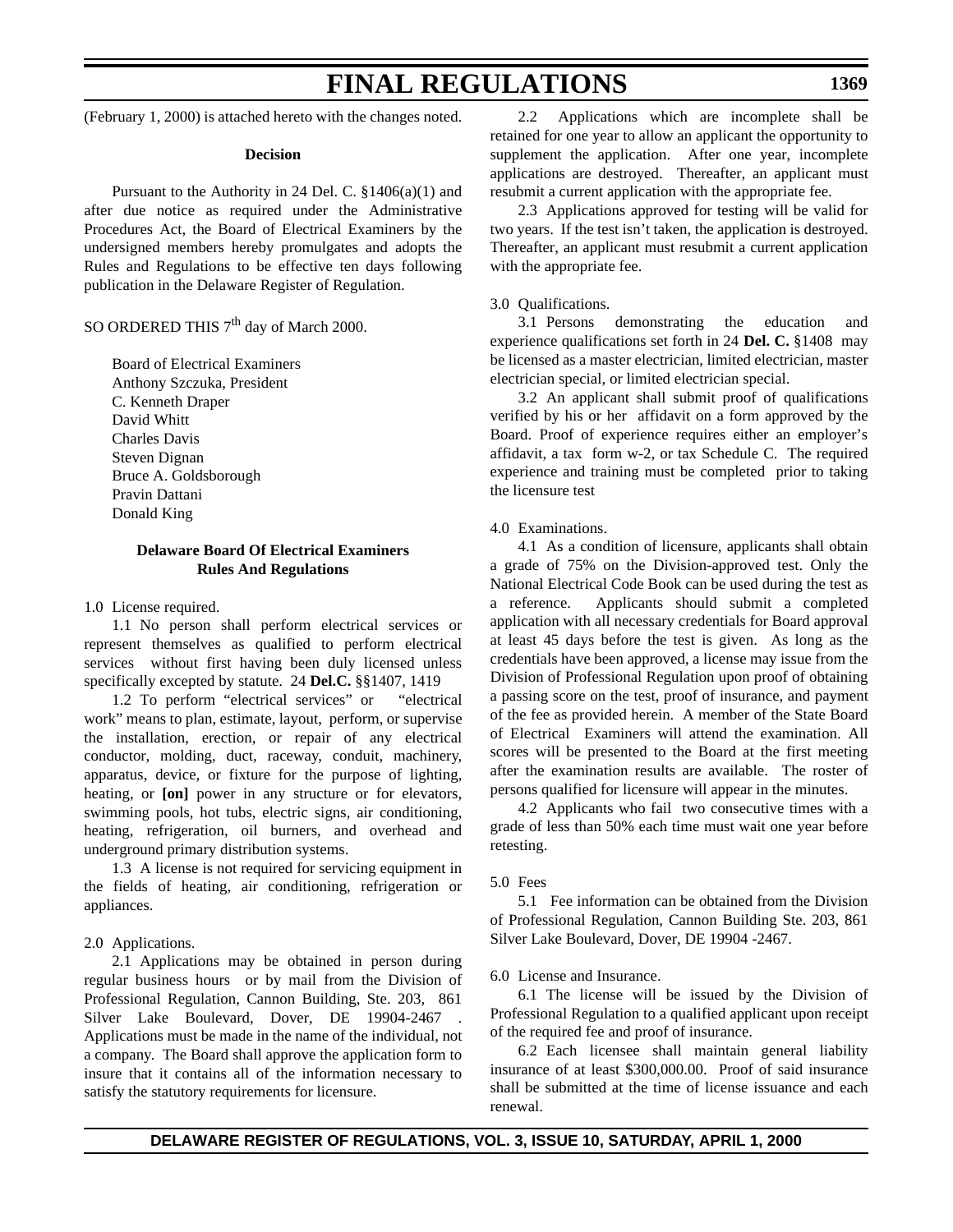7.0 Expiration and Renewal.

7.1 All licenses as master electrician or master electrician special expire on June 30, 2000 and even numbered years thereafter. All licenses as limited electrician or limited electrician special expire on June 30, 2001 and odd - numbered years thereafter.

7.2 As a condition of renewal, each applicant must show proof of continuing education as required in the Rules and Regulations. Extra continuing education hours do not carry over to the next licensing period. Renewal applications will be audited by the Board for compliance with the continuing education requirements.

7.3 A license is lapsed when a licensee has failed to either complete the requirements for renewal or obtain permission for inactive status. A licensee may activate a lapsed license within one year of the date the renewal application was due by meeting all requirements and paying an additional fee set by the Division of Professional Regulation.

7.4 A licensee with a valid license may request in writing to be placed on inactive status. An inactive status can be effective for up to two years and renewed biennially by application to the Division. Said license may be reactivated by the Board upon written request which includes evidence of 10 hours of continuing education completed within the preceding 2 years, proof of insurance, and payment of a prorated fee to be computed by the Division of Professional Regulation.

7.5 A licensee is not authorized to work as a licensed electrician in this State during the period of lapse or inactive status.

8.0 Continuing Education

8.1 Continuing education (CE) is required of all licensees and proof shall be submitted to the Board by April 30 of any year after 2000 in which a license is to be renewed. For example, if a license must be renewed June 30, 2001, the proof of completion of CE is due on April 30, 2001. A licensee who has submitted CE hours that are not allowed will be notified so that he or she may obtain replacement CE before the June 30 expiration of the license.

8.2 Sponsors or licensees seeking pre-approval of CE hours should submit the request on a form approved by the Board at least 60 days before the CE course is being offered.

8.3 Licensees shall complete 10 hours of approved CE during each renewal period with the following exceptions - a person licensed less than one year does not need to complete CE at the first renewal; a person licensed one year but less than two years must submit 5 CE hours at the first renewal.

8.4 The Board may consider a waiver of CE requirements or acceptance of partial fulfillment based on the Board's review of a written request with supporting documentation of hardship.

9.0 Loss of license holder

9.1 A procedure permitting temporary practice after loss of a licensee to avoid business interruption is provided in 24 **Del.C.** §1418 and is necessary only where there is no currently employed licensee to assume the duties of the former license holder.

9.2 The notification must include documentation of the business relationship with the former license holder.

#### 10.0Exceptions.

10.1No license is required for performing electrical work by the following persons or entities:

10.1.1 persons working under the supervision of a Delaware licensed master or limited electrician;

10.1.2 persons under the supervision of a licensed electrician who is the owner or full-time employee of a company performing electrical work;

10.1.3 a professional engineer in a manufacturing or industrial plant having six years experience in electrical planning and design who is registered with the Board as the person responsible for the plant repairs, maintenance, and electrical additions;

10.1.4 the Department of Transportation, or a contractor, for work performed by or under the supervision of the Department for the installation erection, construction, reconstruction and/or maintenance of drawbridges and traffic control devices

10.1.5 persons working beyond the main breaker or fuse of 200 amps or less in a structure used exclusively for agriculture;

10.1.6 persons performing the work of any light or power company, electric or steam railway company, telegraph or telephone company when the work is part of the plant or service used in rendering authorized service to the public such as power delivery by an electric company. This exception ends at the point of **[attachment service]**, termination box, or **[d-mark demarcation point]**;

10.1.7 a homeowner who has obtained a homeowner's permit provided by law.

#### 11.0 Reciprocity

11.1 An applicant for licensure by reciprocity shall complete an application approved by the Board and cause a certificate of good standing to be sent to the Board from the licensing agencies of all jurisdictions where the applicant is or has been licensed. Upon request an applicant for licensure under this provision must submit to the Board a copy of reciprocal state's current licensure requirements. If the reciprocal state's requirements are not substantially similar to those of this State, as determined by the Board, the applicant shall submit proof of practice for at least five years after licensure. Proof or practice can be by an employer's affidavit, tax form w-2 , or tax Schedule C

## **DELAWARE REGISTER OF REGULATIONS, VOL. 3, ISSUE 10, SATURDAY, APRIL 1, 2000**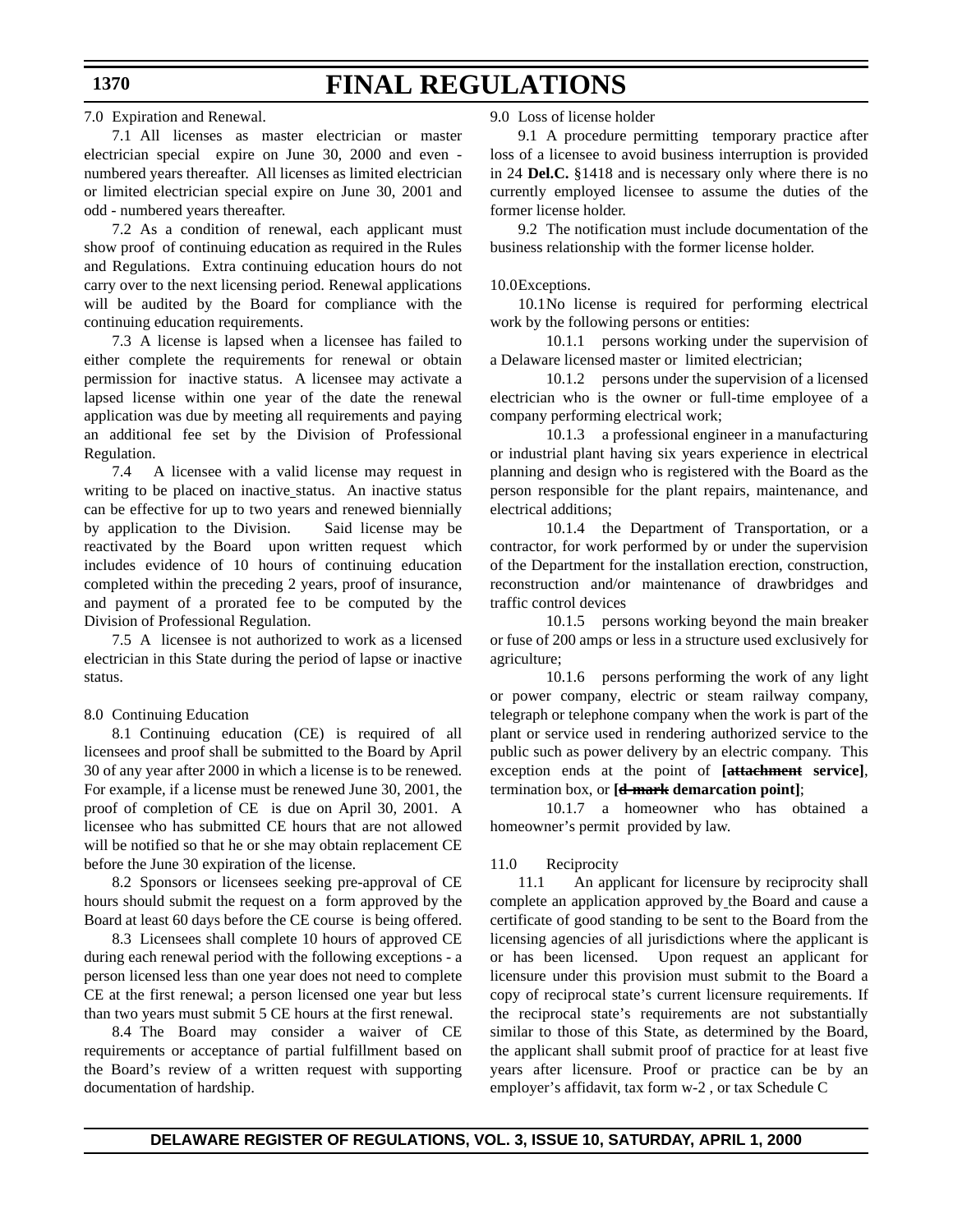12.0 Required Inspection.

12.1 Every licensee shall file for an inspection by a licensed inspection agency no later than five working days after the commencement of electrical work. The inspection agency shall complete the inspections no later than five working days after the application has been received.

12.2 Any professional engineer excepted from licensure shall at least annually file with the Board a certificate of inspection by a licensed inspection agency and a letter stating that all repairs, maintenance, and additions to a manufacturing or industrial plant meet the Standards of the National Electrical Code. The annual inspection should include a representative sampling of the work performed by the authority of the responsible professional engineer.

12.3 Any person performing electrical work on agricultural structures excepted from licensure shall nevertheless obtain a certificate of inspection from a **[Board- approved licensed]** inspection agency for new installations.

12.4 Any person authorized to perform work by a homeowner's permit shall obtain a final inspection by a **[Board- approved licensed]** inspection agency.

### 13.0 Organization of the Board

13.1 Election of Officers

Annually during the July meeting, the Board shall elect officers to serve for a one year term from September 1- August 31.

13.2 Duties of the Officers

13.2.1 President - The president shall preside at all meetings, designate subordinates when provided by law, sign correspondence on behalf of the Board, and perform other functions inherent in the position. In conducting meetings or hearings, the President may limit or exclude evidence as provided under the Administrative Procedures Act unless overruled by a majority of the Board.

13.2.2 Vice President - The Vice President assumes the duties and powers of the President when the President is unavailable.

13.2.3 Secretary - The Secretary assumes the duties and powers of the President when neither the President nor the Vice President is available.

13.2.4 Complaint officer - The complaint officer shall be a professional member who works with the investigator of the Division of Professional Regulation when complaints are investigated pursuant to 29 **Del.C.** §8807. The complaint officer shall report to the Board when complaints are closed and recuse himself or herself from participating in disciplinary hearings involving matters that have been reviewed in his or her capacity as complaint officer.

13.2.5 Education officer - The education officer may review courses submitted for continuing education approval and makes recommendations to the Board.

### 13.3 Meeting Minutes

The minutes of each meeting are taken by the Administrative Assistant from the Division of Professional Regulation and approved by the Board.

#### 14.0 Homeowners Permits

14.1 The Division of Professional Regulation is authorized to issue homeowners' permits pursuant to an application process approved by the Board. Generally homeowner's permits are not required for replacement in kind but are required for new construction, renovation, and any work that requires a building permit.

14.2 A homeowner shall not be permitted to install a hot tub or a swimming pool.

### 15.0 Inspection agencies

15.1 Inspection agencies shall be licensed in accord with the provisions of 24 **Del.C.** §1421 in order to operate in Delaware. An application on a form approved by the Board must be filed at the Division of Professional Regulation.

15.2 No inspection agency will be approved until it produces proof of general liability insurance in the amount of at least \$1,000,000.00 and errors and omissions insurance in the amount of at least \$1,000,000.00.

15.3 Inspection agencies must submit, to the Division of Professional Regulation, the names of its employees who are inspectors and proof of compliance with the statutory requirements for inspectors. Inspectors must have seven years of experience in residential, commercial, or industrial wiring. Proof of experience shall be submitted by affidavit of the named employer, a tax form w-2, or tax Schedule C**.** The experience requirement for an inspector employed by an approved inspection agency on July 20, 1999 is satisfied with seven years of inspection experience. Each inspector shall also submit a passing score for the Electrical one and two family dwelling and the Electrical General examinations within 18 months of employment and the Electrical Plan Review examination within 24 months of employment. For inspectors employed by the inspection agency on July 20, 1999, the time for taking said examinations shall run from the date these regulations become effective and not the date first employed.

16.0 Voluntary treatment option for chemically dependent or impaired professionals.

A voluntary treatment option is available for chemically dependent or impaired professionals as provided in 29 **Del.C.** §8807 (n) who are reported to the Board or Division using the following procedures:

16.1 If the report is received by the president of the Board, that president shall immediately notify the Director of Professional regulation or his/her designate of the report. If the Director of Professional Regulation receives the report, he/she shall immediately notify the president of the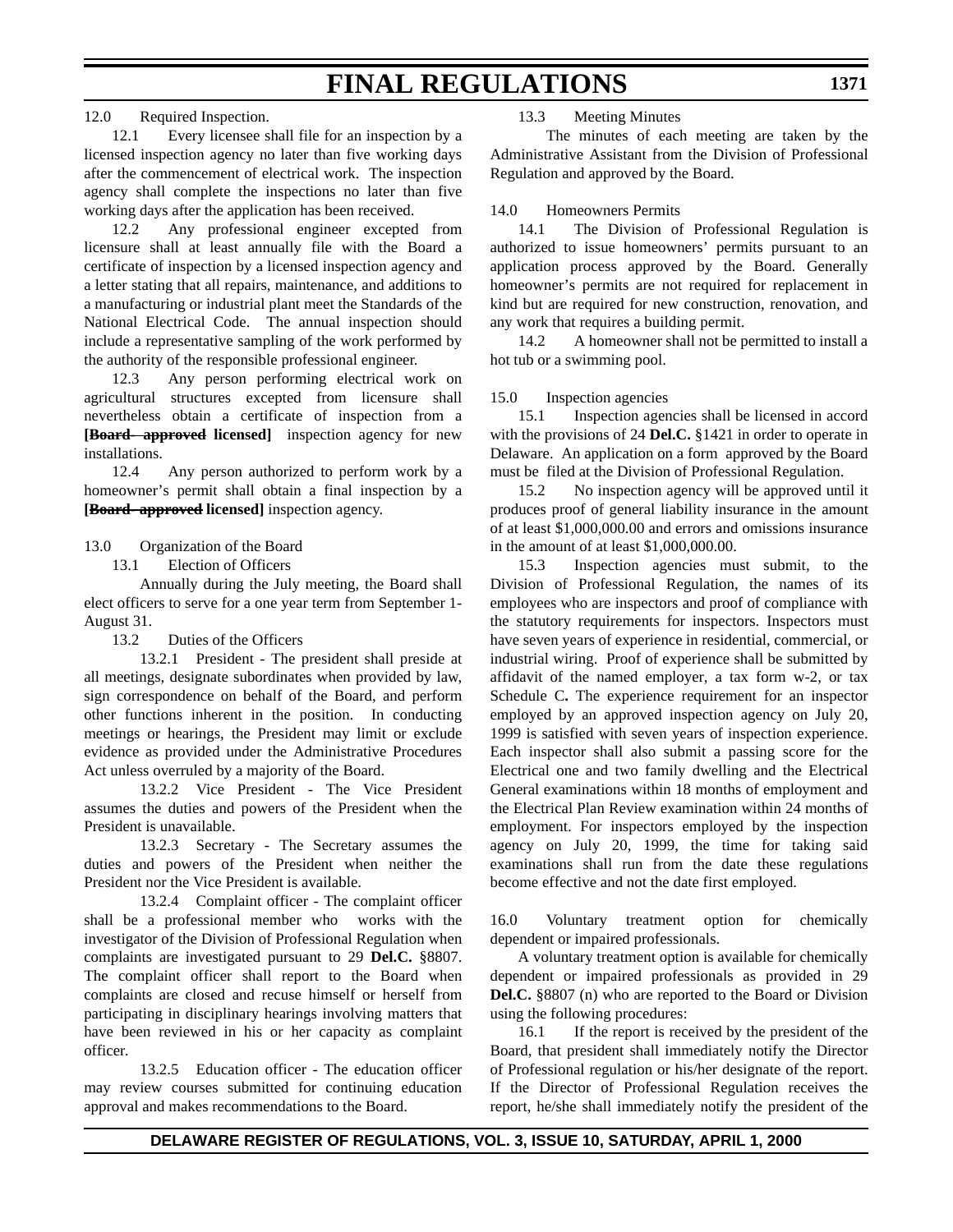### **1372**

# **FINAL REGULATIONS**

Board, or that president's designate or designates.

16.2 The president of the Board or that president's designate or designates shall, within seven (7) days of receipt of the report, contact the individual in question and inform him/her in writing of the report, provide the individual written information describing the Voluntary Treatment Option, and give him/her the opportunity to enter the Voluntary Treatment Option.

16.3 In order for the individual to participate in the Voluntary Treatment Option, he/she shall agree to submit to a voluntary drug and alcohol screening and evaluation at a specified laboratory or health care facility. This initial evaluation and screen shall take place within thirty (30) days following notification to the professional by the participating Board president or that president's designate(s).

16.4 A regulated professional with chemical dependency or impairment due to addiction to drugs or alcohol may enter into the Voluntary Treatment Option and continue to practice, subject to any limitations on practice the participating Board president or that president's designate or designates or the Director of the Division of Professional Regulation or his/her designate may, in consultation with the with the treating professional, deem necessary, only if such action will not endanger the public health, welfare or safety, and the regulated professional enters into an agreement with the Director of Professional Regulation or his/her designate and the president of the Board or that president's designate for a treatment plan and progresses satisfactorily in such treatment program and complies with all terms of that agreement. Treatment programs may be operated by professional Committees and Associations or other similar professional groups with the approval of the Director of Professional Regulation and the President of the Board.

16.5 Failure to cooperate fully with the Board president or that president's designate or designates or the Director of the Division of Professional Regulation or his/ her designate in regard to the Voluntary Treatment Option or to comply with their requests for evaluations and screens may disqualify the regulated professional from the provisions of the Voluntary Treatment Option and the Board president or that president's designate or designates shall cause to be activated an immediate investigation and institution of disciplinary proceedings, if appropriate, as outlined in 29 **Del.C.** §8807(h).

16.6 The Voluntary Treatment Option may require a regulated professional to enter into an agreement which includes, but is not limited to the following provisions:

16.6.1 Entry of the regulated professional into a treatment program approved by the Board. Board approval shall not require that the regulated professional be identified to the Board. Treatment and evaluation functions must be performed by separate agencies to assure an unbiased assessment of the regulated professional's progress.

16.6.2 Consent to the treating professional of the approved treatment program to report on the progress of the regulated professional to the president of the Board or to that president's designate or designates or to the Director of the Division of Professional Regulation or his/her designate at such intervals as required by the president of the Board or that president's designate or designates or the Director of the Division of Professional Regulation or his/her designate, and such person making such report will not be liable when such reports are made in good faith and without malice.

16.6.3 Consent of the regulated professional, in accordance with applicable law, to the release of any treatment information from anyone within the approved treatment program.

16.6.4 Agreement by the regulated professional to be personally responsible for all costs and charges associated with the Voluntary Treatment Option and treatment program(s). In addition, the Division of Professional Regulation may assess a fee to be paid by the regulated professional to cover administrative costs associated with the Voluntary Treatment Option. The amount of the fee imposed under this paragraph shall approximate and reasonably reflect the costs necessary to defray the expenses of the Board, as well as the proportional expenses incurred by the Division of Professional Regulation in its services on behalf of the Board in addition to the administrative costs associated with the Voluntary Treatment Option.

16.6.5 Agreement by the regulated professional that failure to satisfactorily progress in such treatment program shall be reported to the Board's president, or his/her designate or designates or to the Director of the Division of Professional Regulation or his/her designate by the treating professional who shall be immune from any liability for such reporting made in good faith and without malice.

16.7 The regulated professional's records of participation in the Voluntary Treatment Option will not reflect disciplinary action and shall not be considered public records open to public inspection. However, the participating Board may consider such records in setting a disciplinary sanction in any future matter in which the regulated professional's chemical dependency or impairment is an issue.

16.8 The Board's president, his/her designate or designates or the Direction of the Division of Professional Regulation or his/her designate may, in consultation with the treating professional at any time during the Voluntary Treatment Option, restrict the practice of a chemically dependent or impaired professional if such action is deemed necessary to protect the public health, welfare or safety.

16.9 If practice is restricted, the regulated professional may apply for unrestricted licensure upon completion of the program.

16.10 Failure to enter into such agreement or to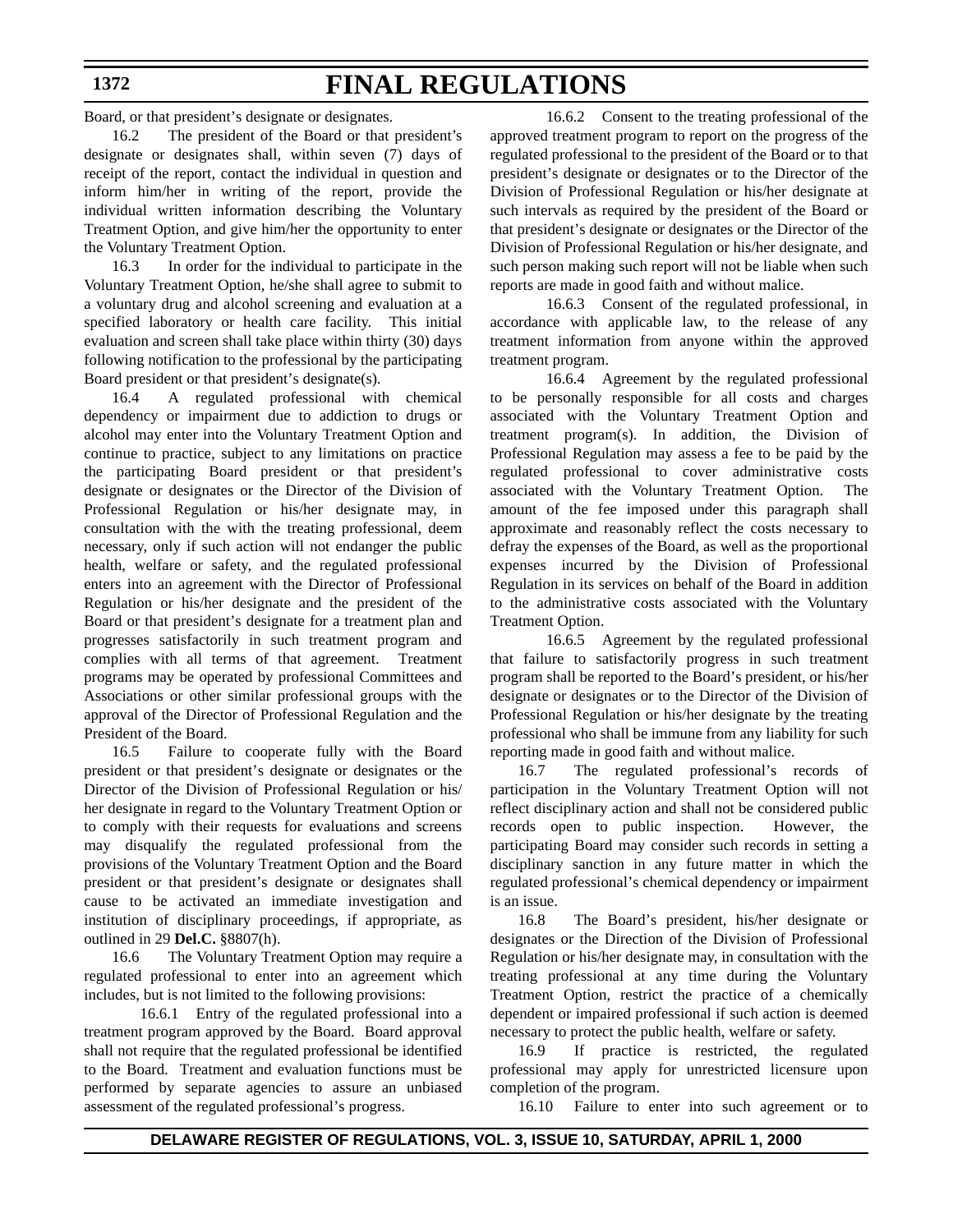comply with the terms and make satisfactory progress in the treatment program shall disqualify the regulated professional from the provisions of the Voluntary Treatment Option, and the Board shall be notified and cause to be activated an immediate investigation and disciplinary proceedings as appropriate.

16.11 Any person who reports pursuant to this section in good faith and without malice shall be immune from any civil, criminal or disciplinary liability arising from such reports, and shall have his/her confidentiality protected if the matter is handled in a non-disciplinary matter.

16.12 Any regulated professional who complies with all of the terms and completes the Voluntary Treatment Option shall have his/her confidentiality protected.

# **DIVISION OF PROFESSIONAL REGULATION BOARD [OF NURSING](#page-3-0)**

Statutory Authority: 24 Delaware Code, Section 1906(1) (24 **Del.C.** 1906(1))

|

In Re:

Revision of Regulations, | Articles II; V; VI; VIII and  $X$  |

### **Final Order Background**

Pursuant to 24 **Del.C.** §1906(1) the Board of Nursing (the "Board") proposed to adopt amendments to its Rules and Regulations, as more specifically set forth in the Notice appearing in the Delaware Register of Regulations published December 1, 1999. As required by 29 **Del.C.** §10115, notice was given to the public that a hearing would be held on January 12, 2000 at 9:00 a.m. in the second floor conference room of the Cannon building, 861 Silver Lake Boulevard, Dover, Delaware, to consider the proposed amendments. (Board Exhibit No. 1) The public hearing was held as scheduled before a quorum of the members of the Delaware Board of Nursing. There were no relevant written comments received concerning the proposed changes and additions.

#### **Summary of Public Hearing Comments**

Iva Boardman, RN, MSN, the Executive Director of the Board of Nursing, was sworn and presented an explanation of each of the proposed changes and additions to the Rules and Regulations and provided a brief over-view of the rationale for each change and addition. (Board Exhibit No. 2).

Comments at the hearing were also provided by Nancy W. Snyder, RN, MSN, the Chair of the Department of Associate Degree Nursing at the Stanton/Wilmington Campus of Delaware Technical and Community College. Ms. Snyder spoke suggesting clarification of two proposed modifications: Revised Article II, Section 7.1 and Revised Article VI, Section 3.7.

Article II, Section 7.1 concerns Nursing Education Programs and the procedure for annual review of such programs. As proposed this provision read, "The Board shall review the annual reports and self-evaluation reports of the programs submitted each October." Ms. Snyder suggested that the proposal be clarified to reflect that the reports would be submitted October 1st and not necessarily reviewed by the Board at that time.

Ms. Snyder also suggested the possibility of clarification to the proposed wording of Article VI, Section 3.7 which, as revised will be Section 3.6, and which addresses the time period allowed for an applicant to retake the National Council Licensing Examination (NCLEX). Ms. Snyder noted that there could be confusion concerning the time periods set out in the Rule.

#### **Findings**

The Board finds that the proposed changes and additions as published in the Delaware Register of Regulations, Vol. 3, Issue 6, Wednesday, December 1, 1999 are reasonable and necessary for the proper regulation of the practice of nursing within the authority of the Board of Nursing with the following non-substantive modification to address the public comments received at the hearing. Specifically, Article II, Section 7.1 as originally proposed will be modified to clarify that the Board will receive the required reports on October 1st of each year. The Section, as modified and as approved by the Board unanimously will read: "The Board shall review the annual reports and self-evaluation reports of the programs to be submitted each October 1st." This date correction will be carried throughout the regulation as indicated in the final version attached hereto.

The Board finds that no modification is necessary for Article VI, Section 3.6 because the language "Notwithstanding the foregoing", clarifies that the application of the two year limitation on retesting is to operate prospectively for graduates after April 30, 2000. The proposed Amendments apply to all individuals and entities subject to regulation by the Board and the Board finds no basis for any exemptions pursuant to Chapter 104 of Title 29 (Regulatory Flexibility Act) and no such exemptions have been requested.

#### **Conclusion**

Based on the Board's authority to adopt and revise rules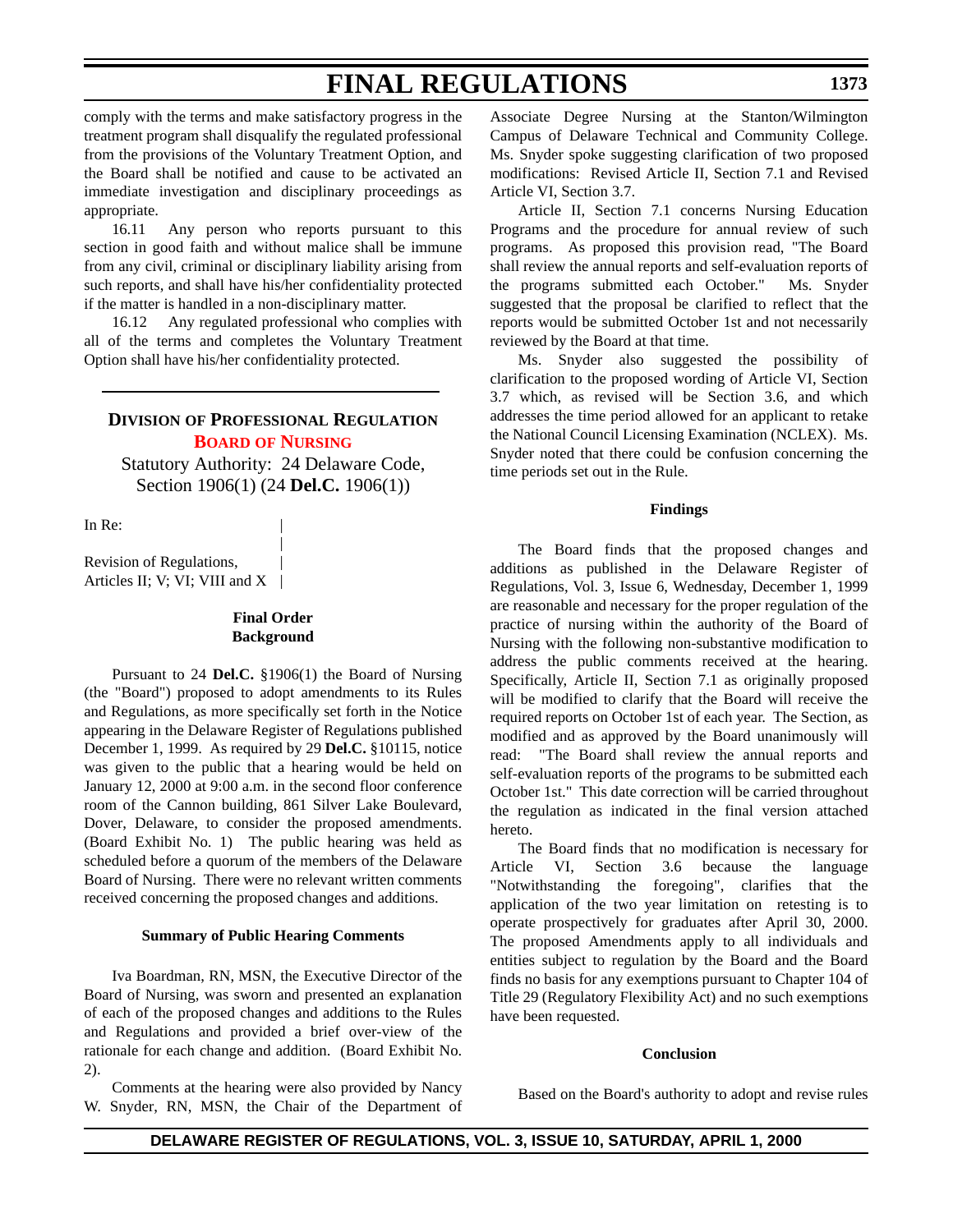# **1374**

# **FINAL REGULATIONS**

and regulations pursuant to 24 Del. C. º 1906(1), it is the decision of the Board to adopt the proposed changes and additions to its Rules and Regulations with the single change discussed above. A copy of the Rules and Regulations with the modifications adopted by this Order are attached hereto as Exhibit "A" and incorporated herein. The effective date of this Order and of the Rules and Regulations amendments hereby adopted is March 10, 2000 or ten (10) days from the date of its publication in the Delaware Register of Regulations, pursuant to 29 Del. C. §10118(e) whichever is later.

IT IS SO ORDERED this  $8<sup>th</sup>$  day of March, 2000.

Delaware Board of Nursing

(As authenticated by a quorum of the Board):

Betty Baker Deborah Boyle-Borkowski, RN, APN Emma Lou Browning Doris Dayton Beulah Gray Gwelliam Hines, LPN Deborah Maichle, RN, MSN Jan Monihan, RN, M.Ed. Helen Perkins, LPN Til Purnell Sallie Seger, LPN Janet West, RN, MSN Pamela Andrade, RN, MS, Vice-President June Turansky, President

### **ARTICLE II NURSING EDUCATION PROGRAMS**

SECTION 1 - DEFINITIONS

1.1 "Board" - the Delaware Board of Nursing.

1.2 "Conditional Approval" - the status granted to a program that is determined to be deficient in a specified area. When this determination is made by the Board, written notice shall be sent to the program specifying the deficient areas, and the time limit within which the deficiencies are to be corrected.

1.3 "Full Approval" - the status granted to a program that meets the requirements of the Law and the Rules and Regulations of the Board. Continuation of full approval is contingent upon annual review of the program and continuing to meet the criteria.

1.4 "Initial Approval" - authorization to admit students and enter into contractual agreements for clinical facilities. It is granted only after an application has been submitted, reviewed and a survey visit made by the Board. No students shall be admitted to the program until the institution has received written notification that initial approval has been

granted. Failure to comply will delay initial approval.

1.5 "National Accrediting Agency For Nursing Education"- a national accrediting agency for nursing education that is recognized by the Council on Postsecondary Accreditation and by the U.S. Department of Education.

1.6 "Nursing education program" - as defined in 24 Del. C., Chapter 19.

### SECTION 2: AUTHORITY DESIGNATED TO BOARD OF NURSING

2.1 In accordance with 24 Delaware Code, Chapter 19, the Board may:

A. Approve curricula and develop criteria and standards for evaluating nursing education programs;

B. Provide for surveys of such programs at such time as it may deem necessary;

C. Approve such programs to meet the requirements of the Chapter and of the Board; and

D. Deny or withdraw approval from nursing education programs for failure to meet prescribed curriculum or other standards. (Subsections 1906 (b), (c), (e)).

#### SECTION 3: PURPOSES OF APPROVAL

3.1 The state requires that nursing education programs be approved in order to:

A. Provide for the safe practice of nursing by setting minimum requirements for the programs that prepare the licensee.

B. Encourage self-evaluation for the improvement of a nursing education program.

C. Provide for the public a list of nursing education programs that meet the requirements set by the Board.

D. Assure the graduates of approved nursing programs of their eligibility to apply for admission to the licensing examination and to facilitate their licensure by endorsement in other states.

SECTION 4: PROCEDURE FOR ESTABLISHING A NURSING EDUCATION PROGRAM

#### PHASE I

4.1 An administrative officer of the institution shall complete the appropriate application form and forward three copies to the Executive Director of the Board at least 12 months prior to enrollment of students.

4.2 The Board shall review the application and conduct a site visit. At least one of the visitors shall be a nurse educator who has curriculum expertise at the level of the program being reviewed.

4.2:1 Alternatively, the institution desiring to establish a nursing education program may elect to have the site visit made by a Board member(s) and a nursing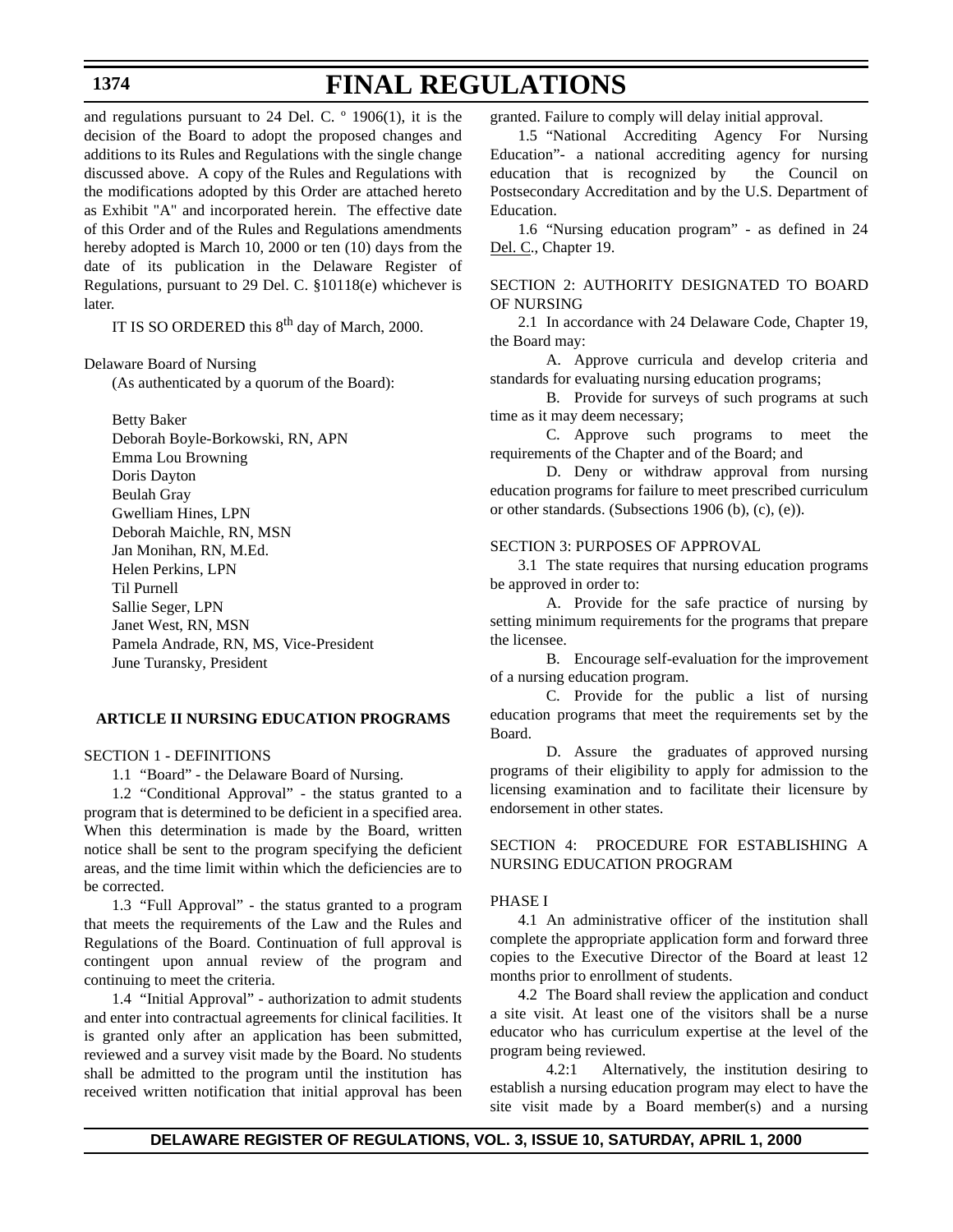education consultant, the latter with special expertise in the same type of nursing education as the program. The consultant shall be from a list of qualified persons approved by the Board. Costs associated with the visit of the consultant shall be borne by the nursing education program requesting same.

4.3 The purpose of the site visit is to validate the information recorded on the application.

4.4 The site visitation team shall make a written report to the Board.

4.5 The Board shall report to the institution within 90 days after all requirements of Phase I have been met.

#### PHASE II

4.6 The institution shall notify the Board of the appointment of a qualified nurse as director of the program at least nine months in advance of the anticipated enrollment of students in nursing courses.

4.7 The director shall be responsible for planning the program and providing the information required in Part II of the application form, which must be resubmitted at least three months prior to the anticipated enrollment of students.

4.8 The Board shall review the application and supporting information at a regularly scheduled meeting and determine if the program is prepared to admit students. If it is so determined, initial approval will be granted.

#### PHASE III

4.9 Following initial approval, the director of the program shall submit five copies of a progress report to the Board every six months. This shall be a general report of progress to date to include number of students enrolled, attrition rate, faculty credentials, curriculum design, and use of clinical facilities. After the admission of students, these reports shall continue to be submitted at six month intervals until discontinued by the Board.

4.10 The institution shall appoint other qualified nurse faculty members no less than four months in advance of enrollment of students in nursing courses to participate in determining the theoretical framework and in developing the curriculum plan and course content.

4.10:1 The program shall be developed according to criteria in accordance with Section V of these Regulations. The curriculum plan, including course descriptions, shall be submitted for Board review and approval three months in advance of enrollment of students in nursing courses.

4.11 Following the graduation of the first class, the nurse faculty shall prepare and submit five copies of a self evaluation report to the Board for review. The Board will conduct a survey visit to consider full approval of the program.

4.11:1 The Board's decision regarding approval status shall be sent in writing to the appropriate administrative officers and to the director of the nursing education program.

#### SECTION 5: STANDARDS FOR APPROVAL

5.1 Organization and Administration.

5.1:1 The school shall be authorized to conduct a nursing education program by charter or articles of incorporation of the controlling institution, by resolution of its board of control, or by the school's own charter or articles of incorporation.

5.1:2 Universities, colleges, community or junior colleges, and public schools offering programs in nursing shall be accredited by their appropriate agencies.

5.1:3 Hospitals conducting a nursing education program shall be accredited by the Joint Commission on Accreditation of Health Care Organizations or the American Osteopathic Association.

5.1:4 Any agency or institution that is used by a nursing education program shall be authorized to conduct business in the state of Delaware, or in the state in which the agency or institution is located.

5.1:5 The authority and responsibility for the operation of the nursing education program shall be vested in a director who is duly licensed to practice professional nursing in Delaware and who is responsible to the controlling board, either directly or through appropriate administrative channels.

5.1:6 A written organization plan shall be prepared and submitted to the Board and shall indicate the lines of authority and communication of the program to the controlling body, other departments within the controlling institution, the affiliating and cooperating agencies, and to the advisory committee, if one exists.

5.1:7 Adequate funds shall be allocated by the controlling agency to carry out the stated purposes of the program. The director of the nursing program shall be responsible for budget recommendations and administration, consistent with the established policies of the controlling agency.

5.1:8 When the program uses educational or clinical resources that are under the control of another authority, there shall be written agreements with each resource provider. Such agreements shall be developed jointly with the provider, reviewed periodically according to the policies of the program and the agency, and include provision for adequate notice of termination.

5.1:9 Clerical services shall be provided to support the program with a minimum of one full-time secretary and additional secretarial staff as needed.

5.2 Philosophy and Objectives

5.2:1 Philosophy and objectives shall be clearly stated in writing.

5.3 Faculty

5.3:1 Minimum Qualifications

A. All nursing faculty members, including the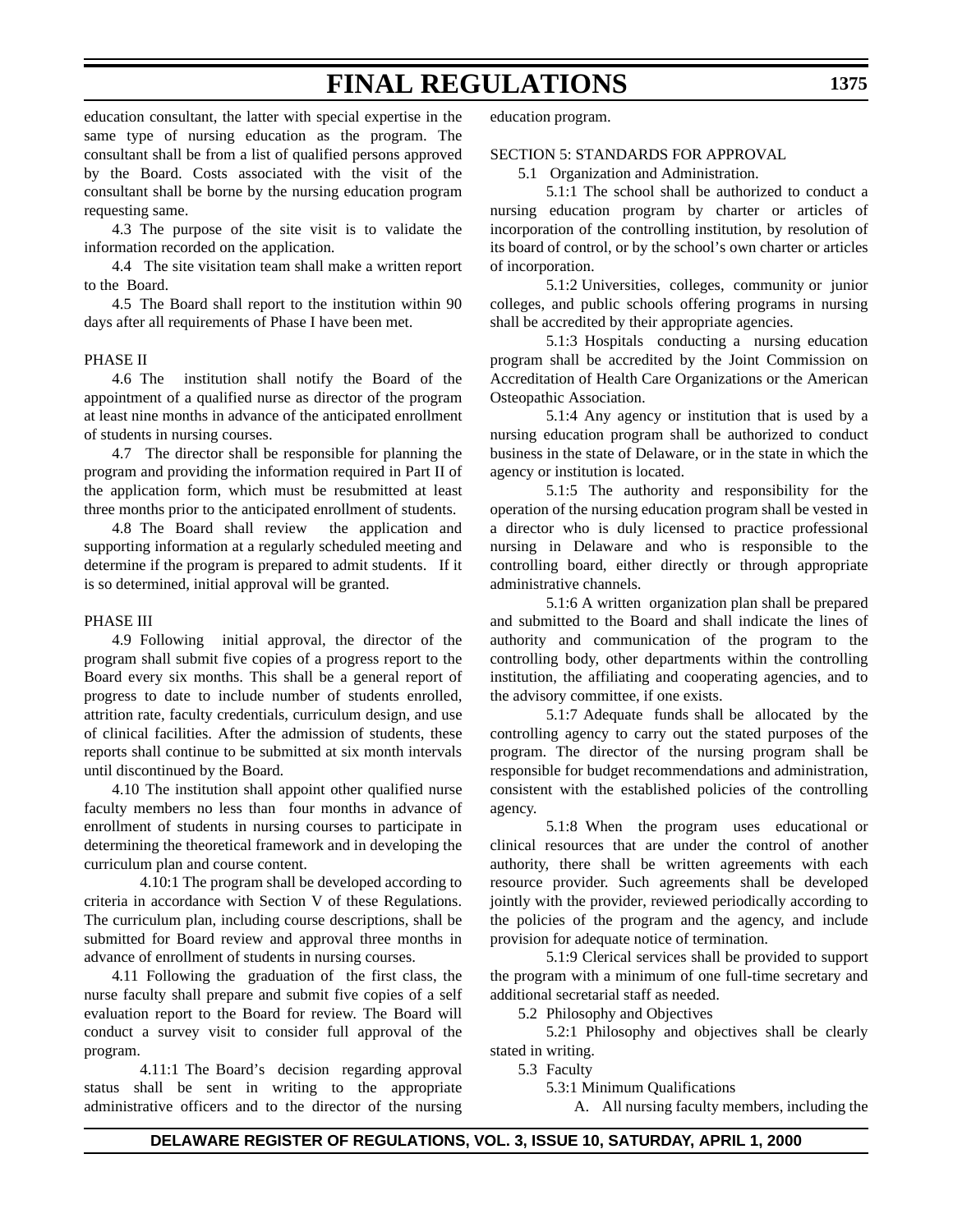director, shall hold current licenses to practice as Registered Nurses in Delaware.

# B. The director and each member of the nursing faculty shall be academically and professionally qualified for the position to which appointed. All nursing faculty members shall maintain professional competence in their area(s) of teaching responsibility through professional development activities such as nursing practice, participation in professional meetings, workshops, formal college courses, and nursing research.

C. The director of a baccalaureate degree program shall hold an earned doctoral degree or have a specific plan for completing a doctoral degree and shall hold a degree in nursing at the Master's level or higher. The director shall have experience in nursing practice, nursing education and shall give evidence of ability in providing leadership. A director employed by the school prior to the promulgation of these Rules and Regulations shall be exempt from this rule while remaining in the employ of that school.

D. The director of a nursing education program shall hold a minimum of a Master's degree. The director shall hold a degree in nursing at the baccalaureate level or higher and shall have experience in nursing practice, nursing education and shall give evidence of ability in providing leadership. A director employed by the school prior to the promulgation of these Rules and Regulations shall be exempt from this rule while remaining in the employ of that school.

E. Each member of the nursing faculty shall hold a baccalaureate degree in nursing or a Master's in nursing. Faculty employed by the school prior to the promulgation of these Rules and Regulations shall be exempt from this rule while remaining in the employ of that school.

F. Non-nurse members of the faculty shall hold academic and professional credentials in their field of specialization.

#### 5.3:2 Number

The number of faculty members shall be sufficient to prepare the students for licensure, to achieve the objectives as stated in the school's application, and reasonably proportionate to:

A. Number of students enrolled;

B. Frequency of admissions;

C. Education and experience of faculty D. Number and location of clinical facilities;

and

members;

E. Total responsibilities of the faculty members.

5.3:3 Conditions of employment

A. Qualifications and responsibilities for faculty member positions shall be defined in writing.

B. Written personnel policies shall be consistent with the policies of the sponsoring institution.

C. Faculty assignments shall allow time for class and laboratory preparation, teaching, program evaluation, improvement of teaching methods, guidance of the students, participation in faculty organizations and committees, attendance at professional meetings, and participation in continuing education activities.

5.3:4 Functions

The principal functions of the faculty shall be to:

A. Develop the philosophy and objectives of the nursing program;

B. Develop, implement, evaluate and revise the curriculum;

C. Participate in the recruitment, admission and retention of students in the nursing program;

D. Establish criteria for promotion and completion of the program in nursing;

E. Evaluate student achievement on the basis of established criteria;

F. Recommend successful candidates for degree, diploma and other forms of recognition; and

G. Participate in appropriate activities of the controlling institution.

5.3:5 Organization

A. The nursing faculty shall attend regular meetings of the faculty for the purpose of developing, implementing and evaluating the nursing curriculum.

B. Committees shall be established as needed.

C. Written rules or bylaws shall govern the conduct of nursing faculty meetings and committees.

D. Minutes of faculty and committee meetings, including action taken, shall be recorded and available for reference.

E. Provision shall be made for nursing student membership and participation on faculty committees and in committee meetings as appropriate.

F. Where nursing practice/education (advisory) committees are established, their functions and relationship to the board of control and to the program shall be clearly defined

G. Written rules shall govern the activities of the nursing practice/education (advisory) committee(s) and minutes of the meetings shall be on file in the administrative office of the program.

5.4 Students

5.4:1 Admission, Promotion and Graduation

A. Criteria

Policies and procedures related to the selection and admission of students are the responsibility of the individual school.

B. Students shall be admitted on the basis of

# **1376**

# **FINAL REGULATIONS**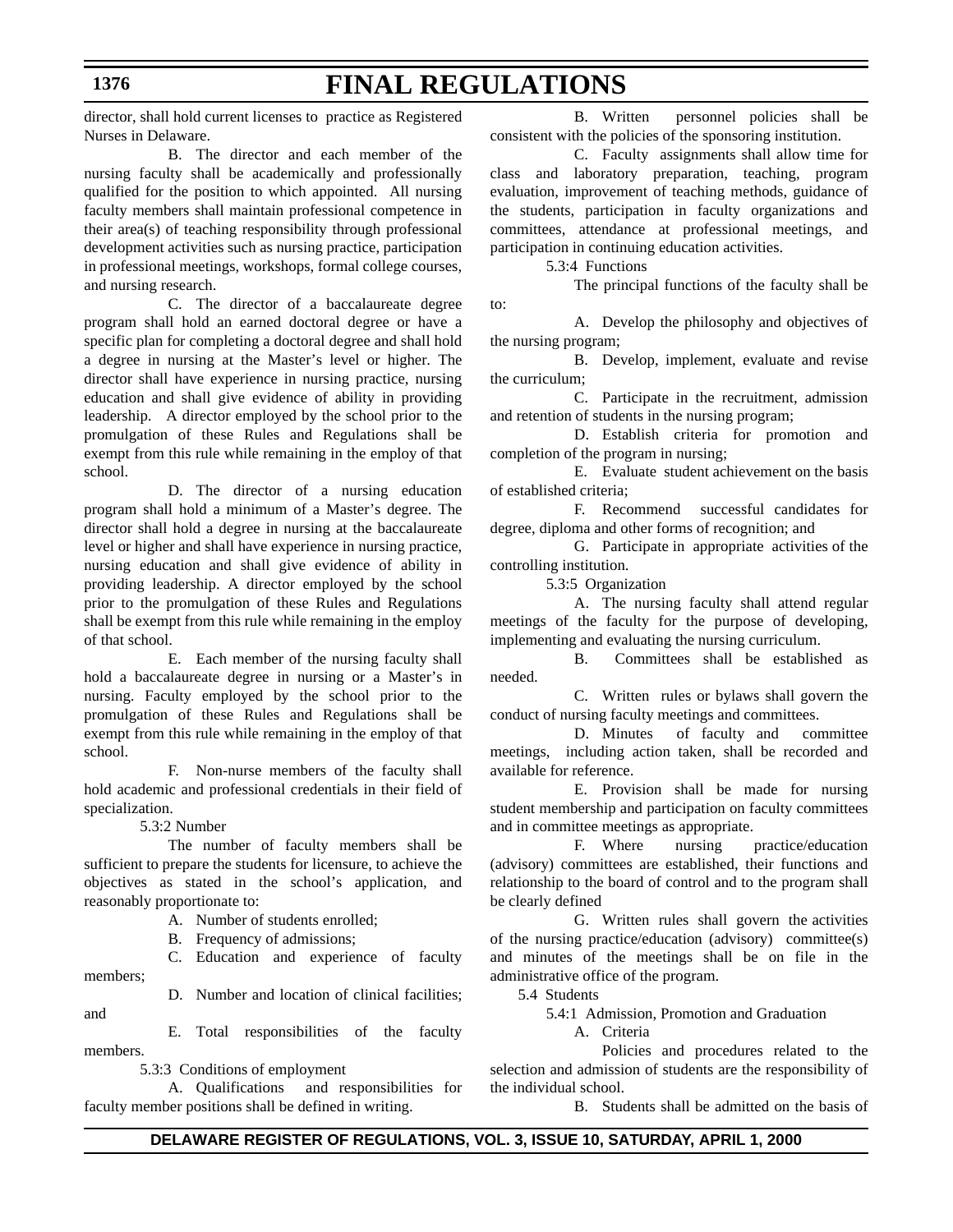established criteria and without discrimination as to age, race, religion, sex, sexual preference, national origin, or disability.

C. There shall be written policies for the admission and re-admission of students.

D. Schools granting advanced standing after admission via challenge examinations, College Level Examination Program, teacher made tests or any other method shall have written criteria for granting course credit.

E. The policies for promotion, retention and graduation shall be published in the school catalogue or in other appropriate documents that are available to students.

F. All candidates in a program that requires applicants to be registered nurses must be licensed in Delaware if any clinical experiences occur in the State.

5.4:2 Services

A. There shall be written policies for student welfare as related to health, counseling and guidance, financial aid, and residence life, if offered.

B. There shall be well-defined written policies governing payment and refund of tuition and other fees.

5.5 Information

5.5:1 Annual Report

By **[September October]** 1 of each year, five copies of an annual report of the nursing education program shall be sent to the Board, using the format supplied by the Board. The report will include information from August 1 of the previous year through July 31 of the current academic year.

5.5:2 School Records

A nursing education program shall maintain a system of records which shall contain all data relating to approval by any agency or body. The data shall include, but not be limited to, course outlines, minutes of faculty and committee meetings, pertinent correspondence, reports of standardized tests and survey reports. Such data shall be available to the Board representatives during the course of a site survey visit subject to applicable provisions of state and federal law.

5.5:3 Student Records

A. The school shall maintain a record for each student. Subject to applicable provisions of law, such records shall be available to Board representatives during the course of a site survey visit.

B. A final transcript for each student shall be retained in the permanent records of the school.

C. Provision shall be made for the protection of records against loss, destruction and unauthorized use.

5.5:4 School Bulletin or Catalogue

Current information about the school shall be published periodically and distributed to students, applicants for admission and to the Board. It should include a general description of the program, philosophy and objectives of the controlling institution and of the nursing programs, admission and graduation requirements, fees, expenses, and financial aid, educational facilities, living accommodations, student activities and services, curriculum plan, course descriptions, and faculty staff roster.

5.6 Curriculum

The following shall apply to nursing education programs:

5.6:1 Nursing Education Programs

A. The curriculum shall reflect the stated philosophy and objectives of the school and evidence of an organized pattern of instruction and appropriate supervised nursing practice consistent with sound educational practices and principles of learning.

B. LPN and RN programs shall provide for concurrent or correlated theory and clinical practice in the physical and/or mental health care of individuals of all ages, the nursing care of mothers and newborns, children, adults, the aged, individuals with mental health problems, and individuals in diverse settings, not necessarily in separate courses.

1. Clinical experiences shall include preventive aspects of illness, nursing care of persons with acute and chronic illnesses and rehabilitative care. Opportunities shall be provided for the student to participate in patient teaching in a variety of settings with individuals, families and other groups.

2. Concurrent and or correlated theory shall include the history of nursing, health care issues, and legal-ethical issues.

C. The RN curriculum shall provide instruction in the following fields:

1. Physical and biological sciences including content from the areas of anatomy and physiology, chemistry, microbiology, pharmacology and nutrition, which may be integrated, combined or presented as separate courses, and

2. Social and behavioral sciences including content drawn from the fields of communication theory, psychology and sociology and shall serve as a basis for the selection of learning experiences which develop abilities and skills in observation, interviewing, interpersonal relations, and problem-solving.

3. Professional nursing responsibilities.

4. Nursing research and nursing leadership in BSN programs.

D. The LPN curriculum shall provide instruction in the following fields:

1. Essential facts and principles in the biological, physical and social sciences including body structure and functions, elementary microbiology, pharmacology and nutrition, signs of emotional and mental health, human growth and development, and administration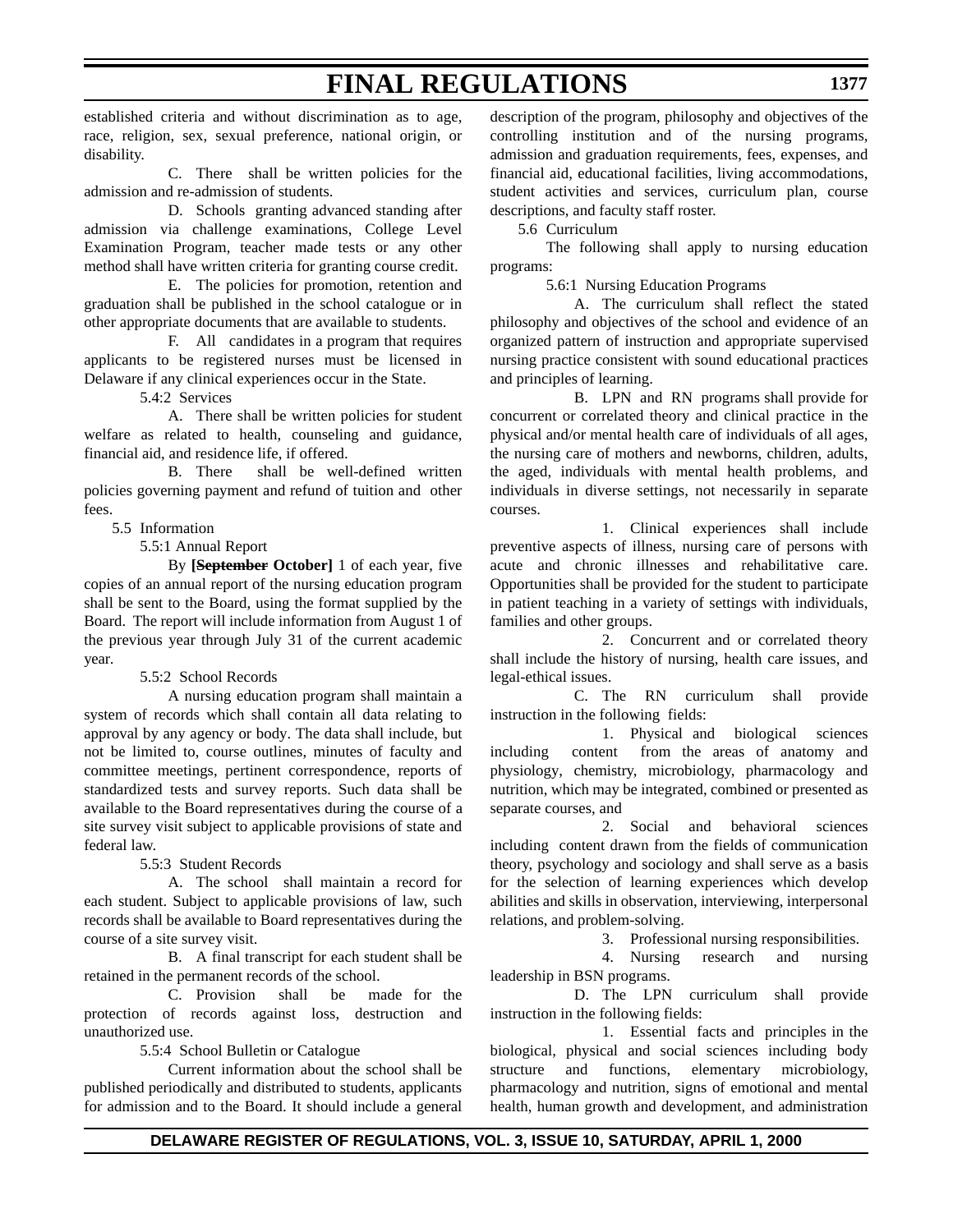of medications.

# 5.7 Evaluation

5.7:1 Evaluation as a basis for curriculum revision and change in practices is a continuous process and an inherent responsibility of the faculty. The degree to which the faculty accomplishes its objectives shall be determined through evaluation of curriculum content, teaching methodologies, clinical and other learning experiences, student progress, success of graduates on the licensing examination, promotion, retention and degree of nursing competence of the graduate.

5.8 Educational Facilities

5.8:1 Classrooms, laboratories, and conference rooms shall be adequate in number, size and type for the number of students and educational purposes for which the rooms are used.

5.8:2 Offices

 A. Offices shall be available and adequate in size, number and type to provide faculty with opportunities for uninterrupted work and privacy for conferences with students.

B. Space for clerical staff, records, files and other equipment shall be adequate for the needs of the program.

5.8:3 Learning Resources

A. The library shall have recent, pertinent and sufficient holdings to meet the learning needs of students and faculty.

1. Provision shall be made for regular additions to and deletions from the library collection.

2. Library facilities and policies shall be conducive to effective use.

B. Equipment shall be available so that a multimedia approach to learning is afforded.

5.8:4 Clinical Facilities

A. The clinical facility to which the student is assigned for clinical practice is considered an integral part of the nursing program.

B. Clinical facilities shall be selected by the faculty to provide learning experiences essential to achieve the stated purposes of the program and the stated objectives for each clinical course. They may include, but are not limited to:

1. Inpatient facilities such as acute care hospitals, specialized hospitals, long term and extended care facilities.

2. Outpatient facilities such as hospital based clinics, community health centers, mental health clinics and physicians' offices.

3. Other community agencies such as hospices, health maintenance organizations, day care centers, senior centers and prisons.

C. The following criteria for clinical facility use must be met:

1. There shall be an environment in which effective learning can take place and in which the student is recognized as a learner.

2. There shall be an adequate number of qualified professional and other nursing personnel not including the student, to ensure safe care of the patient.

3. There shall be a sufficient number and variety of patients to provide adequate learning experiences.

D. Hospital facilities shall be accredited by the Joint Commission on Accreditation of Health Care Organizations or the American Osteopathic Association. Other facilities such as specialized hospitals, long term and extended care facilities and community health agencies shall be licensed or approved by the appropriate approving authority.

E. Facilities used for clinical experience shall be approved by the Board prior to the assignment of students. Approval shall be based on information provided by the school on forms furnished by the Board. A visit by Board representatives to the clinical site may be scheduled.

F. Clinical facilities used in another state require written notification to that jurisdiction's Board of Nursing.

G. Written agreements between the school and agencies involved shall:

1. Ensure that the faculty are ultimately responsible for the students' learning experiences.

2. Provide for continuous planning for students in cooperation with the director of nursing and appropriate nursing staff of the agency.

3. Provide adequate space for the number of students and faculty to conduct educational conferences.

H. Observational experiences shall be planned in cooperation with the agency to meet stated objectives.

5.9 Program Changes

5.9:1 Program Changes Requiring Board of Nursing Prior Approval

A. Changes in the philosophy and/or objectives of the program.

B. Changes in the overall curriculum plan.

C. Changes in the administrative sponsorship of the program.

5.9:2 Procedure for Approval of Program Change

A. When a program change is contemplated, consultation from the Board is available.

B. When any program change is proposed, a written plan shall be submitted to the Board including the:

1. Description of the change

2. Rationale for the change

3. Relationship of the proposed change

to the present program. C. Three copies of these materials shall be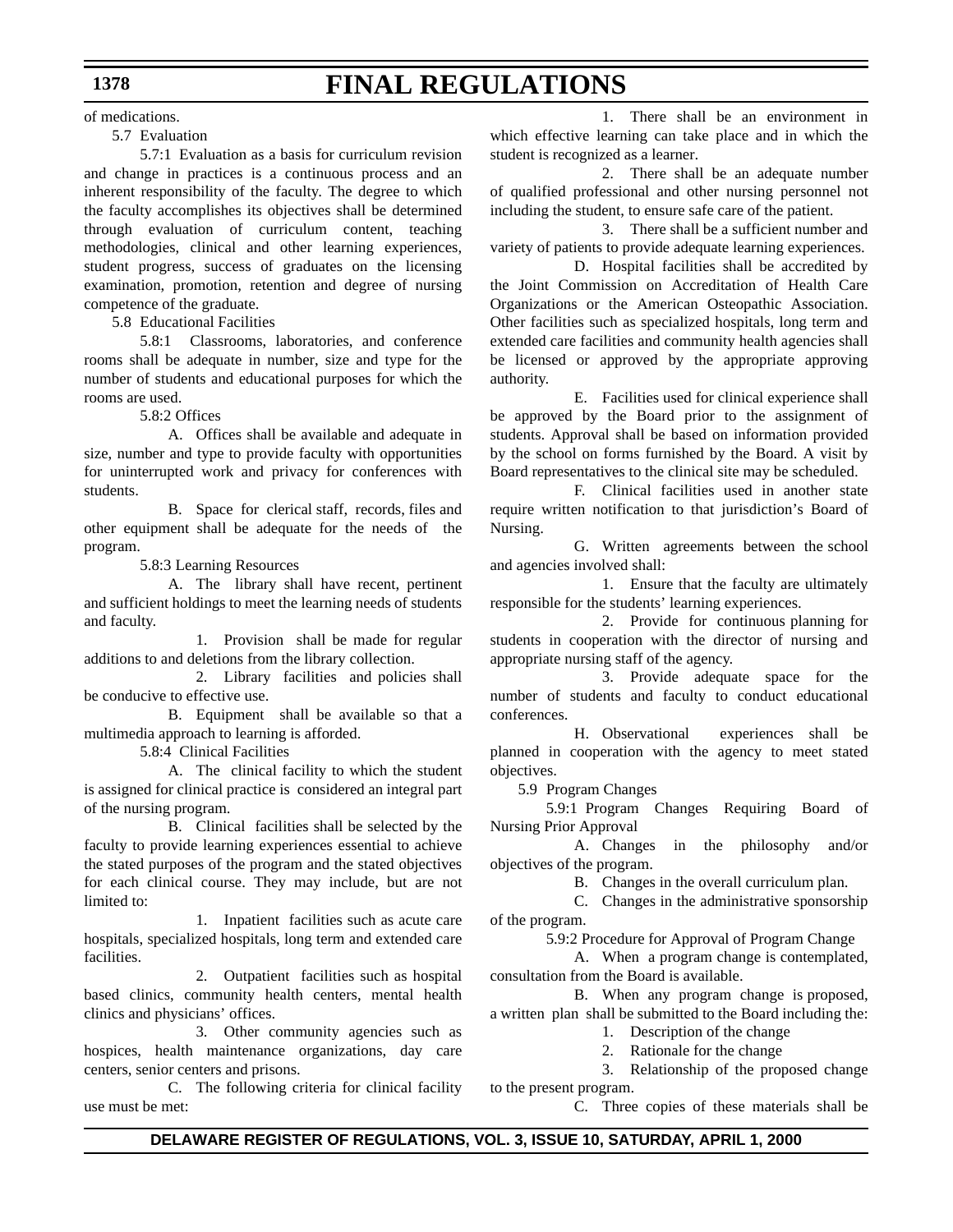submitted to the Board at least one month prior to the Board meeting at which time the request will be considered.

5.10 Procedure for Continuing Full Approval

5.10:1 Each nursing education program that is accredited by a Board-approved national accrediting agency for nursing education must submit a copy of the self-study document and the letter of notification of accreditation status by **[September October]** following the reaccredi**[t d]**ation visit. This is contingent on the program remaining accredited and sharing copies of all correspondence related to compliance with the national accrediting agency's recommendations. Extraneous material will be disseminated to Board Members at the discretion of the Executive Director in consultation with the President.

5.10:2 Each nursing education program that does not have Board approved national accreditation will be reevaluated at least every five years. Survey visits may be scheduled as determined by the Board.

A. Representative(s) of the Board will conduct a survey visit on a date mutually acceptable to the nursing program and the Board.

B. The Board shall notify the director of the nursing education program of the intended survey visit by June of the year preceding the survey visit. The Director shall coordinate an agenda for the visit with the Board and submit it to the Board office three weeks prior to the visit for distribution to the team.

C. The school shall submit five copies of a comprehensive self-evaluation report, following the format supplied by the Board, by **[September October]** 1 of the survey year.

5.10:3 Interim visits may be made at any time within the five-year period either by request or as deemed necessary by the Board, with advance notice. At least one of the visitors shall be a nurse educator who has curriculum expertise at the level of the program being reviewed.

5.10:4 If the Board determines that a program is not maintaining the standards of Section 5 of these Rules and Regulations, the program shall be granted conditional approval and given a reasonable period of time to correct deficiencies.

5.10:5 A failure to attain an eighty percent pass rate on the licensure examination for first time candidates as reflected in two consecutive annual reports will require presentation to the Board of a plan to identify and correct deficiencies. Progress reports will be required.

A. A program reporting five or fewer candidates in a 12 month period with a failure to attain an eighty percent pass rate as reflected in two consecutive annual reports must provide a written explanation to the Board for action.

5.10:6 Deficiencies sufficient to warrant a determination of conditional approval (probation) may include one or more of the following:

A. Failure to adhere to the school's stated philosophy and curriculum objectives.

B. Repeated violations of stated academic and/or admission policies.

C. Failure to maintain a faculty and administration of adequate size and qualifications.

D. Use of students for nursing services or other purposes that are not primarily educational.

E. Failure to provide adequate resources for cognitive learning and clinical practice.

F. Failure to admit and retain students and/or hire and promote faculty and other personnel without discrimination as to age, race, religion, sex, sexual preference, national origin, or disability.

G. Failure to attain an eighty percent pass rate on the licensure examination for first time candidates in any three consecutive calendar years.

H. Any other deficiencies that, in the opinion of the Board, detrimentally affect the educational process.

5.10:9 7 Upon notification of conditional approval (probation), the program administrator shall submit an action plan no less than two weeks preceding the Board meeting designated in the notification. The action plan shall include identification of the deficiency(ies), proposed corrective action, and projected timeline to remediate the deficiency(ies). The program administrator will be invited to present the action plan at the designated Board meeting. The Board may approve the plan as submitted, recommend revisions, or reject the plan. The program shall submit progress reports as specified by the Board during the term of conditional approval (probation). Prior to the expiration of the probationary period, the program administrator will be invited to meet with the Board to review the status of the plan relative to remediation of the deficiency(ies). A program becomes eligible for unconditional approval when the Board is satisfied that the stated deficiency(ies) has been corrected. If satisfactory remediation has not occurred in the stated timeline, the program administrator will submit an explanation and revised plan with projected timeline. The Board may approve the plan as submitted, or with revisions, or reject the plan and propose to withdraw program approval.

5.10:7 8 A program that fails to correct these deficiencies to the satisfaction of the Board within a reasonable time shall be discontinued after a hearing in which facts regarding such deficiencies are established.

5.10:8 9 Provisions of Sections 6.1 B., C., D., and E. shall prevail for any program for which Board approval has been discontinued.

SECTION 6: TERMINATION OF A NURSING PROGRAM

6.1 The controlling institution shall:

**DELAWARE REGISTER OF REGULATIONS, VOL. 3, ISSUE 10, SATURDAY, APRIL 1, 2000**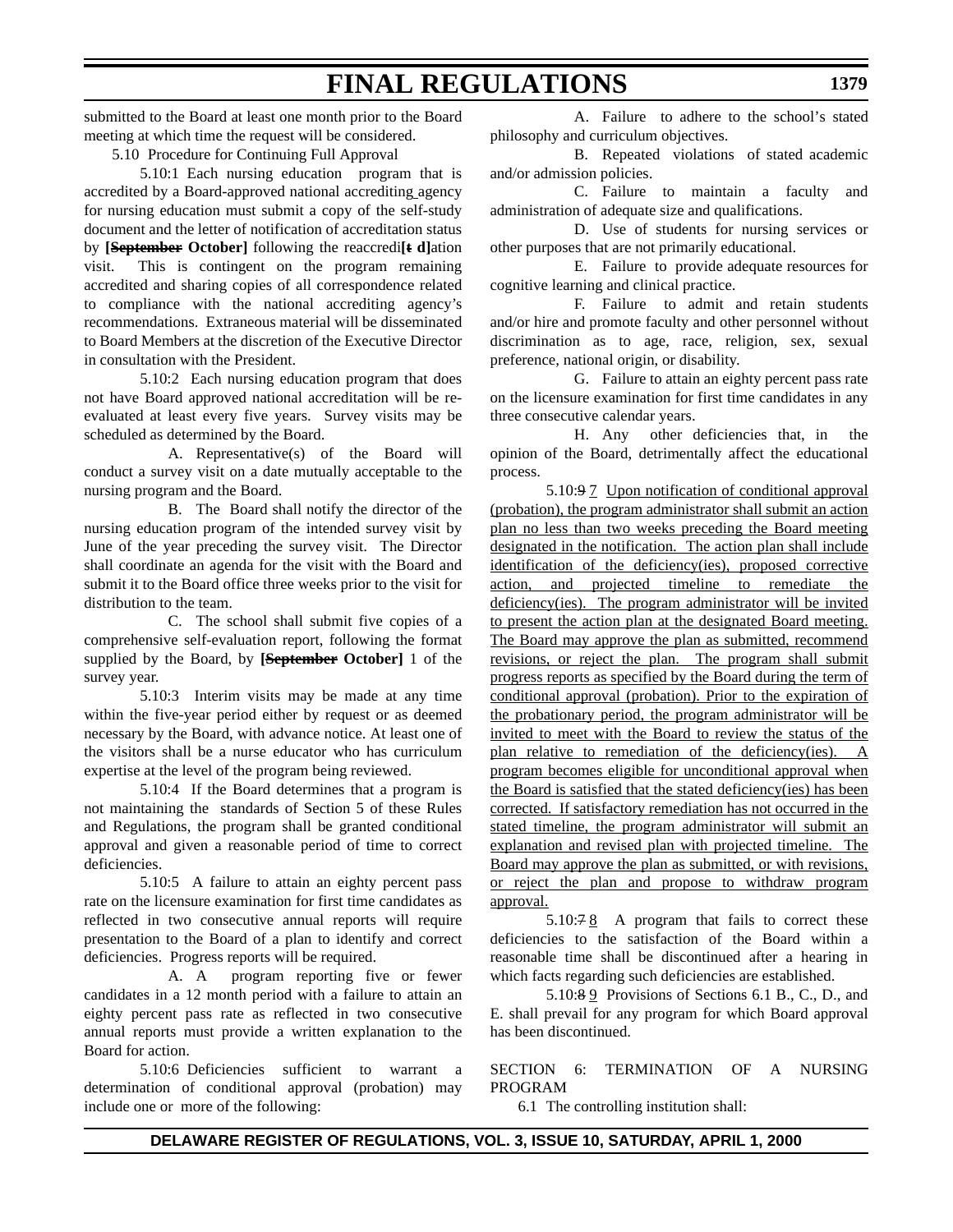A. Submit written notification to the Board of its intent to terminate or interrupt the nursing program.

B. Provide for the completion of the nursing program for all students currently enrolled.

C. Safeguard the quality of the educational program for these students.

D. Provide for the permanent retention of records of students and graduates.

E. Notify the Board in writing as to the location of records and where requests for records may be sent.

### SECTION 7: PROCEDURE FOR ANNUAL REVIEW OF NURSING EDUCATION PROGRAMS

7.1 The Board shall review the annual reports and selfevaluation reports of the programs **[to be]** submitted each September October **[1]**.

7.2 Following review of the reports from the programs, written notification of the action taken at the regularly scheduled board meeting, including any recommendations, shall be sent to the appropriate administrative officers of the school. This could include notification of the Board's intention to conduct a site visit.

7.3 Site Visits

7.3:1 For any site visit, the President shall designate the Board members who are to make the survey visits and the chair person of the survey team. At least one member of each team shall be a nurse educator who has curriculum expertise at the level of the program being reviewed.

7.3:2 The site visit may be made by a Board member(s) and a nursing education consultant, the latter with special expertise at the same level of nursing education as the program. The consultant shall be selected from a list of qualified persons submitted by the nursing program and approved by the Board. Costs associated with the hiring of the consultant shall be borne by the program.

7.3:3 The Board will indicate in advance any clinical areas they wish to visit.

7.3:4 The school shall schedule separate interviews for the visitors with:

A. The nurse administrator of the program

B. The faculty

C. Representative students from each level

D. Others as deemed appropriate by the agency or the Board.

7.3:5 The school shall have records available for visitor review, including:

A. Committee minutes

B. Course materials

C. Evaluation data regarding the entire

D. Other materials as specified by the survey

(Approved 11/8/95)

program

team.

(Revised 7/8/98)

ARTICLE V GUIDELINES FOR COURSES RELATED TO ASSISTANCE WITH MEDICATIONS 24 Del. Code, Subsection 1902

### SECTION 1: DEFINITION

1.1 "Assistance with medications" means a situation where a designated care provider functioning in a setting authorized by Section 1921 of this Chapter, who has taken a Board approved medication training program, or a designated care provider who is otherwise exempt from the requirement of having to take the Board approved self administration of medication training program, assists the patient in self-administration of medication other than by injection, provided that the medication is in the original container with a proper label and directions. The designated care provider may hold the container for the patient, assist with the opening of the container, and assist the patient in taking the medication.

### SECTION 2: PROCEDURE FOR ADMINISTERING TRAINING COURSE

2.1 Three copies of each proposed medication training course shall be submitted to the Board for approval or advance notice made to the Board that the approved core training program will be used.

2.2 Credentials of all instructors shall be submitted to the Board for approval.

2.3 Upon completion of the course, the instructor shall submit a list of the successful students to the Board.

# SECTION 3: PROVIDER QUALIFICATIONS

3.1 Upon completion of this assistance with selfadministration of medications training course, the designated care provider will be able to meet the objectives as indicated in the Board approved course guidelines.

3.2 Designated care providers will be recertified as specified by the Board of Nursing.

#### SECTION 4: ANNUAL REPORTING

4.1 The administrator of the program shall submit an annual report to the Board of Nursing by July August 1 on a form provided by the Board.

4.2 The report shall indicate compliance with the guidelines as set forth in the Board approved assistance with administration of medication training program.

## ARTICLE VI: REQUIREMENTS AND PROCEDURES FOR LICENSURE

### SECTION 1: EXAMINATIONS

1.1 The Board declares that the National Council Licensure Examination-RN (NCLEX-RN) and the National

### **DELAWARE REGISTER OF REGULATIONS, VOL. 3, ISSUE 10, SATURDAY, APRIL 1, 2000**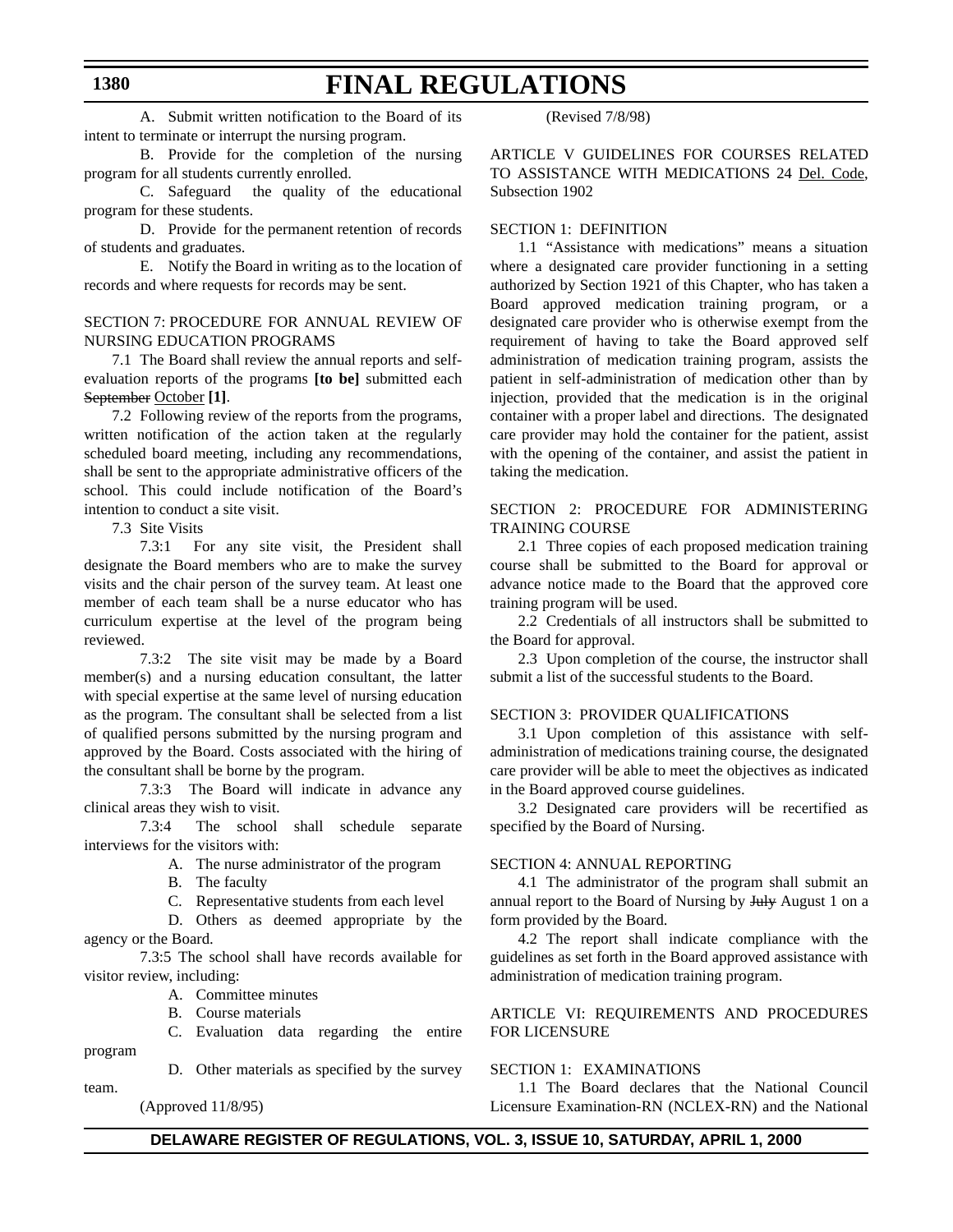Council Licensure Examination-PN (NCLEX-PN) are the required examinations for licensure in Delaware. The Division of Professional Regulation has the authority to review and approve the content and validity of examinations.

1.2 Up to July 1982, the passing score for professional nurse candidates was a standard score of 350 on each test of the State Board Test Pool Examination.

1.3 Effective July 1, 1982, the passing score for Registered Nurse candidates was 1600 on the NCLEX-RN and 350 on NCLEX-PN.

1.4 Effective July 1, 1988, results are reported and recorded as pass or fail.

1.5 The candidate shall take the licensing examination within 90 calendar days following graduation from a Board approved program of professional or practical nursing and not there after without petitioning the Board for specific authorization to test after the 90 day period. Such petitions may be granted by the Board upon a showing of good cause.

1.6 To be eligible to take the examination for licensure for practical nursing, the applicant must be a graduate of a Board approved program for practical nursing. A graduate of a program for professional nursing will be denied permission to take the examination for licensure as a practical nurse.

1.7 The candidate shall file two applications for each examination.

A. The NCLEX application shall be filed with a non-refundable fee.

B. The candidate shall file a completed and notarized Delaware application for licensure by examination, along with the required fee.

C. In addition, the candidate shall file a signed official school transcript indicating the date of graduation or date degree was conferred. If this is not possible, a certifying letter from the director indicating the candidate had completed the program will be accepted until an official transcript is available.

D. The candidate shall present the admission card issued by the Board in order to be admitted to any portion of the examination.

1.8 A candidate who has been accepted but is unable to attend the scheduled examination must notify the Board prior to the starting time or during the first day of examination with a specific reason for not attending. If the reason is acceptable to the Board, (e.g. candidate is ill, death in immediate family, accident, etc.) the Delaware application for licensure by examination will be extended to the next examination date.

## SECTION 2: TEMPORARY PERMITS PRIOR TO EXAMINATION

2.1 Prior to the employment starting date the candidate shall submit a notarized application for a temporary permit on a form provided by the Board.

2.2 The temporary permit is a limited license

authorizing professional or practical nursing practice only at the institution employing the graduate, and only under supervision and pending the results of the examination.

2.3 Any graduate who has completed the requirements of a state board of nursing approved program of professional or practical nursing and who has filed for licensure by examination in Delaware may be employed in professional or practical nursing, working under the direct supervision of a Registered Nurse pending results of the licensing examination.

2.4 Direct supervision means supervision by a Registered Nurse on the same assigned unit during the same time period. The term "unit" is defined as one staffed unit of a maximum of forty patients.

2.5 In order to practice nursing in Delaware with a temporary permit, a recent graduate of a state board of nursing approved program of nursing in another state must file an application for licensure before beginning to practice. If the graduate has taken, or is scheduled to take, the NCLEX Examination in the state in which the program is located, the applicant shall file an application for licensure by endorsement in Delaware.

A. Candidates must submit written documentation that they are candidates for the NCLEX in the state in which the examination is being written.

2.6 The Board of Nursing will verify employment with the employer and verified documentation will be noted on the application.

2.7 Only a candidate approved to take an examination scheduled after graduation from an approved State Board of Nursing program in the United States or its territories may be issued a temporary permit to practice nursing, good until the release of the examination results.

2.8 The temporary permit shall terminate forthwith if a candidate fails to take the examination in the time prescribed. The Board will notify the candidate's employer of the termination of the permit. The candidate shall return the permit to the Board.

2.9 If extenuating circumstances exist, the candidate may apply to the Board for reissuance of a temporary permit. If the reason is acceptable, the permit may be reissued. (Refer to Section 7: Temporary Permits)

#### SECTION 3 TEST RESULTS

3.1 In the case of a successful candidate, the results are released in the following order: the candidate, the director of the school of nursing and the news media. In the case of the unsuccessful candidate the results are released in the following order: the candidate, the employer, and the director of the school program.

3.2 A successful candidate will receive the test results and a copy of the Law regulating the practice of nursing in Delaware, (24 Delaware Code, Chapter 19), and a certificate of registration with a permanent license number.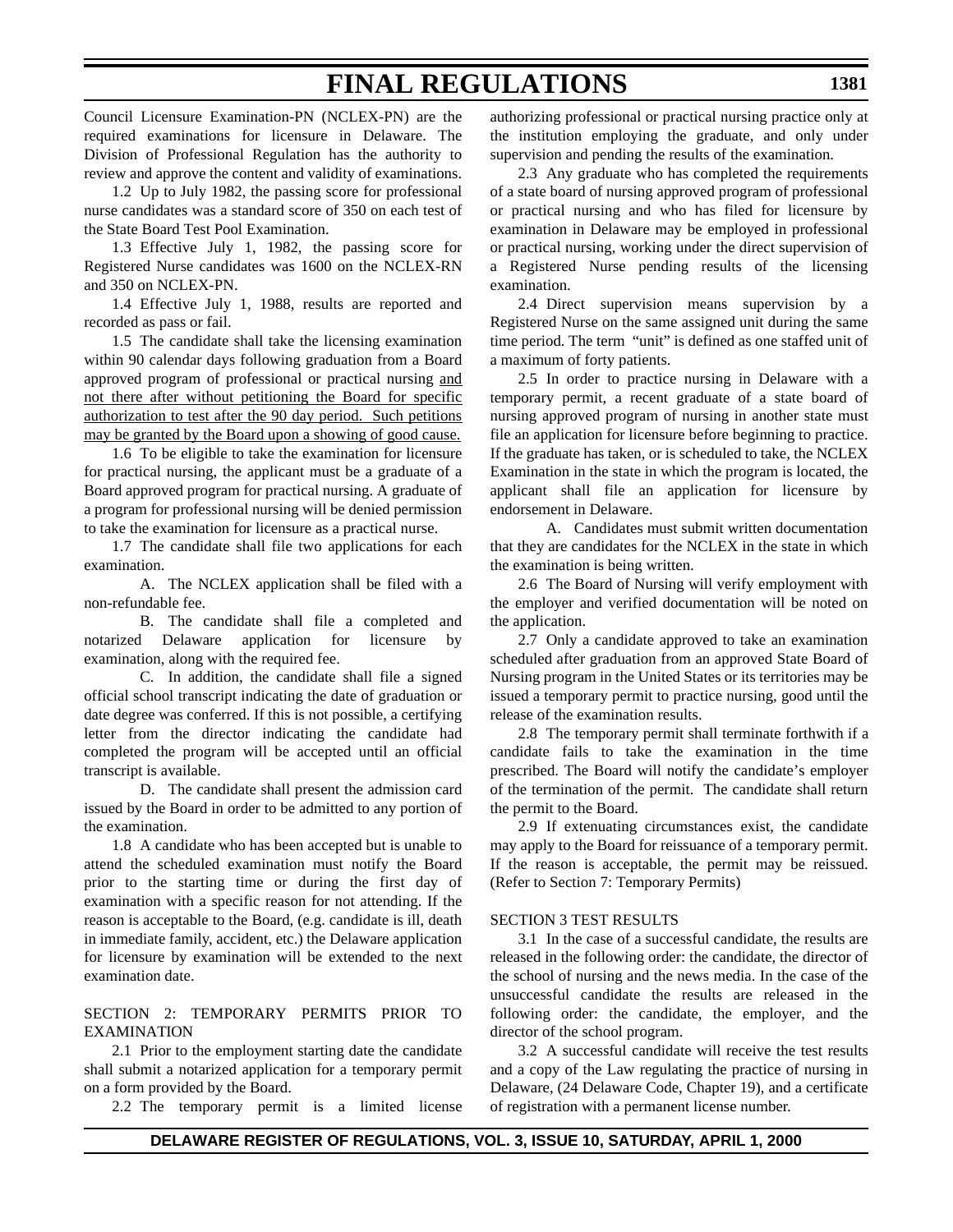3.3 A letter to unsuccessful candidates will accompany the test results to advise them of their status and the procedure to be followed for re-examination.

3.4 A candidate taking the Practical Nursing examination for the first time in October of a renewal year will be issued a license for the next biennium with the certificate of registration.

3.5 4 Candidates for licensure who fail the National Council Licensure Examination may not be employed in nursing, are not permitted to practice nursing as defined in the Law, and must return the temporary permit upon receipt of the failure notification.

3.6 5 The candidate's employer shall be notified that the temporary permit is not valid, and the candidate may not be employed in nursing until the NCLEX has been passed.

3.7 6 The applicant shall retake the examination within a one-year period following notification of failure in order to be eligible for re-examination and not there after without petitioning the Board for specific authorization to retest after the one-year period. Such petitions may be granted by the Board upon a showing of good cause to allow for further examination. There is a fee for each re-examination. Any candidate who graduated following the date of February 1982 may retake NCLEX for an unlimited number of times within a five year period from writing the first exam the date of graduation from an approved nursing education program. Notwithstanding the foregoing, any candidate who graduates from an approved nursing education program after April 30, 2000 may retake NCLEX an unlimited number of times within a two year period from graduation and not there after without petitioning the Board for specific authorization to retest after **[the]** two year period. Such petitions may be granted by the Board upon a showing of good cause to allow further examination.

SECTION 4: REQUIREMENTS FOR APPLICANTS GRADUATING FROM FOREIGN PROGRAMS

4.1 Applicants graduating from programs outside of the United States and not licensed by the State Board Test Pool Examination or NCLEX in another state:

A. Must have been issued a certificate of licensure by the licensing agency in the state, territory, or country where the nursing program is located;

B. Must submit a certificate issued by the Commission on Graduates of Foreign Nursing Schools as evidence of the educational requirements of a curriculum for the preparation of professional nurses which is equivalent to the approved professional schools in Delaware;

C. Must submit official English translations of all required credentials;

D. Must, in instances when completion of a fouryear high school course study or its equivalent cannot be verified, take the high school equivalence examination given by a State Department of Education;

E. Must submit evidence that the program from which applicant is a graduate meets the approved standards adopted by the Board (24 Delaware Code, Chapter 19, subsections 1910 and 1914) and Rules and Regulations: Article II -Section 5. (If the program does not include the areas specified in the above curricula, the deficiencies must be made up before the applicant is eligible to take NCLEX);

F. Are allowed one year from the date of Board review of the completed application to make up all deficiencies, including the taking of the initial examination;

G. Effective July 1, 1982, professional nurse applicants must have passed the NCLEX examination (with a minimum standard score of 1600) and practical nurse applicants must have passed the NCLEX examination (with a minimum standard score of 350) within four examination opportunities, within a period of two years or original notification of failure.

H. Effective July 1, 1988, results are reported and recorded as pass or fail.

I. May be issued a temporary permit and may be employed in professional or practical nursing if the applicant has met all of the Board's prerequisites for taking the NCLEX in Delaware and is scheduled to do so;

J. May work only at the institution employing the applicant, under the direct supervision of a registered nurse pending results of the first licensing examination.

K. Must meet all other requirements for licensure.

4.2 All applications will be reviewed by the Board to determine if the applicant is eligible to take the NCLEX Examination or to determine if applicant's educational qualifications are as Board prescribed and may be eligible for licensure by examination.

4.3 Canadian applicants writing the Canadian Nurses' Association Testing Service (CNATS) Examination from 1970 - 1979 are eligible for licensure by endorsement.

4.4 Canadian applicants writing the Canadian Nurses' Association Testing Service (CNATS) Examination, first administered August 1980, are eligible for licensure by endorsement with a passing score of 400. (September 15, 1981)

4.5 Canadian applicants writing the Canadian Nurses' Association Testing Service (CNATS) Examination after that examination became graded on a pass or fail basis are not eligible for licensure by endorsement and must pass the NCLEX. (June 8, 1996)

#### SECTION 5: LICENSURE BY ENDORSEMENT

5.1 All endorsement applicants shall:

A. Submit a completed, signed, and notarized application on a form provided by the Board.

B. Remit the required non-refundable fee.

C. Attach to the application a photocopy of a current license indicating date of expiration.

D. Provide official verification of original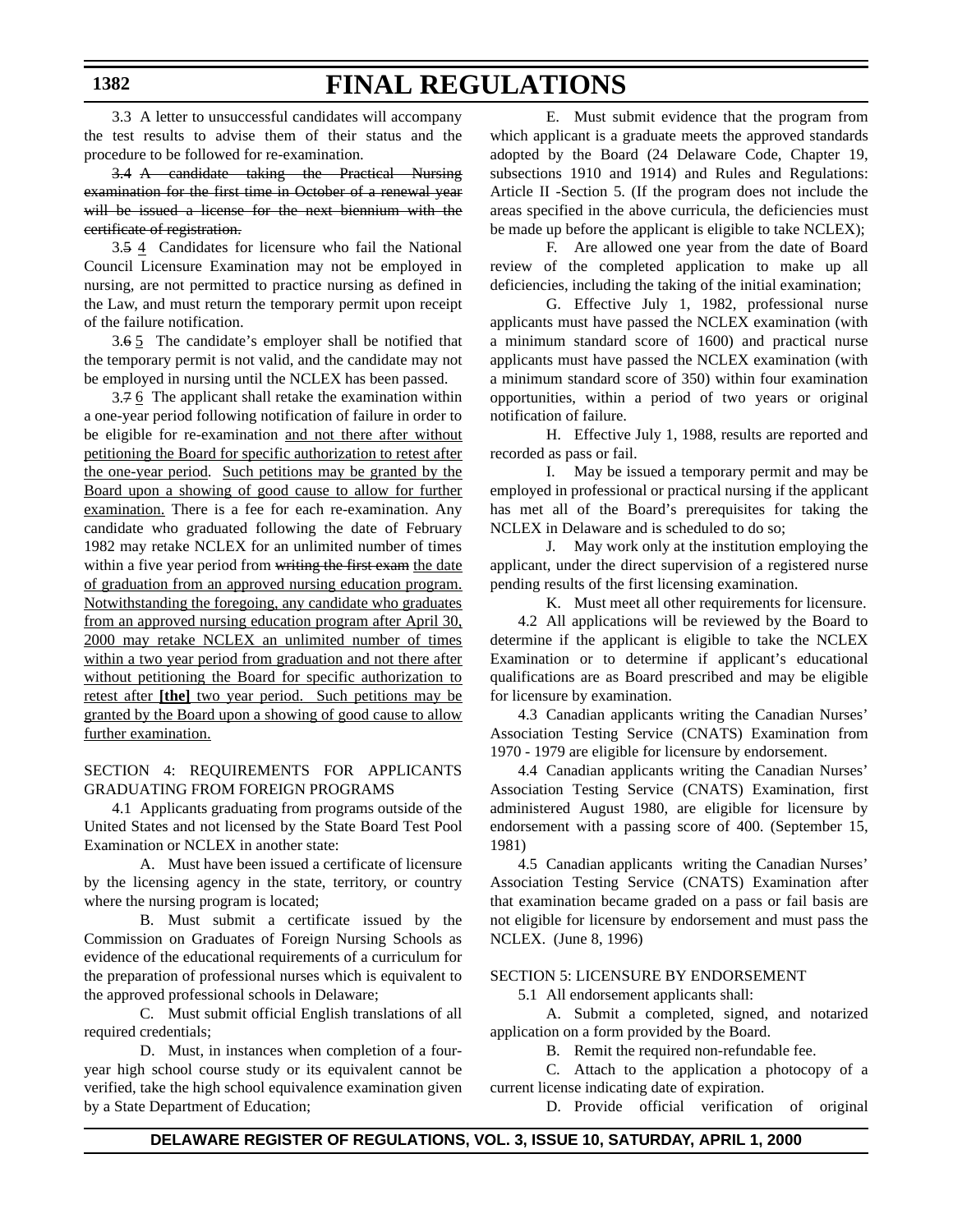licensure in another jurisdiction on a form acceptable to the Board.

E. An applicant for endorsement must have completed high school or must have passed a nationally standardized test, and be otherwise qualified for licensure.

5.1:2 The Board shall request a reference on a form supplied by the Board from:

 A. the applicant's immediate past employer(s) in the past six months. Such reference(s) should be given by the nursing employer, or if the immediate past employer is not a nursing professional, by the applicant's immediate supervisor (e.g. physician, director, manager). In the case of someone engaged in solo practice or who is selfemployed, the reference shall be provided by at least one professional colleague with whom the individual has most recently worked for at least six months in the past five years.

B. in the event of no previous nursing employer, the Director of the applicant's approved nursing education program. Any unsatisfactory reference shall be brought to the attention of the Board for review.

5.1:3 If the applicant has not been employed in nursing a minimum of 1000 hours in the past five years or a minimum of 400 hours of nursing practice within the previous two years, the applicant must give evidence of satisfactory completion of an approved refresher program within a two-year period before licensure by endorsement will be granted. In the event no refresher course is available the Board may consider alternate methods of evaluating current knowledge in professional/practical nursing.

5.1:4 All completed applications for endorsement will be submitted to the Board for consideration of approval.

5.1:5 Issuance of a license shall be considered as notice of approval of the application.

5.1:6 All applications will be purged in accordance with Division policy.

5.2 Registered Nurses

5.2:1 The Board may issue a license to practice professional nursing as a Registered Nurse by endorsement, without a written examination, to an applicant who has been duly licensed as a Registered Nurse under the laws of another state, territory, or foreign country if, in the opinion of the Board, the applicant meets the qualifications for licensure in this state.

5.2:2 As of 1950 and thereafter, the State Board Test Pool Examination for professional nursing is the licensing examination authorized for use by all boards of nursing in jurisdictions in the United States. (In July 1982, the examination was re-titled National Council Licensure Examination-RN (NCLEX-RN). Prior to this date, examinations constructed by state boards of nursing are acceptable, providing such examinations include all of the required clinical areas: medicine, surgery, obstetricsgynecology, pediatrics, psychiatry). Until 1953, the passing score required for each of the tests was 70%.

5.2:3 Those applicants graduating as of 1953 and thereafter are required to show evidence of clinical experience in medical nursing, surgical nursing, psychiatric nursing, nursing of children, and obstetrical nursing.

5.2:4 An applicant for licensure by endorsement must be a graduate of a State Board of Nursing approved school of nursing, and be otherwise qualified for licensure.

5.3 Licensed Practical Nurses

5.3:1 Effective October 1, 1963, waiver or equivalency licensure is not acceptable in Delaware. The Board may issue a license to practice nursing as a Licensed Practical Nurse, without a written examination, to an applicant who has been licensed as a Practical Nurse or a person entitled to perform similar services under a different title under the laws of any state, territory or foreign country if, in the opinion of the Board, the applicant has the qualifications required for the licensing of practical nurses.

5.3:2 Candidates for licensure are required to have theory and clinical experience in medical nursing, surgical nursing, psychiatric nursing, obstetrical nursing, and nursing of children.

5.3:3 The applicant must be a graduate of a Board approved program for practical nursing.

5.3:4 A licensed practical nurse applicant for licensure by endorsement must have passed the NCLEX-PN.

5.3:5 An applicant for endorsement must be otherwise qualified for endorsement.

## SECTION 6: LICENSURE: BIENNIAL RENEWAL AND REINSTATEMENT

6.1 Biennial Renewal of Licensure

6.1:1 In order to practice nursing in Delaware with or without financial compensation, Registered Nurses or Licensed Practical Nurses who are duly licensed under any provision of Chapter 19 shall renew their licenses biennially, prior to December 31 of the biennium. In the event that applicant for renewal or reinstatement of licensure has not been actively employed in professional or practical nursing in the past five years, the applicant will be required to give evidence of satisfactory completion of a professional or practical nursing refresher program within an approved agency within a two-year period to renewal before licensure will be granted, In the event no refresher course is available the Board may consider alternate methods of evaluating current knowledge in professional or practical nursing.

A. Registered Nurses - the license shall be valid for two calendar years expiring each odd-numbered year on dates established by the Department of Administrative Services.

B. Licensed Practical Nurses - the license shall be valid for two calendar years expiring each evennumbered year on the dates established by the Department of Administrative Services.

6.1:2 The applicant shall indicate nursing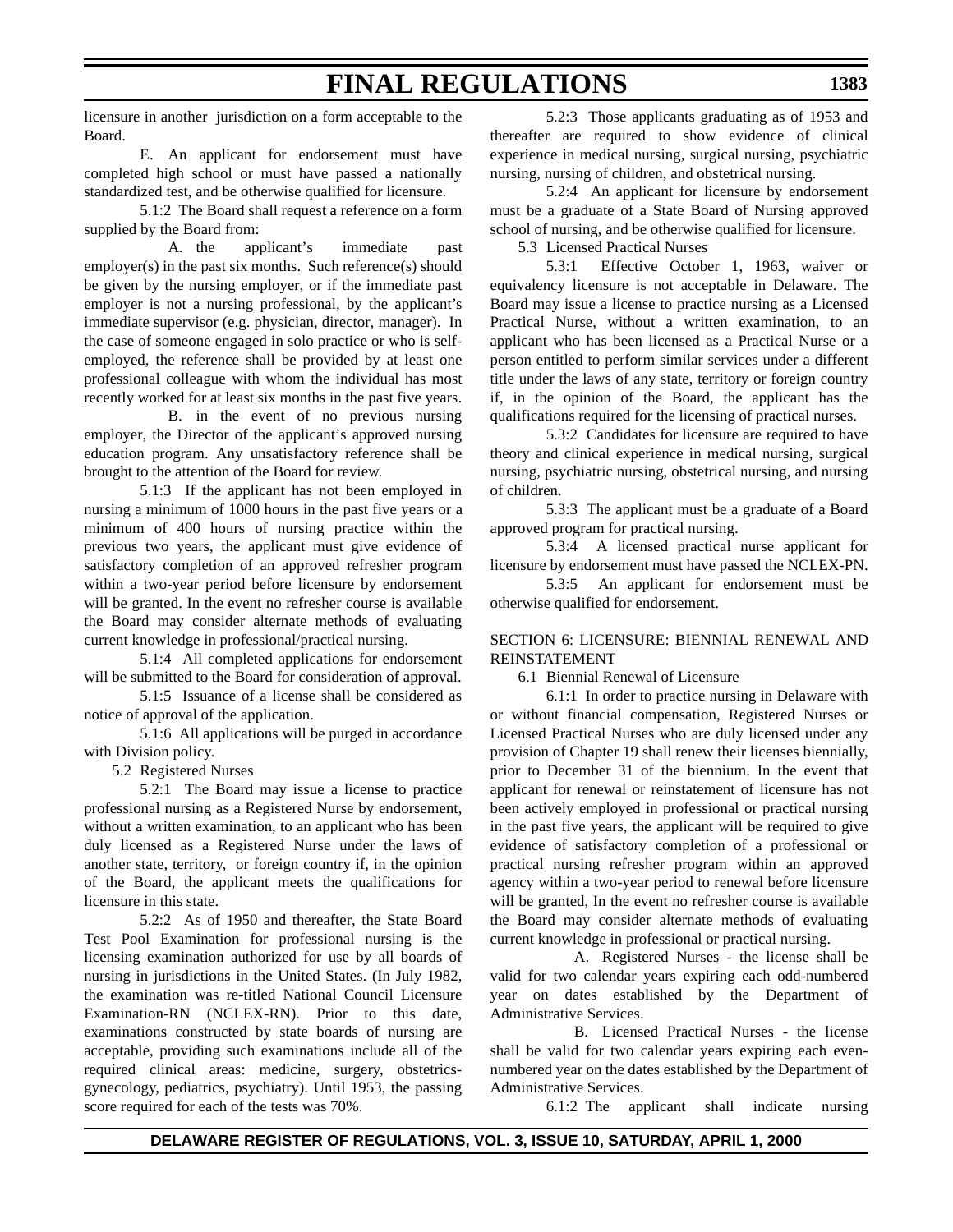### **1384**

# **FINAL REGULATIONS**

employment within the past five years before the renewal application will be processed. A minimum of 1000 hours of nursing practice within the past five years or a minimum of four hundred hours of nursing practice within the past two years is required for licensure by renewal or reinstatement. Verification of completion of the practice hours will occur for a minimum of 1% of the total number of licensees with notice of the audit two months prior to the renewal in a biennium. An additional 2% will be audited within six months of renewal of licensure. See Article IX, for Mandatory Continuing Education requirements.

A. Upon receipt of such notice, the licensee must submit verification of compliance for the period being audited/verified. Verification will be done on a form supplied by the Board office that includes employer's name, title, address, telephone number, job title, and dates of employment.

B. The employer will submit the completed form directly to the Board office.

C. The Board shall notify the licensee of the results of the audit immediately following the Board meeting at which the audits are reviewed.

D. An unsatisfactory verification or audit shall result in Board action.

E. Failure to notify the Board of a change in mailing address will not absolve the licensee from audit requirements.

6.1:3 An application for renewal of license will be mailed at least 12 weeks prior to the expiration date of current licensure.

6.1:4 Failure to receive the application for renewal shall not relieve the licensee of the responsibility for renewing their license by the expiration date.

6.1:5 Renewal application, along with the required fee, shall be returned to the Board office and postmarked no later than the last day of the month before the month of expiration.

6.1:6 Licenses that have lapsed may be reinstated by the Board upon satisfactory explanation by the licensee of failure to renew and after payment of a penalty fee.

6.1:7 During the month of expiration, the Board may issue a renewal certificate upon receipt of a renewal application, the documentation of nursing employment, the renewal fee and late fee.

6.2 Reinstatement of Licensure

6.2:1 Registered Nurses or Licensed Practical Nurses who fail to renew their licenses by February 28, May 31, and September 30, of the renewal period shall be considered to have lapsed licenses and shall not practice nursing in the state of Delaware. After February 28, May 31, and September 30 of the current licensing period, any requests for reinstatement of a lapsed licensed shall be presented to the Board for action. All applicants shall have a minimum of 1000 hours of nursing practice within the

previous five years or a minimum of four hundred hours of nursing practice within the past two years before licensure by reinstatement will be granted. The practice of nursing can be with or without financial compensation. In the event the applicant has not been actively employed in nursing as described above, the applicant will be required to give evidence of satisfactory completion of a refresher program with an approved agency within two years prior to reinstatement. In the event no refresher course is available, the Board may consider alternate methods of evaluating current knowledge in professional or practical nursing.

6.2:2 The applicant shall file a notarized application for reinstatement of licensure. The application shall be accompanied by a satisfactory reference from a current or previous employer, renewal fee and penalty fee.

6.3 It is unprofessional conduct and a violation of Delaware Law to practice without a license. The Board may refuse a license or refuse to renew a license of a professional nurse or a practical nurse who practices without a current license.

6.4 Reinstatement Hearings

6.4:1 Hearings for consideration of reinstatement licensure may be held for those applicants who file for reinstatements more than 90 days after the renewal period and who have been practicing nursing without a current license, or who have submitted an unsatisfactory explanation for failure to renew.

6.4:2 A notice of hearing shall be sent to the Registered Nurse or Licensed Practical Nurse. The hearing shall be conducted in accordance with the Administrative Procedures Act and the Nurse Practice Act.

6.4:3 The Board shall make determination for reinstatement of licensure or shall determine that the Registered Nurse or Licensed Practical Nurse shall be subject to the penalties provided for violations of the Nurse Practice Act.

6.4:4 Upon determination that licensure shall be reinstated, the Board shall issue a license to practice nursing.

## SECTION 7: TEMPORARY PERMITS

7.1 The temporary permit is a limited license authorizing professional, practical or graduate nursing practice only at the employing institution for no longer that an initial 90 day period.

7.2 Nurses who produce current evidence of licensure to practice nursing in another state and who have applied for endorsement may be issued a temporary permit to practice nursing for a maximum of 90 days, if they have been employed in nursing a minimum of 1000 hours in the past five years or a minimum of four hundred hours of nursing practice within the past two years.

7.3 A temporary permit to practice nursing for a maximum of 90 days may be issued to persons who have requested reinstatement of their licensure, if they have been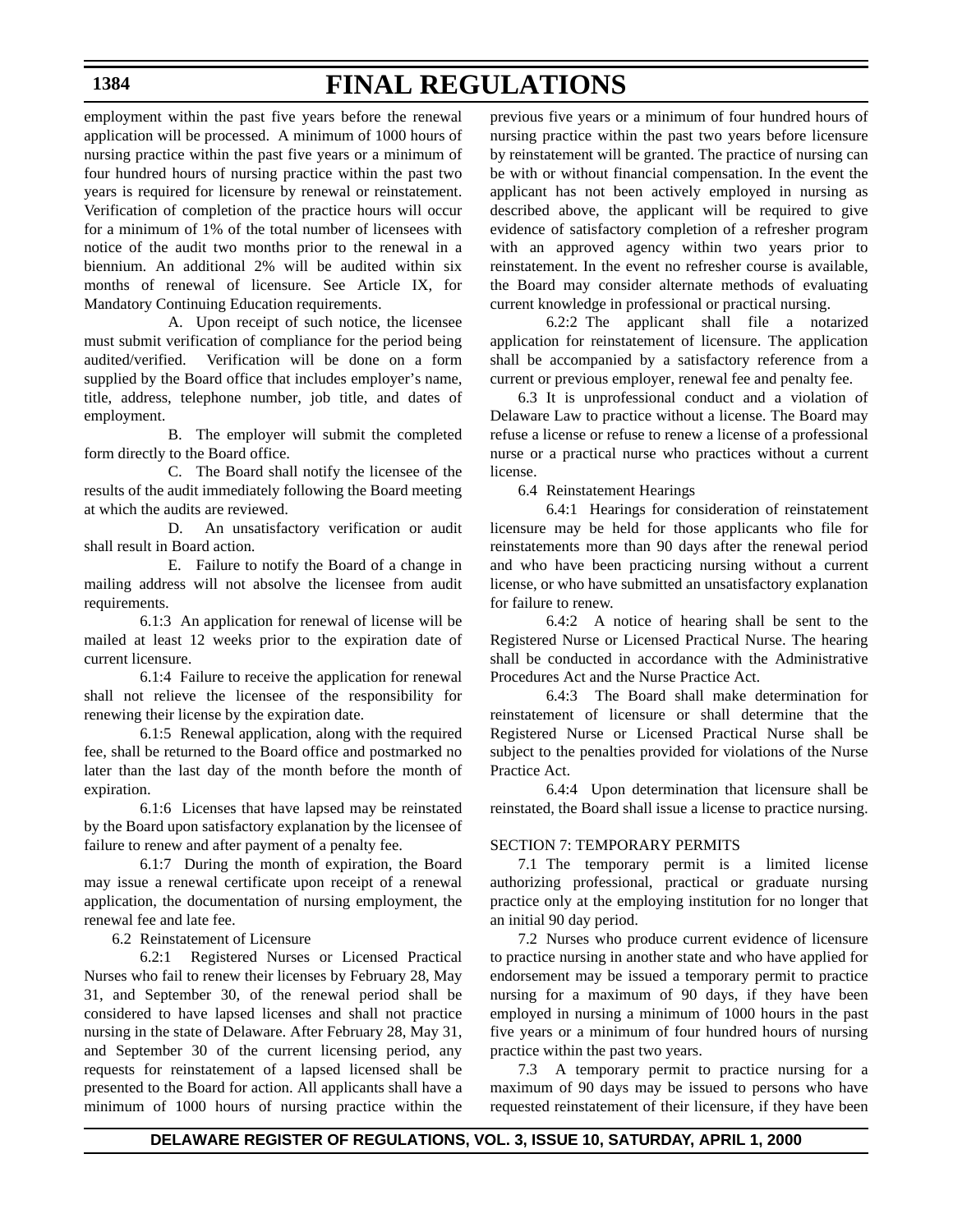employed in nursing a minimum of 1000 hours in the past five years or a minimum of four hundred hours of nursing practice in the past two years.

7.4 All applicants seeking temporary permits to practice professional, practical or graduate nursing in Delaware must:

A. Prior to employment starting date, submit a notarized application for endorsement or examination, completing the portion for a temporary permit, and indicating employer.

B. Have been employed in nursing a minimum of 1000 hours in the past five years or a minimum of four hundred hours in the past two years, if applying for reinstatement or endorsement, with current evidence of licensure from another state.

C. Have been accepted as a nurse employee in Delaware. The Board of Nursing will verify employment with the employer and verified documentation will be noted on the application.

D. Have graduated from a State Board of Nursing approved program.

E. Pay a licensure fee which is not refundable.

7.5 Upon completion of all requirements, a temporary permit will be issued for no longer than 90 days with subsequent renewal periods of 60 and 30 days sequentially.

7.6 The Executive Director shall:

A. Keep a register of permits.

B. Refrain from issuing a temporary permit in any doubtful situation until further evidence is obtained or until the Board has given approval.

7.7 In the absence of the Executive Director, the President may issue a temporary permit with the same restrictions.

#### SECTION 8: INACTIVE STATUS

8.1 A person previously licensed by the Board and not engaged in the practice of nursing in the state of Delaware, but desiring to maintain the right to use the title Registered Nurse or Licensed Practical Nurse, may apply and be granted inactive status by the Board in accordance with these regulations.

8.2 A nurse desiring inactive status shall send a written notice to the Board with fee. Upon receipt of notice and fee the Board shall place the name of the person on an inactive status list and shall issue a certificate. The person shall not practice nursing in this state.

8.3 A licensee on inactive status shall use the appropriate title, Registered or Licensed Practical Nurse, followed by (INACTIVE).

8.4 A licensee will receive a certificate of inactive status with the term Inactive Registered Nurse or Inactive Licensed Practical Nurse printed across the top.

8.5 A notice of inactive status shall be sent to all persons on the inactive list at renewal time. To receive a certificate of inactive status, the licensee shall return the renewal notice with the fee.

8.6 All applications from persons on inactive status who decide to resume active status will be presented to the Board for review for reinstatement.

8.7 In the event the applicant has not been actively practicing nursing within the previous five years, the applicant will be required to give evidence of satisfactory completion of a refresher program with an approved agency within two years prior to reactivation, or participate in an alternate Board approved method of evaluating current knowledge in professional or practical nursing. All applicants shall have a minimum of 1000 hours of nursing within the previous five years or a minimum of four hundred hours of nursing practice within the previous two years. See Article IX, for Mandatory Continuing Education requirements.

## SECTION 9: LOSS OF LICENSE, CHANGE OF NAME/ ADDRESS

9.1 If a license is lost, stolen or destroyed, the licensee shall submit a letter to the Board explaining the loss. A letter indicating the original number and expiration dates shall be issued by the Executive Director in lieu of a duplicate license.

9.2 Licensees who legally change their names and wish to change the name on the license, shall provide notarized copies of evidence, such as marriage licenses or court actions. The maiden name will be retained on the license.

9.3 Notice of change of address shall be submitted in writing within 30 days of the change. All notices from the Board will be sent to the last address provided by the licensee or applicant to the Board.

9.4 A list of license numbers of lost, stolen or otherwise destroyed licenses shall be kept on file in the Board office.

## SECTION 10: REGISTER OF NURSES LICENSED IN DELAWARE

10.1 Licensure Verification

10.1:1 Following the official renewal period, the Executive Director shall request each employer or employing agency to submit to the Board by FebruaryApril 15 a list of all nurses employed. The list shall include the following information:

A. Name of employee, alphabetized by last name;

B. Classification (Registered Nurse, Licensed Practical Nurse, Advanced Practice Nurse or nurse holding temporary permit);

C. License number; and

D. Expiration date of current license or temporary permit.

10.1:2 Individuals submitting the list attest by their signatures that they viewed each current registration of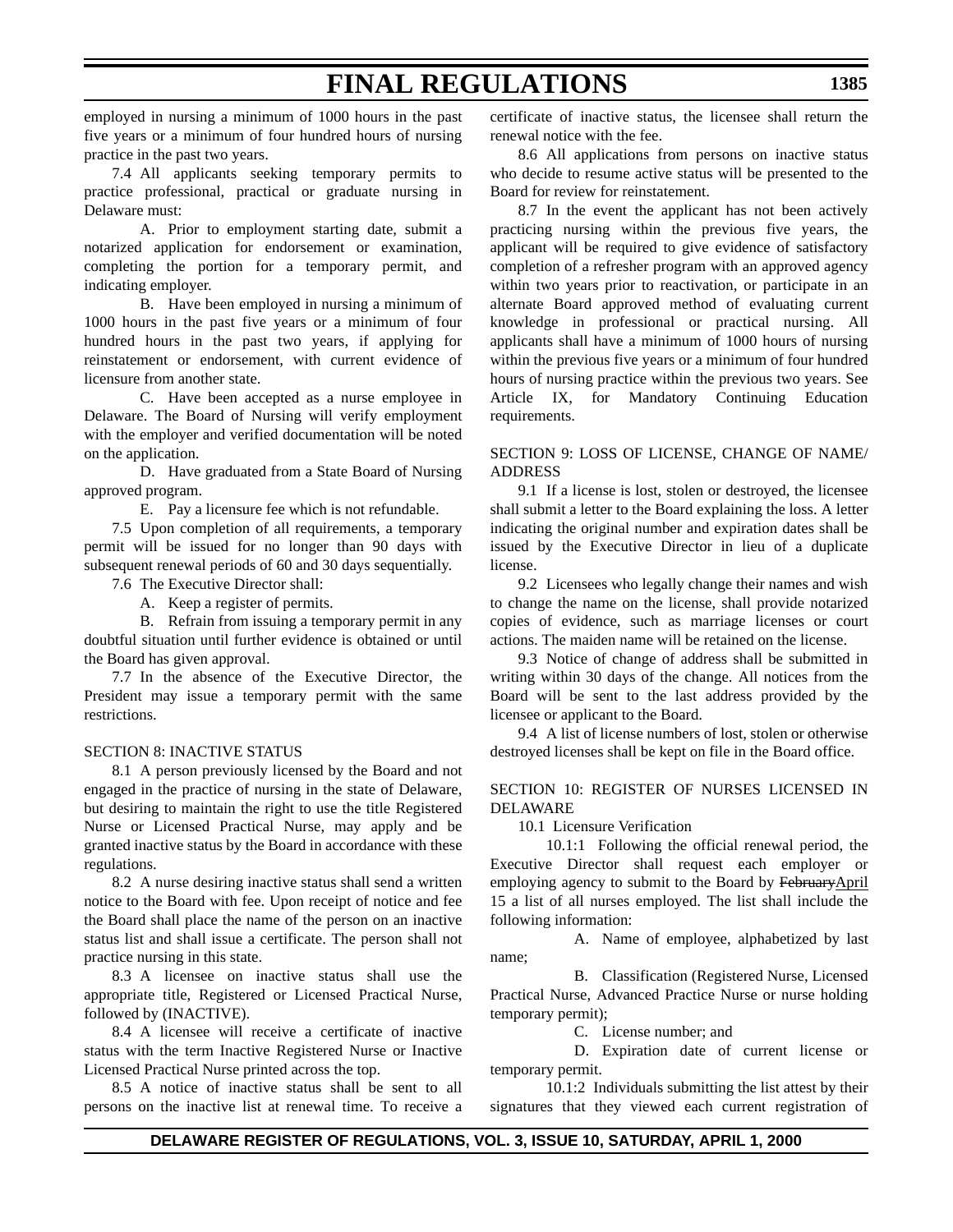licensure and advanced practice recognition.

10.1:3 The list will be checked by the Executive Director. If it is not possible to verify current licensure, the Executive Director will immediately notify the employer by letter.

10.1:4 The Executive Director shall prepare a summary of the survey to be presented to the Board.

10.2 Release of Information

10.2:1 The Executive Director may release to a citizen of Delaware the following information:

A. Whether or not the individual was or is currently licensed,

B. Date of original licensure,

C. Under what condition license was issued (examination, endorsement, or waiver),

D. Whether license was ever suspended or revoked following a hearing.

10.2:2 Additional information may be released pursuant to the Freedom of Information Act.

ARTICLE VIII - RULES AND REGULATIONS GOVERNING THE PRACTICE OF NURSING AS AN ADVANCED PRACTICE NURSE IN THE STATE OF DELAWARE

#### SECTION 1: AUTHORITY

1.1 These rules and regulations are adopted by the Delaware Board of Nursing under the authority of the Delaware Nurse Practice Act, 24 Del.C., §1902(d), §1906(1), §1906(7).

#### SECTION 2: PURPOSE

2.1 The general purpose of these rules and regulations is to assist in protecting and safeguarding the public by regulating the practice of the Advanced Practice Nurse.

#### SECTION 3: SCOPE

3.1 These rules and regulations govern the educational and experience requirements and standards of practice for the Advanced Practice Nurse. Prescribing medications and treatments independently is pursuant to the Rules and Regulations promulgated by the Joint Practice Committee as defined in 24 Del. C., §1906(20). The Advanced Practice Nurse is responsible and accountable for her or his practice. Nothing herein is deemed to limit the scope of practice or prohibit a Registered Nurse from engaging in those activities that constitute the practice of professional nursing and/.or professional nursing in a specialty area.

## SECTION 4: DEFINITIONS

4.1 "Advanced Practice Nurse" as defined in 24 Del. C.,  $$1902(d)(1)$ .

Such a nurse will be given the title Advanced Practice Nurse by state licensure, and may use the title

Advanced Practice Nurse within his/her specific specialty area.

# 4.1:1 "CERTIFIED NURSE MIDWIFE (C.N.M.)"

A Registered Nurse who is a provider for normal maternity, newborn and well-woman gynecological care. The CNM designation is received after completing an accredited post-basic nursing program in midwifery at schools of medicine, nursing or public health, and passing a certification examination administered by the ACNM Certification Council, Inc. or other nationally recognized, Board of Nursing approved certifying organization.

4.1:2 "CERTIFIED REGISTERED NURSE ANESTHETIST (C.R.N.A.)"

A Registered Nurse who has graduated from a nurse anesthesia educational program accredited by the American Association of Nurse Anesthetists' Council on Accreditation of Nurse Anesthesia Educational programs, and who is certified by the American Association of Nurse Anesthetists' Council on Certification of Nurse Anesthetists or other nationally recognized, Board of Nursing approved certifying organization.

4.1:3 "CLINICAL NURSE SPECIALIST  $(C.N.S.)"$ 

A Registered Nurse with advanced nursing educational preparation who functions in primary, secondary, and tertiary settings with individuals, families, groups, or communities. The CNS designation is received after graduation from a Master's degree program in a clinical nurse specialty or post Master's certificate, such as gerontology, maternal-child, pediatrics, psych/mental health, etc. The CNS must have national certification in the area of specialization at the advanced level if such a certification exists or as specified in Article VIII, Section 9.4.1 of these Rules and Regulations. The certifying agency must meet the established criteria approved by the Delaware Board of Nursing.

#### 4.1:4 "NURSE PRACTITIONER (N.P.)"

A Registered Nurse with advanced nursing educational preparation who is a provider of primary healthcare in a variety of settings with a focus on a specific area of practice. The NP designation is received after graduation from a Master's program or from an accredited post-basic NP certificate program of at least one academic year in length in a nurse practitioner specialty such as acute care, adult, family, geriatric, pediatric, or women's health, etc. The NP must have national certification in the area of specialization at the advanced level by a certifying agency which meets the established criteria approved by the Delaware Board of Nursing.

4.2 "Audit"

The verification of existence of a collaborative agreement for a minimum of 10% of the total number of licenses issued during a specified time period.

4.3 "Board"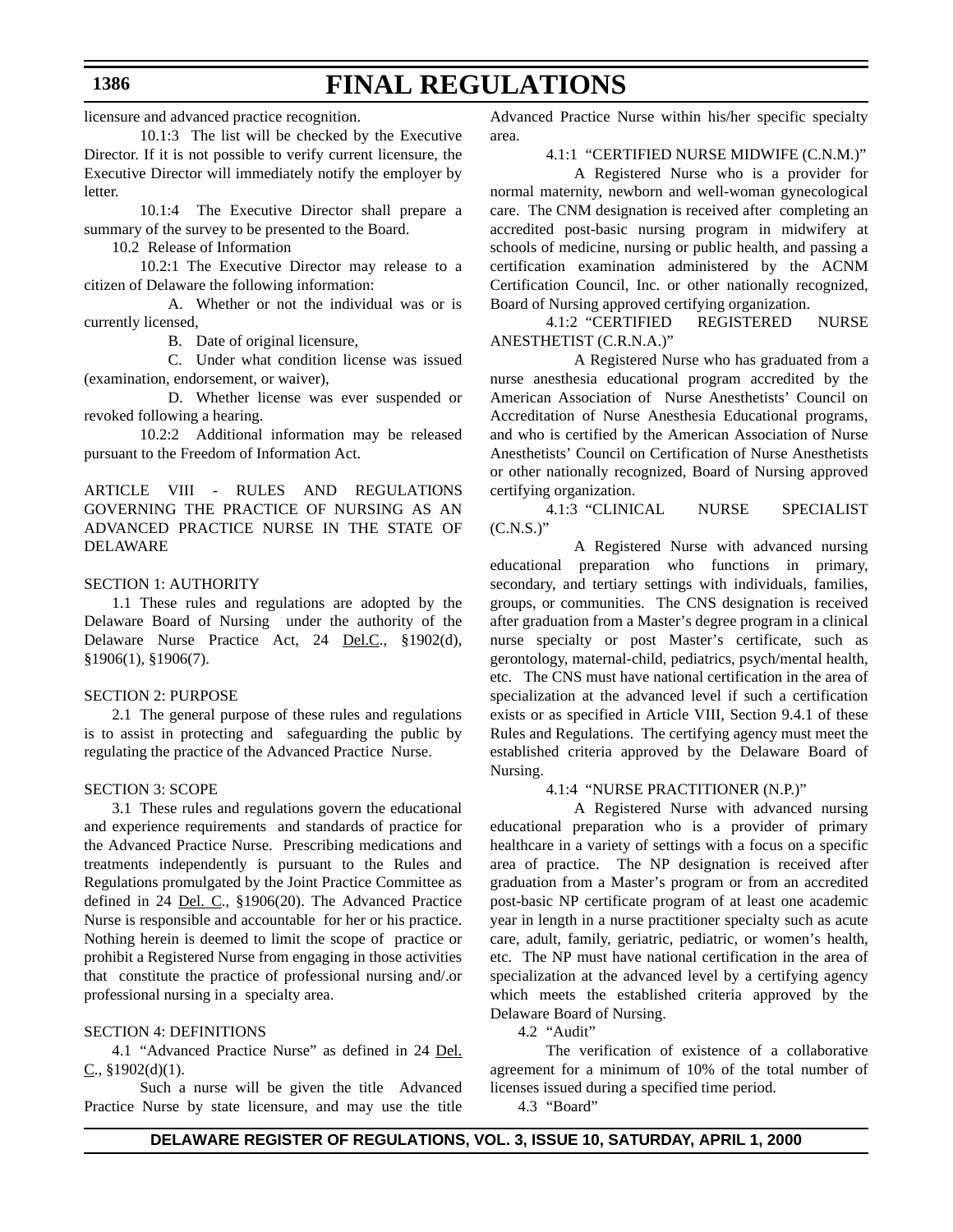The Delaware Board of Nursing

4.4 "Clinical Nursing Specialty" a delimited focus of advanced nursing practice. Specialty areas can be identified in terms of population, setting, disease/pathology, type of care or type of problem. Nursing administration does not qualify as a clinical nursing specialty.

4.4 5 "Collaborative Agreement"

Written verification of health care facility approved clinical privileges; or health care facility approved job description; or a written document that outlines the process for consultation and referral between an Advanced Practice Nurse and a licensed physician, dentist, podiatrist, or licensed Delaware health care delivery system.

4.5 6 "Guidelines/ Protocols"

Suggested pathways to be followed by an Advanced Practice Nurse for managing a particular medical problem. These guidelines/protocols may be developed collaboratively by an Advanced Practice Nurse and a licensed physician, dentist or a podiatrist, or licensed Delaware health care delivery system.

4.6 7 "National Certification"

That credential earned by a nurse who has met requirements of a Board approved certifying agency.

4.6  $\frac{7}{1}$ :1 The agencies so approved include but are not limited to:

A. American Academy of Nurse Practitioners

B. American Nurses Credentialing Center

C. American Association of Nurse Anesthetists Council on Certification of Nurse Anesthetists

D. American Association of Nurse Anesthetists Council on Recertification of Nurse Anesthetists

E. National Certification Corporation for the Obstetric, Gynecologic and Neonatal Nursing Specialties

F. National Certification Board of Pediatric Nurse Practitioners and Nurses.

G. ACNM Certification Council, Inc.

4.7 8 "Post Basic Program"

4.7 8:1 A combined didactic and clinical/ preceptored program of at least one academic year of full time study in the area of advanced nursing practice with a minimum of 400 clinical/preceptored hours.

4.7 8:2 The program must be one offered and administered by an approved health agency and/or institution of higher learning,

4.7 8:3 Post basic means a program taken after licensure is achieved.

4.8 9 "Scope of Specialized Practice"

That area of practice in which an Advanced Practice Nurse has a Master's degree or a post-basic program certificate in a clinical nursing specialty with national certification.

4.9 10 "Supervision"

Direction given by a licensed physician or

Advanced Practice Nurse to an Advanced Practice Nurse practicing pursuant to a temporary permit. The supervising physician or Advanced Practice Nurse must be periodically available at the site where care is provided, or available for immediate guidance.

# SECTION 5: GRANDFATHERING PERIOD

5.1 Any person holding a certificate of state licensure as an Advanced Practice Nurse that is valid on July 8, 1994 shall be eligible for renewal of such licensure under the conditions and standards prescribed herein for renewal of licensure.

# SECTION 6: STANDARDS FOR THE ADVANCED PRACTICE NURSE

6.1 Advanced Practice Nurses view clients and their health concerns from an integrated multi-system perspective.

6.2 Standards provide the practitioner with a framework within which to operate and with the means to evaluate his/her practice. In meeting the standards of practice of nursing in the advanced role, each practitioner, including but not limited to those listed in Section 4.1 of these Rules and Regulations:

A. Performs comprehensive assessments using appropriate physical and psychosocial parameters;

B. Develops comprehensive nursing care plans based on current theories and advanced clinical knowledge and expertise;

C. Initiates and applies clinical treatments based on expert knowledge and technical competency to client populations with problems ranging from health promotion to complex illness and for whom the Advanced Practice Nurse assumes primary care responsibilities. These treatments include, but are not limited to psychotherapy, administration of anesthesia, and vaginal deliveries;

D. Functions under established guidelines/ protocols and/or accepted standards of care;

E. Uses the results of scientifically sound empirical research as a basis for nursing practice decisions;

F. Uses appropriate teaching/learning strategies to diagnose learning impediments;

G. Evaluates the quality of individual client care in accordance with quality assurance and other standards;

H. Reviews and revises guidelines/protocols, as necessary;

I. Maintains an accurate written account of the progress of clients for whom primary care responsibilities are assumed;

J. Collaborates with members of a multidisciplinary team toward the accomplishment of mutually established goals;

K. Pursues strategies to enhance access to and use of adequate health care services;

L. Maintains optimal advanced practice based on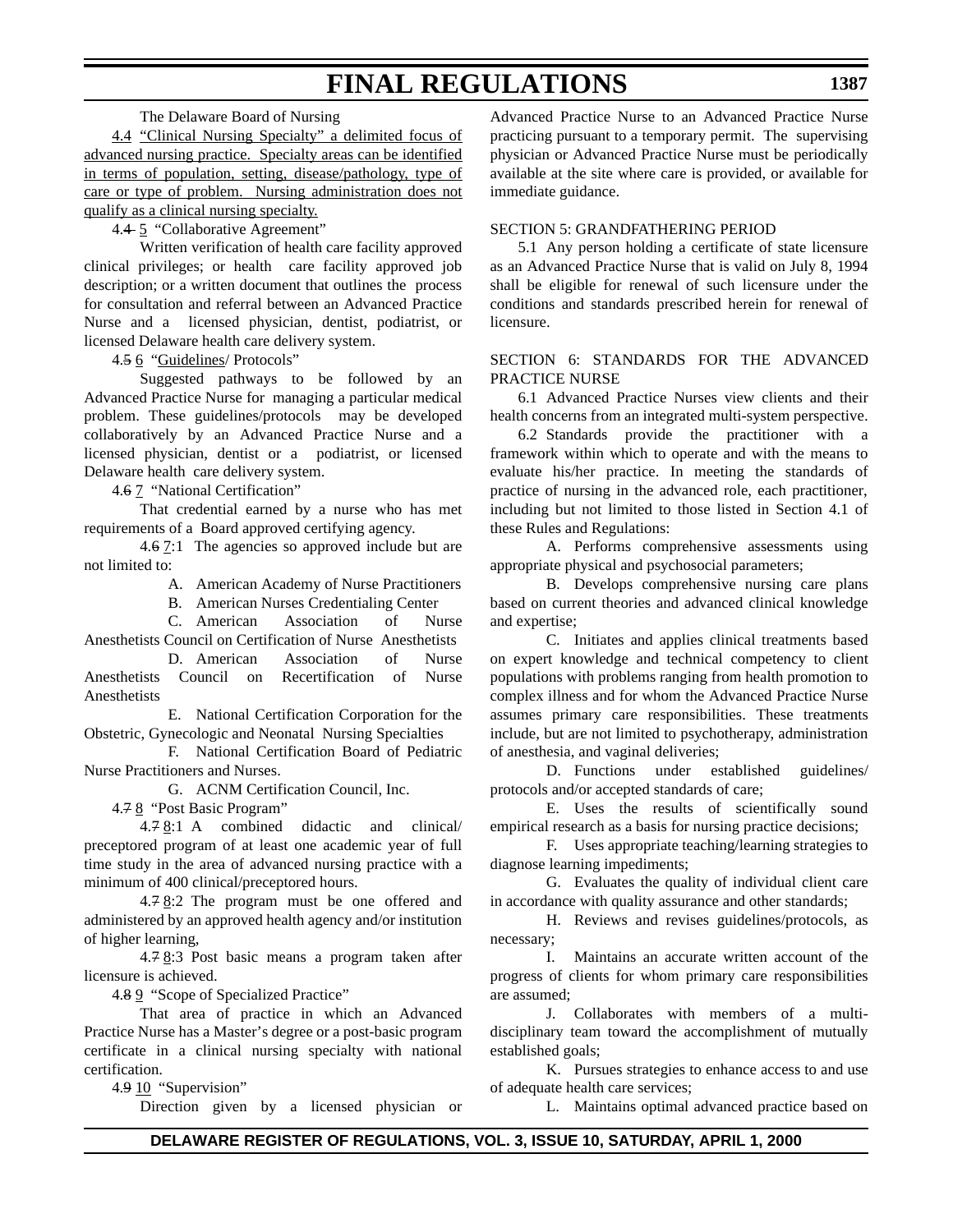## **1388**

# **FINAL REGULATIONS**

a continual process of review and evaluation of scientific theory, research findings and current practice;

M. Performs consultative services for clients referred by other members of the multi-disciplinary team; and

N. Establishes a collaborative agreement with a licensed physician, dentist, podiatrist, or licensed Delaware health care delivery system to facilitate consultation and/or referral as appropriate in the delivery of health care to clients.

6.3 In addition to these standards, each nurse certified in an area of specialization and recognized by the Board to practice as an Advanced Practice Nurse is responsible for practice at the level and scope defined for that specialty certification by the agency which certified the nurse.

SECTION 7: GENERIC FUNCTIONS OF THE ADVANCED PRACTICE NURSE WITHIN THE SPECIALIZED SCOPE OF PRACTICE include but are not limited to:

7.1 Eliciting detailed health history(s)

7.2 Defining nursing problem(s)

7.3 Performing physical examination(s)

7.4 Collecting and performing laboratory tests

7.5 Interpreting laboratory data

7.6 Initiating requests for essential laboratory procedures

7.7 Initiating requests for essential x-rays

7.8 Screening patients to identify abnormal problems

7.9 Initiating referrals to appropriate resources and services as necessary

7.10 Initiating or modifying treatment and medications within established guidelines

7.11 Assessing and reporting changes in the health of individuals, families and communities

7.12 Providing health education through teaching and counseling

7.13 Planning and/or instituting health care programs in the community with other health care professionals and the public

7.14 Delegating tasks appropriately

7.15 Prescribing medications and treatments independently pursuant to Rules and Regulations promulgated by the Joint Practice Committee as defined in 24 Del. C., §1906(20).

SECTION 8: CRITERIA FOR APPROVAL OF CERTIFICATION AGENCIES

8.1 A national certifying body which meets the following criteria shall be recognized by the Board to satisfy 24 Del. C., §1902(d)(1).

8.2 The national certifying body:

8.2:1 Is national in the scope of its credentialing.

8.2:2 Has no requirement for an applicant to be a

member of any organization.

8.2:3 Has educational requirements which are consistent with the requirements of these rules.

8.2:4 Has an application process and credential review which includes documentation that the applicant's education is in the advanced nursing practice category being certified, and that the applicant's clinical practice is in the certification category.

8.2:5 Uses an examination as a basis for certification in the advanced nursing practice category which meets the following criteria:

8.2:5.1 The examination is based upon job analysis studies conducted using standard methodologies acceptable to the testing community;

8.2:5.2 The examination represents the knowledge, skills and abilities essential for the delivery of safe and effective advanced nursing care to the clients;

8.2:5.3 The examination content and its distribution are specified in a test plan (blueprint), based on the job analysis study, that is available to examinees;

8.2:5.4 Examination items are reviewed for content validity, cultural sensitivity and correct scoring using an established mechanism, both before use and periodically;

8.2:5.5 Examinations are evaluated for psychometric performance;

8.2:5.6 The passing standard is established using acceptable psychometric methods, and is reevaluated periodically; and

8.2:5.7 Examination security is maintained through established procedures

8.2:6 Issues certification based upon passing the examination and meeting all other certification requirements.

8.2:7 Provides for periodic recertification which includes review of qualifications and continued competency.

8.2:8 Has mechanisms in place for communication to Boards of Nursing for timely verification of an individual's certification status, changes in certification status, and changes in the certification program, including qualifications, test plan and scope of practice.

8.2:9 Has an evaluation process to provide quality assurance in its certification program.

SECTION 9: APPLICATION FOR LICENSURE TO PRACTICE AS AN ADVANCED PRACTICE NURSE

9.1 Application for licensure as a Registered Nurse shall be made on forms supplied by the Board.

9.2 In addition, an application for licensure to practice as an Advanced Practice Nurse shall be made on forms supplied by the Board.

9.2:1 The APN applicant shall be required to furnish the name(s) of the licensed physician, dentist, podiatrist, or licensed Delaware health care delivery system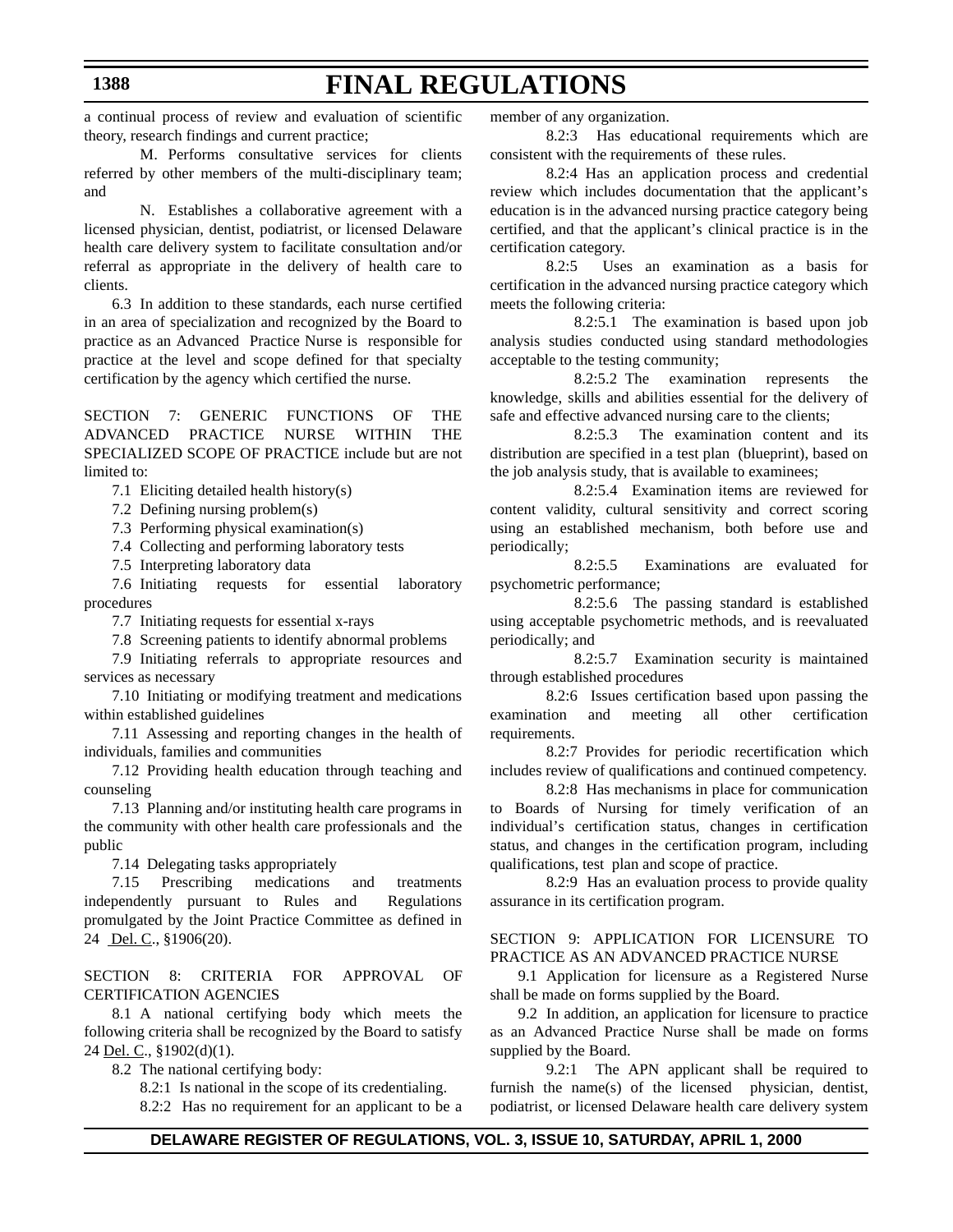with whom a current collaborative agreement exists before beginning employment in Delaware.

9.2:2 Notification of changes in the name of the licensed physician, dentist, podiatrist, or licensed Delaware health care delivery system shall be forwarded to the Board office.

9.3 Each application shall be returned to the Board office together with appropriate documentation and nonrefundable fees.

9.4 A Registered Nurse meeting the practice requirement as listed in Section 11 and all other requirements set forth in these Rules and Regulations may be issued a license as an Advanced Practice Nurse in the specific area of specialization in which the nurse has been nationally certified at the advanced level and/or has earned a Master's degree in a clinical nursing specialty.

9.4:1 Clinical nurse specialists, whose subspecialty area can be categorized under a broad scope of nursing practice for which a Board-approved national certification examination exists, are required to pass this certification examination to qualify for permanent licensure as an Advanced Practice Nurse. This would include, but not be limited to medical-surgical and psychiatric-mental health nursing. If a more specific post-graduate level certification examination that has Board of Nursing approval is available within the clinical nursing specialist's subspecialty area at the time of licensure application, the applicant may substitute this examination for the broad-based clinical nursing specialist certification examination.

9.4:2 Faculty members teaching in nursing education programs are not required to be licensed as Advanced Practice Nurses. Those faculty members teaching in graduate level clinical courses may apply for licensure as Advanced Practice Nurses and utilize graduate level clinical teaching hours to fulfill the practice requirement as stated in 11.2.1.

9.5 Renewal of licensure shall be on a date consistent with the current Registered Nurse renewal period. A renewal fee shall be paid.

9.6 The Board may refuse to issue, revoke, suspend or refuse to renew the license as an Advanced Practice Nurse or otherwise discipline an applicant or a practitioner who fails to meet the requirements for licensure as an Advanced Practice Nurse or as a registered nurse, or who commits any disciplinary offense under the Nurse Practice Act, 24 Del. C. Chapter 19, or the Rules and Regulations promulgated pursuant thereto. All decisions regarding independent practice and/or independent prescriptive authority are made by the Joint Practice Committee as provided in 24 Del. C., Section 1906(20) - (22).

# SECTION 10: TEMPORARY PERMIT FOR ADVANCED PRACTICE NURSE LICENSURE

10.1 A temporary permit to practice, pending Board

approval for permanent licensure, may be issued provided that:

A. The individual applying has also applied for licensure to practice as a Registered Nurse in Delaware, or

B. The individual applying holds a current license in Delaware, and

C. The individual submits proof of graduation from a nationally accredited or Board approved Master's or certificate advanced practice nursing program, and has passed the certification examination, or

D. The individual is a graduate of a Master's program in a clinical nursing specialty for which there is no certifying examination, and can show evidence of at least 1000 hours of clinical nursing practice within the past 24 months.

E. Application(s) and fee(s) are on file in the Board office.

10.1:1 A temporary permit to practice, under supervision only, may be issued at the discretion of the Executive Director provided that:

A. The individual meets the requirements in 10.1.A. or B., and E. and;

 B. The individual submits proof of graduation from a nationally accredited or Board approved Master's or certificate advanced practice nurse program, and;

C. The individual submits proof of admission into the approved certifying agency's examination or is seeking a temporary permit to practice under supervision to accrue the practice hours required to sit for the certifying examination or has accrued the required practice hours and is scheduled to take the first advanced certifying examination upon eligibility or is accruing the practice hours referred to in 10.1 D; or,

D. The individual meets A and B hereinabove and is awaiting review by the certifying agency for eligibility to sit for the certifying examination.

10.2 If the certifying examination has been passed, the appropriate form must accompany the application.

10.3 A temporary permit may be issued:

A. For up to two years in three month periods.

B. At the discretion of the Executive Director.

10.4 A temporary permit will be withdrawn:

A. Upon failure to pass the first certifying examination

1. The applicant may petition the Board of Nursing to extend a temporary permit under supervision until results of the next available certification exam are available by furnishing the following information:

a. current employer reference,

- b. supervision available,
- c. job description,

d. letter outlining any extenuating

circumstances,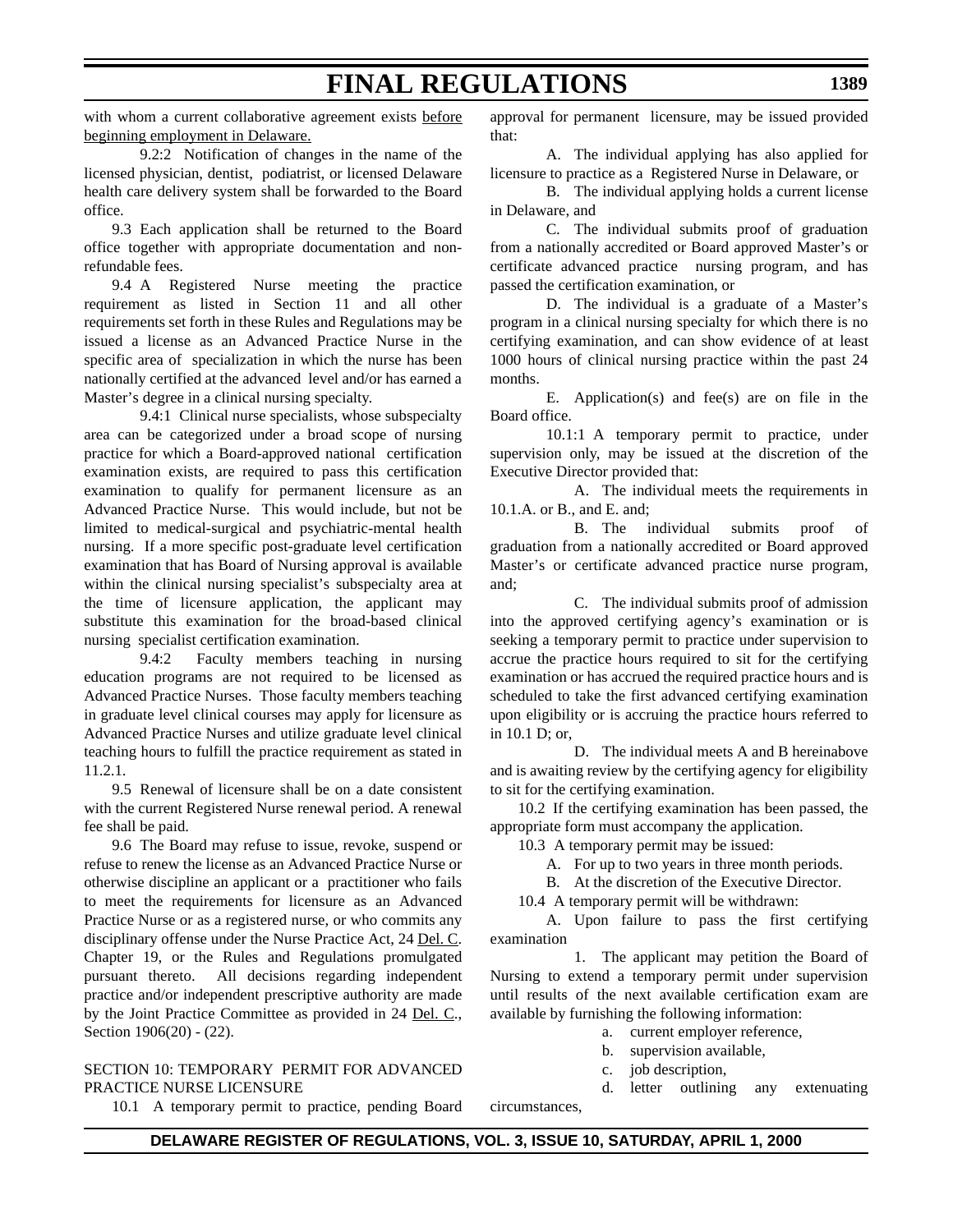e. any other information the Board of Nursing deems necessary.

# B. In the absence of a collaborative agreement.

 $E_{\text{B}}$ . For other reasons stipulated under temporary permits elsewhere in these Rules and Regulations.

10.5 A lapsed temporary permit for designation is equivalent to a lapsed license and the same rules apply.

10.6 Failure of the certifying examination does not impact on the retention of the basic professional Registered Nurse licensure.

10.7 Any person practicing or holding oneself out as an Advanced Practice Nurse in any category without a Board authorized license in such category shall be considered an illegal practitioner and shall be subject to the penalties provided for violations of the Law regulating the Practice of Nursing in Delaware, (Chapter 19, Title 24).

10.8 Endorsement of Advanced Practice Nurse designation from another state is processed the same as for licensure by endorsement, provided that the applicant meets the criteria for an Advanced Practice Nurse license in Delaware.

SECTION 11: MAINTENANCE OF LICENSURE STATUS: REINSTATEMENT

11.1 To maintain licensure, the Advanced Practice Nurse must meet the requirements for recertification as established by the certifying agency.

11.2 The Advanced Practice Nurse must have practiced a minimum of 1500 hours in the past five years or no less than 600 hours in the past two years in the area of specialization in which licensure has been granted.

11.2:1 Faculty members teaching in graduate level clinical courses may count a maximum of 500 didactic course contact hours in the past five years or 200 in the past two years and all hours of direct on-site clinical supervision of students to meet the practice requirement.

11.2:2 An Advanced Practice Nurse who does not meet the practice requirement may be issued a temporary permit to practice under the supervision of a person licensed to practice medicine, surgery, dentistry, or advanced practice nursing, as determined on an individual basis by the Board.

11.3 The Advanced Practice Nurse will be required to furnish the name(s) of the licensed physician, dentist, podiatrist, or licensed Delaware health care delivery system with whom a current collaborative agreement exists.

11.4 Advanced Practice Nurses who fail to renew their licenses by December 31 of the renewal period shall be considered to have lapsed licenses. After December 31 of the current licensing period, any requests for reinstatement of a lapsed license shall be presented to the Board for action.

11.5 To reinstate licensure status as an Advanced Practice Nurse, the requirements for recertification and 1500 hours of practice in the past five years or no less than 600 hours in the past two years in the specialty area must be met or the process described in 11.4 followed.

11.6 An application for reinstatement of licensure must be filed and the appropriate fee paid.

# SECTION 12 AUDIT OF LICENSEES

12.1 The Board may select licensees for audit two months prior to renewal in any biennium. The Board shall notify the licensees that they are to be audited for compliance of having a collaborative agreement.

A. Upon receipt of such notice, the licensee must submit a copy of a current collaborative agreement(s) within three weeks of receipt of the notice.

B. The Board shall notify the licensee of the results of the audit immediately following the Board meeting at which the audits are reviewed.

C. An unsatisfactory audit shall result in Board action.

D. Failure to notify the Board of a change in mailing address will not absolve the licensee from audit requirements.

12.2 The Board may select licensees for audit throughout the biennium.

# SECTION 13 EXCEPTIONS TO THE REQUIREMENTS TO PRACTICE

13.1 The requirements set forth in Section 9 shall not apply to a Registered Nurse who is duly enrolled as a bona fide student in an approved educational program for Advanced Practice Nurses as long as the practice is confined to the educational requirements of the program and is under the direct supervision of a qualified instructor.

#### ARTICLE X DISCIPLINARY PROCEEDINGS

### SECTION 1: DISCIPLINARY SANCTIONS

1.1 The Board may:

- refuse to issue a temporary permit or a license to practice nursing:

- revoke, suspend or censure a license to practice nursing;

- issue a letter of reprimand;

- place a license on probationary status;

- refuse to renew a license; or

- otherwise discipline a licensee as provided by 24 Delaware Code, Chapter 19 §1922.

#### SECTION 2: PROCEDURES

2.1 Any individual shall submit written complaints of violations of Delaware Code 24, Chapter 19 to the Division of Professional Regulation and the Executive Director shall retain a copy.

2.2 Any Board member receiving a complaint alleging a practitioner's or licensee's violation of the Nurse Practice

#### **1390**

# **FINAL REGULATIONS**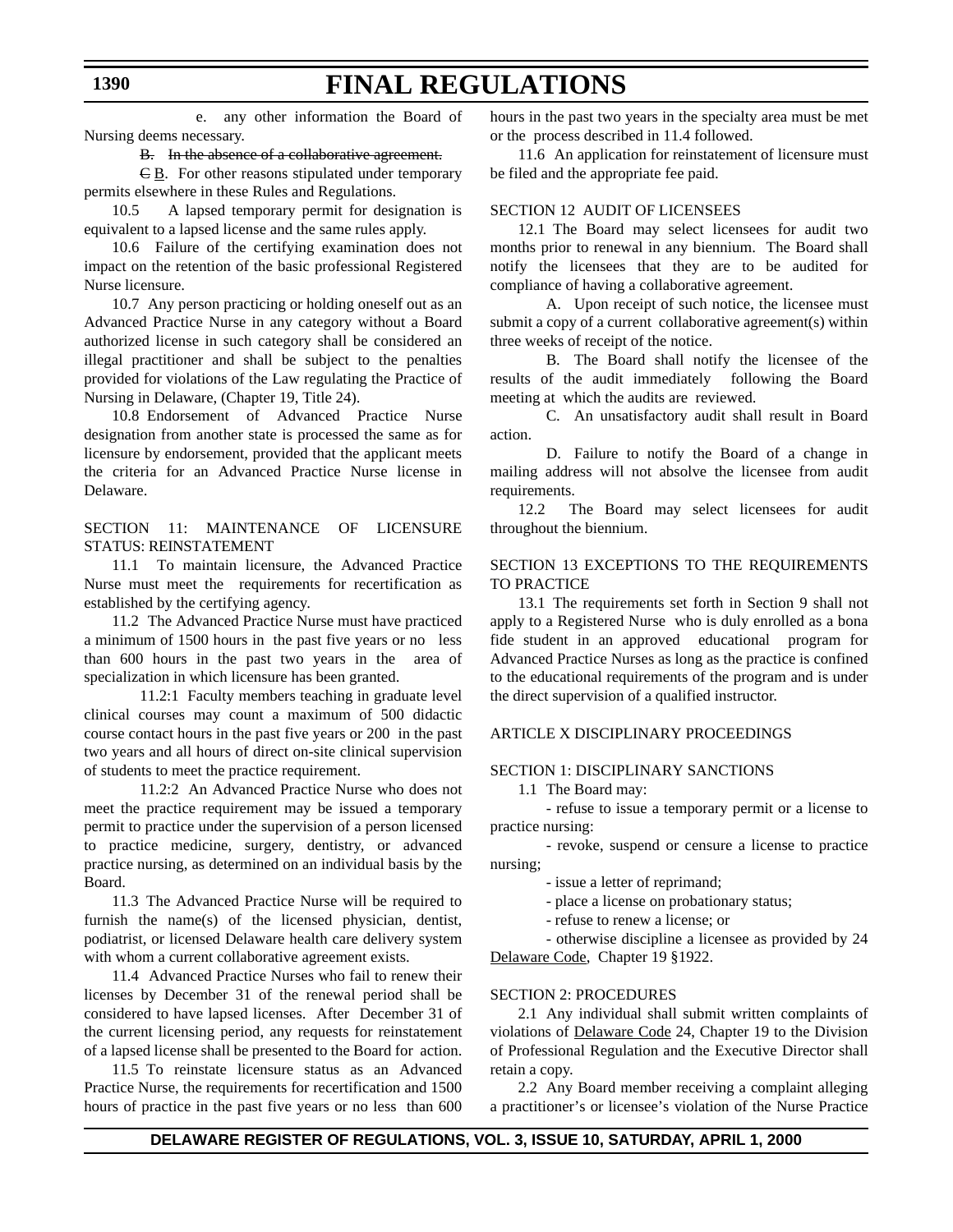Act should promptly forward the complaint to the Division of Professional Regulation with a copy to the Executive Director.

2.3 Hearings on licensing matters and complaints filed with the Board that allege a practitioner or licensee has violated the Nurse Practice Act, 24 Del. C. Chapter 19, shall be heard and determined by the Board in accordance with the applicable provisions of the Nurse Practice Act and the Administrative Procedures Act, 29 Del. C., Chapter 101. When the licensee/practitioner, prosecuting Deputy Attorney General, and appointed Board member, if any, consent, the complaint may be resolved through the Consent Agreement process described herein in lieu of a formal disciplinary hearing before the Board.

# SECTION 3: REISSUANCE OF LICENSE FOLLOWING DISCIPLINARY ACTION

3.1 Upon application made by the licensee, a suspended or probated license may be reissued or reinstated, on such conditions as the Board may determine, after the imposed period of discipline has concluded and after evidence is presented to satisfy the Board that the condition that lead to the disciplinary action has been corrected.

# SECTION 4: UNPROFESSIONAL CONDUCT DEFINED

4.1 Nurses whose behavior fails to conform to legal standards and accepted standards of the nursing profession and who thus may adversely affect the health and welfare of the public may be found guilty of unprofessional conduct.

4.2 Unprofessional conduct shall include but is not limited to the following:

A. Performing acts beyond the authorized scope of the level of nursing practice for which the individual is licensed.

B. Assuming duties and responsibilities within the practice of nursing without adequate preparation, or without maintaining competency.

C. Performing new nursing techniques and/or procedures without education and practice.

D. Inaccurately recording, falsifying or altering a patient or agency record.

E. Committing verbal or physical abuse of patients or co-employees.

F. Assigning unlicensed persons to perform the practice of licensed nurses.

G. Delegating nursing practice or advanced nursing practice to unqualified persons.

H. Failing to supervise persons to whom nursing practice or advanced nursing practice has been delegated.

I. Leaving a patient assignment after accepting responsibility except in documented emergency situations.

J. Failing to safeguard a patient's dignity and right to privacy in providing services.

K. Violating the confidentiality of information

concerning a patient.

L. Failing to take appropriate action to safeguard a patient from incompetent, unethical or illegal health care practice.

M. Practicing nursing when unfit to perform procedures and make decisions in accordance with the license held because of physical, psychological, or mental impairment.

N. Diverting drugs, supplies or property of a patient or agency.

O. Diverting, possessing, obtaining, supplying or administering prescription drugs to any person, including self, except as directed by a person authorized by law to prescribe drugs.

P. Practicing professional or practical nursing when license or temporary permit has expired.

Q. Practicing as an Advanced Practice Nurse when designation and/or certification and/or temporary permit has expired.

R. Practicing professional or practical nursing in this state without a current Delaware license or permit.

S. Practicing as an Advanced Practice Nurse in this state without current designation and a registered nurse license and/or temporary permits.

T. Allowing another person to use her/his nursing license, temporary permit, or certification of Advanced Practice Nurse for any purpose.

U. Aiding, abetting and/or assisting an individual to violate or circumvent any law or duly promulgated rule and regulation intended to guide the conduct of a nurse or other health care provider.

V. Resorting to fraud, misrepresentation or deceit in taking NCLEX-RN or PN, or in obtaining a license, temporary permit or advanced practice designation.

W. Disclosing the contents of the licensing examination or soliciting, accepting or compiling information regarding the examination before, during or after its administration.

X. Failing to report unprofessional conduct by another licensee.

Y. Practicing or holding oneself out as an Advanced Practice Nurse in any category without holding a Board authorized certificate of state designation in such category.

Z. Failing to comply with the requirements for mandatory continuing education.

AA.Failing to take appropriate action or to follow policies and procedures in the practice situation designed to safeguard the patient.

BB. Failing to comply with the terms and conditions set out in a disciplinary action of the Board. (4/8/ 98)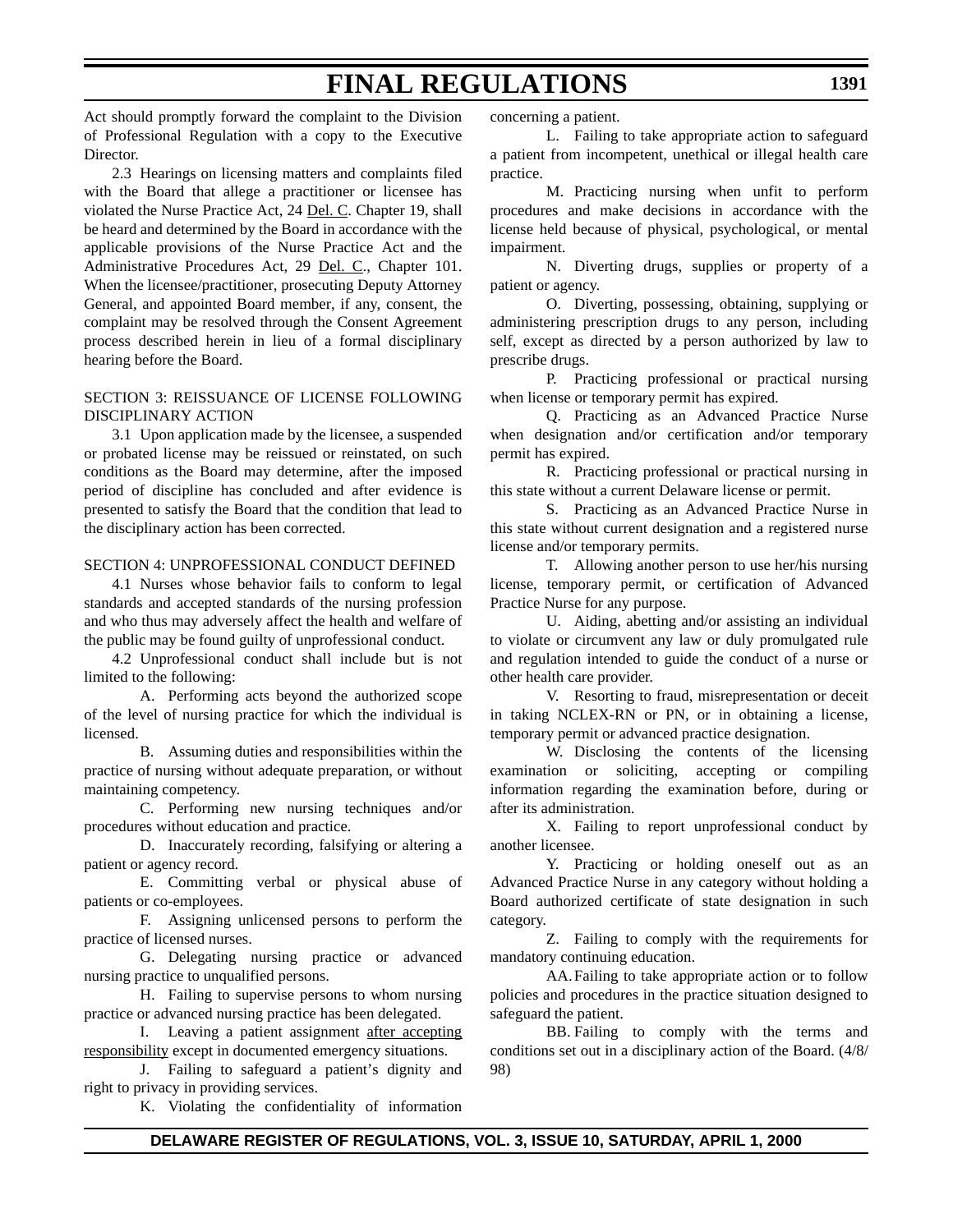# **1392**

# **FINAL REGULATIONS**

# SECTION 5 - CONSENT AGREEMENT PROCESS

5.1 Disciplinary proceedings subject to resolution by Consent Agreement process shall proceed as follows:

5.1:1 The President shall appoint a Board member, subject to ratification by the Board at the next meeting, to review each formal complaint against a licensee and determine whether the Consent Agreement process can be used in lieu of a formal disciplinary hearing. Similarity to previous cases that have established Board remedies and severity and number of counts may be considered. The assigned Deputy Attorney General may also request that the complaint proceed by the Consent Agreement process.

5.1:2 If the appointed Board member and the state prosecutor concur that a consent agreement is appropriate, the Board office shall send the licensee a copy of the formal complaint and a request to proceed either to a formal hearing or to a Consent Agreement process within 14 days. If the Consent Agreement process is not appropriate, the complaint will be set for hearing.

5.1:3 The licensee shall be required to respond within 14 days when the Consent Agreement alternative is offered. When the response deadline is not met or the licensee declines the Consent Agreement process, a hearing date shall be scheduled.

5.1:4 Upon receipt of agreement to use the Consent Agreement process, the appointed Board member and Board counsel shall receive a copy of the complaint, investigative report, and any other appropriate material within seven days.

5.1:5 The Board counsel shall consult with the appointed Board member in drafting the Consent Agreement. Negotiations among the licensee and his/her counsel, if any, the Board member, Board counsel, and the prosecutor may take place by informal conferences, telephone, or correspondence. The Consent Agreement will include a brief recitation of the facts; the licensee's acknowledgment of charge(s) in the complaint and violation of the Nurse Practice Act; the licensee's waiver of rights to the formal disciplinary hearing before the Board; and sanction to be imposed.

5.1:6 The consultation and drafting and acceptance of the consent agreement are to be done in a timely fashion, with a report to the Board at 60 day intervals until presentation for approval by the Board.

5.1:7 If agreement among all parties has not occurred after 120 days from presentation of the first consent agreement, the Board shall be notified of the reasons why no agreement has been reached. If appropriate, the Board may schedule a complaint for a hearing.

5.1:8 After the licensee and his or her attorney, if any, the prosecutor, and the appointed Board member have signed the consent agreement, it shall be presented to the Board at the Board's next meeting for signature by a quorum of the Board and entry as an order of the Board.

5.1:9 The Consent Agreement is not effective until

it is entered as an order of the Board. At any time before the Consent Agreement is entered as an order of the Board, either the licensee or the State may terminate the consent agreement process and elect to proceed by formal disciplinary hearing before the Board.

# **[DEPARTMENT OF EDUCATION](http://www.doe.state.de.us/)**

Statutory Authority: 14 Delaware Code, Section 122(d) (14 Del.C. 122(d))

**Regulatory Implementing Order**

**Amendments To Regulation From The Handbook Of [Personnel Administration For Delaware School Districts](#page-3-0) Sick Leave And Accumulation Of Annual Leave**

# **I. Summary Of The Evidence And Information Submitted**

The Acting Secretary of Education seeks to amend the regulation from the *Handbook for Personnel Administration for Delaware School Districts:* Sick Leave and Accumulation of Annual Leave.

Sick Leave and Accumulation of Annual Leave from pages 7-1 and 7-2 have been amended and included in one regulation called Employee Leave. The *Del.C.* references and the technical assistance comments have been removed. In the case of vacation leave the regulation has been revised to reflect current practice and 14 *Del.C.*, Section 1318(I), which addresses how to handle the accumulated vacation leave when an employee retires or goes to another job.

Notice of the proposed amendment to the regulation was published in the News Journal and the Delaware State News on December 13, 1999, in the form hereto attached as Exhibit A. The notice invited written comments and none were received from the newspaper advertisements.

# **II. Findings Of Fact**

The Acting Secretary finds that it is necessary to amend this regulation in order to remove the *Del.C*. references and the technical assistance language and to update the references to reflect present practice.

#### **III. Decision To Amend The Regulation**

For the foregoing reasons, the Acting Secretary concludes that it is necessary to amend the regulation as presented. Therefore, pursuant to Section 122 the regulation attached hereto as Exhibit B is hereby amended. Pursuant to the provisions of 14 *Del.C.,* Section 122(e), the regulation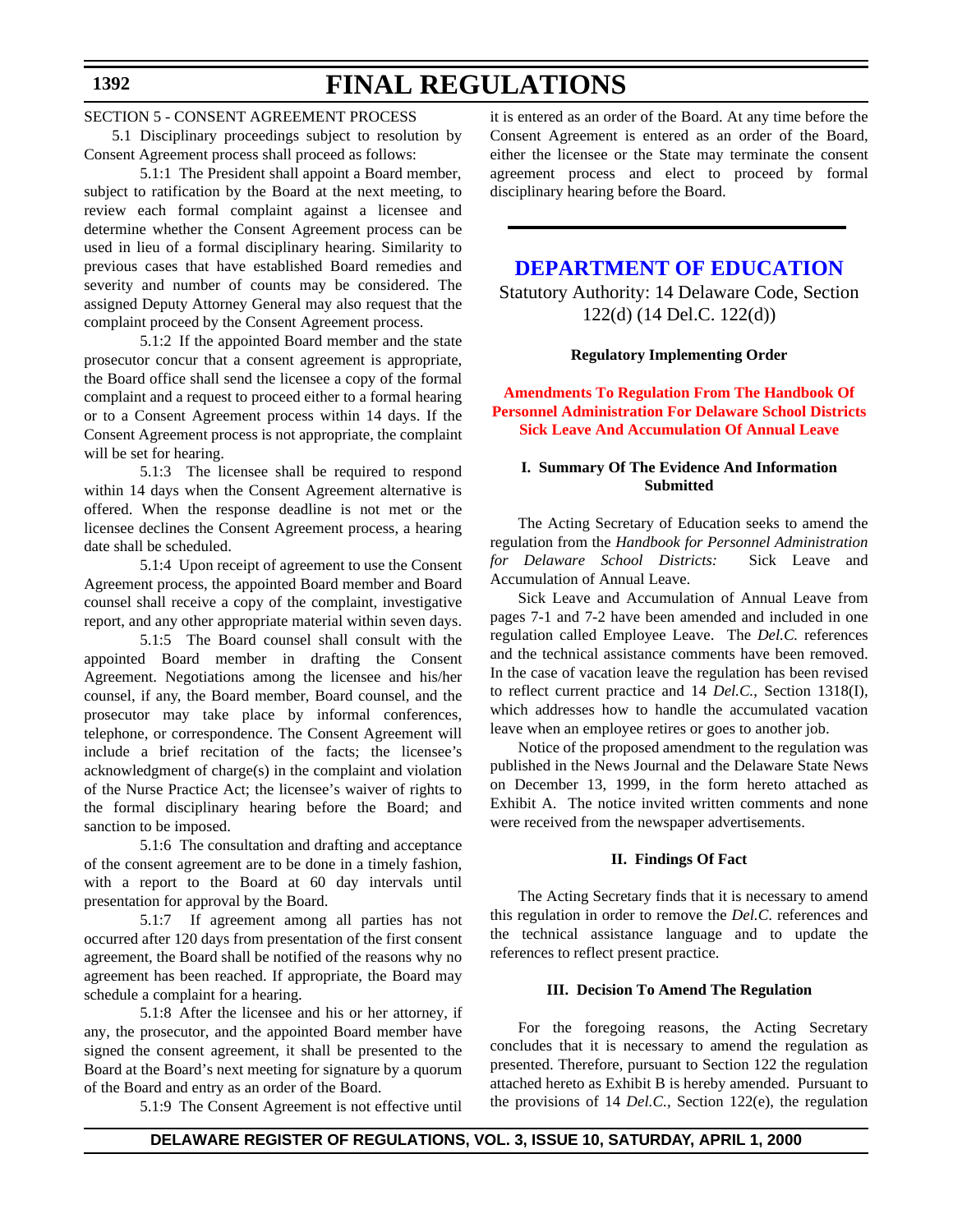hereby amended shall be in effect for a period of five years from the effective date of this order as set forth in Section V. below.

#### **IV. Text And Citation**

The text of the regulation amended hereby shall be in the form attached hereto as Exhibit B, and said regulation shall be cited in the *Regulations of the Department of Education.*

### **V. Effective Date Of Order**

The actions hereinabove referred to were taken by the Acting Secretary pursuant to 14 *Del. C.,* Section 122, in open session at the said Board's regularly scheduled meeting on March 16, 2000. The effective date of this Order shall be ten (10) days from the date this Order is published in the *Delaware Register of Regulations.*

IT IS SO ORDERED this 16th day of March, 2000.

DEPARTMENT OF EDUCATION Valerie A. Woodruff Acting Secretary of Education

Approved this 16th day of March, 2000.

STATE BOARD OF EDUCATION Dr. James L. Spartz, President Jean W. Allen, Vice President Mary B. Graham, Esquire John W. Jardine, Jr. Dr. Joseph A. Pika Dennis J. Savage Dr. Claibourne D. Smith

#### Employee Leave

1.0 Sick Leave - Sick leave accumulated by an employee of any state agency shall be transferred when said employee begins subsequent employment in a school district.

1.1 Sick leave days are made available at the start of the fiscal year, but adjustments for employees who terminate service prior to the end of the school year shall be made in the final paycheck.

2.0 Vacation Leave – Subject to any limitation imposed by statute, accumulated vacation leave shall be paid upon termination of employment. The employee may either remain on the regular payroll until such time as all vacation time is exhausted, or a lump sum payment may be made for all unused vacation time on the employee's final paycheck. The vacated position may be filled at any time provided that

the two employees do not receive compensation for the same pay period. Accumulated vacation time shall not be transferred between different employing state agencies.

# **[DEPARTMENT OF HEALTH AND](http://www.state.de.us/dhss/irm/dph/dphhome.htm) SOCIAL SERVICES DIVISION OF PUBLIC HEALTH**

Statutory Authority: 16 Delaware Code, Section 122 (3)(u) (16 **Del.C.** 122(3(u))

Adoption of State of Delaware | Rules and Regulations Governing | [The State of Delaware Food Code](#page-3-0) |

#### **Nature of the Proceedings:**

Delaware Health and Social Services ("DHSS") initiated proceedings to adopt Rules and Regulations Governing The State of Delaware Food Code. The DHSS's proceedings to adopt regulations were initiated pursuant to 29 Delaware Code Chapter 101 and authority as prescribed by 16 Delaware Code Chapter 1, Section 122 (3) (u).

On October 1, 1999 (Volume 3, Issue 4), DHSS published in the Delaware Register of Regulations its notice of proposed regulations, pursuant to 29 Delaware Code Section 10115. It requested that written materials and suggestions from the public concerning the proposed regulations be delivered to DHSS by November 1, 1999, or be presented at public hearings on October 27 or October 28, 1999, after which time DHSS would review information, factual evidence and public comment to the said proposed regulations.

A summary of the comments is part of the accompanying "Summary of Evidence."

# **Findings of Fact:**

The Department finds that the proposed rules in Section 3-603.11 of the regulations, pertaining to Consumer Advisory, shall not be adopted. However, said section will be reserved for future Consumer Advisory rules.

Exclusive of the proposed rules in Section 3-603.11 as described above, the Department finds that the proposed regulations as set forth in the attached copy should be adopted in the best interest of the general public of the State of Delaware. The proposed regulations include modifications from those published in the October 1, 1999 Register of Regulations, based on comments received during the public notice period. These modifications are deemed not to be substantive in nature.

THEREFORE, IT IS ORDERED, that the proposed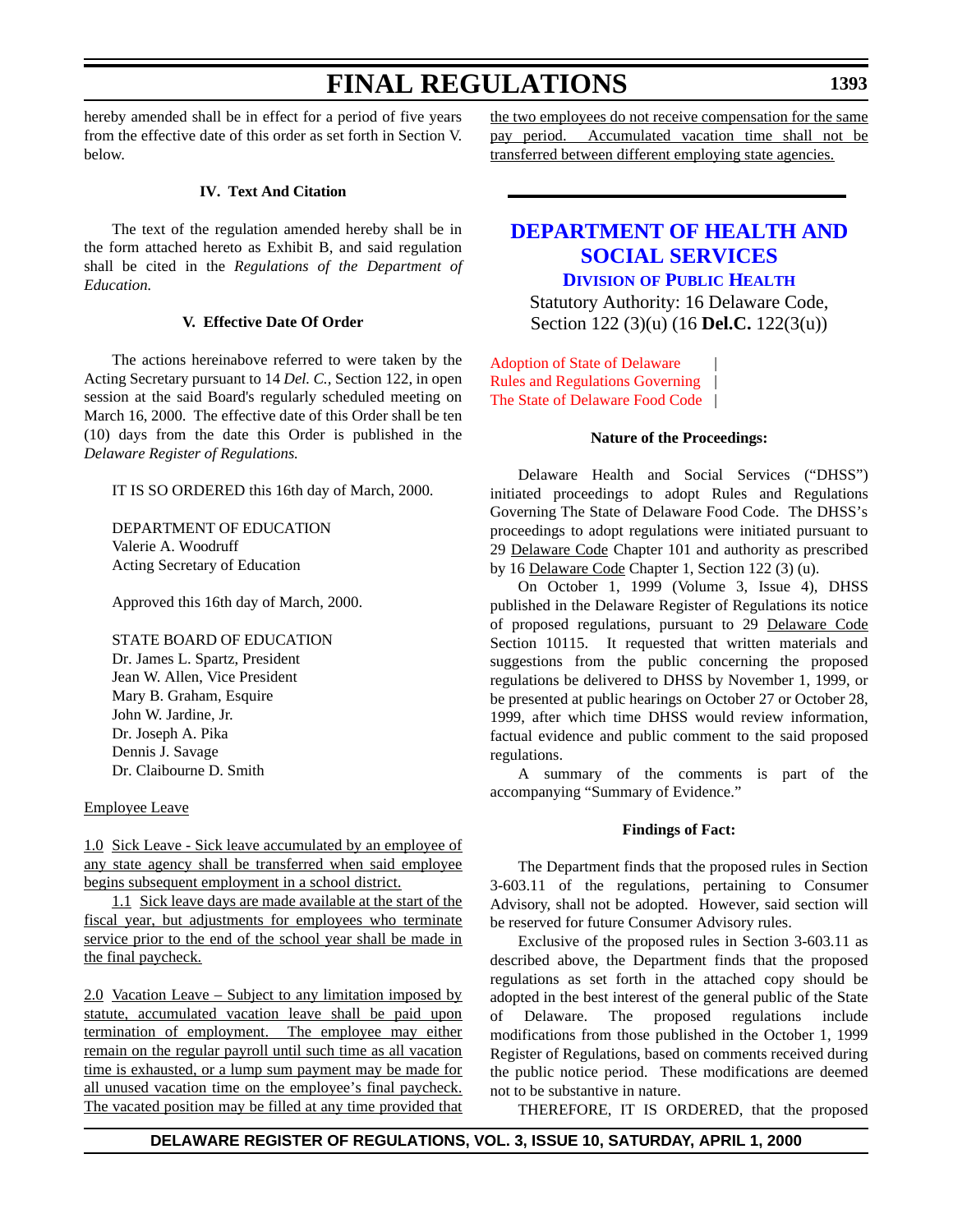#### **1394**

# **FINAL REGULATIONS**

Rules and Regulations Governing The State of Delaware Food Code are adopted as modified and excepting amendments in Section 3-603.11. Said regulations shall become effective April 11, 2000 after publication of the final regulation in the Delaware Register of Regulations.

Gregg C. Sylvester, MD, Secretary March 15, 2000

### **Summary of Evidence**

# **State of Delaware Rules and Regulations Governing the State of Delaware Food Code**

Public hearings were held on October 27, 1999, in the Department of Transportation Southern District Office, in Georgetown and in the Department of Transportation Administration Building in Dover, and on October 28, 1999, in the Carvel State Office Building, in Wilmington, Delaware, before David P. Walton, Hearing Officer, to discuss the proposed Delaware Health and Social Services (DHSS) Rules and Regulations Governing The State of Delaware Food Code. The announcements regarding all public hearings were advertised in the Delaware State News, the News Journal and the Delaware Register of Regulations in accordance with Delaware Law. Mr. Thom May, Director of Community Environmental Health Services, and the Office of Food Protection staff made the agency's presentation. Attendees were allowed and encouraged to discuss and ask questions regarding all sections of the proposed regulations. With few exceptions, public testimony focused on the six national level problematic issues between the food industry and the Food and Drug Administration (FDA). Those concerns and the DHSS (Agency) response are as follows:

Members of the food industry and the Delaware Food Safety Council (DFSC) would like a 10 year exemption versus a 5 year exemption as allowed in the 1999 Food Code to replace refrigeration equipment that does not meet the 41 (F) degrees or below cold holding temperature requirement. The food industry would also like to see open-top, grill-line and prep reach-in refrigeration units be exempted from this requirement for the life of the equipment.

*Agency Response:* DHSS recommends retaining the 5 year exemption requirement. A survey of five major refrigeration manufacturers (Hussman, Hobart, Hill Phoenix, Delfield and Beverage Air) revealed that they have offered industry refrigeration units (open-air, reach-in, restaurant, merchandise display) that meet the 41 (F) degree standard since the early 1990s. DHSS pledges to work with the DFSC and industry during the 1999 Food Code 1-year

phase-in period to identify refrigeration units that do not meet the 1999 Food Code standard. By working with industry and identifying these units early, industry can phase-in new purchases over the next 5 years to ease the financial load. In addition, under the 1999 Food Code, Public Health has the authority to grant case-by-case, temporary variances for bonafide hardships. DHSS will also monitor the science and feasibility of this requirement as provided by the FDA, and will consider extending this phase-in period in the future if warranted. It is the agency's contention that the public health benefits of compliance with the refrigeration requirement far outweigh the cost or inconvenience associated with the 5 year phase-in period.

Members of the food industry and the DFSC asked that the 1999 Food Code, food hot holding temperature requirement of 140 (F) be reduced to 130 (F).

Agency Response: DHSS recommends retaining the 140 (F) hot holding temperature requirement. Although from an unscientific standpoint, to lower this requirement seems inconsequential. However, this standard has a scientific basis that takes into consideration equipment variables and human error. Lowering this standard by 10 degrees could mean the difference between rapid food pathogen growth and no pathogen growth. Food-borne illnesses are directly linked to disease causing pathogen growth. In a meeting held after the public hearings, the DFSC voted to accept the 140 (F) food hot holding standard in the 1999 Food Code as written.

• Members of the food industry and the DFSC asked that the 1999 Food Code requirement that prohibits bare-hand contact with ready-to-eat foods be changed to minimal bare-hand contact.

*Agency Response*: DHSS recommends retaining this requirement. In this section of the 1999 Food Code there are provisions providing regulators leeway to approve minimal bare-hand contact on a case-by-case basis with ready-to-eat foods. DHSS contends that prohibited bare-hand contact with ready-to-eat foods provides maximum protection against ready-to-eat food contamination. Through proper education, supervision and awareness, this requirement will have minimal impact on the food-service industry while providing maximum protection to the consumer. In a meeting held after the public hearings, the DFSC voted to accept this requirement of the 1999 Food Code as written.

Members of the food industry and the DFSC asked to have a language change (by adding an "or") made in the section of the 1999 Food Code requiring demonstration of knowledge of the person in charge.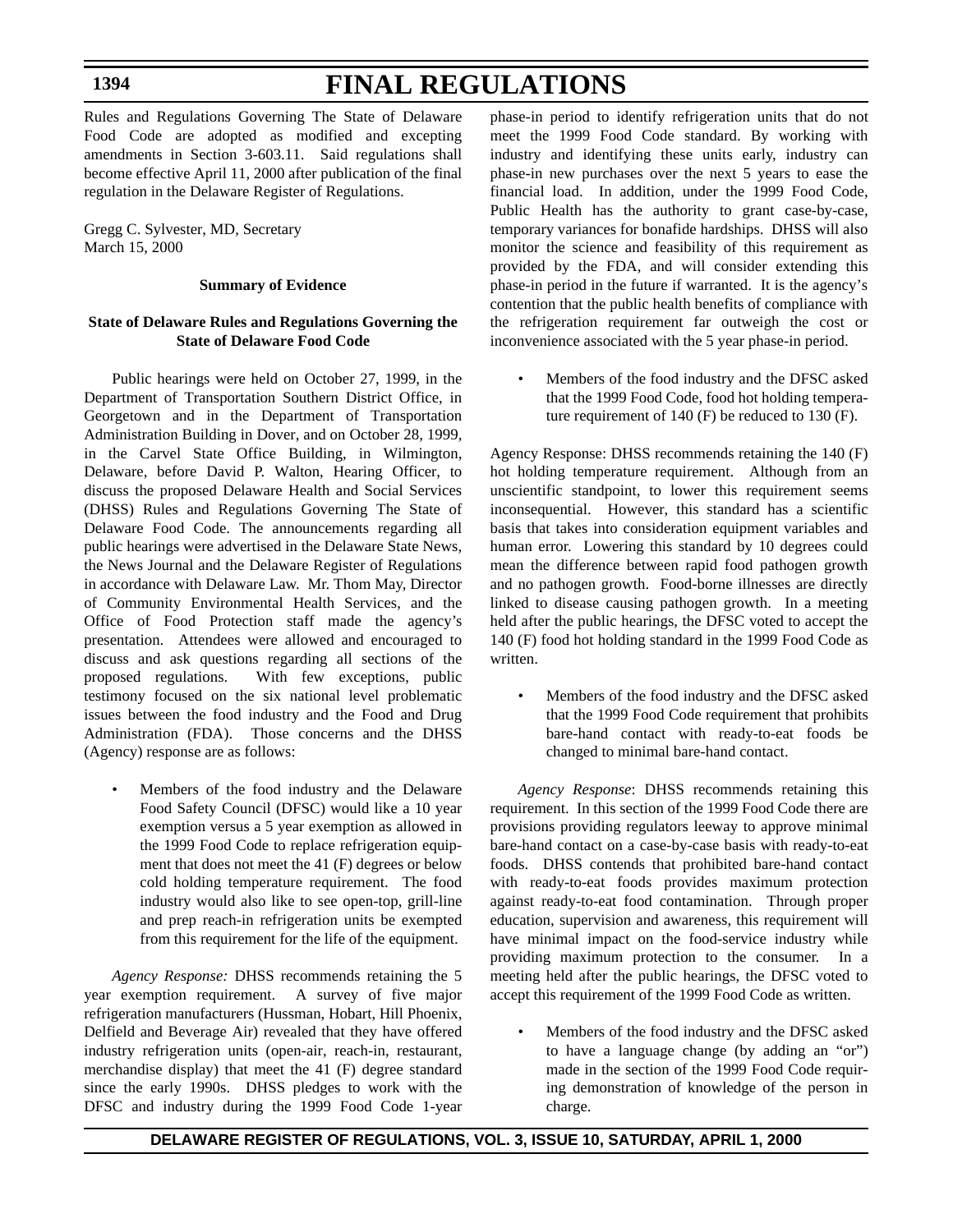Agency Response: DHSS recommends retaining the original language of this section. By adding an "or" to the demonstration of knowledge section, makes compliance with the 1999 Food Code an optional indicator of knowledge for the person in charge. DHSS contends that knowledge that reflects compliance with the 1999 Food Code cannot be optional for the person in charge of food service operations. In a meeting held after the public hearings, the DFSC voted unanimously to accept this section of the 1999 Food Code as written.

Members of the food industry and the DFSC asked that the section of the 1999 Food Code requiring a consumer advisory about undercooked or raw food be deleted.

*Agency Response:* DHSS recommends deleting this requirement, but reserve this section (3-603.11) for future FDA Consumer Advisory rules. Based on FDA's recommendation, DHSS prefers not to adopt a requirement it will not enforce. FDA's current recommendation on the Consumer Advisory section of the 1999 Food Code is to not enforce this requirement until acceptable language and guidance is agreed upon at the national level. When this issue is resolved at the national level, DHSS will analyze the FDA Consumer Advisory guidance and in cooperation with the DFSC consider adoption.

Members of the food service industry and the DFSC recommended that food inspectors be required to have the same knowledge as is required in the 1999 Food Code of the person in charge of a food service operation.

*Agency Response*: The agency agrees with the food service industry and the DFSC. Agency Food Service Inspectors are required to have qualification training and recurring training as part of their certification process. This level of training exceeds that which is required of the person in charge of a food service operation. In a meeting held after the public hearings, the DFSC voted unanimously to accept this section of the 1999 Food Code as written.

Two members of the food service industry and the DFSC asked in the event of a hardship, existing restaurants be considered for a variance or waiver in meeting the strict facility guideline standards set forth in the 1999 Food Code.

*Agency Response*: In the 1999 Food Code under the Modifications and Waivers section, public health has the authority to grant facility variances on a case-by-case basis.

• A member of the food service industry and the DFSC voiced concern over the wording, "criminal remedies" used under the Responsibilities of the Permit Holder section of the 1999 Food Code.

*Agency Response*: DHSS recommends retaining the wording in this section as written. Although these words sound harsh, it is necessary language to make food service permit holders aware that the 1999 Food Code is linked to and enforceable by established Delaware Statue. This particular wording, "criminal remedies" is needed for the rare occasion when a food service proprietor willfully, repeatedly and knowingly violates food safety procedures that jeopardizes the health of residents or visitors to Delaware.

Upon further review and advisement by the Deputy Attorney General, the Agency has decided to delete Section 8-604.20, of the regulation, pertaining to Administrative Penalties. This section was deleted due to DHSS not having specific statute authority to enforce such penalties.

In addition, page number errors were discovered on the index page of the 1999 Food Code. These errors do not change the intent or regulatory nature of the Code and will be corrected prior to publication.

The public comment period was open from October 1, 1999 to November 1, 1999.

Verifying documents are attached to the Hearing Officer's record. The regulations have been approved by the Delaware Attorney General's office and the Cabinet Secretary of DHSS.

# **STATE OF DELAWARE FOOD CODE ADDENDUM TO THE 1999 FDA FOOD CODE**

Chapters  $1 - 8$  of the "1999 FDA Food Code" is being herewith adoped by the State of Delaware as the primary document in regulating retail food establishments in the State. The text below is an addendum to Chapter 8, to comply with Delaware-specific requirements and is to be appended at the end of Chapter 8 in the primary document, Chapters 1 – 8 of the "1999 FDA Food Code", which can be found on the Internet at the following address: http:// vm.cfsan.fda.gov/~dms/fc99-toc.html.

**\* PLEASE NOTE THAT THE PROPOSED REGULATIONS ARE BEING INCORPORATED BY REFERENCE IN ACCORDANCE WITH THE PROCEDURES AS AUTHORIZED BY 29 DEL.C. 1134.**

# **PART 8-6 ENFORCEMENT PROCEDURES**

8-601 Re-inspection Fee

8-601.10

(A) A re-inspection fee shall be assessed under the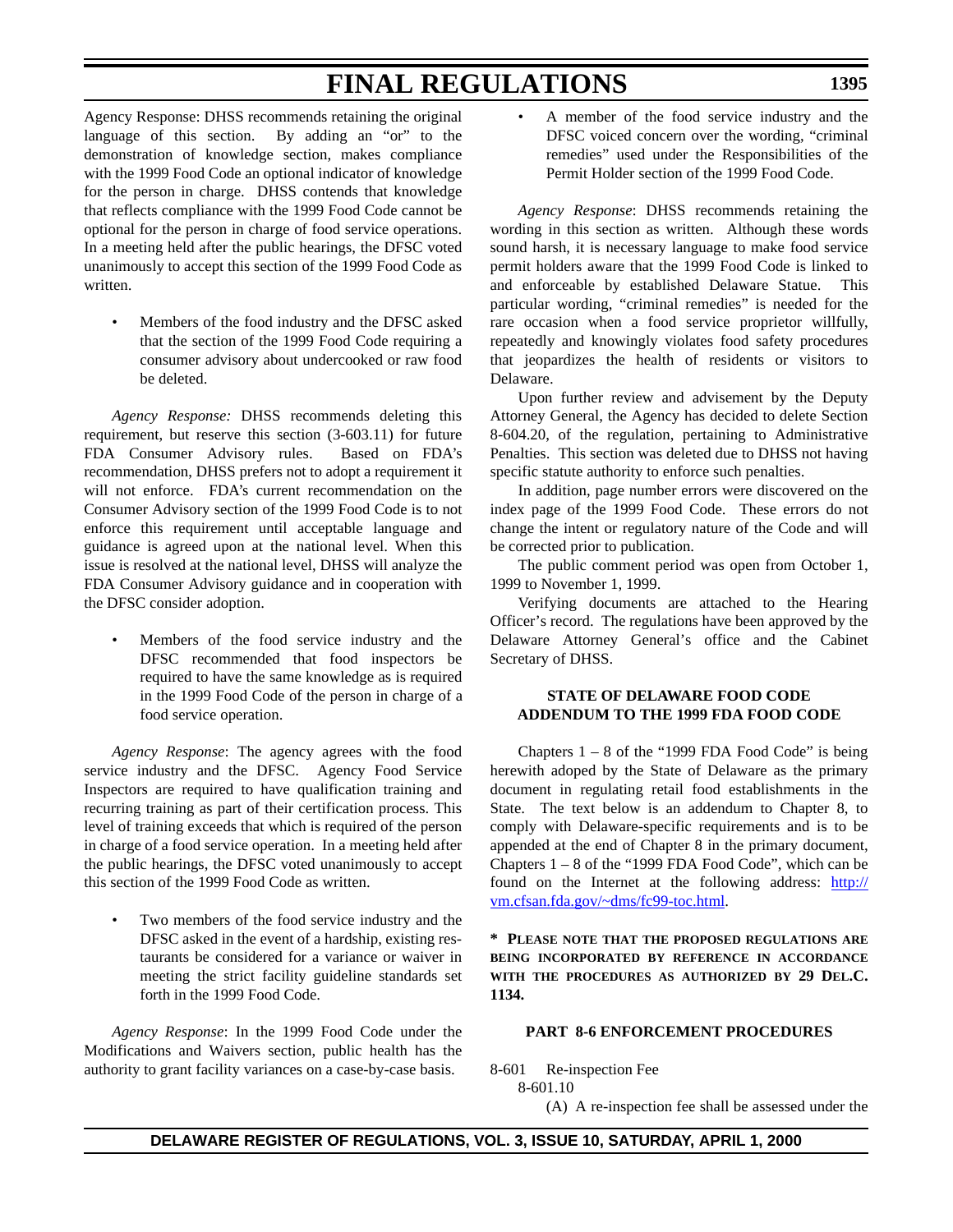following circumstances:

(1) When critical violations are shown to exist during a follow-up inspection

(2) When non-critical violations are shown to exist on successive routine inspections

(3) When a complaint inspection requires a follow-up inspection to confirm compliance.

(4) When an inspection is required to determine compliance with the terms of a corrective action plan or an administrative hearing.

(5) To determine the proper posting of a valid permit.

(6) Any other follow-up inspection deemed necessary by the regulatory authority to determine compliance with these Regulations.

(B) The fee shall be that required by 16 Del. C. Chap. 1, 134.

(C) Failure to pay the re-inspection fee, as specified, shall result in the automatic suspension of the permit to operate a food establishment. The permit shall remain suspended until the regulatory authority receives full payment of all fees.

# 8-602 Administrative Action

8-602.10 General

If the regulatory authority determines that a food establishment is operating without a valid permit, or that condition(s) exist(s) in a food establishment which represent(s) an Imminent Health Hazard or if serious violations, repeat violations, or general unsanitary conditions are found to exist, administrative action may occur. Administrative action will be conducted in accordance with the Procedures for Office of Food Protection Prosecutions.

(A) Operation without a Permit

If food establishment is found operating without a valid permit as required by 8-301.11 of these Regulations, the regulatory authority shall order the facility immediately closed. The closure shall be effective upon receipt of a written notice by the person in charge of the food establishment or employee of the food establishment. A closure notice statement recorded on the inspection report by the representative of the regulatory authority constitutes a written notice. The food establishment shall remain closed until a permit application and applicable fees and any required plans have been received and approved by the Regulatory Authority. In order to open, the food establishment must comply with 8-303.10 of these Regulations.

# (B) Imminent Health Hazard(s)

(1) Suspension of Permit

If some condition(s) is/are determined to exist in the food establishment which present(s) an imminent health hazard to the public, the regulatory authority, or his designee, in the county in which the food establishment

operates may suspend the operating permit of the food establishment without a hearing for a period not to exceed ten (10) government business days. The suspension shall be effective upon receipt of written notice by the person in charge of the food establishment or employee of the food establishment. A suspension statement recorded on the inspection report by the inspecting regulatory representative constitutes a written notice. The permit shall not be suspended for a period longer than ten (10) government business days without a hearing. Failure to hold a hearing within the ten (10) government business day period shall automatically terminate the suspension.

(2) The permit holder of the food establishment may request, in writing, a hearing before the regulatory authority at any time during the period of suspension, for the purpose of demonstrating that the imminent health hazard(s) no longer exist. The request for hearing shall not stay the suspension.

(C) Serious Violations, Repeat Violations and General Unsanitary Conditions

When conditions exist in a food establishment that represent serious violations, repeat violations and general unsanitary conditions in a food establishment, the regulatory authority may initiate a corrective action plan or schedule a hearing.

# 8-603 Agency Emergency Actions

8-603.10 Food may be examined or sampled by the regulatory authority as often as necessary for enforcement of these Regulations.

8-603.20 All food shall be wholesome and free from spoilage. Food that is spoiled or unfit for human consumption shall not be kept on the premises. The established administrative procedures for the implementation and enforcement of the provisions of 16 Del.  $C<sub>1</sub>$ , Chapter 33, relating to the embargo of misbranded or adulterated food, and penalties shall be applicable to this Section.

# 8-604 Penalties

8-604.10 Any person (or responsible officer of that person) who violates a provision of these Regulations, and any person (or responsible officer of that person) who is the holder of a permit or who otherwise operates a food establishment that does not comply with the requirements of these Regulations shall be subject to the provisions of 16 Del. C. §107.

8-604.20 Any person (or responsible officer of that person) who violates a provision of these Regulations, and any person (or responsible officer of that person) who is the holder of a permit or who otherwise operates a food establishment that refuses, fails or neglects to comply with an order of the Secretary shall be subject to an administrative penalty of not less than \$100 and not more than \$1,000,

# **DELAWARE REGISTER OF REGULATIONS, VOL. 3, ISSUE 10, SATURDAY, APRIL 1, 2000**

# **1396**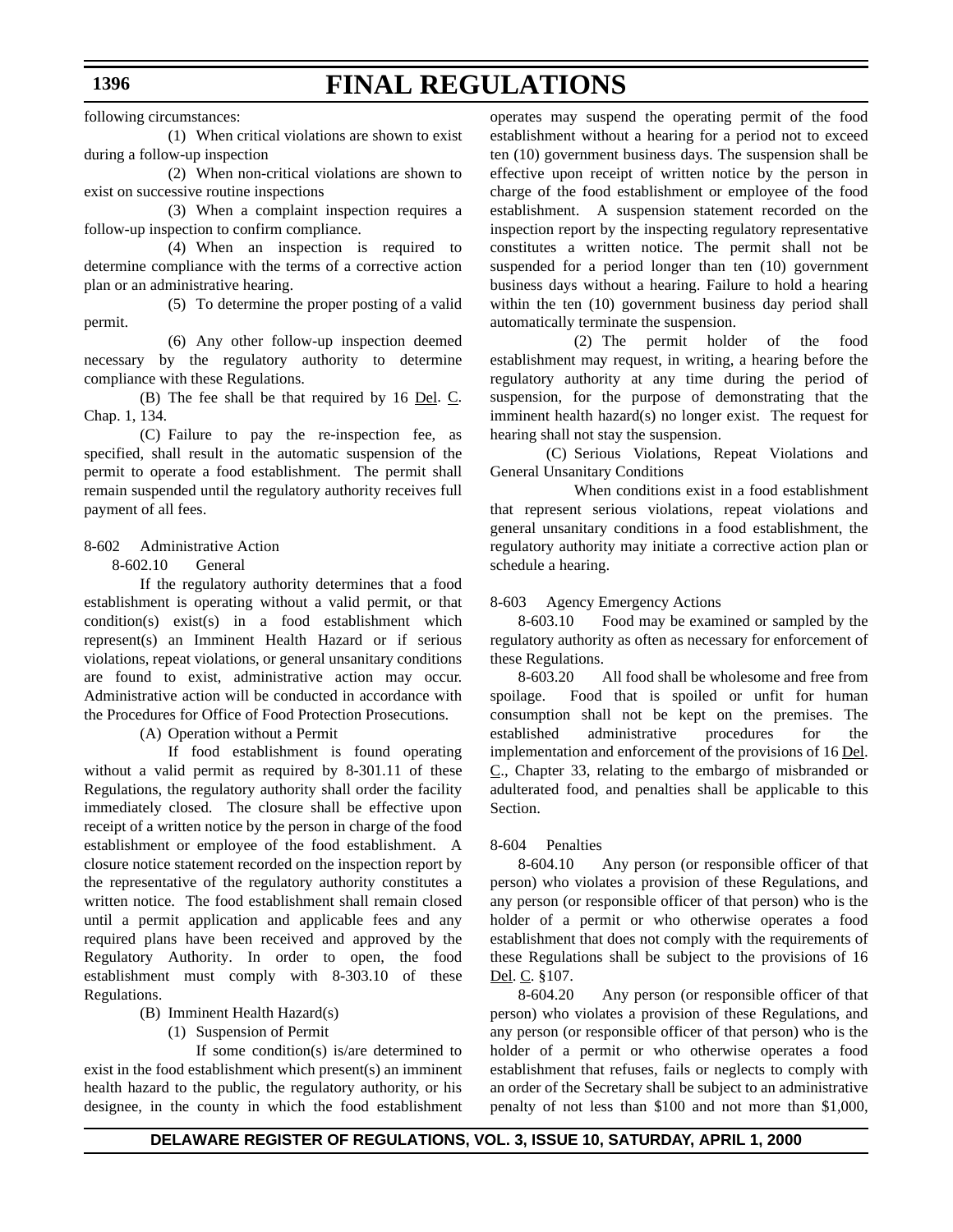#### together with costs.

8-604.30 The regulatory authority may seek to enjoin violations of these Regulations.

8-604.40 A conspicuous, colored placard shall be prominently displayed at all entrances of food establishments meeting the following criteria:

(A) Failure to obtain a valid permit; or

(B) whose permit stands suspended; or

(C) whose permit stands revoked; or

(D) whose permit has expired due to non-payment of a permit fee.

# **[Current Status of Consumer Advisory Language Regarding] [§ 3-603.11 (Reserved)]**

**[The following information is not part of Chapter 3 and is not intended to be included in the codified portion of the Food Code. It is inserted here to provide a summary of recent events surrounding the matter of a consumer advisory, addressed in § 3-603.11 of the Code. In cases where the Food Code is adopted through incorporation by reference, this page may be removed.**

**A consensus as to what constitutes satisfactory compliance with § 3-603.11 was reached at the 1998 Conference for Food Protection (CFP) meeting. A third option for the consumer "reminder" was added later. This insert page is to alert the reader to the options available to food establishments in advising consumers of the increased possibility of foodborne illness when animal derived foods are eaten raw or undercooked.**

**Included in Annex 3 is a full discussion of the evolution of the 1998 CFP consensus, satisfactory compliance, applicability of the Code provision, and the meaning and application of the phrase that appears in § 3-603.11, i.e., "or otherwise processed to eliminate pathogens."**

**There are two components to satisfactory compliance: Disclosure and Reminder.**

### **Disclosure is satisfied when:**

- **(1) Items are described, such as:**
	- **(a) Oysters on the half shell (raw oysters),**
	- **(b) Raw egg Caesar salad, and**
	- **(c) Hamburgers (can be cooked to order); or**

**(2) Items are asterisked to a footnote that states that the items:**

**(a) Are served raw or undercooked, or**

**(b) Contain** (or may contain) raw **undercooked ingredients.**

**Reminder is satisfied when the items requiring disclosure**

**DELAWARE REGISTER OF REGULATIONS, VOL. 3, ISSUE 10, SATURDAY, APRIL 1, 2000**

**are asterisked to a footnote that states:**

**(1) Regarding the safety of these items, written information is available upon**

**request;1**

**(2) Consuming raw or undercooked meats, poultry, seafood, shellfish, or eggs may** 

**increase your risk of foodborne illness; or**

**(3) Consuming raw or undercooked meats, poultry, seafood, shellfish, or eggs may increase your risk of foodborne illness, especially if you have certain medical conditions.**

**<sup>1</sup>Essential criteria for such written information are being** developed and will be made available with **downloadable model brochure on the CFSAN Web Page at http://www.cfsan.fda.gov All brochures must meet these essential criteria.]**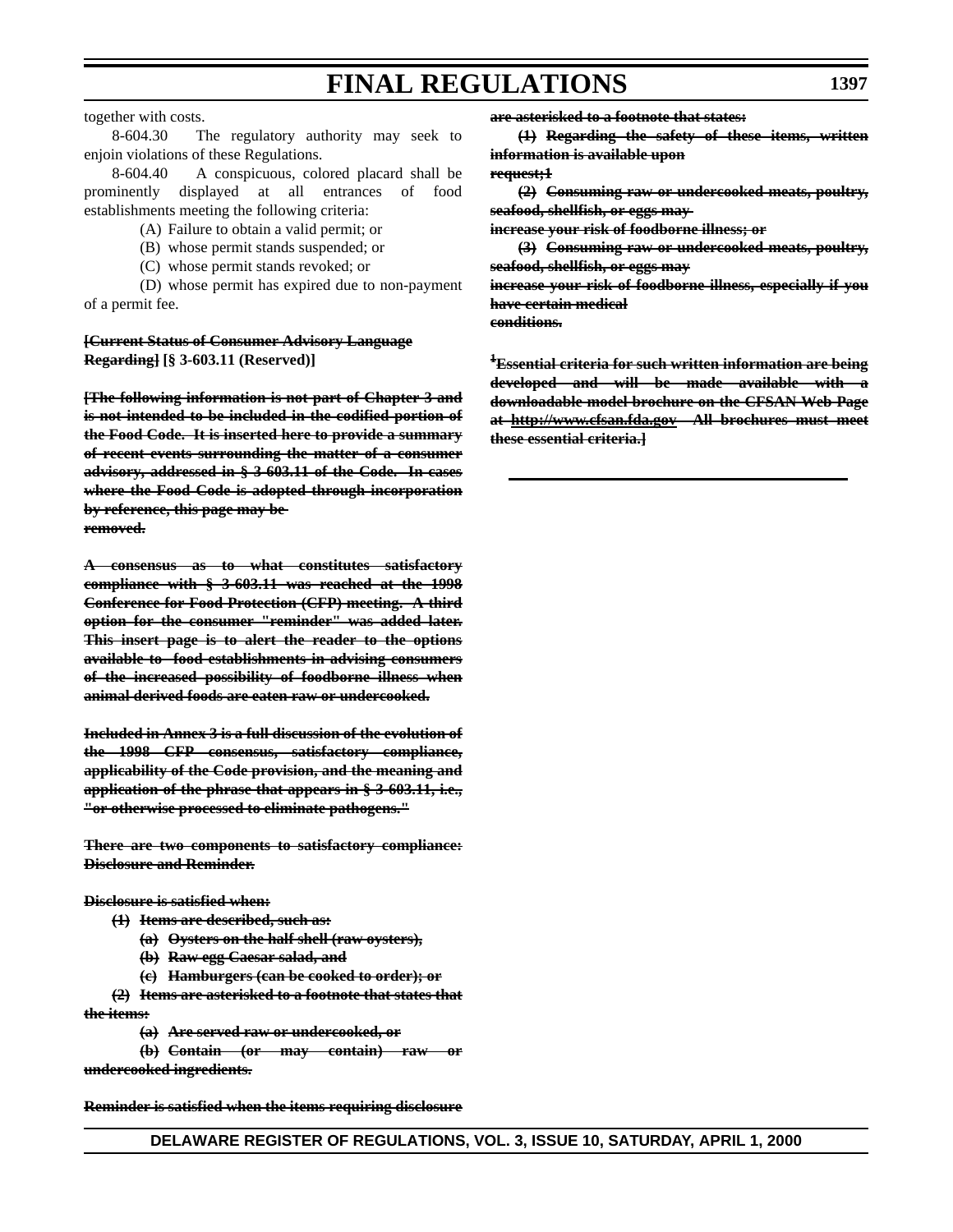# **GOVERNOR'S EXECUTIVE ORDERS**

# **STATE OF DELAWARE [EXECUTIVE DEPARTMENT](http://www.state.de.us/governor/index.htm) DOVER**

# **EXECUTIVE ORDER [NUMBER SEVENTY-SEVEN](#page-4-0)**

TO: HEADS OF ALL STATE DEPARTMENTS, AGENCIES AND AUTHORITIES, AND ALL POLITICAL SUBDIVISIONS AND GOVERNMENTAL UNITS OF THE STATE OF DELAWARE.

# RE: CREATING THE ELECTRONIC GOVERNMENT STEERING COMMITTEE

WHEREAS, the State of Delaware is committed to enhancing the delivery of services and providing taxpayers and citizens with information about their government;

WHEREAS, through the rapid proliferation of access to the Internet, citizens can more easily access needed information at little or no cost, and may take advantage of Internet-based transactions with businesses and government;

WHEREAS, the Internet holds enormous potential for simplifying and enhancing service delivery and information sharing with citizens, and reducing the cost to taxpayers associated with such activities;

WHEREAS, the State of Delaware has made significant progress to date in providing citizens with access to information and in providing services through the use of Internet-based technologies; and

WHEREAS, to build on the successes achieved to date, and to coordinate efforts to improve Intenet-based service delivery by Delaware State agencies, a coordinating body needs to be appointed to provide leadership and direction across state agencies.

NOW, THEREFORE, I, Thomas R. Carper, by virtue of the authority vested in me as Governor of the State of Delaware, do hereby order and declare the following:

1. An "Electronic Government Steering Committee" (hereinafter referred to as the Committee) shall be established to provide leadership, direction and coordination for the State of Delaware in providing State services and information through the Internet.

A. The Committee shall have the following membership:

(i) The Secretary of State;

(ii) The Secretary of the Department of

Finance;

(iii) The State Budget Director;

(iv) The Director of the Office of Information

Services;

(v) The Delaware State Treasurer; (vi) A representative of the Office of the Governor; and,

(vii)Others as the Governor shall deem appropriate.

B. The Chair of the Committee shall be selected by the Governor, and shall serve at the pleasure of the Governor.

2. The Committee shall have the following duties and responsibilities:

A. Identification of both short and long-term projects to enhance state service delivery and information exchange through the use of the Internet;

B. To work with agency personnel to implement, to the extent practicable within current budget constraints, identified short-term projects before the close of calendar year 2000;

C. To develop and promulgate standards to be adhered to by State agencies in the use of the Internet for service delivery and information exchange by state agencies; and,

D. To issue a report no later than December 15, 2000 summarizing the steps taken by the Committee during calendar year 2000, and identifying areas where the state can improve its use of Internet-based technologies to enhance service delivery and information exchange.

3. An "Electronic Government Project Director" (hereinafter referred to as the Director) shall be appointed by the Committee.

4. The Director shall have the following duties and responsibilities:

A. To ensure that projects identified by the Committee are competed in a timely fashion;

B. To assist in the development of standards for use by State agencies in developing Internet based services; and,

C. To report to the Committee on the regular basis regarding the progress of identifies projects.

5. The provisions of this Order shall be effective immediately.

Approved this 22 day of February 2000. Thomas R. Carper, Governor

Attest: Edward Freel, Secretary of State

**1398**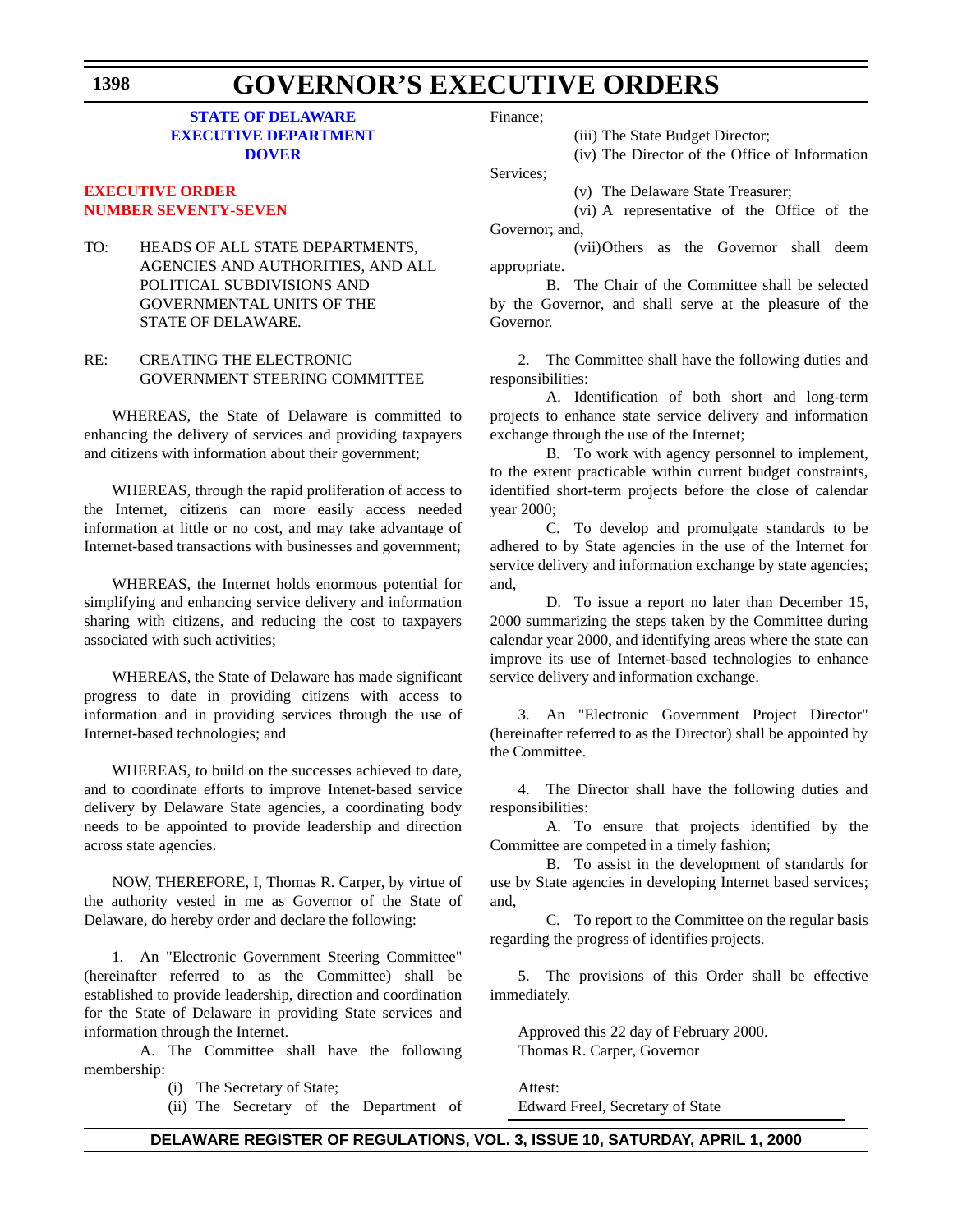# **GOVERNOR'S EXECUTIVE ORDERS**

# **STATE OF DELAWARE [EXECUTIVE DEPARTMENT](http://www.state.de.us/governor/index.htm) DOVER**

# **EXECUTIVE ORDER [NUMBER SEVENTY-EIGHT](#page-4-0)**

TO: HEADS OF ALL STATE DEPARTMENTS, AGENCIES AND AUTHORITIES, AND ALL POLITICAL SUBDIVISIONS AND GOVERNMENTAL UNITS OF THE STATE OF DELAWARE.

# RE: ESTABLISHING TEMPORARY GOALS FOR STATE AGENCIES IN AWARDING PUBLIC WORKS CONTRACTS AND MAKING CHANGES TO THE MEMBERSHIP OF THE BUILDING AND TRADE COUNCIL.

WHEREAS, the State is committed to maximizing the participation of minority and women-owned businesses in public works projects and other areas of procurement, in accordance with applicable federal and state law;

WHEREAS, under current state law, state funded public works projects undertaken by Delaware State agencies may only be awarded on the basis of price and schedule;

WHEREAS, the United States Supreme Court, in City of Richmond v. J.A. Croson Co. (1989), held that state and local governments may only implement targeted minority business enterprise (MBE) programs if they demonstrate a "compelling governmental interest" justifying the program and the program is otherwise "narrowly tailored" to remedy any disparity identified;

WHEREAS, to demonstrate a "compelling government interest," a study empirically establishing the existence, extent and possible causes of disparity in the awarding of public works contracts must be conducted;

WHEREAS, the State has not as yet undertaken such an in-depth, quantitative disparity study, but intends to do so in the near future;

WHEREAS, the study should, to the extent disparity is established, identify appropriate remedies to address the disparity;

WHEREAS, in the absence of such a study, it appears that minority and women-owned businesses may be underrepresented on several major public works contracts that have been let by the State of Delaware; and,

WHEREAS, the State has a responsibility to determine if discrimination exists in public works contracting and to ameliorate the effects of any discrimination identified.

NOW, THEREFORE, I, Thomas R. Carper, by the authority vested in me as Governor of the State of Delaware, do hereby order as follows:

1. The following interim goals are set for participation by minority and female individuals, and minority and women-owned firms in State public works projects, pending the outcome and recommendations of a disparity study:

# **A. Workforce Goal:**

(i) The percentage of women and racial minorities employed by construction firms working on state agency public works projects should approximate the percentage that exists in the appropriate labor market.

(ii) In determining whether this goal has been achieved, the aggregate of all construction related employment for the calendar year should be examined.

**B. Contractor/Sub-Contractor Participation Goal:**

(i) Documented, good faith efforts should be made to encourage prime contractors on State agency public works projects to employ Minority or Disadvantaged Owned Businesses (M/DBE) as subcontractors to meet or exceed the goals established by this order.

(ii) The goal of participation by M/DBEs as sub-contractors during the calendar year should be no less than 10 percent over the average percentage participating during the previous five (5) calendar years on such projects.

2. Additionally, documented, good faith efforts should be made to maximize the number of M/DBEs that provide goods and services, professional services or nonprofessional services with an understanding of state procurement practices and information on how to provide goods and services to state agencies.

3. Each state agency shall submit to the Governor's Building and Trades Council, no later than January 31, 2001, a report documenting efforts to meet the goals set forth in this order during calendar year 2000.

4. The goals set forth in this order are temporary in nature. Any disparity study commissioned by the State of Delaware should address the issue of whether the factual predicate establishes the need for any ongoing remedies, and if so, whether the interim goals as established by this Executive Order should be suspended, extended, modified and/or augmented with other kinds of remedies, such as amending current State law to allow for the establishment of a State M/DBE program.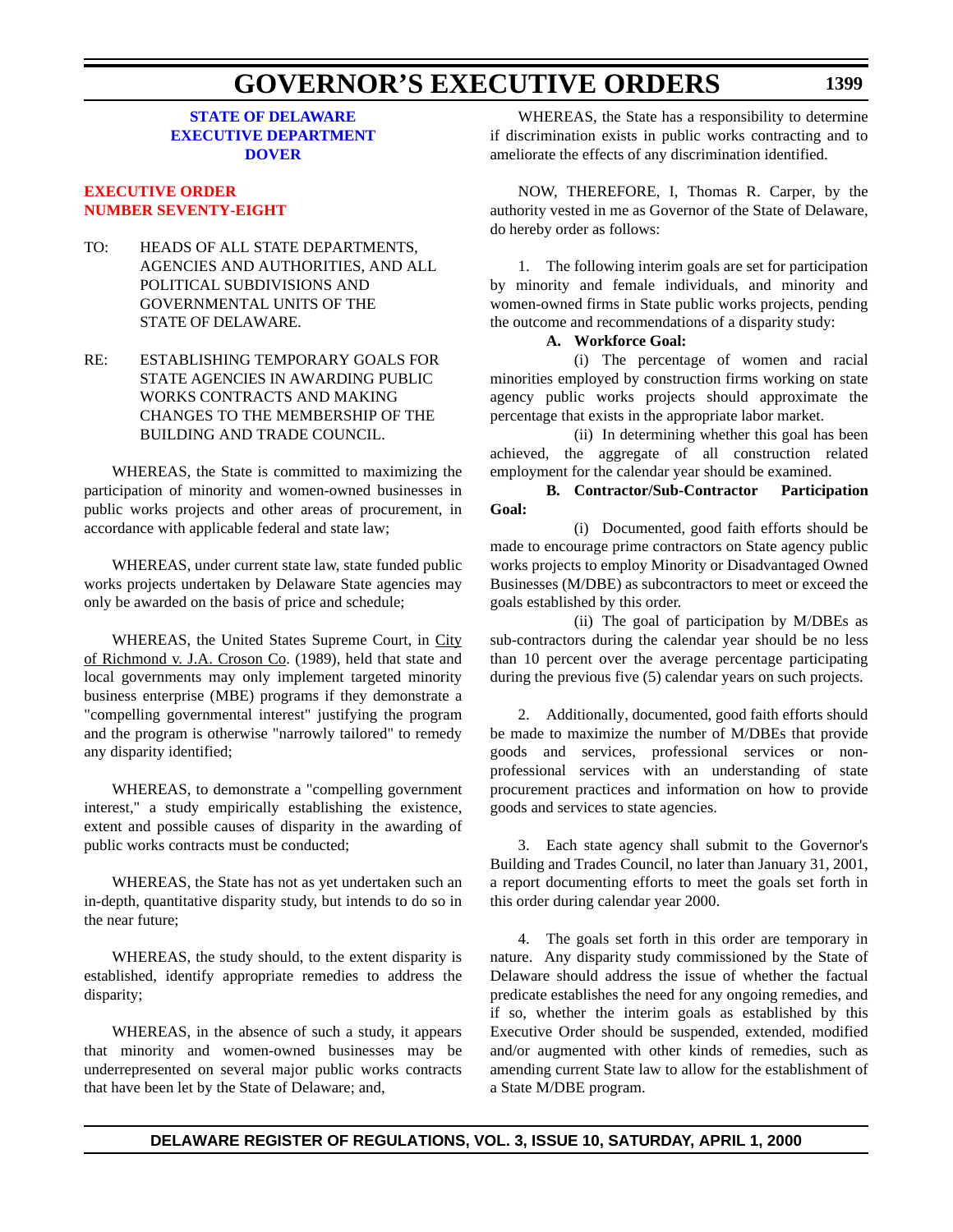# **GOVERNOR'S EXECUTIVE ORDERS**

5. While the primary focus of the interim goals set forth in this Order is public works contracting, it is understood and acknowledged that the viability of establishing similar goals for other areas of procurement should be examined in the future.

**1400**

6. Amend Executive Order 71 by striking the text of paragraph 2 and inserting in lieu thereof the following language:

"2. The Council shall be composed of the following:

(i) A Chairperson, to be selected by the Governor;

(ii) Director of the Delaware Economic Development Office;

(iii) Secretary of the Department of Labor;

(iv) Secretary of the Department of Administrative Services;

(v) Secretary of the Department of Transportation;

(vi) A representative of the Office of the Mayor of the City of Wilmington;

(vii)A representative of the Latin American Community Center;

(viii)A representative of the Delaware Commission for Women;

(ix) A representative of the state branch of the National Association for the Advancement of Colored People (NAACP);

(x) A representative of the Metropolitan Wilmington Urban League;

(xi) A representative of the Interdenominational Ministers Action Council of Delaware, Inc.;

(xii)A representative of the Delaware Contractors' Association;

(xiii)A representative of the Association of Builders and Contractors;

(xiv)A representative of the Delaware Building and Trade Association;

(xv)A representative of the Delaware Construction Council;

(xvi)A representative of the Micro Business Chamber of Commerce;

(xvii)A representative of the Minority Business Association; and

(xviii)One At-Large member to be selected by the Governor,"

7. The provisions of this Order shall be effective immediately.

Approved this 17th day of March, 2000.

Thomas R. Carper, Governor

Attest: Edward Freel, Secretary of State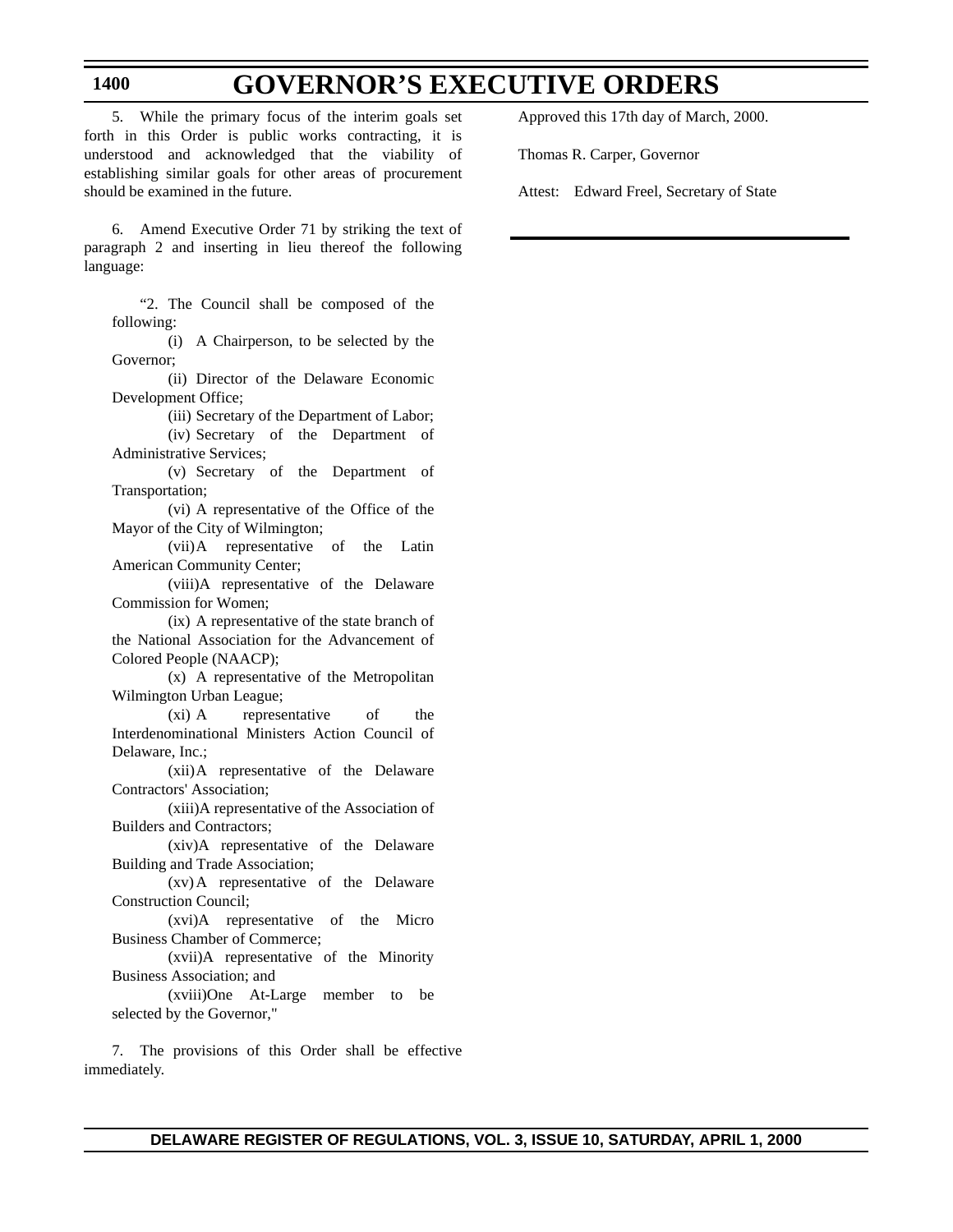# **[GOVERNOR'S APPOINTMENTS](http://www.state.de.us/governor/index.htm)**

| 1401 |
|------|
|      |

| <b>BOARD/COMMISSION</b><br><b>OFFICE</b>                          | <b>APPOINTEE</b>                                                                                  | <b>TERM OF</b><br><b>OFFICE</b>              |
|-------------------------------------------------------------------|---------------------------------------------------------------------------------------------------|----------------------------------------------|
| Advisory Council for Children, Youth and<br><b>Their Families</b> | Dr. Paula J. Malone<br>Reverend Gloria L. Cherry                                                  | 02/21/02<br>02/16/02                         |
| Architectural Accessibility Board                                 | Mr. Ralph W. Simpers                                                                              | 02/11/03                                     |
| Board of Examiners for Nursing Home<br>Administrators             | Ms. Mary Ann Poling                                                                               | 02/07/03                                     |
| Board of Examiners of Psychologists                               | Mr. Richard M. Lindale<br>Mr. Frank Szczuka                                                       | 09/05/00<br>03/20/03                         |
| Board of Landscape Architects                                     | Ms. Lorene Athey                                                                                  | 02/11/03                                     |
| Board of Massage and Bodywork                                     | Ms. Carla J. Arcaro                                                                               | 02/11/03                                     |
| Board of Registration of Geologists                               | Ms. Elizabeth Brown<br>Dr. Robert Jordan                                                          | 01/17/03<br>01/17/03                         |
| Board Registration for Land Surveyors                             | Mr. Amos W. Aiken                                                                                 | 02/10/03                                     |
| Child Protection Accountability Commission                        | Colonel Gerald R. Pepper                                                                          | Pleasure of the<br>Governor                  |
| Children's Trust Fund Board of Directors                          | Ms. Carlene M. Whitsel                                                                            | 03/16/03                                     |
| <b>Council of Corrections</b>                                     | Mr. Weston E. Nellius                                                                             | Pleasure of the<br>Governor                  |
| Council on Forestry                                               | Mr. George Barczewski                                                                             | 03/27/03                                     |
| Council on Hispanic Affairs                                       | Mr. Hector Figueroa<br>Ms. Iris Rosa-Boyd<br>Mr. Rene Solis                                       | 06/12/01<br>06/12/01<br>05/06/00             |
| <b>Council on Real Estate Appraisers</b>                          | Ms. Jill K. Morrison                                                                              | 07/24/01                                     |
| Delaware Bicycle Council                                          | Mr. Fred Breukelman<br>Ms. P. Raquel Bushweller<br>Ms. Jana Simpler<br>Mr. Paul A. Stevenson, Jr. | 03/20/03<br>03/17/03<br>03/20/03<br>03/20/03 |
| Delaware Commission for Women                                     | Ms. Patricia Rodriquez                                                                            | 03/20/03                                     |
| Delaware Commission on Veterans Affairs                           | Mr. Robert D. Marcinkowski<br>Mr. John Thomas                                                     | 02/07/04<br>03/21/04                         |
| Developmental Disabilities Planning Council                       | Ms. Linda Barnett<br>Mr. James Cartmell<br>Ms. Margaret Cartmell                                  | 03/20/03<br>03/20/03<br>03/20/03             |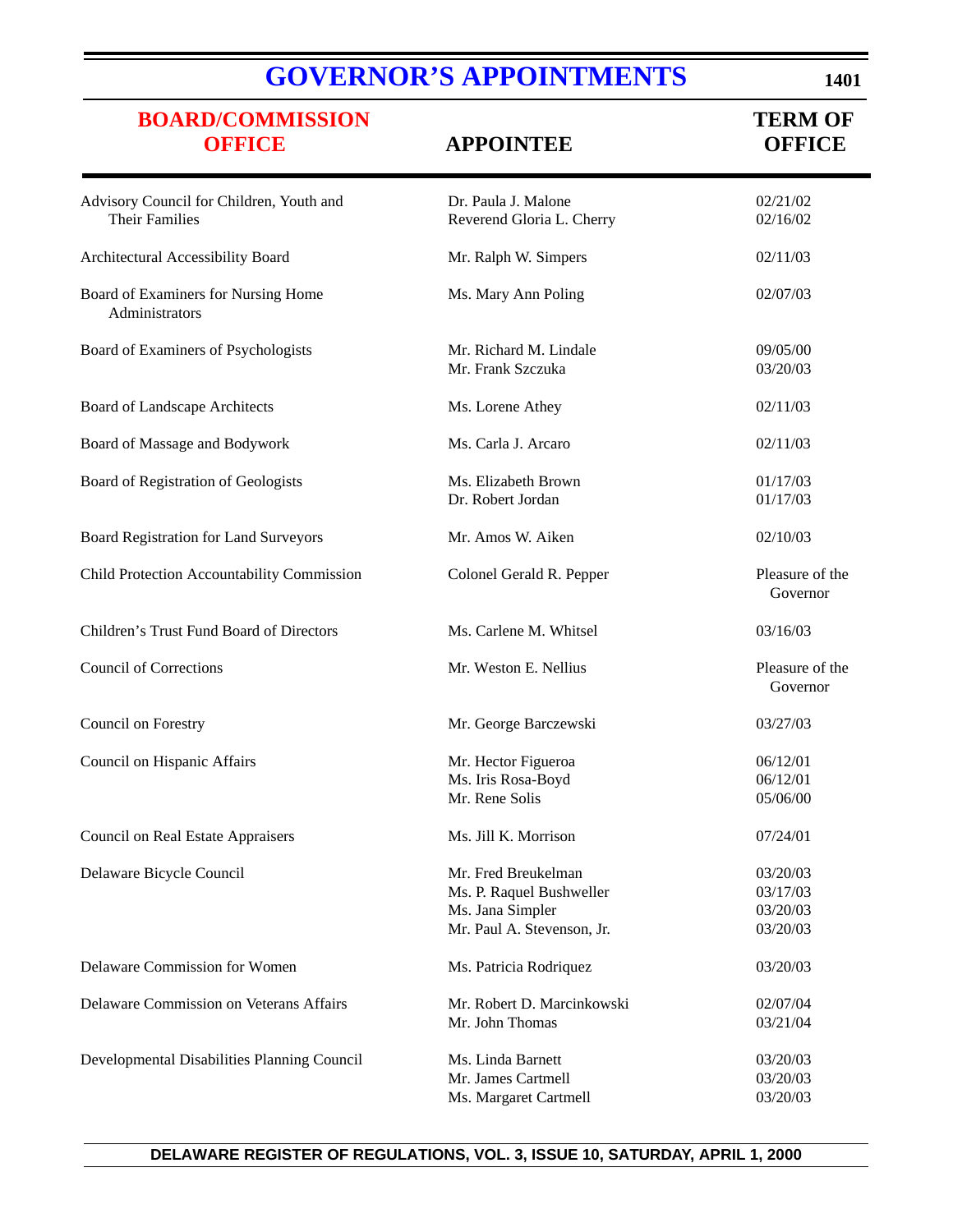**1402**

# **GOVERNOR'S APPOINTMENTS**

# **BOARD/COMMISSION TERM OF OFFICE APPOINTEE OFFICE**

| Developmental Disabilities Planning Council | Ms. Bethel Chang             | 03/20/03                    |
|---------------------------------------------|------------------------------|-----------------------------|
|                                             | Mr. Goodwin Cobb, III        | 03/20/03                    |
|                                             | Mr. Brian Hartman            | 03/20/03                    |
|                                             | Mr. Larry Henderson          | 03/20/03                    |
|                                             | Ms. Helen Skinner            | 03/20/03                    |
|                                             | Ms. Catherine Sullivan       | 03/20/03                    |
| Dover Housing Authority                     | Mr. Philemon Hill            | 03/20/06                    |
| <b>Foster Care Review Board</b>             | Mr. Roger Blevins            | 01/24/03                    |
| Governor's Building and Trade Council       | Mr. Desmond A. Baker         | Pleasure of the<br>Governor |
|                                             | Honorable Lisa Blunt-Bradley | Pleasure of the<br>Governor |
|                                             | Mr. Charles E. Brittingham   | Pleasure of the<br>Governor |
|                                             | Honorable Anne P. Canby      | Pleasure of the<br>Governor |
|                                             | Edward J. Capodanno          | Pleasure of the<br>Governor |
|                                             | Mr. James H. Gilliam, Sr.    | Pleasure of the<br>Governor |
|                                             | Ms. Maria M. Matos           | Pleasure of the<br>Governor |
|                                             | Mr. John McMahon             | Pleasure of the<br>Governor |
|                                             | Honorable Vincent P. Meconi  | Pleasure of the<br>Governor |
|                                             | Honorable Darrell J. Minott  | Pleasure of the<br>Governor |
|                                             | Ms. Kathy Laffey Montgomery  | Pleasure of the<br>Governor |
|                                             | Mr. Thomas J. Moyer          | Pleasure of the<br>Governor |
|                                             | Ms. Olakunle S. Oludina      | Pleasure of the<br>Governor |
|                                             | Reverend Lawrence W. Wright  | Pleasure of the<br>Governor |
| Human Relations Commission                  | Ms. Neta L. Pringle          | 02/07/03                    |
| State Rehabilitation Advisory Council       | Ms. Christine Mantyla        | 03/20/03                    |
|                                             | Ms. Jamie Wolfe              | 03/20/03                    |
| Tourism Advisory Board                      | Mr. Frank Fantini            | 03/20/03                    |
|                                             | Ms. Carol S. Harding         | 02/07/03                    |
|                                             | Mr. Edward J. Sutor          | 02/11/03                    |
|                                             | Mr. Xavier Teixido           | 02/07/03                    |

# **DELAWARE REGISTER OF REGULATIONS, VOL. 3, ISSUE 10, SATURDAY, APRIL 1, 2000**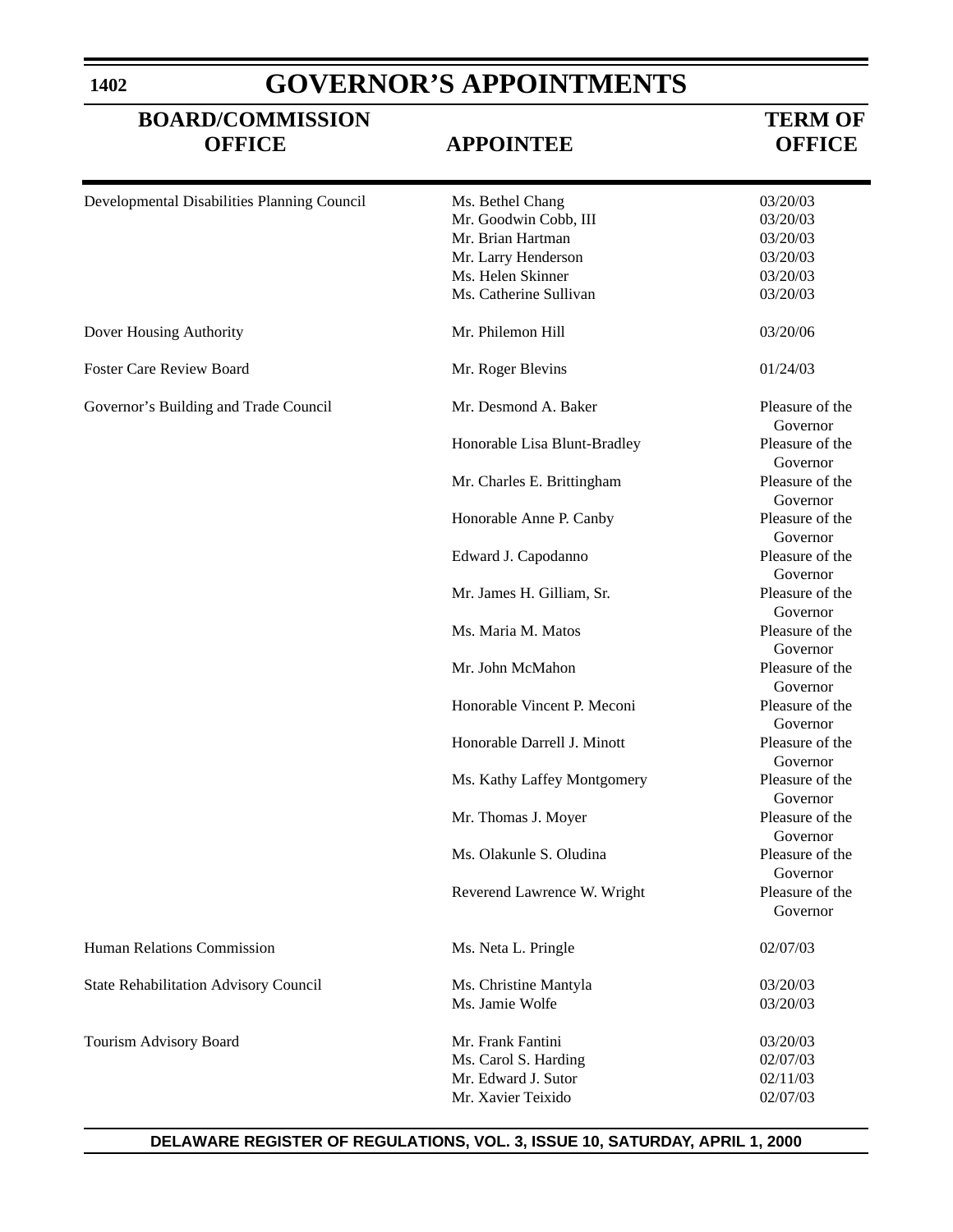# **GOVERNOR'S APPOINTMENTS**

# **BOARD/COMMISSION TERM OF OFFICE APPOINTEE OFFICE**

| Water Supply Coordinating Council   | Mr. Charles Jenner      | Pleasure of the<br>Governor |
|-------------------------------------|-------------------------|-----------------------------|
|                                     | Ms. Naomi McCafferty    | Pleasure of the<br>Governor |
| <b>Wilmington Housing Authority</b> | Mr. Gary E. Hindes      | Pleasure of the<br>Governor |
| Workforce Investment Board          | Ms. Suzanne C. Moore    | Pleasure of the<br>Governor |
|                                     | Ms. Didi Bowditch       | Pleasure of the<br>Governor |
|                                     | Mr. Jeffrey M. Bross    | Pleasure of the<br>Governor |
|                                     | Mr. Richard Fluri       | Pleasure of the<br>Governor |
|                                     | Mr. Bruce R. Fitzgerald | Pleasure of the<br>Governor |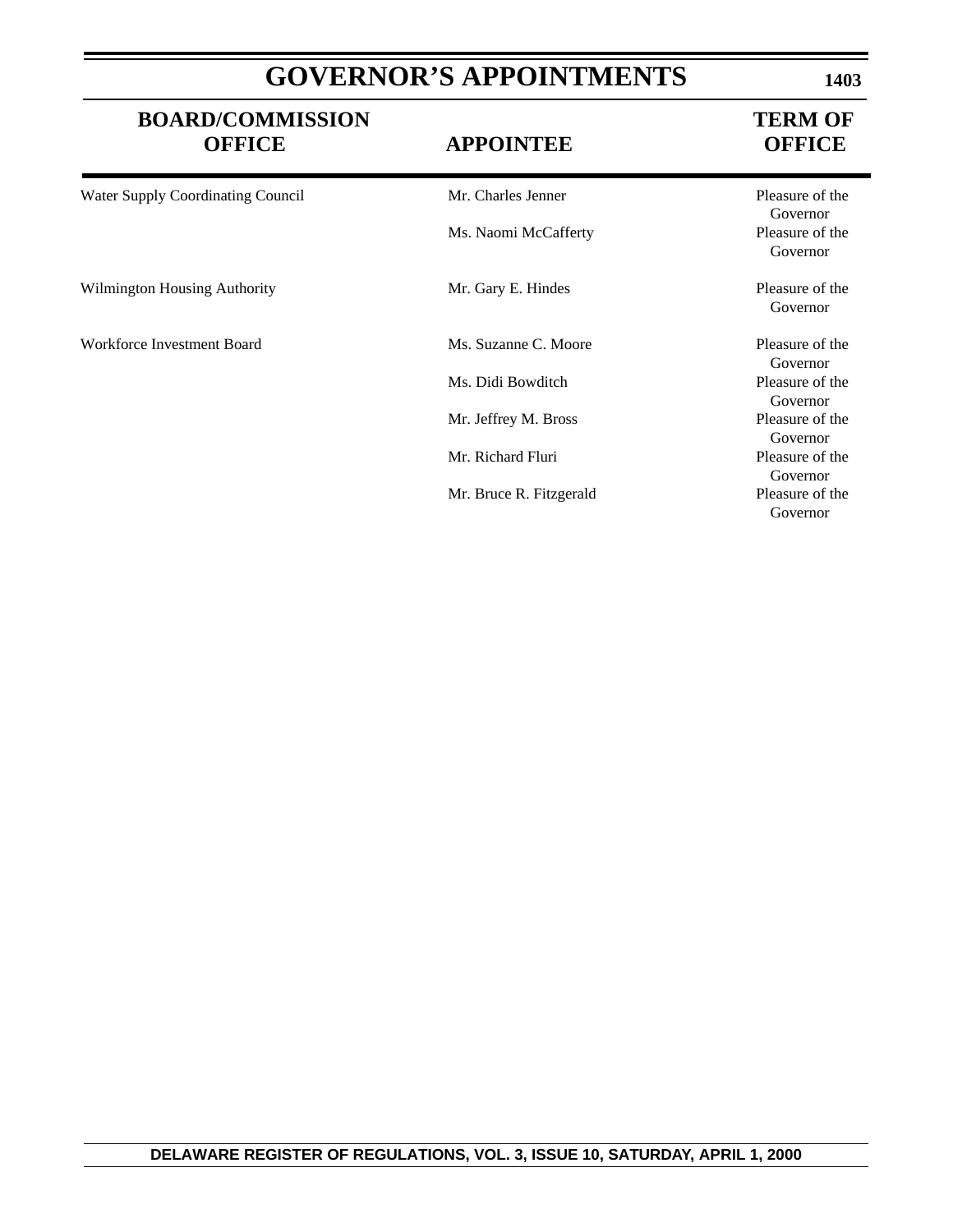#### **CALENDAR OF EVENTS/HEARING NOTICES 1404 DEPARTMENT OF ADMINISTRATIVE SERVICES DIVISION OF PROFESSIONAL REGULATION [DEPARTMENT OF AGRICULTUTE](http://www.state.de.us/deptagri/pest/pest.htm) [PESTICIDES SECTION](#page-4-0)**

**BOARD [OF FUNERAL SERVICES](#page-4-0)**

The Delaware Board of Funeral Services will hold a public hearing prior to its regularly scheduled meeting on May 31, 2000 to hear public comment on proposed changes to its rules and regulations related to the qualifications for licensure including requirements for the equivalent of an Associate Degree in Mortuary Science, the state and national tests, and the internship in 24 Del. C. §3107(a). The public hearing will be held at 9:30 a.m. in conference room A on the second floor of the Cannon Building, 861 Silver Lake Blvd., Dover, DE 19904 Copies of the proposed regulations can be obtained from Susan Miccio, Division of Professional Regulation (302-739-4522 ext. 206), at the above address. Written comments may be submitted to the Board in care of Susan Miccio at the same address. The final date to submit written comments shall be at the scheduled public hearing.

# **DIVISION OF PROFESSIONAL REGULATION BOARD OF LICENSED [PROFESSIONAL GEOLOGISTS](#page-4-0)**

**PLEASE TAKE NOTICE**, pursuant to 29 **Del.C.,** Chapter 101 and 24 **Del.C.** §3606(a)(1), the Delaware Board of Licensed Professional Geologists proposes to revise its rules and regulations. Please note that the following Rules and Regulations are a total rewriting and reordering of existing regulations, and will supersede and replace any previously adopted rules and regulations of the Board

A public hearing will be held on the proposed Rules and Regulations on Friday, May 5, 2000 at 10:00 a.m., in the Second Floor Conference Room B of the Cannon Building, 861 Silver Lake Boulevard, Dover, Delaware, 19904. The Board will receive and consider input in writing from any person on the proposed Rules and Regulations. Any written comments should be submitted to the Board in care of Mary Paskey at the above address. The final date to submit written comments shall be at the above scheduled public hearing. Anyone wishing to obtain a copy of the proposed Rules and Regulations or to make comments at the public hearing should notify Mary Paskey at the above address or by calling (302) 739-4522, extension 207.

This notice will be published in two newspapers of general circulation not less than twenty (20) days prior to the date of the hearing.

The Delaware Department of Agriculture, Pesticides Section, is proposing to amend the **Delaware Pesticide Rules and Regulations**, ("**Rule**") Revised, February 10, 1999, and origianlly proposed in the February 2000 issue of the **Delaware Register of Regulations** beginning at page 1037. The amendments are being proposed under legal authority of 3 **Del.C.** Chapter 12, §1237. Persons may present their views in writing to H. Grier Stayton, Pesticides Administrator, Delaware Dept. of Agriculture, 2320 S. duPont Hwy., Dover, DE 19901. A Public Hearing is also scheduled to receive verbal or written comments and will be held on April 25, 2000, at 7 p.m., at the Delaware Department of Agriculture Building, 2320 S. DuPont Hwy., Dover, DE.

The proposed revisions of Sections 4, **Registration,** and Section 5, **Licensing** are the consequence of changes to 3 **Del.C.** Chapter 12, **Pesticide Law**, made during the 140<sup>th</sup> General Assembly session. Amendments to Section 4 **Registration** will provide for a biennial pesticide product registration period and a fee increase. Amendments to Section 5, **Licensing**, will require a pesticide business license applicant or holder of the license to employ a certified applicator with a minimum of two years practical experience pursuant to  $$1207(c)(1)$  of the Law. Section 5 amendments also provide for the option of a one or two year license period.

The proposed revision of Section 22, **Restrictions on the Use of Pesticides for the Control of Subterranean Termites**, will clarify disclosure requirements and prescribe a disclosure form for applicators of termiticides.

Copies of the proposed **Rules** may be obtained by calling the Department's Pesticides Section at 1-800-282- 8685. The comment period for the proposed **Rules** will remain opend until May 1, 2000.

# **[STATE BOARD OF EDUCATION](http://www.doe.state.de.us/)**

The State Board of Education will hold its monthly meeting on Thursday, April 21, 2000 at 2:00 p.m. in the Townsend Building, Dover, Delaware.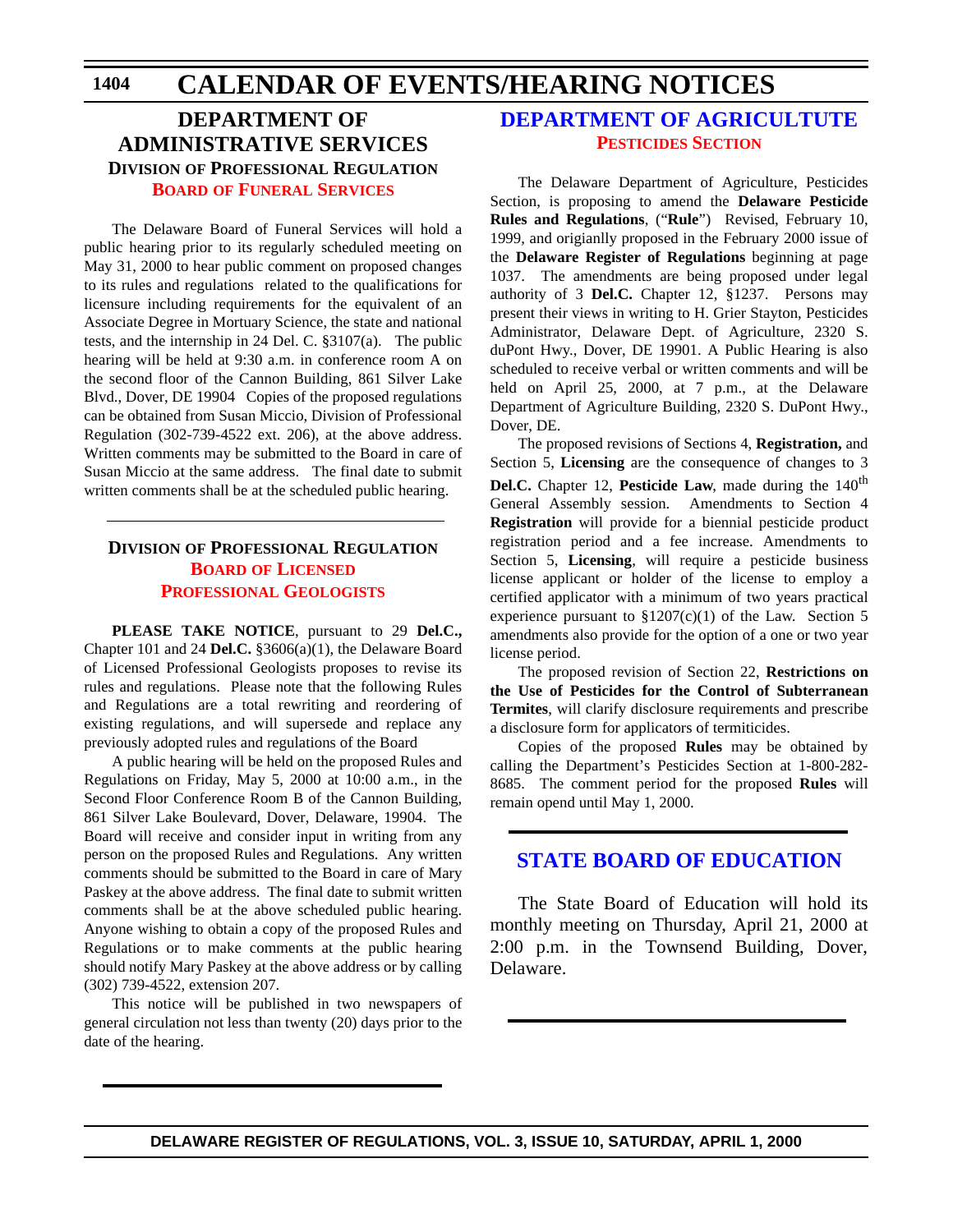#### **CALENDAR OF EVENTS/HEARING NOTICES 1405**

# **[DEPARTMENT OF HEALTH AND](http://www.state.de.us/dhss/irm/dss/dsshome.htm) SOCIAL SERVICES DIVISION OF SOCIAL SERVICES**

# **[PUBLIC NOTICE](#page-4-0)**

Delaware Health and Social Services is proposing changes to regulations contained in the Division of Social Services Manual Sections 4006.1, 8030.1, 9059, 11003.9.1, and 14710. These changes are initiated pursuant to 29 Delaware Code Section 10114 and its authority as prescribed by 31 Delaware Code Section 512. These changes are initiated pursuant to 29 Delaware Code Section 10114 and its authority as prescribed by 31 Delaware Code Section 512.

Written materials and suggestions by interested persons for related to this proposal must be forwarded by April 30, 2000, to the Director, Division of Social Services, P. O. Box 906, New Castle, DE 19720.

# **DIVISION [OF SOCIAL SERVICES](http://www.state.de.us/dhss/irm/dss/dsshome.htm) [PUBLIC NOTICE](#page-4-0) Medicaid / Medical Assistance Program**

In compliance with the State's Administrative Procedures Act (APA - Title 29, Chapter 101 of the Delaware Code) and with 42CFR §447.205, and under the authority of Title 31 of the Delaware Code, Chapter 5, Section 505, the Delaware Department of Health and Social Services (DHSS) / Division of Social Services / Medicaid Program is amending its General Policy Provider Manual.

Any person who wishes to make written suggestions, compilations of data, testimony, briefs or other written materials concerning the proposed new regulations must submit same to the Director, Medical Assistance Programs, Division of Social Services, P.O. Box 906, New Castle, DE 19720 by April 30, 2000.

# **[DEPARTMENT OF JUSTICE](http://www.state.de.us/attgen/index.htm) [DELAWARE SECURITIES ACT](#page-4-0)**

The Delaware Securities Division of the Attorney General's Office hereby gives notice that it intends to amend Rules 700 and 701 to accomplish the following:

1. Establish minimum competency requirements for new investment advisors and investment adiviser representatives to protect Delaware investors.

2. Efficiently regulate the growing number of investment advisors and investment adivser representatives.

3. Streamline the mechanics of licensing by adopting the uniform qualification exams used by sister states, thereby avoiding duplicative or burdensome licensing processes.

The legal authority for this action is found in section 7325 of the Delaware Securities Act as well as sections 7313 and 7314 of the Act. Any person may submit his or her written comments on the proposed action by sending them to:

> Securities Commissioner Department of Justice Carvel State Office Building, 5th Floor 820 N. French Street Wilmington, DE 19801

All comments must be received no later than 30 days after the date of publication of this notice. Final action will be taken upon expiration of that period.

> James B. Ropp Securities Commissioner

# **DEPARTMENT OF NATURAL RESOURCES AND [ENVIRONMENTAL CONTROL](http://www.dnrec.state.de.us/aandw.htm) DIVISION OF AIR AND WASTE MANAGEMENT**

**[HAZARDOUS WASTE MANAGEMENT SECTION](#page-4-0)**

# **1. TITLE OF THE REGULATIONS:**

*Delaware Regulations Governing Hazardous Waste* (DRGHW).

# **2. BRIEF SYNOPSIS OF THE SUBJECT, SUBSTANCE AND ISSUES:**

The State of Delaware is authorized by the U. S. Environmental Protection Agency to administer its own hazardous waste management program. To maintain this authorization, the State must remain equivalent to and no less stringent than the federal program. To accomplish this, the State regularly amends the DRGHW by adopting regulations previously promulgated by EPA.

# **3. POSSIBLE TERMS OF THE AGENCY ACTION:** NONE

# **4. STATUTORY BASIS OR LEGAL AUTHORITY TO ACT:**

Amendments to DRGHW are proposed and amended in accordance with the provisions found at 7 Delaware Code, Chapters 60 & 63.

# **5. OTHER REGULATIONS THAT MAY BE AFFECTED BY THE PROPOSAL:**

**NONE**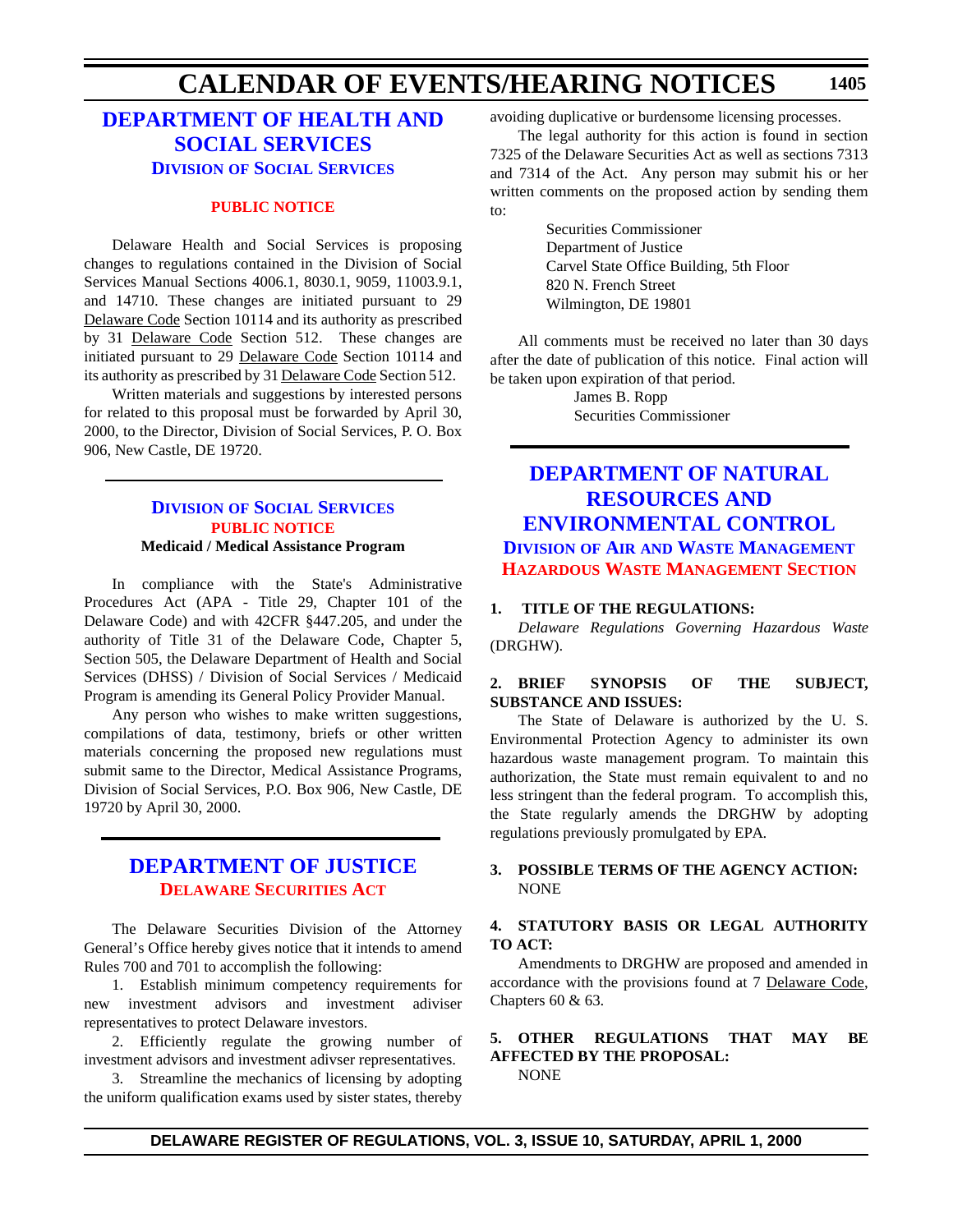#### **CALENDAR OF EVENTS/HEARING NOTICES 1406**

# **6. NOTICE OF PUBLIC COMMENT:**

The public hearing on the proposed amendments to DRGHW will be held on Tuesday May 9, 2000 beginning at 7:00 p.m. in the Richardson and Robbins Auditorium, 89 Kings Highway, Dover, DE. In addition, those affected by the proposed amendments are invited to attend one of two workshops conducted on April 25th and May 4th, 2000.

# **7. PREPARED BY:**

Donald Short, Hazardous Waste Management (302) 739-3689

# **[SOLID WASTE MANAGEMENT SECTION](http://www.dnrec.state.de.us/aandw.htm) REGISTER NOTICE**

**1. TITLE OF THE REGULATIONS:** [Regulations Governing Solid Waste](#page-4-0)

# **2. BRIEF SYNOPSIS OF THE SUBJECT, SUBSTANCE AND ISSUES:**

Revisions are being proposed to many sections of the regulations. See attachment for a section-by-sections synopsis of the changes.

**3. POSSIBLE TERMS OF THE AGENCY ACTION**: None

# **4. STATUTORY BASIS OR LEGAL AUTHORITY TO ACT**:

Title 7 Delaware Code, Chapter 60

# **5. OTHER REGULATIONS THAT MAY BE AFFECTED BY THE PROPOSAL:**

None

# **6. NOTICE OF PUBLIC COMMENT:**

A public workshop will be held on Wednesday, May 10, 2000, from 9:00 a.m. to 12:00 noon in the auditorium of the Richardson and Robbins Building, 89 Kings Highway, Dover, DE. A public hearing will be held on Tuesday, July 25, 2000, from 7:00 p.m. to 10:00 p.m. in the auditorium of the Richardson and Robbins Building.

# **7. PREPARED BY:**

Janet T. Manchester, 302-739-3820.

# **Synopsis of proposed revisions to Regulations Governing Solid Waste**

# **Section 2 (Scope and Applicability)**

- Clarify requirements applicable to agricultural waste.
- Remove composting and recycling from "Exemptions" and place them in a new subsection, "Composting and Recycling Approvals".

# **Section 3 (Definitions)**

- Define some previously undefined terms.
- Delete definitions of terms no longer used in the regulations.
- Clarify definitions found to be imprecise or incomplete.

# **Section 4 (Permit Requirements and Administrative Procedures)**

- Add a provision requiring all permittees to comply with the conditions of their permits.
- Clarify procedures for transferring a permit.
- Increase the notification time for transfer of a permit.
- Streamline the procedure for approving the closure of a solid waste facility.
- Provide greater consistency in permitting requirements.

# **Section 5 (Sanitary Landfills)**

•Prohibit the acceptance of Conditionally Exempt Small Quantity Generator waste.

# **Section 7 (Transporters)**

- Clarify administrative requirements pertaining to permit applications.
- Clarify reporting and documentation requirements.
- Prohibit transporters who have been denied a transporter permit from being listed as a subcontractor or sub-lease on another transporter's permit for a period of one year after the expiration or denial date.
- Provide references to other sections of the regulations where applicable.

# **Section 10 (Transfer Stations)**

• Remove language referring to flow control at Delaware Solid Waste Authority facilities.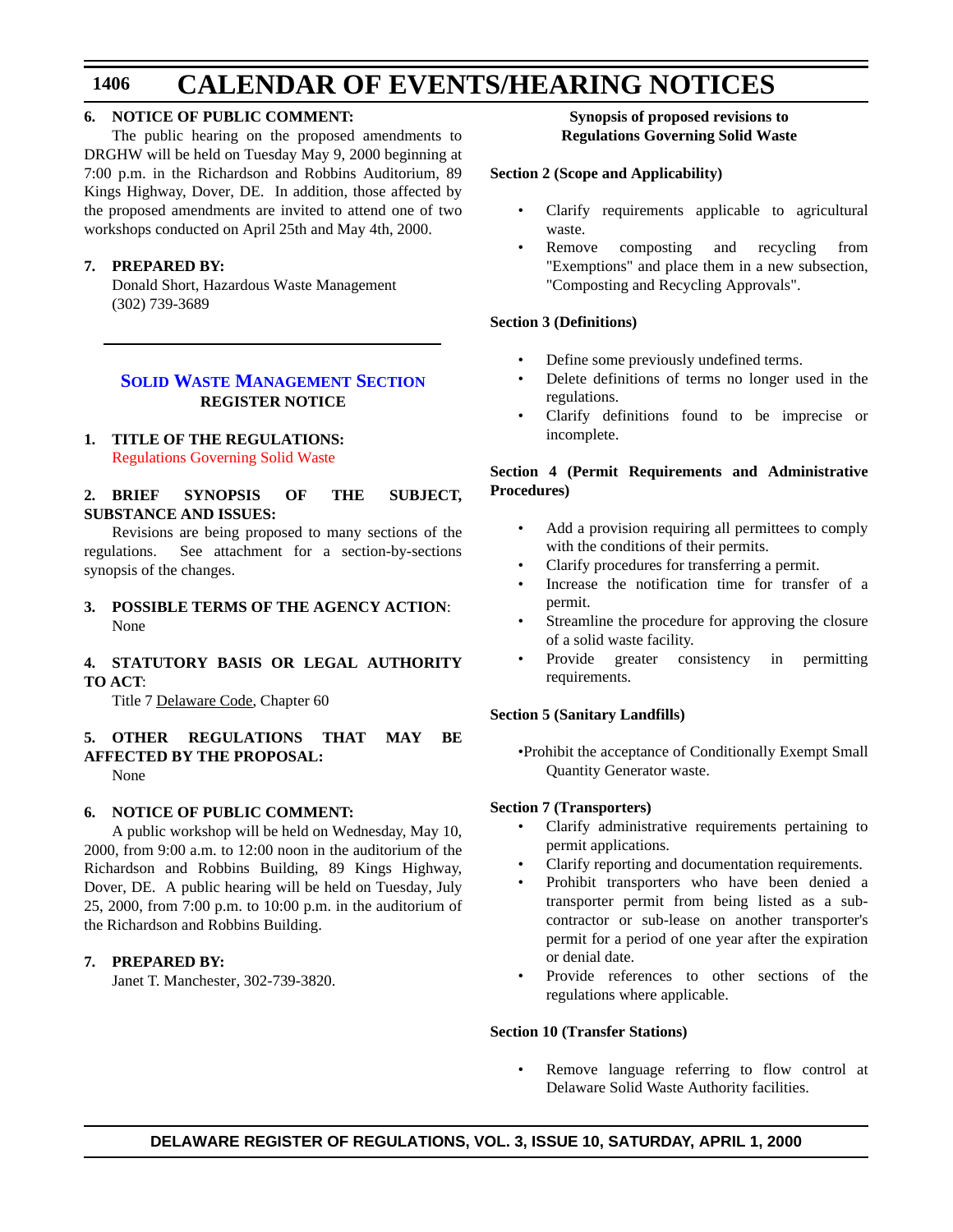#### **CALENDAR OF EVENTS/HEARING NOTICES 1407**

# **Section 11, Part 1 (Infectious Waste)**

- Reorganize portions of this section to make requirements more understandable.
- Reference other applicable sections of the regulations to minimize misunderstanding of requirements.

In addition, DNREC is proposing the following changes throughout the regulations:

- Change "Solid Waste Management Branch" to "Solid and Hazardous Waste Management Branch."
- Eliminate, where possible, provisions requiring compliance with regulations, standards, or procedures not contained within this document and potentially subject to change by entities other than the DNREC Solid and Hazardous Waste Management Branch.

# **[DEPARTMENT OF PUBLIC SAFETY](http://www.state.de.us/pubsafe/index.htm) BOARD OF EXAMINERS OF PRIVATE [INVESTIGAORS & PRIVATE SECURITY AGENCIES](#page-4-0)**

Notice is hereby given that the Board of Examiners of Private Investigators and Private Security Agencies, in accordance with Del. Code Title 24 Chapter 13 proposes to amend Adopted Rule 11/04/1994-7 – Employment Notification. This amendment will clarify the employer's responsibility of the action of their employees to the Detective Licensing Section. If you wish to view the complete Rule, contact Ms. Peggy Anderson at (302) 739- 5991. Any persons wishing to present views may submit them in writing, by April 30, 2000, to Delaware State Police, Detective Licensing, P.O. Box 430, Dover, DE 19903; The Board will hold its quarterly meeting Thursday, April 13, 2000, 10:00am, at the Delaware State Police Headquarters Conference Room, 1441 North DuPont Highway in Dover, Delaware.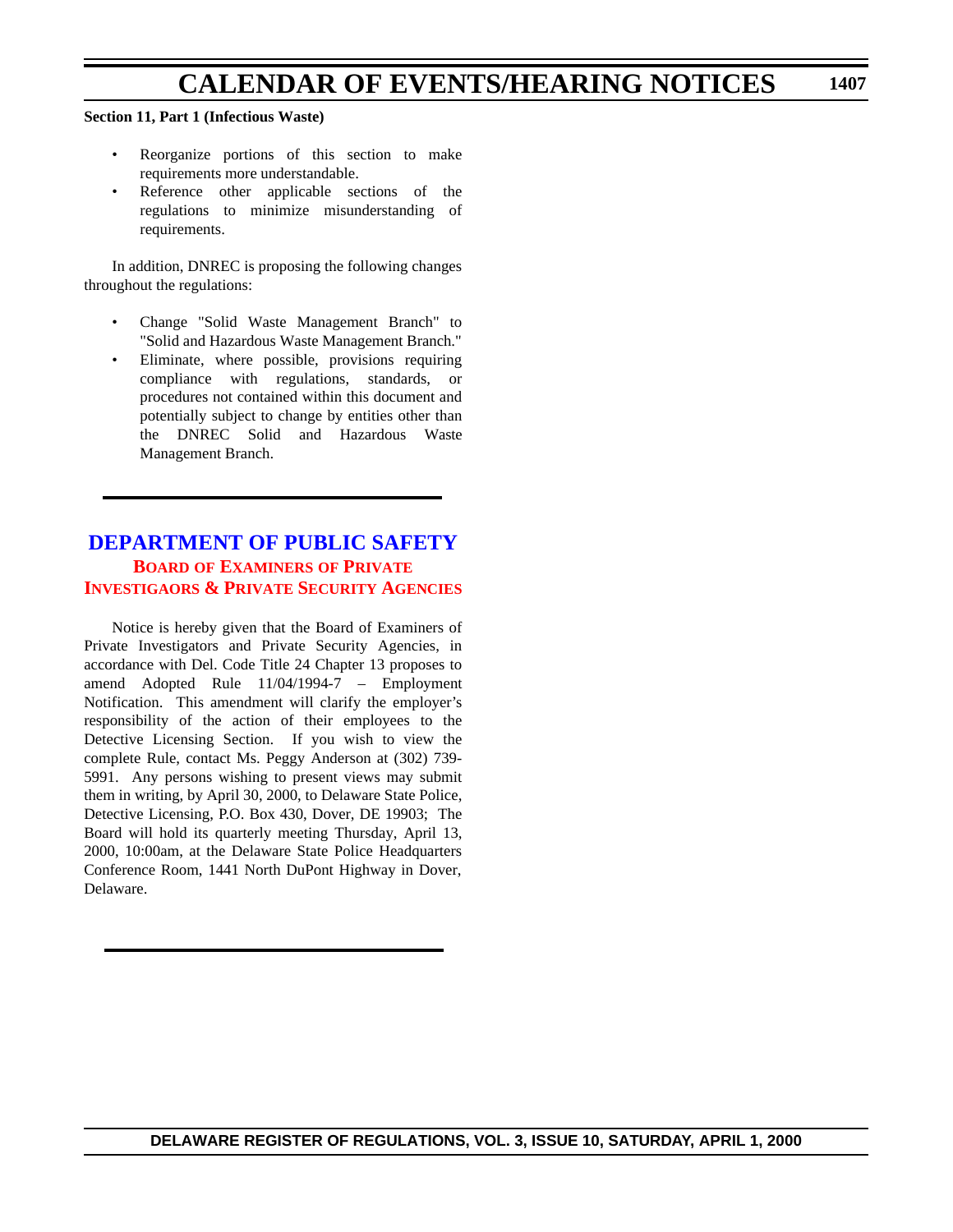# SUBSCRIBE TO THE OFFICIAL SOURCE OF COMPLETE INFORMATION ON DELAWARE STATE REGULATIONS **THE**

 **DELAWARE REGISTER OF REGULATIONS**

A single-source document for regulatory information, including proposed and adopted text of state regulations, all emergency regulations, Governors Executive Orders and Appointments, Attorney General Opinions, General Notices and notices of public

hearings and open meetings of state agencies.

# **PUBLISHED MONTHLY - \$120.00 PER YEAR**

YES, PLEASE ENTER MY SUBSCRIPTION FOR THE DELAWARE REGISTER AT \$120/YEAR **You will be billed upon receipt of your order.** Subscription period runs from January to December. Mid-year subscriptions will be prorated at \$10 per issue. Back issues are available at \$12 per issue. Subscription fees are nonrefundable.

| <b>NAME</b>         |              | <b>ADDRESS</b> |              |
|---------------------|--------------|----------------|--------------|
| <b>ORGANIZATION</b> |              |                | CITY         |
| <b>PHONE</b>        | <b>STATE</b> | ZIP            | <b>EMAIL</b> |

**DELAWARE REGISTER OF REGULATIONS, VOL. 3, ISSUE 10, SATURDAY, APRIL 1, 2000**

Delaware Register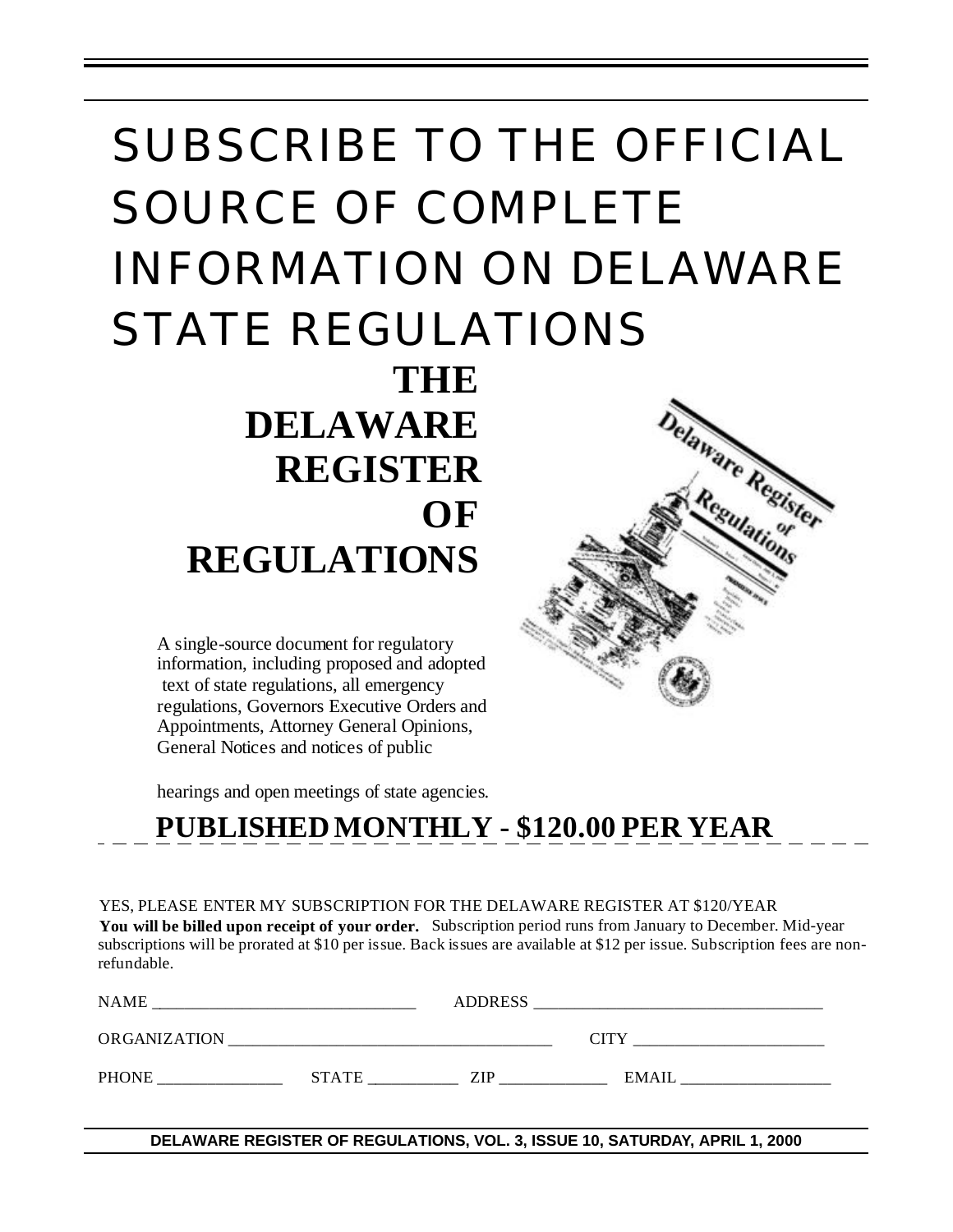# **Visit The Delaware General Assembly On The Web!**



# The General Assembly Website features:

- ! Current legislative information
- ! Information on both the Senate and House of Representatives
- ! Access the Delaware Code
- ! Access to the Delaware Register of Regulations
- ! Information on the legislative process
- ! Various reports and publications

# The General Assembly Website is located at: **http://www.state.de.us/research/assembly.htm**